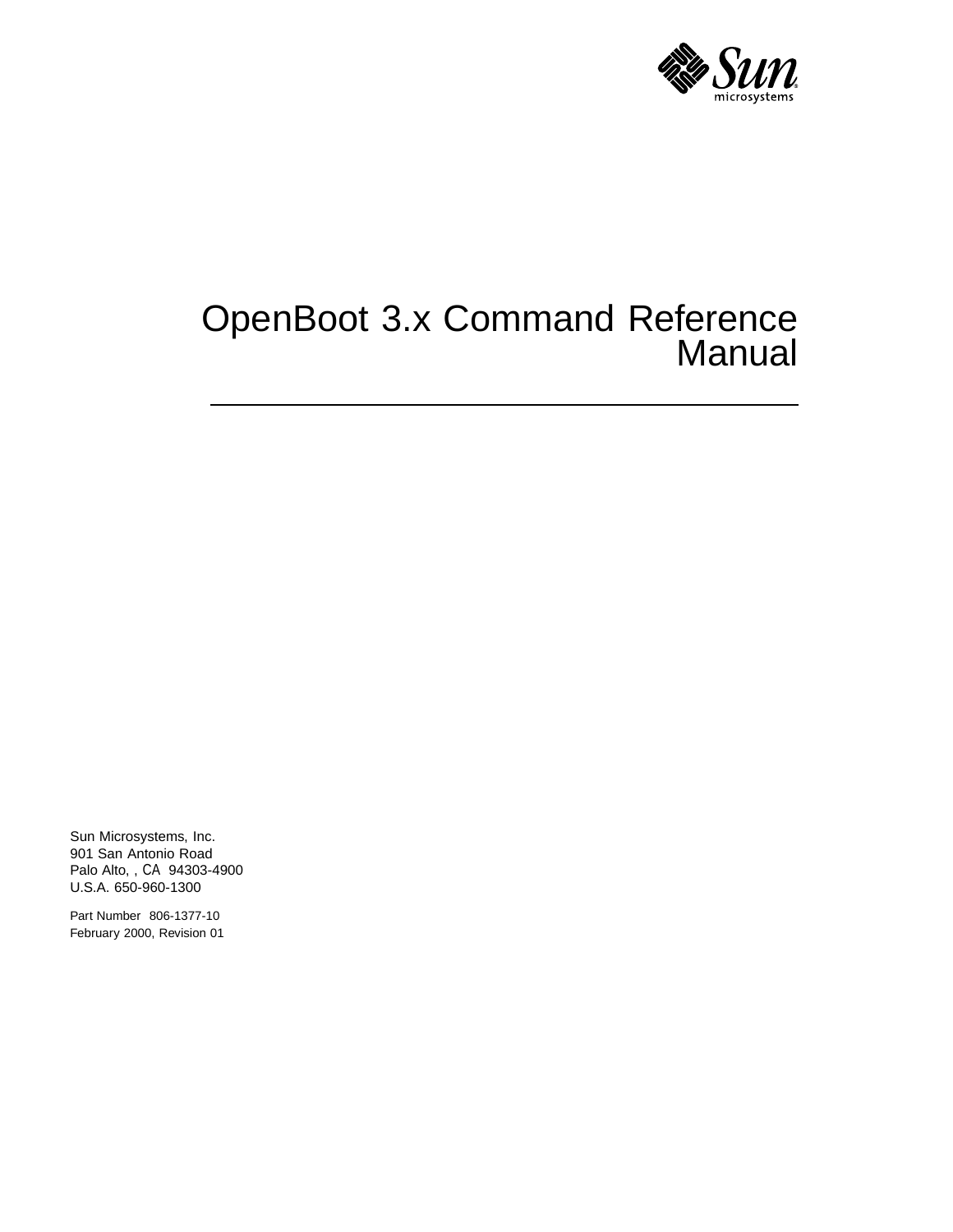Copyright Copyright 2000 Sun Microsystems, Inc. 901 San Antonio Road, Palo Alto, California 94303-4900 U.S.A. All rights reserved.

This product or document is protected by copyright and distributed under licenses restricting its use, copying, distribution, and<br>decompilation. No part of this product or document may be reproduced in any form by any mean Sun and its licensors, if any. Third-party software, including font technology, is copyrighted and licensed from Sun suppliers.

Parts of the product may be derived from Berkeley BSD systems, licensed from the University of California. UNIX is a registered trademark in the U.S. and other countries, exclusively licensed through  $X/O$  pen Company. Ltd trademark in the U.S. and other countries, exclusively licensed through X/Open Company, Ltd. For Netscape Communicator following notice applies: Copyright 1995 Netscape Communications Corporation. All rights reserved.

Sun, Sun Microsystems, the Sun logo, SunStore, AnswerBook2, docs.sun.com, and Solaris are trademarks, registered trademarks, or service marks of Sun Microsystems, Inc. in the U.S. and other countries. All SPARC trademarks are used under license and are trademarks or<br>registered trademarks of SPARC International, Inc. in the U.S. and other countries. Product

architecture developed by Sun Microsystems, Inc.<br>The OPEN LOOK and Sun™ Graphical User Interface was developed by Sun Microsystems, Inc. for its users and licensees. Sun<br>acknowledges the pioneering efforts of Xerox in res licensees who implement OPEN LOOK GUIs and otherwise comply with Sun's written license agreements.

RESTRICTED RIGHTS: Use, duplication, or disclosure by the U.S. Government is subject to restrictions of FAR 52.227-14(g)(2)(6/87) and FAR 52.227-19(6/87), or DFAR 252.227-7015(b)(6/95) and DFAR 227.7202-3(a).

DOCUMENTATION IS PROVIDED "AS IS" AND ALL EXPRESS OR IMPLIED CONDITIONS, REPRESENTATIONS AND WARRANTIES,<br>INCLUDING ANY IMPLIED WARRANTY OF MERCHANTABILITY, FITNESS FOR A PARTICULAR PURPOSE OR<br>NON-INFRINGEMENT, ARE DISCLAIM INVALID.

Copyright 2000 Sun Microsystems, Inc., 901 San Antonio Road, Palo Alto, Californie 94303 Etats-Unis. Tous droits réservés.

Ce produit ou document est protégé par un copyright et distribué avec des licences qui en restreignent l'utilisation, la copie, la distribution, et la décompilation. Aucune partie de ce produit ou document ne peut être reproduite sous aucune forme, par quelque<br>moyen que ce soit, sans l'autorisation préalable et écrite de Sun et de ses bailleurs de lic qui comprend la technologie relative aux polices de caractères, est protégé par un copyright et licencié par des fournisseurs de Sun.

Des parties de ce produit pourront être dérivées des systèmes Berkeley BSD licenciés par l'Université de Californie. UNIX est une marque déposée aux Etats-Unis et dans d'autres pays et licenciée exclusivement par X/Open Company, Ltd. La notice suivante est applicable à<br>Netscape Communicator™ : Copyright 1995 Netscape Communications Corporation. All rights

Sun, Sun Microsystems, le logo Sun, SunStore, AnswerBook2, docs.sun.com, et Solaris sont des marques de fabrique ou des marques déposées, ou marques de service, de Sun Microsystems, Inc. aux Etats-Unis et dans d'autres pays. Toutes les marques SPARC sont utilisées sous licence et sont des marques de fabrique ou des marques déposées de SPARC International, Inc. aux Etats-Unis et dans d'autres pays.<br>Les produits portant les marques SPARC sont basés sur une architecture développée par

Sun reconnaît les efforts de pionniers de Xerox pour la recherche et le développement du concept des interfaces d'utilisation visuelle ou<br>graphique pour l'industrie de l'informatique. Sun détient une licence non exclusive cette licence couvrant également les licenciés de Sun qui mettent en place l'interface d'utilisation graphique OPEN LOOK et qui en outre se conforment aux licences écrites de Sun.

CETTE PUBLICATION EST FOURNIE "EN L'ETAT" ET AUCUNE GARANTIE, EXPRESSE OU IMPLICITE, N'EST ACCORDEE, Y COMPRIS DES GARANTIES CONCERNANT LA VALEUR MARCHANDE, L'APTITUDE DE LA PUBLICATION A REPONDRE A UNE UTILISATION PARTICULIERE, OU LE FAIT QU'ELLE NE SOIT PAS CONTREFAISANTE DE PRODUIT DE TIERS. CE DENI DE GARANTIE NE S'APPLIQUERAIT PAS, DANS LA MESURE OU IL SERAIT TENU JURIDIQUEMENT NUL ET NON AVENU.



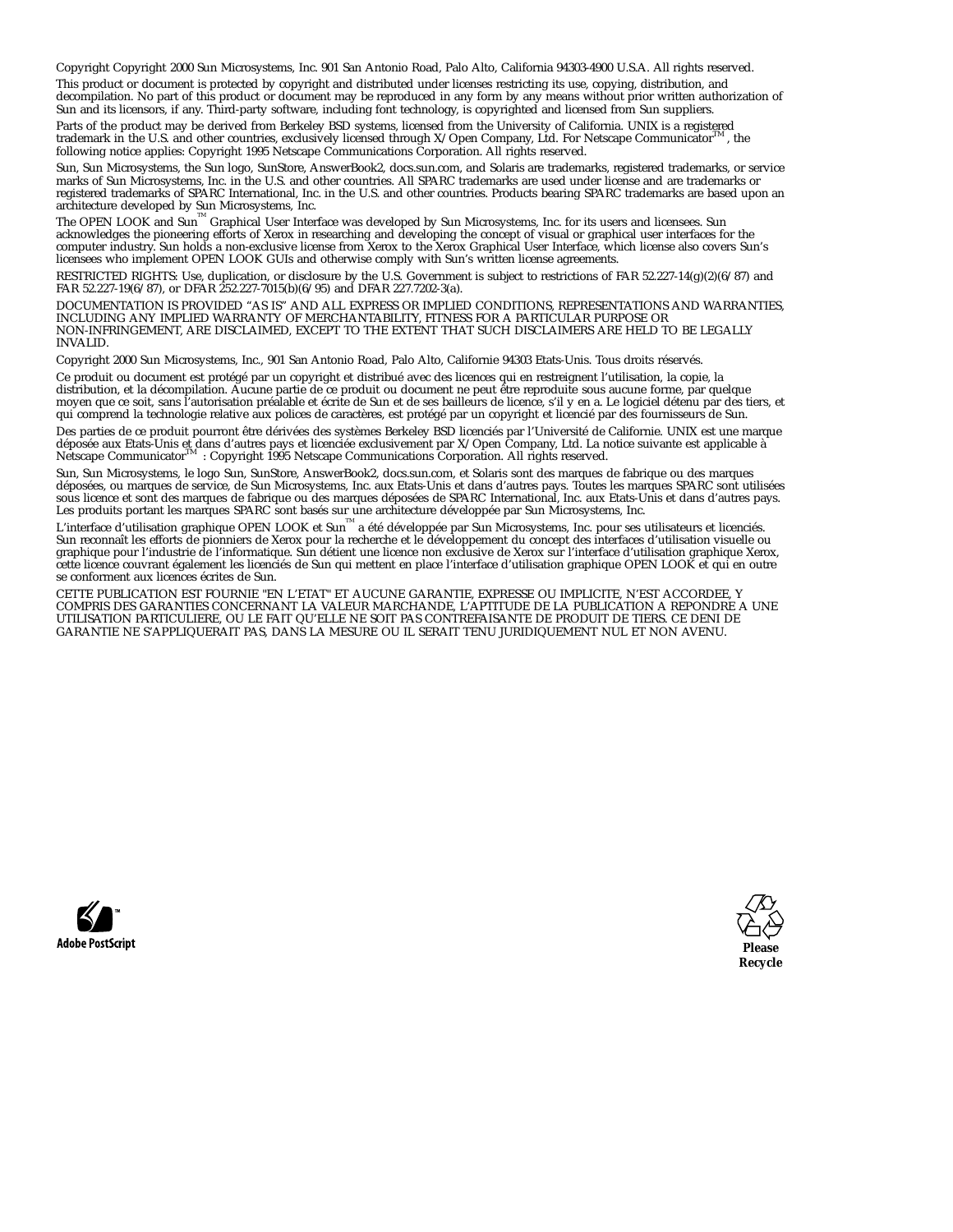# **Contents**

#### **Preface**

### **1. Overview 17** Features of OpenBoot 17 Plug-in Device Drivers 17 FCode Interpreter 18 Device Tree 18 Programmable User Interface 18

The User Interface 18

The Device Tree 19

Device Path Names, Addresses, and Arguments 19

Device Aliases 21

Displaying the Device Tree 22

Getting Help 25

A Caution About Using Some OpenBoot Commands 26

#### **2. Booting and Testing Your System 27**

Booting Your System 27

Booting for the Casual User 28

Booting for the Expert User 29

Running Diagnostics 32

**3**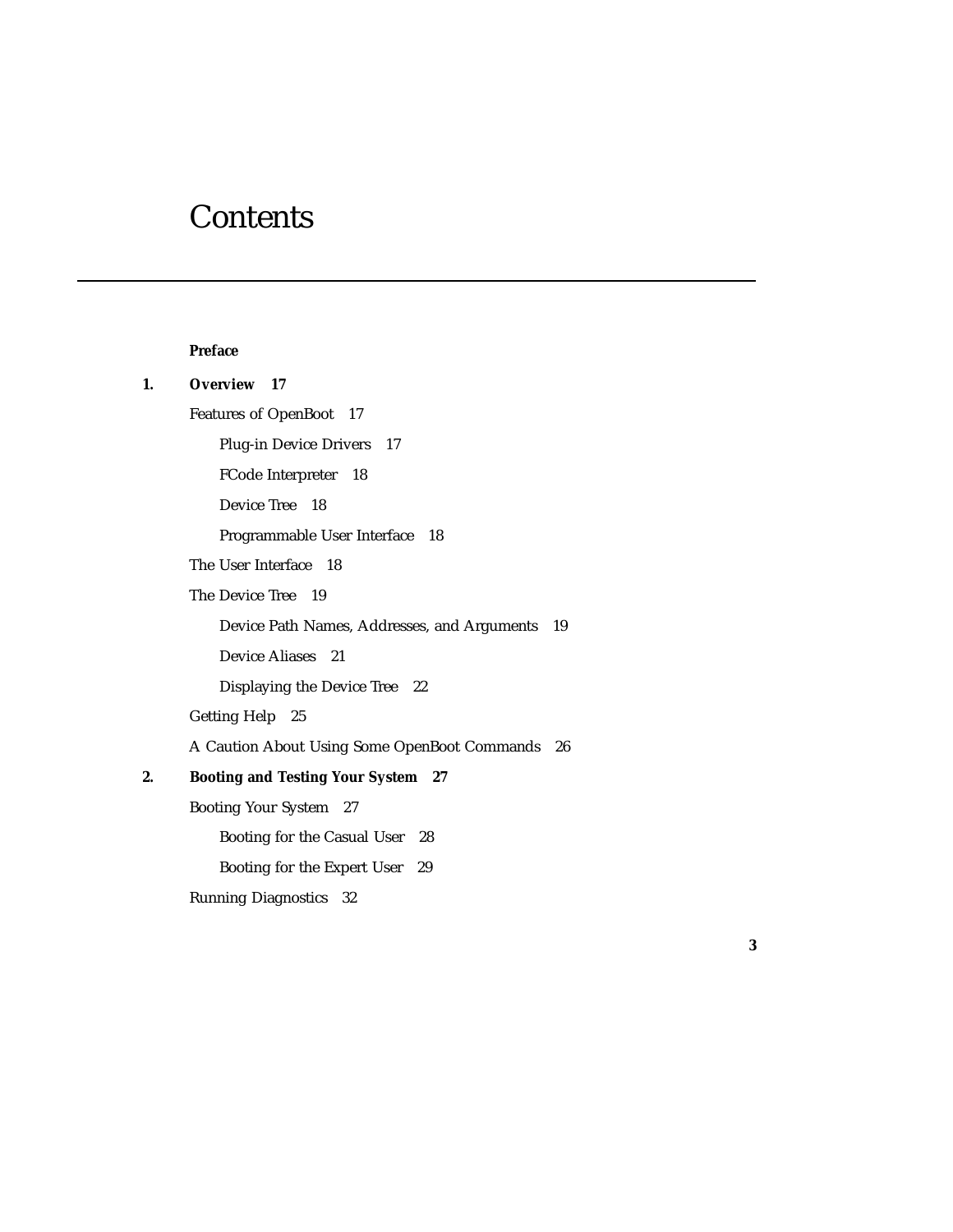Testing the SCSI Bus 33 Testing Installed Devices 33 Testing the Diskette Drive 34 Testing Memory 34 Testing the Clock 34 Testing the Network Controller 35 Monitoring the Network 35 Displaying System Information 36 Resetting the System 37 **3. Setting Configuration Variables 39** Displaying and Changing Variable Settings 41 Setting Security Variables 43 Command Security 44 Full Security 45 Changing the Power-on Banner 45 Input and Output Control 47 Selecting Input and Output Device Options 47 Serial Port Characteristics 48 Selecting Boot Options 48 Controlling Power-on Self-Test (POST) 49 Using nvramrc 50 Editing the Contents of the Script 51 Activating the Script 53 **4. Using Forth Tools 55** Forth Commands 55 Data Types 56 Using Numbers 57 The Stack 58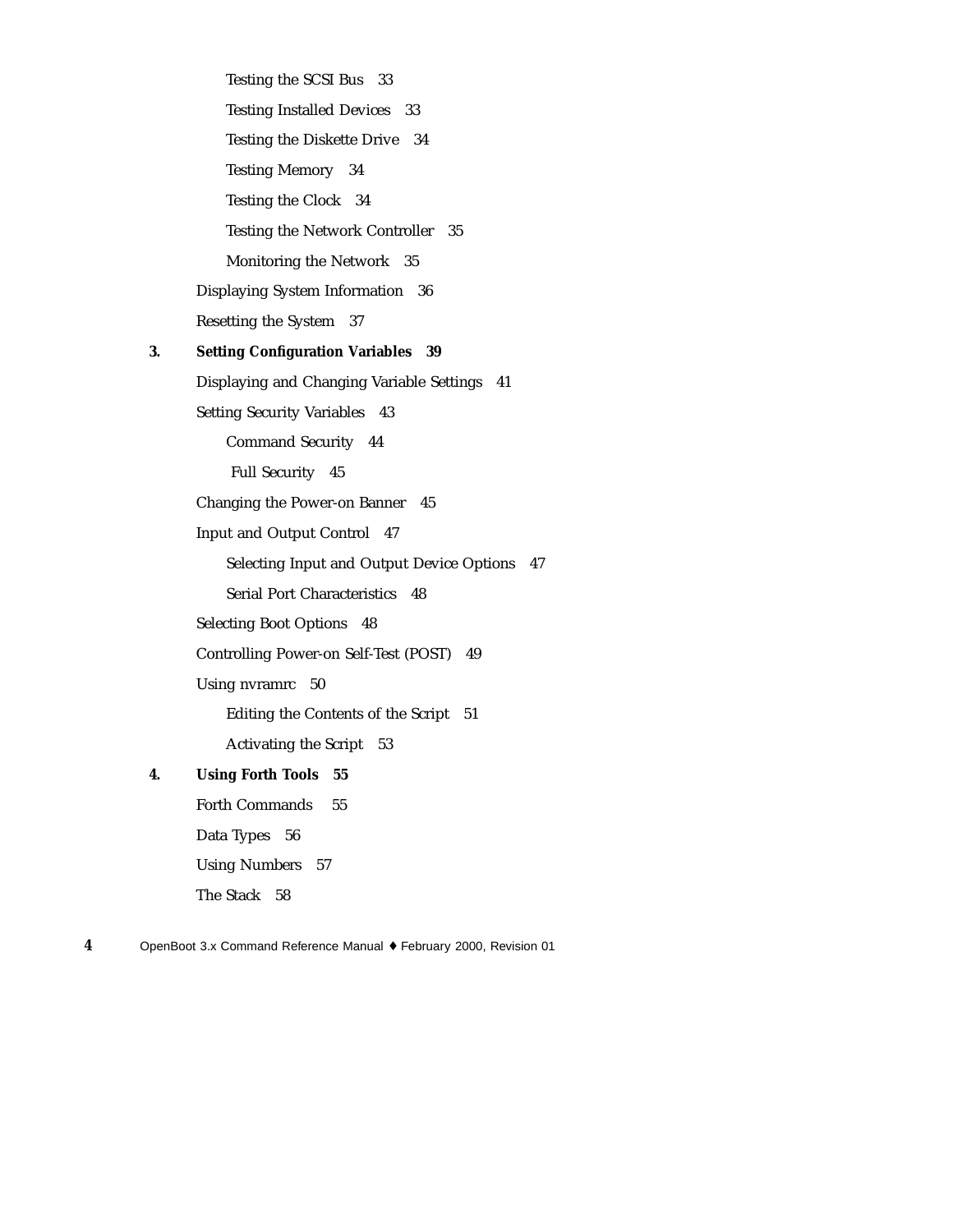Displaying Stack Contents 58 The Stack Diagram 59 Manipulating the Stack 62 Creating Custom Definitions 64 Using Arithmetic Functions 65 Single-Precision Integer Arithmetic 65 Double Number Arithmetic 67 Data Type Conversion 68 Address Arithmetic 69 Accessing Memory 71 Virtual Memory 71 Device Registers 76 Using Defining Words 76 Searching the Dictionary 78 Compiling Data Into the Dictionary 81 Displaying Numbers 82 Changing the Number Base 83 Controlling Text Input and Output 84 Redirecting Input and Output 88 Command Line Editor 90 Conditional Flags 92 Control Commands 94 The if-else-then Structure 94 The case Statement 95 The begin Loop 96 The do Loop 97 Additional Control Commands 99 **5. Loading and Executing Programs 101**

Contents **5**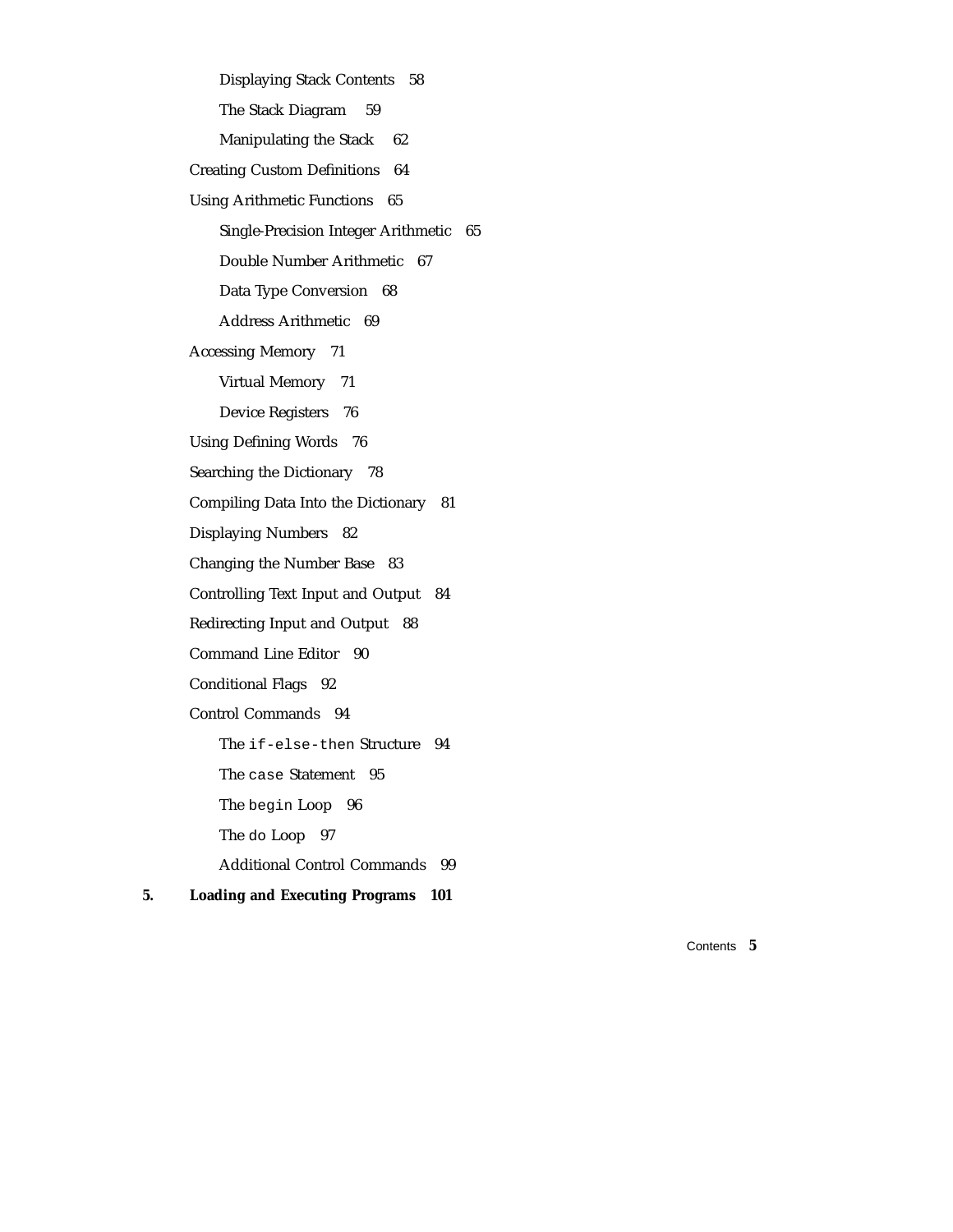Using boot 102 Using dl to Load Forth Text Files Over Serial Port A 103 Using load 104 Using dlbin to Load FCode or Binary Executables Over Serial Port A 105 Using dload to Load From Ethernet 106 Forth Programs 107 FCode Programs 107 Binary Executables 107 Using ?go 108 **6. Debugging 109** Using the Forth Language Decompiler 109 Using the Disassembler 110 Displaying Registers 111 SPARC Registers 111 Breakpoints 114 The Forth Source-Level Debugger 116 Using patch and (patch) 117 Using ftrace 119 **A. Setting Up a TIP Connection 121** Common Problems With TIP 123 **B. Building a Bootable Floppy Disk 125 C. Troubleshooting Guide 127** Power-on Initialization Sequence 127 Emergency Procedures 128 Preserving Data After a System Crash 129 Common Failures 129 Blank Screen —No Output 130 System Boots From the Wrong Device 130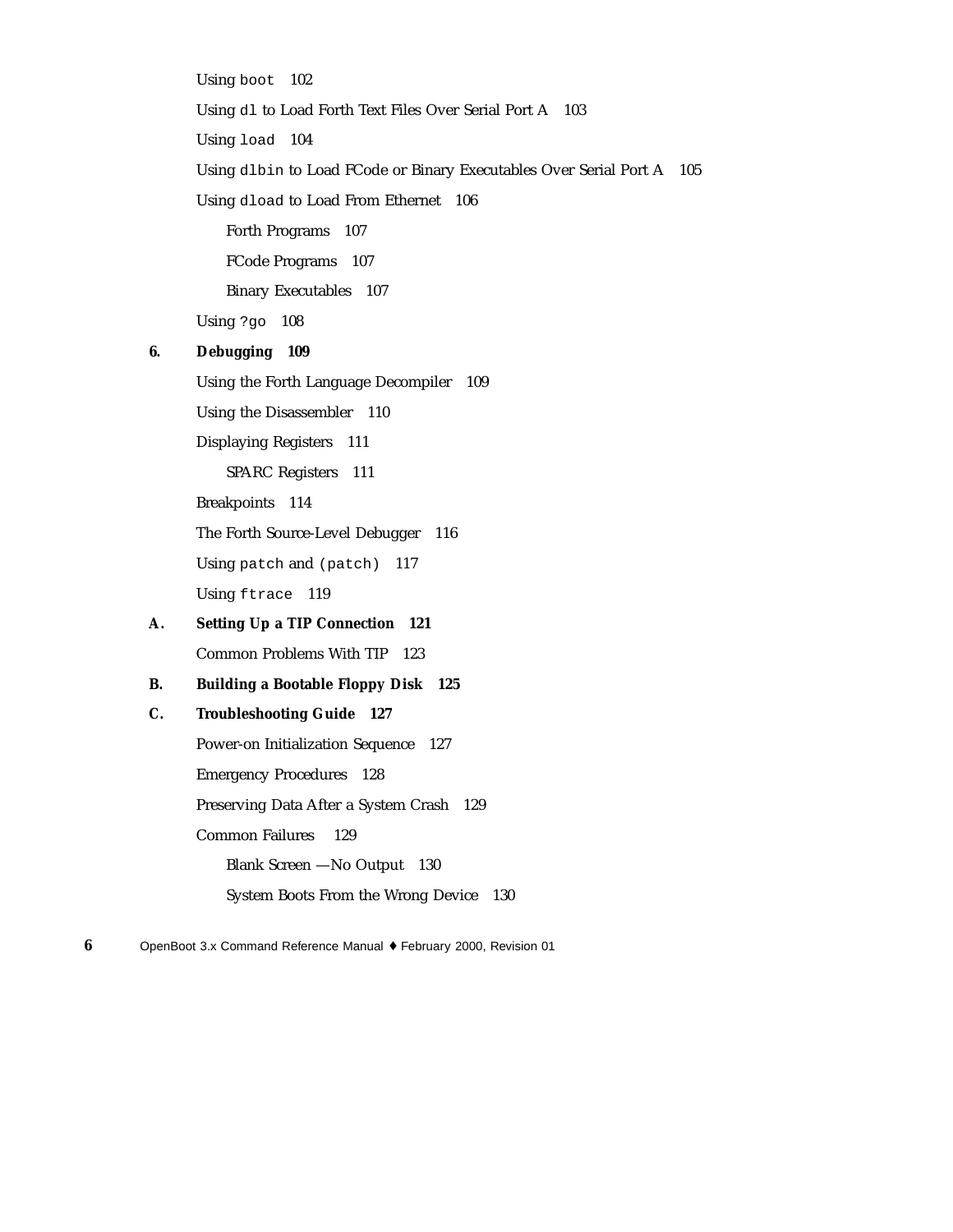|    | System Will Not Boot From Ethernet 131        |
|----|-----------------------------------------------|
|    | System Will Not Boot From Disk 132            |
|    | <b>SCSI Problems</b> 132                      |
|    | Setting the Console to a Specific Monitor 132 |
| D. | Sun Ultra 5/10 UPA/PCI System<br>135          |
|    | PCI-Based System 135                          |
|    | pcia and pcib PCI Busses 137                  |
| Е. | Sun Ultra 30 UPA/PCI System<br>139            |
|    | PCI-Based System 139                          |
|    | Generic Names 141                             |
|    | pcia and pcib PCI Busses 142                  |
| F. | Sun Ultra 60 UPA/PCI System<br>143            |
|    | PCI-Based System 143                          |
|    | Generic Names 145                             |
|    | pcia and pcib PCI Busses 146                  |
| G. | Sun Ultra 250 UPA/PCI System 147              |
|    | <b>Banner Command Output 147</b>              |
|    | Generic Names 147                             |
|    | <b>SCSI</b> Internal Busses 149               |
|    | . properties for a PCI Device 149             |
|    | . speed Command 150                           |
|    | Probing of Slots For PCI Busses<br>151        |
|    | Probe SCSI Command 152                        |
| Н. | Sun Ultra 450 UPA/PCI System<br>153           |
|    | <b>Banner Command Output</b><br>153           |
|    | <b>Generic Names</b><br>153                   |
|    | <b>SCSI Internal Busses</b><br>155            |
|    | . properties for a PCI Device<br>156          |

Contents **7**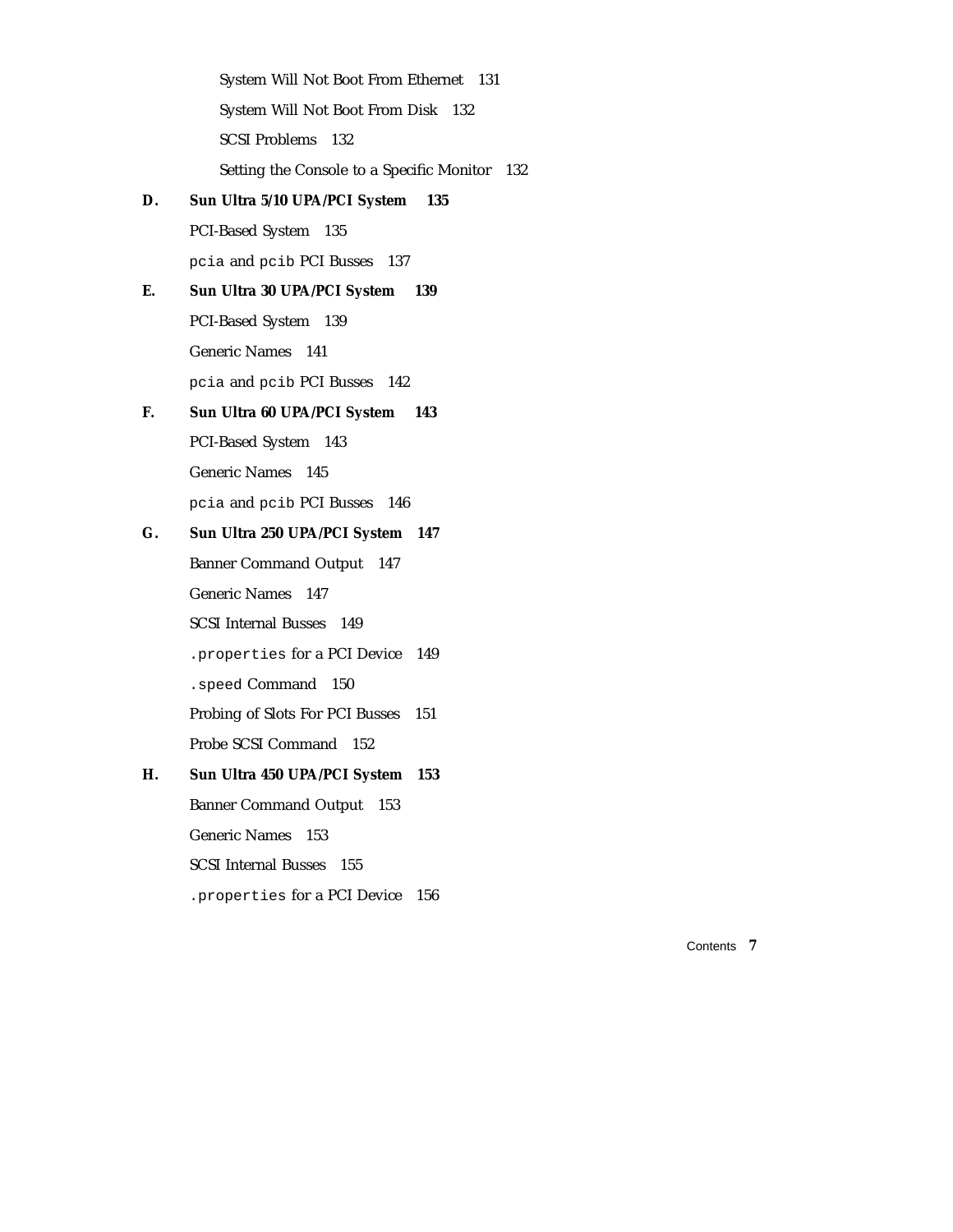.speed Command 157 Probing of Slots For PCI Busses 157 Probe SCSI Command 159 **I. Forth Word Reference 161** Stack Item Notation 161 Commands for Browsing the Device Tree 164 Common Options for the boot Command 165 System Information Display Commands 165 Viewing or Changing Configuration Variables 166 NVRAMRC Editor Commands 167 NVRAM Script Editor Keystroke Commands 167 Stack Manipulation Commands 169 Single-Precision Arithmetic Functions 170 Bit-wise Logical Operators 172 Double Number Arithmetic Functions 173 32-Bit Data Type Conversion Functions 173 64-Bit Data Type Conversion Functions 174 Address Arithmetic Functions 175 64-Bit Address Arithmetic Functions 177 Memory Access Commands 177 64-Bit Memory Access Functions 179 Memory Mapping Commands 180 Defining Words 180 Dictionary Searching Commands 181 Dictionary Compilation Commands 182 Assembly Language Programming 184 Basic Number Display 185 Changing the Number Base 185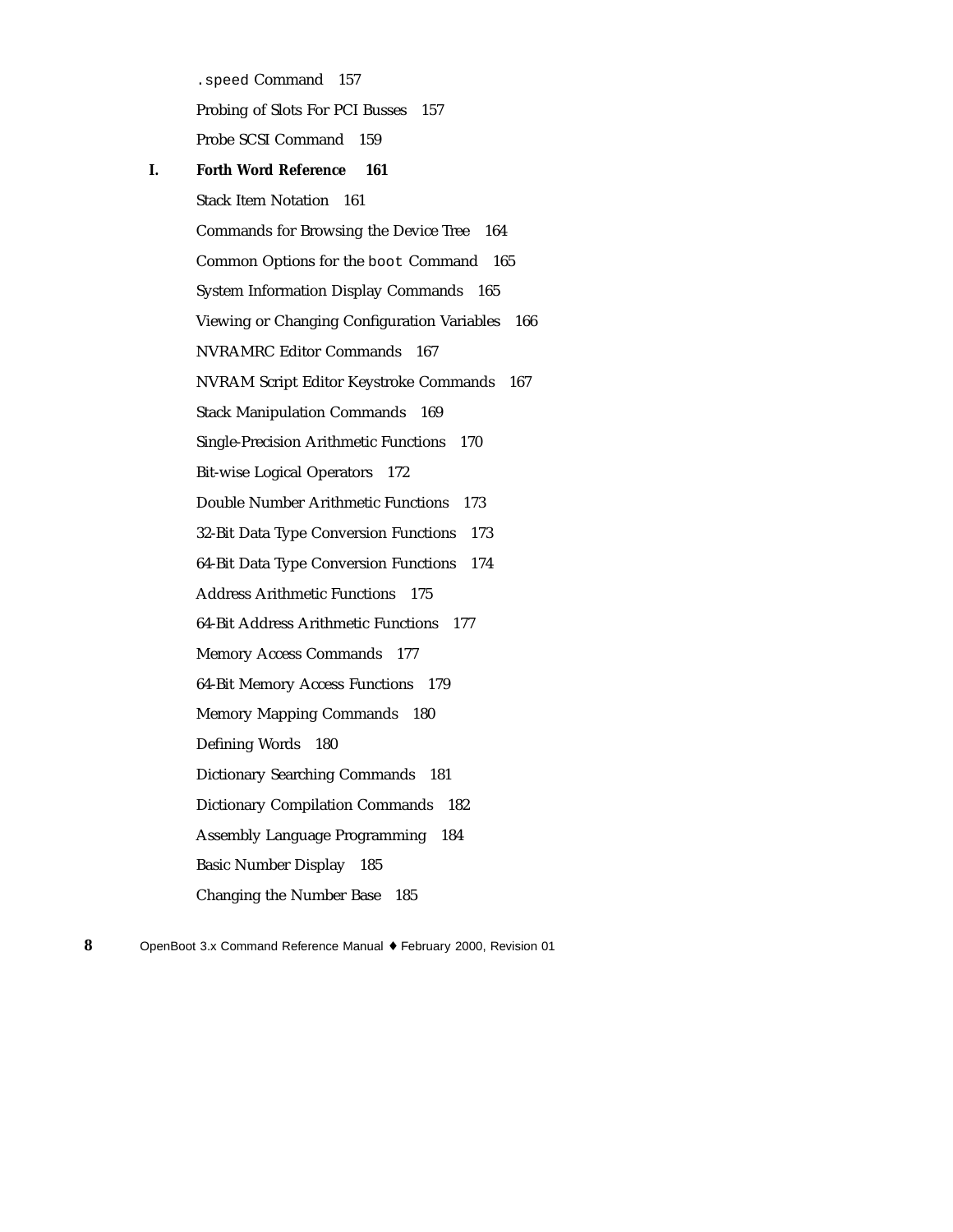Numeric Output Word Primitives 186 Controlling Text Input 187 Displaying Text Output 187 Formatted Output 188 Manipulating Text Strings 189 I/O Redirection Commands 190 ASCII Constants 190 Command Line Editor Keystroke Commands 190 Command Completion Keystroke Commands 192 Comparison Commands 192 if-else-then Commands 193 case Statement Commands 194 begin (Conditional) Loop Commands 194 do (Counted) Loop Commands 195 Program Execution Control Commands 195 File Loading Commands 196 Disassembler Commands 197 Breakpoint Commands 197 Forth Source-level Debugger Commands 199 Time Utilities 200 Miscellaneous Operations 201 Multiprocessor Commands 201 Memory Mapping Commands 202 Memory Mapping Primitives 202 Cache Manipulation Commands 204 Reading/Writing Machine Registers in Sun-4u Machines 205 Alternate Address Space Access Commands 205 SPARC Register Commands 206

Contents **9**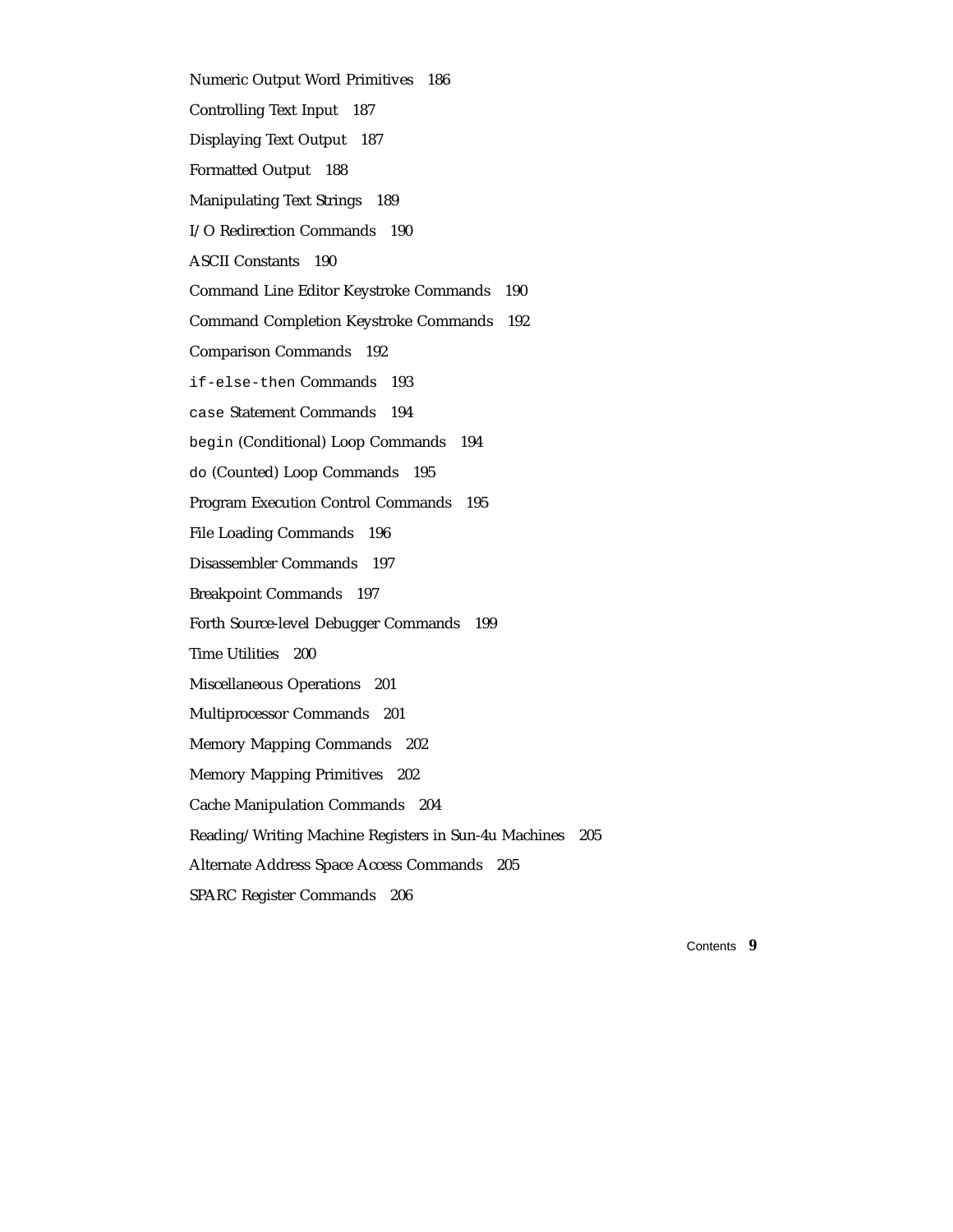SPARC V9 Register Commands 207 Emergency Keyboard Commands 208 **Index 211**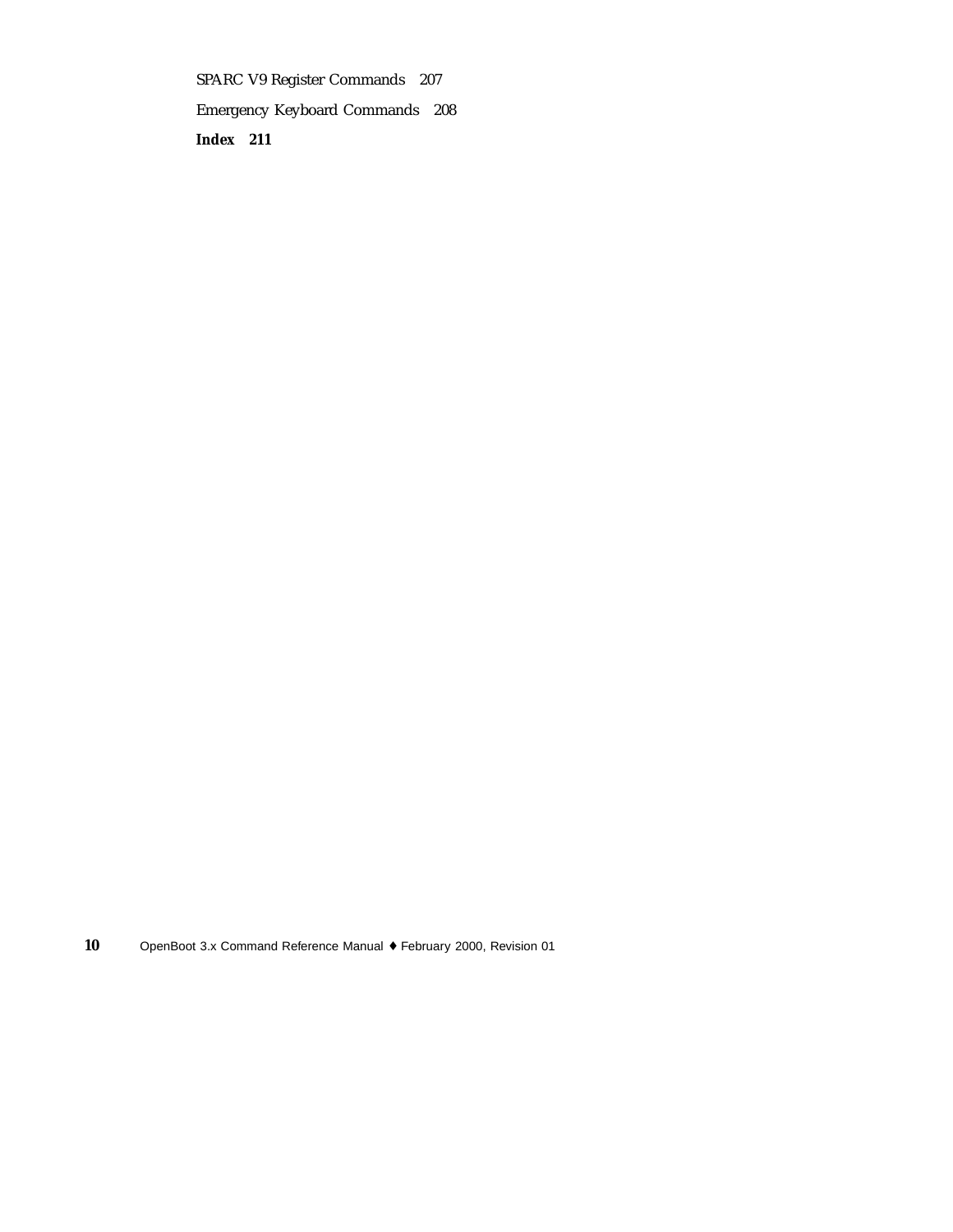# Preface

*OpenBoot 3.x Command Reference* describes how to use Sun<sup> $M$ </sup> systems that implement firmware that responds as those described by *IEEE Standard 1275-1994., Standard For Boot Firmware*.

This manual contains information on using the OpenBoot firmware to perform tasks such as:

- **Booting the operating system**
- Running diagnostics
- **Modifying system start-up configuration parameters**
- **Loading and executing programs**
- **Troubleshooting**

This manual also describes the commands of the OpenBoot Forth Interpreter which you can use to write Forth programs or if you want or use the more advanced features of this firmware (such as its debugging capabilities).

# Who Should Use This Book

This manual is written for all users, including systems designers, systems administrators, and end users, who want to use the OpenBoot to configure and debug their SBus and PCI-based systems.

**11**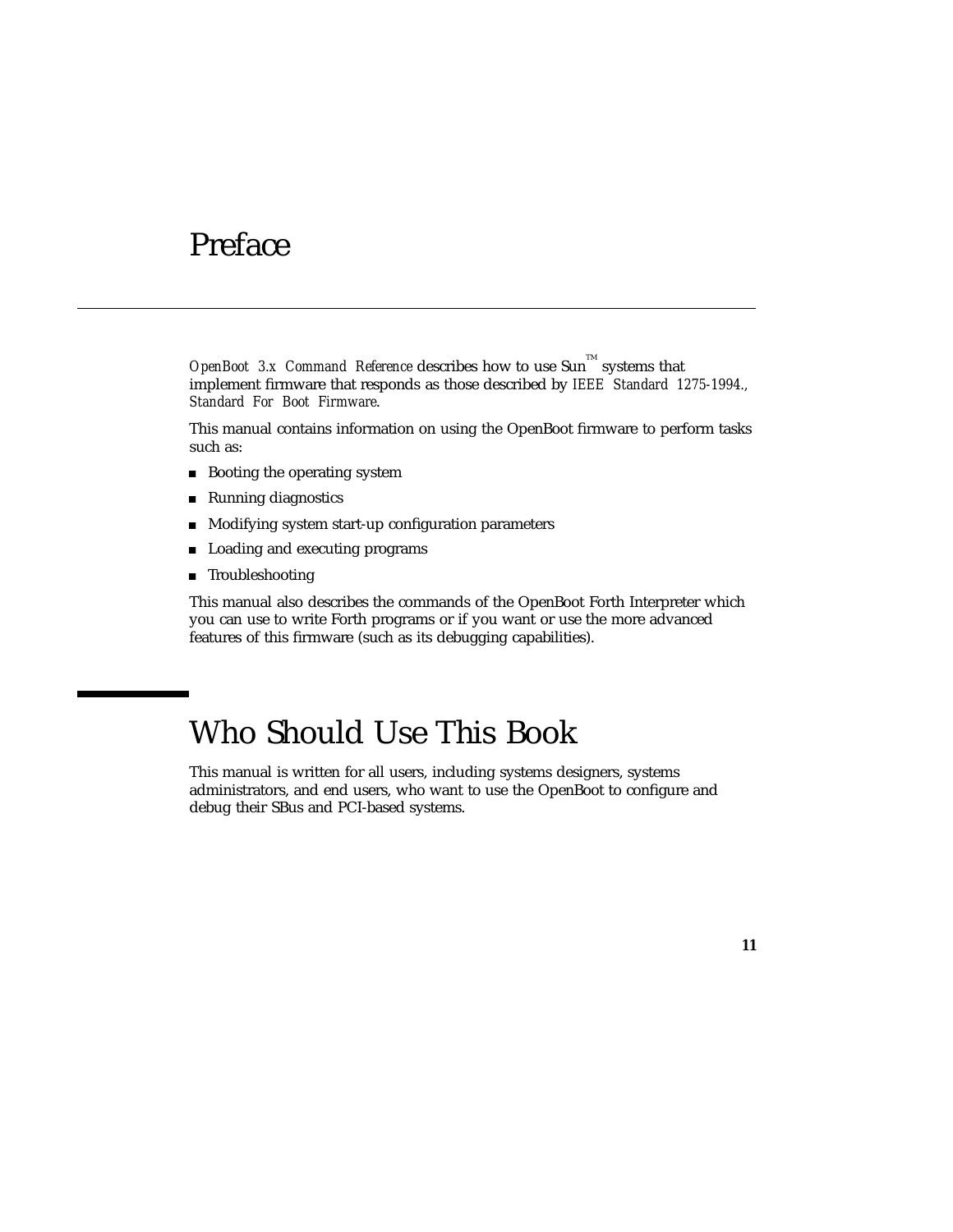# Assumptions

The information in this manual is for a system that uses Version 3.x OpenBoot. Other OpenBoot implementations may use different prompts or formatting, and may not support all of the tools and capabilities described in this manual.

### How This Book Is Organized

Chapter 1 describes the user interface and other main features of OpenBoot.

Chapter 2 explains the most common tasks for which OpenBoot is used.

Chapter 3 details how to perform system administration tasks with NVRAM parameters.

Chapter 4 describes both basic and advanced functions of the OpenBoot Forth language.

Chapter 5 describes how to load and execute programs from various sources (such as Ethernet, disk, or serial port).

Chapter 6 describes the debugging capabilities of the OpenBoot, including decompiler, Forth source-level debugger, and breakpoints.

Appendix A describes how to create a bootable floppy diskette from which you can load programs or files.

Appendix B describes how to create a bootable floppy diskette from which you can load programs or files.

Appendix C discusses solutions for typical situations when you cannot boot the operating system.

Appendix D contains some PCI-related information for Sun Ultra 5/10 systems.

Appendix E contains some PCI-related information for Sun Ultra 30 systems.

Appendix F contains some PCI-related information for Sun Ultra 60 systems.

Appendix G contains some PCI-related information for Sun Ultra 250 systems.

Appendix H contains some PCI-related information for Sun Ultra 450 systems.

Appendix I contains all currently-supported OpenBoot Forth commands.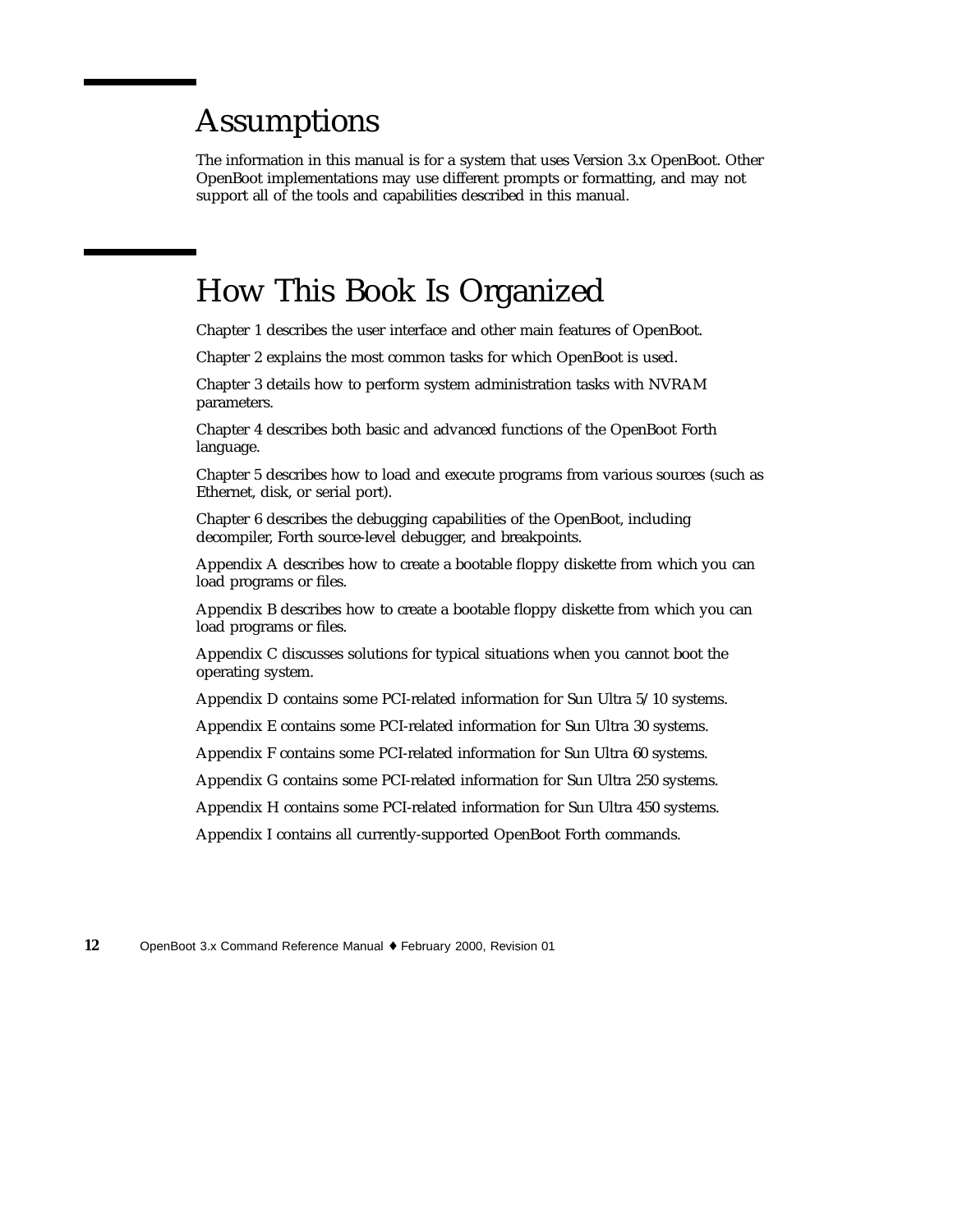# Related Documentation

A companion document to this manual is:

*OpenBoot 3.x Quick Reference Guide*

For information on OpenBoot FCode, refer to:

- *Writing FCode 2.x Programs*
- *Writing FCode 3.x Programs*

For information about Open Firmware, refer to the following manual:

*IEEE Standard 1275-1994 Standard for Boot (Initialization, Configuration) Firmware, Core Requirements and Practices (IEEE Order Number SH17327. 1-800-678-4333.)* Also see http://playground.sun.com/1275*.*

For more information about Forth and Forth programming, refer to:

- *ANSI X3.215-1994, American National Standard for Information Systems-Programming Languages-FORTH.*
- *Starting FORTH*, Leo Brody. FORTH, Inc., second edition, 1987.
- *Forth: The New Model*, Jack Woehr. M & T Books, 1992.
- Forth Interest Group (1-510-89-FORTH)

http://forth.org/fig.html

# What Typographic Changes and Symbols Mean

The following table describes the typeface changes and symbols used in this book.

Preface **13**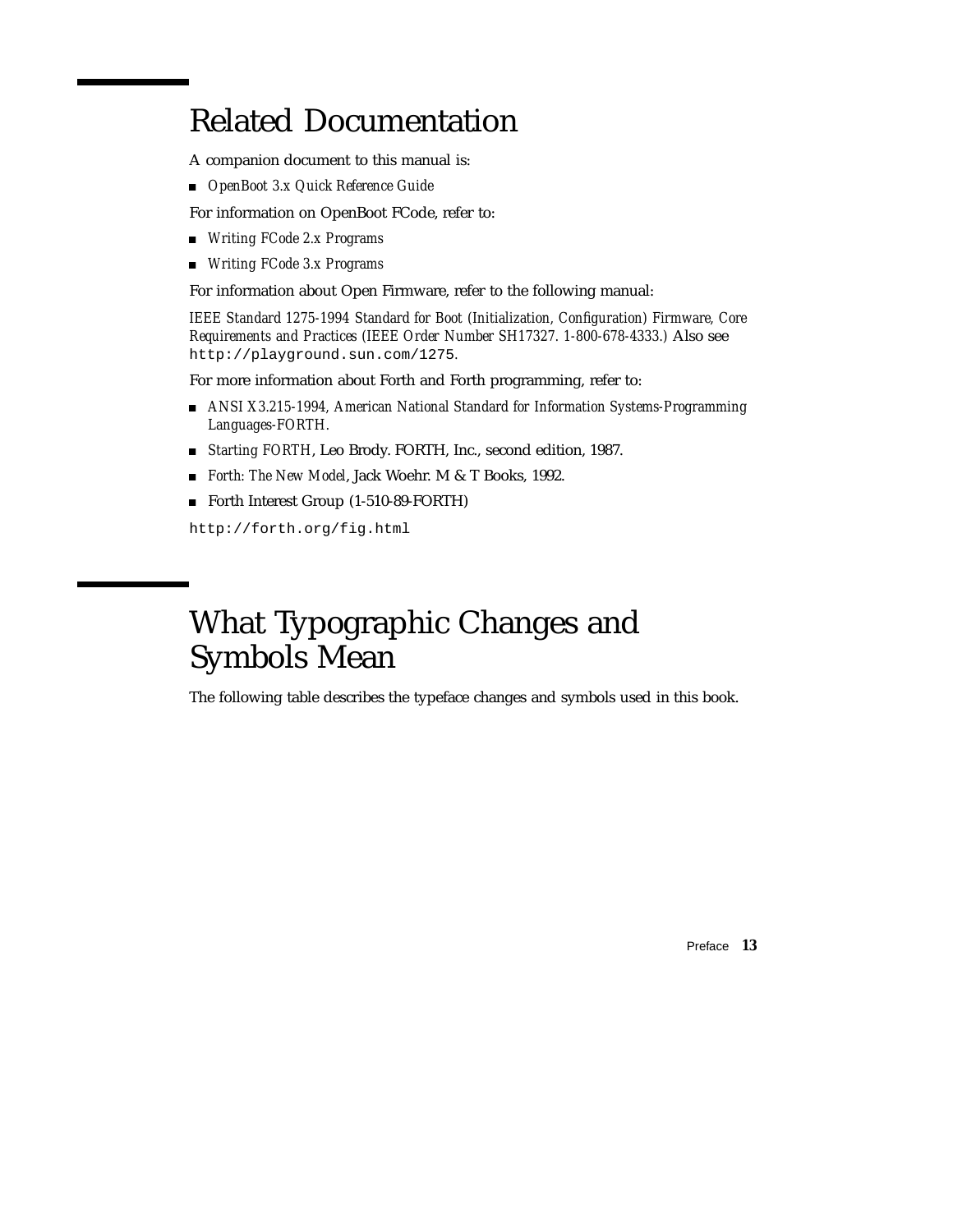| TABLE P-1 |  | <b>Typographic Conventions</b> |
|-----------|--|--------------------------------|
|-----------|--|--------------------------------|

| <b>Typeface or</b>                                                |                                                               |                                                                           |
|-------------------------------------------------------------------|---------------------------------------------------------------|---------------------------------------------------------------------------|
| <b>Symbol</b>                                                     | <b>Meaning</b>                                                | <b>Example</b>                                                            |
| AaBbCc123                                                         | The names of commands, files, and                             | Edit your . login file.                                                   |
|                                                                   | directories; on-screen computer<br>output                     | Use $1s$ -a to list all files.                                            |
|                                                                   |                                                               | machine_name% You have mail.                                              |
| AaBbCc123                                                         | What you type, contrasted with<br>on-screen computer output   | machine_name% suPassword:                                                 |
| $A$ aBb $Cc123$                                                   | Command-line placeholder:                                     | To delete a file, type rm <i>filename</i> .                               |
|                                                                   | replace with a real name or value                             |                                                                           |
| $A$ a $BbCc123$                                                   | Book titles, new words or terms, or<br>words to be emphasized | Read Chapter 6 in User's Guide.<br>These are called <i>class</i> options. |
|                                                                   |                                                               | You must be root to do this.                                              |
| Code samples are included in boxes and may display the following: |                                                               |                                                                           |
| ok                                                                | OpenBoot command prompt                                       | ok                                                                        |
| န့                                                                | UNIX C shell prompt                                           | system%                                                                   |
| \$                                                                | UNIX Bourne and Korn shell<br>prompt                          | system\$                                                                  |
| #                                                                 | Superuser prompt, all shells                                  | system#                                                                   |

This manual follows a number of typographic conventions:

Keys are indicated by their name. For example:

Press the Return key.

When you see two key names separated by a dash, press and hold the first key down, then press the second key. For example:

To enter Control-C, press and hold Control, then press C, then release both keys.

When you see two key names separated by a space, press and release the first key and then press and release the second key. For example:

To enter Escape B, press and release Escape, then press and release B.

 In a command line, square brackets indicate an optional entry and italics indicate an argument that you must replace with the appropriate text. For example: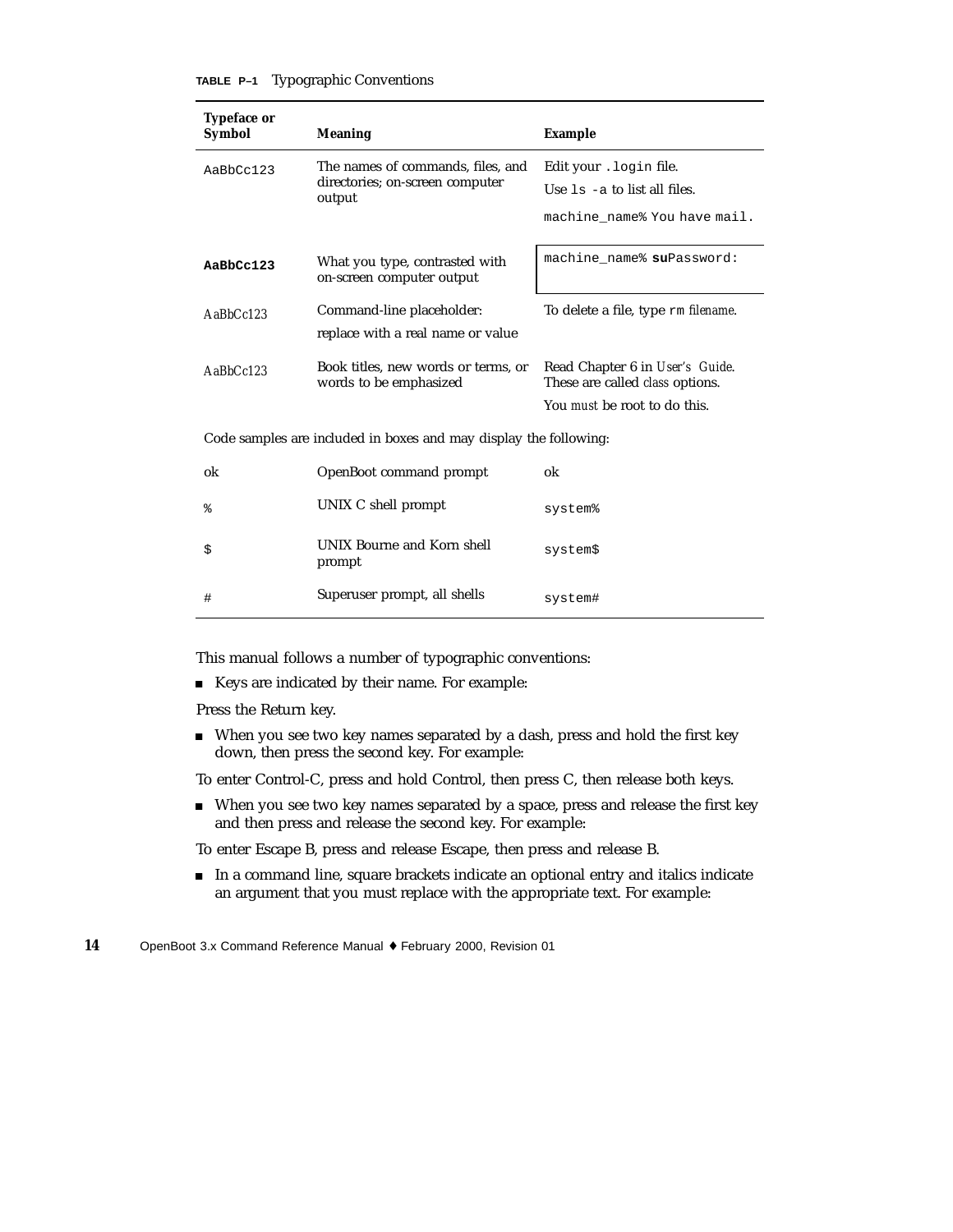# Sun Welcomes Your Comments

We are interested in improving our documentation and welcome your comments and suggestions. You can email or fax your comments to us. Please include the part number of your document in the subject line of your email or fax message.

- Email: smcc-docs@sun.com
- Fax: SMCC Document Feedback 1-415-786-6443

Preface **15**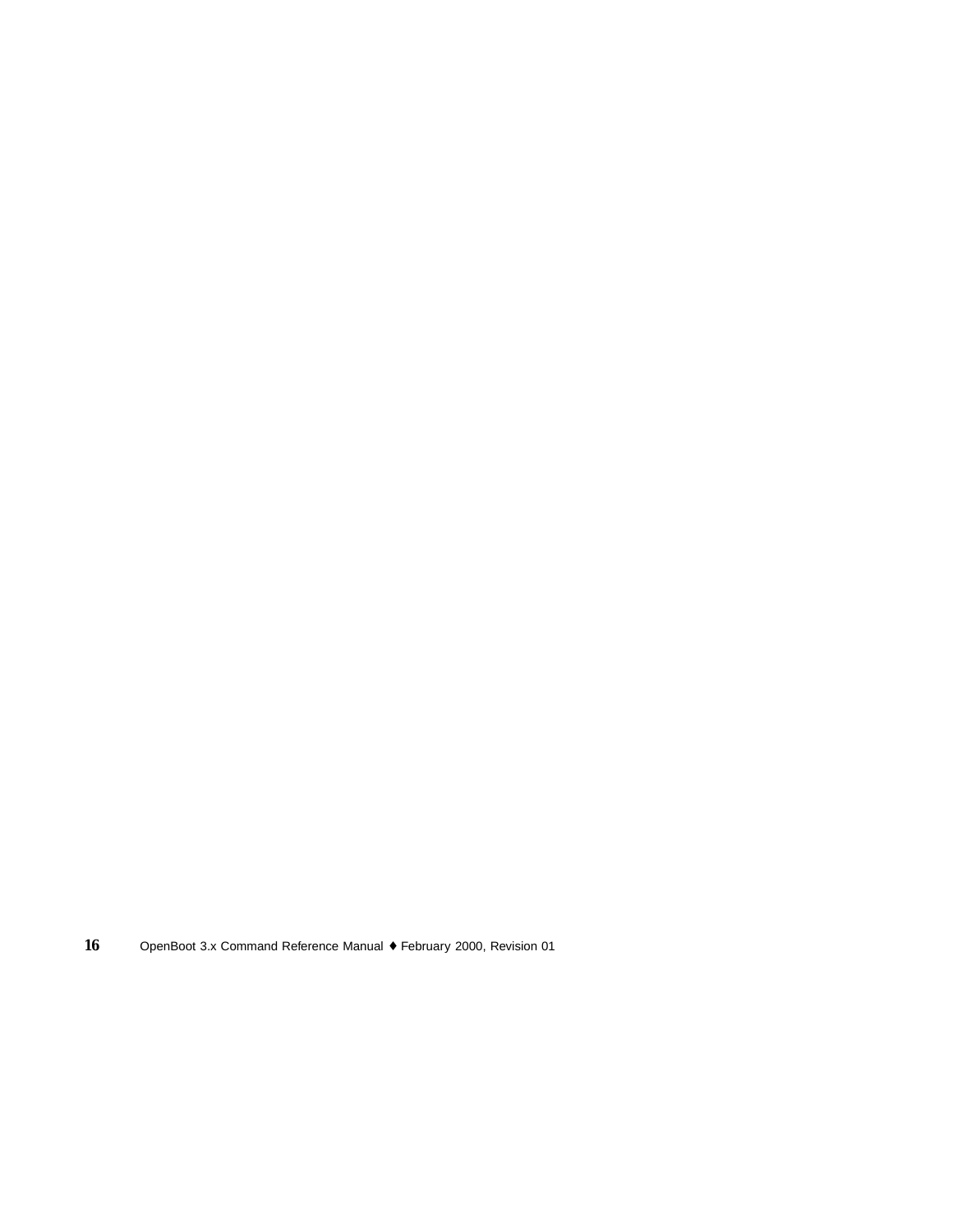### **Overview**

This chapter introduces OpenBoot as defined by *IEEE Standard 1275-1994., Standard for Boot Firmware.* OpenBoot firmware is executed immediately after you turn on your system. The primary tasks of OpenBoot firmware are to:

- Test and initialize the system hardware
- Determine the hardware configuration
- Boot the operating system from either a mass storage device or from a network
- **Provide interactive debugging facilities for testing hardware and software**

# Features of OpenBoot

The OpenBoot architecture provides a significant increase in functionality and portability when compared to proprietary systems of the past. Although this architecture was first implemented by Sun Microsystems as OpenBoot on SPARC systems, its design is processor-independent. The following paragraphs describe some notable features of OpenBoot firmware.

### Plug-in Device Drivers

A plug-in device driver is usually loaded from a plug-in device such as an SBus card. The plug-in device driver can be used to boot the operating system from that device or to display text on the device before the operating system has activated its own drivers. This feature enables the input and output devices supported by a particular system to evolve without changing the system PROM.

**17**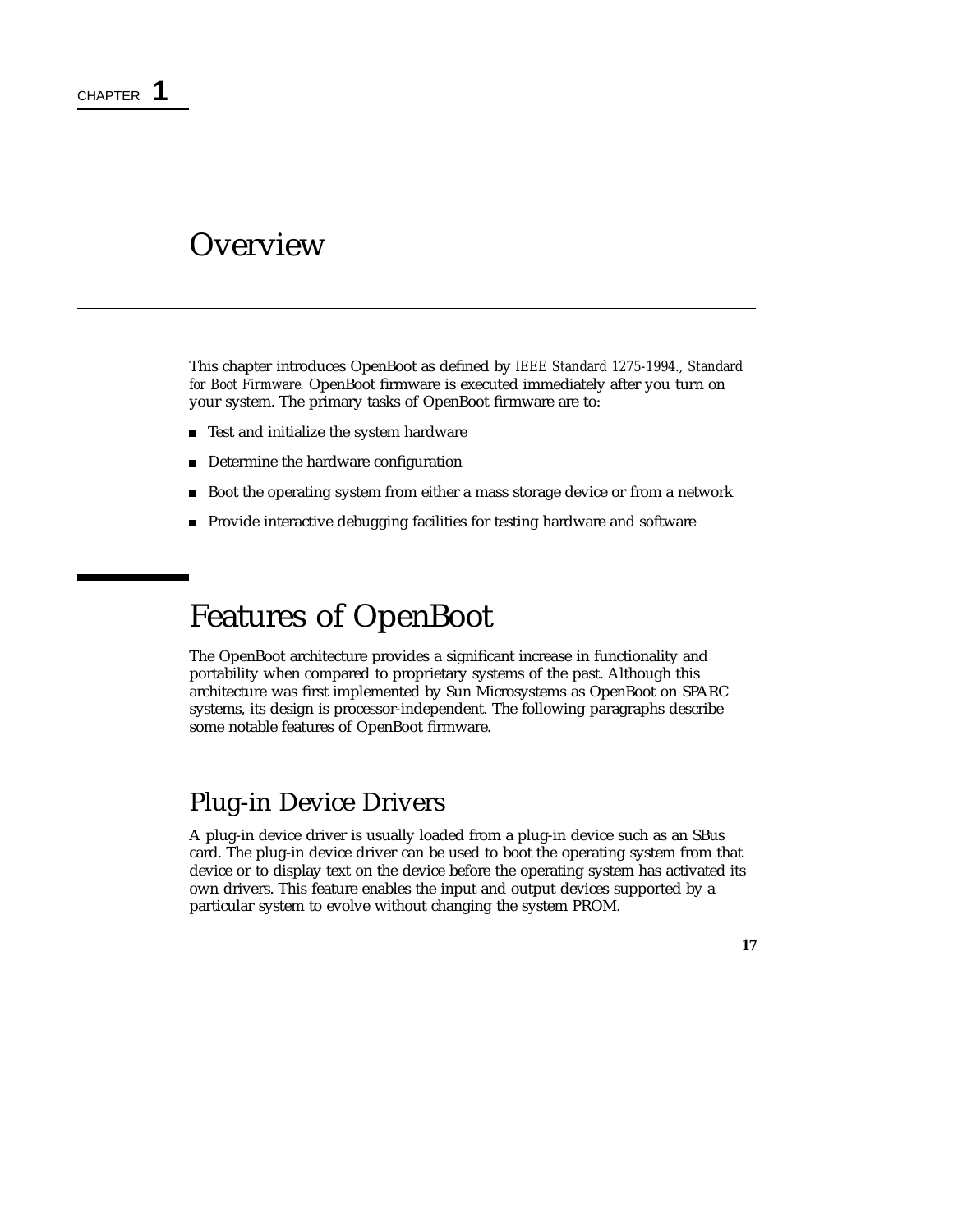### FCode Interpreter

Plug-in drivers are written in a *machine-independent* interpreted language called *FCode*. Each OpenBoot system PROM contains an FCode interpreter. Thus, the same device and driver can be used on machines with different CPU instruction sets.

### Device Tree

The device tree is a data structure describing the devices (permanently installed and plug-in) attached to a system. Both the user and the operating system can determine the hardware configuration of the system by inspecting the device tree.

### Programmable User Interface

The OpenBoot *User Interface* is based on the interactive programming language *Forth*. Sequences of user commands can be combined to form complete programs, and this provides a powerful capability for debugging hardware and software.

# The User Interface

The user interface is based on an interactive command interpreter that gives you access to an extensive set of functions for hardware and software development, fault isolation, and debugging. Any level of users can use these functions.

The user interface prompt is implementation dependent.

You can enter the OpenBoot environment in the following ways:

- By halting the operating system
- By pressing the Stop-A key
- By power-cycling the system

If your system is not configured to boot automatically, the system will stop at the user interface.

If automatic booting is configured, you can make the system stop at the user interface by pressing the Stop-A keys from the keyboard after the display console banner is displayedbut before the system starts booting the operating system.

 When the system hardware detects an error from which it cannot recover (This is known as a Watchdog Reset.)

See "A Caution About Using Some OpenBoot Commands" on page 26 for information on using commands after entering OpenBoot from the operating system.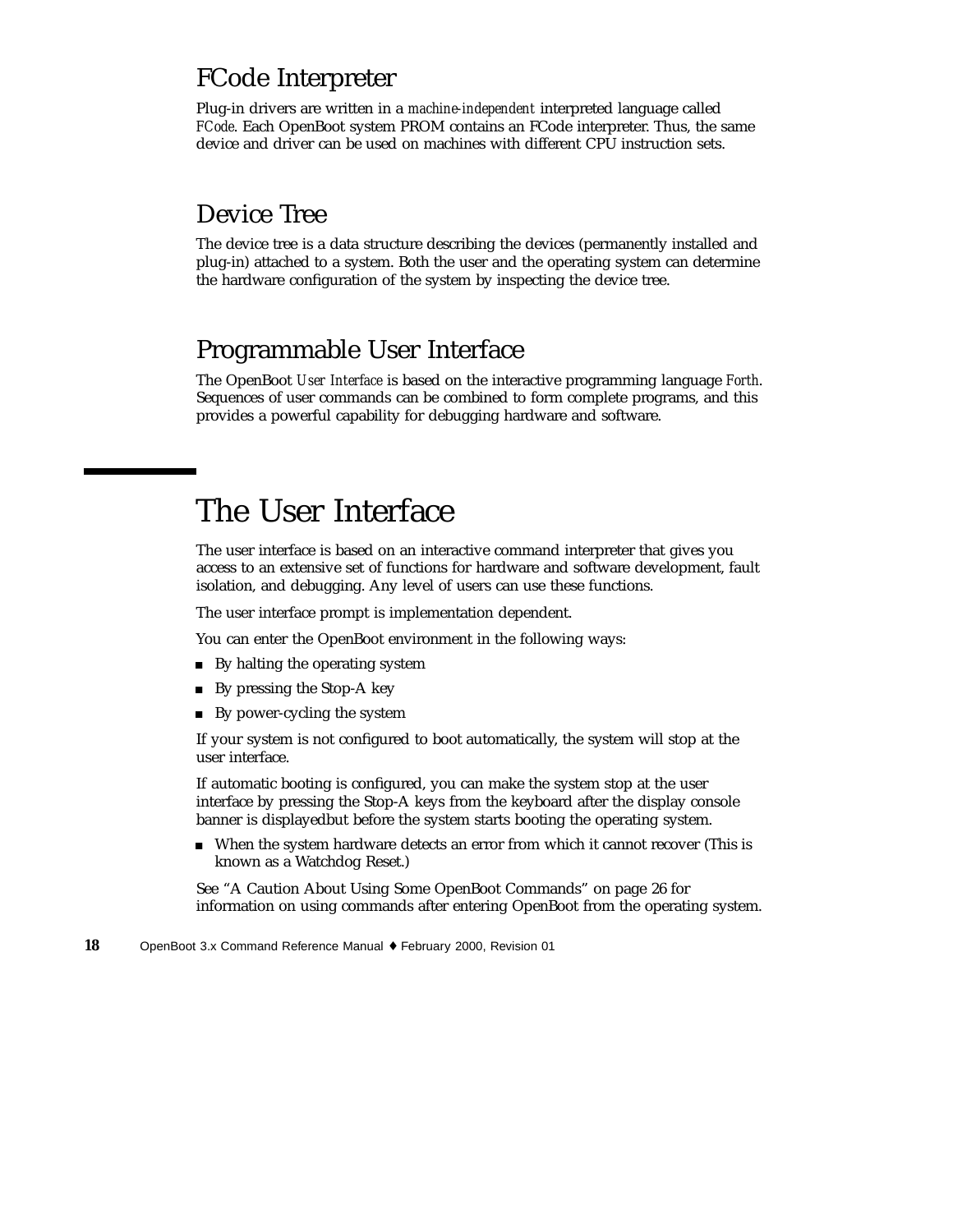### The Device Tree

Devices are attached to a host computer through a hierarchy of interconnected buses. OpenBoot represents the interconnected buses and their attached devices as a tree of nodes. Such a tree is called the *device tree*. A node representing the host computer's main physical address bus forms the tree's root node.

Each device node can have:

- **Properties, which are data structures describing the node and its associated device**
- Methods, which are the software procedures used to access the device
- Data, which are the initial values of the private data used by the methods
- Children, which are other device nodes "attached" to a given node and that lie directly below it in the device tree
- A parent, which is the node that lies directly above a given node in the device tree.

Nodes with children usually represent buses and their associated controllers, if any. Each such node defines a physical address space that distinguishes the devices connected to the node from one another. Each child of that node is assigned a physical address in the parent's address space.

The physical address generally represents a physical characteristic unique to the device (such as the bus address or the slot number where the device is installed). The use of physical addresses to identify devices prevents device addresses from changing when other devices are installed or removed.

Nodes without children are called leaf nodes and generally represent devices. However, some such nodes represent system-supplied firmware services.

### Device Path Names, Addresses, and Arguments

OpenBoot deals directly with hardware devices in the system. Each device has a unique name representing the type of device and where that device is located in the system addressing structure. The following example shows a full device path name:

/sbus@1f,0/SUNW,fas@e,8800000/sd@3,0:a

A full device path name is a series of node names separated by slashes (/). The root of the tree is the machine node, which is not named explicitly but is indicated by a leading slash (/). Each node name has the form:

*driver-name*@*unit-address*:*device-arguments*

Table 1–1 describes each of these parameters.

Overview **19**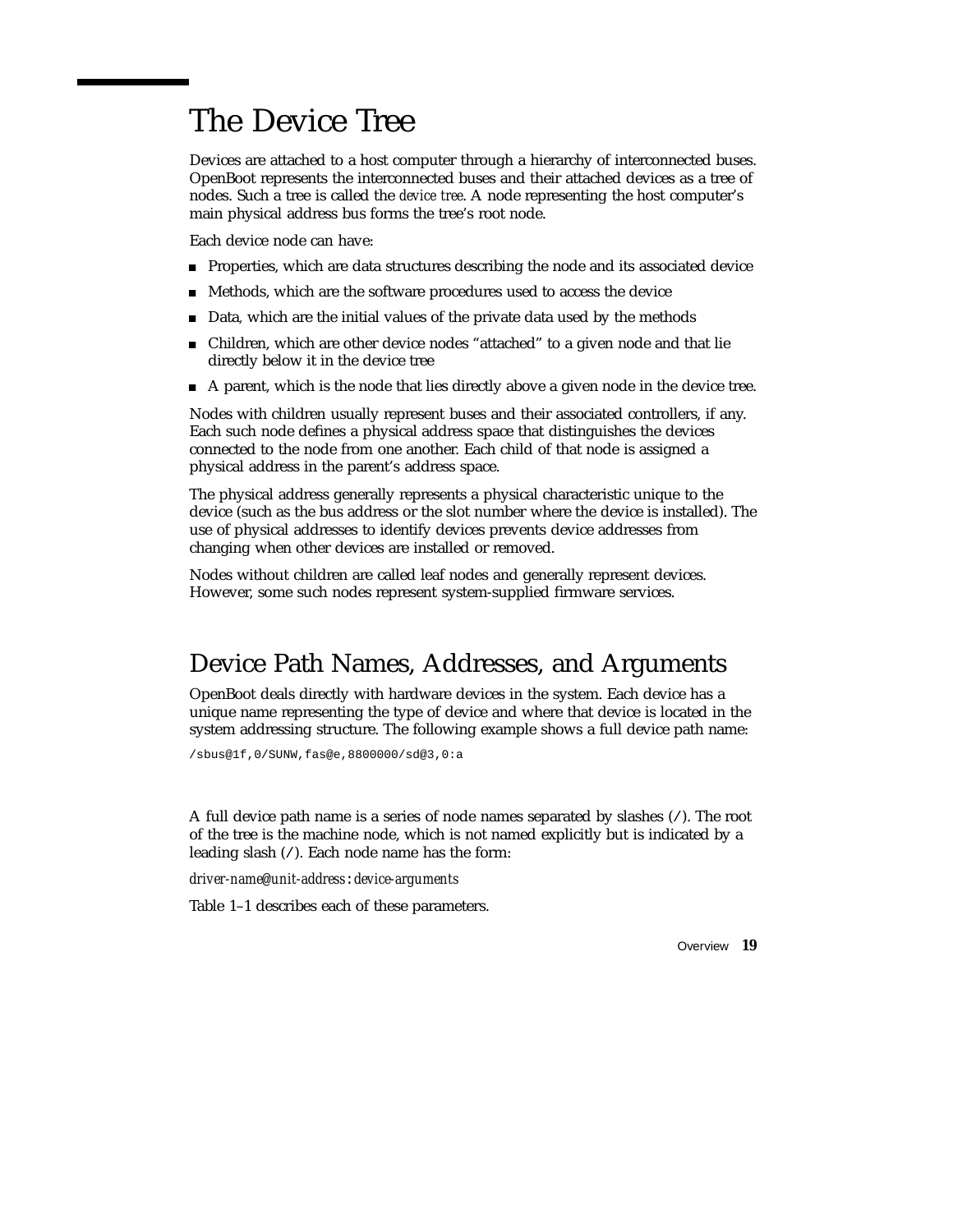| <b>Path Name</b><br><b>Parameter</b> | <b>Description</b>                                                                                                                                                                                                                                                                                                                                                                                                                                                                                                                                                          |
|--------------------------------------|-----------------------------------------------------------------------------------------------------------------------------------------------------------------------------------------------------------------------------------------------------------------------------------------------------------------------------------------------------------------------------------------------------------------------------------------------------------------------------------------------------------------------------------------------------------------------------|
| driver-name                          | A human-readable string consisting of one to 31 letters, digits and<br>punctuation characters from the set ", $\cdot$ _ + - "that, ideally, has some<br>mnemonic value. Uppercase and lowercase characters are distinct. In<br>some cases, this name includes the name of the device's manufacturer<br>and the device's model name, separated by a comma. Typically, the<br>manufacturer's upper-case, publicly-listed stock symbol is used as the<br>manufacturer's name (e.g. SUNW, sd). For built-in devices, the<br>manufacturer's name is usually omitted (e.g. sbus). |
| @                                    | Must precede the address parameter.                                                                                                                                                                                                                                                                                                                                                                                                                                                                                                                                         |
| unit-address                         | A text string representing the physical address of the device in its<br>parent's address space. The format of the text is bus dependent.                                                                                                                                                                                                                                                                                                                                                                                                                                    |
|                                      | Must precede the arguments parameter.                                                                                                                                                                                                                                                                                                                                                                                                                                                                                                                                       |
| device-arguments                     | A text string, whose format depends on the particular device. It can be<br>used to pass additional information to the device's software.                                                                                                                                                                                                                                                                                                                                                                                                                                    |

The full device path name mimics the hardware addressing used by the system to distinguish between different devices. Thus, you can specify a particular device without ambiguity.

In general, the *unit-address* part of a node name represents an address in the physical address space of its parent. The exact meaning of a particular address depends on the bus to which the device is attached. Consider this example:

/sbus@1f,0/esp@0,40000/sd@3,0:a

- 1f,0 represents an address on the main system bus, because the SBus is directly attached to the main system bus in this example.
- 0,40000 is an SBus slot number (in other words, 0) and an offset (in other words, 40000), because the esp device is at offset 40000 on the card in SBus slot 0.
- 3,0 is a SCSI target and logical unit number, because the disk device is attached to a SCSI bus at target 3, logical unit 0.

When specifying a path name, either the @*unit-address* or *driver-name* part of a node name is optional, in which case the firmware tries to pick the device that best matches the given name. If there are several matching nodes, the firmware chooses one (but it may not be the one you want).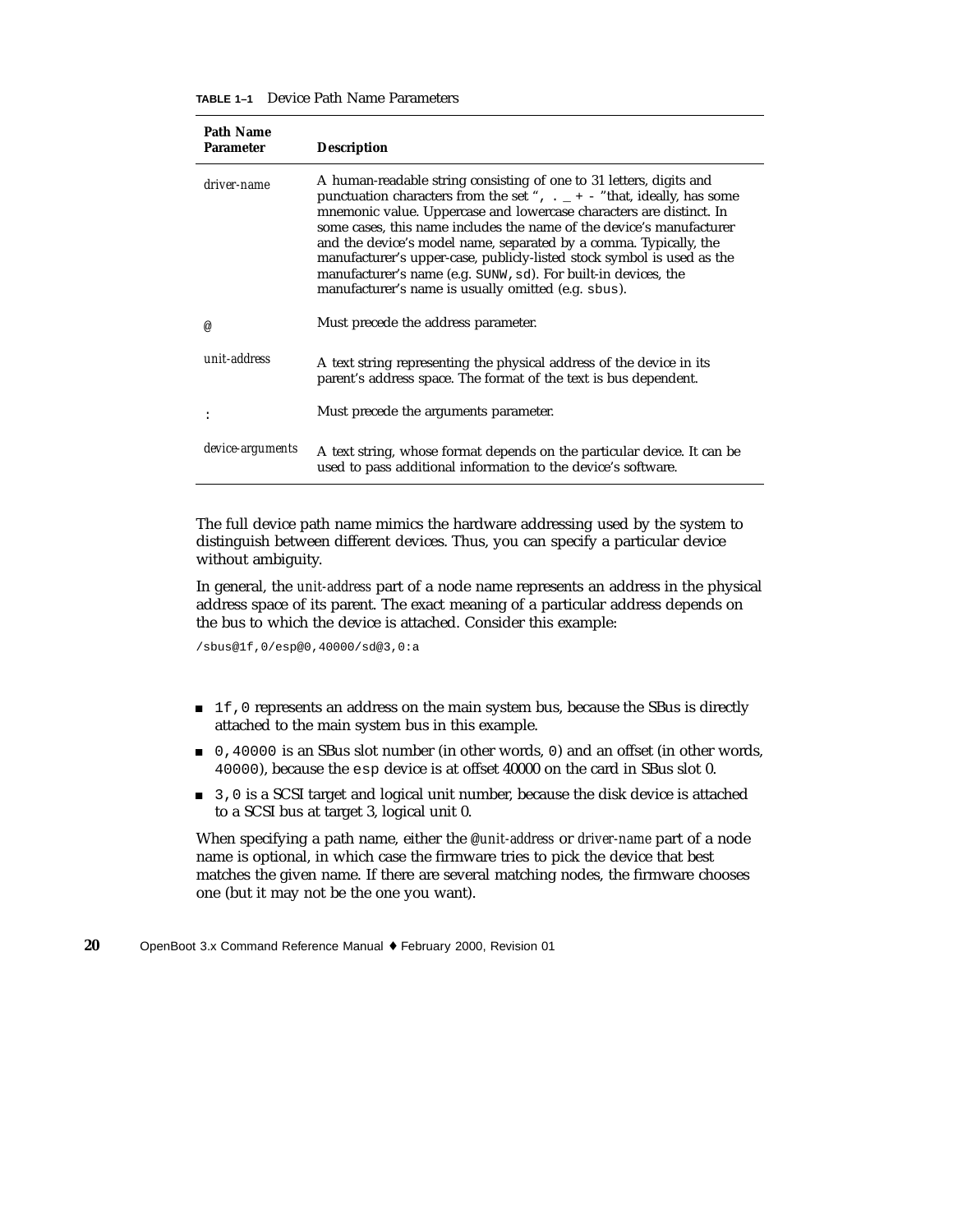For example, using /sbus/esp@0,40000/sd@3,0 assumes that the system in question has exactly one SBus on the main system bus, making sbus as unambiguous an address as sbus@1f,0. On the same system, however, /sbus/esp/sd@3,0 might or might not be ambiguous. Since SBus accepts plug-in cards, there could be more than one esp device on the same SBus bus. If there were more than one on the system, using esp alone would not specify which one, and the firmware might not choose the one you intended.

As another example, /sbus/@2,1/sd@3,0 would normally be unambiguous, while /sbus/scsi@2,1/@3,0 usually would not, since both a SCSI disk device driver and a SCSI tape device driver can use the SCSI target, logical unit address 3,0.

The :*device-arguments* part of the node name is also optional. Once again, in the example:

/sbus@1f,0/scsi@2,1/sd@3,0:a

the argument for the disk device is a. The software driver for this device interprets its argument as a disk partition, so the device path name refers to partition a on that disk.

Some implementations also enable you to omit path name components. So long as the omission does not create any ambiguity, those implementations will select the device that you intended. For example, if our example system had only one sd device,  $/\text{sd}:a$  would identify the same device as the much longer preceding expression.

#### Device Aliases

A device alias, or simply, alias, is a shorthand representation of a *device path*.

For example, the alias disk may represent the complete device path name:

/sbus@1f,0/esp@0,40000/sd@3,0:a

Systems usually have predefined device aliases for the most commonly used devices, so you rarely need to type a full device path name.

Table 1–2 describes the devalias command, which is used to examine, create, and change aliases.

Overview **21**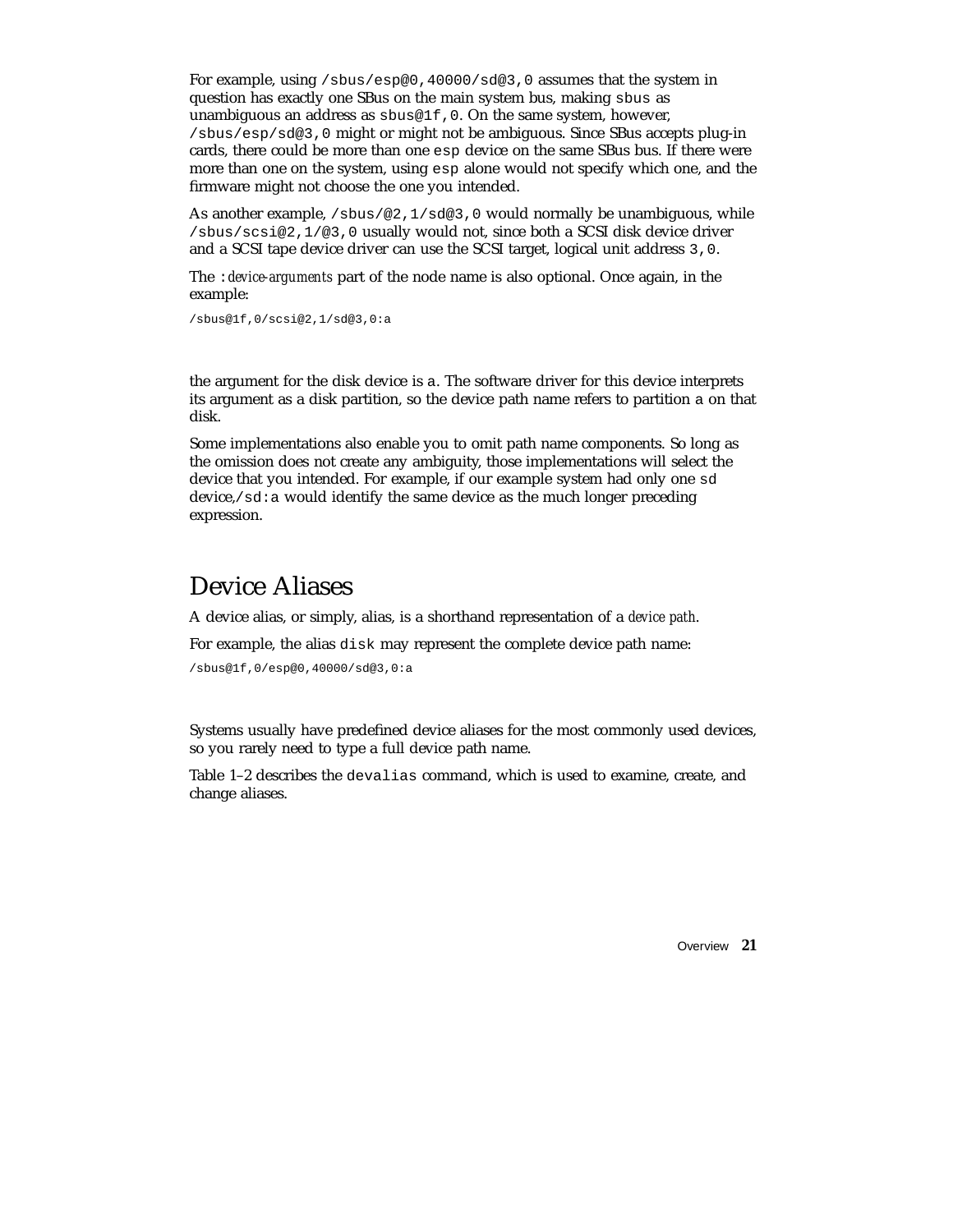**TABLE 1–2** Examining and Creating Device Aliases

| Command                      | <b>Description</b>                                                                                                            |
|------------------------------|-------------------------------------------------------------------------------------------------------------------------------|
| devalias                     | Display all current device aliases.                                                                                           |
| devalias alias               | Display the device path name corresponding to alias.                                                                          |
| devalias<br>aliasdevice-path | Define an alias representing device-path. If an alias with the same name<br>already exists, the new value supersedes the old. |

User-defined aliases are lost after a system reset or power cycle. If you want to create permanent aliases, you can either manually store the devalias command in a portion of non-volatile RAM (NVRAM) called *nvramrc*, or use the nvalias and nvunalias commands. (See Chapter 3, for more details.)

### Displaying the Device Tree

You can browse the device tree to examine and modify individual device tree nodes. The device tree browsing commands are similar to the SolarisTM  $\mathbb{M}$  commands for changing, displaying and listing the current directory in the Solaris directory tree. Selecting a device node makes it the current node.

The User Interface commands for browsing the device tree are shown in Table 1–3.

| Command                | <b>Description</b>                                                                                                       |
|------------------------|--------------------------------------------------------------------------------------------------------------------------|
| .properties            | Display the names and values of the current node's<br>properties.                                                        |
| dev <i>device-path</i> | Choose the indicated device node, making it the<br>current node.                                                         |
| dev node-name          | Search for a node with the given name in the subtree<br>below the current node, and choose the first such<br>node found. |
| dev                    | Choose the device node that is the parent of the<br>current node.                                                        |
| dev /                  | Choose the root machine node.                                                                                            |

**TABLE 1–3** Commands for Browsing the Device Tree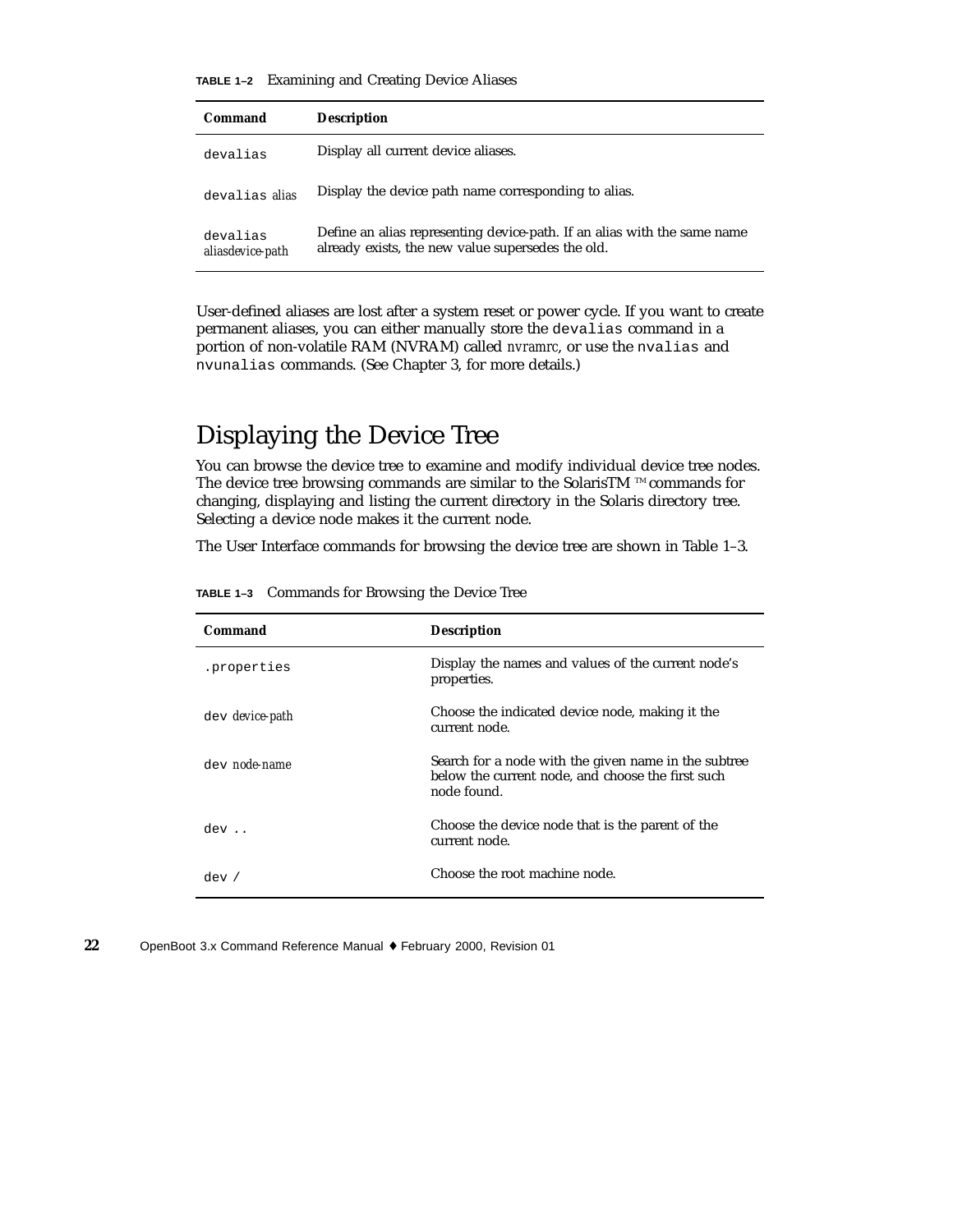| Command                           | <b>Description</b>                                                                                                                             |
|-----------------------------------|------------------------------------------------------------------------------------------------------------------------------------------------|
| device-end                        | Leave the device tree.                                                                                                                         |
| " device-path" find-device        | Choose device node, similar to dev.                                                                                                            |
| 1s                                | Display the names of the current node's children.                                                                                              |
| pwd                               | Display the device path name that names the current<br>node.                                                                                   |
| see wordname                      | Decompile the specified word.                                                                                                                  |
| show-devs [ <i>device-path</i> ]  | Display all the devices directly beneath the specified<br>device in the device tree. show-devs used by itself<br>shows the entire device tree. |
| words                             | Display the names of the current node's methods.                                                                                               |
| " <i>device-path</i> " select-dev | Select the specified device and make it the active node.                                                                                       |

**TABLE 1–3** Commands for Browsing the Device Tree *(continued)*

.properties displays the names and values of all the properties in the current node:

```
ok dev /zs@1,f0000000
ok .properties
address ffee9000
port-b-ignore-cd
port-a-ignore-cd
keyboard
device_type serial
slave 00000001
intr 0000000c 00000000
interrupts 0000000c
reg 00000001 f0000000 00000008
name zs
ok
```
dev sets the current node to the named node so its contents can be viewed. For example, to make the ACME company's SBus device named "ACME,widget" the current node:

ok **dev /sbus/ACME,widget**

Overview **23**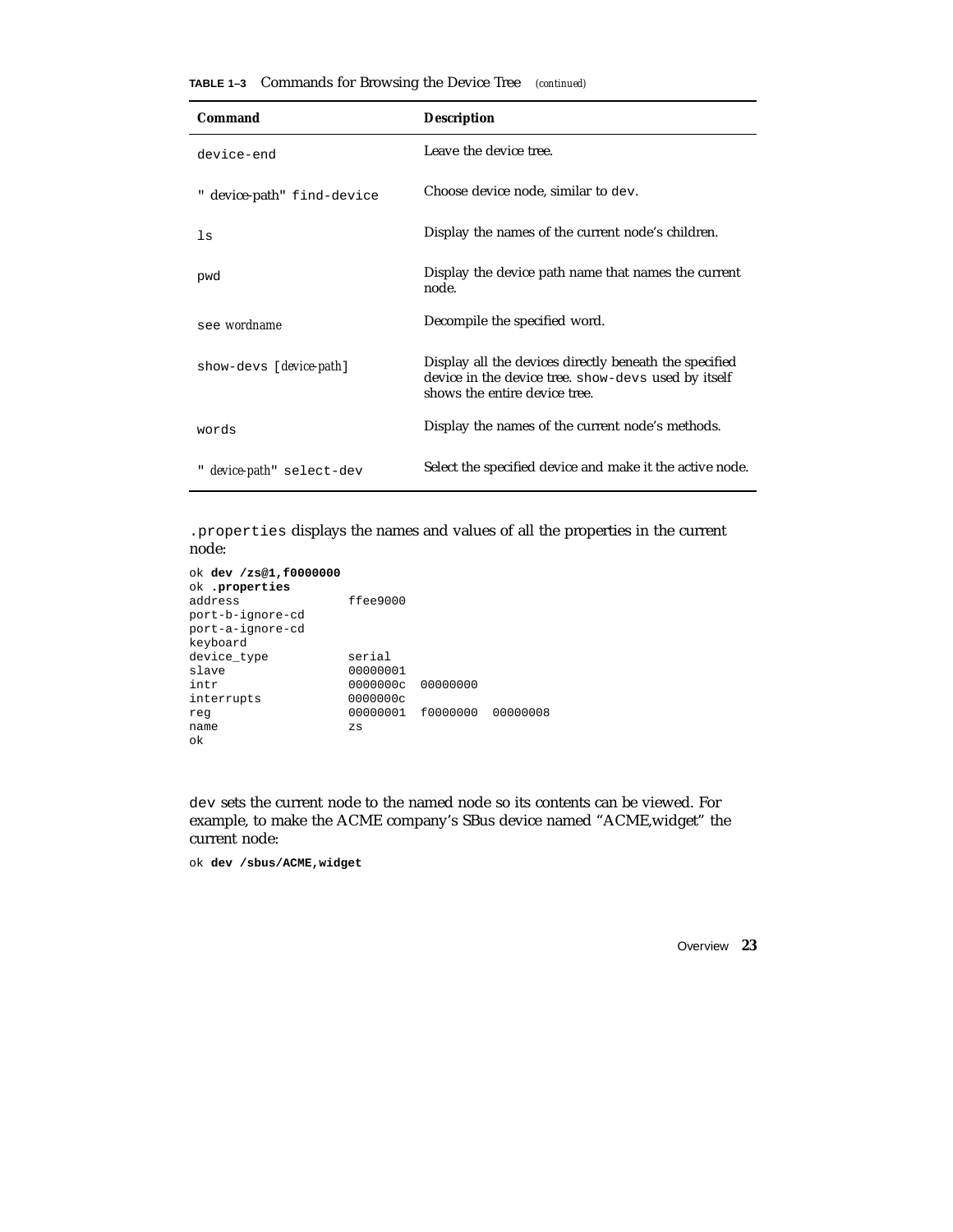find-device is essentially identical to dev differing only in the way the input pathname is passed.

ok **" /sbus/ACME,widget" find-device**

**Note -** After choosing a device node with dev or find-device, you can't execute that node's methods because dev does not establish the current instance. For a detailed explanation of this issue, refer toWriting FCode 3.x Programs.

show-devs lists all the devices in the OpenBoot device tree, as shown in the following example:

ok show-devs /SUNW,UltraSPARC@0,0 /sbus@1f,0 /counter-timer@1f,3c00 /virtual-memory /memory@0,0 /aliases /options /openprom /chosen /packages /sbus@1f,0/cgsix@1,0 /sbus@1f,0/lebuffer@0,40000 /sbus@1f,0/dma@0,81000 /sbus@1f,0/SUNW,bpp@e,c800000 /sbus@1f,0/SUNW,hme@e,8c00000 /sbus@1f,0/SUNW,fas@e,8800000 /sbus@1f,0/sc@f,1300000 /sbus@1f,0/zs@f,1000000 /sbus@1f,0/zs@f,1100000 /sbus@1f,0/eeprom@f,1200000 /sbus@1f,0/SUNW,fdtwo@f,1400000 /sbus@1f,0/flashprom@f,0 /sbus@1f,0/auxio@f,1900000 /sbus@1f,0/SUNW,CS4231@d,c000000 /sbus@1f,0/SUNW,fas@e,8800000/st /sbus@1f,0/SUNW,fas@e,8800000/sd /openprom/client-services /packages/disk-label /packages/obp-tftp /packages/deblocker /packages/terminal-emulator ok

Here is an example of the use of words:

ok **dev /zs** ok **words** read remove-abort? install-abort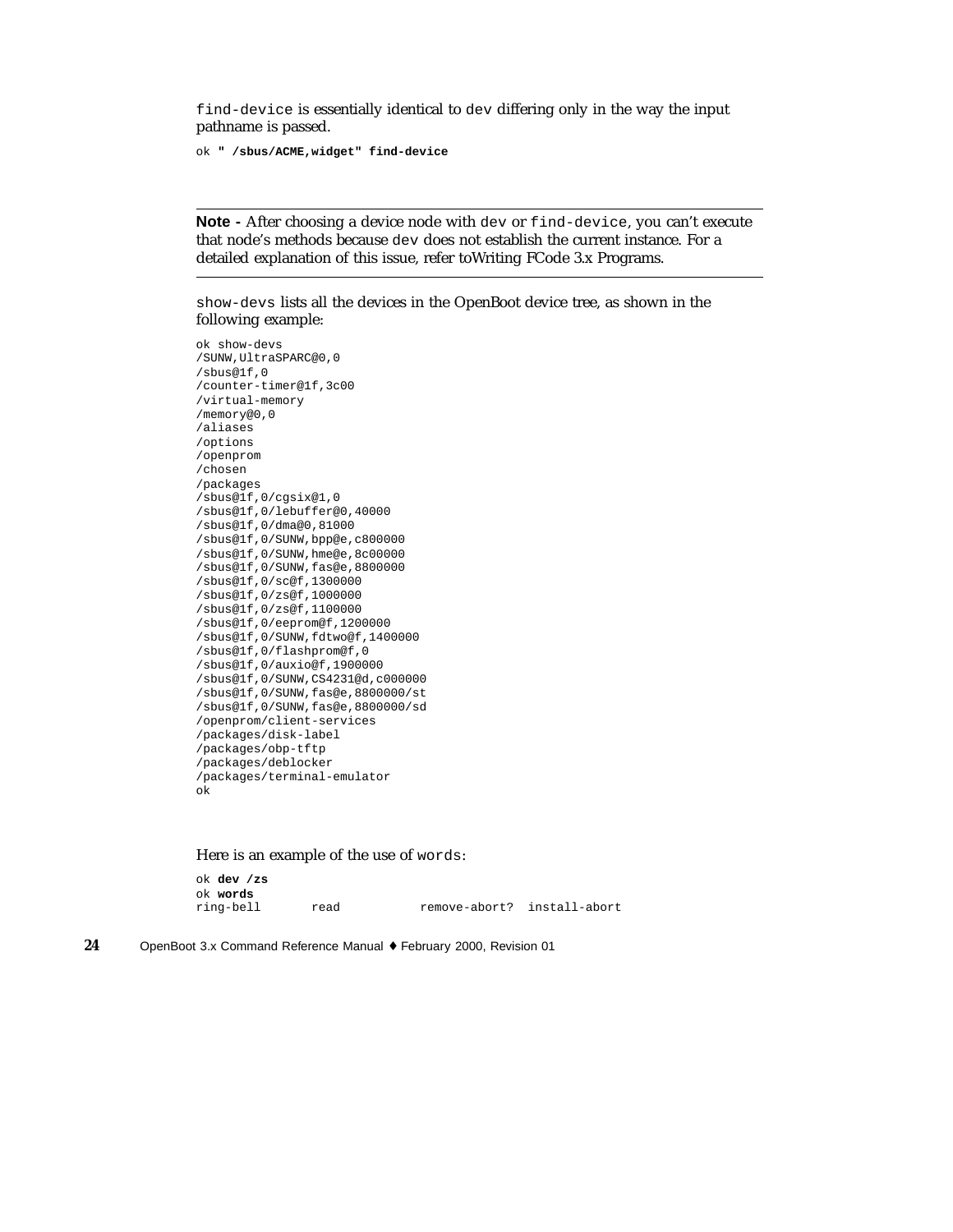| close    | open    | abort?       | restore             |  |
|----------|---------|--------------|---------------------|--|
| clear    | reset   | initkbdmouse | keyboard-addr mouse |  |
| 1200baud | setbaud | initport     | port-addr           |  |

# Getting Help

Whenever you see the  $\circ$ k prompt on the display, you can ask the system for help by typing one of the help commands shown in Table 1–4.

**TABLE 1–4** Help Commands

| Command       | <b>Description</b>                                                                                  |
|---------------|-----------------------------------------------------------------------------------------------------|
| help          | List main help categories.                                                                          |
| help category | Show help for all commands in the category. Use only the first word of<br>the category description. |
| help command  | Show help for individual command (where available).                                                 |

help, without any specifier, displays instructions on how to use the help system and lists the available help categories. Because of the large number of commands, help is available only for commands that are used frequently.

If you want to see the help messages for all the commands in a selected category, or, possibly, a list of subcategories, type:

**ok help** category

If you want help for a specific command, type:

**ok help** command

For example, when you ask for information on the dump command, you might see the following message:

ok **help dump** Category: Memory access

Overview **25**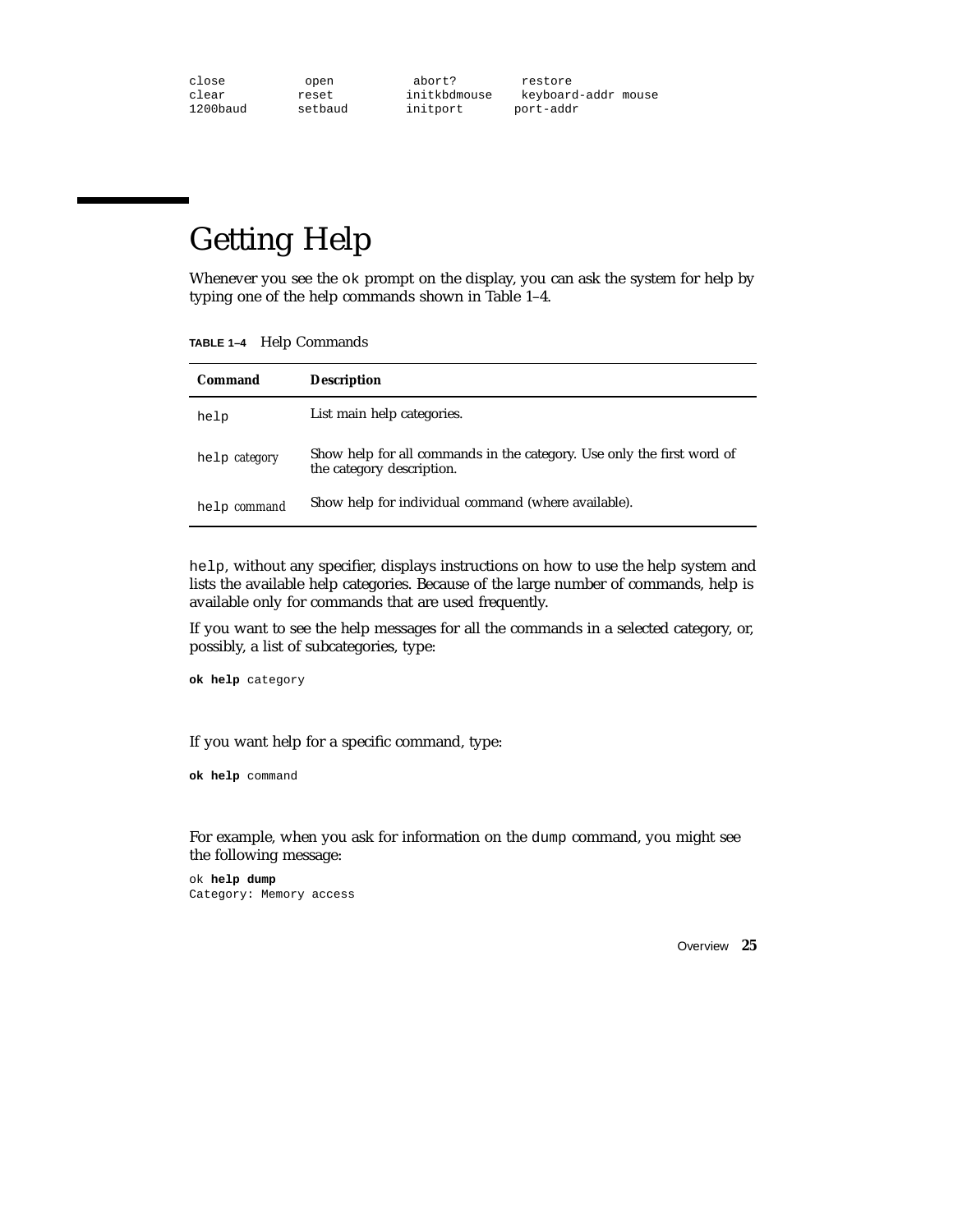dump ( addr length -- ) display memory at addr for length bytes ok

The above help message first shows that dump is a command from the Memory access category. The message also shows the format of the command.

**Note -** In some newer systems, descriptions of additional machine-specific commands are available with the help command. Help as described may not be available on all systems.

# A Caution About Using Some OpenBoot Commands

OpenBoot may not operate correctly after the operating system has begun execution. (For example, after Stop-a or halt.) This occurs when the operating system can modify the system state in ways that are inconsistent with continued OpenBoot operation. In this case, you may have to power cycle the system to restore normal operation.

For example, suppose you boot the operating system, exit to OpenBoot, then execute the probe-scsi command (described in "Booting and Testing Your System"). You may find that probe-scsi fails, and you may not be able to resume the operating system, or you may have to power cycle the systems.

Re-execute an OpenBoot command that failed because the operating system has executed:

- **1. Note the value of** *auto-boot?* **NVRAM configuration variable using printenv. If it is true, set the value to false using** *SETENV***.**
- **2. Reset the system.**
- **3. Execute OpenBoot command after it stops at the user interface.**
- **4. Restore the value of** *auto-boot?* **NVRAM configuration.**
- **5. Reset the system.**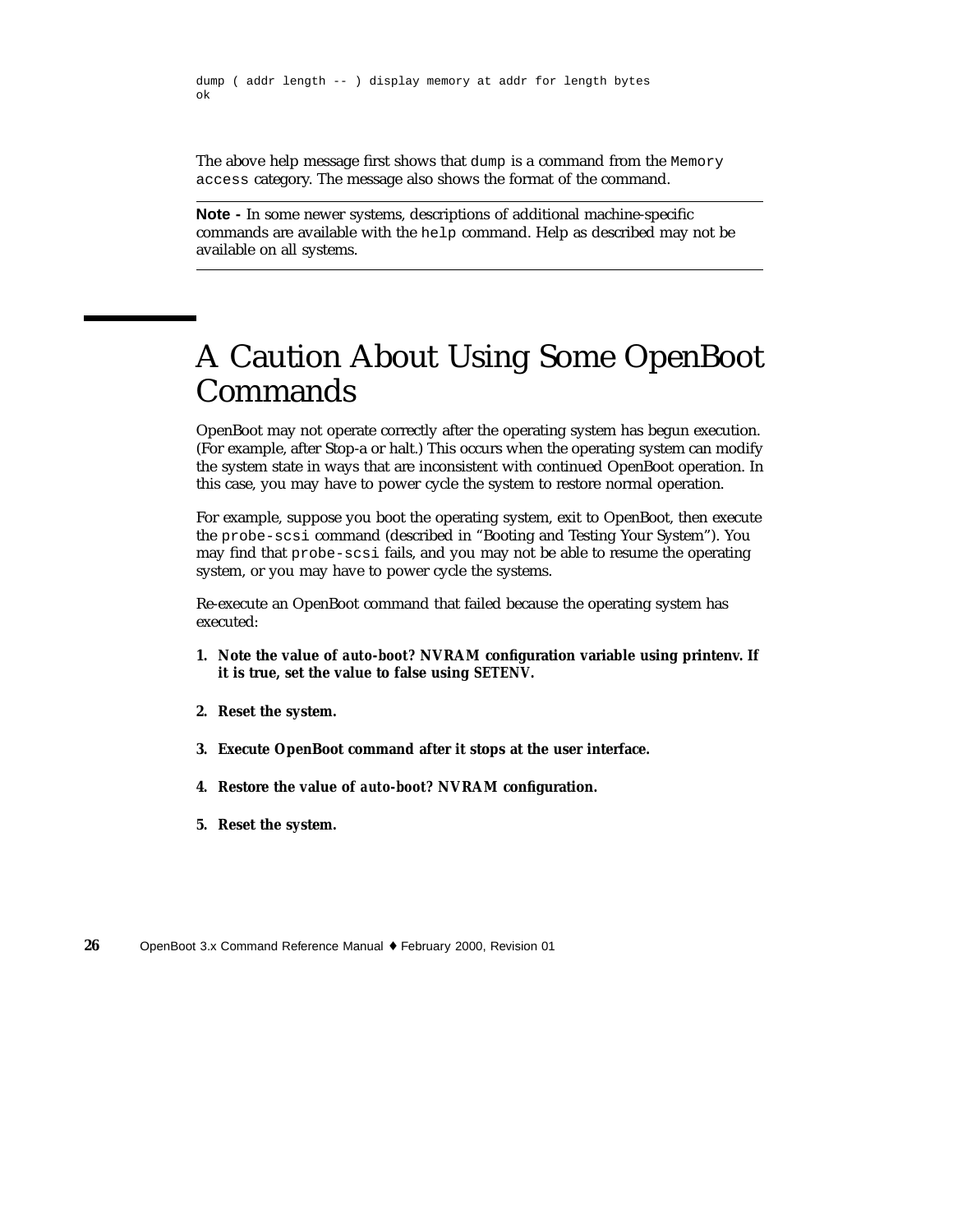### Booting and Testing Your System

This chapter describes the most common tasks that you perform using OpenBoot. These tasks enable you to:

- Boot your system
- Run diagnostics
- **Display system information**
- Reset the system

# Booting Your System

The most important function of OpenBoot firmware is to boot the system. Booting is the process of loading and executing a stand-alone program such as an operating system. Booting can either be initiated automatically or by typing a command at the User Interface.

The boot process is controlled by a number of *configuration variables*. (Configuration variables are discussed in detail in Chapter 3) The configuration variables that affect the boot process are:

■ auto-boot?

This variable controls whether or not the system automatically boots after a system reset or when the power is turned on. This variable is typically true.

**boot-command** 

This variable specifies the command to be executed when auto-boot? is true. The default value of boot-command is boot with no command line arguments.

diag-switch?

**27**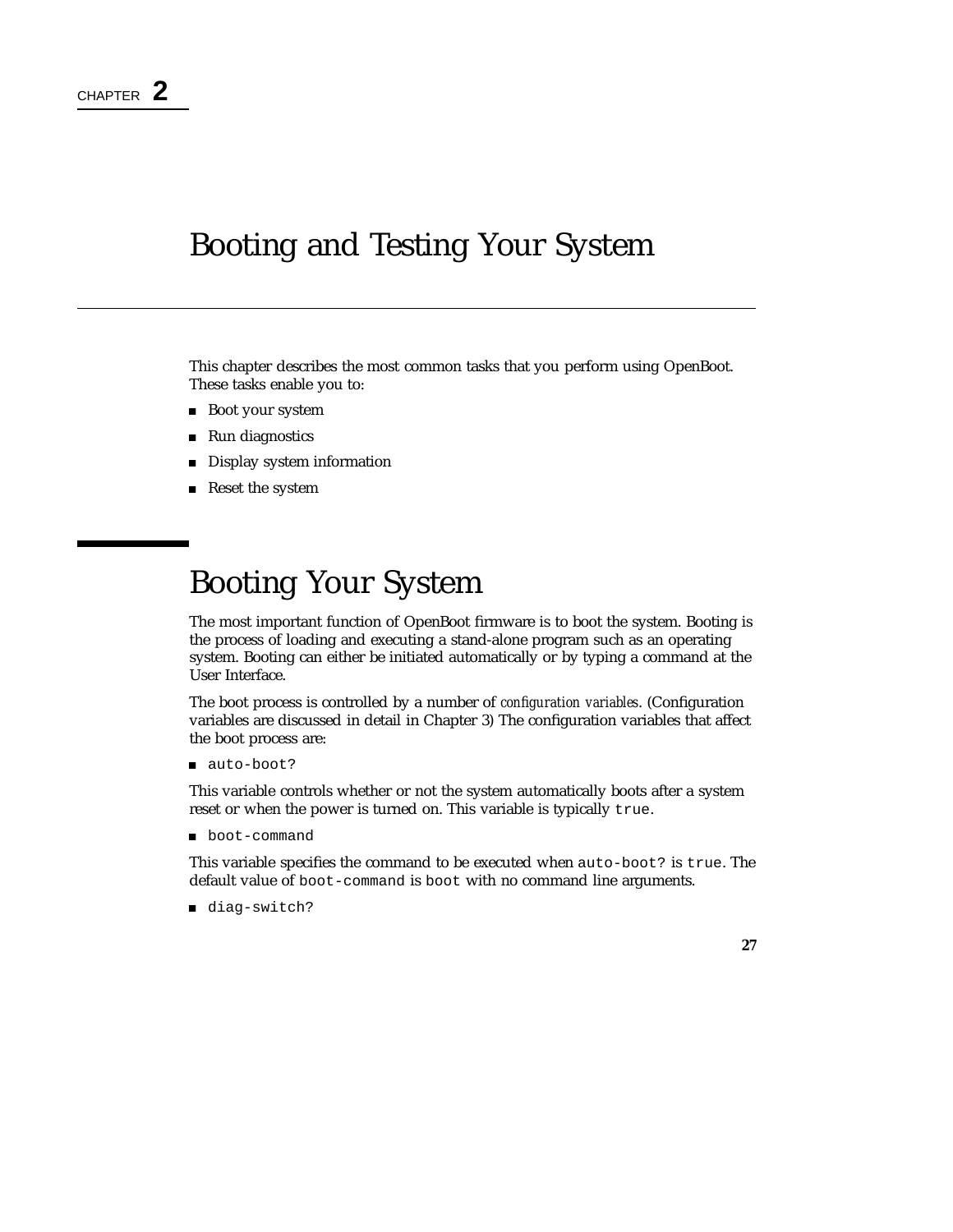If the value is *true*, run in the Diagnostic mode. This variable is false by default.

■ boot-device

This variable contains the name of the default boot device that is used when OpenBoot is not in diagnostic mode.

■ boot-file

This variable contains the default boot arguments that are used when OpenBoot is not in diagnostic mode.

diag-device

This variable contains the name of the default diagnostic mode boot device.

diag-file

This variable contains the default diagnostic mode boot arguments.

Based on the values of the above configuration variables, the boot process can proceed in a number of different ways. For instance:

- If auto-boot? is true, the machine will boot from either the default boot device or from the diagnostic boot device depending on whether OpenBoot is in diagnostic mode.
- If auto-boot? is false, the machine will stop at the OpenBoot User Interface without booting the system. To boot the system, you can do one of the following:
	- Type the boot command without any arguments. The machine will boot from the default boot device using the default boot arguments.
	- Type the boot command with an explicit boot device. The machine will boot from the specified boot device using the default boot arguments.
	- Type the boot command with explicit boot arguments. The machine will use the specified arguments to boot from the default boot device.
	- Type the boot command with an explicit boot device and with explicit arguments. The machine will boot from the specified device with the specified arguments.

### Booting for the Casual User

Typically, auto-boot? will be true, boot-command will be boot, and OpenBoot will not be in diagnostic mode. Consequently, the system will automatically load and execute the program and arguments described by boot-file from the device described by boot-device when the system is first turned on or following a system reset.

**<sup>28</sup>** OpenBoot 3.x Command Reference Manual ♦ February 2000, Revision 01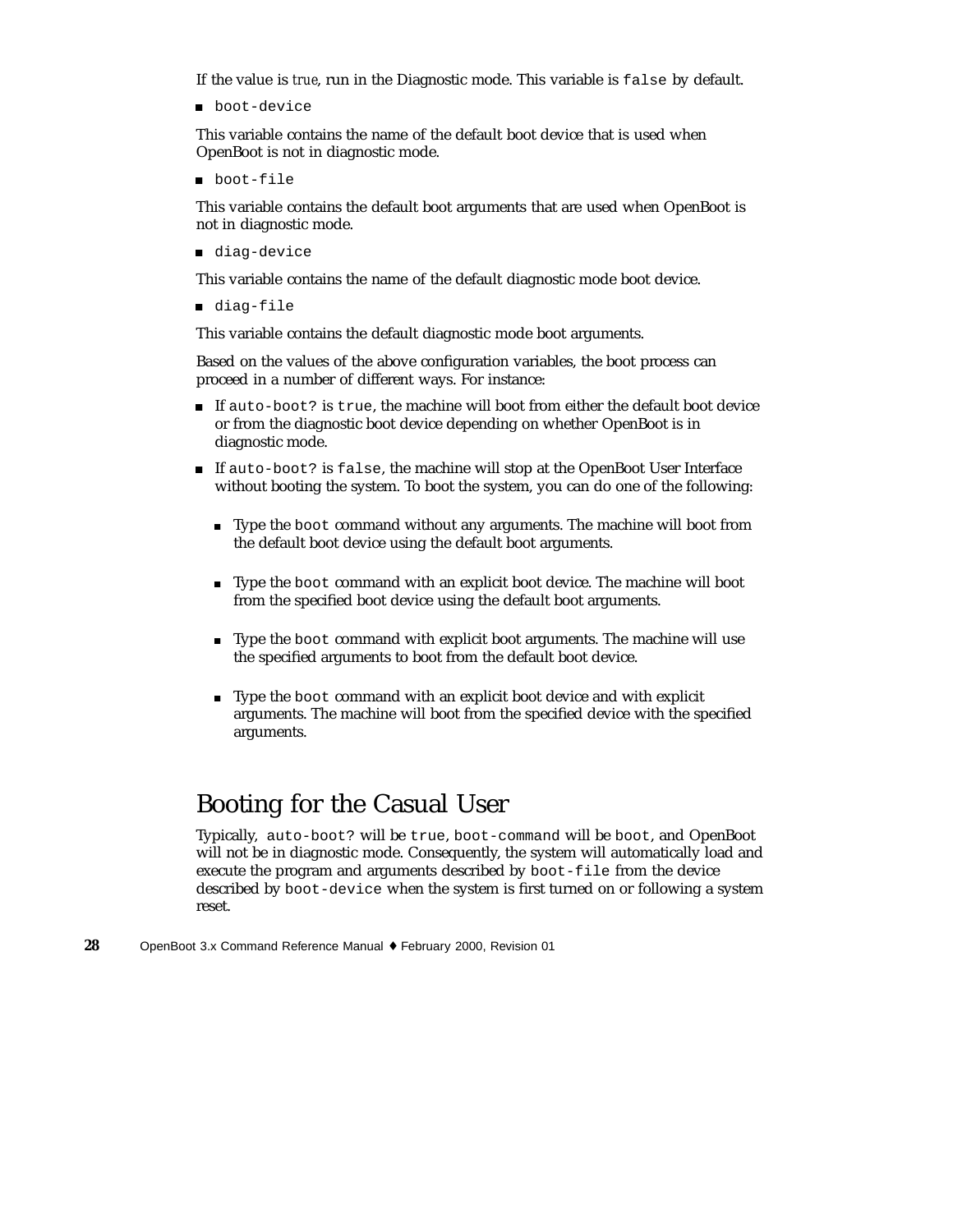If you want to boot the default program when auto-boot? is false, simply type boot at the ok prompt.

### Booting for the Expert User

Booting is the process of loading and executing a client program. The client program is normally an operating system or an operating system's loader program, but boot can also be used to load and execute other kinds of programs, such as diagnostics. (For more details about loading programs other than the operating system, see Chapter 5").

Booting usually happens automatically based on the values contained in the configuration variables described above. However, the user can also initiate booting from the User Interface.

OpenBoot performs the following steps during the boot process:

- The firmware may reset the machine if a client program has been executed since the last reset. (The execution of a reset is implementation dependent.)
- A device is selected by parsing the boot command line to determine the boot device and the boot arguments to use. Depending on the form of the boot command, the boot device and/or argument values may be taken from configuration variables.
- $\blacksquare$  The bootpath and bootargs properties in the /chosen node of the device tree are set with the selected values.
- The selected program is loaded into memory using a protocol that depends on the type of the selected device. For example, a disk boot might read a fixed number of blocks from the beginning of the disk, while a tape boot might read a particular tape file.
- The loaded program is executed. The behavior of the program may be further controlled by the argument string (if any) that was either contained in the selected configuration variable or was passed to the boot command on the command line.

Often, the program loaded and executed by the boot process is a *secondary boot program* whose purpose is to load yet another program. This secondary boot program may use a protocol different from that used by OpenBoot to load the secondary boot program. For example, OpenBoot might use the Trivial File Transfer Protocol (TFTP) to load the secondary boot program while the secondary boot program might then use the Network File System (NFS) protocol to load the operating system.

Typical secondary boot programs accept arguments of the form:

filename **-flags**

where *filename* is the name of the file containing the operating system and where *-flags* is a list of options controlling the details of the start-up phase of either the secondary boot program, the operating system or both. Please note that, as shown in

Booting and Testing Your System **29**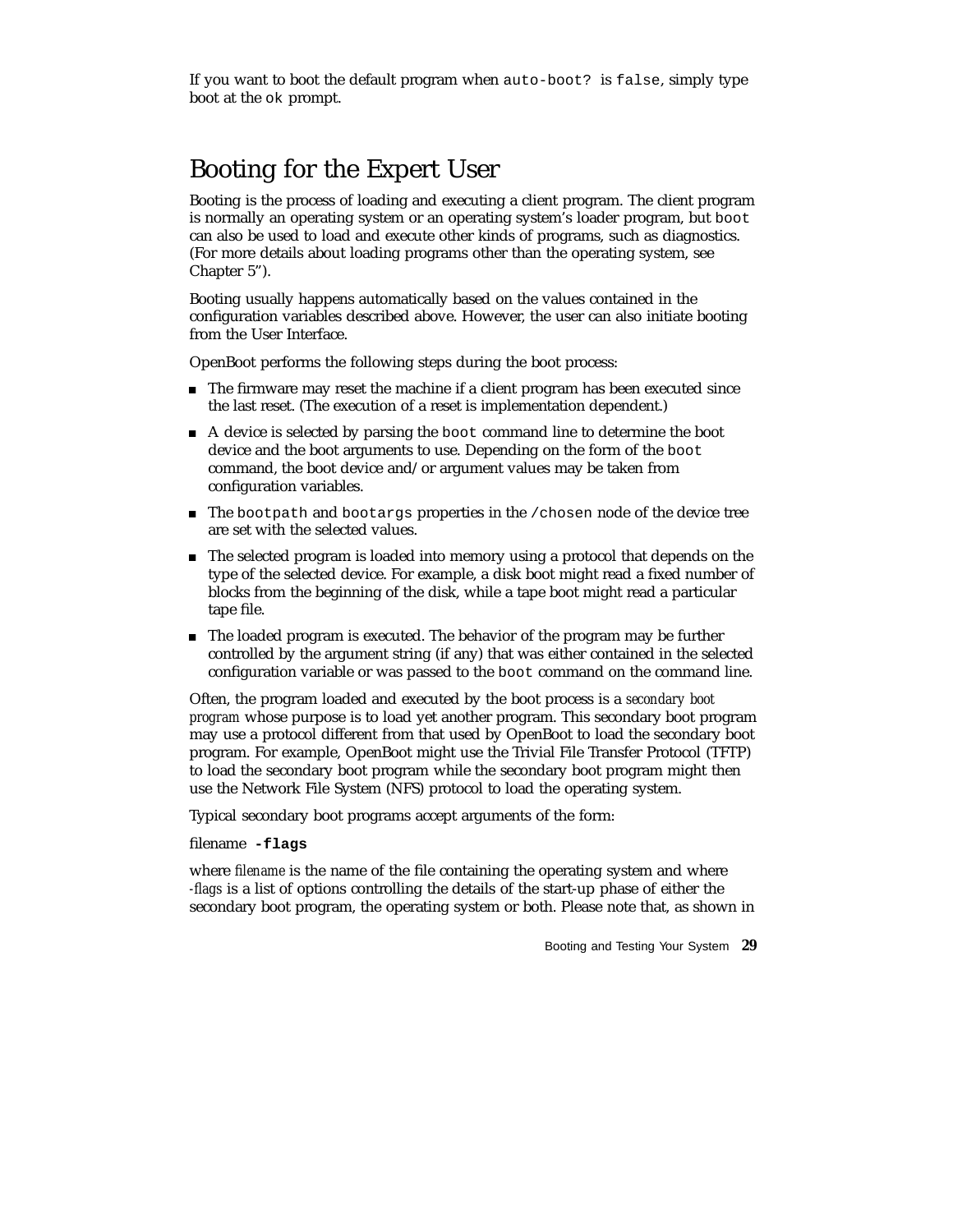the boot command template immediately below, OpenBoot treats all such text as a single, opaque *arguments* string that has no special meaning to OpenBoot itself; the arguments string is passed unaltered to the specified program.

The boot command has the following format:

ok **boot** [device-specifier] [arguments]

The optional parameters for the boot command are described in Table 2–1.

**TABLE 2–1** Optional boot Command Parameters

| <b>Parameter</b>   | <b>Description</b>                                                                                                                                          |
|--------------------|-------------------------------------------------------------------------------------------------------------------------------------------------------------|
| [device-specifier] | The name (full path name or devalias) of the boot device. Typical<br>values include:                                                                        |
|                    | cdrom (CD-ROM drive)                                                                                                                                        |
|                    | disk (hard disk)                                                                                                                                            |
|                    | floppy $(3-1/2)$ diskette drive)                                                                                                                            |
|                    | net (Ethernet)                                                                                                                                              |
|                    | tape (SCSI tape)                                                                                                                                            |
|                    | If device-specifier is not specified and if diagnostic-mode? returns<br>false, boot uses the device specified by the boot-device<br>configuration variable. |
|                    | If device-specifier is not specified and if diagnostic-mode? returns<br>true, boot uses the device specified by the diag-device configuration<br>variable.  |
| [arguments]        | The name of the program to be booted (e.g. stand/diag) and any program<br>arguments.                                                                        |
|                    | If arguments is not specified and if diagnostic-mode? returns false,<br>boot uses the file specified by the boot-file configuration variable.               |
|                    | If arguments is not specified and if diagnostic-mode? returns true,<br>boot uses the file specified by the diag-file configuration variable.                |
|                    |                                                                                                                                                             |

**Note -** Most commands (such as boot and test) that require a device name accept either a full device path name or a device alias. In this manual, the term *device-specifier* indicates that either an appropriate device path name or a device alias is acceptable for such commands.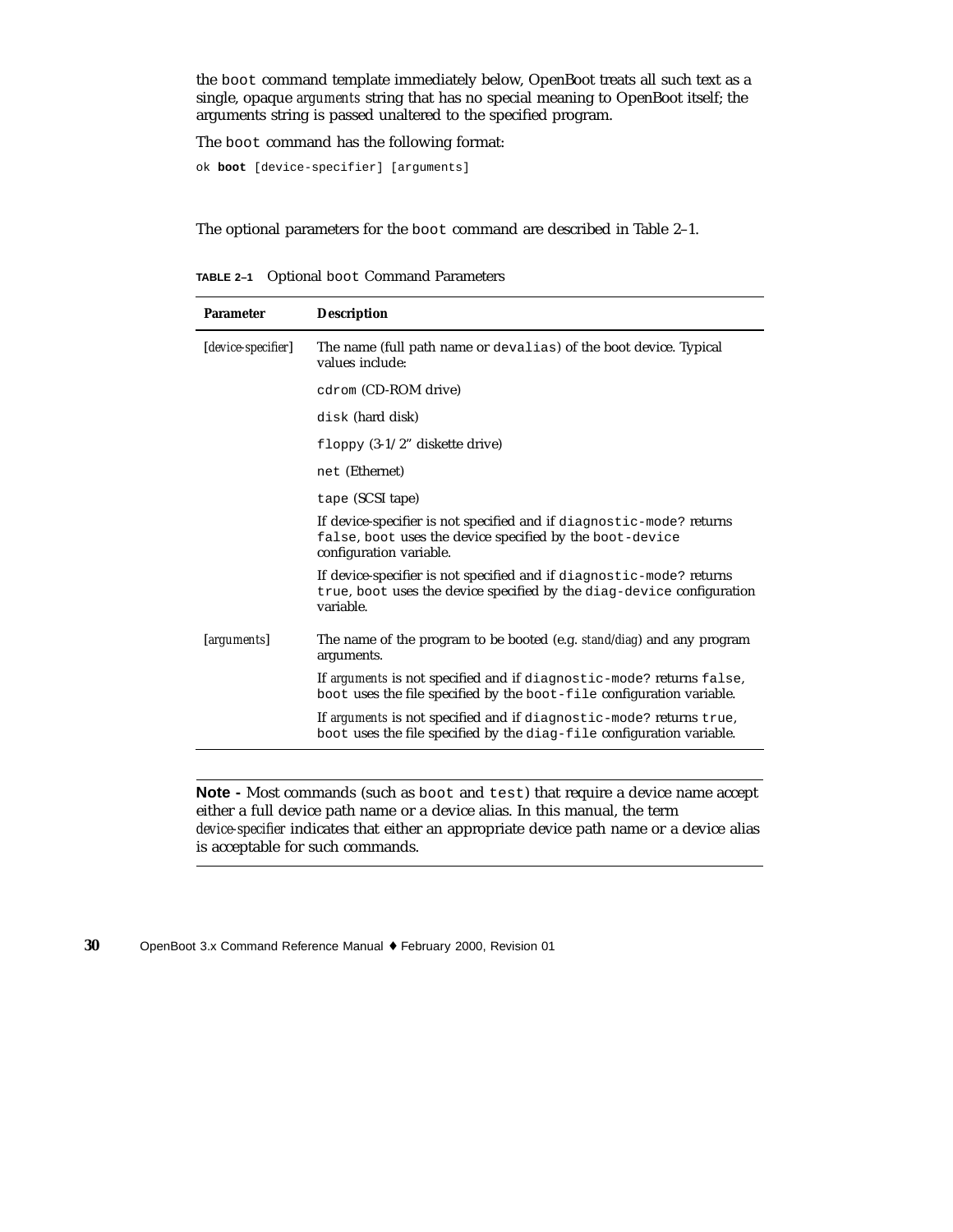Since a device alias cannot be syntactically distinguished from the *arguments*, OpenBoot resolves this ambiguity as follows:

- If the space-delimited word following boot on the command line begins with  $/$ , the word is a device-path and, thus, a *device-specifier*. Any text to the right of this *device-specifier* is included in *arguments*.
- Otherwise, if the space-delimited word matches an existing device alias, the word is a *device-specifier*. Any text to the right of this *device-specifier* is included in *arguments*.
- Otherwise, the appropriate default boot device is used, and any text to the right of boot is included in *arguments*.

Consequently, boot command lines have the following possible forms.

ok **boot**

With this form, boot loads and executes the program specified by the default boot arguments from the default boot device.

ok **boot** *device-specifier*

If boot has a single argument that either begins with the character / or is the name of a defined devalias, boot uses the argument as a device specifier. boot loads and executes the program specified by the default boot arguments from the specified device.

For example, to explicitly boot from the primary disk, type:

ok **boot disk**

To explicitly boot from the primary network device, type:

ok **boot net**

If boot has a single argument that neither begins with the character / nor is the name of a defined devalias, boot uses all of the remaining text as its arguments.

ok **boot** *arguments*

boot loads and executes the program specified by the arguments from the default boot device.

Booting and Testing Your System **31**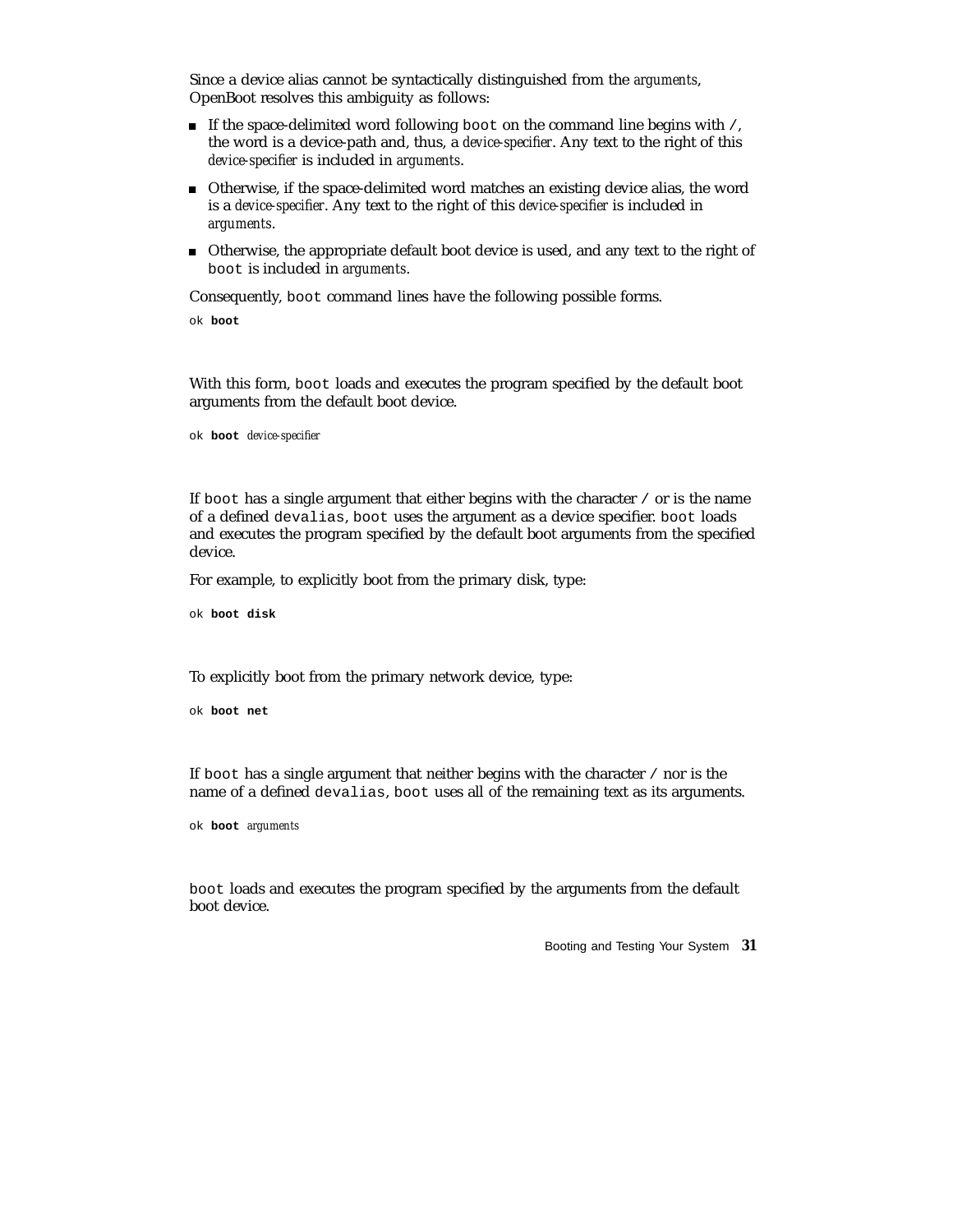If there are at least two space-delimited arguments, and if the first such argument begins with the character / or if it is the name of a defined devalias, boot uses the first argument as a device specifier and uses all of the remaining text as its arguments. boot loads and executes the program specified by the arguments from the specified device.

For all of the above cases, boot records the device that it uses in the bootpath property of the /chosen node. boot also records the arguments that it uses in the bootargs property of the /chosen node.

Device alias definitions vary from system to system. Use the devalias command, described in Chapter 1", to obtain the definitions of your system's aliases.

# Running Diagnostics

Several diagnostic routines are available from the User Interface. These on-board tests let you check devices such as the network controller, the floppy disk system, memory, installed SBus cards and SCSI devices, and the system clock.

The value returned by diagnostic-mode? controls:

- The selection of the device and file that are used by the boot and load commands (if the device and file are not explicitly specified as arguments to those commands).
- The extent of the diagnostics performed during power-on self-test, and the (implementation dependent) number of diagnostic messages produced.

OpenBoot will be in diagnostic mode and the diagnostic-mode? command will return true if at least one of the following conditions is met:

- The configuration variable diag-switch? is set to true.
- The machine's diagnostic switch (if any) is "on".
- Another system-dependent indicator requests extensive diagnostics.

When OpenBoot is in the Diagnostic mode, the value of diag-device is used as the *default boot device* and the value of diag-file is used as the *default boot arguments* for the boot command.

When OpenBoot is not in the Diagnostic mode, the value of boot-device is used as the *default boot device* and the value of boot-file is used as the *default boot arguments* for the boot command.

Table 2–2 lists diagnostic test commands. Not all of these tests are available in all OpenBoot implementations.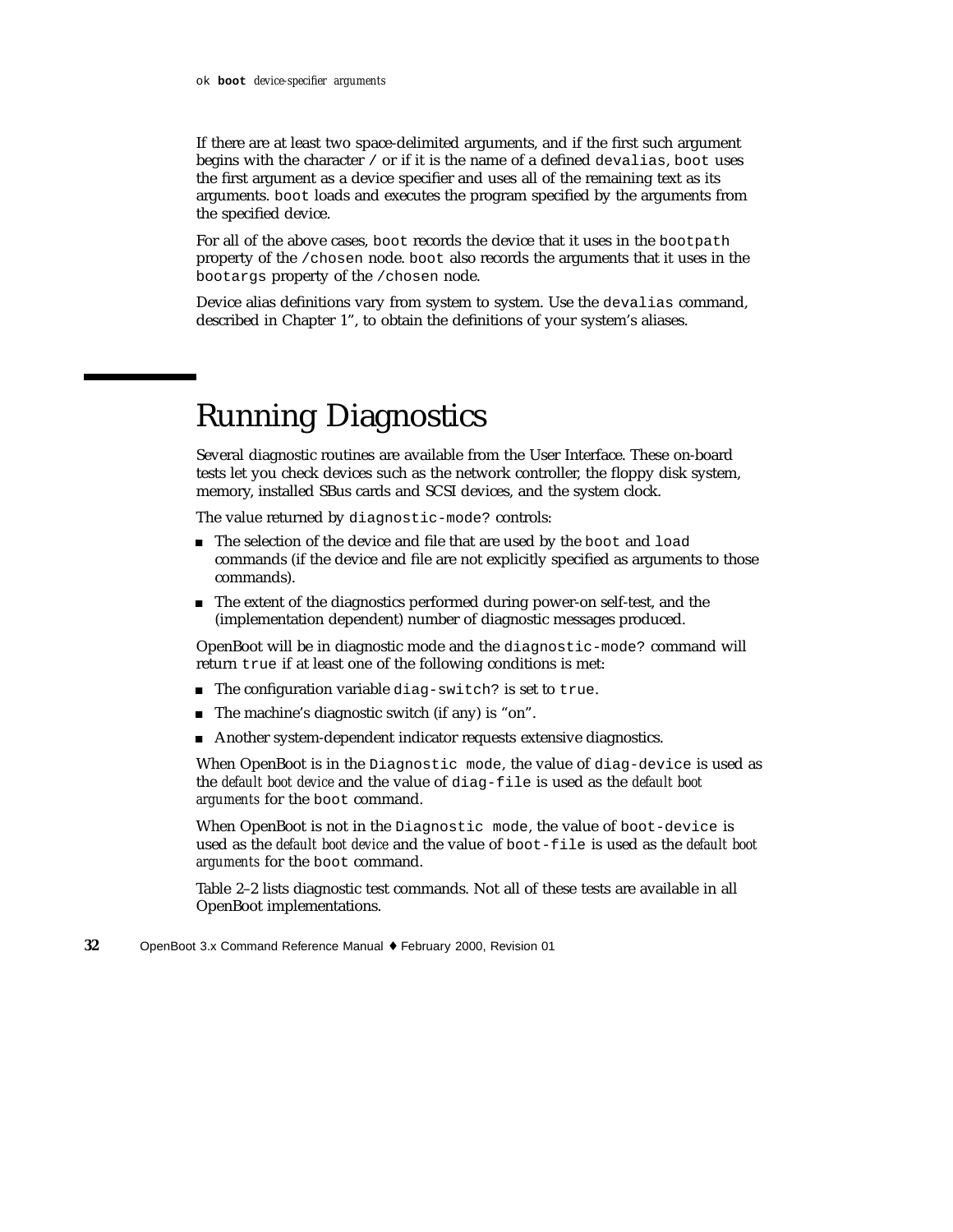**TABLE 2–2** Diagnostic Test Commands

| Command          | <b>Description</b>                                           |
|------------------|--------------------------------------------------------------|
| probe-scsi       | Identify devices attached to a SCSI bus.                     |
| test             | Execute the specified device's selftest method. For example: |
| device-specifier | test net - test the network connection                       |
| watch-clock      | Test a clock function.                                       |
| watch-net        | Monitor a network connection.                                |

### Testing the SCSI Bus

To check a SCSI bus for connected devices, type:

```
ok probe-scsi
Target 1
 Unit 0 Disk SEAGATE ST1480 SUN04246266 Copyright (C) 1991 Seagate All rights reserved
Target 3
 Unit 0 Disk SEAGATE ST1480 SUN04245826 Copyright (C) 1991 Seagate All rights reserved
ok
```
The actual response depends on the devices on the SCSI bus.

### Testing Installed Devices

To test a single installed device, type:

ok **test** *device-specifier*

In general, if no message is displayed, the test succeeded.

**Note -** Many devices require the system's diag-switch? parameter to be true in order to run this test.

Booting and Testing Your System **33**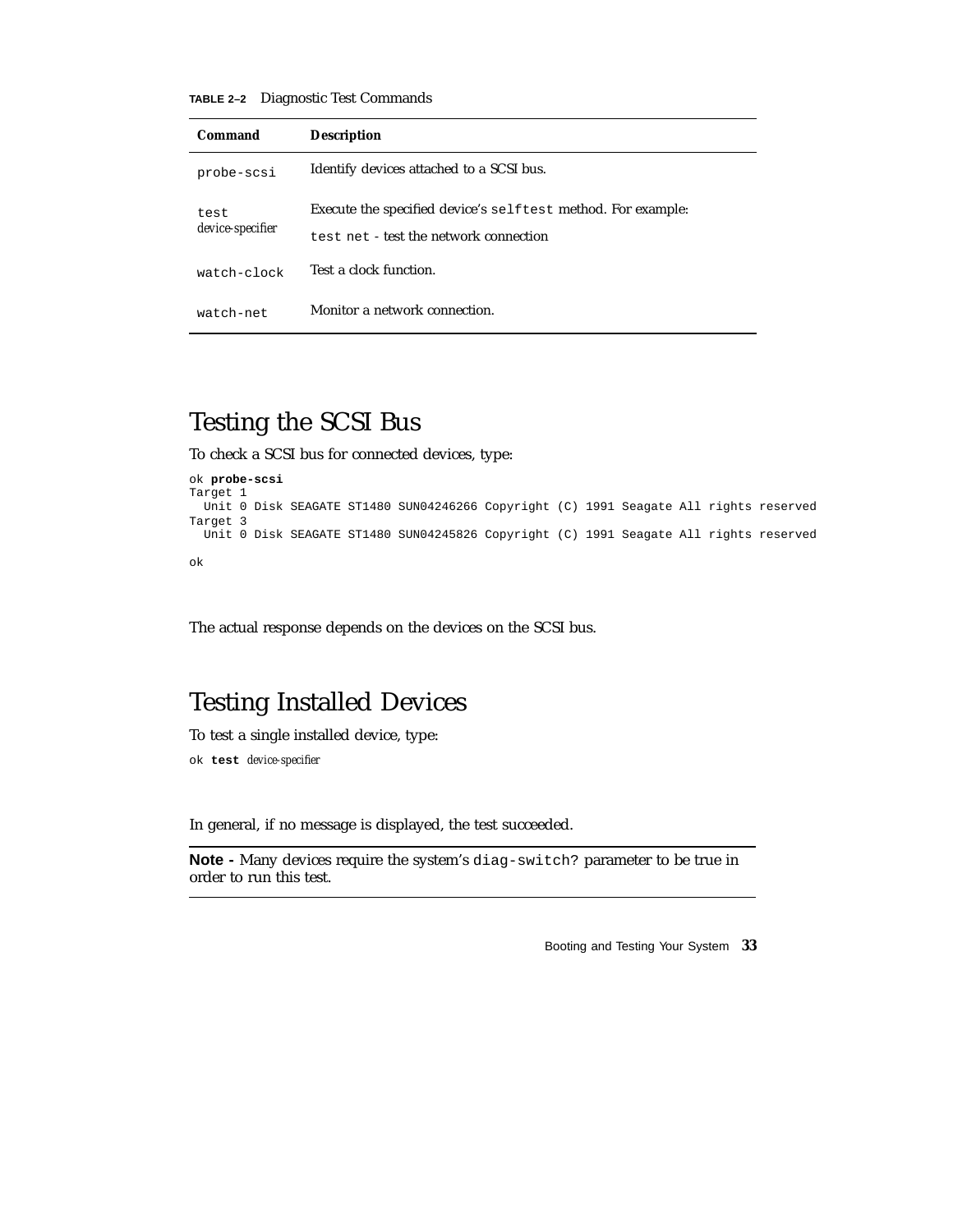### Testing the Diskette Drive

The diskette drive test determines whether or not the diskette drive is functioning properly. For some implementations, a formatted, high-density (HD) disk must be in the diskette drive for this test to succeed.

To test the diskette drive, type:

```
ok test floppy
Testing floppy disk system. A formatted
disk should be in the drive.
Test succeeded.
ok
```
**Note -** Not all OpenBoot systems include this test word.

To eject the diskette from the diskette drive of a system capable of software-controlled ejection, type:

```
ok eject-floppy
ok
```
### Testing Memory

To test memory, type:

```
ok test /memory
Testing 16 megs of memory at addr 4000000 11
ok
```
**Note -** Not all OpenBoot systems include this test word.

In the preceding example, the first number (4000000) is the base address of the testing, and the following number (11) is the number of megabytes to go.

### Testing the Clock

To test the clock function, type:

```
ok watch-clock
Watching the 'seconds' register of the real time clock chip.
It should be ticking once a second.
Type any key to stop.
```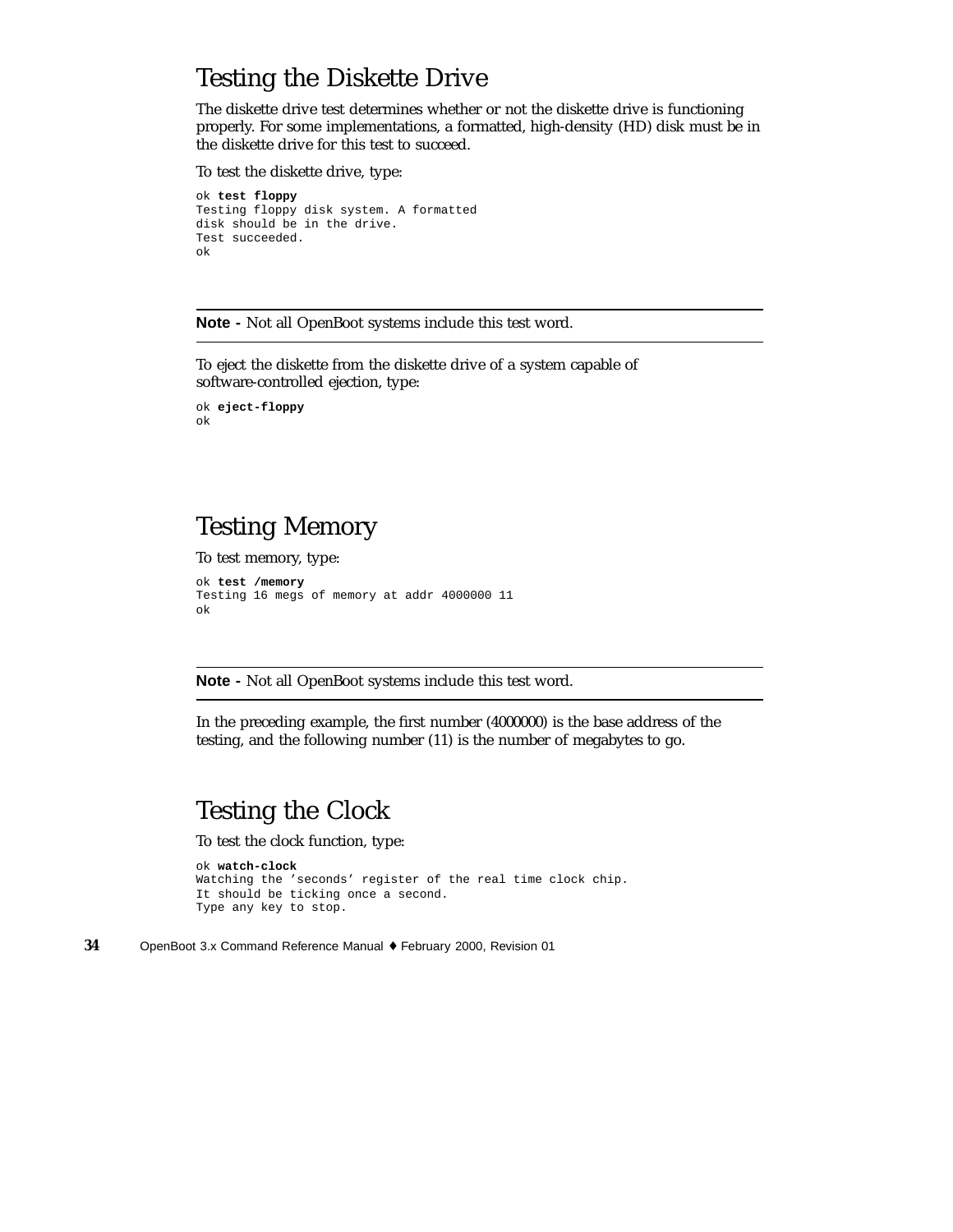The system responds by incrementing a number once a second. Press any key to stop the test.

**Note -** Not all OpenBoot systems include this test word.

#### Testing the Network Controller

To test the primary network controller, type:

```
ok test net
Internal Loopback test - (result)
External Loopback test - (result)
ok
```
The system responds with a message indicating the result of the test.

**Note -** Depending on the particular network controller and the type of network to which your system is attached, various levels of testing are possible. Some such tests may require that the network interface be connected to the network.

#### Monitoring the Network

To monitor a network connection, type:

```
ok watch-net
Internal Loopback test - succeeded
External Loopback test - succeeded
Looking for Ethernet packets.
'.' is a good packet. 'X' is a bad packet.
Type any key to stop
....................X.....X...............
ok
```
The system monitors network traffic, displaying "." each time it receives an error-free packet and "X" each time it receives a packet with an error that can be detected by the network hardware interface.

Booting and Testing Your System **35**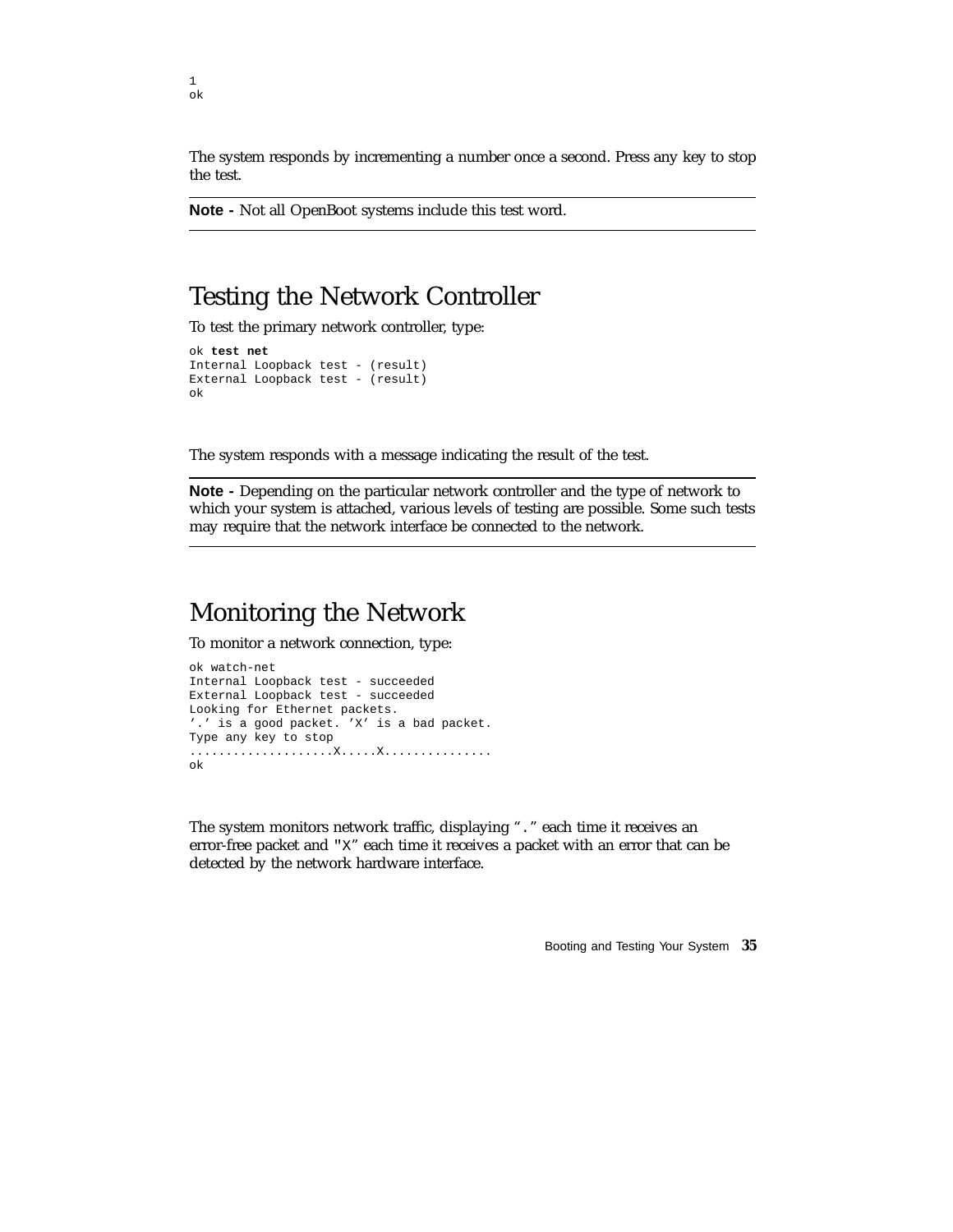# Displaying System Information

The User Interface provides one or more commands to display system information. banner is provided by all OpenBoot implementations; the remaining commands represent extensions provided by some implementations. These commands, listed in Table 2–3, let you display the system banner, the Ethernet address for the Ethernet controller, the contents of the ID PROM, and the version number of OpenBoot. (The ID PROM contains information specific to each individual machine, including the serial number, date of manufacture, and Ethernet address assigned to the machine.)

**TABLE 2–3** System Information Commands

| Command    | <b>Description</b>                                 |
|------------|----------------------------------------------------|
| banner     | Display power-on banner.                           |
| show-sbus  | Display list of installed and probed SBus devices. |
| .enet-addr | Display current Ethernet address.                  |
| .idprom    | Display ID PROM contents, formatted.               |
| .traps     | Display a list of processor-dependent trap types.  |
| .version   | Display version and date of the boot PROM.         |
| .speed     | Display processor and bus speeds.                  |

Also see the device tree browsing commands in Table 1–3.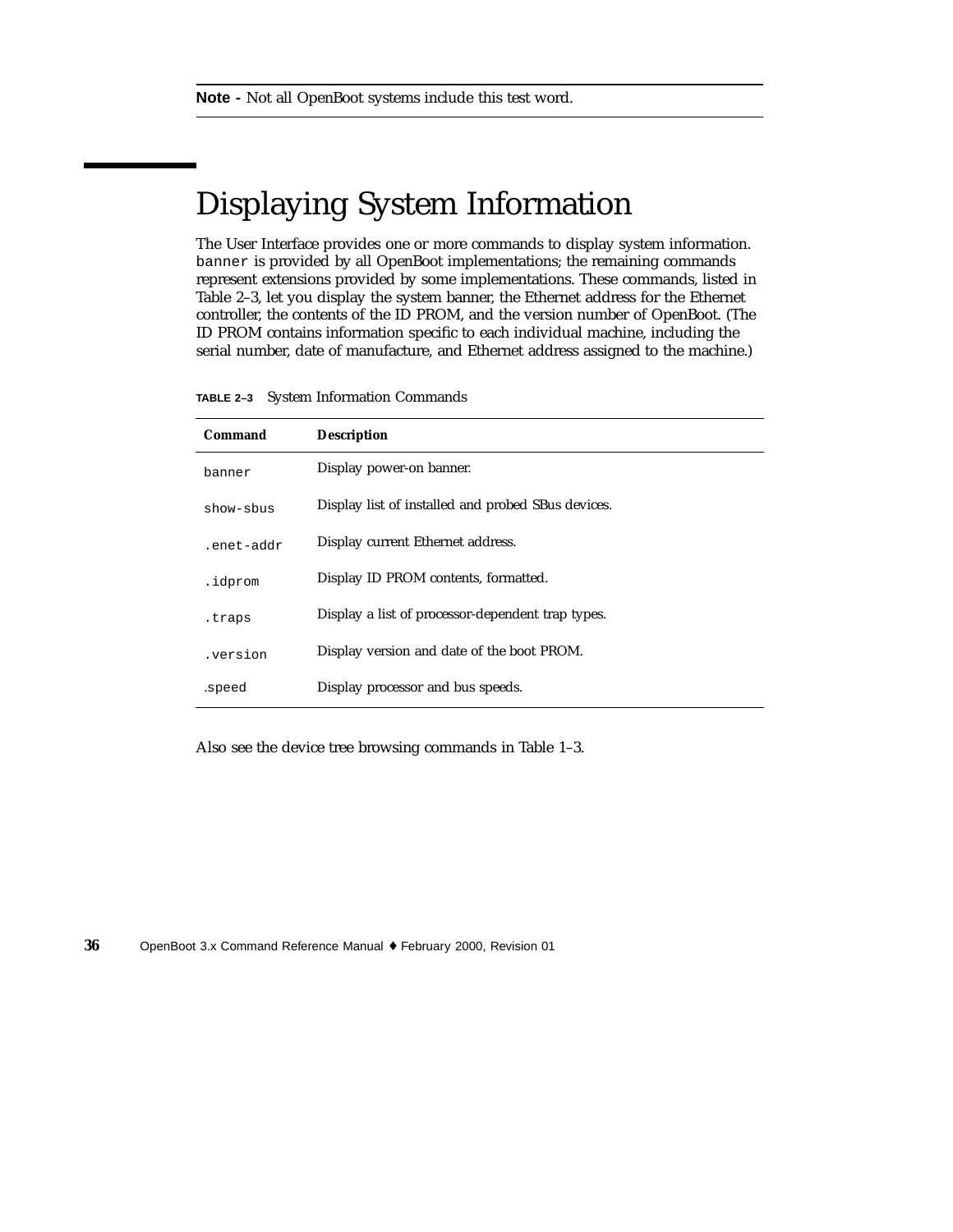# Resetting the System

Occasionally, you may need to reset your system. The reset-all command resets the entire system and is similar to performing a power cycle.

To reset the system, type:

ok **reset-all**

If your system is set up to run the power-on self-test (POST) and initialization procedures on reset, these procedures begin executing once you initiate this command. (On some systems, POST is only executed after power-on.) Once POST completes, the system either boots automatically or enters the User Interface, just as it would have done after a power cycle.

Booting and Testing Your System **37**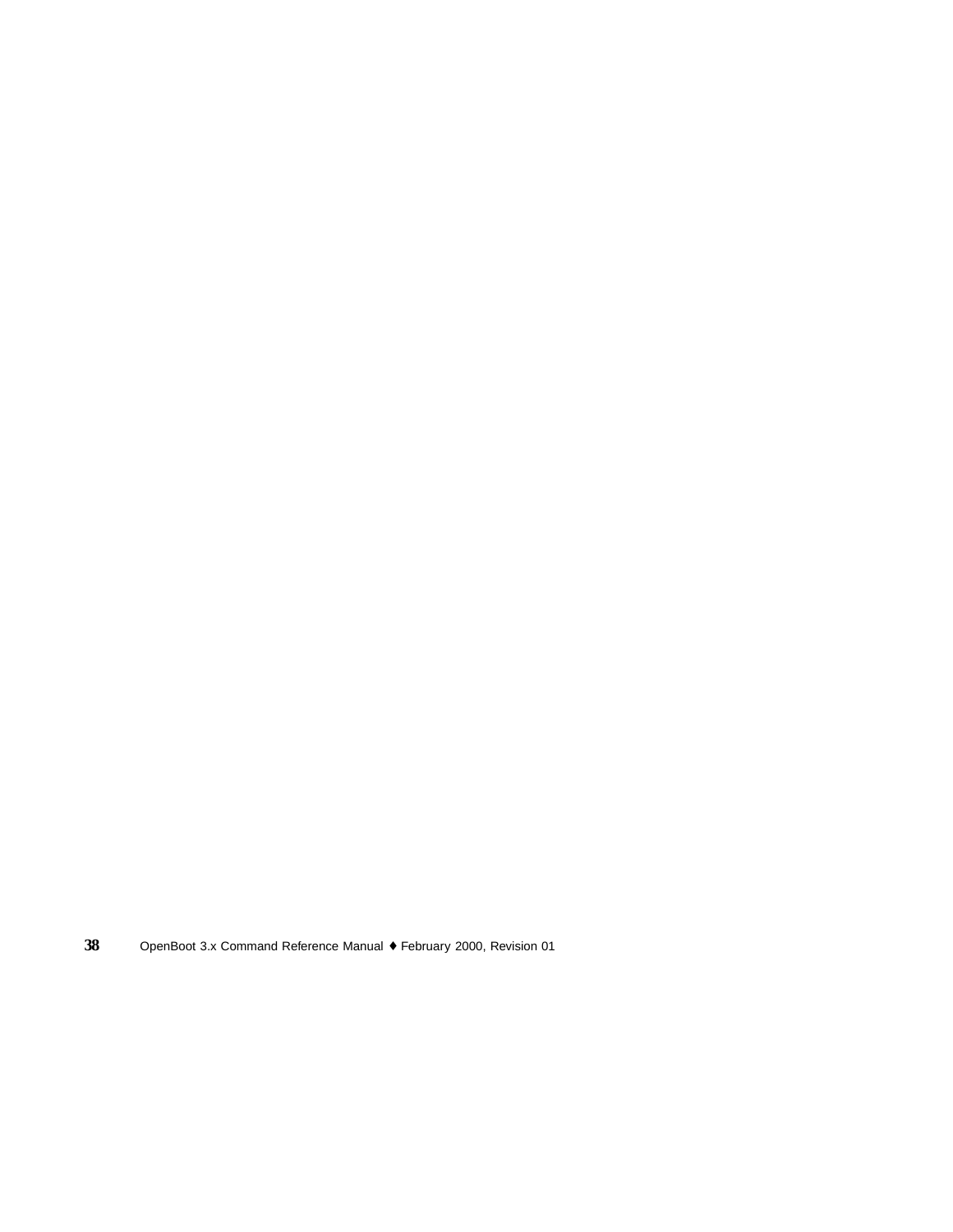# Setting Configuration Variables

This chapter describes how to access and modify non-volatile RAM (NVRAM) configuration variables.

System configuration variables are stored in the system NVRAM. These variables determine the start-up machine configuration and related communication characteristics. You can modify the values of the configuration variables, and any changes you make remain in effect even after a power cycle. Configuration variables should be adjusted cautiously.

The procedures described in this chapter assume that the user interface is active. See Chapter 1 for information about entering the user interface.

Table 3–1 lists a typical set of NVRAM configuration variables defined by *IEEE Standard 1275-1994*.

| <b>Variable</b> | <b>Typical Default</b> | <b>Description</b>                                        |
|-----------------|------------------------|-----------------------------------------------------------|
| $auto-boot?$    | true                   | If true, boot automatically after power on or reset.      |
| boot-command    | boot                   | Command that is executed if auto-boot? is true.           |
| boot-device     | disk net               | Device from which to boot.                                |
| boot-file       | empty string           | Arguments passed to booted program.                       |
| diag-device     | net                    | Diagnostic boot source device.                            |
| diag-file       | empty string           | Arguments passed to booted program in diagnostic<br>mode. |

**TABLE 3–1** Standard Configuration Variables

**39**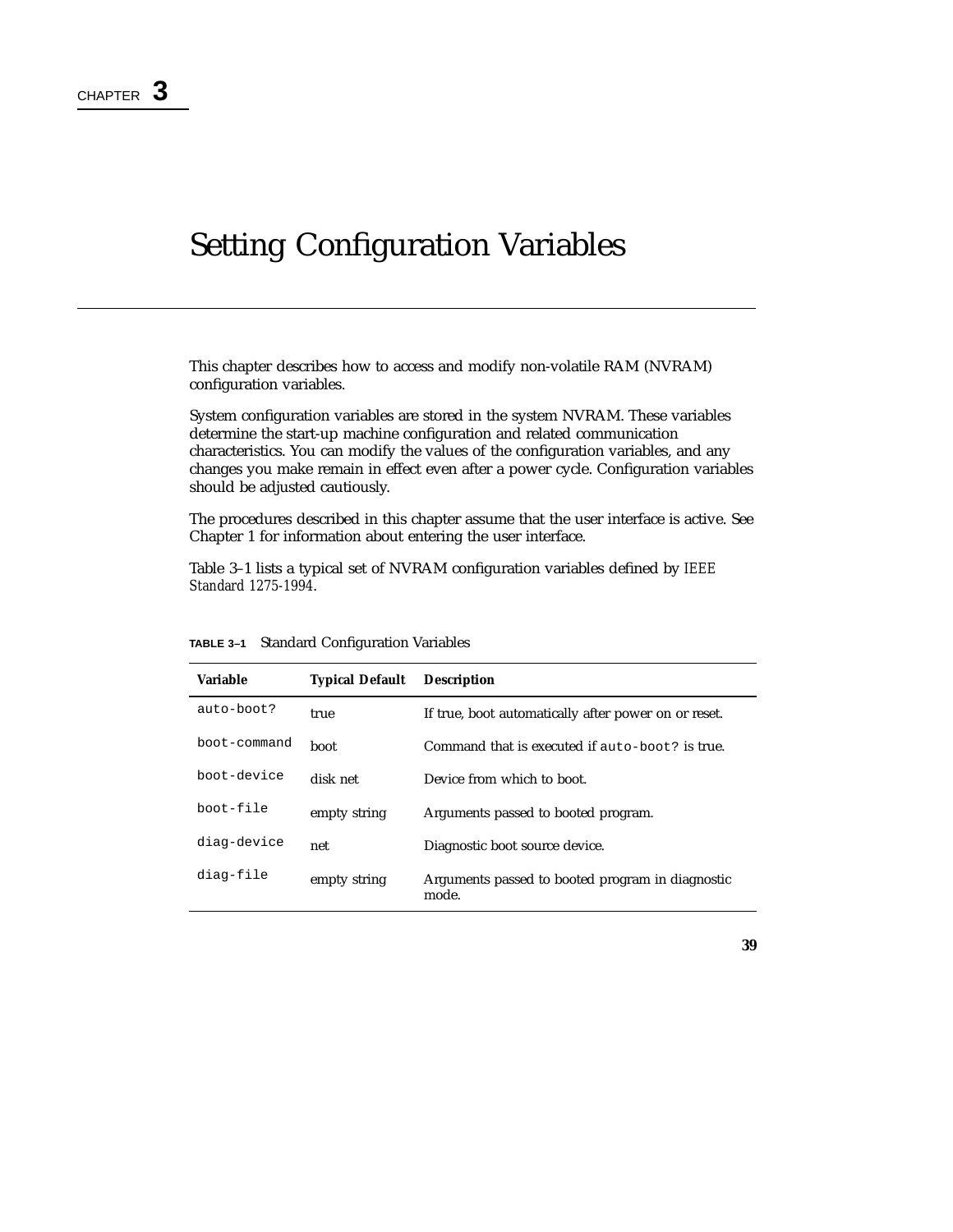| TABLE 3-1 | Standard Configuration Variables (continued) |  |  |  |  |  |
|-----------|----------------------------------------------|--|--|--|--|--|
|-----------|----------------------------------------------|--|--|--|--|--|

| Variable                | <b>Typical Default</b> | <b>Description</b>                                               |
|-------------------------|------------------------|------------------------------------------------------------------|
| diag-switch?            | false                  | If true, run in diagnostic mode.                                 |
| fcode-debug?            | false                  | If true, include name fields for plug-in device FCodes.          |
| input-device            | keyboard               | Console input device (usually keyboard, ttya, or<br>ttyb).       |
| nvramrc                 | empty                  | Contents of NVRAMRC.                                             |
| oem-banner              | empty string           | Custom OEM banner (enabled by oem-banner?<br>true).              |
| oem-banner?             | false                  | If true, use custom OEM banner.                                  |
| oem-logo                | no default             | Byte array custom OEM logo (enabled by oem-logo?<br>true).       |
|                         |                        | Displayed in hexadecimal.                                        |
| oem-logo?               | false                  | If true, use custom OEM logo (else, use Sun logo).               |
| output-<br>device       | screen                 | Console output device (usually screen, ttya, or<br>ttyb).        |
| screen-<br>#columns     | 80                     | Number of on-screen columns (characters/line).                   |
| screen-#rows            | 34                     | Number of on-screen rows (lines).                                |
| security-<br>#badlogins | no default             | Number of incorrect security password attempts.                  |
| security-<br>mode       | none                   | Firmware security level (options: none, command, or<br>$full$ ). |
| security-<br>password   | no default             | Firmware security password (never displayed).                    |
| use-nvramrc?            | false                  | If true, execute commands in NVRAMRC during<br>system start-up.  |

An dditional configuration variable is defined by the SBus binding to *IEEE Standard 1275-1994*. The variable is shown in Table 3–2.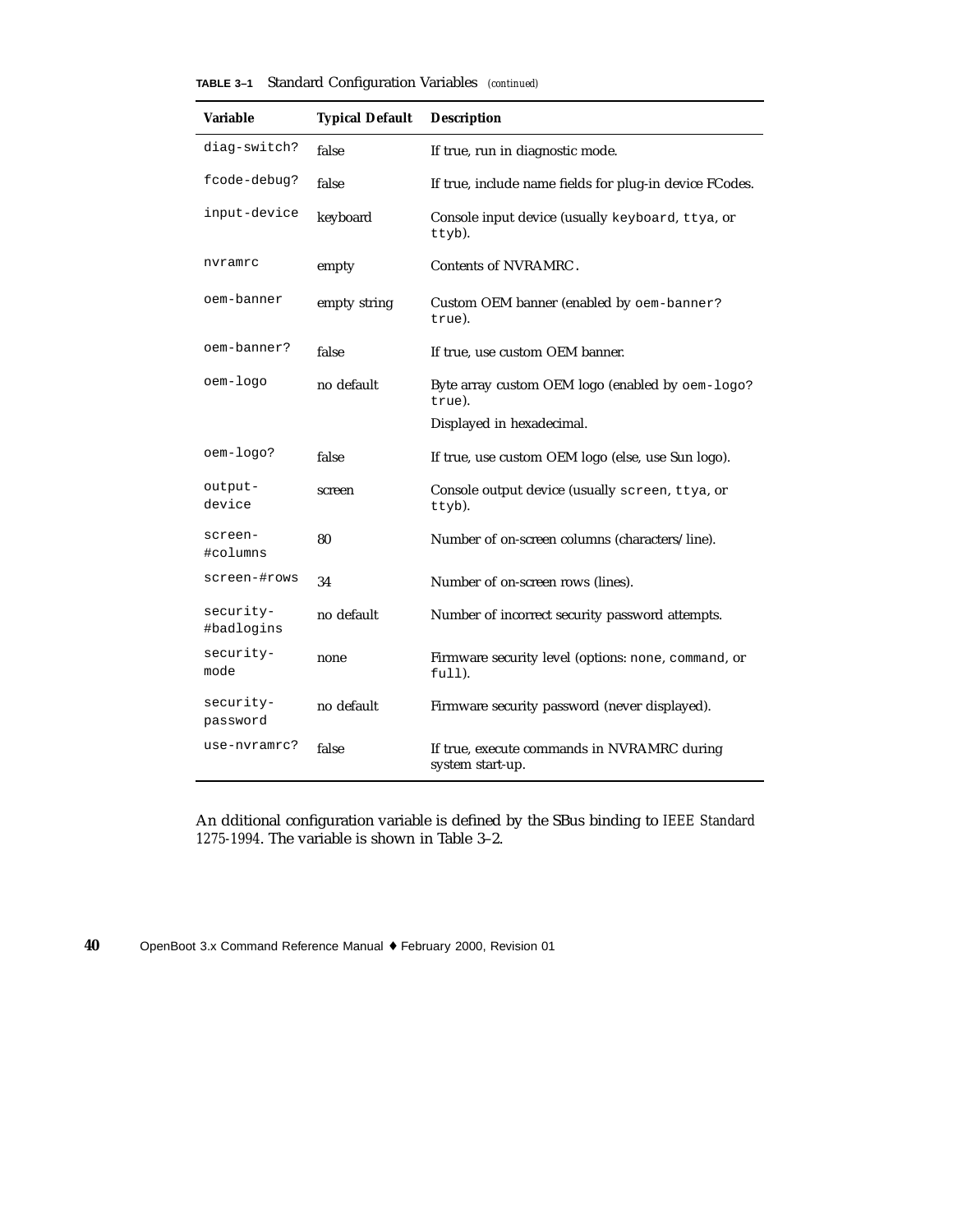**TABLE 3–2** SBus Configuration Variable

| <b>Variable</b>     | <b>Typical Default</b> Description |                                              |
|---------------------|------------------------------------|----------------------------------------------|
| sbus-probe-<br>list | 0123                               | Which SBus slots to probe and in what order. |

**Note -** Different OpenBoot implementations may use different defaults and/or different configuration variables.

# Displaying and Changing Variable Settings

NVRAM configuration variables can be viewed and changed using the commands listed in Table 3–3.

**TABLE 3–3** Viewing or Changing Configuration Variables

| Command                  | <b>Description</b>                                                                                                     |
|--------------------------|------------------------------------------------------------------------------------------------------------------------|
| printenv                 | Display current variables and current default values.                                                                  |
|                          | printeny variable shows the current value of the named variable.                                                       |
| seteny variable<br>value | Set variable to the given decimal or text value.<br>(Changes are permanent, but often take effect only after a reset.) |
| set-default<br>variable  | Reset the value of <i>variable</i> to the factory default.                                                             |
| set-defaults             | Reset variable values to the factory defaults.                                                                         |
| password                 | Set security-password                                                                                                  |

The following pages show how these commands can be used.

**Note -** Solaris provides the eeprom utility for modifying OpenBoot configuration variables.

Setting Configuration Variables **41**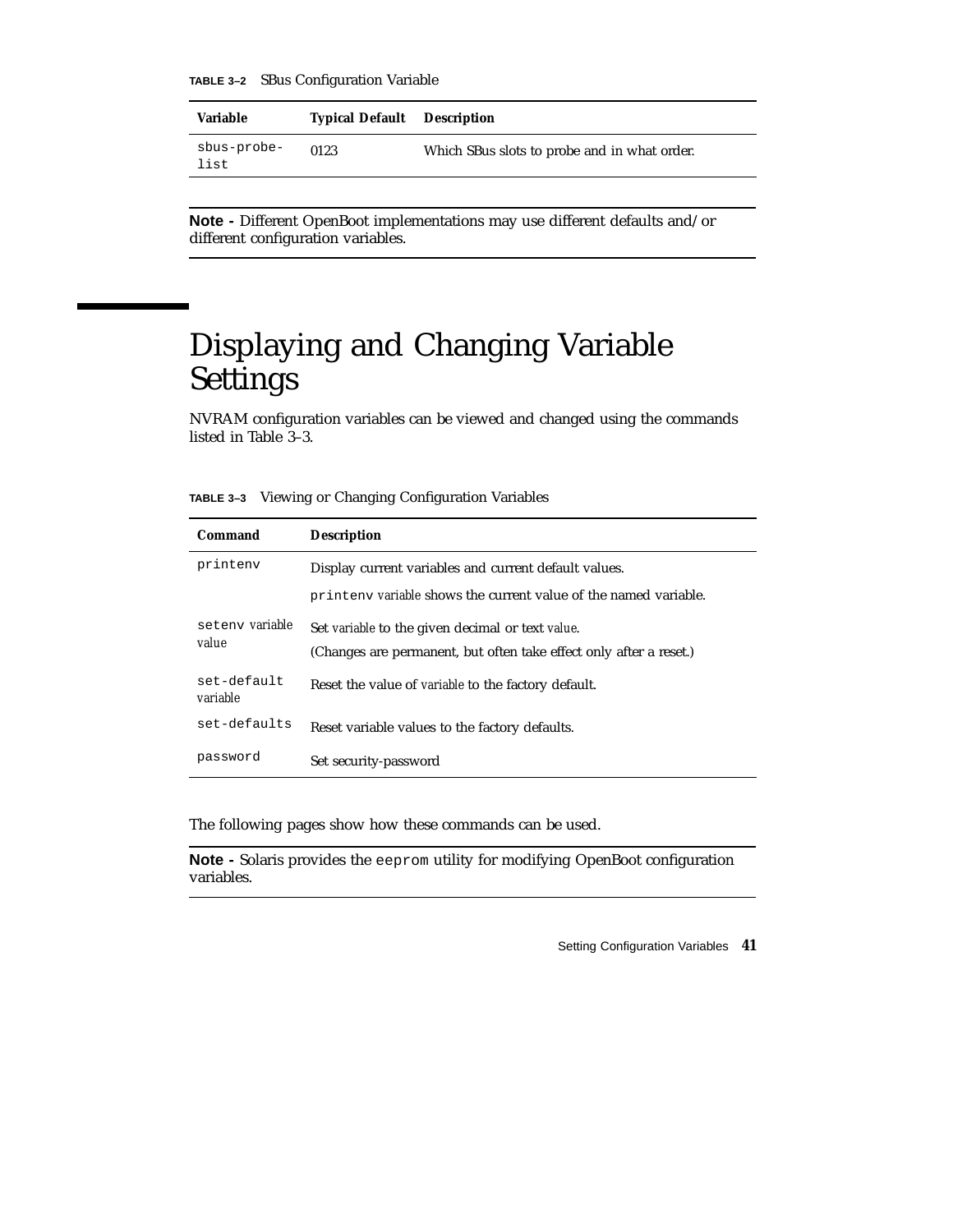To display a list of the current variable settings on your system, type:

ok **printenv**

```
Variable Name Value Default Value
oem-logo 2c 31 2c 2d 00 00 00 00 …
oem-logo? false false
oem-banner
oem-banner? false false
output-device ttya screen
input-device ttya keyboard
sbus-probe-list 03 0123
diag-file
diag-device net net
boot-file
boot-device disk disk net
auto-boot? false true
fcode-debug? true false
use-nvramrc? false false
nvramrc
screen-#columns 80 80
screen-#rows 34 34
security-mode none none
security-password
security-#badlogins 0
diag-switch? true false
ok
```
In the displayed, formatted list of the current settings, numeric variables are often shown in decimal.

To change a variable setting, type:

ok **setenv** *variable-name value*

*variable-name* is the name of the variable. *value* is a numeric value or text string appropriate to the named variable. A numeric value is interpreted as a decimal number, unless preceded by 0x, which is the qualifier for a hexadecimal number.

For example, to set the auto-boot? variable to false, type:

```
ok setenv auto-boot? false
ok
```
**Note -** *Many variable changes do not affect the operation of the firmware until the next power cycle or system reset* at which time the firmware uses the variable's new value.

You can reset one or most of the variables to the original defaults using the set-default *variable* and set-defaults commands.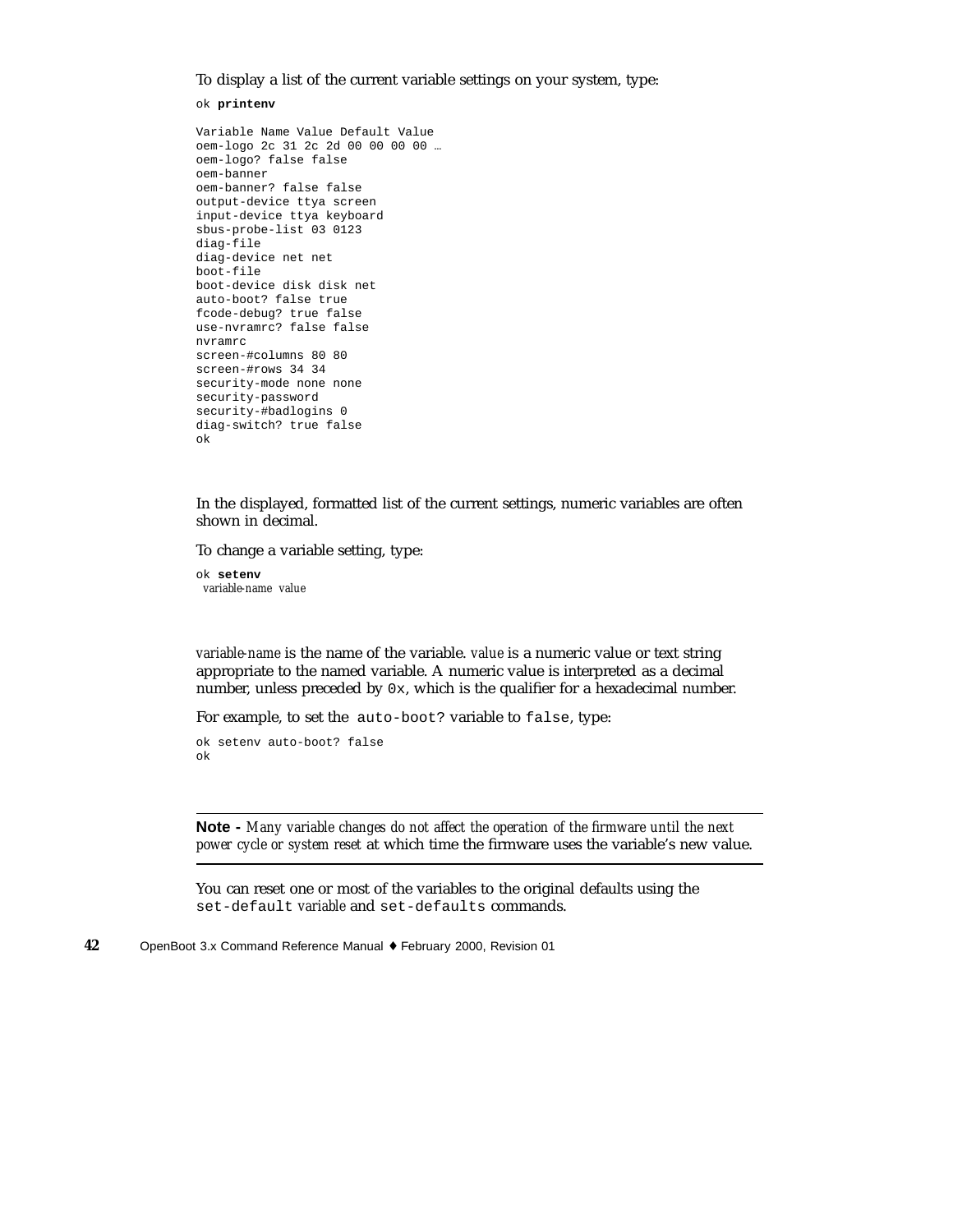For example, to reset the auto-boot? variable to its default setting (true), type:

```
ok set-default auto-boot?
ok
```
To reset most variables to their default settings, type:

```
ok set-defaults
ok
```
On SPARC systems, it is possible to reset the NVRAM variables to their default settings by holding down Stop-N while the machine is powering up. When issuing this command, hold down Stop-N immediately after turning on the power to the SPARC system, and keep it pressed for a few seconds or until you see the banner (if the display is available). This is a good technique to force a SPARC compatible machine's NVRAM variables to a known condition.

## Setting Security Variables

The NVRAM system security variables are:

- security-mode
- security-password
- security-#badlogins

security-mode can restrict the set of operations that users are allowed to perform from the User Interface. The three security modes, and their available commands, are listed in the following table in the order of most to least secure.

**TABLE 3–4** Commands Available for *security-mode* Settings

| Mode    | <b>Commands</b>                                           |
|---------|-----------------------------------------------------------|
| full    | All commands except for go require the password.          |
| command | All commands except for boot and go require the password. |
| none    | No password required (default).                           |

Setting Configuration Variables **43**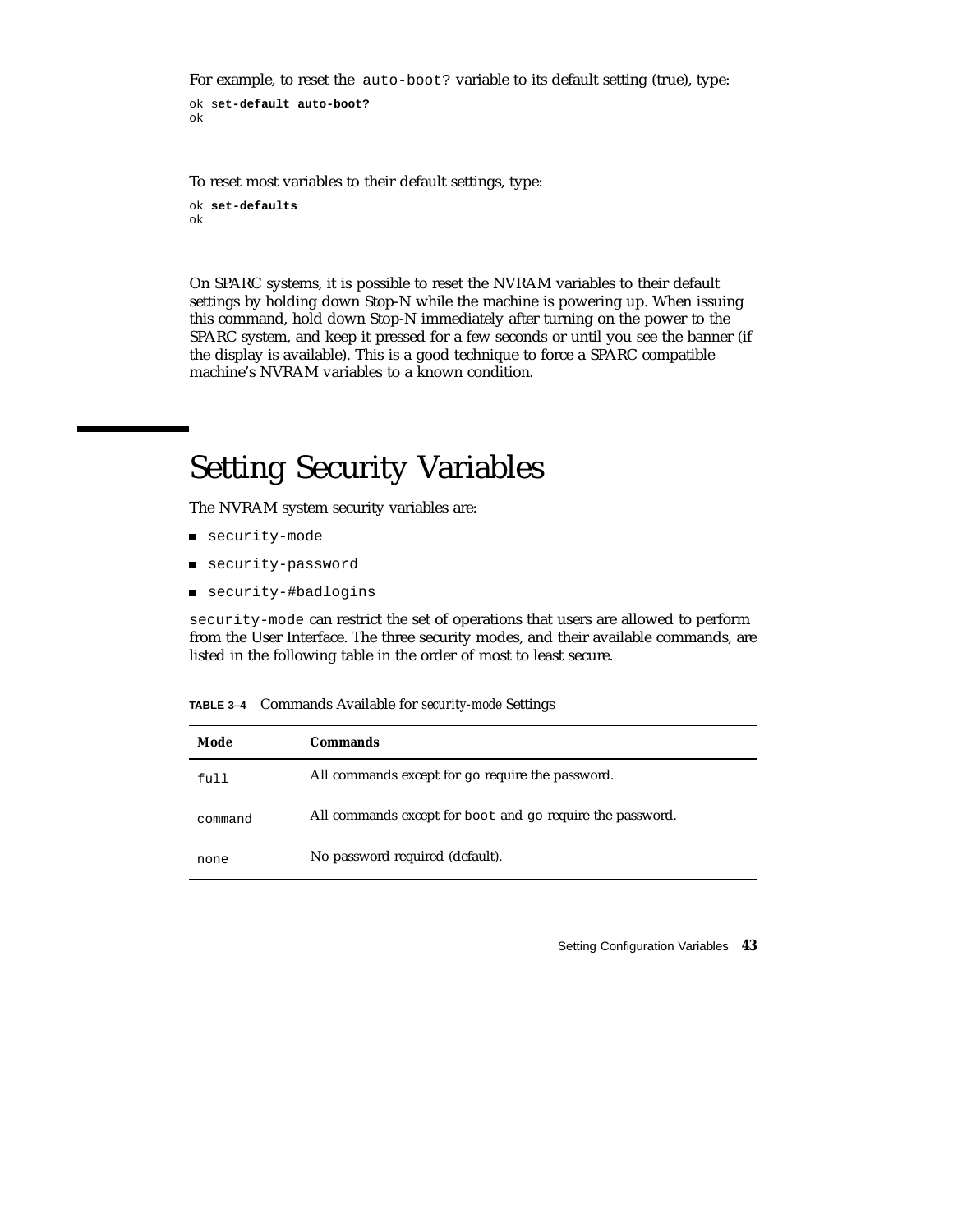### Command Security

With security-mode set to command:

- A password is not required if you type the boot command by itself. However, if you use the boot command *with an argument*, a password is required.
- The go command never asks for a password.
- A password is required to execute any other command.

Examples are shown in the following screen.

```
ok
boot (no
password required)
ok go (no
password required)
ok boot filename (password
required)
Password: (password is not echoed as it is typed)
ok reset-all (password
required)
Password: (password is not echoed as it is typed)
```


**Caution -** It is important to remember your security password and to set the security password *before* setting the security mode. If you forget this password, you cannot use your system; you must call your vendor's customer support service to make your machine bootable again.

To set the security password and command security mode, type the following at the ok prompt:

```
ok password
ok New password (only first 8 chars are used):
ok Retype new password:
ok setenv security-mode command
ok
```
The security password you assign must be between zero and eight characters. Any characters after the eighth are ignored. You do not have to reset the system; the security feature takes effect as soon as you type the command.

If you enter an incorrect security password, there will be a delay of about 10 seconds before the next boot prompt appears. The number of times that an incorrect security password is typed is stored in the security-#badlogins variable.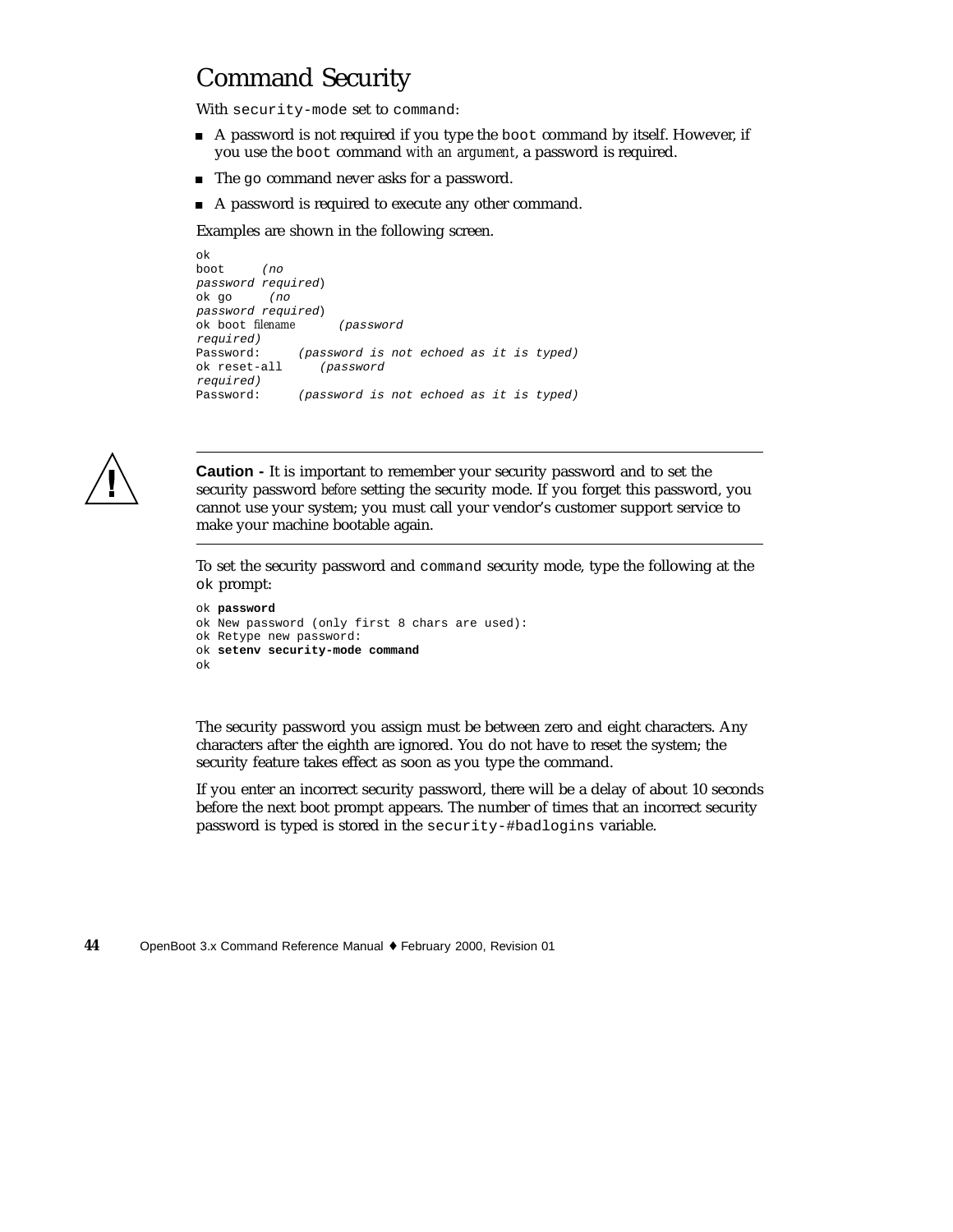### Full Security

The full security mode is the most restrictive. With security-mode set to full:

- A password is required any time you execute the boot command.
- The go command never asks for a password.
- A password is required to execute any other command.

Here are some examples.

```
ok go (no
password required)
ok boot
   (password required)
Password: (password is not echoed
as it is typed)
ok boot filename
    (password required)
Password: (password is not echoed
as it is typed)
ok reset-all (password
required)
Password: (password is not echoed
as it is typed)
```


**Caution -** It is important to remember your security password and to set the security password *before* setting the security mode.. If you forget this password, you cannot use your system; you must call your vendor's customer support service to make your machine bootable again.

To set the security password and full security, type the following at the ok prompt:

```
ok password
ok New password (only first 8 chars are used):
ok Retype new password:
ok setenv security-mode full
ok
```
# Changing the Power-on Banner

The banner configuration variables are:

- oem-banner
- oem-banner?

Setting Configuration Variables **45**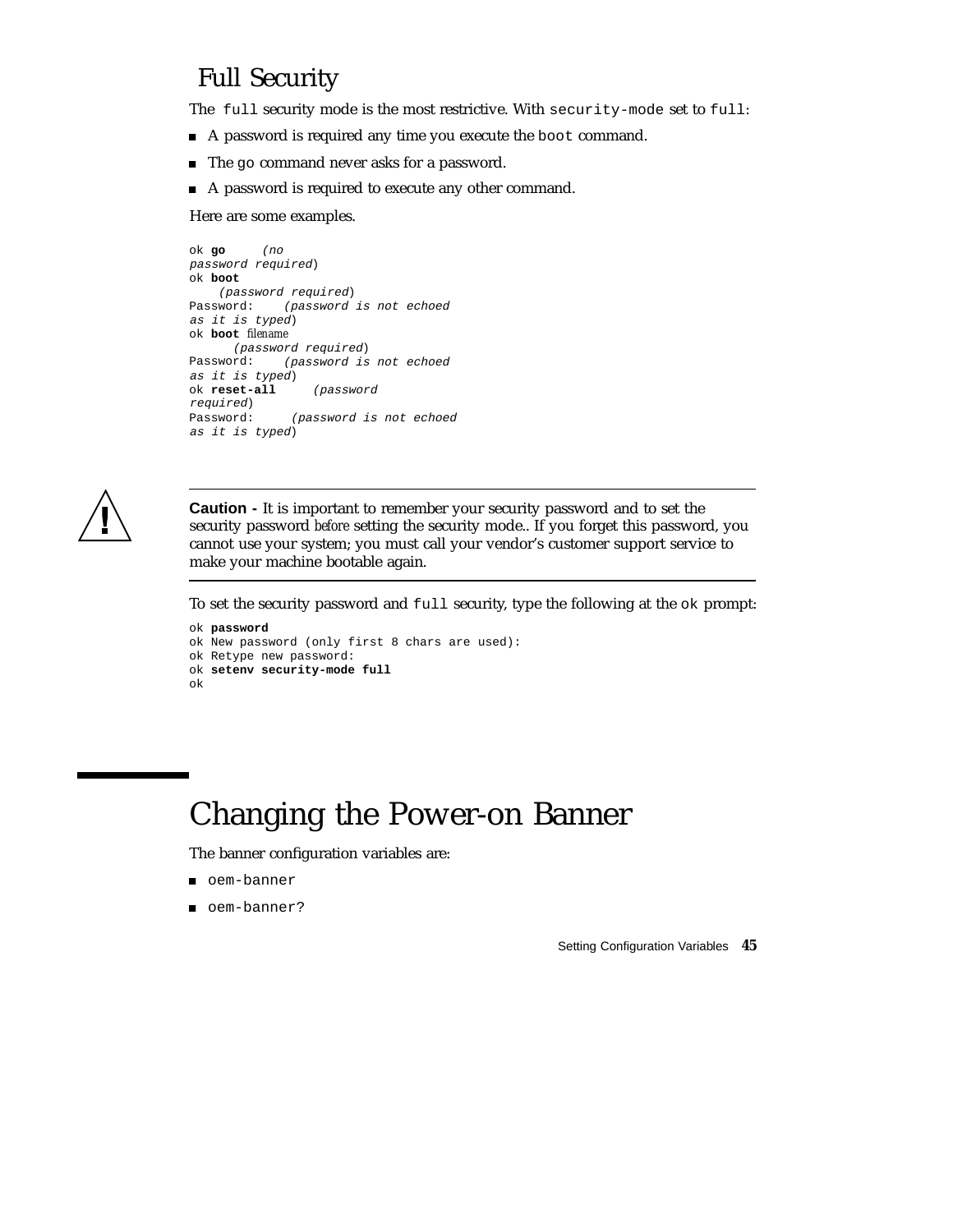- oem-logo
- oem-logo?

To view the power-on banner, type:

```
ok banner
Sun Ultra 1 SBus (UltraSPARC 167 MHz), Keyboard Present
PROM Rev. 3.0, 64MB memory installed, Serial # 289
Ethernet address 8:0:20:d:e2:7b, Host ID: 80000121
ok
```
The banner for your system may be different.

The banner consists of two parts: the text field and the logo (over serial ports, only the text field is displayed). You can replace the existing text field with a custom text message using the oem-banner and oem-banner? configuration variables.

To insert a custom text field in the power-on banner, type:

```
ok setenv oem-banner Hello Mom and Dad
ok setenv oem-banner? true
ok banner
Hello Mom and Dad
ok
```
The system displays the banner with your new message, as shown in the preceding screen.

The graphic logo is handled differently. oem-logo is a 512-byte array, containing a total of 4096 bits arranged in a 64 x 64 array. Each bit controls one pixel. The most significant bit (MSB) of the first byte controls the upper-left corner pixel. The next bit controls the pixel to the right of it, and so on.

To create a new logo, first create a Forth array containing the correct data; then copy this array into oem-logo. The array is then installed in oem-logo with \$setenv. The example below fills the top half of oem-logo with an ascending pattern.

```
ok create logoarray d# 512 allot
ok logoarray d# 256 0 do i over i + c! loop drop
ok logoarray d# 256 " oem-logo" $setenv
ok setenv oem-logo? true
ok banner
```
To restore the system's original power-on banner, set the oem-logo? and oem-banner? variables to false.

```
ok setenv oem-logo? false
ok setenv oem-banner? false
ok
```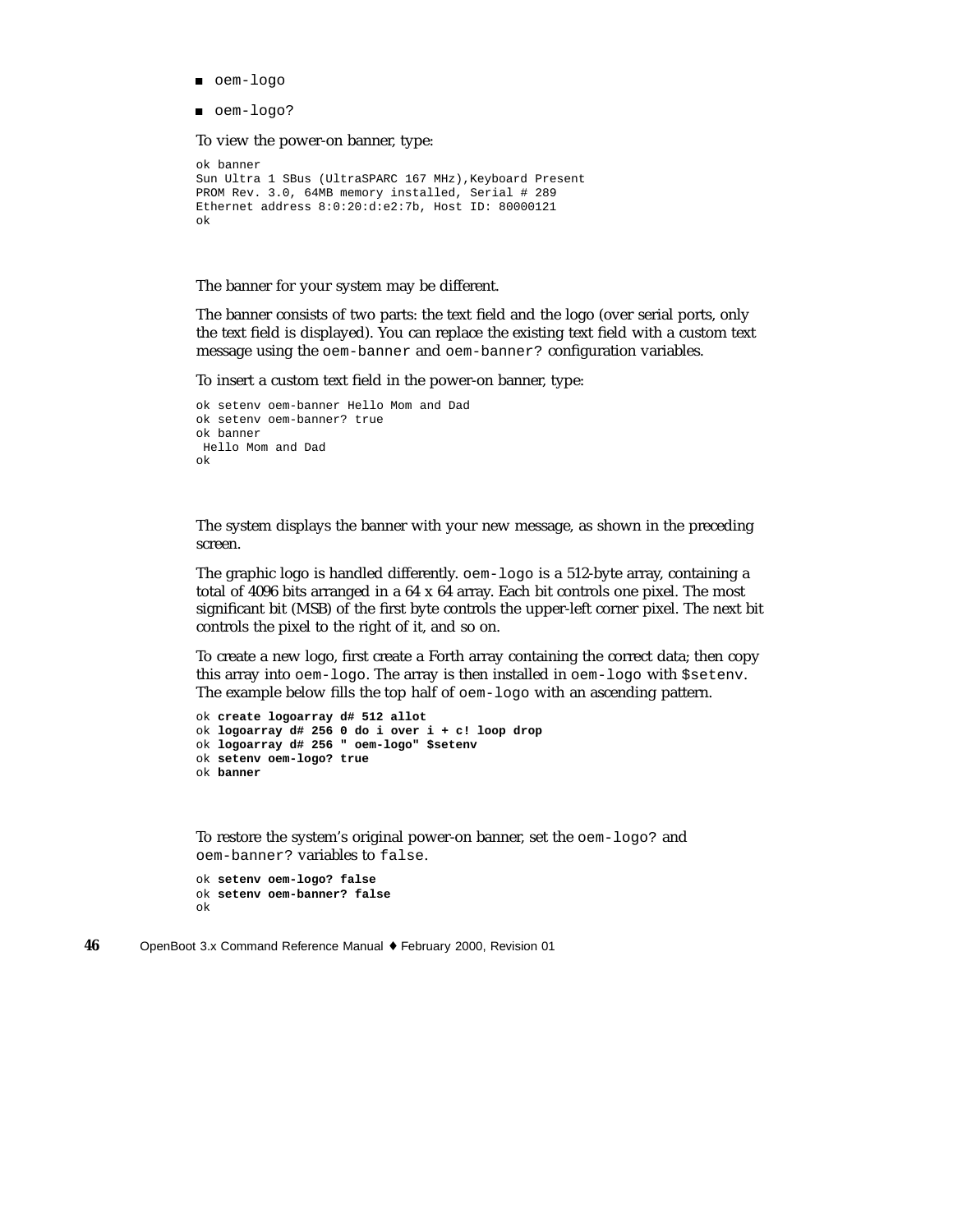Because the oem-logo array is so large, printenv displays approximately the first 8 bytes (in hexadecimal). To display the entire array, use the phrase oem-logo dump. The oem-logo array is not erased by set-defaults, since it might be difficult to restore the data. However, oem-logo? is set to false when set-defaults executes, so the custom logo is no longer displayed.

**Note -** Some systems do not support the oem-logo feature.

# Input and Output Control

The console is used as the primary means of communication between OpenBoot and the user. The console consists of an input device, used for receiving information supplied by the user, and an output device, used for sending information to the user. Typically, the console is either the combination of a text/graphics display device and a keyboard or an ASCII terminal connected to a serial port.

The configuration variables related to the control of the console are:

- input-device
- output-device
- screen-#columns
- screen-#rows

You can use these variables to assign the power-on defaults for the console. These values do not take effect until after the next power cycle or system reset.

### Selecting Input and Output Device Options

The input-device and output-device variables control the firmware's selection of input and output devices after a power-on reset. The default input-device value is keyboard and the default output-device value is screen. The values of input-device and output-device must be device specifiers. The aliases keyboard and screen are often used as the values of these variables.

When the system is reset, the named device becomes the initial firmware console input or output device. (If you want to temporarily change the input or output device, use the input or output commands described in Chapter 4)

To set ttya as the initial console input device, type:

```
ok setenv input-device ttya
ok
```
Setting Configuration Variables **47**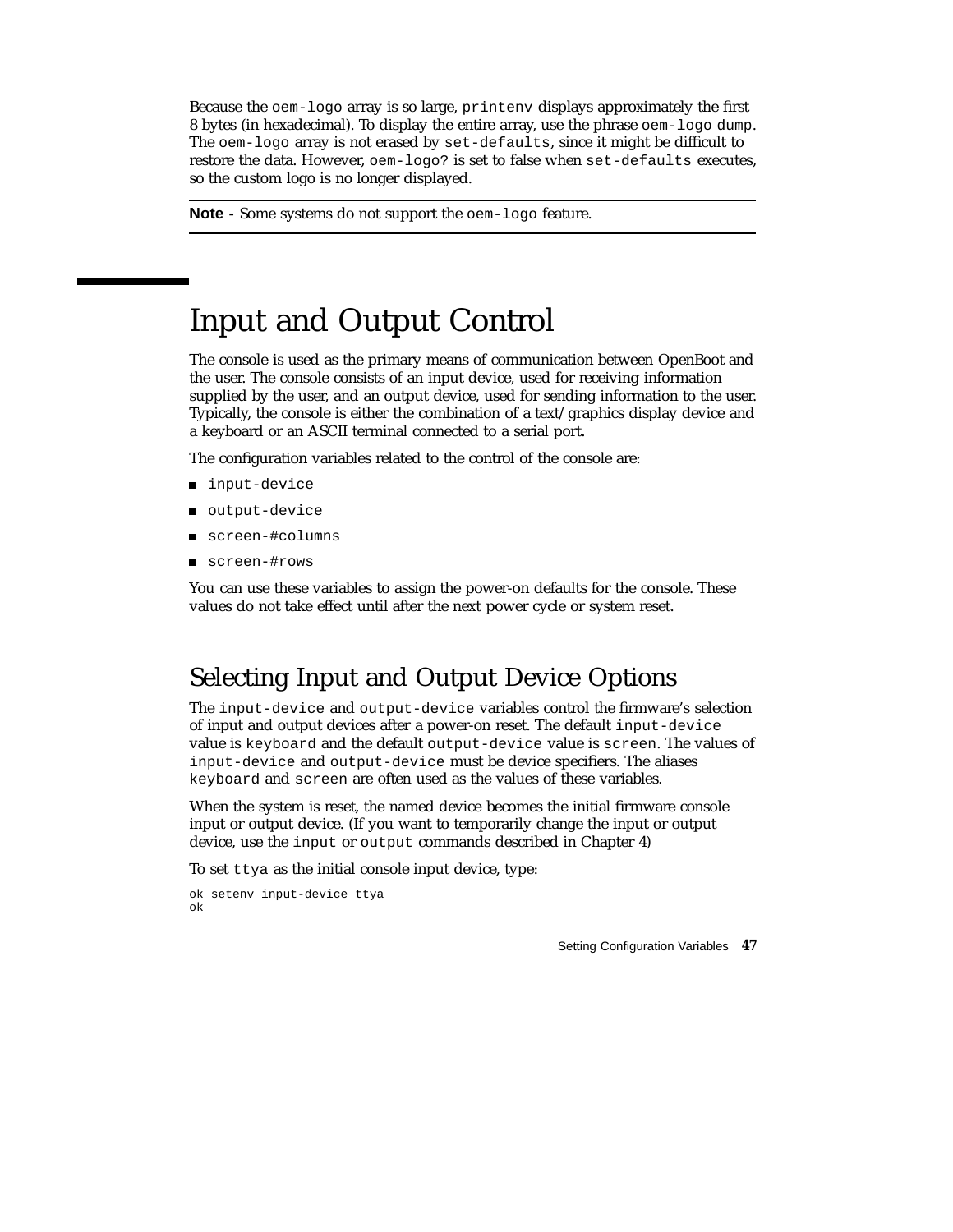If you select keyboard for input-device, and the device is not plugged in, input is accepted from a fallback device (typically  $t \tau$ ya) after the next power cycle or system reset. If you select screen for output-device, but no frame buffer is available, output is sent to the fall-back device after the next power cycle or system reset.

To specify an SBus frame buffer as the default output device (especially if there are multiple frame buffers in the system), type:

```
ok setenv output-device /sbus/SUNW,leo
ok
```
### Serial Port Characteristics

The following values represent the typical range of communications characteristics for serial ports:

- *baud* = 110, 300, 1200, 2400, 4800, 9600, 19200, or 38400 bits/second
- $\blacksquare$  *#bits* = 5, 6, 7, or 8 (data bits)
- *parity* = n (none), e (even), or o (odd), parity bit
- $\blacksquare$  #stop = 1 (1), . (1.5), or 2 (2) stop bits

**Note -** rts/cts and xon/xoff handshaking are not implemented on some systems. When a selected protocol is not implemented, the handshake variable is accepted but ignored; no messages are displayed.

## Selecting Boot Options

You can use the following configuration variable to determine whether or not the system will boot automatically after a power cycle or system reset.

auto-boot?

If auto-boot? is true and if OpenBoot is not in diagnostic mode, the system boots automatically after a power-cycle or system reset using the boot-device and boot-file values.

These variables can also be used during manual booting to select the boot device and the program to be booted. For example, to specify default booting from the network server, type: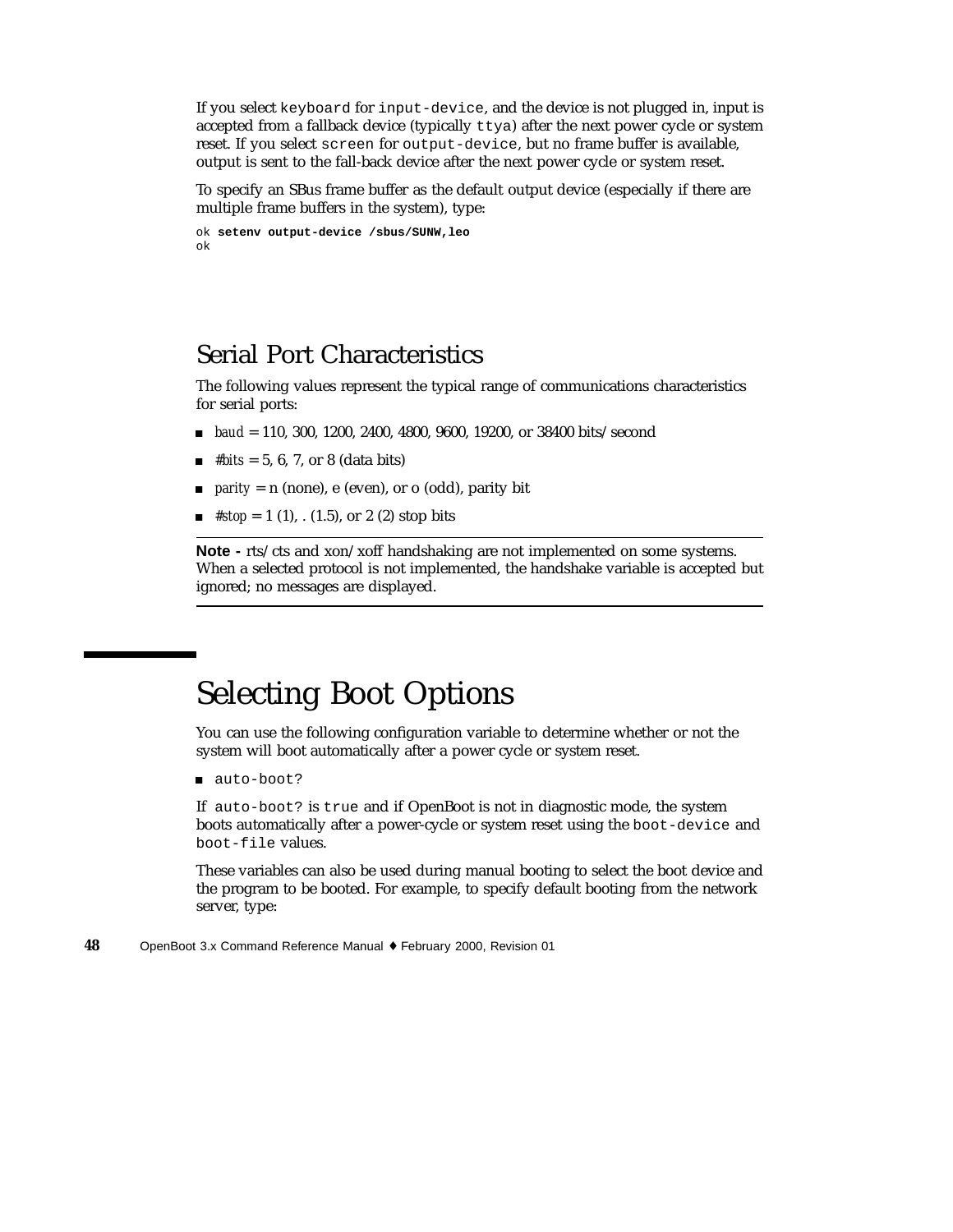```
ok setenv boot-device net
ok
```
Changes to boot-file and boot-device take effect the next time that boot is executed.

# Controlling Power-on Self-Test (POST)

The Power-on Testing variables are:

- diag-switch?
- diag-device
- diag-file
- diag-level

Setting diag-switch? to true causes the function diagnostic-mode? to return true. When diagnostic-mode? returns true, the system:

- **Performs more thorough self tests during any subsequent power-on or system** reset process.
- May display additional status messages (the details are implementation dependent).
- Uses different configuration variables for booting. (For more details on the effects on the boot process, see Chapter 2)

Most systems have a factory default of false for the diag-switch? variable. To set diag-switch? to true, type:

```
ok setenv diag-switch? true
ok
```
**Note -** Some systems have a hardware diagnostic switch that also cause diagnostic-mode? to return true. Such systems run the full tests at power-on and system reset if either the hardware switch is set or diag-switch? is true.

**Note -** Some implementations enable you to force diag-switch? to true by using an implementation-dependent key sequence during power-on. Check your system's documentation for details, or see Appendix C."

To set diag-switch? to false, type:

Setting Configuration Variables **49**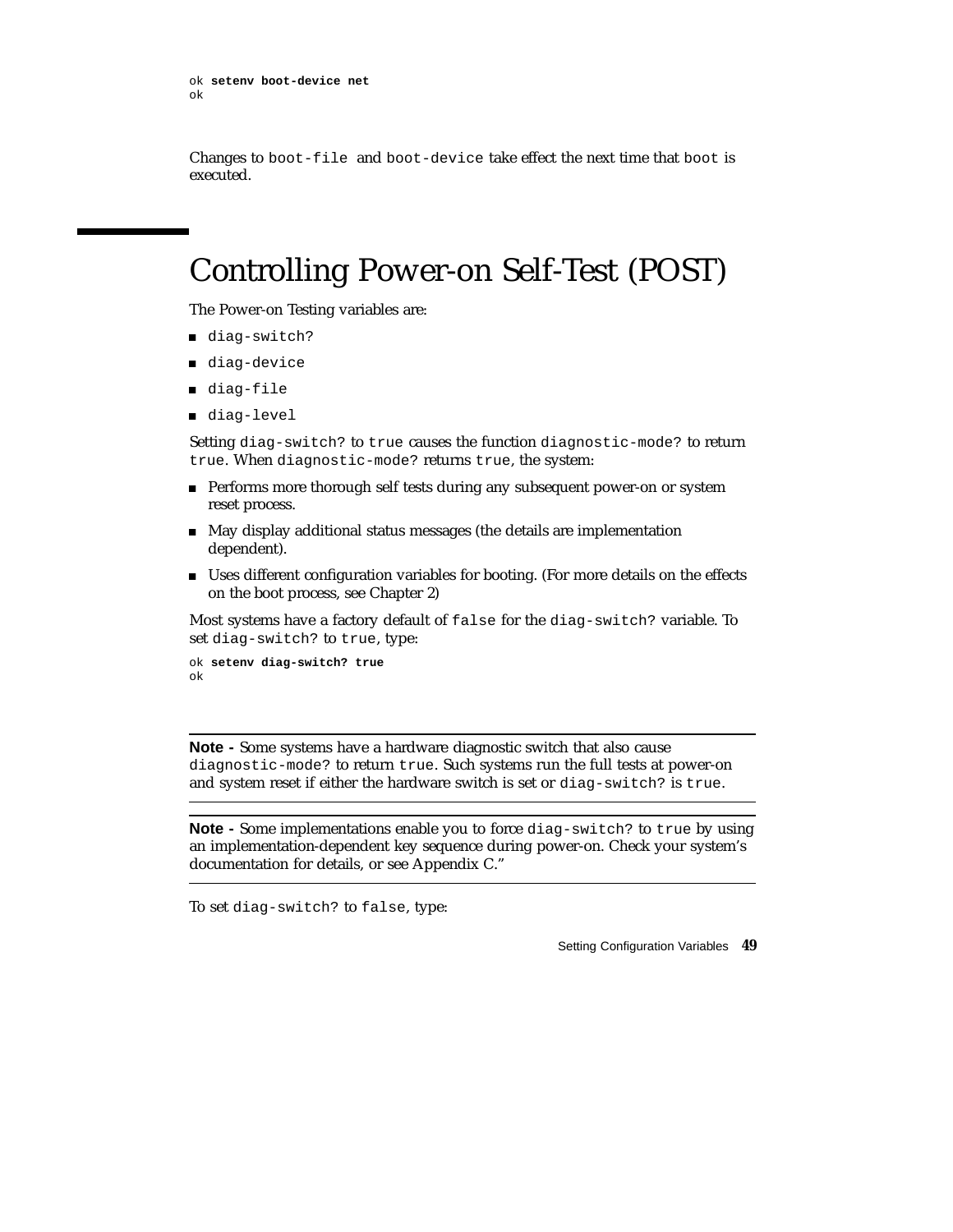When not in diagnostic mode, the system does not announce the diagnostic tests as they are performed (unless a test fails) and may perform fewer tests.

## Using nvramrc

The nvramrc configuration variable whose contents are called the *script*, can be used to store user-defined commands executed during start-up.

Typically, nvramrc is used by a device driver to save start-up configuration variables, to patch device driver code, or to define installation-specific device configuration and device aliases. It can also be used for bug patches or for user-installed extensions. Commands are stored in ASCII, just as the user would type them at the console.

If the use-nvramrc? configuration variable is true, the script is evaluated during the OpenBoot start-up sequence as shown:

- Perform power-on self-test (POST)
- **Perform system initialization**
- Evaluate the script (if use-nvramrc? is true)
- Execute probe-all (evaluate FCode)
- Execute install-console
- Execute banner
- **Execute secondary diagnostics**
- Perform default boot (if auto-boot? is true)

It is sometimes desirable to modify the sequence probe-all install-console banner. For example, commands that modify the characteristics of plug-in display devices may need to be executed after the plug-in devices have been probed, but before the console device has been selected. Such commands would need to be executed between probe-all and install-console. Commands that display output on the console would need to be placed after install-console or banner.

This is accomplished by creating a custom script which contains either banner or suppress-banner since the sequence probe-all install-console banner is not executed if either banner or suppress-banner is executed from the script. This allows the use of probe-all, install-console and banner inside the script, possibly interspersed with other commands, without having those commands re-executed after the script finishes.

Most User Interface commands can be used in the script. *The following cannot:*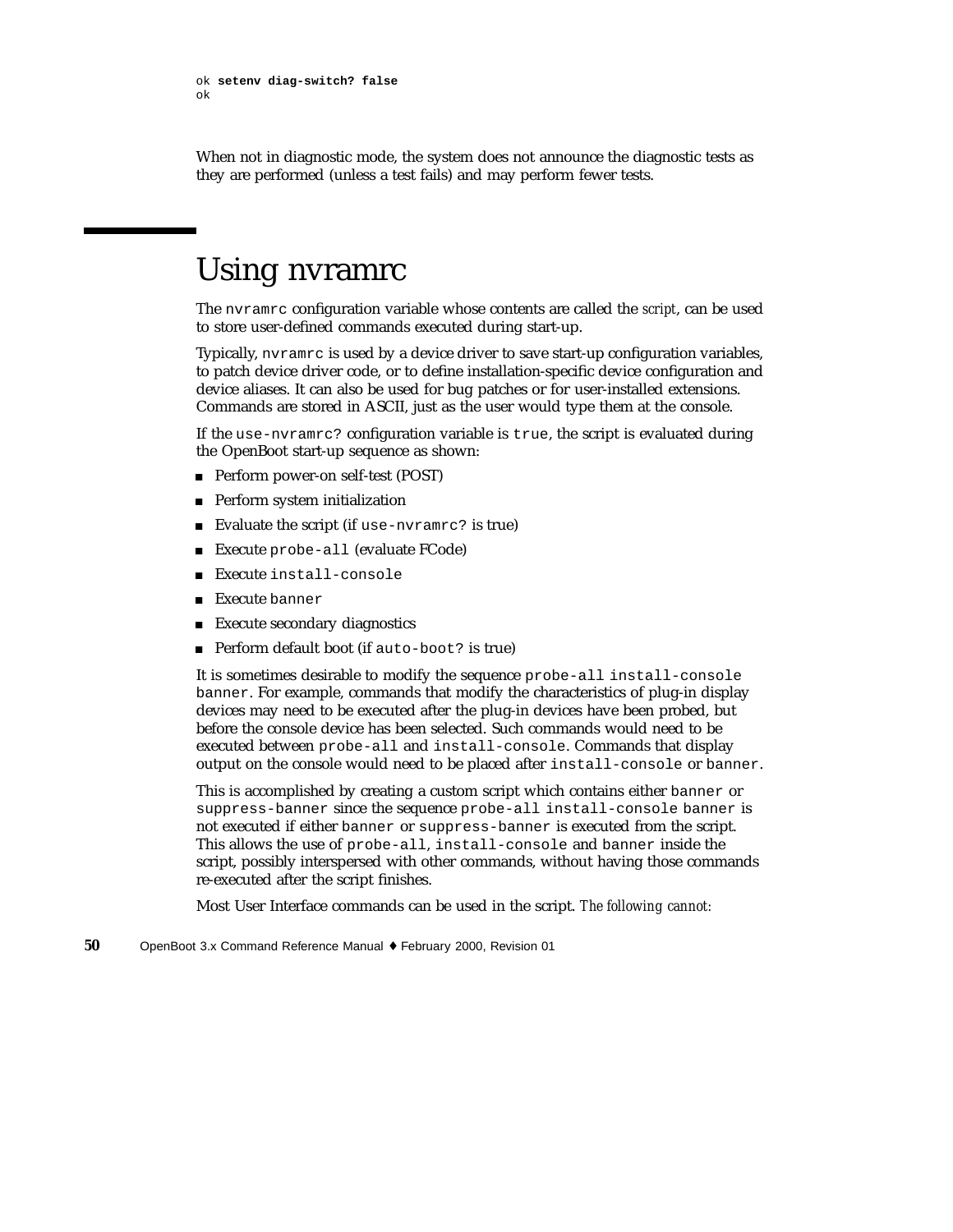- **p** boot
- **go**
- nvedit
- password
- reset-all
- setenv security-mode

## Editing the Contents of the Script

The script editor, nvedit, lets you create and modify the script using the commands listed in Table 3–5.

| <b>Commands Affecting NVRAMAC</b><br>TABLE 3-5 |  |  |
|------------------------------------------------|--|--|
|------------------------------------------------|--|--|

| Command                   | <b>Description</b>                                                                                                                                                                                                                                                                              |
|---------------------------|-------------------------------------------------------------------------------------------------------------------------------------------------------------------------------------------------------------------------------------------------------------------------------------------------|
| nvalias alias device-path | Stores the command "devalias alias device-path" in the<br>script. The alias persists until either nyunalias or<br>set-defaults is executed.                                                                                                                                                     |
| <i><b>\$nvalias</b></i>   | Performs the same function as nvalias except that it<br>takes its arguments, name-string and device-string, from<br>the stack.                                                                                                                                                                  |
| nvedit                    | Enters the script editor. If data remains in the<br>temporary buffer from a previous nyedit session,<br>resumes editing those previous contents. If not, reads<br>the contents of nyramrc into the temporary buffer<br>and begins editing it.                                                   |
| nvquit                    | Discards the contents of the temporary buffer, without<br>writing it to ny rample. Prompts for confirmation.                                                                                                                                                                                    |
| nvrecover                 | Recovers the contents of nyramrc if they have been<br>lost as a result of the execution of set-defaults:<br>then enters the editor as with nyedit, nyrecover<br>fails if nyedit is executed between the time that the<br>nyramrc contents were lost and the time that<br>nyrecover is executed. |
| nvrun                     | Executes the contents of the temporary buffer.                                                                                                                                                                                                                                                  |
| nvstore                   | Copies the contents of the temporary buffer to<br>nvramrc; discards the contents of the temporary<br>buffer.                                                                                                                                                                                    |

Setting Configuration Variables **51**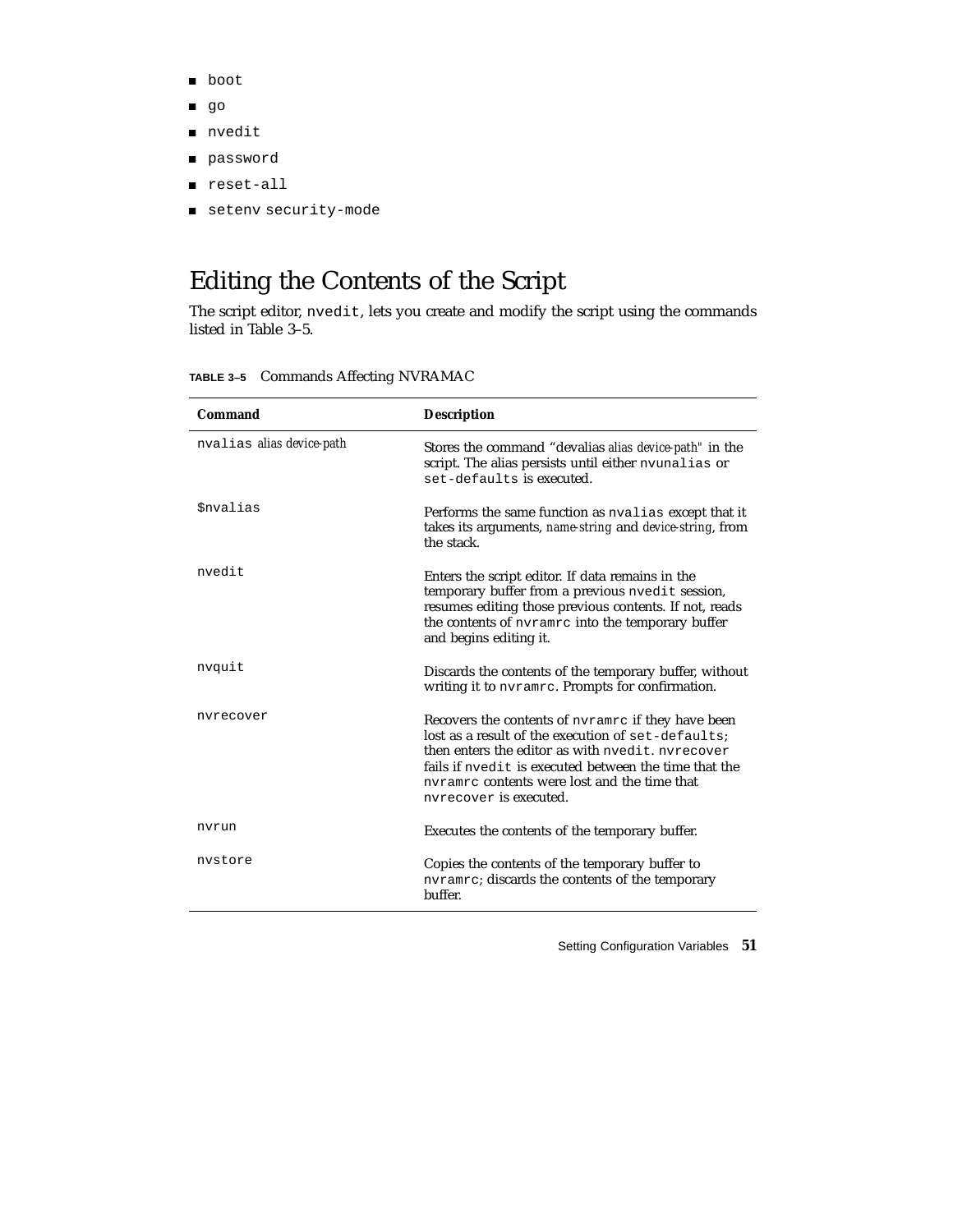|  |  |  | <b>TABLE 3-5</b> Commands Affecting NVRAMAC (continued) |  |
|--|--|--|---------------------------------------------------------|--|
|--|--|--|---------------------------------------------------------|--|

| Command                  | <b>Description</b>                                                                                         |
|--------------------------|------------------------------------------------------------------------------------------------------------|
| nvunalias <i>alias</i>   | Deletes the specified alias from nyramrc.                                                                  |
| <i><b>Snvunalias</b></i> | Performs the same function as nyunalias except that<br>it takes its argument, name-string, from the stack. |

The editing commands shown in Table 3–6 are used in the script editor.

**TABLE 3–6** Script Editor Keystroke Commands

| Keystroke        | <b>Description</b>                                                                                                                                                                                                 |
|------------------|--------------------------------------------------------------------------------------------------------------------------------------------------------------------------------------------------------------------|
| Control-B        | Moves backward one character.                                                                                                                                                                                      |
| Escape B         | Moves backward one word.                                                                                                                                                                                           |
| Control-F        | Moves forward one character.                                                                                                                                                                                       |
| Escape F         | Moves forward one word.                                                                                                                                                                                            |
| Control-A        | Moves backward to beginning of the line.                                                                                                                                                                           |
| Control-E        | Moves forward to end of the line.                                                                                                                                                                                  |
| Control-N        | Moves to the next line of the script editing buffer.                                                                                                                                                               |
| Control-P        | Moves to the previous line of the script editing buffer.                                                                                                                                                           |
| Return (Enter)   | Inserts a new line at the cursor position and advances to the next line.                                                                                                                                           |
| Control-O        | Inserts a newline at the cursor position and stays on the current line.                                                                                                                                            |
| Control-K        | Erases from the cursor position to the end of the line, storing the erased<br>characters in a save buffer. If at the end of a line, joins the next line to the<br>current line ( <i>i.e.</i> deletes the newline). |
| Delete           | Erases the previous character.                                                                                                                                                                                     |
| <b>Backspace</b> | Erases the previous character.                                                                                                                                                                                     |
| Control-H        | Erases the previous character.                                                                                                                                                                                     |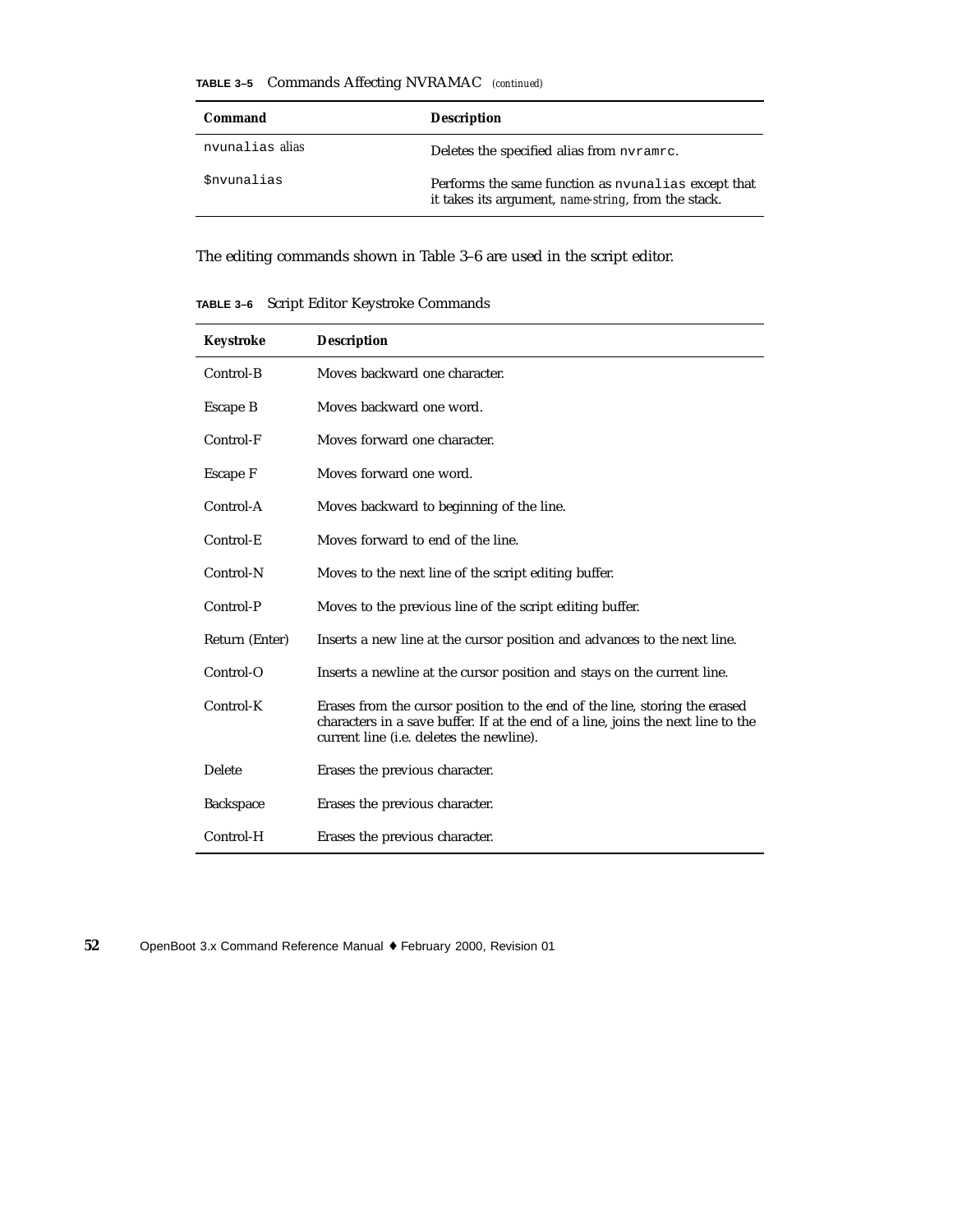**TABLE 3–6** Script Editor Keystroke Commands *(continued)*

| Keystroke | <b>Description</b>                                                                                                                                                                                 |
|-----------|----------------------------------------------------------------------------------------------------------------------------------------------------------------------------------------------------|
| Escape H  | Erases from beginning of word to just before the cursor, storing erased<br>characters in a save buffer.                                                                                            |
| Control-W | Erases from beginning of word to just before the cursor, storing erased<br>characters in a save buffer.                                                                                            |
| Control-D | Erases the next character.                                                                                                                                                                         |
| Escape D  | Erases from the cursor to the end of the word, storing the erased<br>characters in a save buffer.                                                                                                  |
| Control-U | Erases the entire line, storing the erased characters in a save buffer.                                                                                                                            |
| Control-Y | Inserts the contents of the save buffer before the cursor.                                                                                                                                         |
| Control-Q | Quotes the next character (i.e. allows you to insert control characters).                                                                                                                          |
| Control-R | Retypes the line.                                                                                                                                                                                  |
| Control-L | Displays the entire contents of the editing buffer.                                                                                                                                                |
| Control-C | Exits the script editor, returning to the OpenBoot command interpreter.<br>The temporary buffer is preserved, but is not written back to the script.<br>(Use nystore afterwards to write it back.) |

### Activating the Script

Use the following steps to create and activate the script:

**1. At the** ok **prompt, type** nvedit.

Edit the script using editor commands.

**1. Type** Control-C **to get out of the editor and back to the** ok **prompt.**

If you have not yet typed nvstore to save your changes, you may type nvrun to execute the contents of the temporary edit buffer.

**1. Type** nvstore **to save your changes.**

Setting Configuration Variables **53**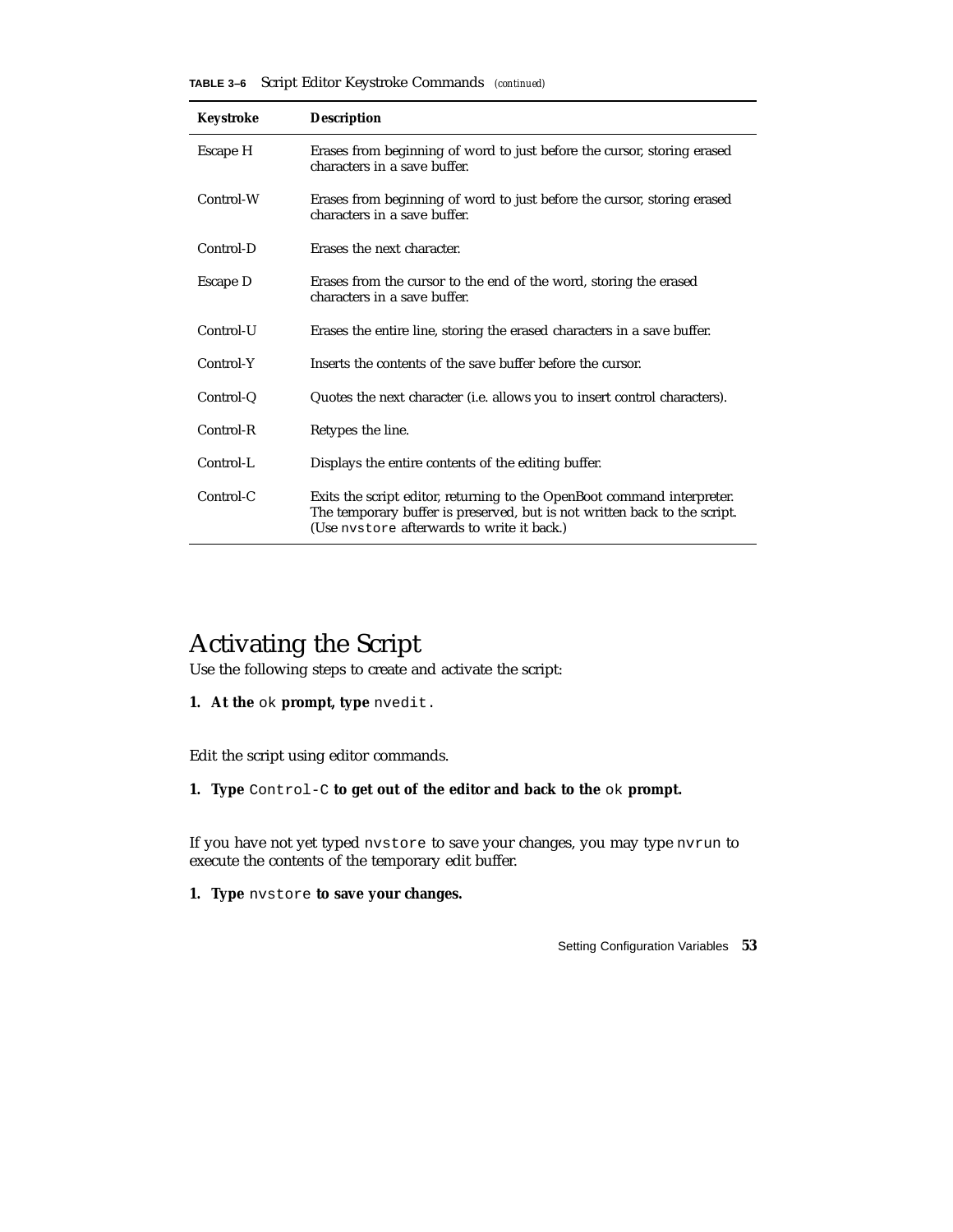#### **2. Enable the interpretation of the script by typing:**

**setenv use-nvramrc? true**

#### **3. Type reset-all to reset the system and execute the script, or type:**

**nvramrc evaluate**

to execute the contents directly.

The following example shows you how to create a simple colon definition in the script.

```
ok nvedit
0: : hello ( -- )
1: ." Hello, world. " cr
2: ;
3: ^C
ok nvstore
ok setenv use-nvramrc? true
ok reset-all
…
ok hello
Hello, world.
ok
```
Notice the nvedit line number prompts (0:, 1:, 2:, 3:) in the above example. These prompts are system-dependent.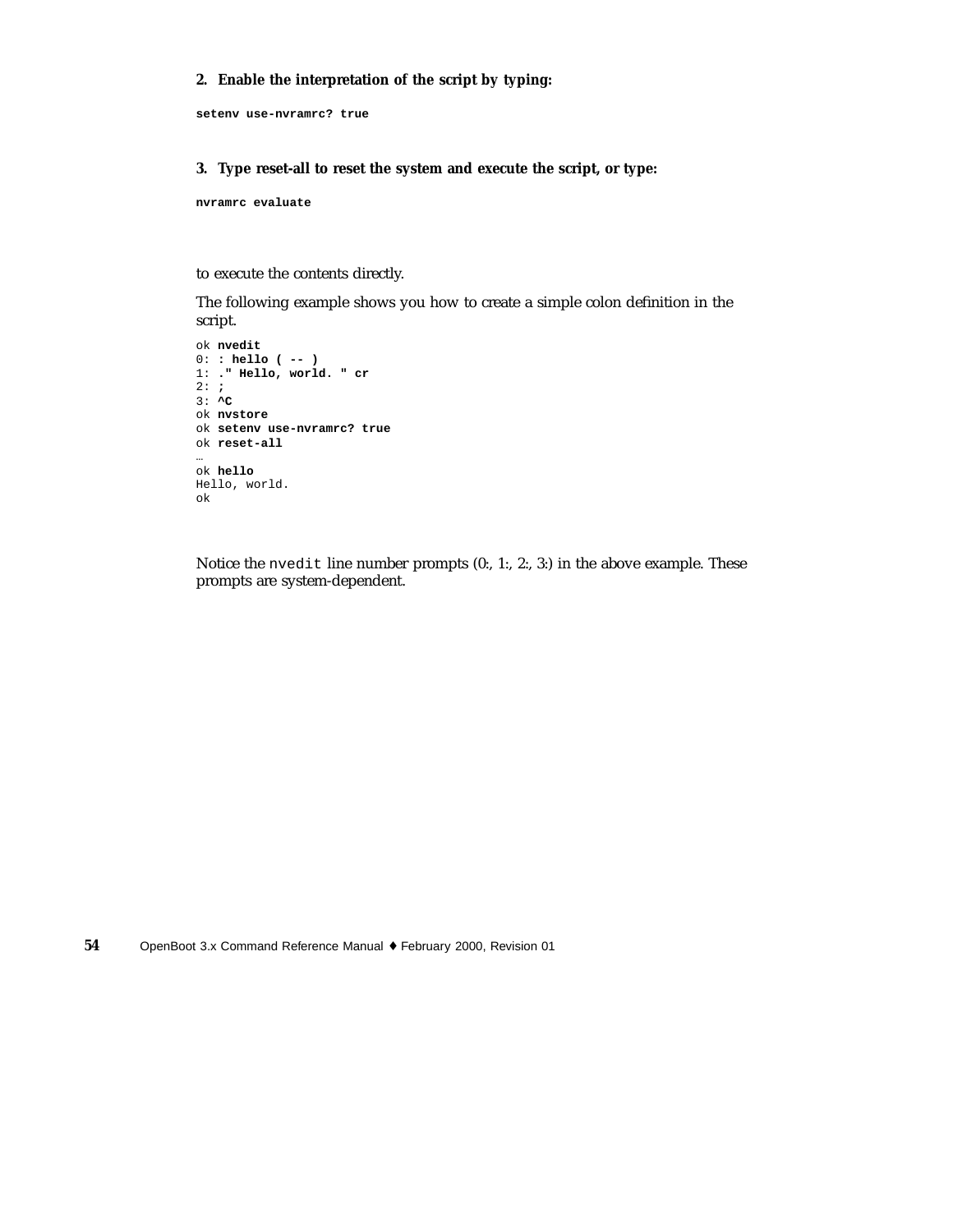## Using Forth Tools

This chapter introduces the Forth programming language as it is implemented in OpenBoot. Even if you are familiar with Forth, work through the examples shown in this chapter; they provide specific, OpenBoot-related information.

The version of Forth contained in OpenBoot is based on ANS Forth. Appendix I," lists the complete set of available commands.

**Note -** This chapter assumes that you know how to enter and leave the User Interface. At the ok prompt, if you type commands that hang the system and you cannot recover using a key sequence, you may need to perform a power cycle to return the system to normal operation.

## Forth Commands

Forth has a very simple command structure. Forth commands, also called Forth *words*, consist of any combination of characters that can be printed. For example, letters, digits, or punctuation marks. Examples of legitimate words are shown below:

```
@
dump
.
0<
+
probe-scsi
```
*Forth words must be separated from one another by one or more spaces* (blanks). Characters that are normally treated as "punctuation" in some other programming languages do

#### **55**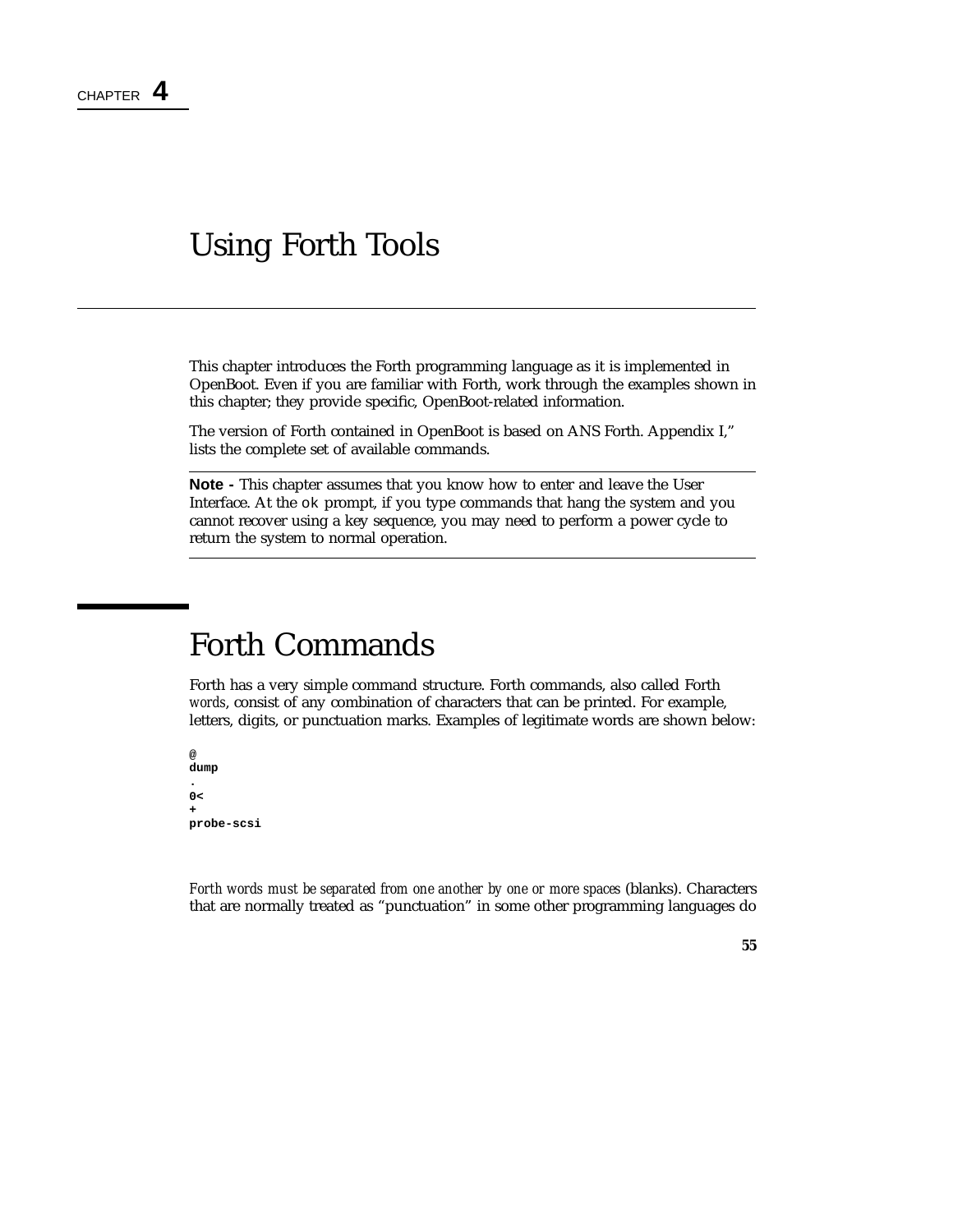*not* separate Forth words. In fact, many of those "punctuation" characters *are* Forth words!

Pressing Return at the end of any command line executes the typed commands. (In all the examples shown, a Return at the end of the line is assumed.)

A command line can have more than one word. Multiple words on a line are executed one at a time, from left to right, in the order in which they were typed. For example:

```
ok testa testb testc
ok
```
is equivalent to:

ok **testa** ok **testb** ok **testc** ok

In OpenBoot, uppercase and lowercase letters are equivalent in Forth word names. Therefore, testa, TESTA, and TesTa all invoke the same command. However, words are conventionally written in lowercase.

Some commands generate large amounts of output (for example, dump or words). You can interrupt such a command by pressing any key except q. (If you press q, the output is aborted, not suspended.) Once a command is interrupted, output is suspended and the following message appears:

More [<space>,<cr>,q] ?

Press the space bar ( $\langle$ space>) to continue, press Return ( $\langle$ cr>) to output one more line and pause again, or type  $q$  to abort the command. When a command generates more than one page of output, the system automatically displays this prompt at the end of each page.

# Data Types

The terms shown in Table 4–1 describe the data types used by Forth.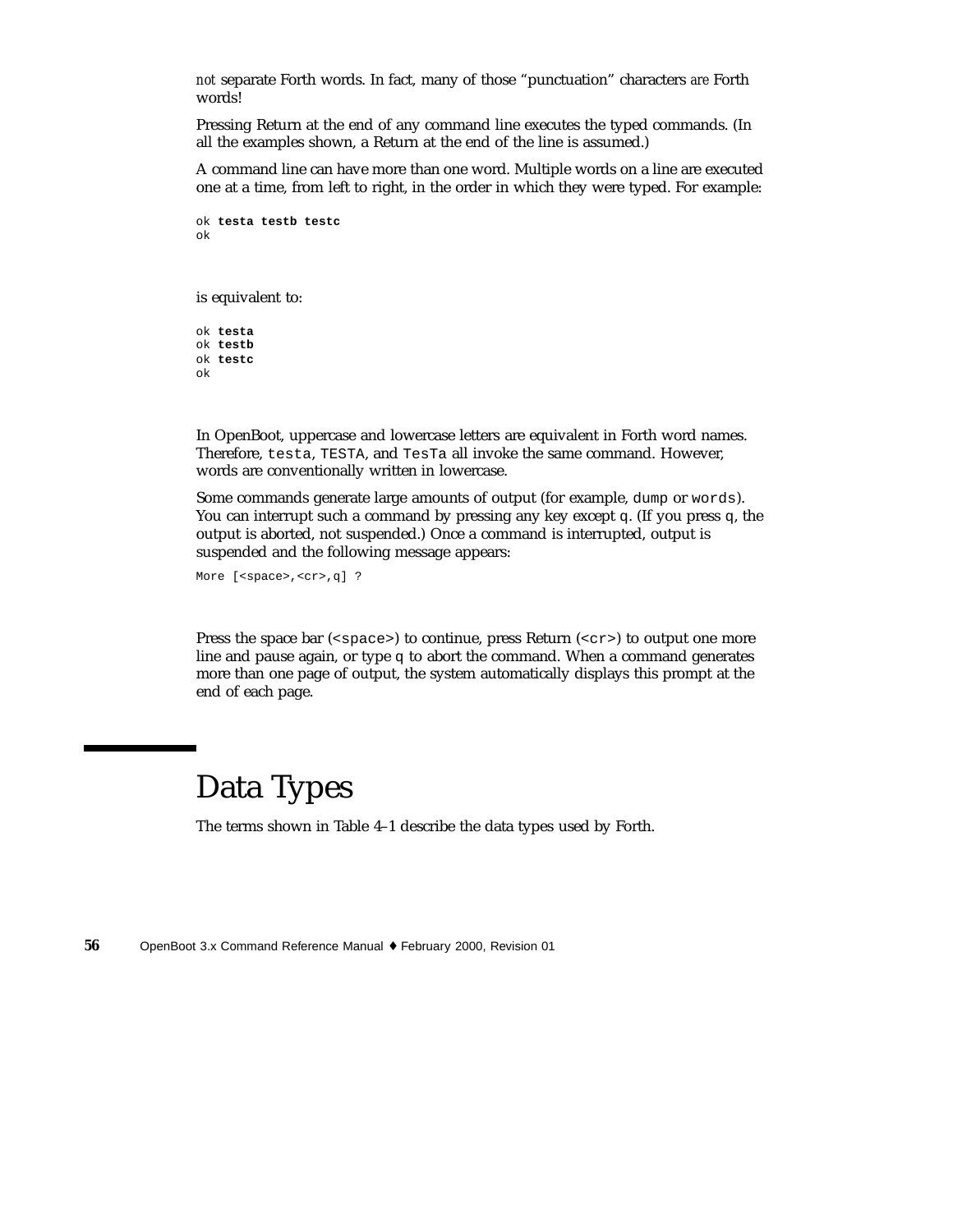**TABLE 4–1** Forth Data Type Definitions  $\ddot{\phantom{a}}$ 

| <b>Notation</b> | <b>Description</b>                                                                                                                                                                                                                                                                                                 |
|-----------------|--------------------------------------------------------------------------------------------------------------------------------------------------------------------------------------------------------------------------------------------------------------------------------------------------------------------|
| byte            | An 8-bit value.                                                                                                                                                                                                                                                                                                    |
| cell            | The implementation-defined fixed size of a cell is specified in address<br>units and the corresponding number of bits. Data-stack elements,<br>return-stack elements, addresses, execution tokens, flags and integers are<br>one cell wide.                                                                        |
|                 | On OpenBoot systems, a cell consists of at least 32-bits, and is sufficiently<br>large to contain a virtual address. The cell size may vary between<br>implementations. A 32-bit implementation has a cell size of 4. A 64-bit<br>implementation has a cell size of 8. OpenBoot 3.x is a 64-bit<br>implementation. |
| doublet         | A 16-bit value.                                                                                                                                                                                                                                                                                                    |
| octlet          | A 64-bit value; only defined on 64-bit implementations,                                                                                                                                                                                                                                                            |
| quadlet         | A 32-bit value.                                                                                                                                                                                                                                                                                                    |

# Using Numbers

Enter a number by typing its value, for example, 55 or -123. Forth accepts only integers (whole numbers); it does not understand fractional values (e.g., 2/3). A period at the end of a number signifies a double number. Periods or commas embedded in a number are ignored, so 5.77 is understood as 577. By convention, such punctuation usually appears every four digits. Use one or more spaces to separate a number from a word or from another number.

Unless otherwise specified, OpenBoot performs integer arithmetic on data items that are one cell in size, and creates results that are one cell in size.

Although OpenBoot implementations are encouraged to use base 16 (hexadecimal) by default, they are not required to do so. Consequently, you must establish a specific number base if your code depends on a given base for proper operation. You can change the number base with the commands decimal and hex to cause all subsequent numeric input and output to be performed in base 10 or 16, respectively.

For example, to operate in decimal, type:

```
ok decimal
ok
```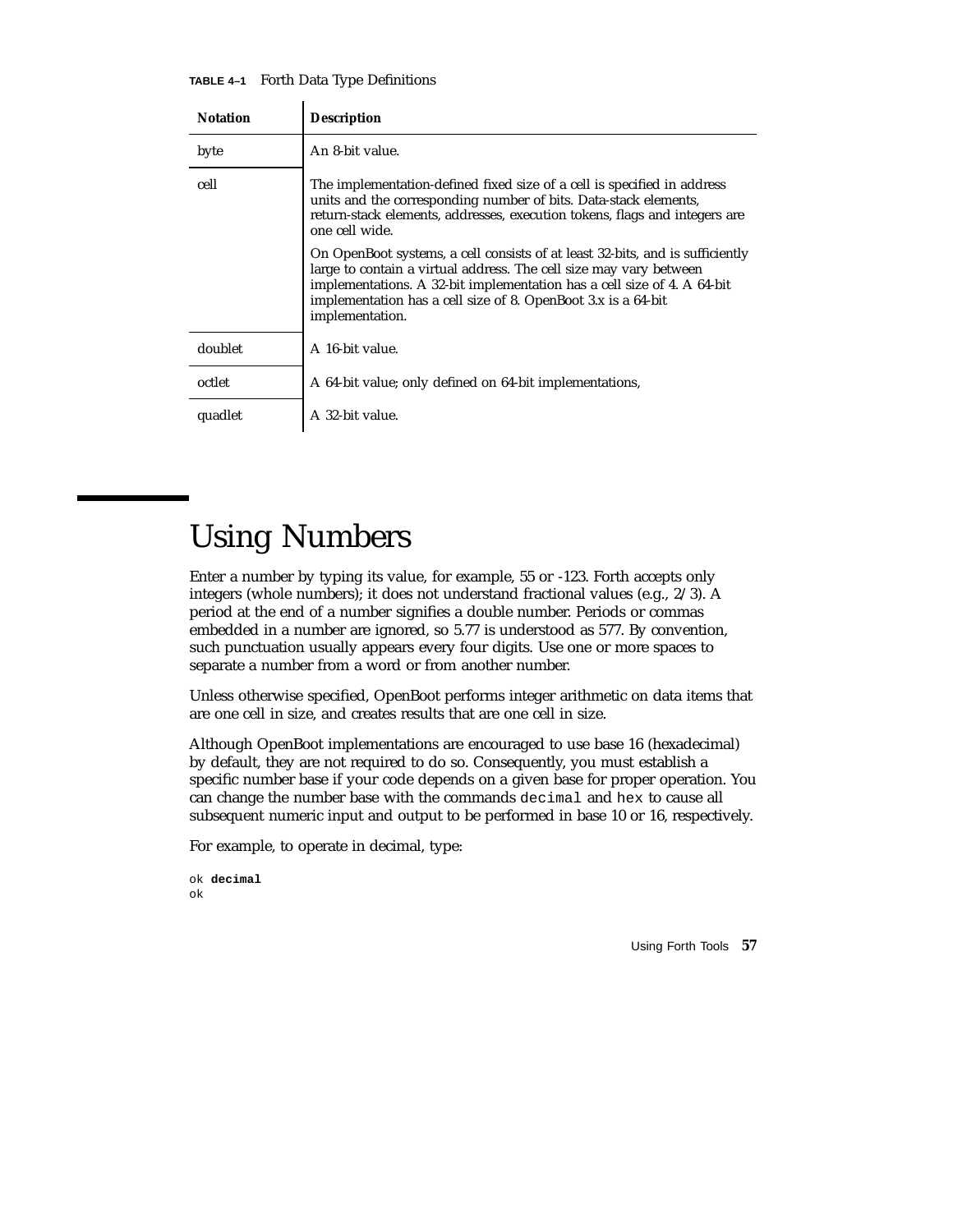To change to hexadecimal, type:

ok **hex** ok

To identify the current number base, you can use:

ok **10 .d** 16 ok

The 16 on the display shows that you are operating in hexadecimal. If 10 showed on the display, it would mean that you are in decimal base. The .d command displays a number in base 10, regardless of the current number base.

# The Stack

The Forth *stack* is a last-in, first-out buffer used for temporarily holding numeric information. Think of it as a stack of books: the last one you put on the top of the stack is the first one you take off. *Understanding the stack is essential to using Forth*.

To put a number on the stack, simply type its value.

```
ok 44 (The
value 44 is now on top of the stack)
ok 7 (The value
7 is now on top, with 44 just underneath)
ok
```
### Displaying Stack Contents

The contents of the stack are normally invisible. However, properly visualizing the current stack contents is important for achieving the desired result. To show the stack contents with every ok prompt, type:

```
ok showstack
44 7 ok 8
44 7 8ok noshowstack
ok
```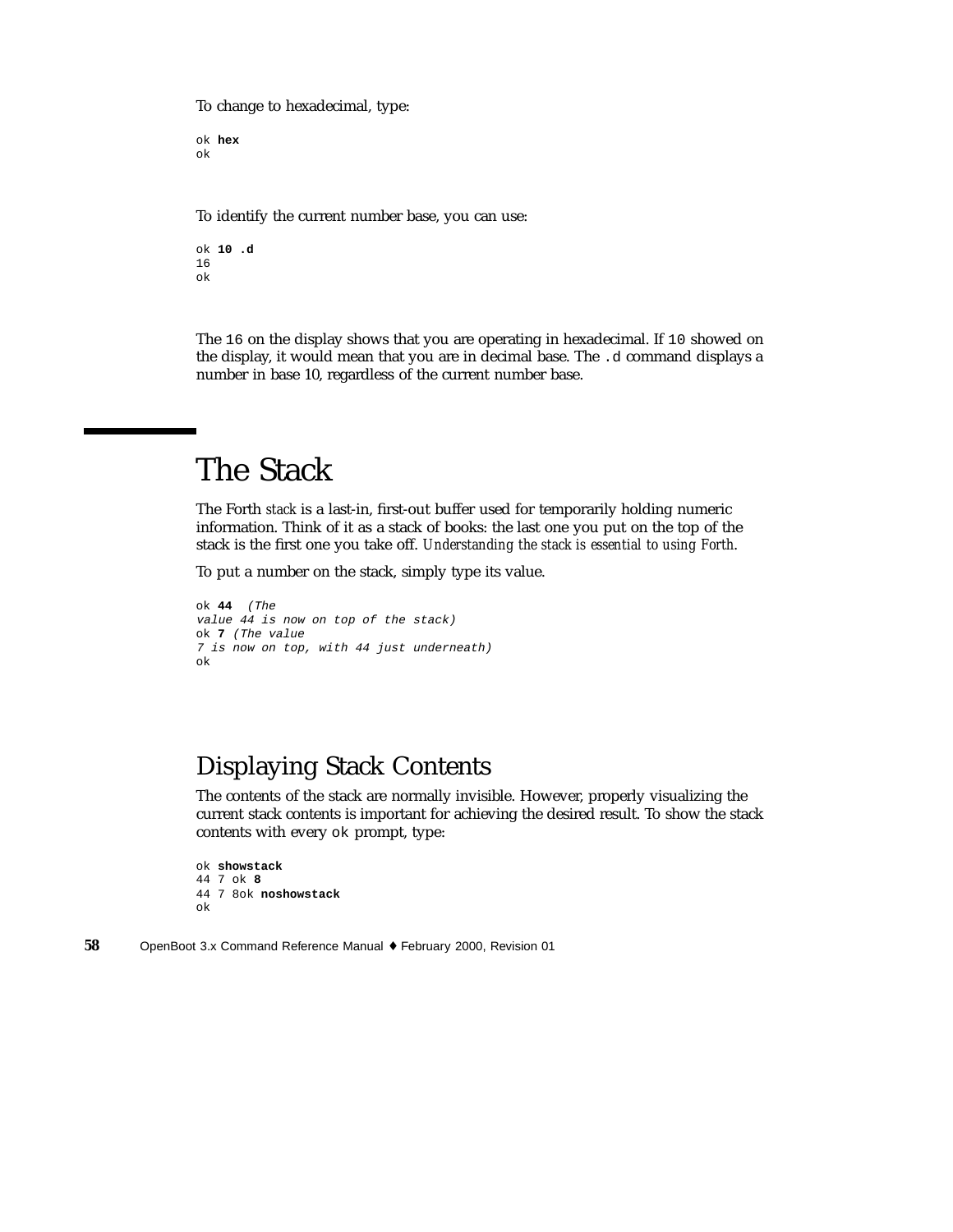The topmost stack item is always shown as the last item in the list, immediately before the ok prompt. In the above example, the topmost stack item is 8.

If showstack has been previously executed, noshowstack will remove the stack display prior to each prompt.

**Note -** In some of the examples in this chapter, showstack is enabled. In those examples, each ok prompt is immediately preceded by a display of the current contents of the stack. The examples work the same if showstack is not enabled, except that the stack contents are not displayed.

Nearly all words that require numeric parameters fetch those parameters from the top of the stack. Any values returned are generally left on top of the stack, where they can be viewed or consumed by another command. For example, the Forth word + removes two numbers from the stack, adds them together, and leaves the result on the stack. In the example below, all arithmetic is in hexadecimal.

```
44 7 8 ok +
44 f ok +
53 ok
```
Once the two values are added together, the result is put onto the top of the stack. The Forth word . removes the top stack item and displays that value on the screen. For example:

```
53 ok 12
53 12 ok .
12
53 ok .
53
ok (The stack is now empty)
ok 35+.
8<br>ok
    (The stack is now empty)
ok .
Stack Underflow
ok
```
### The Stack Diagram

To aid understanding, conventional coding style requires that a *stack diagram* of the form ( -- ) appear on the first line of every definition of a Forth word. The stack diagram specifies what the execution of the word does to the stack.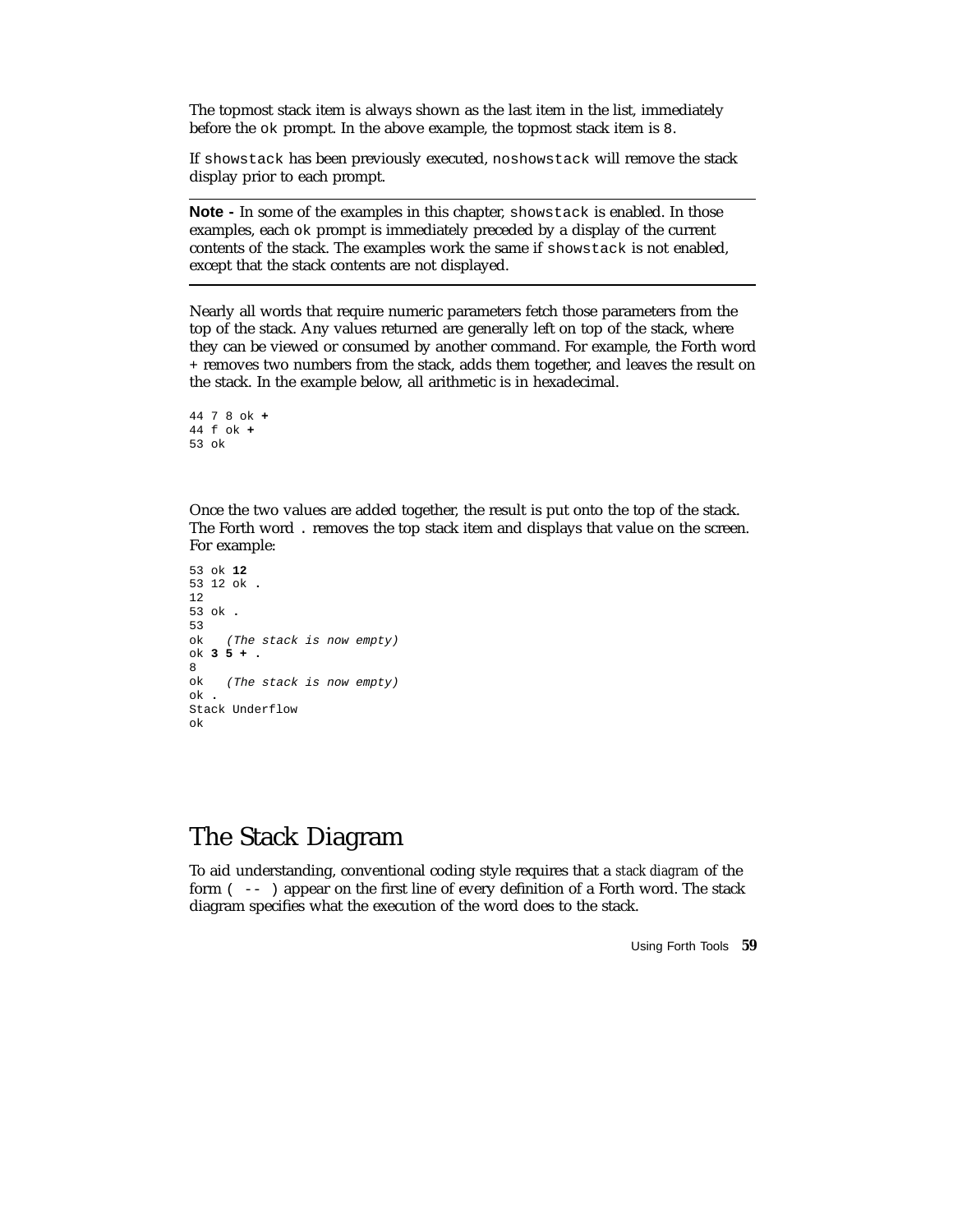Entries to the left of -- represent those stack items that the word removes from the stack and uses during its operation. The right-most of these items is on top of the stack, with any preceding items beneath it. In other words, arguments are pushed onto the stack in left to right order, leaving the most recent one (the right-most one in the diagram) on the top.

Entries to the right of -- represent those stack items that the word leaves on the stack after it finishes execution. Again, the right-most item is on top of the stack, with any preceding items beneath it.

For example, a stack diagram for the word + is:

( nu1 nu2 -- sum )

Therefore, + removes two numbers (nu1 and nu2) from the stack and leaves their sum (sum) on the stack. As a second example, a stack diagram for the word. is:

( nu -- )

The word . removes the number on the top of the stack (nu) and displays it.

Words that have no effect on the contents of the stack (such as showstack or decimal), have a ( -- ) stack diagram.

Occasionally, a word will require another word or other text immediately following it on the command line. The word see, used in the form:

see thisword

is such an example.

Stack items are generally written using descriptive names to help clarify correct usage. See Table 4–2 for stack item abbreviations used in this manual.

| <b>Notation</b>                       | <b>Description</b>                                                                                                        |
|---------------------------------------|---------------------------------------------------------------------------------------------------------------------------|
|                                       | Alternate stack results shown with space, e.g. (input -- addr len<br>false $ $ result true).                              |
| ???                                   | Unknown stack item(s).                                                                                                    |
| $\cdots$                              | Unknown stack item(s). If used on both sides of a stack comment, means<br>the same stack items are present on both sides. |
| $\langle$ > $\langle$ space $\rangle$ | Space delimiter. Leading spaces are ignored.                                                                              |
| a-addr                                | Variable-aligned address.                                                                                                 |
| addr                                  | Memory address (generally a virtual address).                                                                             |
| addr len                              | Address and length for memory region                                                                                      |

**TABLE 4–2** Stack Item Notation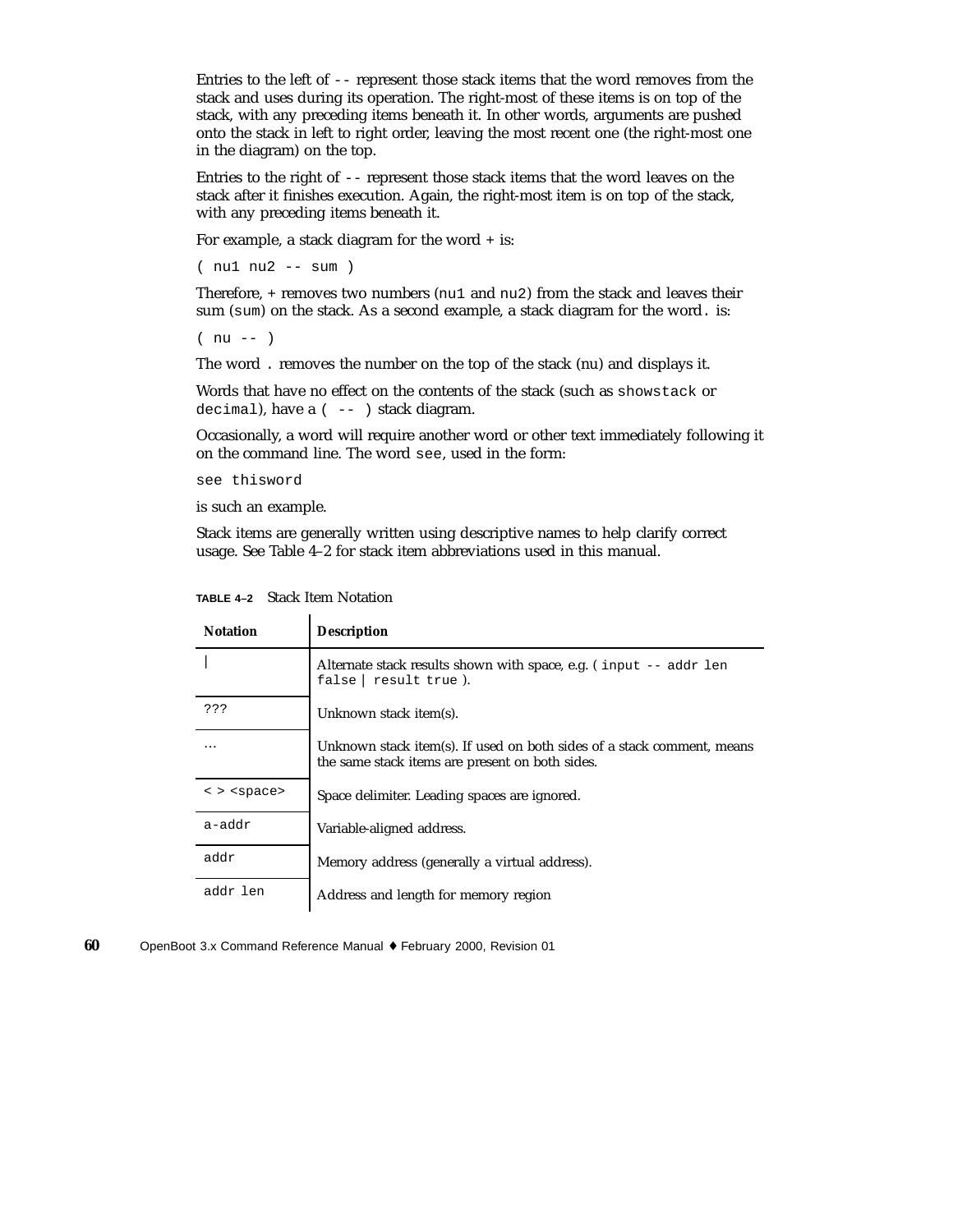#### **TABLE 4–2** Stack Item Notation *(continued)*

| <b>Notation</b>      | <b>Description</b>                                                                      |  |  |  |
|----------------------|-----------------------------------------------------------------------------------------|--|--|--|
| byte bxxx            | 8-bit value (low order byte in a cell).                                                 |  |  |  |
| char                 | 7-bit value (low order byte in a cell, high bit of low order byte<br>unspecified).      |  |  |  |
| cnt                  | Count.                                                                                  |  |  |  |
| len                  | Length.                                                                                 |  |  |  |
| size                 | Count or length.                                                                        |  |  |  |
| $d$ <i>xxx</i>       | Double (extended-precision) numbers. 2 cells, most significant cell on top<br>of stack. |  |  |  |
| <eol></eol>          | End-of-line delimiter.                                                                  |  |  |  |
| false                | 0 (false flag).                                                                         |  |  |  |
| n n1 n2 n3           | Normal signed, one-cell values.                                                         |  |  |  |
| nu nu1               | Signed or unsigned one-cell values.                                                     |  |  |  |
| <nothing></nothing>  | Zero stack items.                                                                       |  |  |  |
| o ol o2 octl<br>oct2 | Octlet (64 bit signed value).                                                           |  |  |  |
| oaddr                | Octlet (64-bit )aligned address.                                                        |  |  |  |
| octlet               | An eight-byte quantity.                                                                 |  |  |  |
| phys                 | Physical address (actual hardware address).                                             |  |  |  |
| phys.lo<br>phys.hi   | Lower / upper cell of physical address.                                                 |  |  |  |
| pstr                 | Packed string.                                                                          |  |  |  |
| quad qxxx            | Quadlet (32-bit value, low order four bytes in a cell).                                 |  |  |  |
| qaddr                | Quadlet (32-bit) aligned address.                                                       |  |  |  |
| true                 | -1 (true flag).                                                                         |  |  |  |
| uxxx                 | Unsigned positive, one-cell values.                                                     |  |  |  |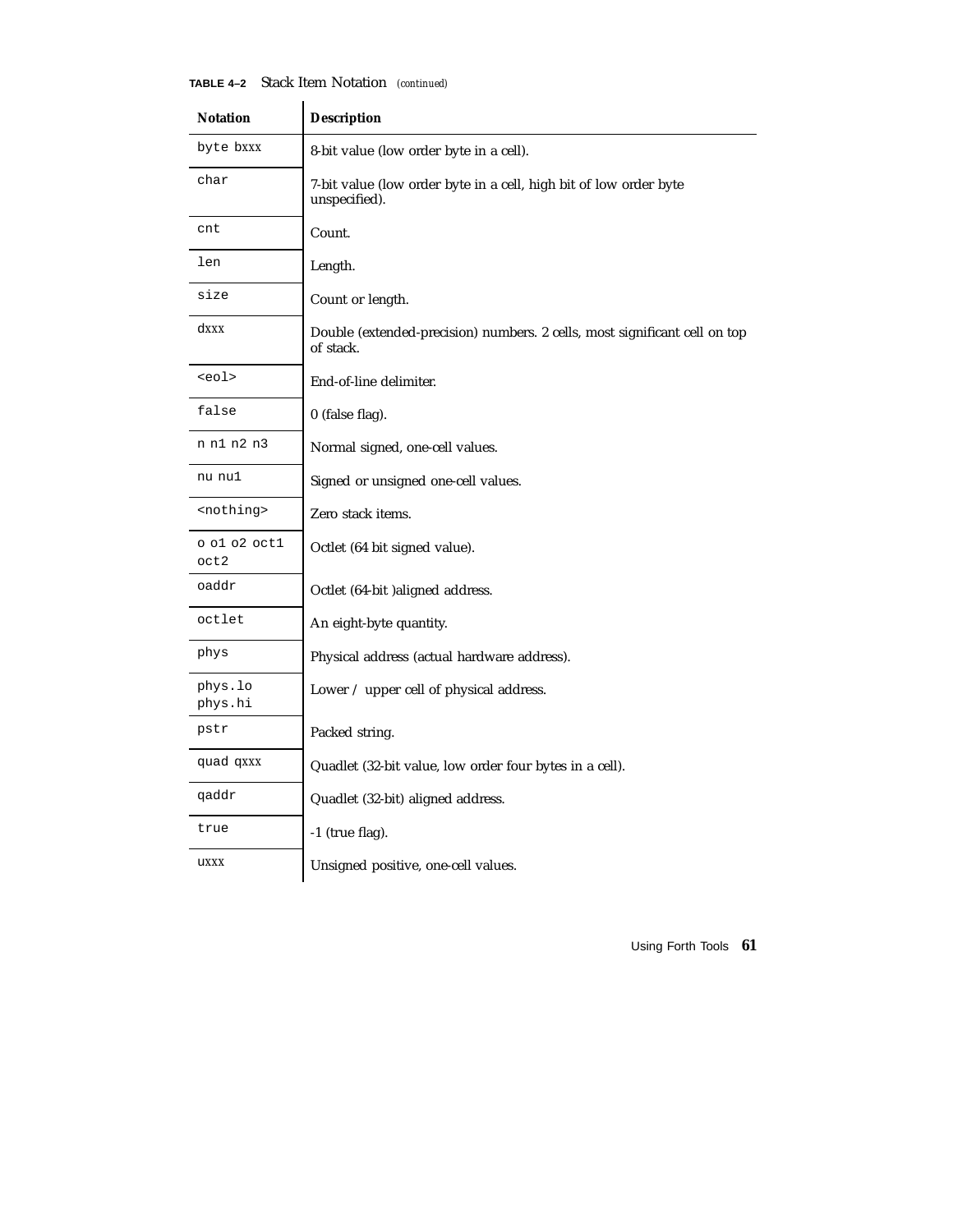| <b>(ABLE 4-2</b> Stack Item Notation (continued) |  |  |  |
|--------------------------------------------------|--|--|--|
|--------------------------------------------------|--|--|--|

| <b>Notation</b>    | <b>Description</b>                                     |
|--------------------|--------------------------------------------------------|
| virt               | Virtual address (address used by software).            |
| waddr              | Doublet (16-bit) aligned address.                      |
| word wXXX          | Doublet (16-bit value, low order two bytes in a cell). |
| x x1               | Arbitrary, one cell stack item.                        |
| x.lox.hi           | Low/high significant bits of a data item.              |
| xt                 | Execution token.                                       |
| xxx?               | Flag. Name indicates usage (e.g. done? ok? error?).    |
| xyz-str<br>xyz-len | Address and length for unpacked string.                |
| xyz-sys            | Control-flow stack items, implementation-dependent.    |
| $(C: --)$          | Compilation stack diagram.                             |
| ( -- ) ( E : --    | Execution stack diagram.                               |
| $(R: -- )$         | Return stack diagram.                                  |

## Manipulating the Stack

Stack manipulation commands (described in Table 4–3) allow you to add, delete, and reorder items on the stack.

**TABLE 4–3** Stack Manipulation Commands

| <b>StarknDiagram</b>              | <b>Description</b>                       |
|-----------------------------------|------------------------------------------|
| (telet)                           | Empty the stack.                         |
| $\phi$ epth. u)                   | Return the number of items on the stack. |
| $\beta$ $\chi$ $\alpha$ $\beta$ ) | Remove top item from the stack.          |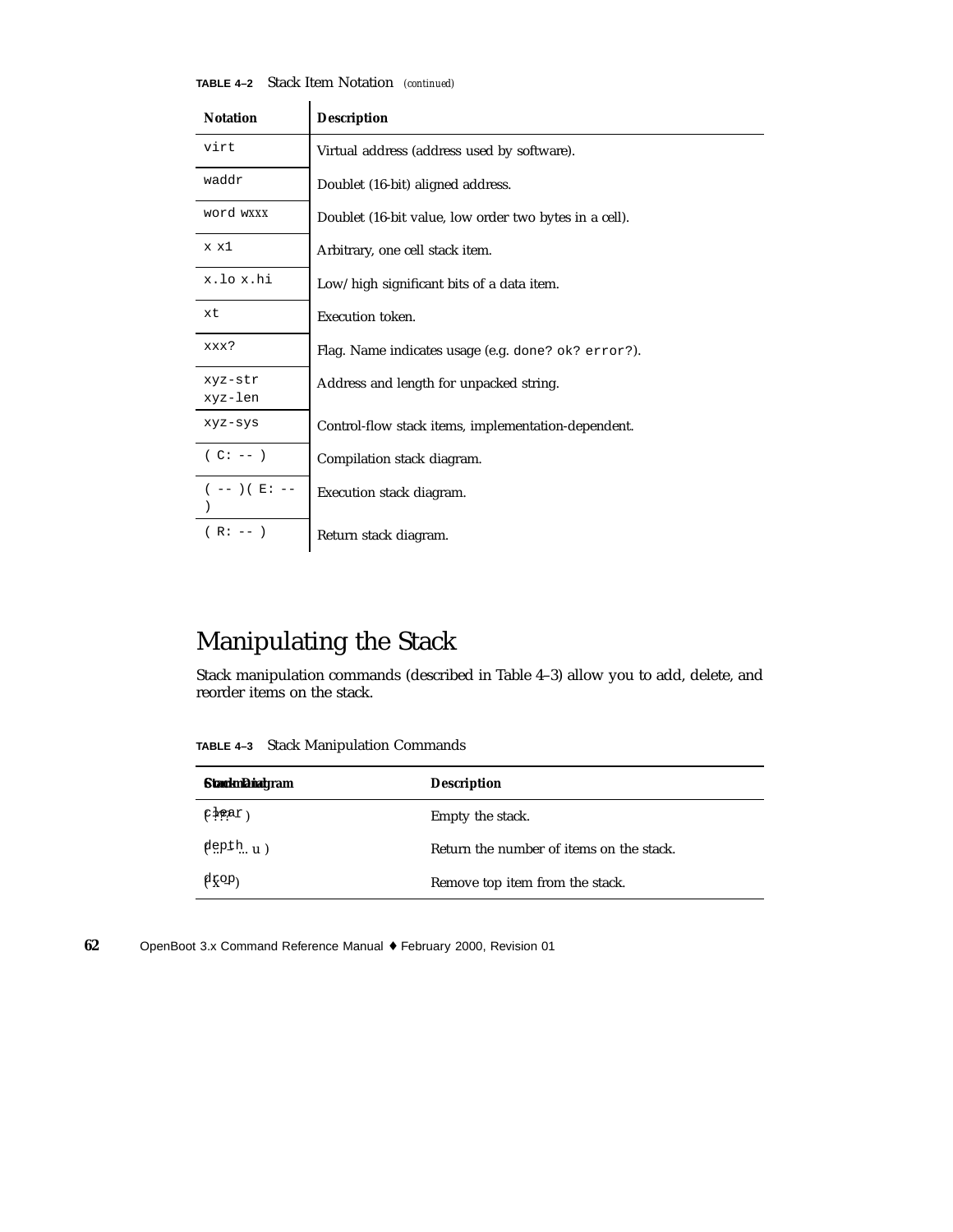|  |  |  | <b>TABLE 4-3</b> Stack Manipulation Commands (continued) |  |
|--|--|--|----------------------------------------------------------|--|
|--|--|--|----------------------------------------------------------|--|

| <b>StarknDiet</b> gram                                                                                                                                                                                                                                                                                              | <b>Description</b>                                      |
|---------------------------------------------------------------------------------------------------------------------------------------------------------------------------------------------------------------------------------------------------------------------------------------------------------------------|---------------------------------------------------------|
| $\ell \rightarrow$ FSP $-$ )                                                                                                                                                                                                                                                                                        | Remove 2 items from the stack.                          |
| $\beta$ xf 92 x3 - )                                                                                                                                                                                                                                                                                                | Remove 3 items from the stack.                          |
| $\beta_{X}^{\text{up}}(x)$                                                                                                                                                                                                                                                                                          | Duplicate the top stack item.                           |
| $\ell$ x <sup>1</sup> <sub>x2</sub> - x <sub>1</sub> x <sub>2</sub> x <sub>1</sub> x <sub>2</sub> )                                                                                                                                                                                                                 | Duplicate 2 stack items.                                |
| $\sqrt{6}x^{18}x^{2}x^{3} - x^{1}x^{2}x^{3}x^{1}x^{2}x^{3}$                                                                                                                                                                                                                                                         | Duplicate 3 stack items.                                |
| $\int \frac{d}{dx} \mathbf{y}_X \cdot  0\rangle$                                                                                                                                                                                                                                                                    | Duplicate the top stack item if it is non-zero.         |
| $P_{X} + Y_{X2} - X_{Z}$                                                                                                                                                                                                                                                                                            | Discard the second stack item.                          |
| $P \times P + x2 - x1 x2 x1)$                                                                                                                                                                                                                                                                                       | Copy second stack item to top of stack.                 |
| $\ell$ RY & 2 x 3 x 4 - x 1 x 2 x 3 x 4 x 1 x 2 \end{brac{2}}                                                                                                                                                                                                                                                       | Copy second 2 stack items.                              |
| $P_{\mathbf{x}}^{\dagger} \mathbf{G}^{\dagger}$ x1 x0 u - xu  x1 x0 xu )                                                                                                                                                                                                                                            | Copy u-th stack item $(1 \text{ pick} = \text{over})$ . |
| $\hat{f}(\hat{x}) - (R: -x)$                                                                                                                                                                                                                                                                                        | Move a stack item to the return stack.                  |
| $f^{\geq}$ x )(R: x - )                                                                                                                                                                                                                                                                                             | Move a return stack item to the stack.                  |
| $f^{\circledcirc}$ x )(R: x - x)                                                                                                                                                                                                                                                                                    | Copy the top of the return stack to the stack.          |
| $\lceil 8d^1 x1 x0 u - xu-1  x1 x0 xu \rceil$                                                                                                                                                                                                                                                                       | Rotate u stack items $(2 \text{ roll} = \text{rot}).$   |
| $\sqrt{8}$ x2 x3 - x2 x3 x1)                                                                                                                                                                                                                                                                                        | Rotate 3 stack items.                                   |
| $(\;x1\;x2\;x3\; -x3\;x1\;x2\;)$<br>rot                                                                                                                                                                                                                                                                             | Inversely rotate 3 stack items.                         |
| $\sqrt{2 \times 2 \times 3 \times 4 \times 5 \times 6}$ - x3 x4 x5 x6 x1<br>x2)                                                                                                                                                                                                                                     | Rotate 3 pairs of stack items.                          |
| $f_{X}$ $f_{X2} - x2 x1$                                                                                                                                                                                                                                                                                            | Exchange the top 2 stack items.                         |
| $\sqrt{8}$ YVZ x3 x4 - x3 x4 x1 x2)                                                                                                                                                                                                                                                                                 | Exchange 2 pairs of stack items.                        |
| $\frac{1}{2}$ $\frac{1}{2}$ $\frac{1}{2}$ $\frac{1}{2}$ $\frac{1}{2}$ $\frac{1}{2}$ $\frac{1}{2}$ $\frac{1}{2}$ $\frac{1}{2}$ $\frac{1}{2}$ $\frac{1}{2}$ $\frac{1}{2}$ $\frac{1}{2}$ $\frac{1}{2}$ $\frac{1}{2}$ $\frac{1}{2}$ $\frac{1}{2}$ $\frac{1}{2}$ $\frac{1}{2}$ $\frac{1}{2}$ $\frac{1}{2}$ $\frac{1}{2}$ | Copy top stack item below second item.                  |

A typical use of stack manipulation might be to display the top stack item while preserving all stack items, as shown in this example: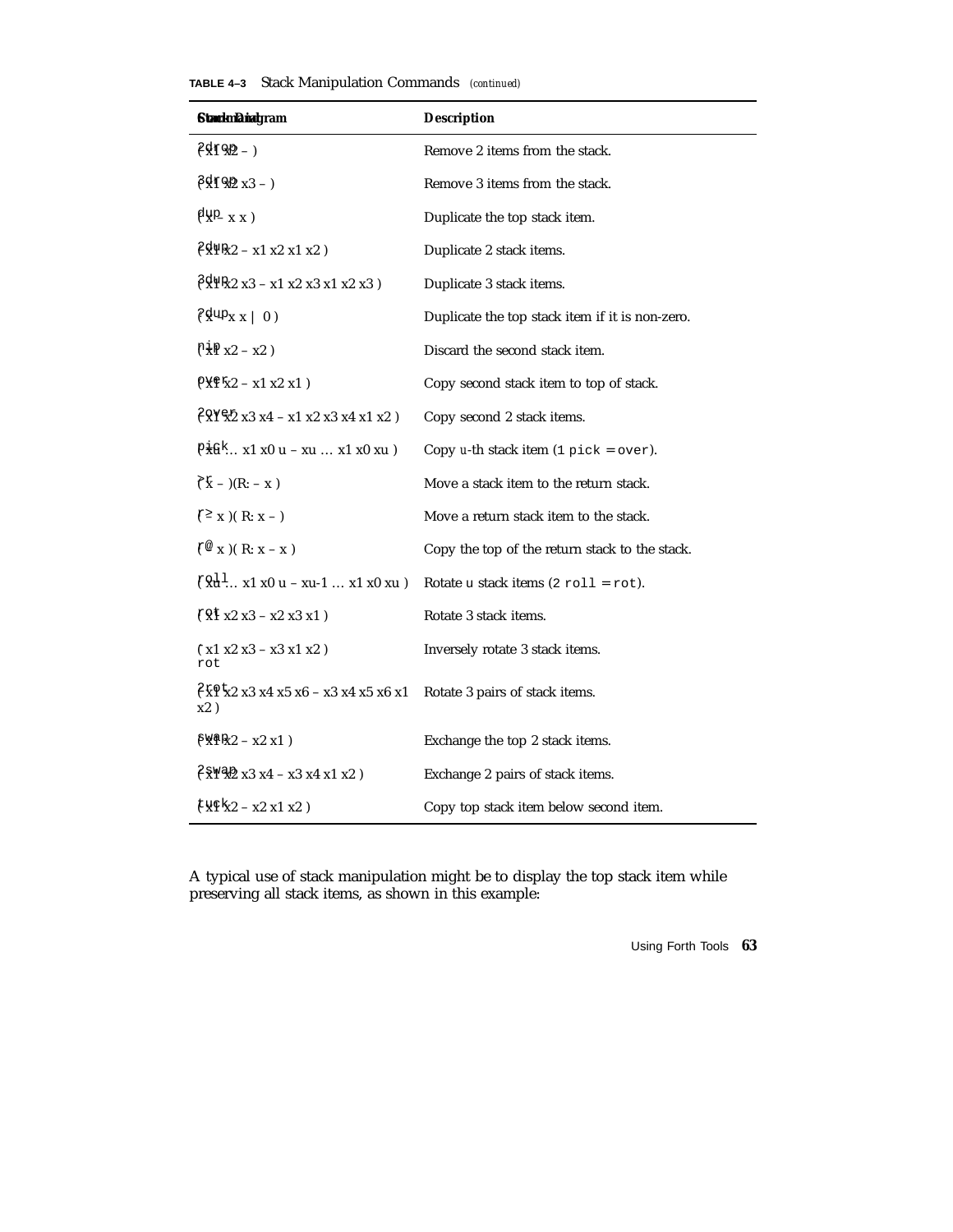```
5 77 ok dup
     (Duplicates the top item on
the stack)
5 77 77 ok . (Removes and
displays the top stack item)
77
5 77 ok
```
# Creating Custom Definitions

Forth provides an easy way to create new command words from sequences of existing words. Table 4–4 shows the Forth words used to create such new words.

**TABLE 4–4** Colon Definition Words

| Command    | <b>Stack Diagram</b> | Description                                        |
|------------|----------------------|----------------------------------------------------|
| : new-name | $(-)$                | Start a new colon definition of the word new-name. |
| $\bullet$  | $(-)$                | End a colon definition.                            |

This kind of word is called a *colon definition*, named after the word that is used to create them. For example, suppose you want to create a new word, add4, that will add any four numbers together and display the result. You could create the definition as follows:

```
ok : add4 + + + + \ldotsok
```
The ; (semicolon) marks the end of the definition that defines add4 to have the behavior  $(+ + + \cdot)$ . The three addition operators  $(+)$  reduce the four stack items to a single sum on the stack; then . removes and displays that result. An example follows.

ok **1233+++.** 9 ok **1 2 3 3 add4** 9 ok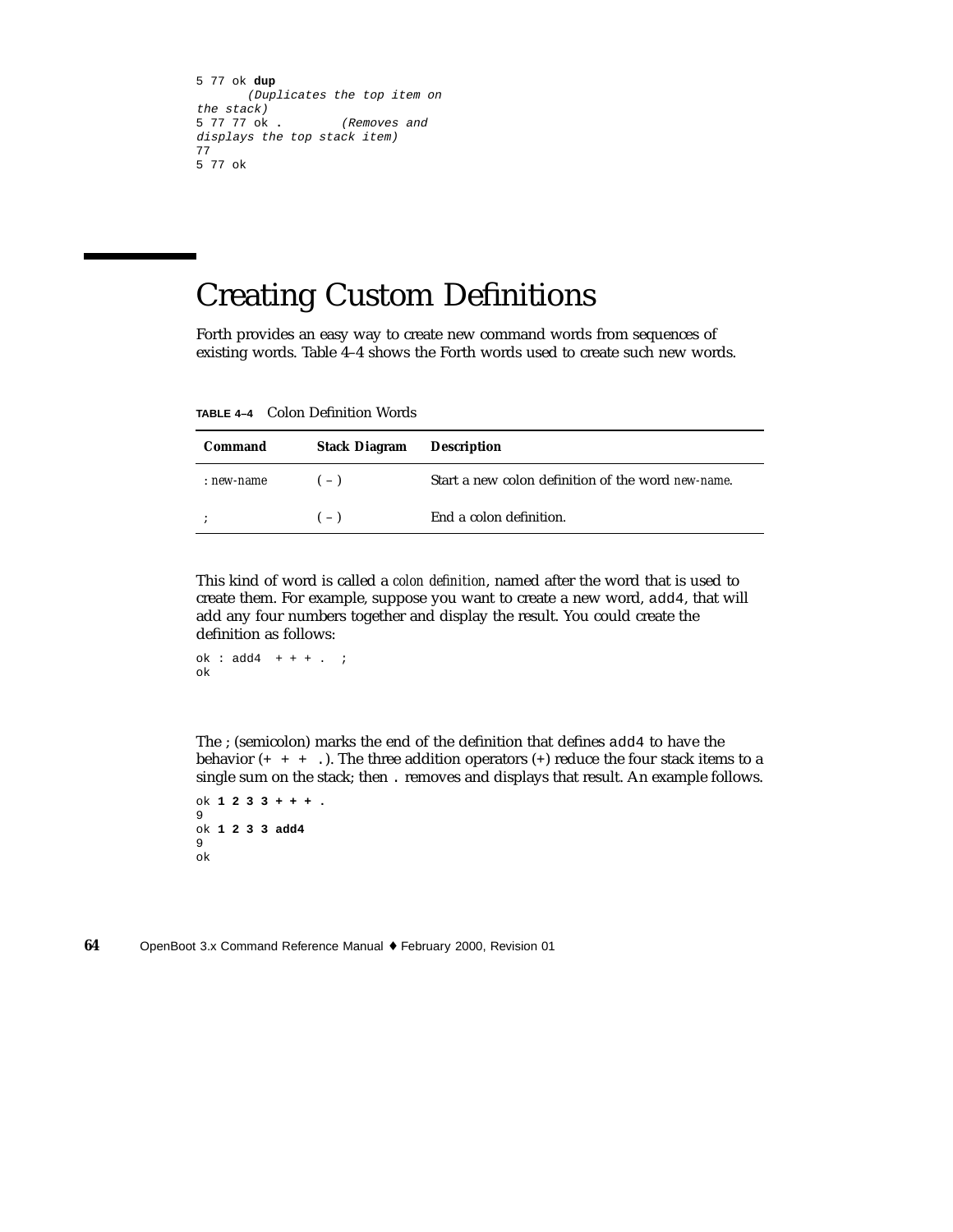Definitions are forgotten if a machine reset takes place. To keep useful definitions, put them into the script or save them in a text file on a host system. This text file can then be loaded as needed. (See Chapter 5 for more information on loading files.)

When you type a definition from the User Interface, the  $\circ \mathsf{k}$  prompt becomes a ] (right square bracket) prompt after you type the : (colon) and before you type the ; (semicolon). For example, you could type the definition for add4 like this:

```
ok : add4
] + + + +] .
] ;
ok
```
The above use of ] while inside a multi-line definition is a characteristic of Sun's implementation.

The stack diagram shows proper use of a word, so include a stack diagram with every definition you create, even if the stack effect is nil  $(-)$ . Use generous stack comments in complex definitions to trace the flow of execution. For example, when creating add4, you could define it as:

: add4 ( n1 n2 n3 n4 -- ) + + + . ;

Or you could define it as follows:

```
: add4 ( n1 n2 n3 n4 -- )
  + + + ( sum )
  . ( );
```
**Note -** The "(" is a Forth word meaning ignore the text up to the ")". Like any other Forth word, the "(" must have one or more spaces after it.

# Using Arithmetic Functions

### Single-Precision Integer Arithmetic

The commands listed in Table 4–5 perform single-precision arithmetic.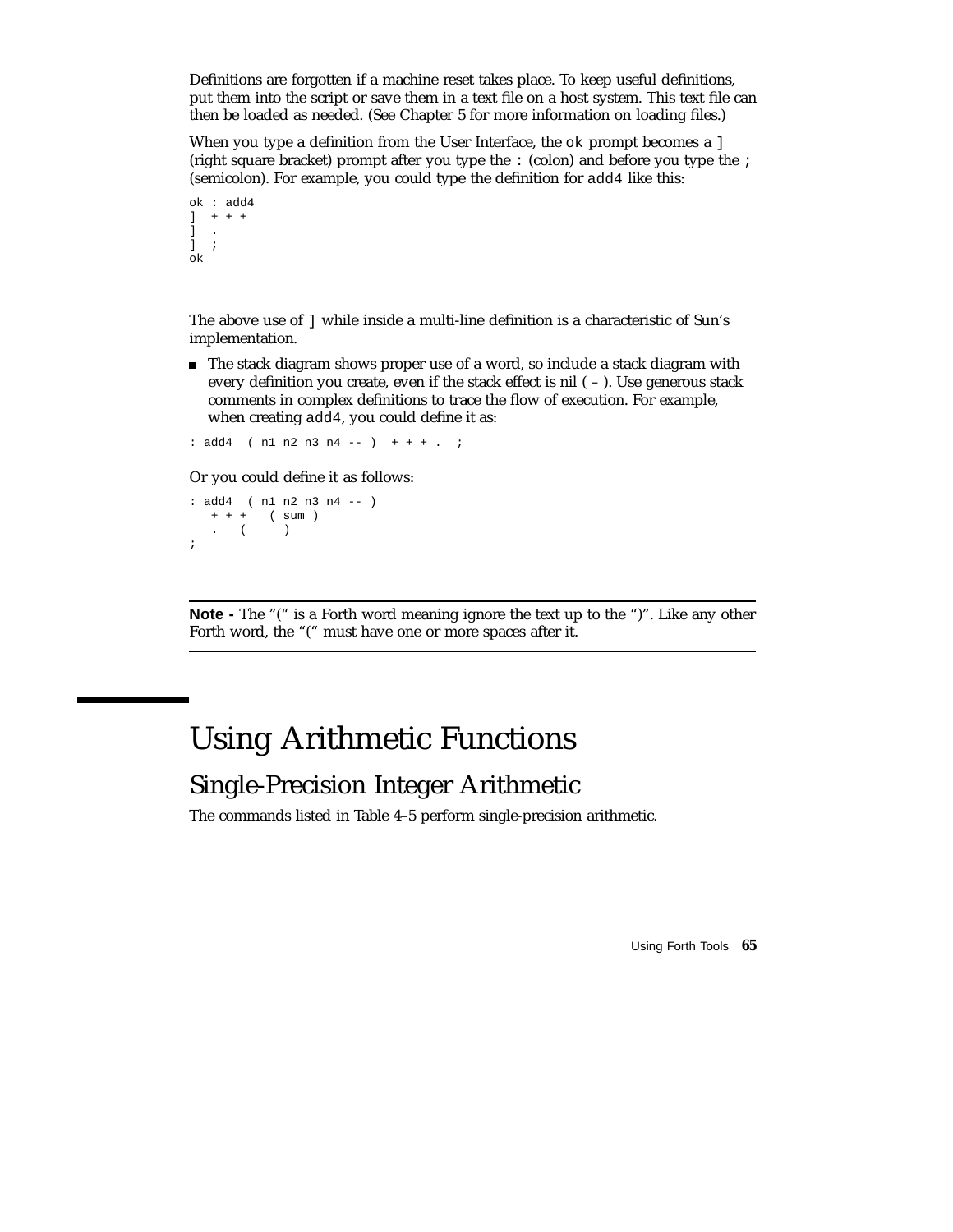| Command        | <b>Stack Diagram</b>               | <b>Description</b>                                                                                           |
|----------------|------------------------------------|--------------------------------------------------------------------------------------------------------------|
| $\overline{+}$ | $(nu1 nu2 - sum)$                  | Adds $nu1 + nu2$ .                                                                                           |
|                | $(nu1 nu2 - diff)$                 | Subtracts nu1 - nu2.                                                                                         |
|                | $( \text{nu1 nu2} - \text{prod} )$ | Multiplies nul times nu2.                                                                                    |
| * /            | $(n1 n2 n3 - quot)$                | Calculates $nu1$ * $nu2$ / n3. Inputs, outputs<br>and intermediate products are all one cell.                |
|                | $(n1 n2 - quot)$                   | Divides n1 by n2; remainder is discarded.                                                                    |
| $1+$           | $(nu1 - nu2)$                      | Adds one.                                                                                                    |
| $1 -$          | $(nu1 - nu2)$                      | Subtracts one.                                                                                               |
| $2+$           | $(nu1 - nu2)$                      | Adds two.                                                                                                    |
| $2 -$          | $(nu1 - nu2)$                      | Subtracts two.                                                                                               |
| abs            | $(n - u)$                          | Absolute value.                                                                                              |
| bounds         | (start len – len+start start)      | Converts start, len to end, start for do or ? do<br>loop.                                                    |
| even           | $( n - n \mid n+1 )$               | Round to nearest even integer $>= n$ .                                                                       |
| max            | $(n1 n2 - n3)$                     | n3 is maximum of n1 and n2                                                                                   |
| min            | $(n1 n2 - n3)$                     | n3 is minimum of n1 and n2                                                                                   |
| mod            | $(n1 n2 - rem)$                    | Remainder of $n1 / n2$ .                                                                                     |
| */mod          | $(n1 n2 n3 - rem quot)$            | Remainder, quotient of $n1$ * $n2$ / $n3$ .                                                                  |
| /mod           | $(n1 n2 - rem quot)$               | Remainder, quotient of $n1 / n2$ .                                                                           |
| negate         | $(n1 - n2)$                        | Change the sign of n1.                                                                                       |
| u*             | $(ulu2 - uprod)$                   | Multiply 2 unsigned numbers yielding an<br>unsigned product.                                                 |
| u/mod          | $($ u1 u2 – urem uquot)            | Divide unsigned one-cell number by an<br>unsigned one-cell number; yield one-cell<br>remainder and quotient. |
| <<             | $(x1u - x2)$                       | Synonym for lshift.                                                                                          |

|  | TABLE 4-5 Single-Precision Arithmetic Functions |  |  |
|--|-------------------------------------------------|--|--|
|--|-------------------------------------------------|--|--|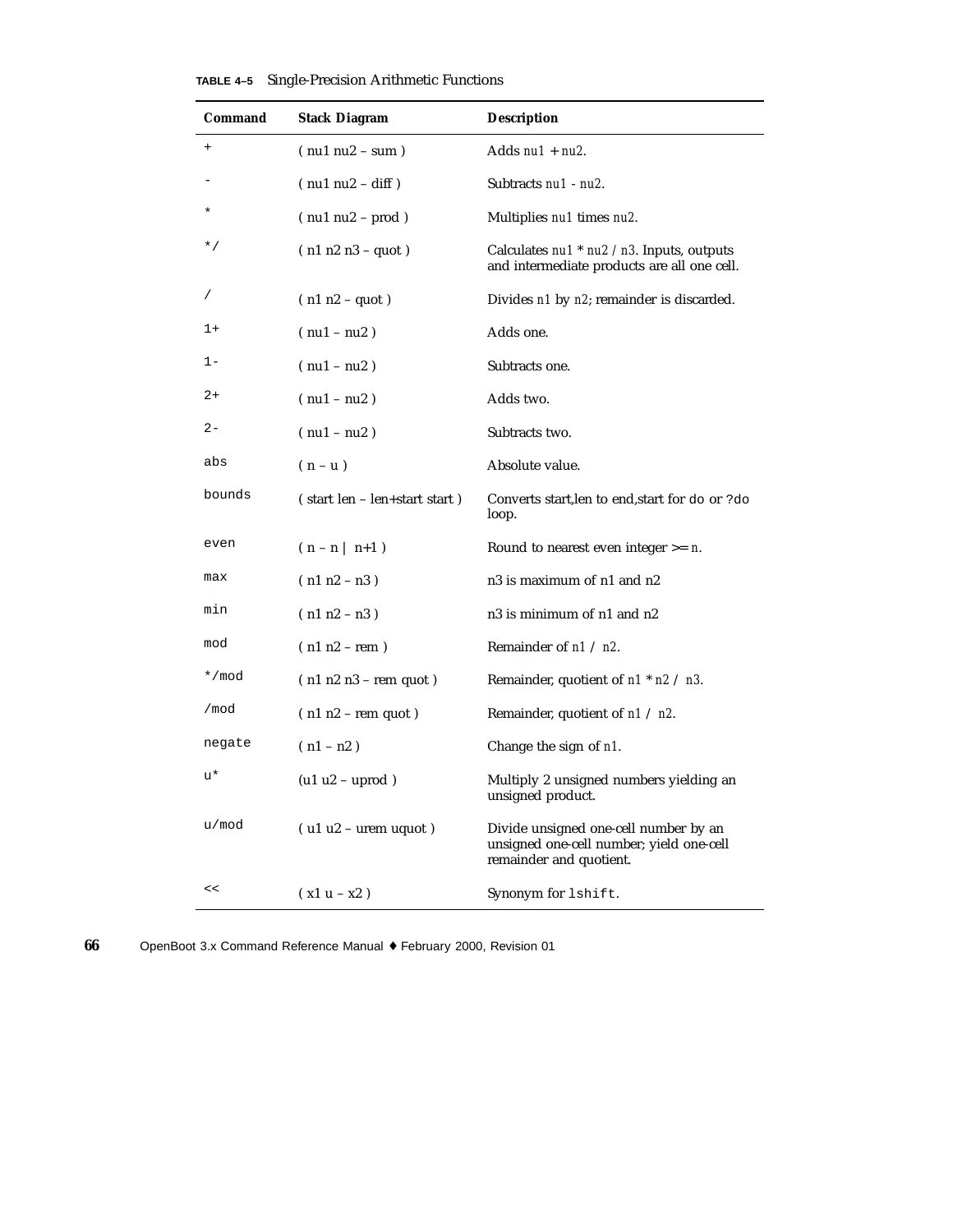|  |  | TABLE 4-5 Single-Precision Arithmetic Functions (continued) |  |  |  |  |
|--|--|-------------------------------------------------------------|--|--|--|--|
|--|--|-------------------------------------------------------------|--|--|--|--|

| Command | <b>Stack Diagram</b> | <b>Description</b>                                        |
|---------|----------------------|-----------------------------------------------------------|
| >       | $(x1 u - x2)$        | Synonym for rshift.                                       |
| $2*$    | $(x1 - x2)$          | Multiply by 2.                                            |
| 2/      | $(x1 - x2)$          | Divide by 2.                                              |
| >>a     | $(x1 u - x2)$        | Arithmetic right-shift x1 by u bits.                      |
| and     | $(x1 x2 - x3)$       | Bitwise logical AND.                                      |
| invert  | $(x1 - x2)$          | Invert all bits of x1.                                    |
| lshift  | $(x1 u - x2)$        | Left-shift x1 by u bits. Zero-fill low bits.              |
| not     | $(x1 - x2)$          | Synonym for invert.                                       |
| or      | $(x1 x2 - x3)$       | Bitwise logical OR.                                       |
| rshift  | $(x1 u - x2)$        | Right-shift x1 by u bits. Zero-fill high bits.            |
| u2/     | $(x1 - x2)$          | Logical right shift 1 bit; zero shifted into<br>high bit. |
| xor     | $(x1 x2 - x3)$       | Bitwise exclusive OR.                                     |

### Double Number Arithmetic

The commands listed in Table 4–6 perform double number arithmetic.

**TABLE 4–6** Double Number Arithmetic Functions

| Command | <b>Stack Diagram</b>             | <b>Description</b>                                 |
|---------|----------------------------------|----------------------------------------------------|
| $d+$    | $\int d1 d2 - d$ .sum            | Add d1 to d2 yielding double number d.sum.         |
| $d-$    | $($ d1 d2 -d.diff $)$            | Subtract d2 from d1 yielding double number d.diff. |
| fm/mol  | $(d n - rem$ quot Divide d by n. |                                                    |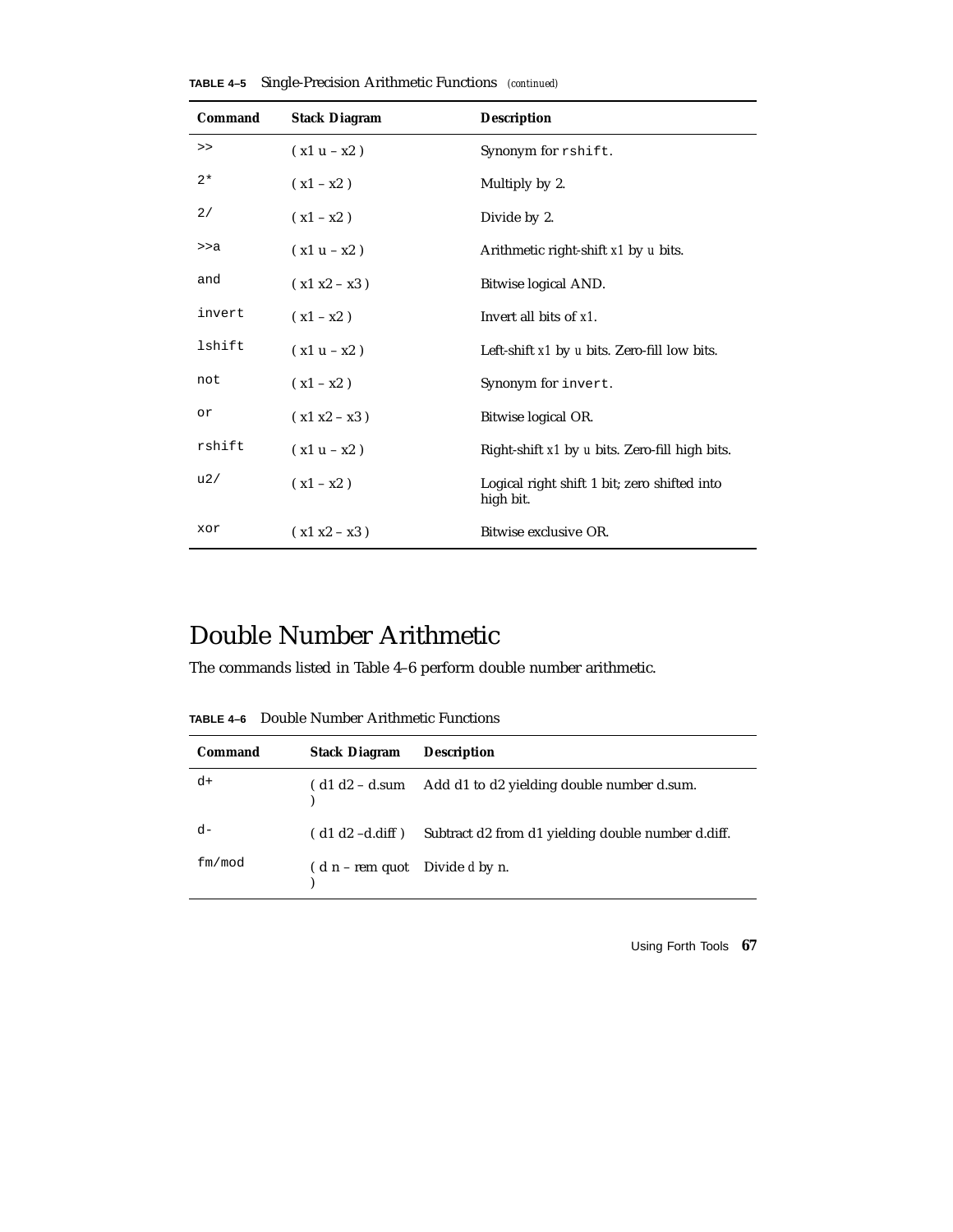**TABLE 4–6** Double Number Arithmetic Functions *(continued)*

| Command      | <b>Stack Diagram</b>     | <b>Description</b>                                            |
|--------------|--------------------------|---------------------------------------------------------------|
| m*           | $(n1 n2 - d)$            | Signed multiply with double-number product.                   |
| s>d          | $(n1 - d1)$              | Convert a number to a double number.                          |
| $sm$ / $rem$ |                          | $(d n - rem$ quot Divide d by <i>n</i> , symmetric division.  |
| $um*$        | $( ulu2 - ud)$           | Unsigned multiply yielding unsigned double number<br>product. |
| um/mod       | $(udu - urem)$<br>uprod) | Divide ud by u.                                               |

## Data Type Conversion

The commands listed in Table 4–7 perform data type conversion.

**TABLE 4–7** 32-Bit Data Type Conversion Functions

| Command | <b>Stack Diagram</b>         | <b>Description</b>                      |
|---------|------------------------------|-----------------------------------------|
| bljoin  | $(b. low b2 b3 b.hi - quad)$ | Join four bytes to form a quadlet       |
| bwjoin  | $(b. low b.hi - word)$       | Join two bytes to form a doublet.       |
| lbflip  | $(quad 1 - quad 2)$          | Reverse the bytes in a quadlet          |
| lbsplit | $(quad - b. low b2 b3 b.hi)$ | Split a quadlet into four bytes.        |
| lwflip  | $(quad 1 - quad 2)$          | Swap the doublets in a quadlet.         |
| lwsplit | $(quad - w, low w, hi)$      | Split a quadlet into two doublets.      |
| wbflip  | $(word1 - word2)$            | Swap the bytes in a doublet.            |
| wbsplit | $( word - b, low b. hi)$     | Split a doublet into two bytes.         |
| wljoin  | $(w, low w.hi - quad)$       | Join two doublets to form a<br>quadlet. |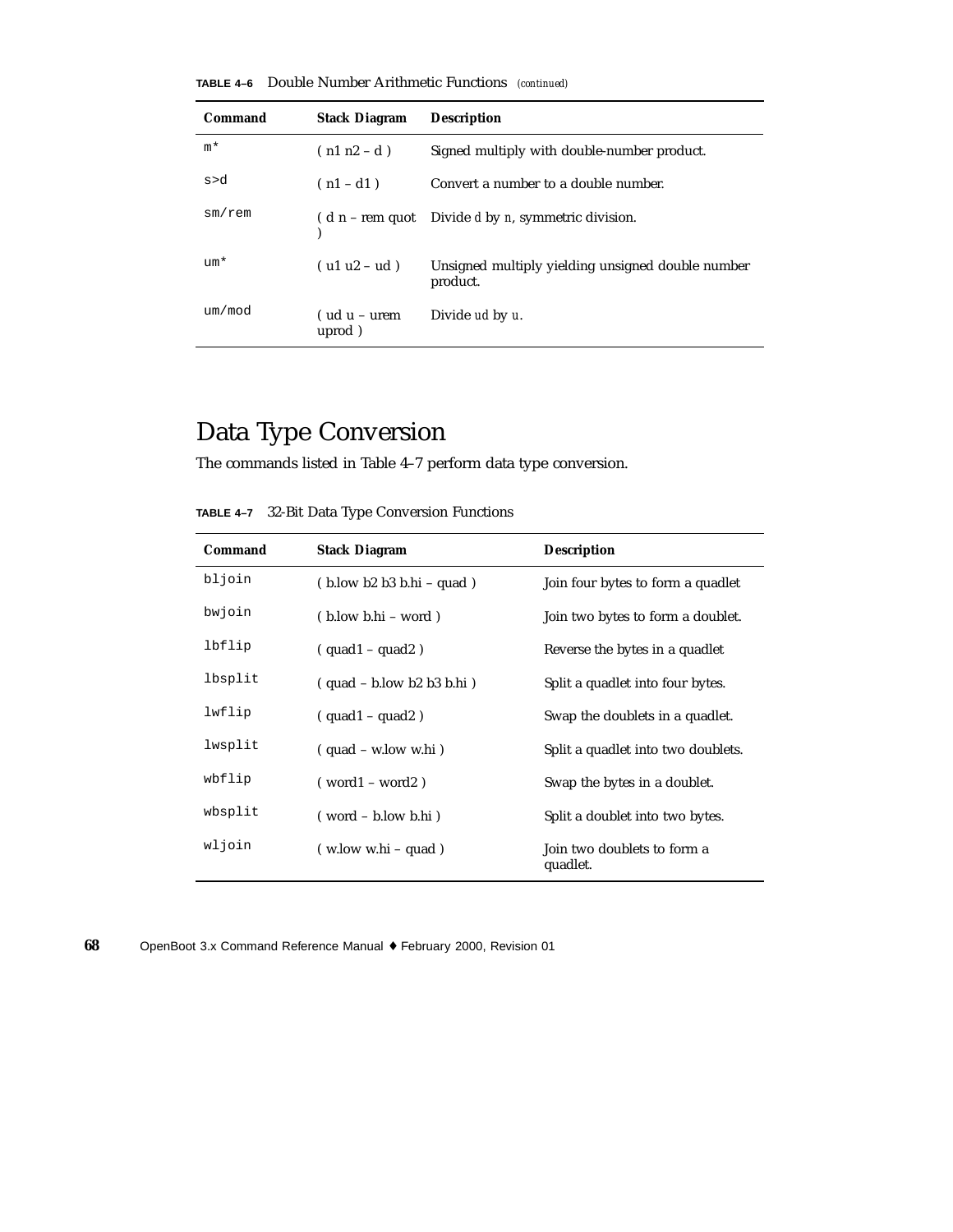The data type conversion commands listed in Table 4–8 are available only on 64-bit OpenBoot implementations.

| Command | <b>Stack Diagram</b>                                                             | <b>Description</b>                                                                |
|---------|----------------------------------------------------------------------------------|-----------------------------------------------------------------------------------|
| bxjoin  | (b.lo b.2 b.3 b.4 b.5 b.6 b.7<br>$b.hi - o$ )                                    | Join eight bytes to form an octlet.                                               |
| lxjoin  | $(quad.lo quad.hi - o)$                                                          | Join two quadlets to form an octlet.                                              |
| wxjoin  | $(w \cdot 10 w \cdot 2 w \cdot 3 w \cdot 16 - 0)$                                | Join four doublets to form an octlet.                                             |
| xbflip  | $(oct1 - oct2)$                                                                  | Reverse the bytes in an octlet.                                                   |
| xbsplit | $(o - b \cdot lo b \cdot 2 b \cdot 3 b \cdot 4 b \cdot 5 b \cdot 6$<br>b.7 b.hi) | Split an octlet into eight bytes.                                                 |
| xlflip  | $(oct1 - oct2)$                                                                  | Reverse the quadlets in an octlet. The bytes<br>in each quadlet are not reversed. |
| xlsplit | (o - quad.lo quad.hi)                                                            | Split on octlet into two quadlets.                                                |
| xwflip  | $(oct1 - oct2)$                                                                  | Reverse the doublets in an octlet. The bytes<br>in each doublet are not reversed. |
| xwsplit | $(o - w \cdot lo \le 2 w \cdot 3 w \cdot hi)$                                    | Split an octlet into four doublets.                                               |

**TABLE 4–8** 64-Bit Data Type Conversion Functions

## Address Arithmetic

The commands listed in Table 4–9 perform address arithmetic.

**TABLE 4–9** Address Arithmetic Functions

| Command | <b>Stack Diagram</b>  | <b>Description</b>                                               |
|---------|-----------------------|------------------------------------------------------------------|
| aligned | (n1 – n1  <br>a-addr) | Increase n1 if necessary to yield a variable aligned<br>address. |
| / C     | $(-n)$                | The number of address units to a byte: 1.                        |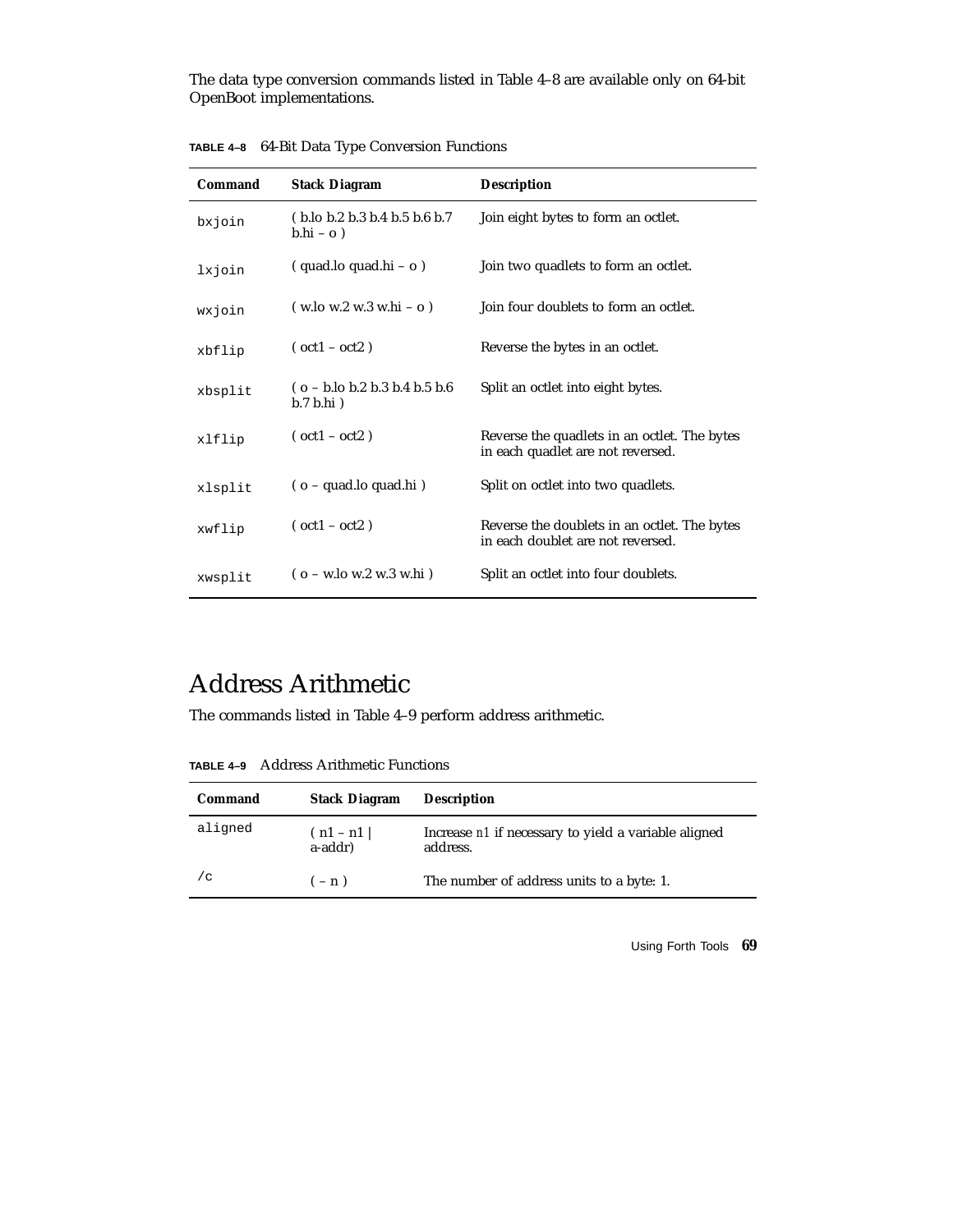| Address Arithmetic Functions (continued)<br>TABLE 4-9 |  |
|-------------------------------------------------------|--|
|-------------------------------------------------------|--|

| Command         | <b>Stack Diagram</b>     | <b>Description</b>                                               |
|-----------------|--------------------------|------------------------------------------------------------------|
| $/c*$           | $(nu1 - nu2)$            | Synonym for chars.                                               |
| ca+             | (addr1 index -<br>addr2) | Increment <i>addr1</i> by <i>index</i> times the value of $/c$ . |
| $ca1+$          | $( addr1 - addr2)$<br>١  | Synonym for char+.                                               |
| cell+           | $($ addr $1 -$ addr $2$  | Increment <i>addr1</i> by the value of /n.                       |
| cells           | $(nu1 - nu2)$            | Multiply nu1 by the value of /n.                                 |
| char+           | $( addr1 - addr2)$       | Increment <i>addr1</i> by the value of $/c$ .                    |
| chars           | $(nu1 - nu2)$            | Multiply $nul$ by the value of $/c$ .                            |
| /1              | $(-n)$                   | Number of address units to a quadlet; typically 4.               |
| /1*             | $(nu1 - nu2)$            | Multiply $nu1$ by the value of $/1$ .                            |
| la+             | (addr1 index -<br>addr2) | Increment <i>addr1</i> by <i>index</i> times the value of /1.    |
| la <sub>1</sub> | $( addr1 - addr2)$       | Increment <i>addr1</i> by the value of $/1$ .                    |
| /n              | $(-n)$                   | Number of address units in a cell.                               |
| $/n*$           | $(nu1 - nu2)$            | Synonym for cells.                                               |
| na+             | (addr1 index -<br>addr2) | Increment addr1 by index times the value of /n.                  |
| na1+            | $( addr1 - addr2)$<br>⟩  | Synonym for cell+.                                               |
| / w             | $(-n)$                   | Number of address units to a doublet; typically 2.               |
| /w*             | $(nu1 - nu2)$            | Multiply $nu1$ by the value of /w.                               |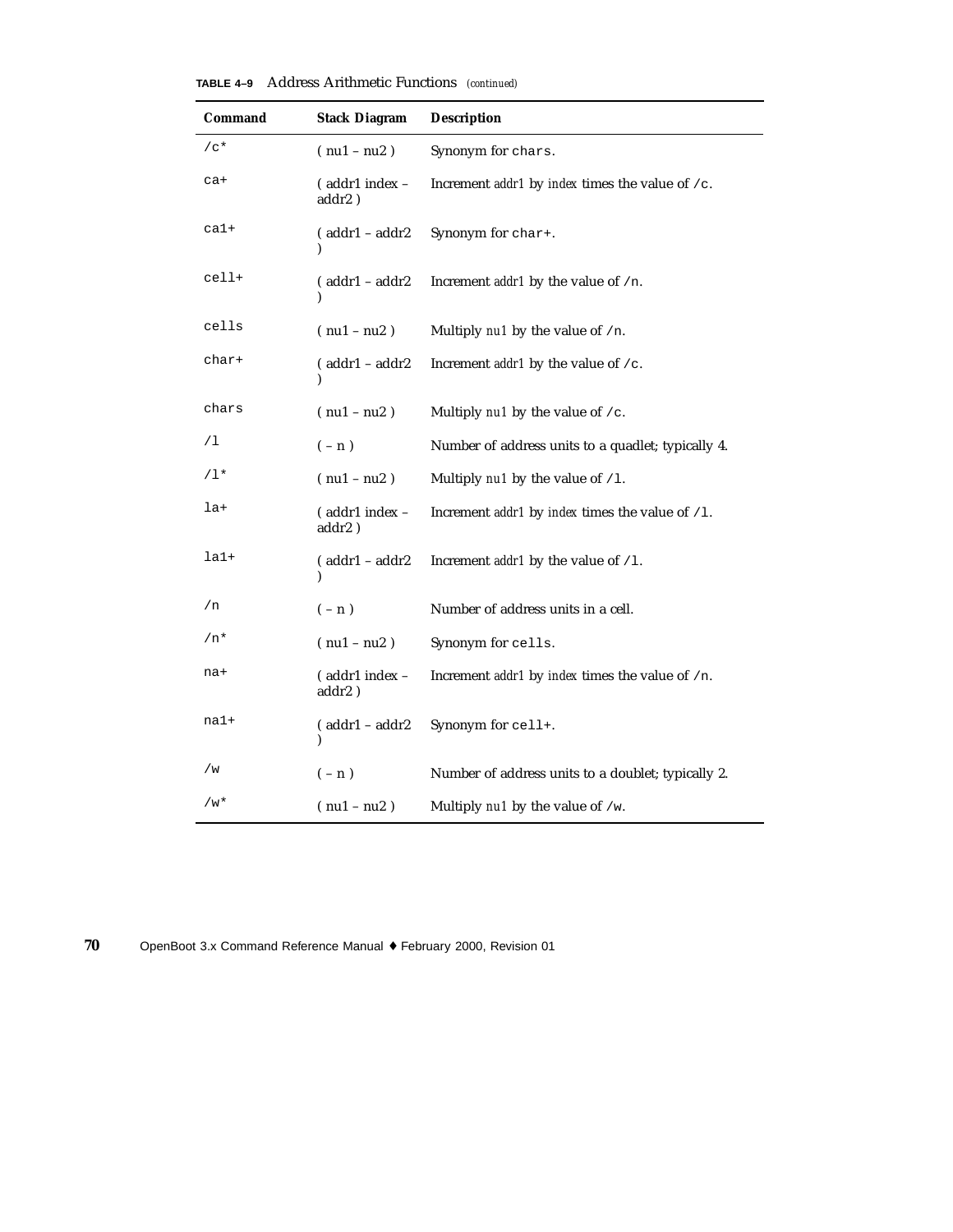**TABLE 4–9** Address Arithmetic Functions *(continued)*

| Command | <b>Stack Diagram</b> | <b>Description</b>                                                 |
|---------|----------------------|--------------------------------------------------------------------|
| wa+     | addr2)               | addr1 index – Increment addr1 by index times the value of /w.      |
| wa1+    |                      | $\alpha$ (addr1 – addr2 Increment <i>addr1</i> by the value of /w. |

The address arithmetic commands listed in Table 4–10 are available only on 64-bit OpenBoot implementations.

**TABLE 4–10** 64-Bit Address Arithmetic Functions

| Command | <b>Stack Diagram</b>                        | <b>Description</b>                                     |
|---------|---------------------------------------------|--------------------------------------------------------|
| /x      | $(-n)$                                      | Number of address units in an octlet, typically eight. |
| $/x^*$  | $(nu1 - nu2)$                               | Multiply nu1 by the value of $/x$ .                    |
| xa+     | $\epsilon$ addr1 index $\epsilon$<br>addr2) | Increment addr1 by index times the value of $/x$ .     |
| $xa1+$  | (addr1 – addr2                              | Increment addr1 by the value of $/x$ .                 |

# Accessing Memory

### Virtual Memory

The User Interface provides interactive commands for examining and setting memory. With it, you can:

- Read and write to any virtual address.
- Map virtual addresses to physical addresses.

Memory operators let you read from and write to any memory location. All memory addresses shown in the examples that follow are virtual addresses.

A variety of 8-bit, 16-bit, and 32-bit (and in some systems, 64-bit) operations are provided. In general, a c (character) prefix indicates an 8-bit (one byte) operation; a w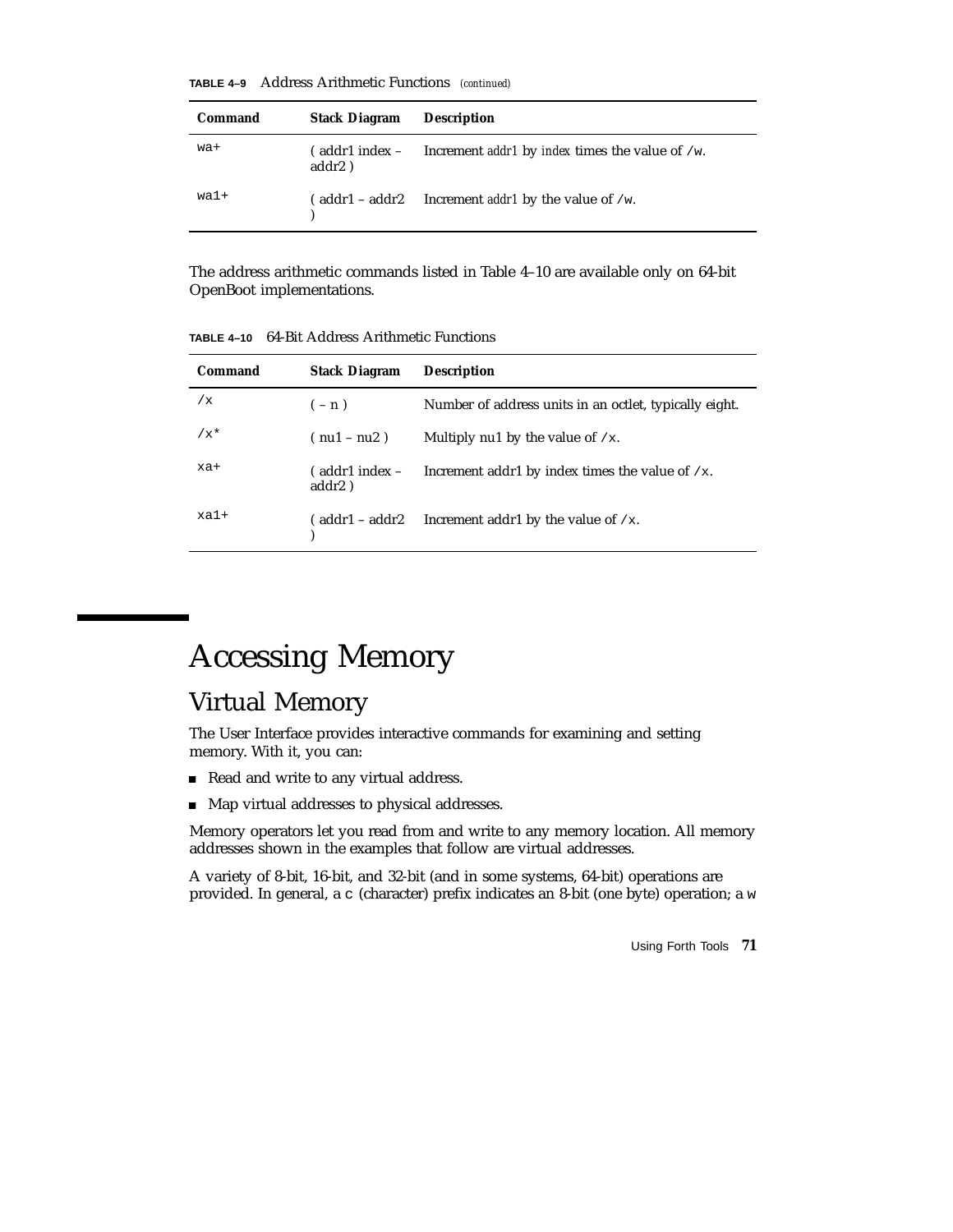(word) prefix indicates a 16-bit (doublet) operation; an l (longword) prefix indicates a 32-bit (quadlet) operation; and an x prefix indicates a 64-bit (octlet) operation.

waddr, qaddr, and oaddr indicate addresses with alignment restrictions. For example, qaddr indicates 32-bit (4 byte) alignment; on many systems such an address must be a multiple of 4, as shown in the following example:

```
ok 4028 l@
ok 4029 l@
Memory address not aligned
ok
```
Forth, as implemented in OpenBoot, adheres closely to the ANS Forth Standard. If you explicitly want a 16-bit fetch, a 32-bit fetch or (on some systems) a 64-bit fetch, use w@, l@ or x@ instead of @. Other memory and device register access commands also follow this convention.

Table 4–11 lists commands used to access memory.

| Command   | <b>Stack Diagram</b>                       | <b>Description</b>                                                                                                                            |
|-----------|--------------------------------------------|-----------------------------------------------------------------------------------------------------------------------------------------------|
| ï         | $(x \text{ a-addr} - )$                    | Store a number at a-addr.                                                                                                                     |
| $+!$      | $($ nu a-addr $ )$                         | Add nu to the number stored at a-addr.                                                                                                        |
| @         | $(a-addr - x)$                             | Fetch a number from a-addr.                                                                                                                   |
| 2!        | $(x1 x2 a-addr -$                          | Store 2 numbers at <i>a-addr</i> , x2 at lower address.                                                                                       |
| 2@        | $(a-addr - x1 x2)$                         | Fetch 2 numbers from <i>a-addr</i> , x2 from lower address.                                                                                   |
| blank     | $($ addr len $-$ )                         | Set len bytes of memory beginning at addr to the space<br>character (decimal 32).                                                             |
| $\circ$ ! | $(\text{byte addr} - )$                    | Store <i>byte</i> at <i>addr</i> .                                                                                                            |
| с@        | $($ addr – byte)                           | Fetch a <i>byte</i> from <i>addr</i> .                                                                                                        |
| cpeek     | $($ addr – false $\parallel$<br>byte true) | Attempt to fetch the byte at addr. Return the data and<br>true if the access was successful. Return false if a<br>read access error occurred. |
| cpoke     | (byte addr -<br>okay?)                     | Attempt to store the byte to addr. Return true if the<br>access was successful. Return false if a write access<br>error occurred.             |

**TABLE 4–11** Memory Access Commands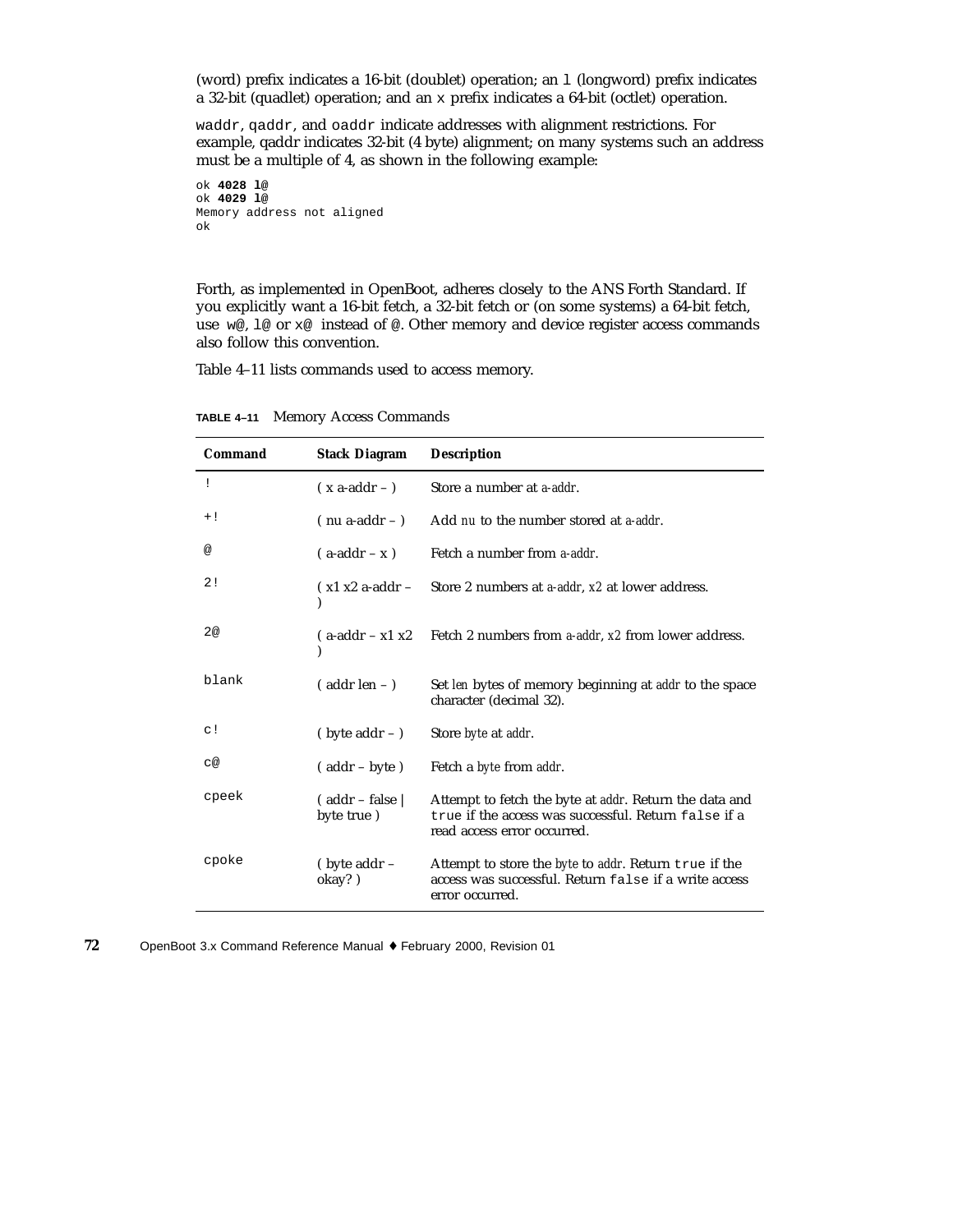|  |  |  | <b>TABLE 4–11</b> Memory Access Commands (continued) |  |
|--|--|--|------------------------------------------------------|--|
|--|--|--|------------------------------------------------------|--|

| Command      | <b>Stack Diagram</b>                 | <b>Description</b>                                                                                                                                                                           |
|--------------|--------------------------------------|----------------------------------------------------------------------------------------------------------------------------------------------------------------------------------------------|
| comp         | (addr1 addr2<br>$len - diff?$ )      | Compare two byte arrays. <i>diff?</i> is 0 if the arrays are<br>identical, <i>diff?</i> is -1 if the first byte that is different is<br>lesser in the string at addr1, diff? is 1 otherwise. |
| dump         | $($ addr len $ )$                    | Display len bytes of memory starting at addr.                                                                                                                                                |
| erase        | $($ addr len $ )$                    | Set len bytes of memory beginning at addr to 0.                                                                                                                                              |
| fill         | (addr len byte<br>$-$ )              | Set len bytes of memory beginning at addr to the value<br>byte.                                                                                                                              |
| 1!           | $( q q a d dr - )$                   | Store a quadlet q at qaddr.                                                                                                                                                                  |
| 1@           | $( qaddr - q )$                      | Fetch a quadlet q from qaddr.                                                                                                                                                                |
| lbflips      | $($ qaddr len $ )$                   | Reverse the bytes in each quadlet in the specified<br>region.                                                                                                                                |
| lwflips      | $($ qaddr len $-$ )                  | Swap the doublets in each quadlet in specified region.                                                                                                                                       |
| lpeek        | $($ qaddr – false $\ $<br>quad true) | Attempt to fetch the quadlet at <i>qaddr</i> . Return the data<br>and true if the access was successful. Return false<br>if a read access error occurred.                                    |
| lpoke        | $( q q a d d r -$<br>okay?)          | Attempt to store the quadlet 8 at <i>qaddr</i> . Return true if<br>the access was successful. Return false if a a write<br>access error occurred.                                            |
| move         | (src-addr<br>dest-addr len - )       | Copy len bytes from src-addr to dest-addr.                                                                                                                                                   |
| off          | $($ a-addr $-$ )                     | Store false at a-addr.                                                                                                                                                                       |
| on           | $(a-addr - )$                        | Store true at a-addr.                                                                                                                                                                        |
| unaligned-l! | $(q \text{ addr} - )$                | Store a quadlet $q$ , any alignment                                                                                                                                                          |
| unaligned-l@ | $($ addr – q)                        | Fetch a quadlet q, any alignment.                                                                                                                                                            |
| unaligned-w! | $(w \text{ addr} - )$                | Store a doublet w, any alignment.                                                                                                                                                            |
| unaligned-w@ | $($ addr – w $)$                     | Fetch a doublet w, any alignment.                                                                                                                                                            |
| w!           | $(w \text{ waddr} - )$               | Store a doublet w at waddr.                                                                                                                                                                  |
| w@           | $($ waddr – w $)$                    | Fetch a doublet w from waddr.                                                                                                                                                                |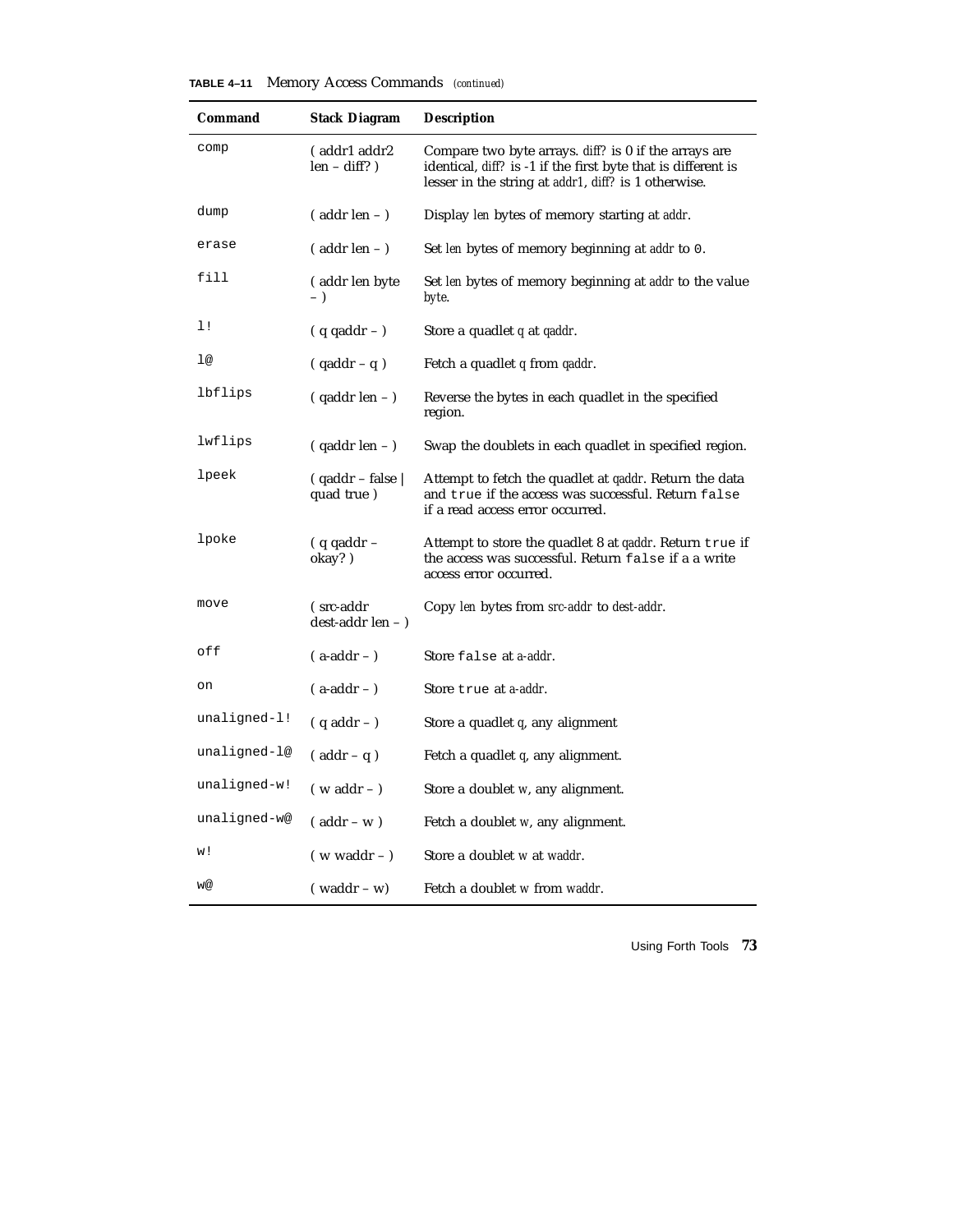#### **TABLE 4–11** Memory Access Commands *(continued)*

| Command | <b>Stack Diagram</b>       | <b>Description</b>                                                                                                                                          |
|---------|----------------------------|-------------------------------------------------------------------------------------------------------------------------------------------------------------|
| $<$ w@  | (waddr – n)                | Fetch doublet <i>n</i> from <i>waddr</i> , sign-extended.                                                                                                   |
| wbflips | ( waddr len – )            | Swap the bytes in each doublet in the specified region.                                                                                                     |
| wpeek   | ( waddr – false<br>w true) | Attempt to fetch the doublet w at <i>waddr</i> . Return the<br>data and true if the access was successful. Return<br>false if a read access error occurred. |
| wpoke   | (w waddr –<br>okay?)       | Attempt to store the doublet w to <i>waddr</i> . Return true<br>if the access was successful. Return false if a write<br>access error occurred.             |

The memory access commands listed in Table 4–12 are available only on 64-bit OpenBoot implementations.

| Command | <b>Stack Diagram</b>    | <b>Description</b>                                                                                                                                                      |
|---------|-------------------------|-------------------------------------------------------------------------------------------------------------------------------------------------------------------------|
| < 1@    | $(qaddr - n)$           | Fetch quadlet from gaddr, sign-extended.                                                                                                                                |
| x@      | $($ oaddr – o $)$       | Fetch octlet from an octlet aligned address.                                                                                                                            |
| x!      | $($ o oaddr $-$ )       | Store octlet to an octlet aligned address.                                                                                                                              |
| xbflips | $\sigma$ (oaddr len – ) | Reverse the bytes in each octlet in the given region. The<br>behavior is undefined if len is not a multiple of $/x$ .                                                   |
| xlflips | $\sigma$ (oaddr len – ) | Reverse the quadlets in each octlet in the given region.<br>The bytes in each quadlet are not reversed. The<br>behavior is undefined if len is not a multiple of $/x$ . |
| xwflips | $\sigma$ (oaddr len – ) | Reverse the doublets in each octlet in the given region.<br>The bytes in each doublet are not reversed. The<br>behavior is undefined if len is not a multiple of $/x$ . |

**TABLE 4–12** 64-Bit Memory Access Functions

The dump command is particularly useful. It displays a region of memory as both bytes and ASCII values. The example below displays the contents of 20 bytes of memory starting at virtual address 10000.

ok **10000 20 dump** (Display 20 bytes of memory starting at virtual address 10000)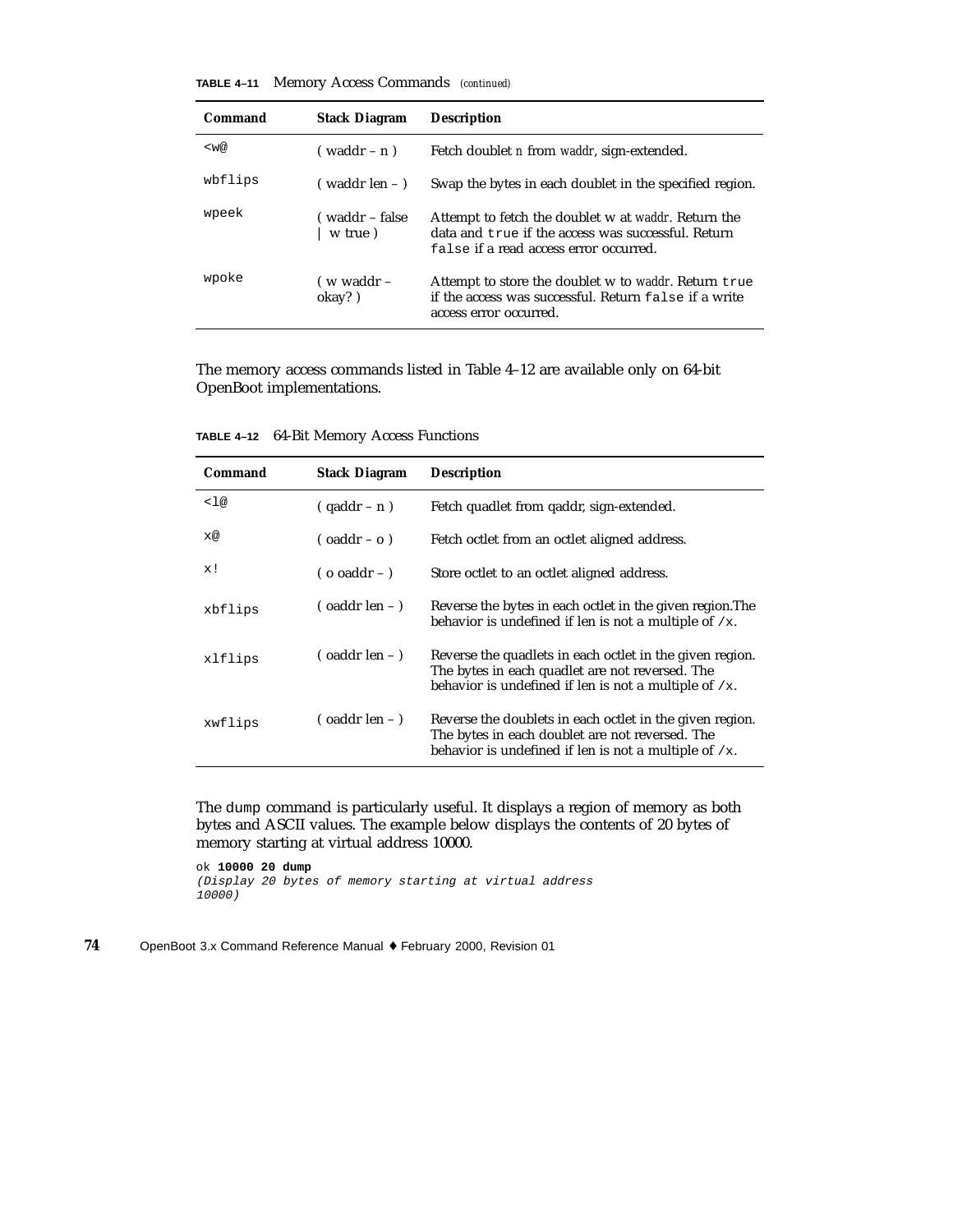\/ 1 2 3 4 5 6 7 8 9 a b c d e f v123456789abcdef 10000 05 75 6e 74 69 6c 00 40 4e d4 00 00 da 18 00 00 .until.@NT..Z... 10010 ce da 00 00 f4 f4 00 00 fe dc 00 00 d3 0c 00 00 NZ..tt..~\..S... ok

Some implementations support variants of dump that display memory as 16-, 32- and 64-bit values. You can use sifting dump (see "Searching the Dictionary" on page 78) to find out if your system has such variants.

If you try to access an invalid memory location (with @, for example), the operation may abort and display an error message, such as Data Access Exception or Bus Error.

Table 4–13 lists memory mapping commands.

**TABLE 4–13** Memory Mapping Commands

| Command   | <b>Stack Diagram</b> | <b>Description</b>                                                  |
|-----------|----------------------|---------------------------------------------------------------------|
| alloc-mem | (len – a-addr)       | Allocate <i>len</i> bytes of memory; return the virtual<br>address. |
| free-mem  |                      | (a-addr len – ) Free memory allocated by alloc-mem.                 |

The following screen is an example of the use of alloc-mem and free-mem.

- alloc-mem allocates 4000 bytes of memory, and the starting address (ef7a48) of the reserved area is displayed.
- $\blacksquare$  dump displays the contents of 20 bytes of memory starting at ef7a48.
- This region of memory is then filled with the value 55.
- Finally, free-mem returns the 4000 allocated bytes of memory starting at  $\epsilon$  f7a48.

```
ok
  ok 4000 alloc-mem .
  ef7a48ok
  ok ef7a48 constant temp
  ok temp 20 dump
         0 1 2 3 4 5 6 7 \/ 9 a b c d e f 01234567v9abcdef
  ef7a40 00 00 f5 5f 00 00 40 08 ff ef c4 40 ff ef 03 c8 ..u_..@..oD@.o.H
  ef7a50 00 00 00 00 00 00 00 00 00 00 00 00 00 00 00 00 ................
  ef7a60 00 00 00 00 00 00 00 00 00 00 00 00 00 00 00 00 ................
  ok temp 20 55 fill
  ok temp 20 dump
         0 1 2 3 4 5 6 7 \/ 9 a b c d e f 01234567v9abcdef
  ef7a40 00 00 f5 5f 00 00 40 08 55 55 55 55 55 55 55 55 ..u_..@.UUUUUUUU
  ef7a50 55 55 55 55 55 55 55 55 55 55 55 55 55 55 55 55 UUUUUUUUUUUUUUUU
  ef7a60 55 55 55 55 55 55 55 55 00 00 00 00 00 00 00 00 UUUUUUUU........
```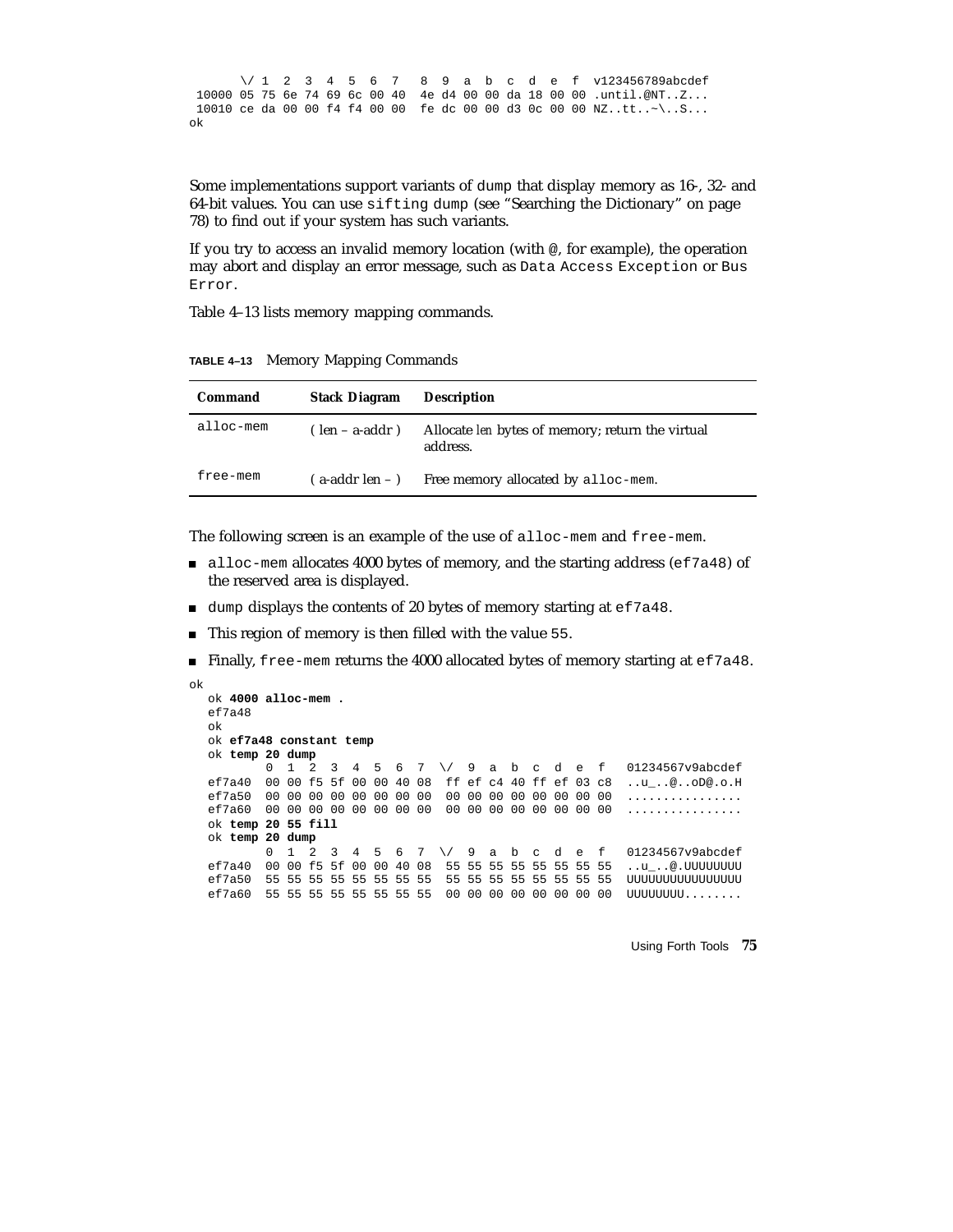```
ok
ok temp 4000 free-mem
ok
```
#### Device Registers

Device registers cannot be reliably accessed using the virtual memory access operators discussed in the last section. There are special operators for accessing device registers, and these operators require that the machine be properly set up prior to their use. For a detailed explanation of this topic, see *Writing FCode 3.x Programs.*

### Using Defining Words

The *dictionary* contains all the available Forth words. Forth *defining words* create new Forth words.

Defining words require two stack diagrams. The first diagram shows the stack effect when the new word is created. The second (or "Execution:") diagram shows the stack effect when that word is later executed.

Table 4–14 lists the defining words that you can use to create new Forth words.

If a Forth command is created with the same name as an existing command, the new command will be created normally. Depending on the implementation, a warning message "new-name isn't unique" may be displayed. Previous uses of that command name will be unaffected. Subsequent uses of that command name will use the latest definition of that command name. (To correct the original definition such that *all* uses of the command name get the corrected behavior, make the correction with patch. (See "Using patch and (patch)" on page 117)

| Command                       | <b>Stack Diagram</b>    | <b>Description</b>                                     |
|-------------------------------|-------------------------|--------------------------------------------------------|
| : name                        | $(-)(E: \ldots - ???)$  | Begin creation of a colon definition.                  |
| ÷                             | $(-)$                   | End creation of a colon definition.                    |
| alias<br>new-name<br>old-name | $(-)(E: \ldots - ???)$  | Create new-name with the same behavior as<br>old-name. |
| buffer:<br>name               | $(size -)(E: - a-addr)$ | Create a named data buffer, name returns<br>a-addr.    |

**TABLE 4–14** Defining Words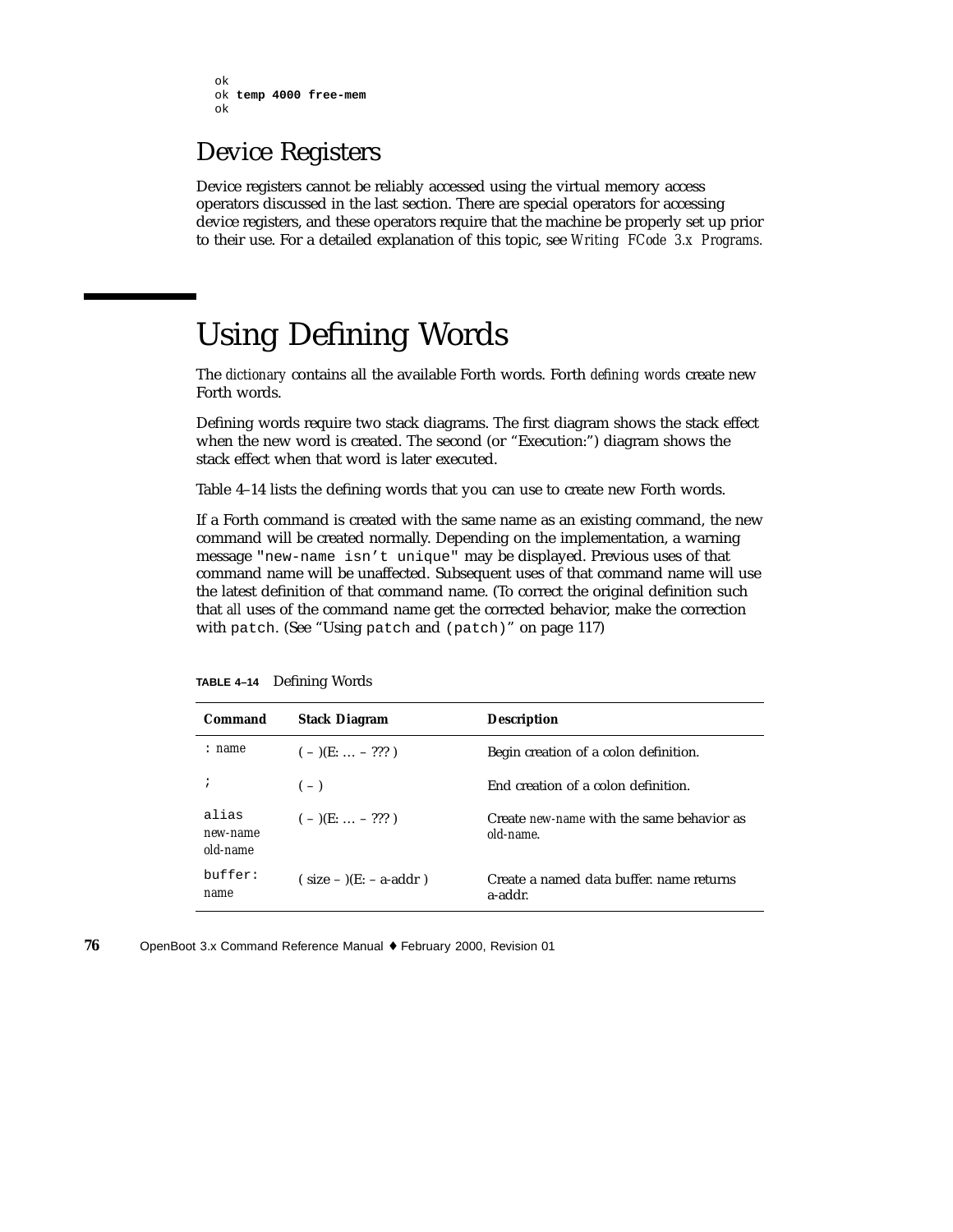| <b>TABLE 4-14</b> | Defining Words (continued) |  |  |
|-------------------|----------------------------|--|--|
|-------------------|----------------------------|--|--|

| Command                | <b>Stack Diagram</b>                                             | <b>Description</b>                                                      |
|------------------------|------------------------------------------------------------------|-------------------------------------------------------------------------|
| constant<br>name       | $(x - )$ (E: - x)                                                | Create a constant (for example, 3 constant<br>bar).                     |
| 2constant<br>name      | $(x1 x2 - )$ (E: - x1 x2)                                        | Create a 2-number constant.                                             |
| create<br>name         | $(-)(E: -a-addr)$                                                | Create a new command whose behavior will<br>be set by further commands. |
| <i><b>\$create</b></i> | $(name-str name-len -)$                                          | Call create with the name specified by<br>name-string.                  |
| defer name             | $(-)(E: \ldots - ???')$                                          | Create a command with alterable behavior.<br>Alter with to.             |
| does>                  | $( -  a = addr)$<br>$(E:  - ???)$                                | Specify the run-time behavior of a created<br>word.                     |
| field name             | $($ offset size – offset+size $)(E$ :<br>$addr - addr + offset)$ | Create a field offset pointer named name.                               |
| struct                 | $(-0)$                                                           | Start a structfield definition.                                         |
| value name             | $(x - )$ (E: - x)                                                | Create a named variable. Change with to.                                |
| variable<br>name       | $(-)(E: -a-addr)$                                                | Create a named variable, name returns<br>a-addr.                        |

value lets you create a name for a numerical value that can be changed. Later execution of that name leaves the assigned value on the stack. The following example creates a word named foo with an initial value of 22, and then calls foo to use its value in an arithmetic operation.

ok 22 value foo  $ok$  foo  $3 + .$ 25 ok

The value can be changed with the word to. For example:

```
ok 43 value thisval
ok thisval .
43
ok 10 to thisval
ok thisval .
```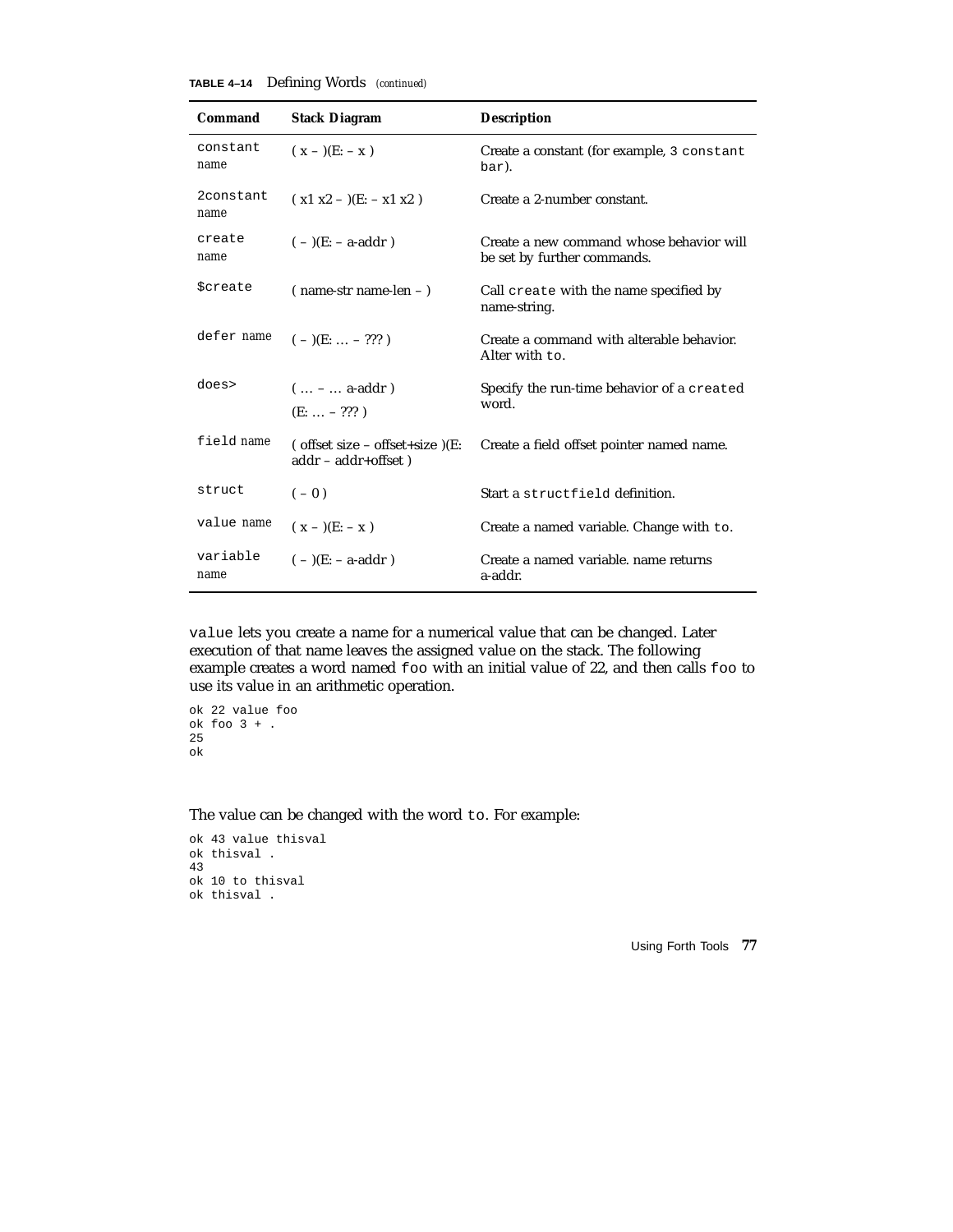Words created with value are convenient, because you do not have to use @ to retrieve their values.

The defining word variable creates a name with an associated one-cell memory location. Later execution of that name leaves the address of the memory on the stack. @ and ! are used to read or write to that address. For example:

```
ok variable bar
ok 33 bar !
ok bar @ 2 + .
35
ok
```
The defining word defer creates a word whose behavior can be changed later, by creating a slot which can be loaded with different behaviors at different times. For example:

```
ok hex
ok defer printit
ok ['] .d to printit
ok ff printit
255
ok : myprint ( n -- ) ." It is " .h
] ." in hex " ;
ok ['] myprint to printit
ok ff printit
It is ff in hex
ok
```
## Searching the Dictionary

The *dictionary* contains all the available Forth words. Table 4–15 lists some useful tools you can use to search the dictionary. Please note that some of these tools work only with methods or commands while others work with all types of words (including, for example, variables and values).

**78** OpenBoot 3.x Command Reference Manual ♦ February 2000, Revision 01

10 ok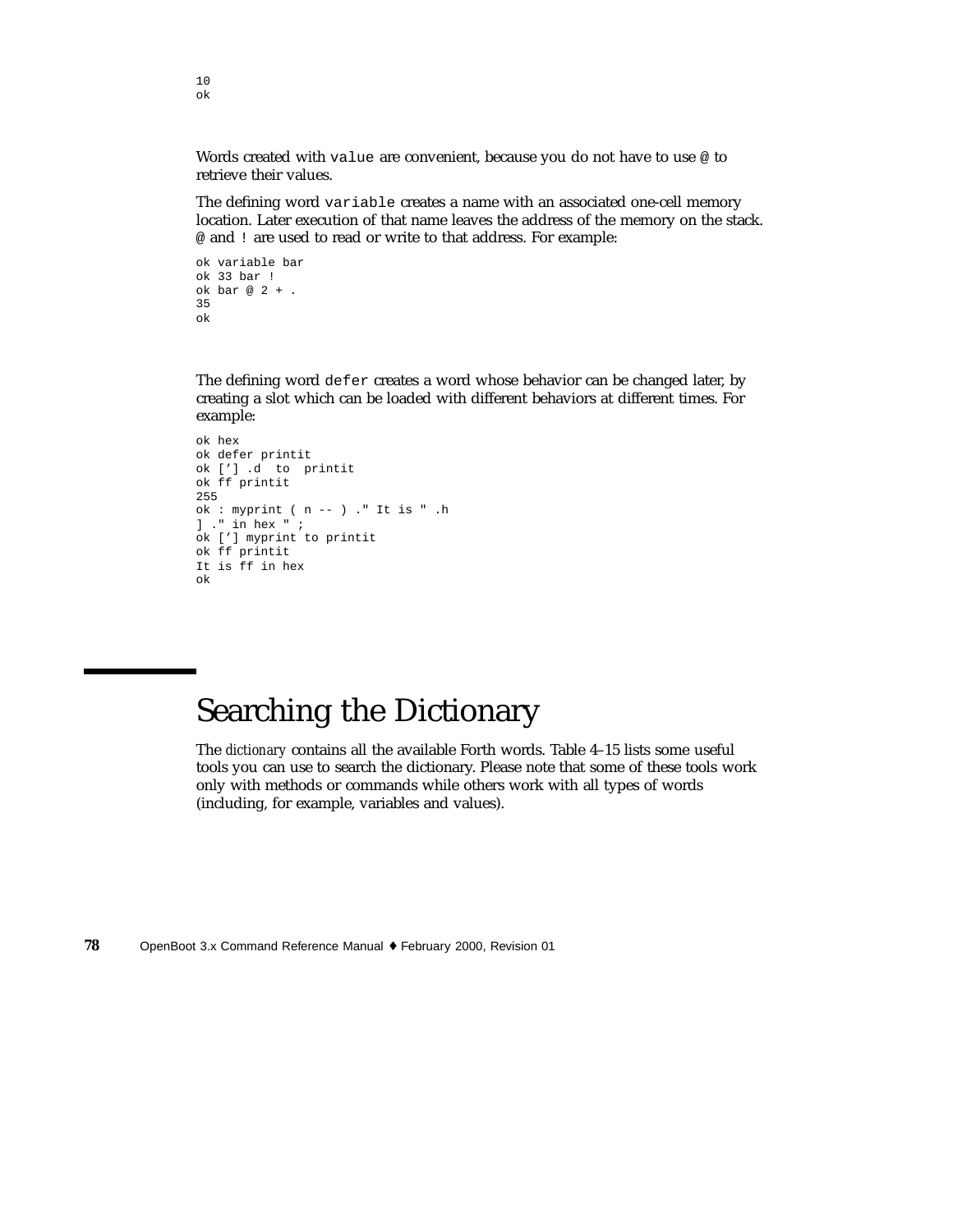| Command                  | <b>Stack Diagram</b>                                                         | <b>Description</b>                                                                                                                 |
|--------------------------|------------------------------------------------------------------------------|------------------------------------------------------------------------------------------------------------------------------------|
| ' name                   | $(-xt)$                                                                      | Find the named word in the dictionary.<br>Returns the execution token. Use outside<br>definitions.                                 |
| $\lceil$ ' $\rceil$ name | $(-xt)$                                                                      | Similar to 'but is used either inside or<br>outside definitions.                                                                   |
| .calls                   | $(xt - )$                                                                    | Display a list of all commands which use the<br>execution token xt.                                                                |
| \$find                   | $\int \text{str}\, \text{len} - \text{xt}\, \text{true}$   str len<br>false) | Search for word named by str, len. If found,<br>leave xt and true on stack. If not found,<br>leave name string and false on stack. |
| find                     | $(\text{pstr} - \text{xt} \cdot \text{n} \mid \text{pstr false})$            | Search for word named by pstr. If found,<br>leave xt and true on stack. If not found.<br>leave name string and false on stack.     |
|                          |                                                                              | (We recommend using \$find to avoid using<br>packed strings.)                                                                      |
| see thisword             | $(-)$                                                                        | Decompile the specified word.                                                                                                      |
| (see)                    | $(xt - )$                                                                    | Decompile the word whose execution token<br>is xt.                                                                                 |
| <i><b>Ssift</b></i>      | (text-addr text-len - )                                                      | Display all command names containing<br>text-string.                                                                               |
| sifting<br>text          | $(-)$                                                                        | Display all command names containing text.<br>text contains no spaces.                                                             |
| words                    | $(-)$                                                                        | Display the names of words in the<br>dictionary as described below.                                                                |

**TABLE 4–15** Dictionary Searching Commands

Before you can understand the operation of the dictionary searching tools, you need to understand how words become *visible*. If there is an *active package* at the time a word is defined, the new word becomes a method of the active package, and is visible only when that package is the active package. The commands dev and find-device can be used to select or change the active package. The command device-end deselects the currently active package leaving no active package.

If there is no active package at the time a word is defined, the word is *globally visible* (i.e. not specific to a particular package and always available).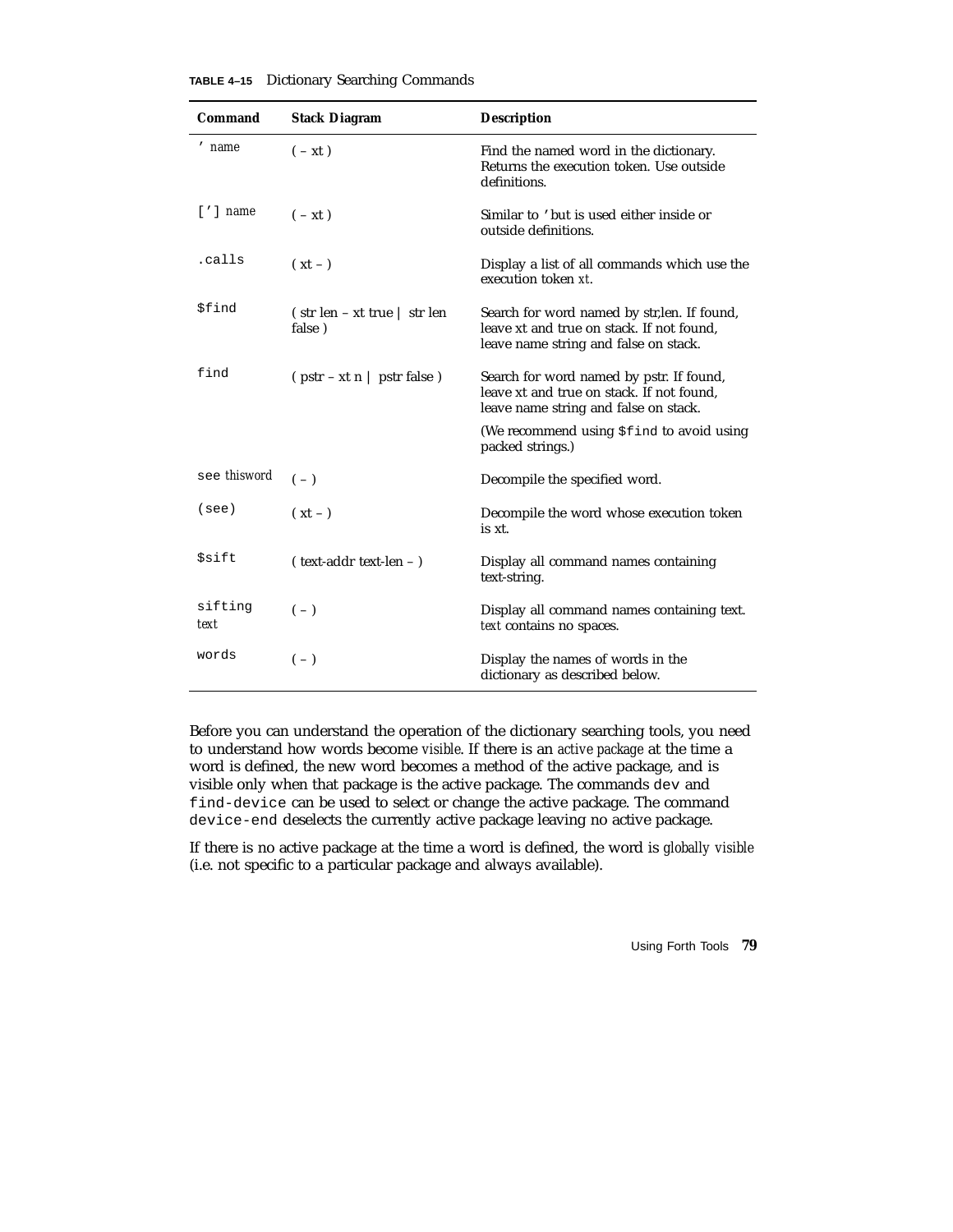The dictionary searching commands first search through the words of the active package, if there is one, and then through the globally visible words.

**Note -** The Forth commands only and also will affect which words are visible.

.calls can be used to locate all of the Forth commands that use a specified word in their definition. .calls takes an execution token from the stack and searches the entire dictionary to produce a listing of the names and addresses of every Forth command which uses that execution token. For example:

```
ok ' input .calls
Called from input at 1e248d8
Called from io at 1e24ac0
 Called from install-console at 1e33598
Called from install-console at 1e33678
ok
```
see, used in the form:

see *thisword*

displays a "pretty-printed" listing of the source for *thisword* (without the comments, of course). For example:

```
ok see see
: see
¢ [¢] (see) catch if
 drop
 then
;
ok
```
For more details on the use of see, refer to "Using the Forth Language Decompiler" on page 109.

sifting takes a string from the input stream and searches vocabularies in the dictionary search order to find every command name that contains the specified string as shown in the following screen.

ok sifting input

```
In vocabulary options
(1e333f8) input-device
 In vocabulary forth
(1e2476c) input (1e0a9b4) set-input (1e0a978) restore-input
(1e0a940) save-input (1e0a7f0) more-input? (1e086cc) input-file
ok
```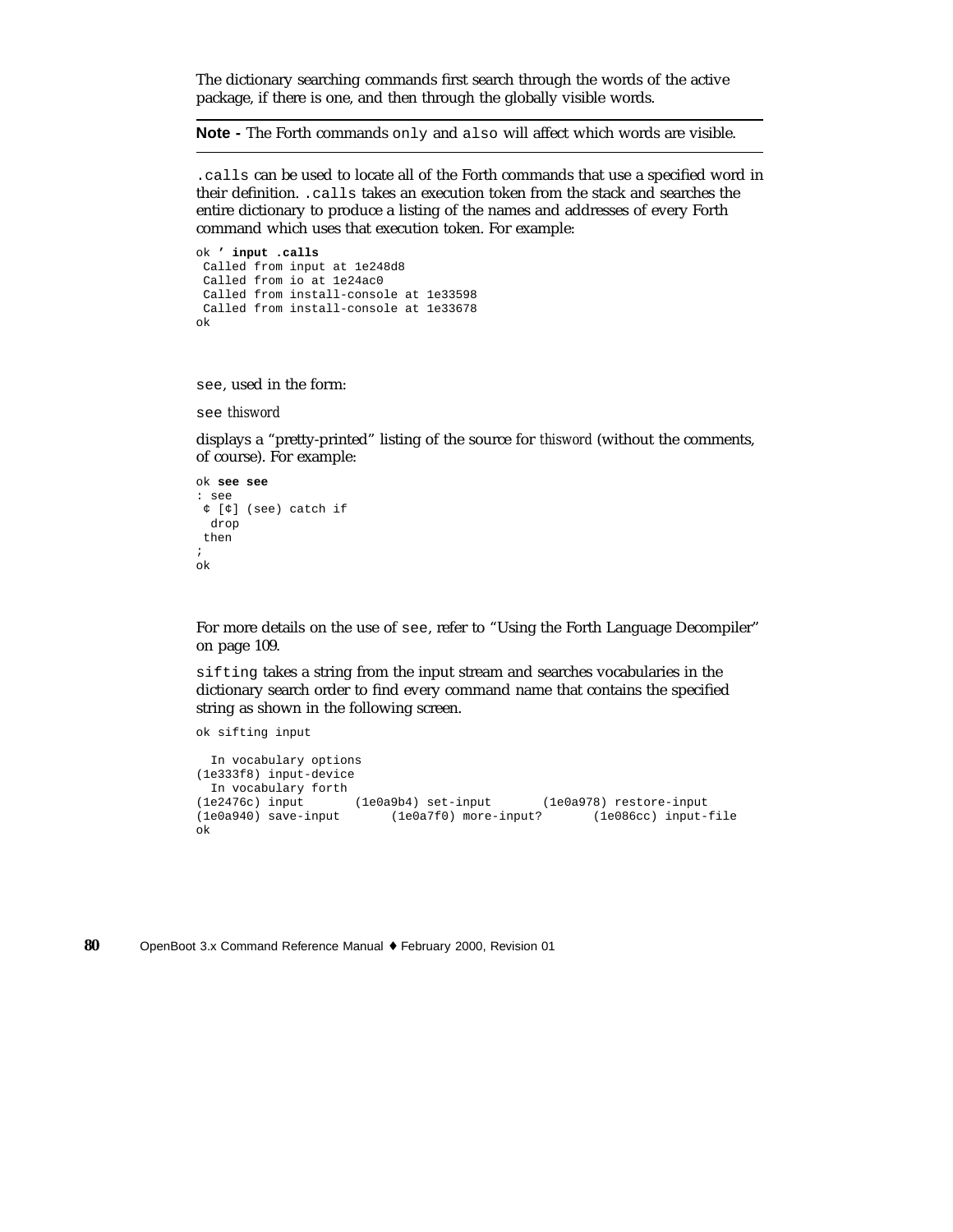words displays all the visible word names in the dictionary, starting with the most recent definition. If a node is currently selected (as with dev), the list produced by words is limited to the words in that selected node.

# Compiling Data Into the Dictionary

The commands listed in Table 4–16 control the compilation of data into the dictionary.

**TABLE 4–16** Dictionary Compilation Commands

| Command           | <b>Stack Diagram</b> | <b>Description</b>                                                        |
|-------------------|----------------------|---------------------------------------------------------------------------|
| $\prime$          | $(n-1)$              | Place a number in the dictionary.                                         |
| $\mathsf{c}$ ,    | $(\text{byte} - )$   | Place a byte in the dictionary.                                           |
| w,                | $(vord -)$           | Place a 16-bit number in the dictionary.                                  |
| ı,                | $(quad -)$           | Place a 32-bit number in the dictionary.                                  |
| ſ                 | $(-)$                | Begin interpreting.                                                       |
| J                 | $(-)$                | End interpreting, resume compilation.                                     |
| allot             | $(n-1)$              | Allocate <i>n</i> bytes in the dictionary.                                |
| >body             | $(xt - a-addr)$      | Find the data field address from the execution token.                     |
| body>             | $(a-addr - xt)$      | Find the execution token from the data field address.                     |
| compile           | $(-)$                | Compile the next word at run time. (Recommend<br>using postpone instead.) |
| [compile]<br>name | $(-)$                | Compile the next (immediate) word. (Recommend<br>using postpone instead.) |
| here              | $(-addr)$            | Address of top of dictionary.                                             |
| immediate         | $(-)$                | Mark the last definition as immediate.                                    |
| to name           | $(n-1)$              | Install a new action in a defer word or value.                            |
| literal           | $(n - )$             | Compile a number.                                                         |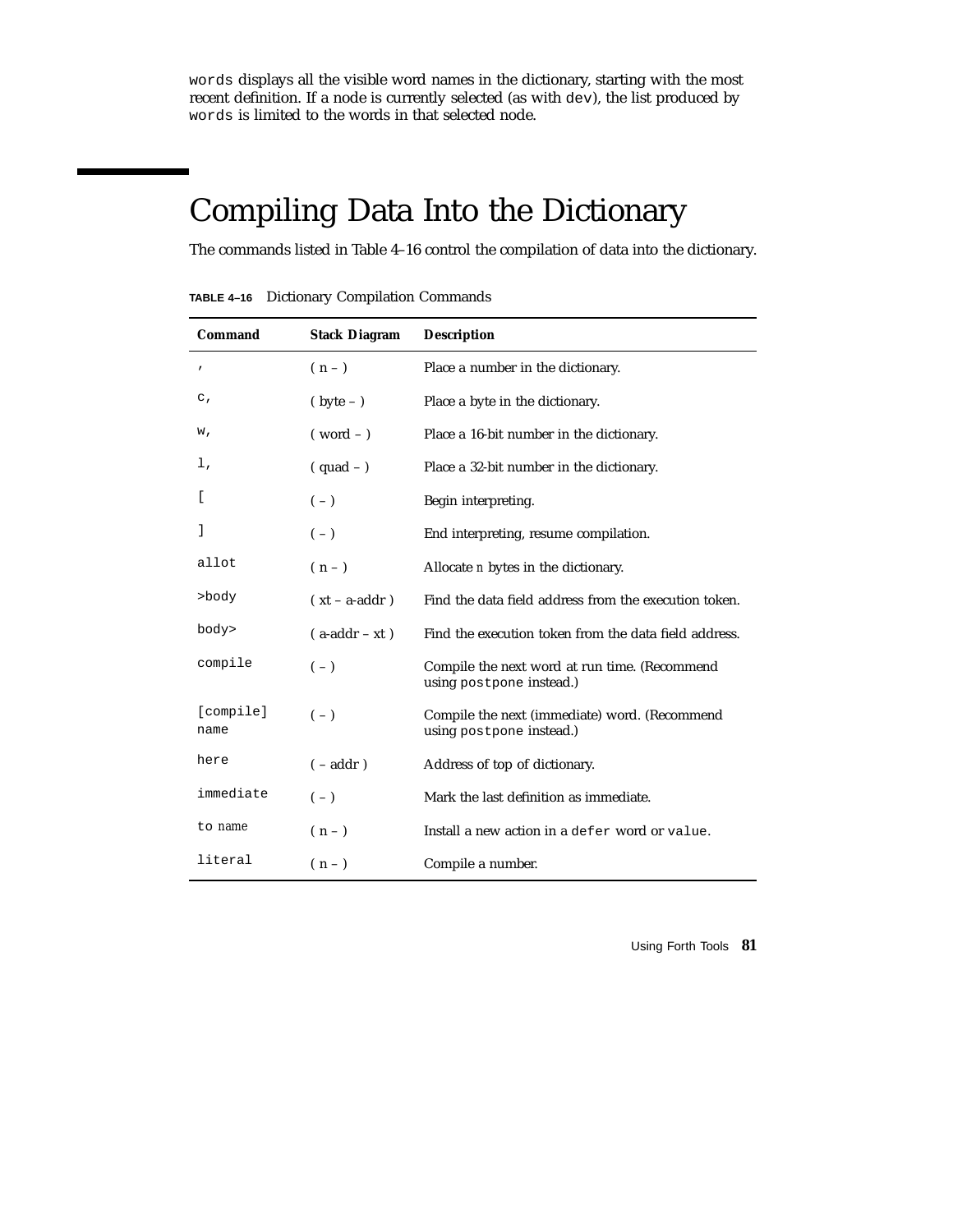| <b>TABLE 4-16</b> | Dictionary Compilation Commands (continued) |  |  |  |  |
|-------------------|---------------------------------------------|--|--|--|--|
|-------------------|---------------------------------------------|--|--|--|--|

| Command                                     | <b>Stack Diagram</b>     | <b>Description</b>                                                                                                                                                      |
|---------------------------------------------|--------------------------|-------------------------------------------------------------------------------------------------------------------------------------------------------------------------|
| origin                                      | $(-addr)$                | Return the address of the start of the Forth system.                                                                                                                    |
| patch new-word<br>old-word<br>word-to-patch | $(-)$                    | Replace old-word with new-word in word-to-patch.                                                                                                                        |
| (path)                                      | (new-n old-n xt<br>$-$ ) | Replace <i>old-n</i> with <i>new-n</i> in word indicated by xt.                                                                                                         |
| postpone <i>name</i>                        | $(-)$                    | Delay the execution of the word name.                                                                                                                                   |
| recurse                                     | $( - ??? )$              | Compile a recursive call to the word being compiled.                                                                                                                    |
| recursive                                   | $(-)$                    | Make the name of the colon definition being compiled<br>visible in the dictionary, and thus allow the name of<br>the word to be used recursively in its own definition. |
| state                                       | $(-addr)$                | Variable that is non-zero in compile state.                                                                                                                             |

The dictionary compilation commands listed in Table 4–17 are available only on 64-bit OpenBoot implementations.

**TABLE 4–17** 64-Bit Dictionary Compilation Commands

| Command | <b>Stack Diagram</b> | <b>Description</b>                                              |
|---------|----------------------|-----------------------------------------------------------------|
| х,      | $(o - )$             | Compile an octlet, o, into the dictionary<br>(doublet-aligned). |

# Displaying Numbers

Basic commands to display stack values are shown in Table 4–18.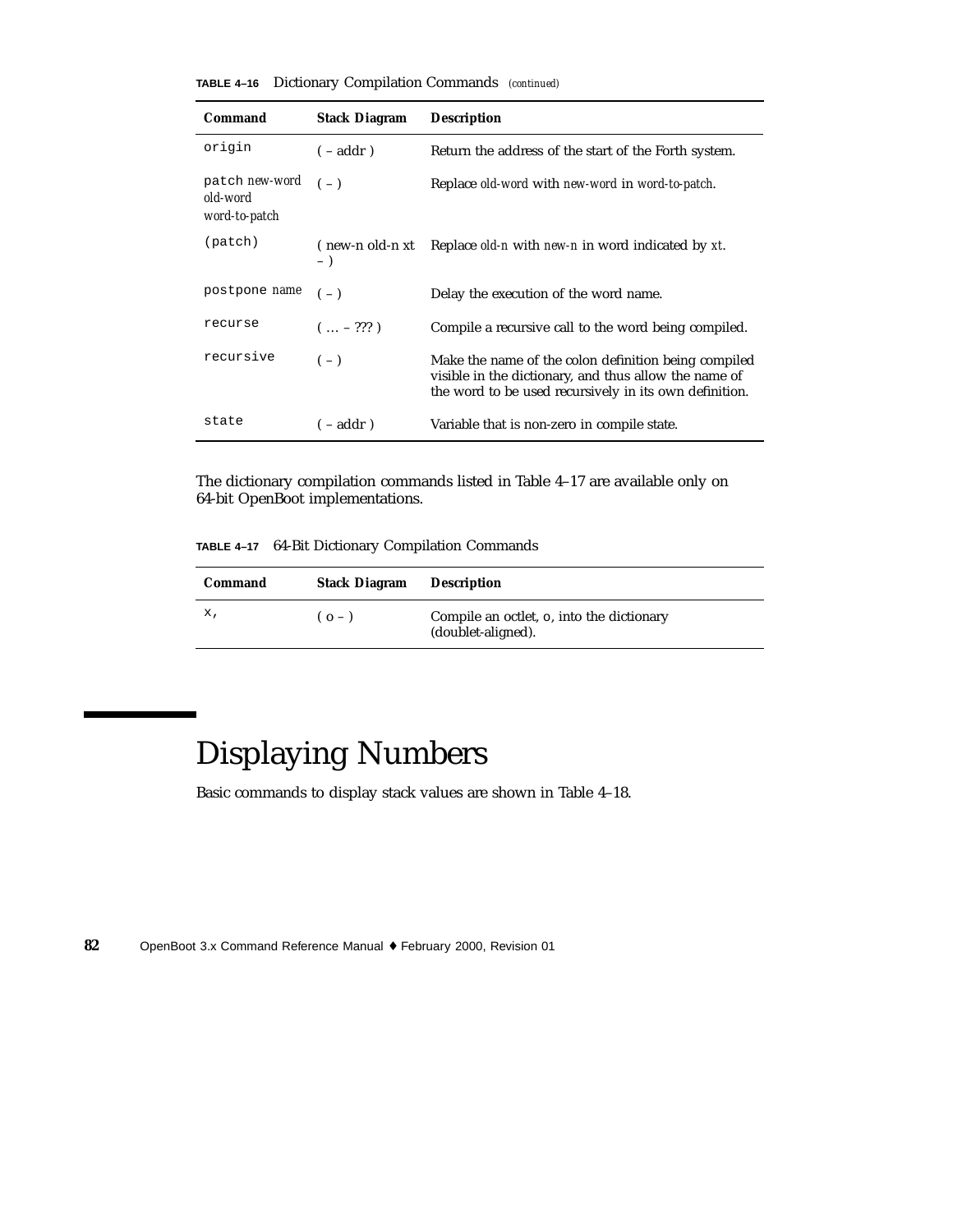**TABLE 4–18** Basic Number Display

| Command     | <b>Stack Diagram</b> | <b>Description</b>                                               |
|-------------|----------------------|------------------------------------------------------------------|
|             | $(n-1)$              | Display a number in the current base.                            |
| $\cdot$ r   | $(n size -)$         | Display a number in a fixed width field.                         |
| . s         | $(-)$                | Display contents of data stack.                                  |
| showstack   | $( ??? - ??? )$      | Execute . s automatically before each ok prompt.                 |
| noshowstack | $(?)22 - ?22)$       | Turn off automatic display of the stack before each ok<br>prompt |
| u.          | $(u - )$             | Display an unsigned number.                                      |
| u.r         | $($ u size – $)$     | Display an unsigned number in a fixed width field.               |

The .s command displays the entire stack contents without disturbing them. It can usually be used safely for debugging purposes. (This is the function that showstack performs automatically.)

## Changing the Number Base

You can print numbers in a specific number base or change the operating number base using the commands in Table 4–19.

| Command             | <b>Stack Diagram</b> | <b>Description</b>                                     |
|---------------------|----------------------|--------------------------------------------------------|
| .d                  | $(n-1)$              | Display <i>n</i> in decimal without changing base.     |
| . h                 | $(n-1)$              | Display <i>n</i> in hex without changing base.         |
| base                | $(-addr)$            | Variable containing number base.                       |
| decimal             | $(-)$                | Set the number base to 10.                             |
| $d$ # <i>number</i> | $(-n)$               | Interpret <i>number</i> in decimal; base is unchanged. |

**TABLE 4–19** Changing the Number Base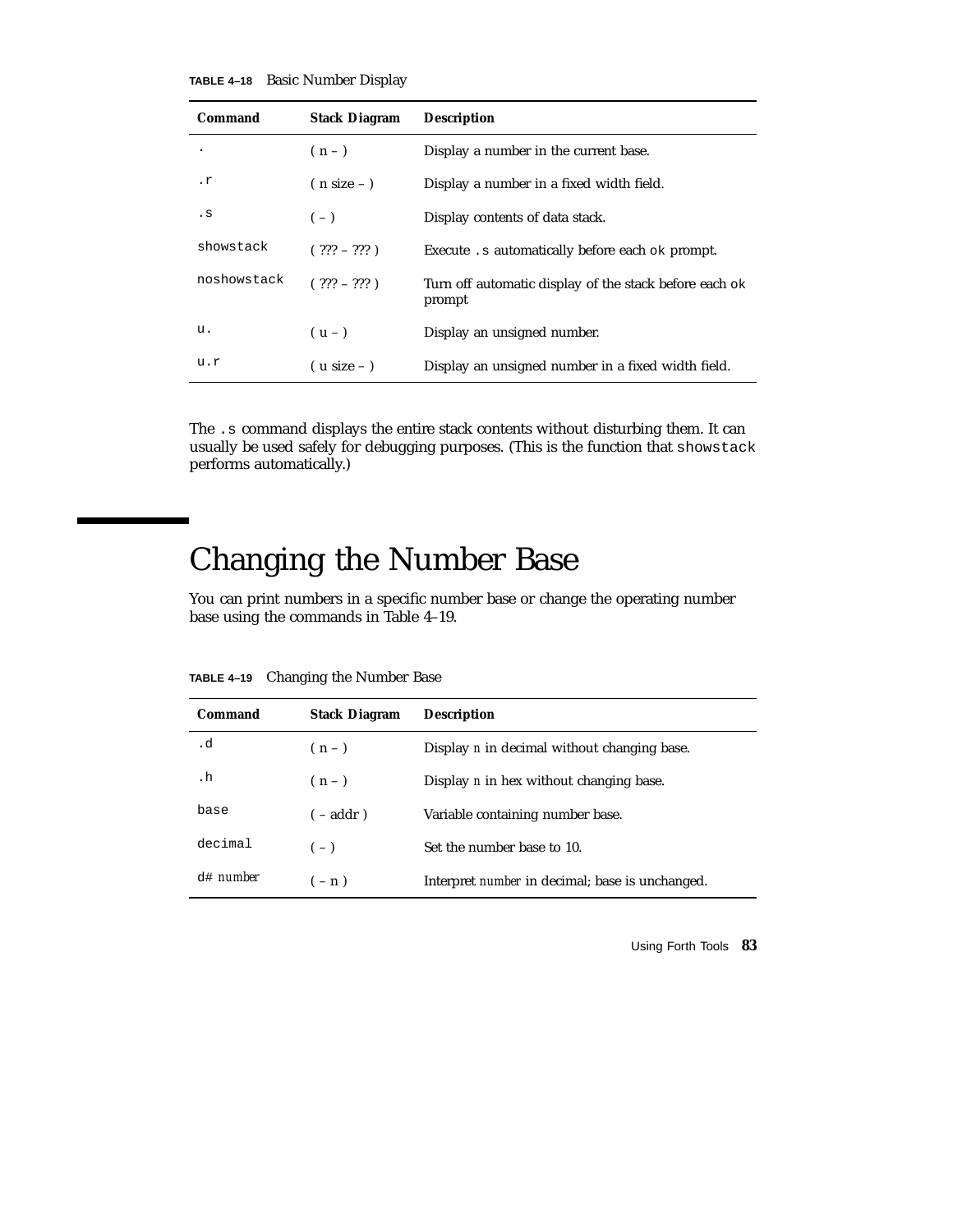**TABLE 4–19** Changing the Number Base *(continued)*

| Command          | <b>Stack Diagram</b> | <b>Description</b>                                 |
|------------------|----------------------|----------------------------------------------------|
| hex              | $(-)$                | Set the number base to 16.                         |
| h# <i>number</i> | $- n$ )              | Interpret <i>number</i> in hex; base is unchanged. |

The  $d\#$  and  $h\#$  commands are useful when you want to input a number in a specific base without explicitly changing the current base. For example:

```
ok decimal (Changes base to decimal)
ok 4 h# ff 17 2
4 255 17 2 ok
```
The .d and .h commands act like "." but display the value in decimal or hexadecimal, respectively, regardless of the current base setting. For example:

```
ok hex
ok ff . ff .d
ff 255
```
### Controlling Text Input and Output

This section describes text and character input and output commands.

Table 4–20 lists commands to control text input.

| Command      | <b>Stack Diagram</b> | <b>Description</b>                                            |
|--------------|----------------------|---------------------------------------------------------------|
| (ccc)        | $(-)$                | Create a comment. Conventionally used for stack<br>diagrams.  |
| rest-of-line | $(-)$                | Treat the rest of the line as a comment.                      |
| ascii ccc    | $(-char)$            | Get numerical value of first ASCII character of next<br>word. |

**TABLE 4–20** Controlling Text Input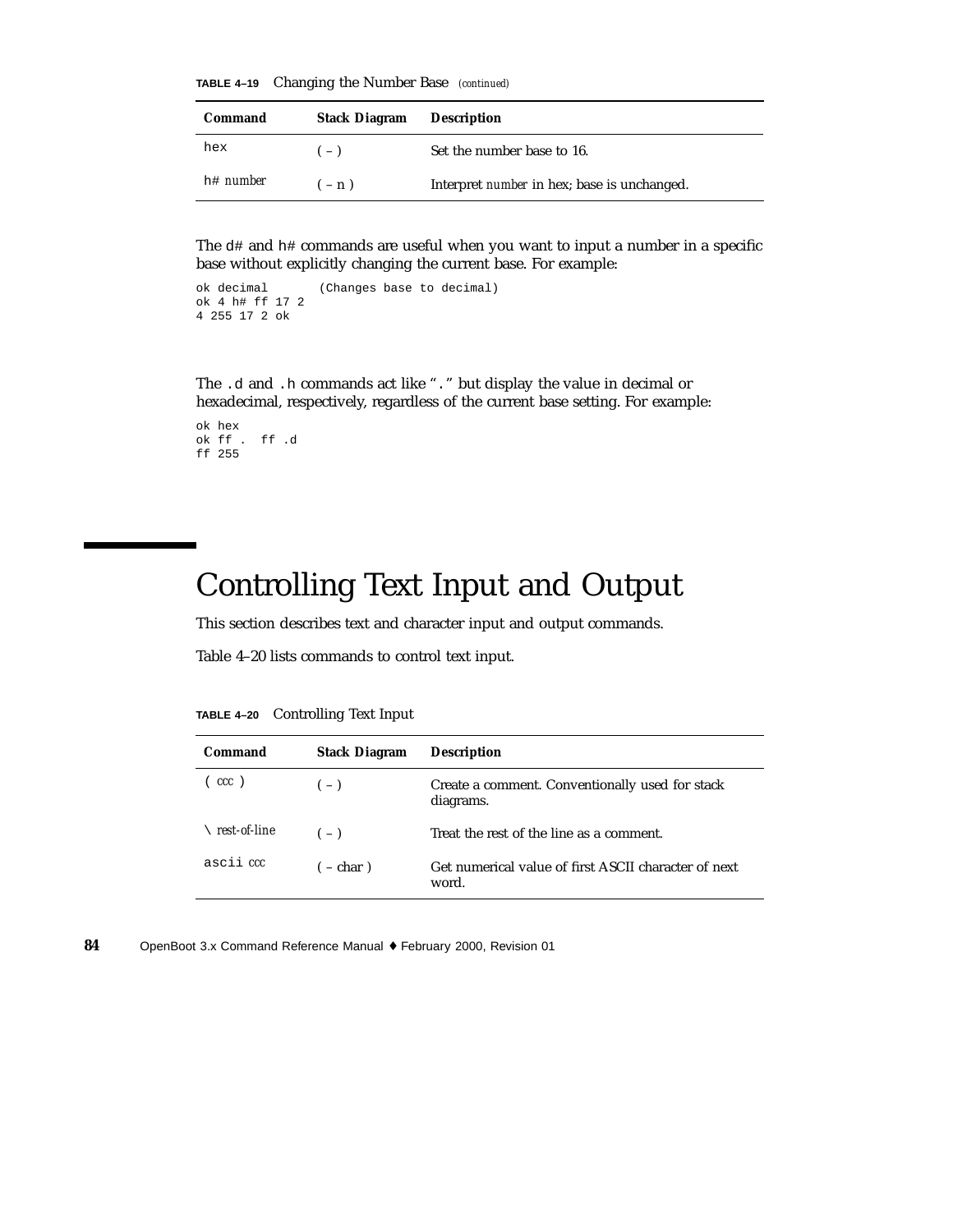**TABLE 4–20** Controlling Text Input *(continued)*

| Command    | <b>Stack Diagram</b>          | <b>Description</b>                                                                                                                                               |
|------------|-------------------------------|------------------------------------------------------------------------------------------------------------------------------------------------------------------|
| accept     | $($ addr len $1 -$<br>len2)   | Get a line of edited input from the console input<br>device; store at addr. len1 is the maximum allowed<br>length. len2 is the actual length received.           |
| expect     | $($ addr len $ )$             | Get and display a line of input from the console; store<br>at <i>addr</i> . (Recommend using accept instead.)                                                    |
| key        | $(-char)$                     | Read a character from the console input device.                                                                                                                  |
| key?       | $(-flag)$                     | True if a key has been typed on the console input<br>device.                                                                                                     |
| parse      | $\frac{1}{2}$ char – str len) | Parse text from the input buffer delimited by char.                                                                                                              |
| parse-word | $(-str len)$                  | Skip leading spaces and parse text from the input<br>buffer delimited by white space.                                                                            |
| word       | $(char - pstr)$               | Collect a string delimited by <i>char</i> from the input<br>buffer and place it as a packed string in memory at<br><i>pstr.</i> (Recommend using parse instead.) |

Comments are used with Forth source code (generally in a text file) to describe the function of the code. The ( (open parenthesis) is the Forth word that begins a comment. Any character up to the closing parenthesis ) is ignored by the Forth interpreter. Stack diagrams are one example of comments using (.

**Note -** Remember to follow the( with a space, so that it is recognized as a Forth word.

\ (backslash) indicates a comment terminated by the end of the line of text.

key waits for a key to be pressed, then returns the ASCII value of that key on the stack.

ascii, used in the form ascii *x*, returns on the stack the numerical code of the character *x*.

key? looks at the keyboard to see whether the user has recently typed any key. It returns a flag on the stack: true if a key has been pressed and false otherwise. See "Conditional Flags" on page 92 for a discussion on the use of flags.

Table 4–21 lists general-purpose text display commands.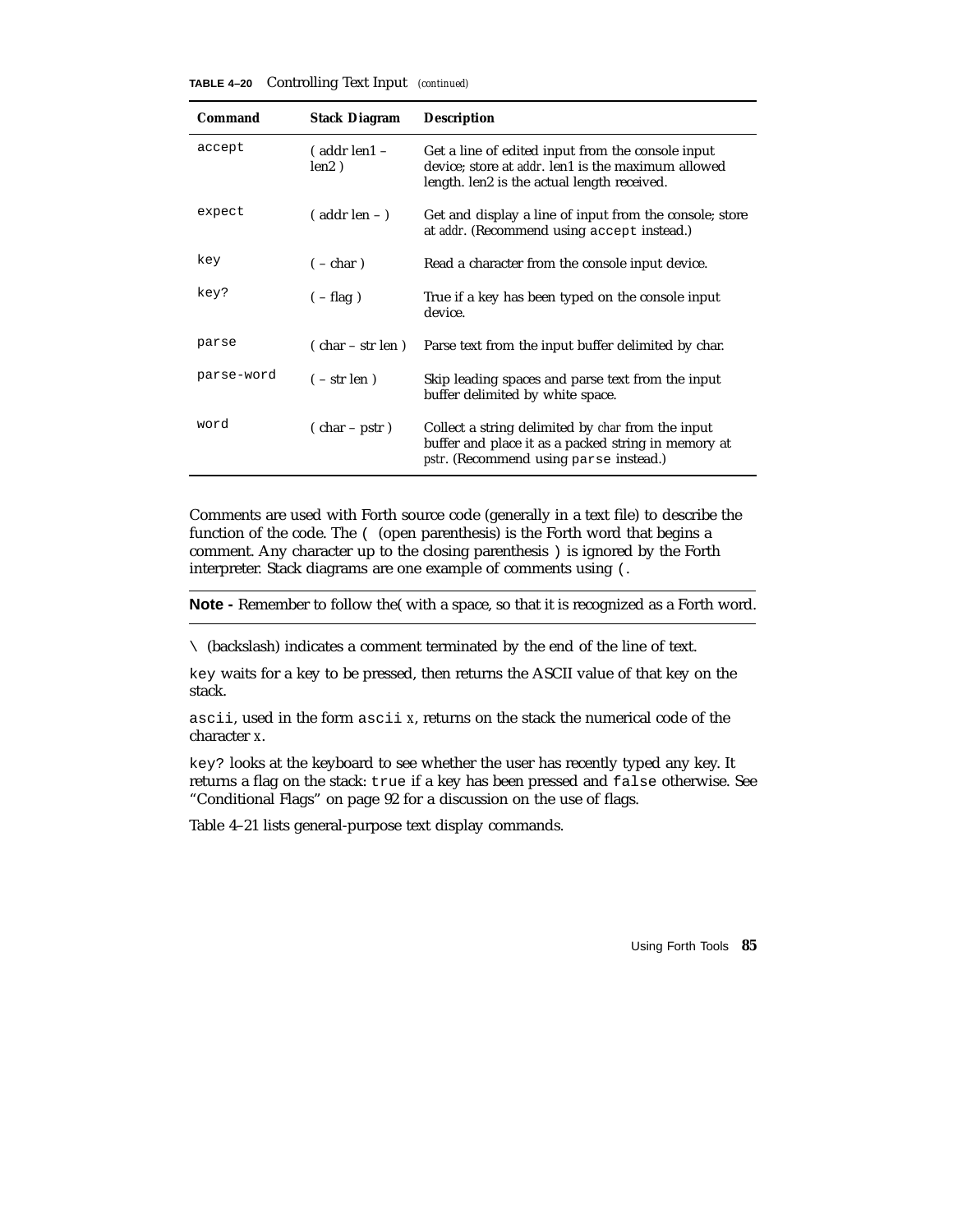| <b>TABLE 4-21</b> |  |  |  | <b>Displaying Text Output</b> |
|-------------------|--|--|--|-------------------------------|
|-------------------|--|--|--|-------------------------------|

| Command           | <b>Stack Diagram</b> | <b>Description</b>                                                        |
|-------------------|----------------------|---------------------------------------------------------------------------|
| $\cdot$ " $ccc$ " | $(-)$                | Compile a string for later display.                                       |
| (cr)              | $(-)$                | Move the output cursor back to the beginning of the<br>current line.      |
| Сr                | $(-)$                | Terminate a line on the display and go to the next line.                  |
| emit              | $(\text{char}-)$     | Display the character.                                                    |
| exit?             | $(-flag)$            | Enable the scrolling control prompt: More<br>$[<$ space>, $<$ cr>, q] ?   |
|                   |                      | The return flag is true if the user wants the output to<br>be terminated. |
| space             | $(-)$                | Display a space character.                                                |
| spaces            | $(+n - )$            | Display $+n$ spaces.                                                      |
| type              | $($ addr +n - $)$    | Display the $+n$ characters beginning at addr.                            |

cr sends a carriage-return/linefeed sequence to the console output device. For example:

```
ok 3 . 44 . cr 5 .
3 44
5
ok
```
emit displays the letter whose ASCII value is on the stack.

```
ok ascii a
61 ok 42
61 42 ok emit emit
Ba
ok
```
Table 4–22 shows commands used to manipulate text strings.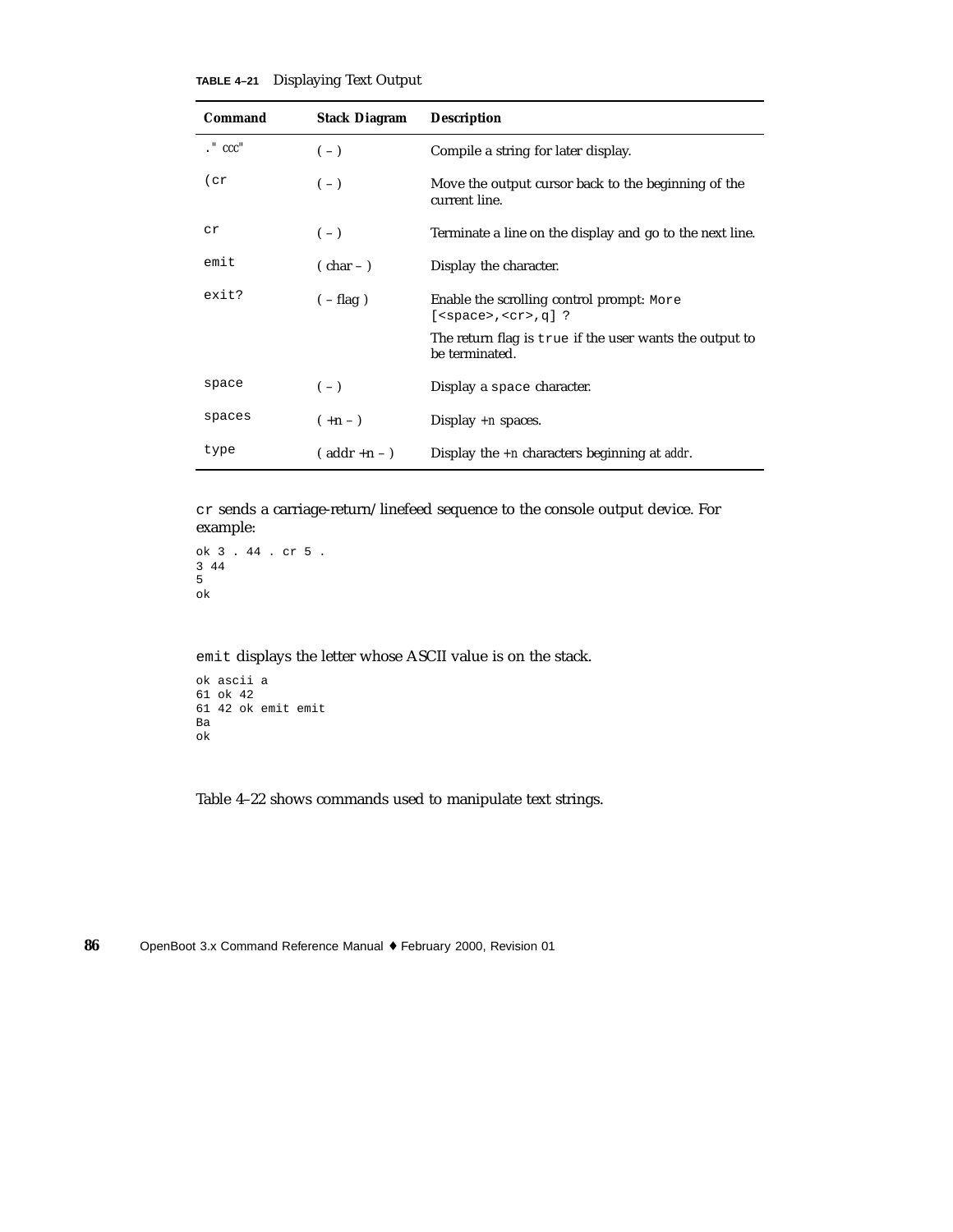**TABLE 4–22** Manipulating Text Strings

| Command               | <b>Stack Diagram</b>                       | <b>Description</b>                                                                                        |
|-----------------------|--------------------------------------------|-----------------------------------------------------------------------------------------------------------|
| н<br>$\cdot$          | $($ addr len $ )$                          | Compile an array of bytes from<br>addr of length len, at the top of the<br>dictionary as a packed string. |
| $"$ $ccc"$            | $(-addr \operatorname{len})$               | Collect an input stream string,<br>either interpreted or compiled.                                        |
| $\cdot$ " $ccc$ "     |                                            | Display the string ccc.                                                                                   |
| (ccc)                 | $(-)$                                      | Display the string ccc immediately.                                                                       |
| -trailing             | $($ addr +n1 - addr +n2)                   | Remove trailing spaces.                                                                                   |
| bl                    | $(-char)$                                  | ASCII code for the space character;<br>decimal 32.                                                        |
| count                 | $(pstr - addr + n)$                        | Unpack a packed string.                                                                                   |
| $_{1cc}$              | (char – lowercase-char)                    | Convert a character to lowercase.                                                                         |
| left-parse-<br>string | (addr len char – addrR lenR addrL<br>lenL) | Split a string at <i>char</i> (which is<br>discarded).                                                    |
| pack                  | (addr len pstr – pstr)                     | Store the string addr, len as a<br>packed string at <i>pstr.</i>                                          |
| upc                   | (char – uppercase-char)                    | Convert a character to uppercase.                                                                         |

Some string commands specify an address (the location in memory where the characters reside) and a length (the number of characters in the string). Other commands use a packed string or pstr, which is a location in memory containing a byte for the length, immediately followed by the characters. The stack diagram for the command indicates which form is used. For example, count converts a packed string to an address-length string.

The command ." is used in the form: ." *string*". It outputs text immediately when it is encountered by the interpreter. A " (double quotation mark) marks the end of the text string. For example:

```
ok : testing 34 . ." This is a test" 55 . ;
ok
ok testing
34 This is a test55
ok
```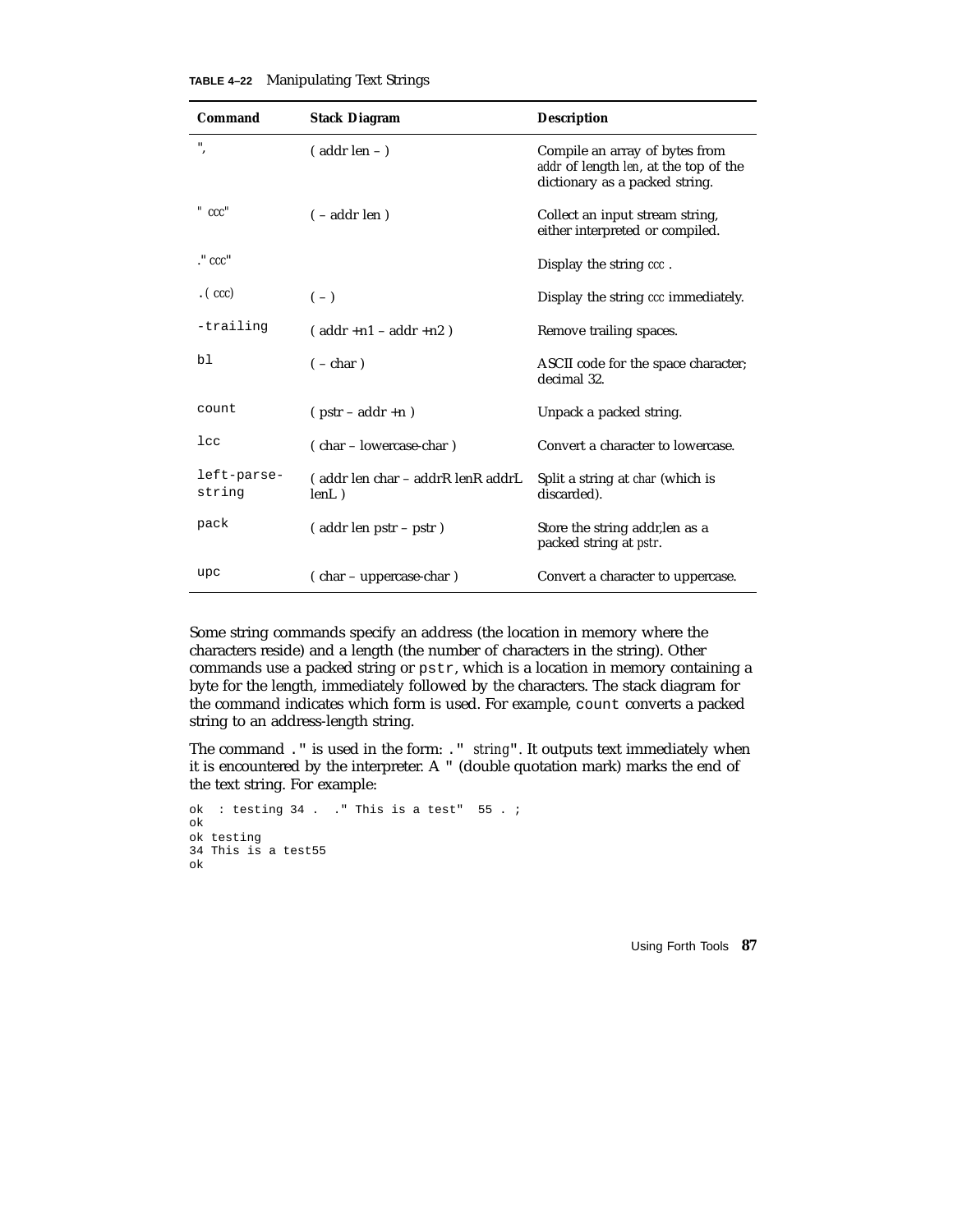When " is used outside a colon definition, only two interpreted strings of up to 80 characters each can be assembled concurrently. This limitation does not apply in colon definitions.

### Redirecting Input and Output

Normally, OpenBoot uses a keyboard for command input, and a frame buffer with a connected display screen for display output. (Server systems may use an ASCII terminal connected to a serial port. For more information on how to connect a terminal to your system, see your system's installation manual.) You can redirect the input, the output, or both, to a serial port. This may be useful, for example, when debugging a frame buffer.

Table 4–23 lists commands you can use to redirect input and output.

| Command | <b>Stack Diagram</b> | <b>Description</b>                                                                        |
|---------|----------------------|-------------------------------------------------------------------------------------------|
| input   | ( device – )         | Select device, for example ttya, keyboard, or<br>device-specifier, for subsequent input.  |
| iο      | ( device – )         | Select device for subsequent input and output.                                            |
| output  | $($ device $ )$      | Select device, for example ttya, keyboard, or<br>device-specifier, for subsequent output. |

**TABLE 4–23** I/O Redirection Commands

The commands input and output temporarily change the current devices for input and output. The change takes place as soon as you enter a command; you do not have to reset your system. A system reset or power cycle causes the input and output devices to revert to the default settings specified in the NVRAM configuration variables input-device and output-device. These variables can be modified, if needed (see Chapter 3).

input must be preceded by one of the following: keyboard, ttya, ttyb, or *device-specifier* text string. For example, if input is currently accepted from the keyboard, and you want to make a change so that input is accepted from a terminal connected to the serial port ttya, type:

```
ok ttya input
ok
```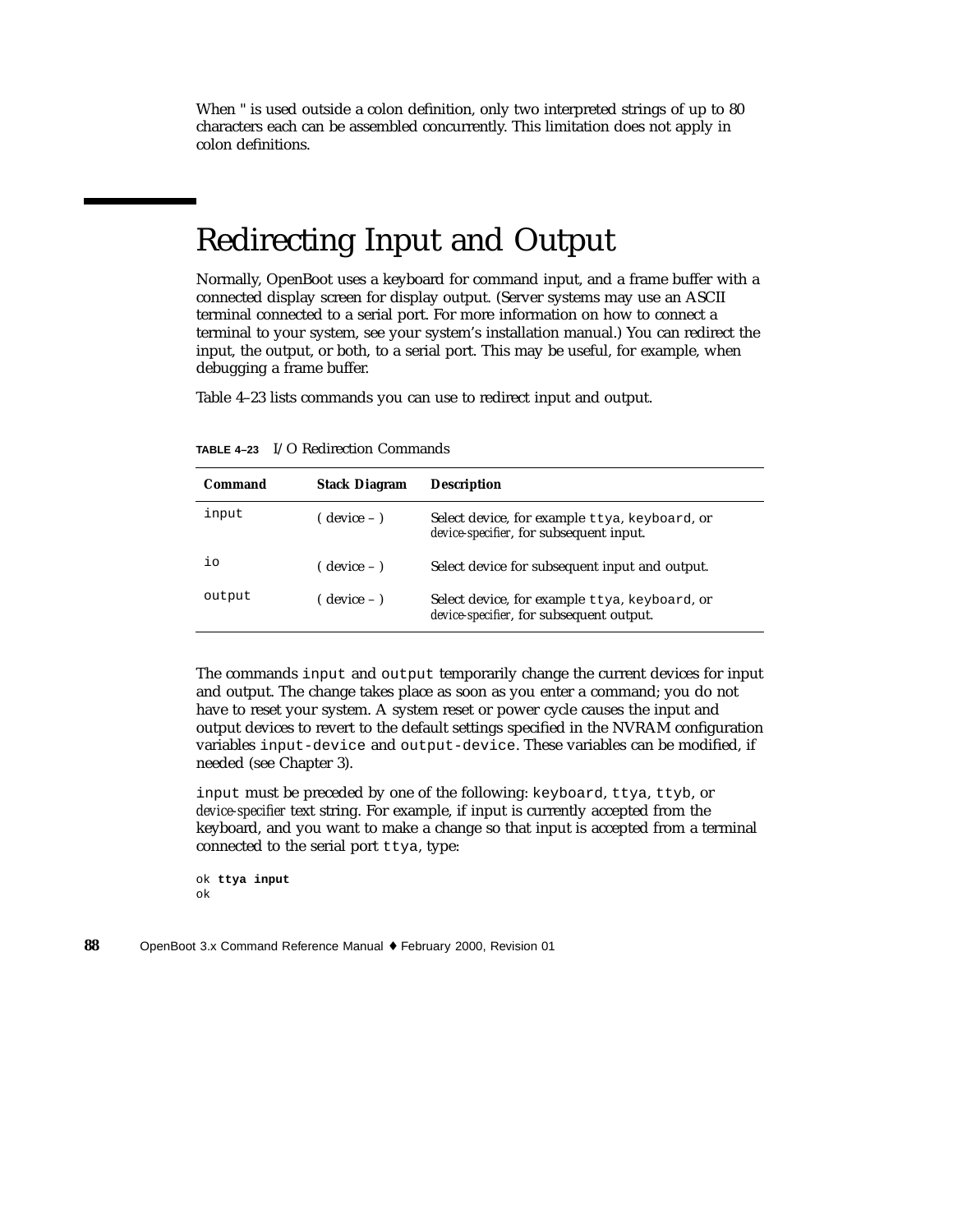At this point, the keyboard becomes nonfunctional (except perhaps for Stop-A), but any text entered from the terminal connected to ttya is processed as input. All commands are executed as usual.

To resume using the keyboard as the input device, *use the terminal keyboard* to type:

```
ok keyboard input
ok
```
Similarly, output must be preceded by one of the following: screen, ttya, or ttyb or *device-specifier*. For example, if you want to send output to a serial port instead of the normal display screen, type:

```
ok ttya output
ok
```
The screen does *not* show the answering ok prompt, but the terminal connected to the serial port shows the ok prompt and all further output as well.

io is used in the same way, except that it changes both the input and output to the specified place. For example:

ok **ttya io** ok

Generally, the argument to input, output, and io is a *device-specifier*, which can be either a device path name or a device alias. *The device must be specified as a Forth string, using double quotation marks* ("), as shown in the two examples below:

```
ok " /sbus/cgsix" output
or:
ok " screen" output
```
In the preceding examples, keyboard, screen, ttya, and ttyb are predefined Forth words that put their corresponding device alias string on the stack.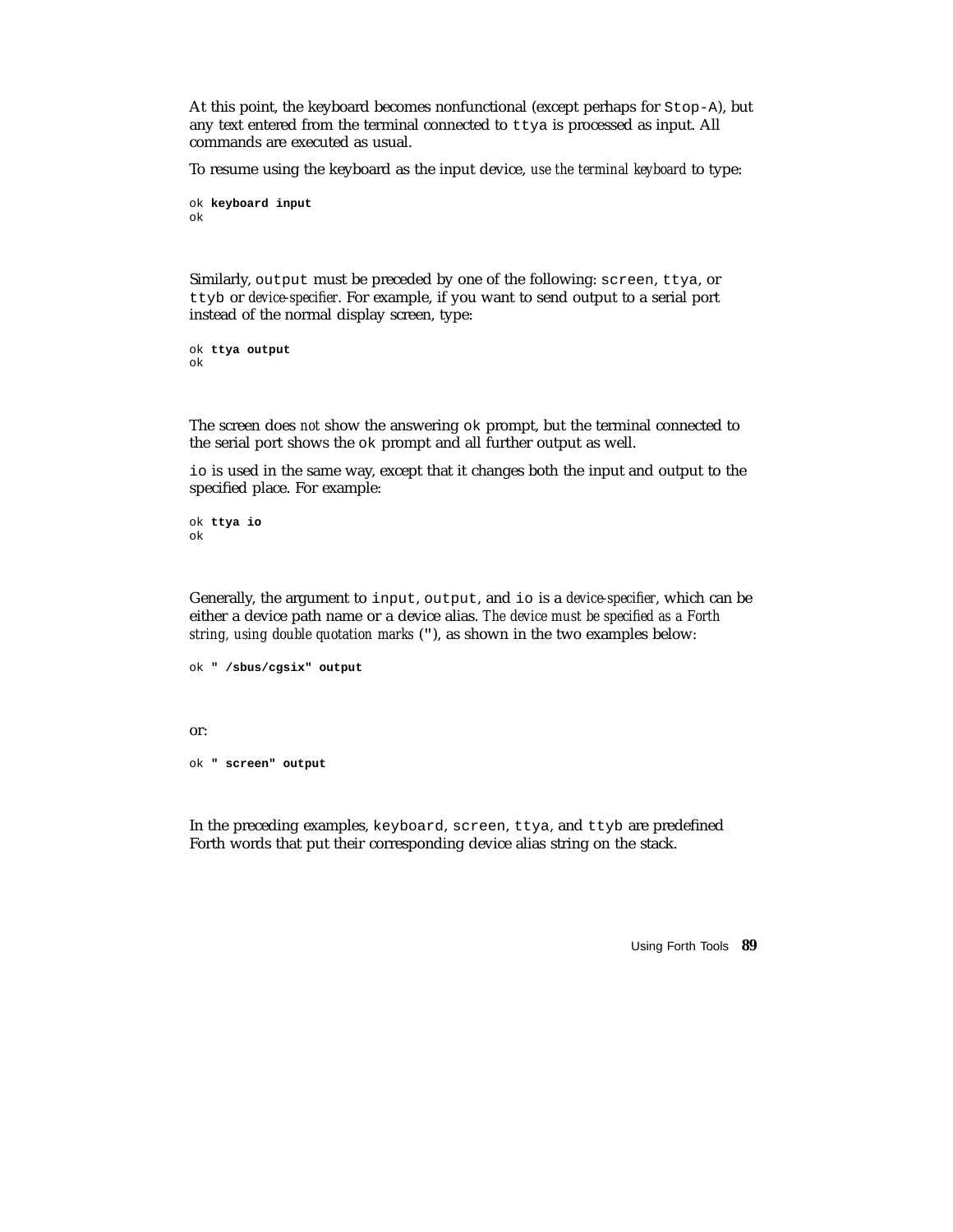### Command Line Editor

OpenBoot implements a command line editor (similar to EMACS, a common text editor), some optional extensions and an optional history mechanism for the User Interface. You use these tools to re-execute previous commands without retyping them, to edit the current command line to fix typing errors, or to recall and change previous commands.

Table 4–24 lists line-editing commands available at the ok prompt.

| Keystroke        | <b>Description</b>                                                                                                                |
|------------------|-----------------------------------------------------------------------------------------------------------------------------------|
| Return (Enter)   | Finishes editing of the line and submits the entire visible line to the<br>interpreter regardless of the current cursor position. |
| Control-B        | Moves backward one character.                                                                                                     |
| Escape B         | Moves backward one word.                                                                                                          |
| Control-F        | Moves forward one character.                                                                                                      |
| Escape F         | Moves forward one word.                                                                                                           |
| Control-A        | Moves backward to beginning of line.                                                                                              |
| Control-E        | Moves forward to end of line.                                                                                                     |
| <b>Delete</b>    | Erases previous character.                                                                                                        |
| <b>Backspace</b> | Erases previous character.                                                                                                        |
| Control-H        | Erases previous character.                                                                                                        |
| Escape H         | Erases from beginning of word to just before the cursor, storing erased<br>characters in a save buffer.                           |
| Control-W        | Erases from beginning of word to just before the cursor, storing erased<br>characters in a save buffer.                           |
| Control-D        | Erases next character.                                                                                                            |
| Escape D         | Erases from cursor to end of the word, storing erased characters in a save<br>buffer.                                             |

**TABLE 4–24** Required Command Line Editor Keystroke Commands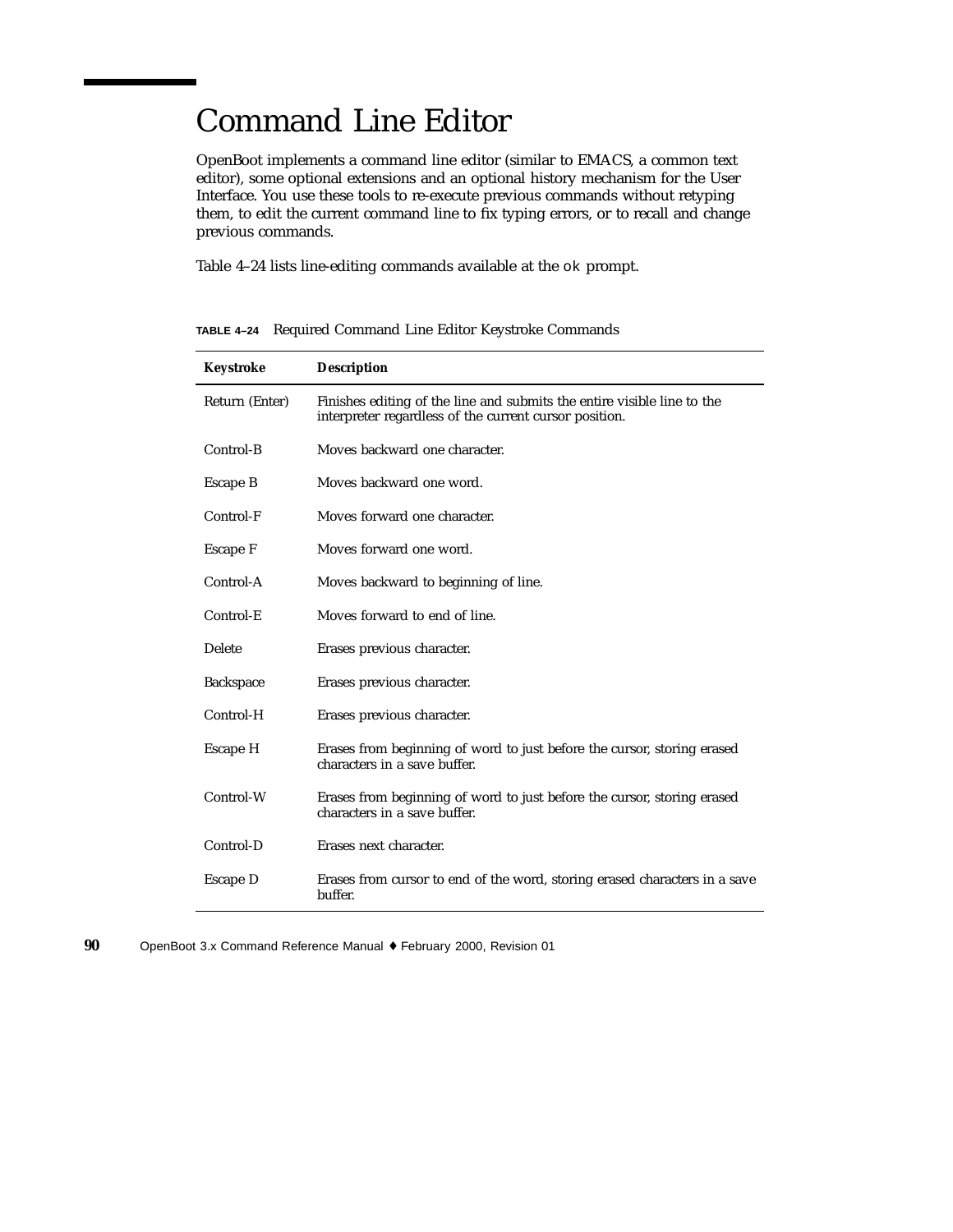**TABLE 4–24** Required Command Line Editor Keystroke Commands *(continued)*

| Keystroke | <b>Description</b>                                                                |
|-----------|-----------------------------------------------------------------------------------|
| Control-K | Erases from cursor to end of line, storing erased characters in a save<br>buffer. |
| Control-U | Erases entire line, storing erased characters in a save buffer.                   |
| Control-R | Retypes the line.                                                                 |
| Control-Q | Quotes next character (allows you to insert control characters).                  |
| Control-Y | Inserts the contents of the save buffer before the cursor.                        |

The command line history extension saves previously-typed commands in an EMACS-like command history ring that contains at least 8 entries. Commands may be recalled by moving either forward or backward around the ring. Once recalled, a command may be edited and/or resubmitted (by typing the Return key). The command line history extension keys are:

**TABLE 4–25** Command Line History Keystroke Commands

| Keystroke | <b>Description</b>                                                     |
|-----------|------------------------------------------------------------------------|
| Control-P | Selects and displays the previous command in the command history ring. |
| Control-N | Selects and displays the next command in the command history ring.     |
| Control-L | Displays the entire command history ring.                              |

The command completion extension enables the system to complete long Forth word names by searching the dictionary for one or more matches based on the already-typed portion of a word. When you type a portion of a word followed by the command completion keystroke, Control-Space, the system behaves as follows:

- If the system finds exactly one matching word, the remainder of the word is automatically displayed.
- If the system finds several possible matches, the system displays all of the characters that are common to all of the possibilities.
- If the system cannot find a match for the already-typed characters, the system deletes characters from the right until there is at least one match for the remaining characters.
- The system beeps if it cannot determine an unambiguous match.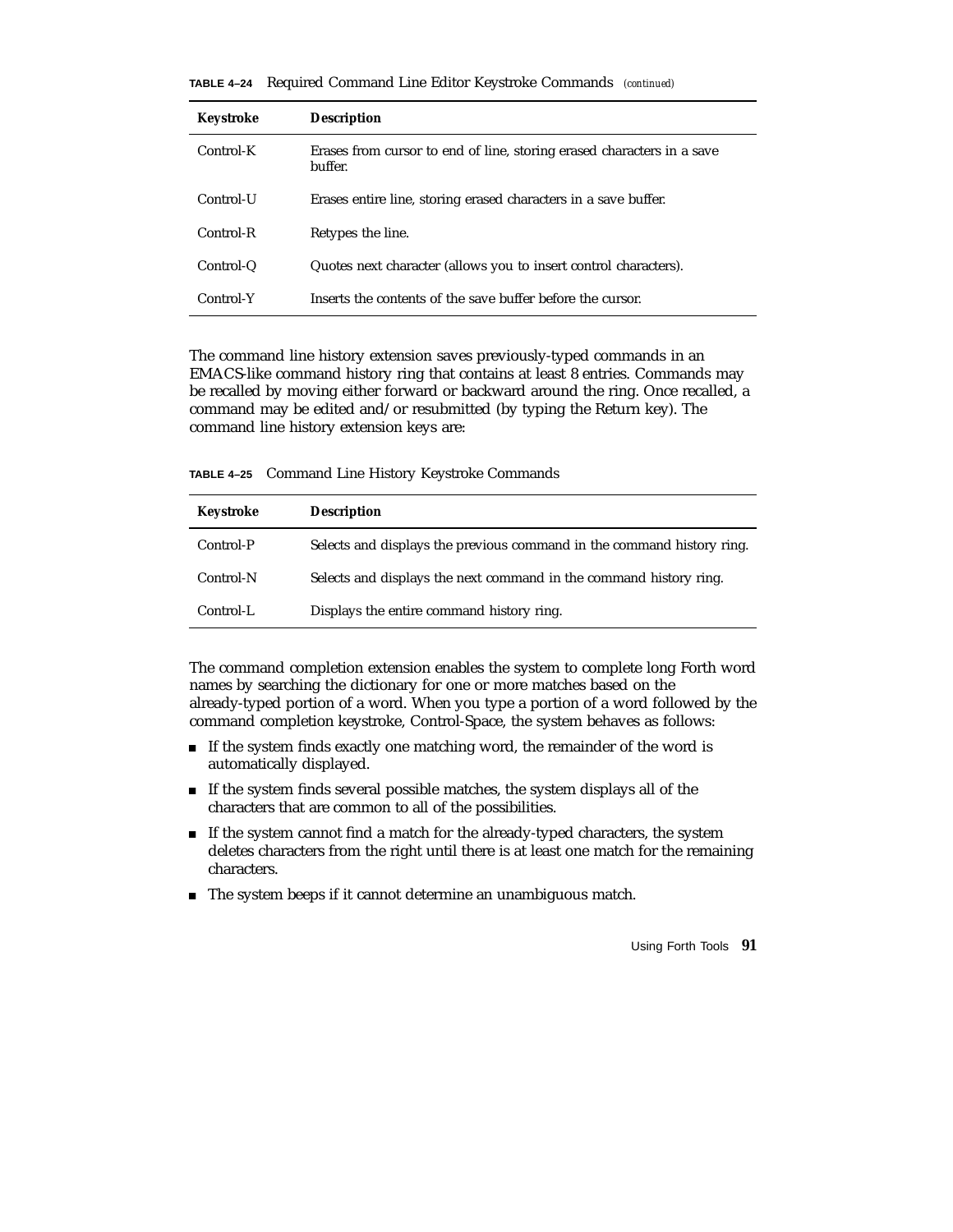The command completion extension keys are:

| Keystroke     | <b>Description</b>                                 |
|---------------|----------------------------------------------------|
| Control-Space | Complete the name of the current word.             |
| Control-?     | Display all possible matches for the current word. |
| Control       | Display all possible matches for the current word. |

**TABLE 4–26** Command Completion Keystroke Commands

## Conditional Flags

Forth conditionals use flags to indicate true/false values. A flag can be generated in several ways, based on testing criteria. The flag can then be displayed from the stack with the word ".", or it can be used as input to a conditional control command. Control commands can cause one behavior if a flag is true and another behavior if the flag is false. Thus, execution can be altered based on the result of a test.

A 0 value indicates that the flag value is false. A -1 or any other nonzero number indicates that the flag value is true.

Table 4–27 lists commands that perform relational tests, and leave a true or false flag result on the stack.

| Command | <b>Stack Diagram</b> | <b>Description</b>             |
|---------|----------------------|--------------------------------|
| $\prec$ | $(n1 n2 - flag)$     | True if $n1 < n2$ .            |
| $\leq$  | $(n1 n2 - flag)$     | True if $n1 \leq n2$ .         |
| $\leq$  | $(n1 n2 - flag)$     | True if n1 is not equal to n2. |
| =       | $(n1 n2 - flag)$     | True if $n1 = n2$ .            |
| $\geq$  | $(n1 n2 - flag)$     | True if $n1 > n2$ .            |
| $>=$    | $(n1 n2 - flag)$     | True if $n1 \ge n2$ .          |

**TABLE 4–27** Comparison Commands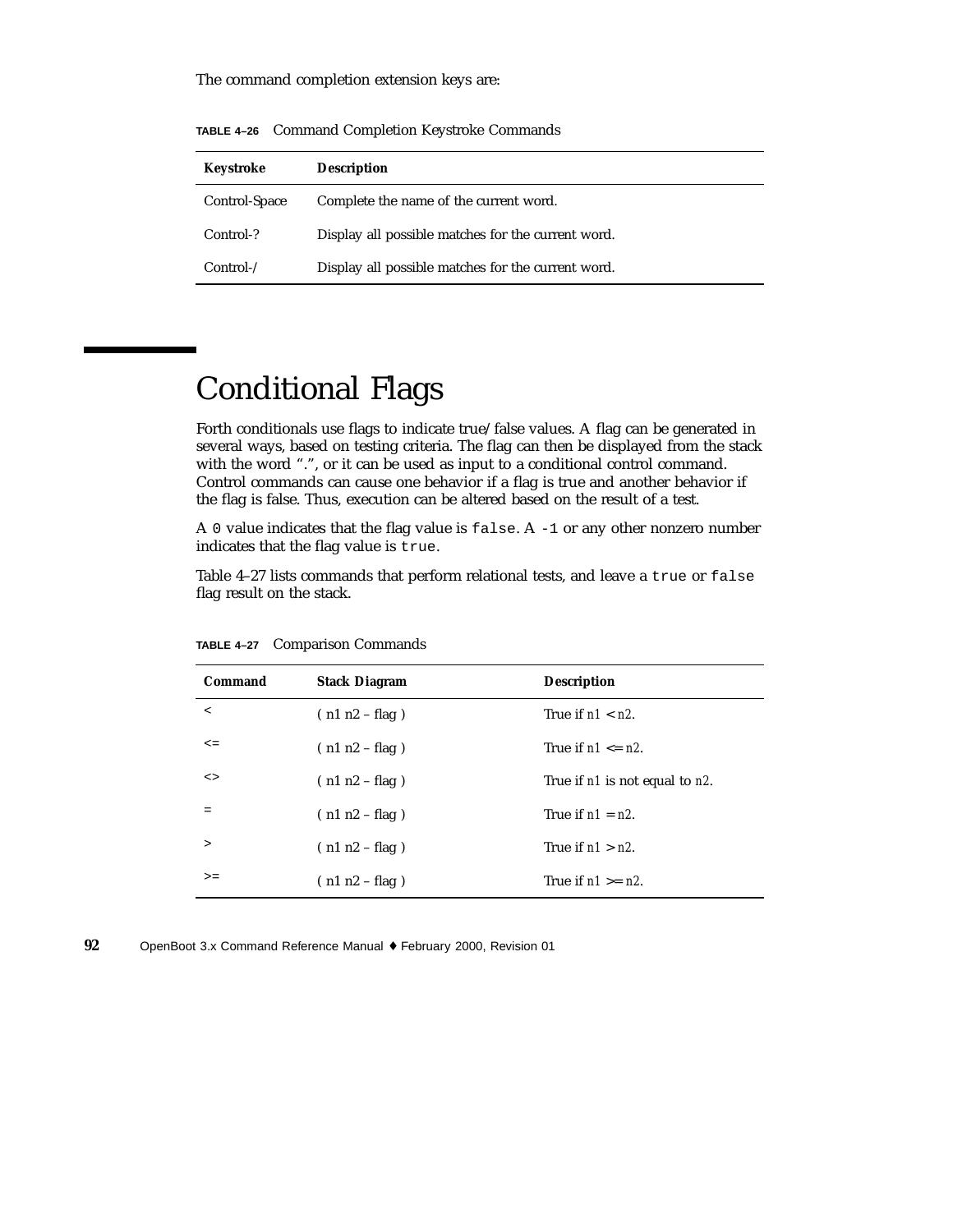| Command   | <b>Stack Diagram</b> | <b>Description</b>                       |  |
|-----------|----------------------|------------------------------------------|--|
| 0<        | $(n - flag)$         | True if $n < 0$ .                        |  |
| $0 < =$   | $(n - flag)$         | True if $n \leq 0$ .                     |  |
| $0 < \gt$ | $(n - flag)$         | True if $n \leq 0$ .                     |  |
| $0 =$     | $(n - flag)$         | True if $n = 0$ (also inverts any flag). |  |
| 0>        | $(n - flag)$         | True if $n > 0$ .                        |  |
| $0 > =$   | $(n - flag)$         | True if $n \geq 0$ .                     |  |
| between   | $(n min max - flag)$ | True if $min \le n \le max$ .            |  |
| false     | $(-0)$               | The value FALSE, which is 0.             |  |
| true      | $(- -1)$             | The value TRUE, which is -1.             |  |
| u<        | $( u1 u2 - flag )$   | True if $u1 < u2$ , unsigned.            |  |
| $u < =$   | $( u1 u2 - flag )$   | True if $u1 \le u2$ , unsigned.          |  |
| u>        | $(ulu2 - flag)$      | True if $u1 > u2$ , unsigned.            |  |
| $u>=$     | $( u1 u2 - flag )$   | True if $u1 \geq u2$ , unsigned.         |  |
| within    | $(n min max - flag)$ | True if $min \le n \le max$ .            |  |

**TABLE 4–27** Comparison Commands *(continued)*

> takes two numbers from the stack, and returns true (-1) on the stack if the first number was greater than the second number, or returns false (0) otherwise. An example follows:

```
ok 3 6 > .
0 (3 is not greater than 6)
ok
```
0= takes one item from the stack, and returns true if that item was 0 or returns false otherwise. This word inverts any flag to its opposite value.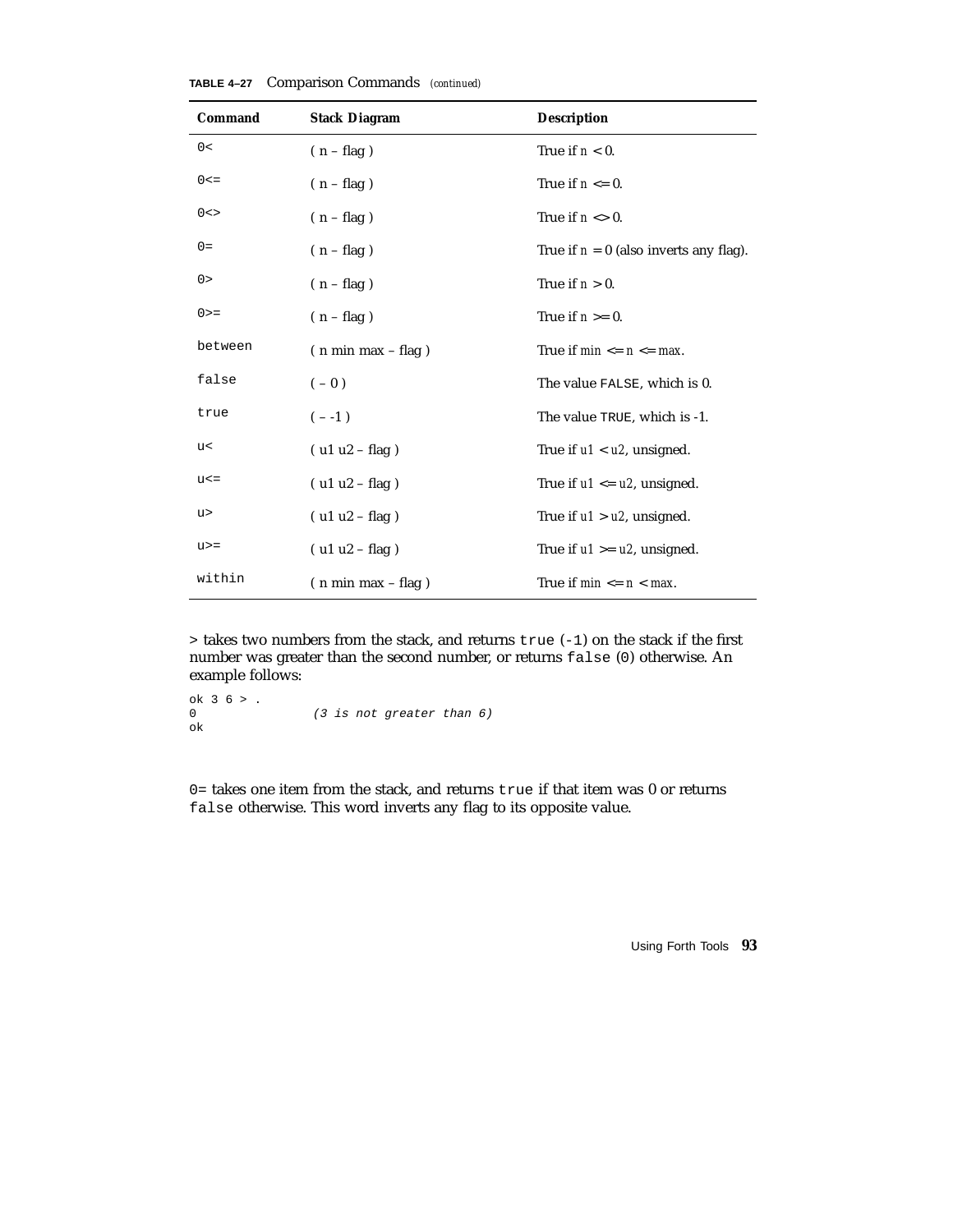### Control Commands

The following sections describe words used in a Forth program to control the flow of execution.

#### The if-else-then Structure

The commands if, else and then provide a simple control structure.

The commands listed in Table 4–28 control the flow of conditional execution.

**TABLE 4–28** ifelsethen Commands

| Command | <b>Stack Diagram</b> | <b>Description</b>                             |
|---------|----------------------|------------------------------------------------|
| i f     | $(hag -)$            | Execute the following code when flag is true.  |
| else    | $(-)$                | Execute the following code when flag is false. |
| then    | $(-)$                | Terminate ifelsethen.                          |

#### The format for using these commands is:

*flag* **if** (*do this if true*) **then** (*continue normally*)

#### or

*flag* **if** (*do this if true*) **else** (*do this if false*) **then** (*continue normally*)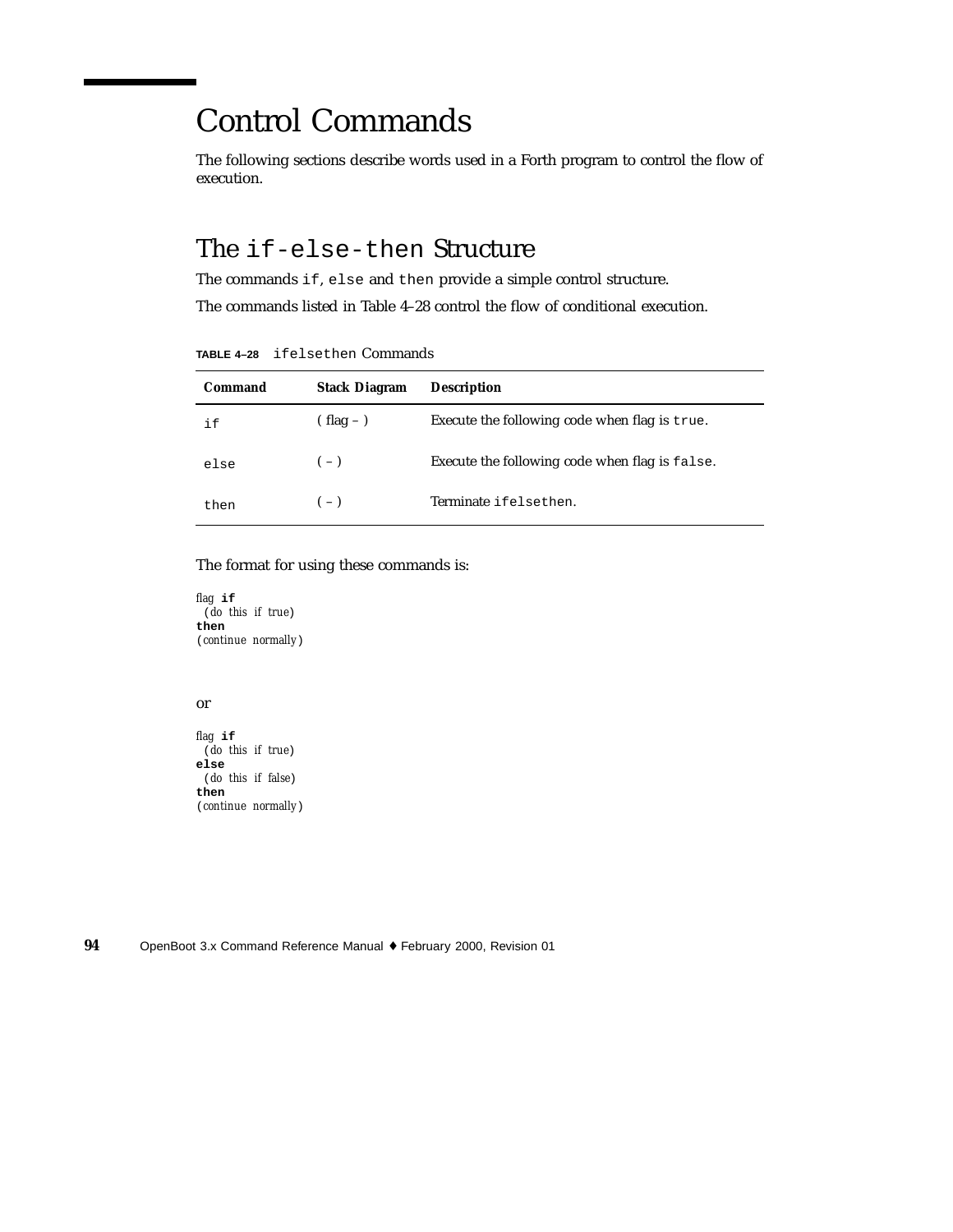The if command consumes a flag from the stack. If the flag is true (nonzero), the commands following the if are performed. Otherwise, the commands (if any) following the else are performed.

```
ok : testit ( n -- )
] 5 > if ." good enough "
] else ." too small "
] then
] ." Done. " ;
ok
ok 8 testit
good enough Done.
ok 2 testit
too small Done.
ok
```
**Note -** The ] prompt reminds you that you are part way through creating a new colon definition. It reverts to ok after you finish the definition with a semicolon.

#### The case Statement

A high-level case command is provided for selecting alternatives with multiple possibilities. This command is easier to read than deeply-nested ifthen commands.

Table 4–29 lists the conditional case commands.

| Command | <b>Stack Diagram</b>                         | <b>Description</b>                                |  |
|---------|----------------------------------------------|---------------------------------------------------|--|
| case    | (selector – selector)                        | Begin a caseendcase conditional.                  |  |
| endcase | $\epsilon$ selector $-$ )                    | Terminate a caseendcase<br>conditional.           |  |
| endof   | $(-)$                                        | Terminate an of endof clause in a<br>caseendcase  |  |
| οf      | (selector test-value – selector<br>${empty}$ | Begin an ofendof clause in a<br>case conditional. |  |

**TABLE 4–29** case Statement Commands

Here is a simple example of a case command:

ok : testit ( testvalue -- ) ] **case** ] **0 of ." It was zero " endof**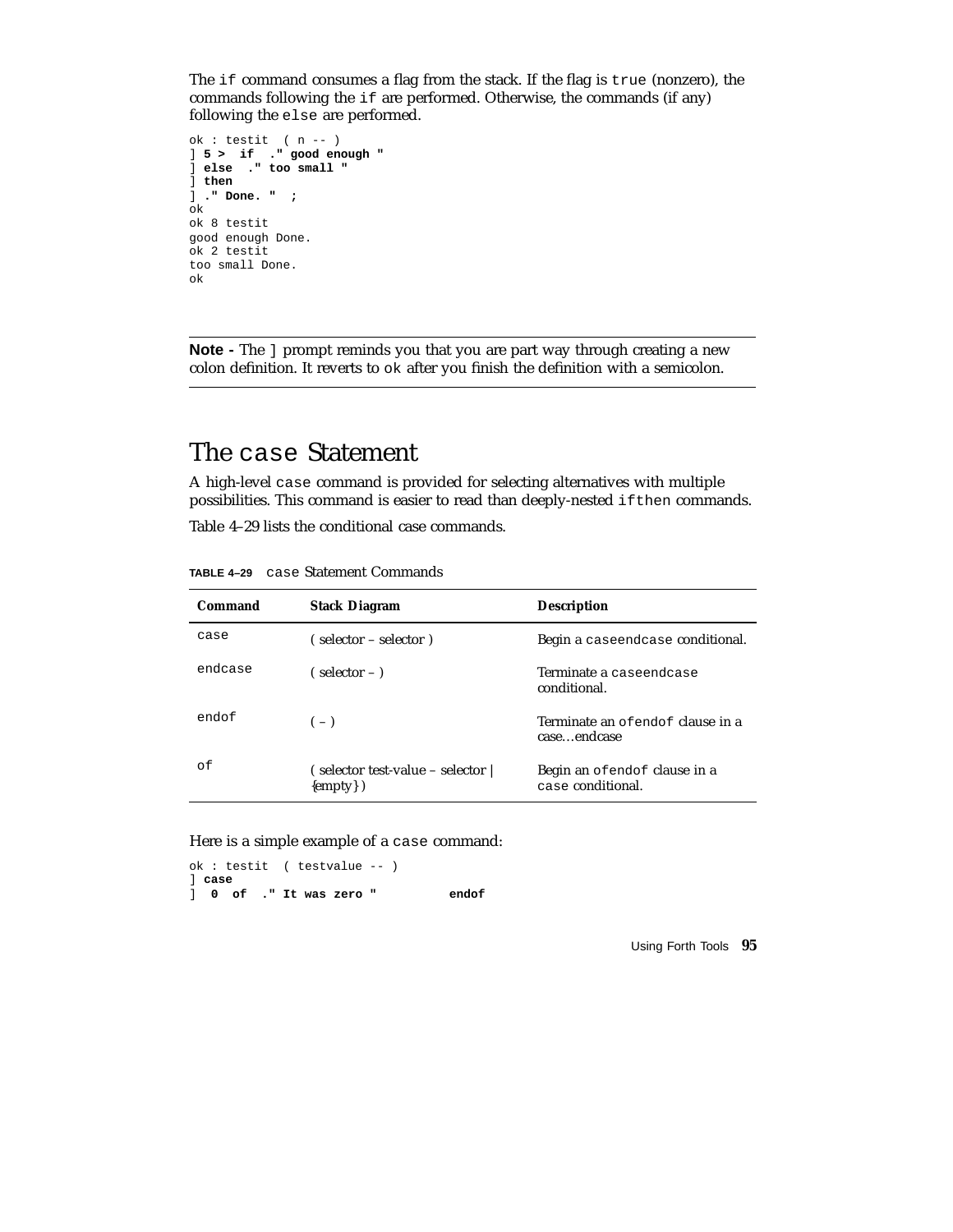```
] 1 of ." It was one " endof
] ff of ." Correct "
] -2 of ." It was minus-two " endof
\vert ( default ) ." It was this value: "
] endcase ." All done." ;
ok
ok 1 testit
It was one All done.
ok ff testit
Correct All done.
ok 4 testit
It was this value: 4 All done.
ok
```
**Note -** The (optional) default clause can use the test value which is still on the stack, but should *not* remove it (use the phrase "dup ." instead of "."). A successful of clause automatically removes the test value from the stack.

#### The begin Loop

A begin loop executes the same commands repeatedly until a certain condition is satisfied. Such a loop is also called a conditional loop.

Table 4–30 lists commands to control the execution of conditional loops.

| Command | <b>Stack Diagram</b> | <b>Description</b>                                                       |  |
|---------|----------------------|--------------------------------------------------------------------------|--|
| again   | $(-)$                | End a beginagain infinite loop.                                          |  |
| begin   | $(-)$                | Begin a beginwhilerepeat, beginuntil, or<br>beginagain loop.             |  |
| repeat  | $(-)$                | End a beginwhilerepeat loop.                                             |  |
| until   | $(hag -)$            | Continue executing a beginuntil loop until flag is<br>true.              |  |
| while   | $(hag -)$            | Continue executing a beginwhilerepeat loop while<br><i>flag</i> is true. |  |

**TABLE 4–30** begin (Conditional) Loop Commands

There are two general forms: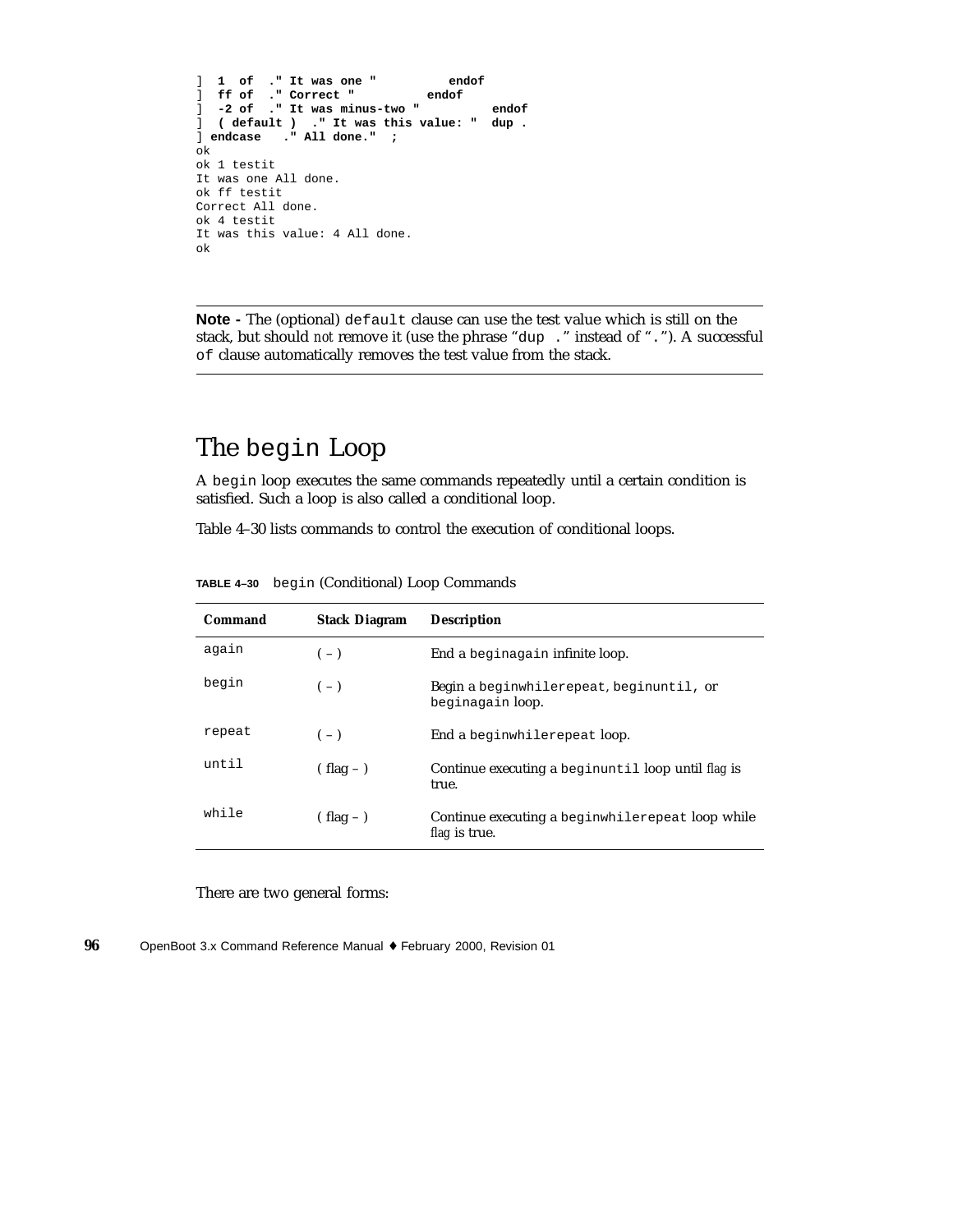**begin** *any commandsflag* **until**

and

**begin** *any commands flag* **while** *more commands* **repeat**

In both cases, the commands in the loop are executed repeatedly until the proper flag value causes the loop to be terminated. Then execution continues normally with the command following the closing command word (until or repeat).

In the beginuntil case, until removes a flag from the top of the stack and inspects it. If the flag is false, execution continues just after the begin, and the loop repeats. If the flag is true, the loop is exited.

In the beginwhilerepeat case, while removes a flag from the top of the stack and inspects it. If the flag is true, the loop continues by executing the commands just after the while. The repeat command automatically sends control back to begin to continue the loop. If the flag is false when while is encountered, the loop is exited immediately; control goes to the first command after the closing repeat.

An easy mnemonic for either of these loops is: If true, fall through.

A simple example follows.

```
ok begin 4000 c@ . key? until (
repeat until any key is pressed)
43 43 43 43 43 43 43 43 43 43 43 43 43 43 43 43 43 43
ok
```
The loop starts by fetching a byte from location 4000 and displaying the value. Then, the key? command is called, which leaves a true on the stack if the user has pressed any key, and false otherwise. This flag is consumed by until and, if the value is false, then the loop continues. Once a key is pressed, the next call to key? returns true, and the loop terminates.

Unlike many versions of Forth, the User Interface allows the interactive use of loops and conditionals — that is, without first creating a definition.

#### The do Loop

A do loop (also called a counted loop) is used when the number of iterations of the loop can be calculated in advance. A do loop normally exits just before the specified ending value is reached.

Table 4–31 lists commands to control the execution of counted loops.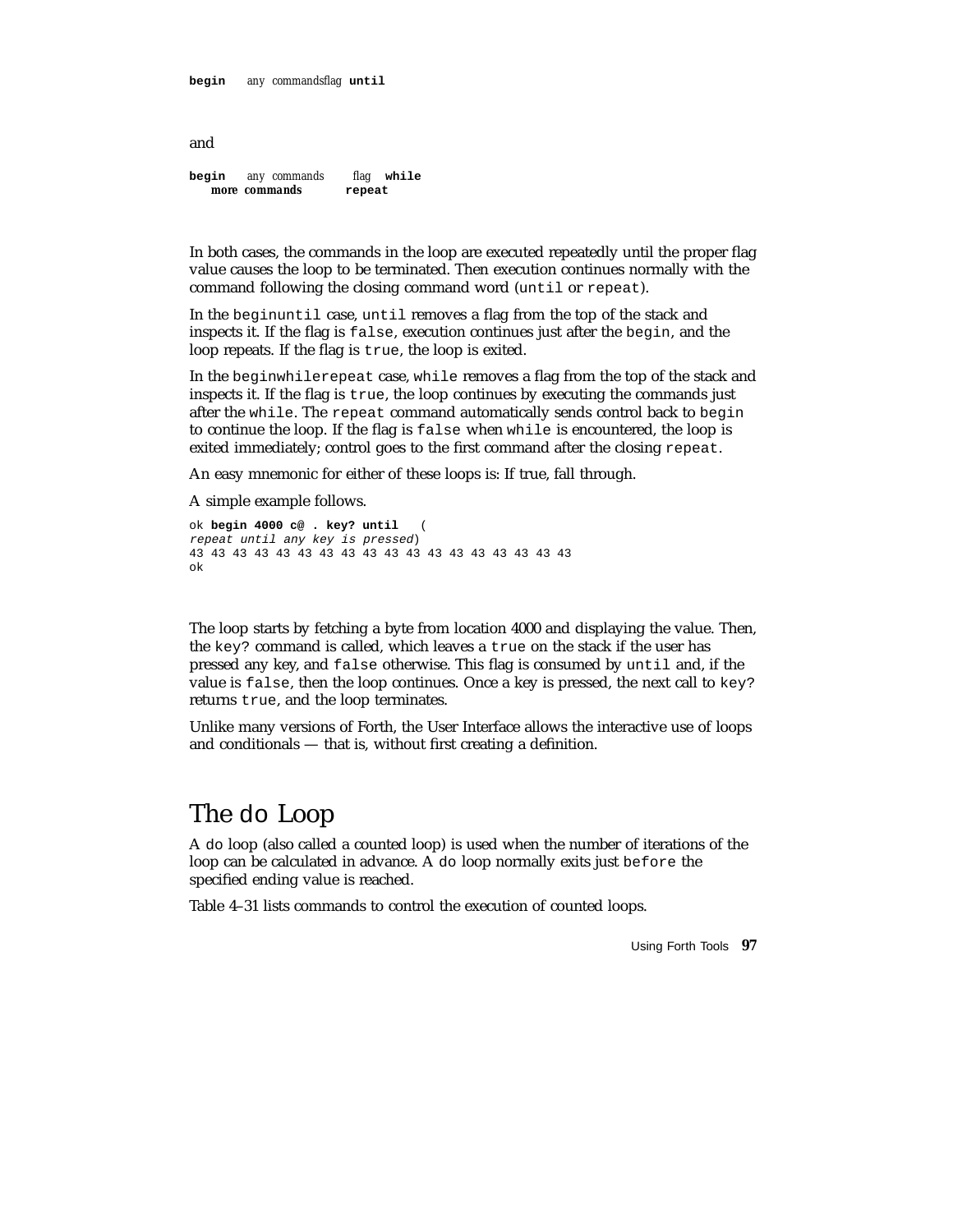| <b>TABLE 4-31</b> |  | do (Counted) Loop Commands |  |  |  |
|-------------------|--|----------------------------|--|--|--|
|-------------------|--|----------------------------|--|--|--|

| Command | <b>Stack Diagram</b> | <b>Description</b>                                                                                                                                                |  |
|---------|----------------------|-------------------------------------------------------------------------------------------------------------------------------------------------------------------|--|
| +loop   | $(n-1)$              | End a $dof$ -loop construct; add n to loop index and<br>return to do (if $n < 0$ , index goes from start to end<br>inclusive).                                    |  |
| ?do     | $($ end start $ )$   | Begin ? doloop to be executed 0 or more times. Index<br>goes from <i>start</i> to <i>end-1</i> inclusive. If <i>end</i> = <i>start</i> , loop is<br>not executed. |  |
| ?leave  | $( flag - )$         | Exit from a doloop if flag is non-zero.                                                                                                                           |  |
| do      | $($ end start $ )$   | Begin a doloop. Index goes from <i>start</i> to end-1<br>inclusive.                                                                                               |  |
|         |                      | Example: 10 0 do i . loop (prints $0$ 1 2d e f).                                                                                                                  |  |
| i       | $(-n)$               | Leaves the loop index on the stack.                                                                                                                               |  |
| j       | $(-n)$               | Leaves the loop index of the next outer enclosing loop<br>on the stack.                                                                                           |  |
| leave   | $(-)$                | Exit from doloop.                                                                                                                                                 |  |
| loop    | $(-)$                | End of doloop.                                                                                                                                                    |  |

The following screen shows several examples of how loops are used.

```
ok 10 5 do i . loop
56789abcdef
ok
ok 2000 1000 do i . i c@ . cr i c@ ff = if leave then 4 +loop
1000 23
1004 0
1008 fe
100c 0
1010 78
1014 ff
ok : scan ( byte -- )
] 6000 5000 (Scan memory 5000 - 6000 for bytes not equal to the specified byte)
] do dup i c@ <> ( byte error? )
] if i . then ( byte )
     ] loop
] drop ( the original byte was still on the stack, discard it )
] ;
ok 55 scan
5005 5224 5f99<br>ok 6000 5000 do i i c! loop
                                 (Fill a region of memory with a stepped pattern)
ok
ok 500 value testloc
```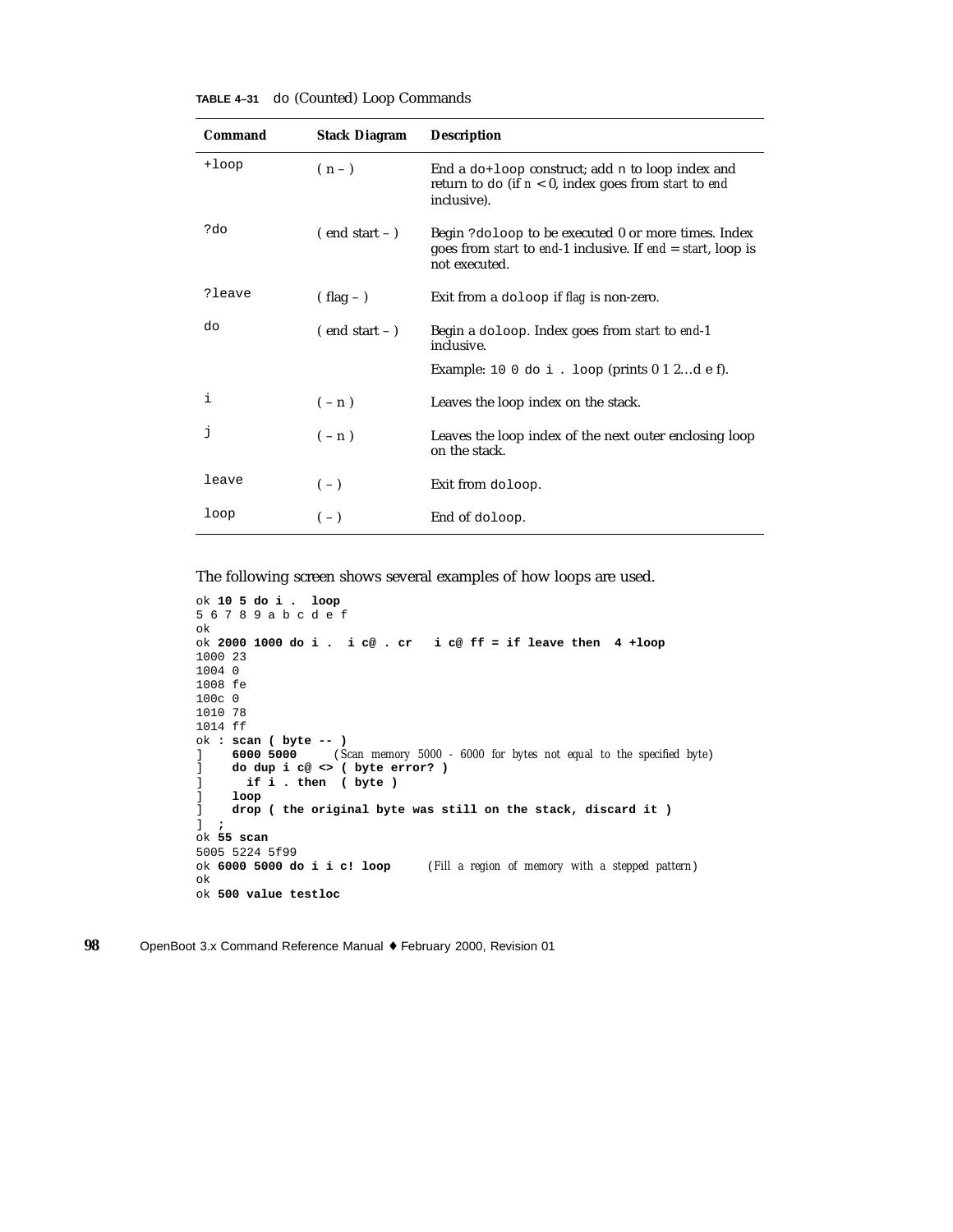```
ok : test16 ( -- ) 1.0000 0 ( do 0-ffff ) (Write different 16-bit values to a location)
] do i testloc w! testloc w@ i <> ( error? ) (Also check the location)
] if ." Error - wrote " i . ." read " testloc w@ . cr
] leave ( exit after first error found ) (This line is optional)
] then
      ] loop
] ;
ok test16
ok 6000 to testloc
ok test16
Error - wrote 200 read 300
ok
```
### Additional Control Commands

Table 4–32 contains descriptions of additional program execution control commands.

**TABLE 4–32** Program Execution Control Commands

| Command     | <b>Stack Diagram</b> | <b>Description</b>                                                  |
|-------------|----------------------|---------------------------------------------------------------------|
| abort.      | $(-)$                | Abort current execution and interpret keyboard<br>commands.         |
| abort" ccc" | $(abort? - )$        | If abort? is true, abort and display message.                       |
| eval        | $($ addr len $ )$    | Interpret Forth source from addr len.                               |
| execute     | $(xt - )$            | Execute the word whose execution token is on the<br>stack.          |
| exit        | $(-)$                | Return from the current word. (Cannot be used in<br>counted loops.) |
| quit        | $(-)$                | Same as abort, but leave stack intact.                              |

abort causes immediate termination and returns control to the keyboard. abort" is similar to abort but is different in two respects. abort" removes a flag from the stack and only aborts if the flag is true. Also, abort" prints any desired message when the abort takes place.

eval takes a string from the stack (specified as an address and a length). The characters in that string are then interpreted as if they were entered from the keyboard. If a Forth text file has been loaded into memory (see Chapter 5), then eval can be used to compile the definitions contained in the file.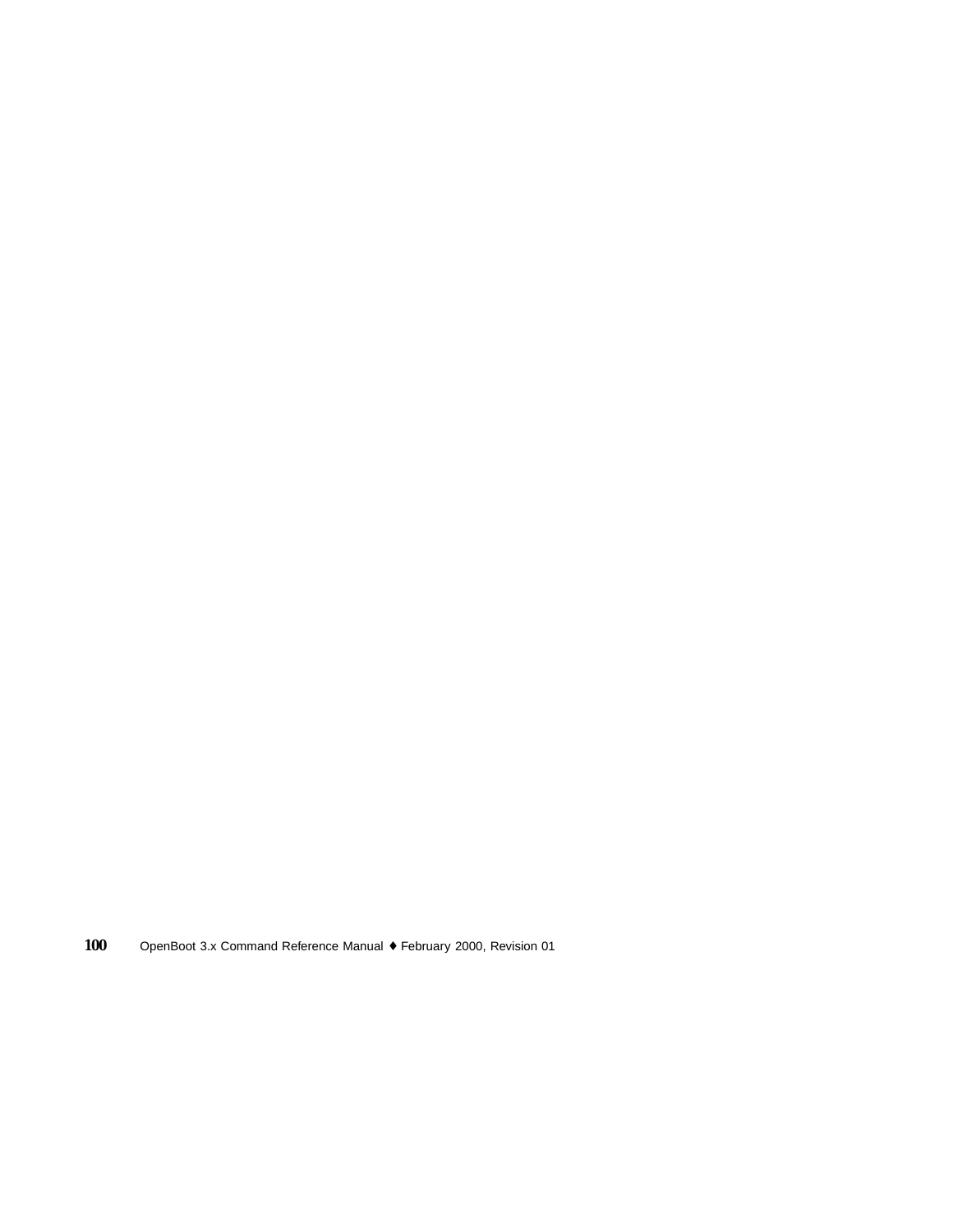### Loading and Executing Programs

The User Interface provides several methods for loading and executing a program on the machine. These methods load a file into memory from Ethernet, a hard disk, a floppy disk, or a serial port, and support the execution of Forth, FCode and binary executable programs.

Most of these methods require the file to have a Client program header; see IEEE 1275.1-1994 Standard for Boot (Initialization Configuration) Firmware for a description. This header is similar to the a. out header used by many UNIX systems. Sun's FCode tokenizer generates files with the Client program header.

OpenBoot commands for loading files from various sources are listed in Table 5–1.

| Command                                        | <b>Stack Diagram</b> | <b>Description</b>                                                                                                                                                                                                                               |
|------------------------------------------------|----------------------|--------------------------------------------------------------------------------------------------------------------------------------------------------------------------------------------------------------------------------------------------|
| boot<br>[device-specifier]<br><i>arguments</i> | $(-)$                | Depending on the values of various configuration<br>variables and the optional arguments, determine the<br>file and device to be used. Reset the machine, load the<br>identified program from the identified device, and<br>execute the program. |
| byte-load                                      | $($ addr xt – $)$    | Interpret FCode beginning at addr. If xt is 1 (the usual<br>case), use rb@ to read the FCode. Otherwise, use the<br>access routine whose execution token is xt.                                                                                  |
| d1                                             | $(-)$                | Load a Forth source text file over a serial line until<br>Control-D is detected and then interpret. Using tip as<br>an example, type: ~ C cat filename Control-D                                                                                 |

**TABLE 5–1** File Loading Commands and Extensions

**101**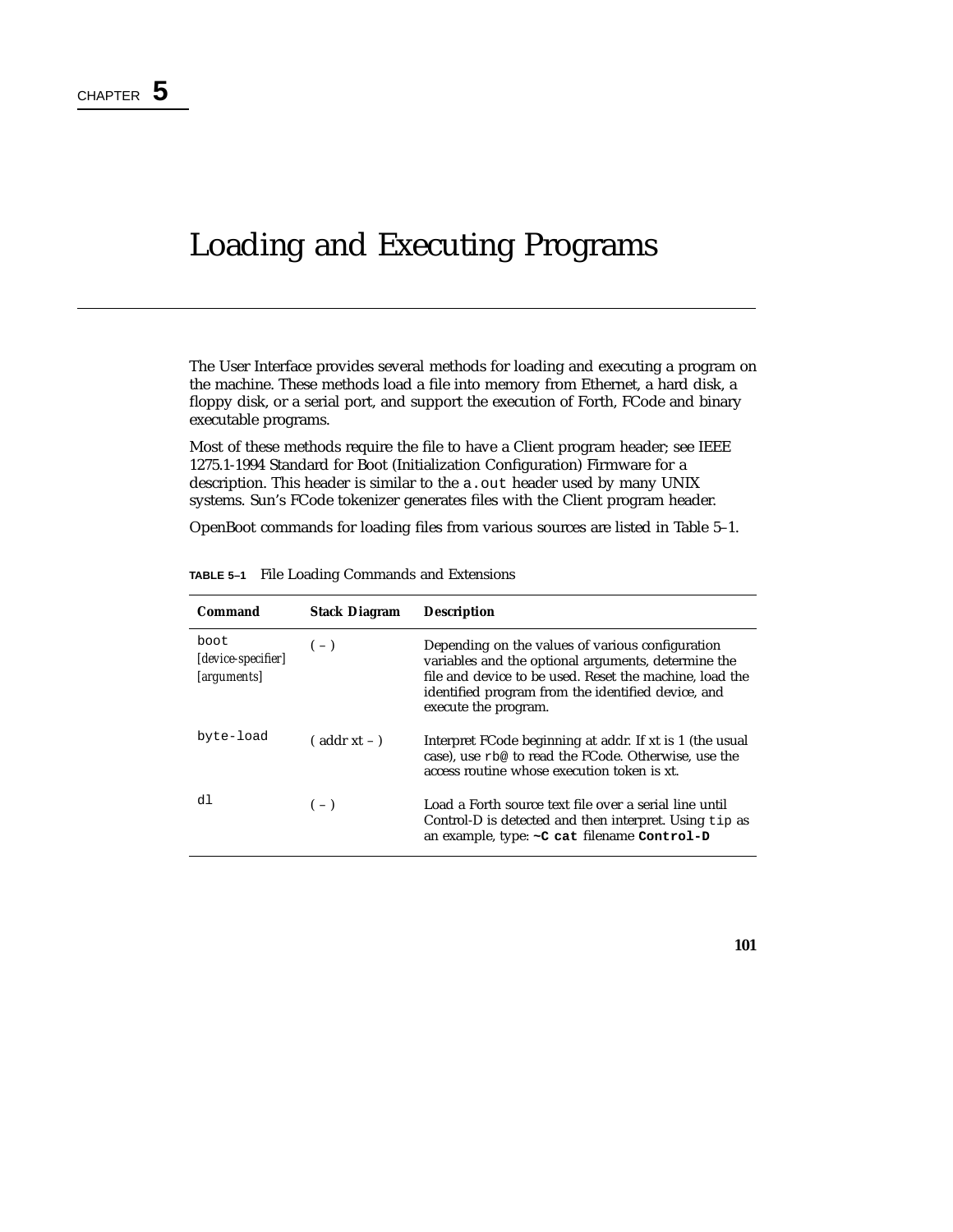| TABLE 5-1 |  | File Loading Commands and Extensions |  | (continued) |
|-----------|--|--------------------------------------|--|-------------|
|-----------|--|--------------------------------------|--|-------------|

| Command                                   | <b>Stack Diagram</b> | <b>Description</b>                                                                                                                                                                                    |
|-------------------------------------------|----------------------|-------------------------------------------------------------------------------------------------------------------------------------------------------------------------------------------------------|
| dlbin                                     | $(-)$                | Load a binary file over a serial line. Using tip as an<br>example, type:                                                                                                                              |
|                                           |                      | $\sim$ C cat filename                                                                                                                                                                                 |
| dload <i>filename</i>                     | $($ addr $ )$        | Load the specified file over Ethernet at the given<br>address.                                                                                                                                        |
| eval                                      | $( str len - ???)$   | Synonym for evaluate.                                                                                                                                                                                 |
| evaluate                                  | $( str len - ???)$   | Interpret Forth source text from the specified string.                                                                                                                                                |
| qo                                        | $(-)$                | Begin executing a previously-loaded binary program,<br>or resume executing an interrupted program.                                                                                                    |
| init-program                              | $(-)$                | Prepare machine to execute a binary file.                                                                                                                                                             |
| load<br>[device-specifier]<br>[arguments] | $(-)$                | Depending on the values of various configuration<br>variables and the optional arguments, determine the<br>file and device to be used, and load the identified<br>program from the identified device. |
| load-base                                 | $(-addr)$            | Address at which load places the data it reads from a<br>device.                                                                                                                                      |
| ?go                                       | $(-)$                | Execute Forth, FCode or binary programs.                                                                                                                                                              |

## Using boot

Although boot is normally used to boot the operating system, it can be used to load and execute any client program. Although booting usually happens automatically, the user can also initiate booting from the User Interface.

The boot process is as follows:

- The machine may be reset if a client program has been executed since the last reset. (The execution of a reset is implementation dependent.)
- A device is selected by parsing the boot command line to determine the boot device and the boot arguments to use. Depending on the form of the boot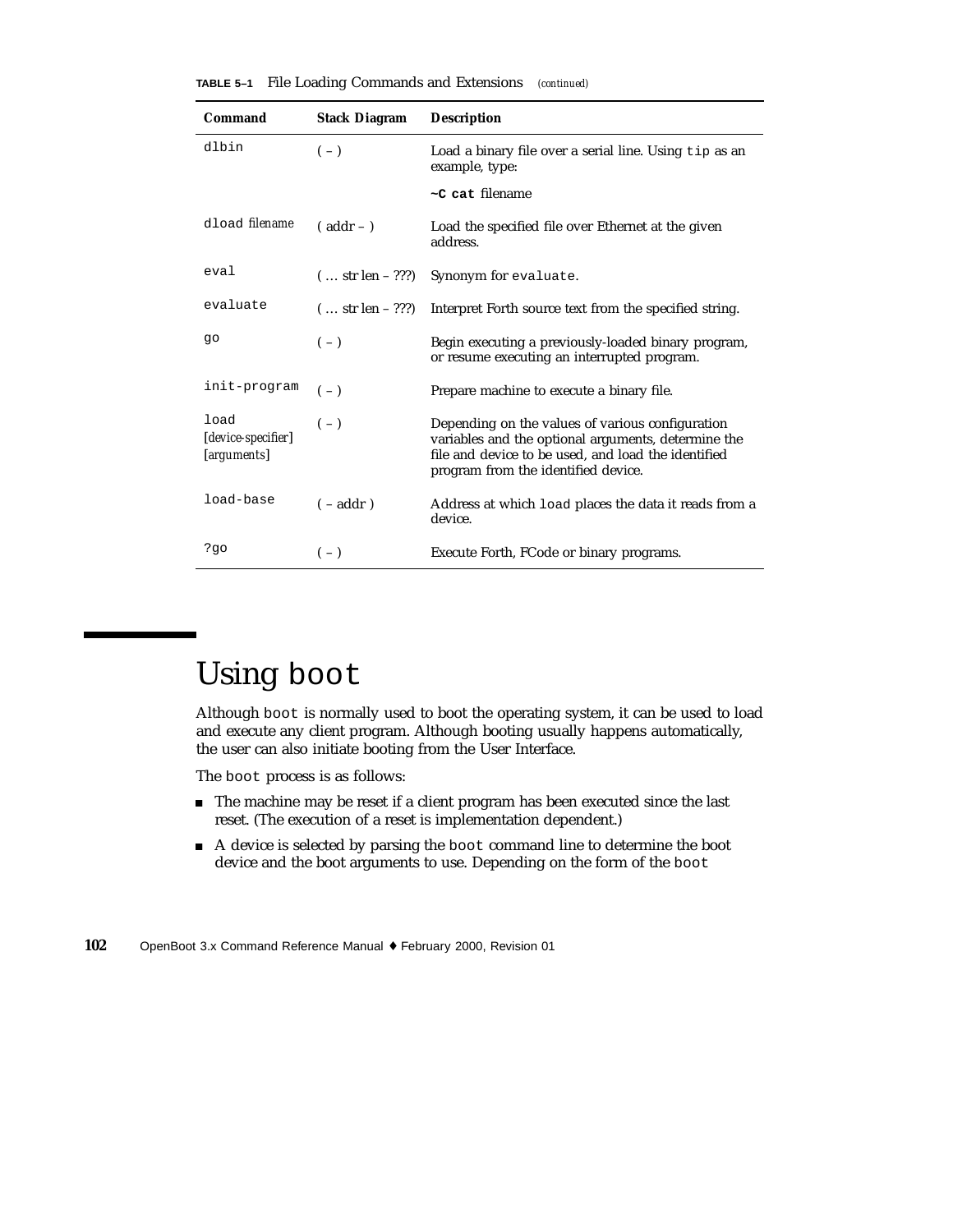command, the boot device and/or argument values may be obtained from configuration variables.

- $\blacksquare$  The bootpath and bootargs properties in the /chosen node of the device tree are set with the selected values.
- The selected program is loaded into memory using a protocol that depends on the type of the selected device. For example, a disk boot might read a fixed number of blocks from the beginning of the disk, while a tape boot might read a particular tape file.
- The loaded program is executed. The behavior of the program may be further controlled by the argument string (if any) that was either contained within the selected configuration variable or was passed to the boot command on the command line.

boot has the following general format:

**boot** [*device-specifier*] [*arguments*]

where *device-specifier* and *arguments* are optional. For a complete discussion of the use of the boot command, see "Booting for the Expert User" on page 29.

### Using dl to Load Forth Text Files Over Serial Port A

Forth programs loaded with dl must be ASCII files.

To load a file over the serial line, connect the test system"s serial port A to a machine that is able to transfer a file on request (in other words, a *server*). Start a terminal emulator on the server, and use that terminal emulator to download the file using dl.

The following example assumes the use of the Solaris terminal emulator tip. (See Appendix A", for information on this procedure.)

- **1. At the** ok **prompt of the test system, type:**
- ok **dl**
- **2. In the** tip **window of the server, type: ~C**

to obtain a command line with which to issue a Solaris command on the server.

Loading and Executing Programs **103**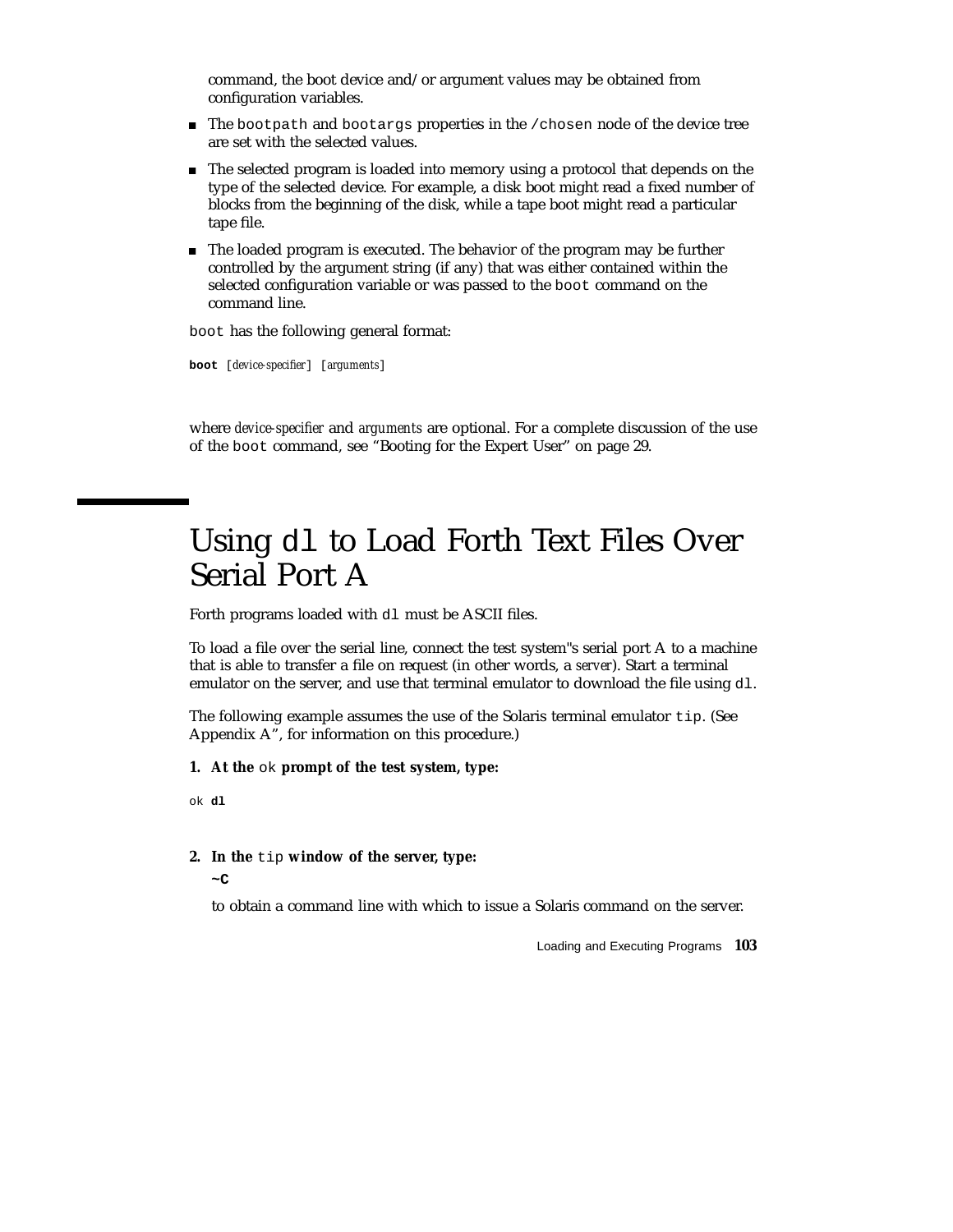**Note -** The C is case-sensitive and must be capitalized.

**Note -** tip will only recognize the ~ as a tip command if it is the first character on the command line. If tip fails to recognize the  $\sim$ C, type Enter in the tip window and repeat ~C.

**3. At the** local command **prompt, use** cat **to send the file.**

```
~C (local command) cat filename
   (Away two seconds)
  Control-D
```
**4. When** tip **displays a message of the form** (Away *n* seconds)**, type: Control-D**

in the tip window to signal dl that the end of the file has been reached.

dl then automatically interprets the file, and the ok prompt reappears on the screen of the test system.

### Using load

The syntax and behavior of load are similar to boot except that the program is only loaded and not executed. load also does not do a machine reset prior to loading as may.boot

The general form of the load command is:

**load** [*device-specifier*] [*arguments*]

The parsing of the load command's parameters is affected by the same configuration variables as boot, and load's *device-specifier* and *arguments* are identified by the same process. (See "Booting for the Expert User" on page 29 for the details.)

Once the *device-specifier* and *arguments* are identified, loading proceeds as follows:

- 1. The *device-specifier* and *arguments* are saved in the bootpath and bootargs properties, respectively, of the /chosen node.
- **104** OpenBoot 3.x Command Reference Manual ♦ February 2000, Revision 01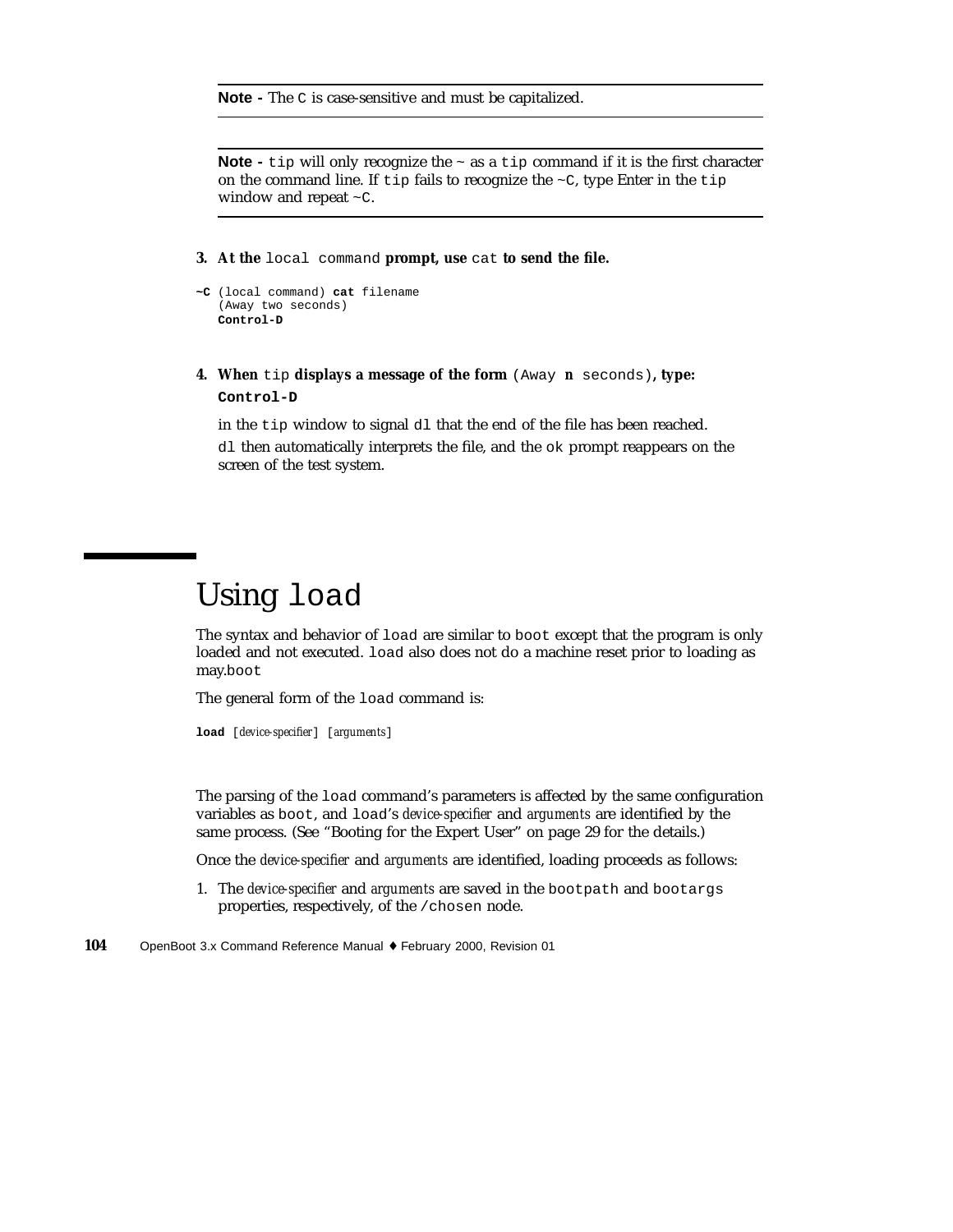- 2. If the *device-specifier* was obtained from a configuration variable, its value may be a list of devices. If the list contains only a single entry, that entry is used by load as the *device-specifier*.
- **Note -** If the list contains more than one entry, an attempt is made to open each listed device, beginning with the first entry, and continuing until the next to last entry. If the system successfully opens a device, that device is closed and is used by load as the *device-specifier*. If none of these devices can be opened, the last device in the list is used by load as the *device-specifier*.
- 3. load attempts to open the device specified by *device-specifier*. If the device cannot be opened, loading is terminated.
- 4. If the device is successfully opened, the device's load method is invoked to load the specified program from the specified device at the system's default load address.
- 5. If load is successful, and if the beginning of the loaded image is a valid client program header for the system:
	- a. Memory is allocated at the address and of the size specified in that header.
	- b. The loaded image is moved from the default load address to the newly allocated memory.
	- c. The system is initialized such that a subsequent go command will begin the execution of the loaded program.

### Using dlbin to Load FCode or Binary Executables Over Serial Port A

FCode or binary programs loaded with dlbin must be Client program header files. dlbin loads the files at the entry point indicated in the

Client program header. Link binary files for 4000 (hex). Recent versions of the FCode Tokenizer create a Client program header file with entry point 4000.

To load a file over the serial line, connect the test system"s serial port A to a machine that is able to transfer a file on request ( i.e. a *server*). Start a terminal emulator on the server, and use that terminal emulator to download the file using dlbin.

The following example assumes the use of the Solaris terminal emulator tip. (See Appendix A", for information on this procedure.)

1. At the test system's ok prompt, type:

ok **dlbin**

Loading and Executing Programs **105**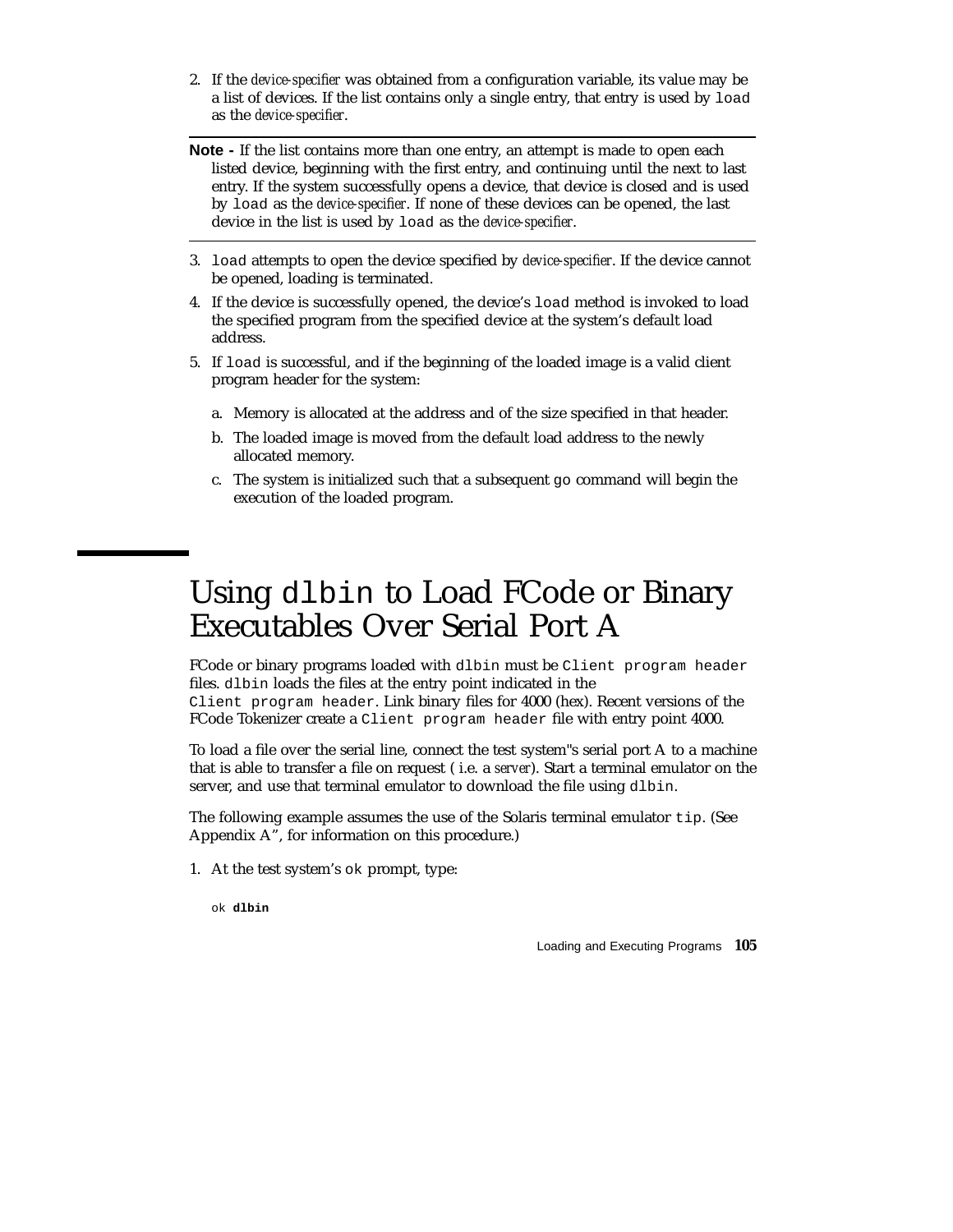In the tip window of the server, type:

 $\sim$   $\sim$   $\sim$ 

to obtain a command line with which to issue a Solaris command on the server.

**Note -** The C is case-sensitive and must be capitalized.

**Note -** tip will only recognize the  $\sim$  as a tip command if it is the first character on the command line. If tip fails to recognize the  $\sim$ C, press Return in the tip window and repeat ~C again.

1. At the "local command" prompt, use cat to send the file.

```
~C (local command) cat filename
   (Away two seconds)
```
When tip completes the download, it displays a message of the form (Away *n* seconds), and the ok prompt reappears on the screen of the test system.

To execute an FCode program, type:

ok **4000 1 byte-load**

To execute the downloaded program, type: ok **go**

### Using dload to Load From Ethernet

dload loads files over Ethernet at a specified address, as shown below. ok **4000 dload** filename

In the above example, *filename* must be relative to the server"s root. Use **4000** (hex) as the address for dload input. dload uses the trivial file transfer protocol (TFTP), so the server may need to have its permissions adjusted for this to work.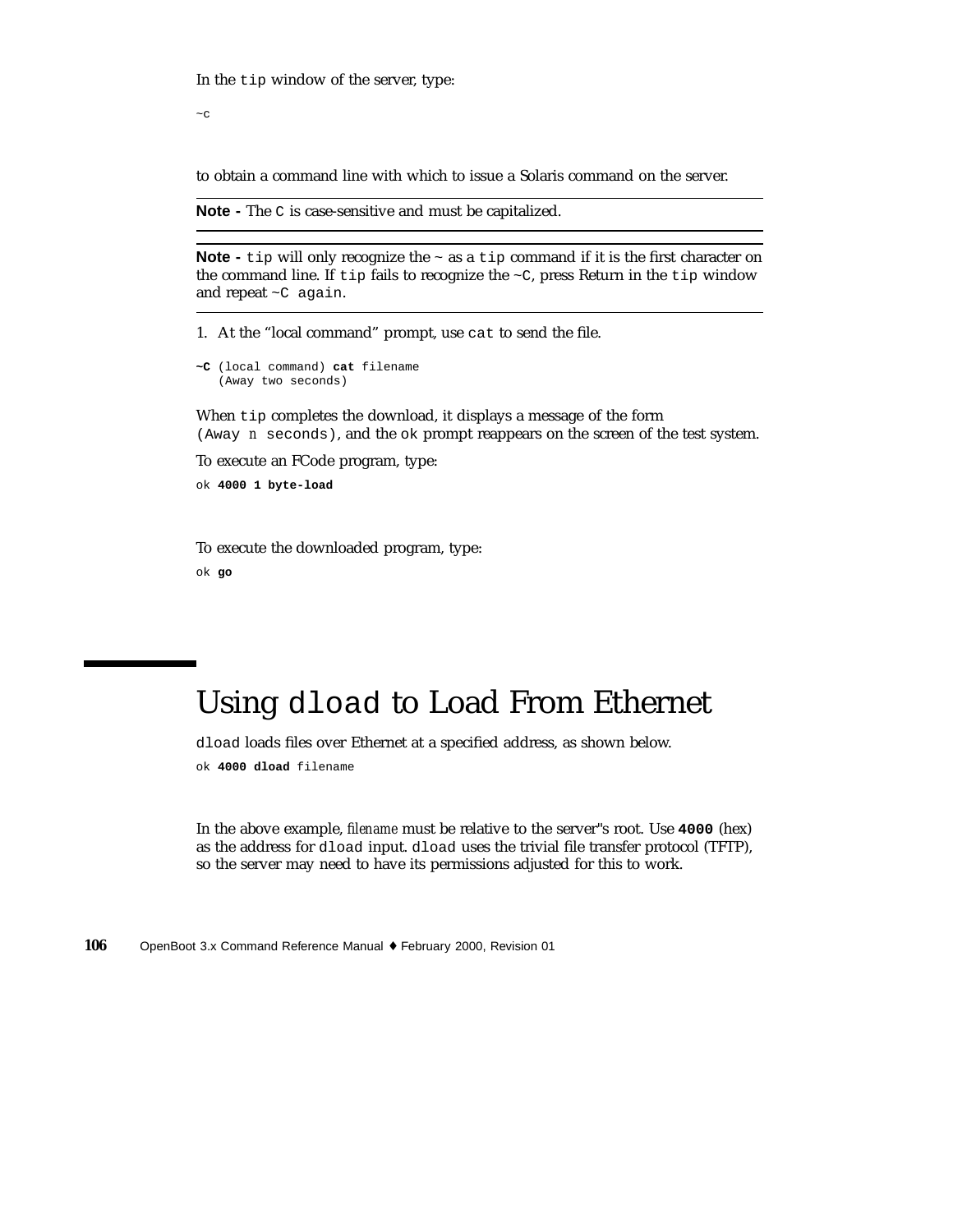### Forth Programs

Forth programs loaded with dload must be ASCII files beginning with the two characters "\ "(backslash and space). To execute the loaded Forth program, type:

```
ok 4000 file-size @ eval
```
In the above example, *file-size* contains the size of the loaded image.

### FCode Programs

FCode programs loaded with dload must be Client program header files. To execute the loaded FCode program, type:

```
ok 4000 1 byte-load
```
byte-load is used by OpenBoot to interpret FCode programs on expansion boards such as SBus. The 1 in the example is a specific value of a parameter that specifies the separation between FCode bytes in the general case. Since dload loads into system memory, 1 is the correct spacing.

### Binary Executables

dload requires binary programs to be in Client program header. Executable binary programs loaded must be either linked to dload"s input address (e.g., 4000) or be position independent. To execute the binary program, type:

ok **go**

To run the program again, type:

ok **init-program go**

dload does not use intermediate booters (unlike the boot command). Thus, any symbol information included in the Client program header file is available to the User Interface"s symbolic debugging capability. (See Chapter 6 for more information on symbolic debugging.)

Loading and Executing Programs **107**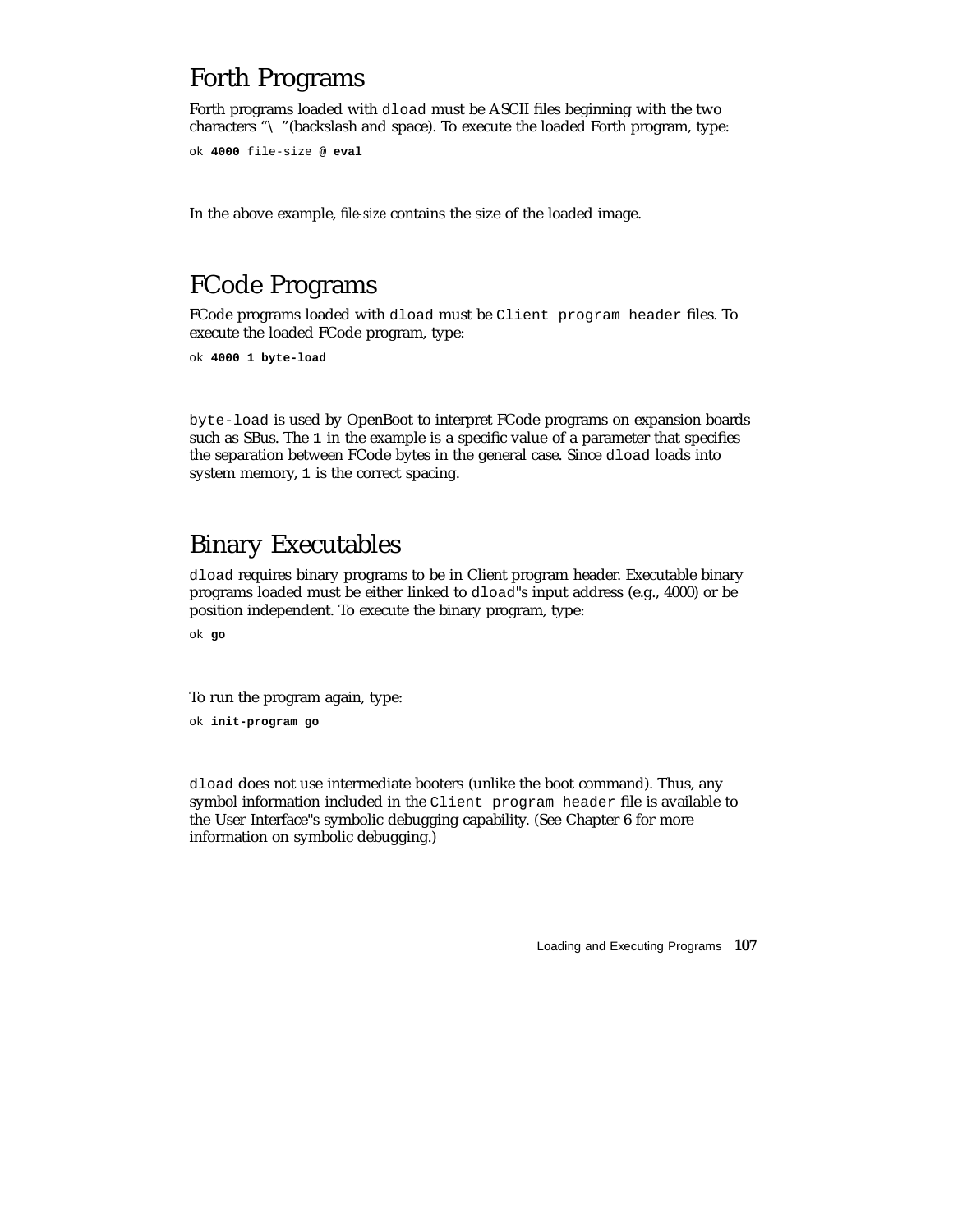# Using ?go

Once a program has been loaded into the system, ?go can be used to execute that program regardless of the type of the program.

?go examines the start of the loaded image. If the image begins with the string "\ " (backslash and space), the image is assumed to be Forth text. The Forth interpreter is invoked to interpret the image.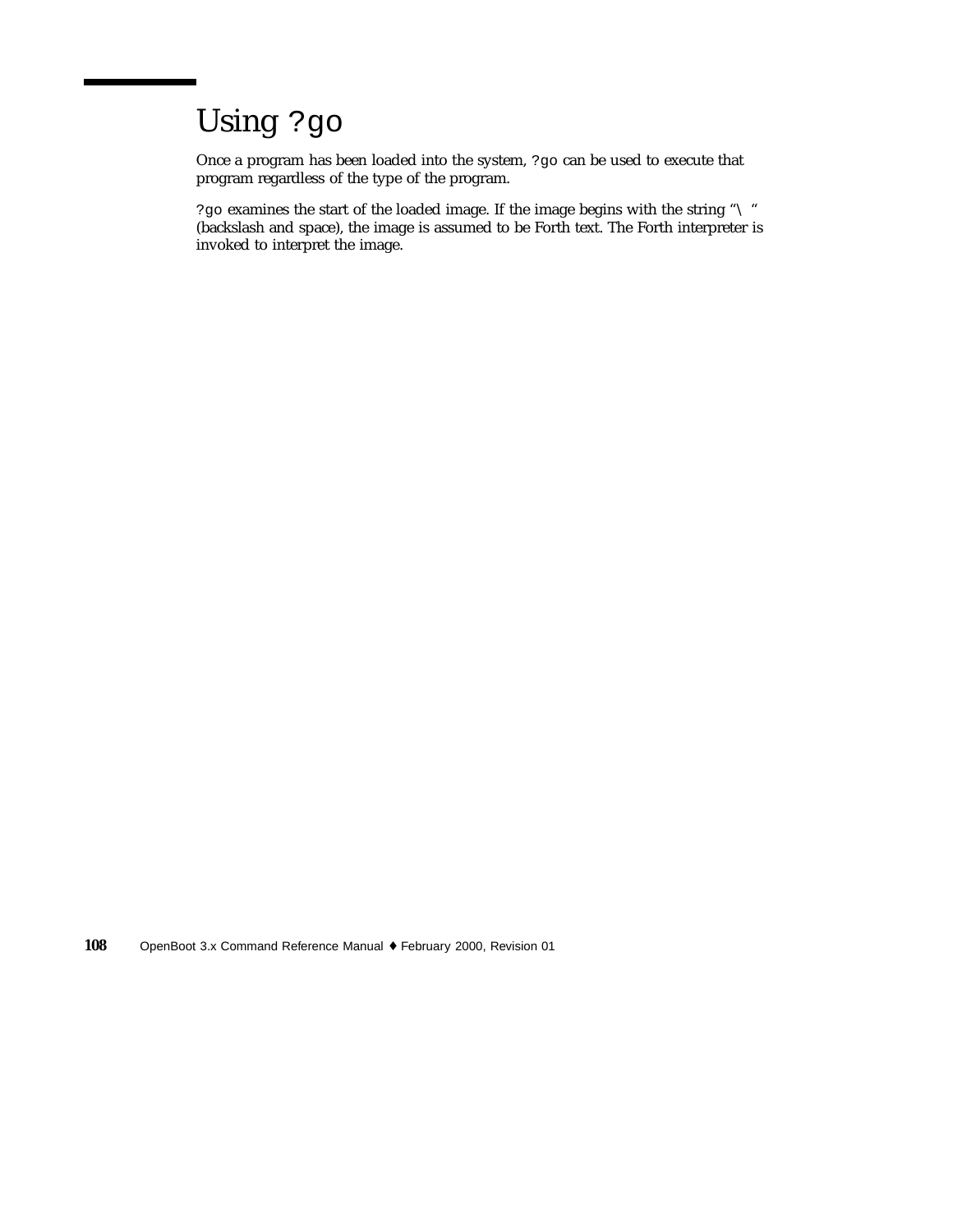# Debugging

OpenBoot provides debugging tools that include a Forth language decompiler, a machine language disassembler, register display commands, a symbolic debugger, breakpoint commands, a Forth source-level debugger, a high-level language patching facility, and exception tracing. This chapter describes the capabilities specified by *IEEE Standard 1275-1994*.

# Using the Forth Language Decompiler

The built-in Forth language decompiler can be used to recreate the source code for any previously-defined Forth word. The command:

ok **see old-name**

displays a listing of the source for old-name (without the source comments, of course).

A companion to see is (see) which is used to decompile the Forth word whose execution token is taken from the stack. For example:

```
ok ' old-name (see)
```
(see) produces a listing in a format identical to see.

```
ok see see
: see
   " ["] (see) catch if
     drop
   then
```
**109**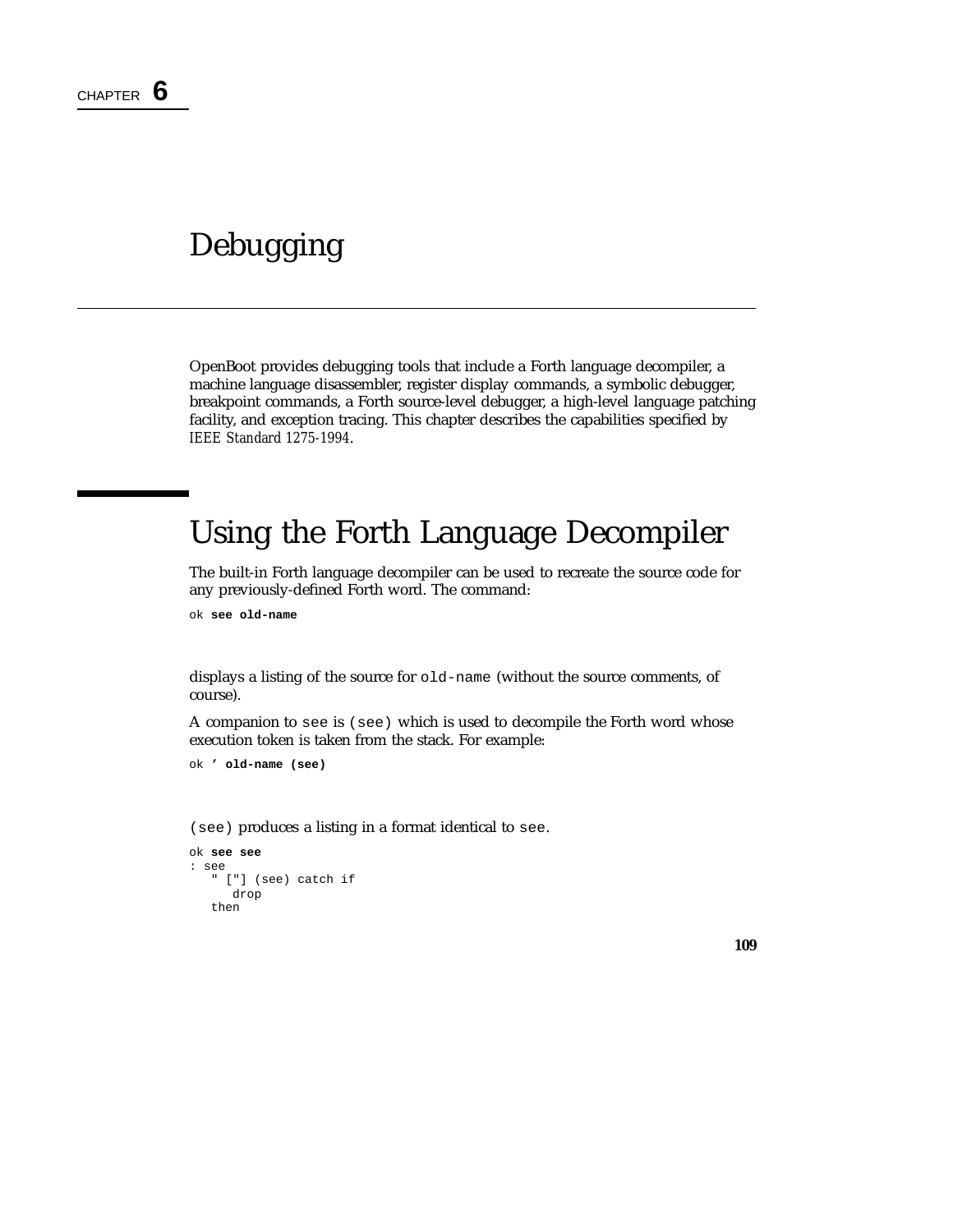```
;
ok see (see)
defer (see) is
: (f0018a44)
   40 rmargin ! dup dup (f00189c4) dup (f0018944) (f0018980) (f0018658)
   ??cr
;
ok f0018a44 (see)
: (f0018a44)
   40 rmargin ! dup dup (f00189c4) dup (f0018944) (f0018980) (f0018658)
   ??cr
;
```
The preceding listing shows that:

- see itself is composed only of Forth source words that were compiled as external or as headers with fcode-debug? set to true.
- (see) is a defer word. (see) also contains words that were compiled as headerless and are, consequently, displayed as hex addresses surrounded by parentheses.
- Decompiling a word with (see) produces a listing identical to that produced by see.

For words implemented in Forth assembler language, see displays a Forth assembler listing. For example, decompiling dup displays:

ok **see dup** code dup

| f0008c98 | sub | 8q7, 8, 8q7                            |
|----------|-----|----------------------------------------|
| f0008c9c | stx | $\qquad24.$ [ $\qquad90 + \qquad297$ ] |
| f0008ca0 | 1d  | $[$ %q5], $\$10$                       |
| f0008ca4 | jmp | $\$10.$ $\$q2.$ $\$q0$                 |
| f0008ca8 | add | 8q5, 4, 8q5                            |
|          |     |                                        |

### Using the Disassembler

The built-in disassembler translates the contents of memory into equivalent assembly language.

Table 6–1 lists commands that disassemble memory into equivalent opcodes.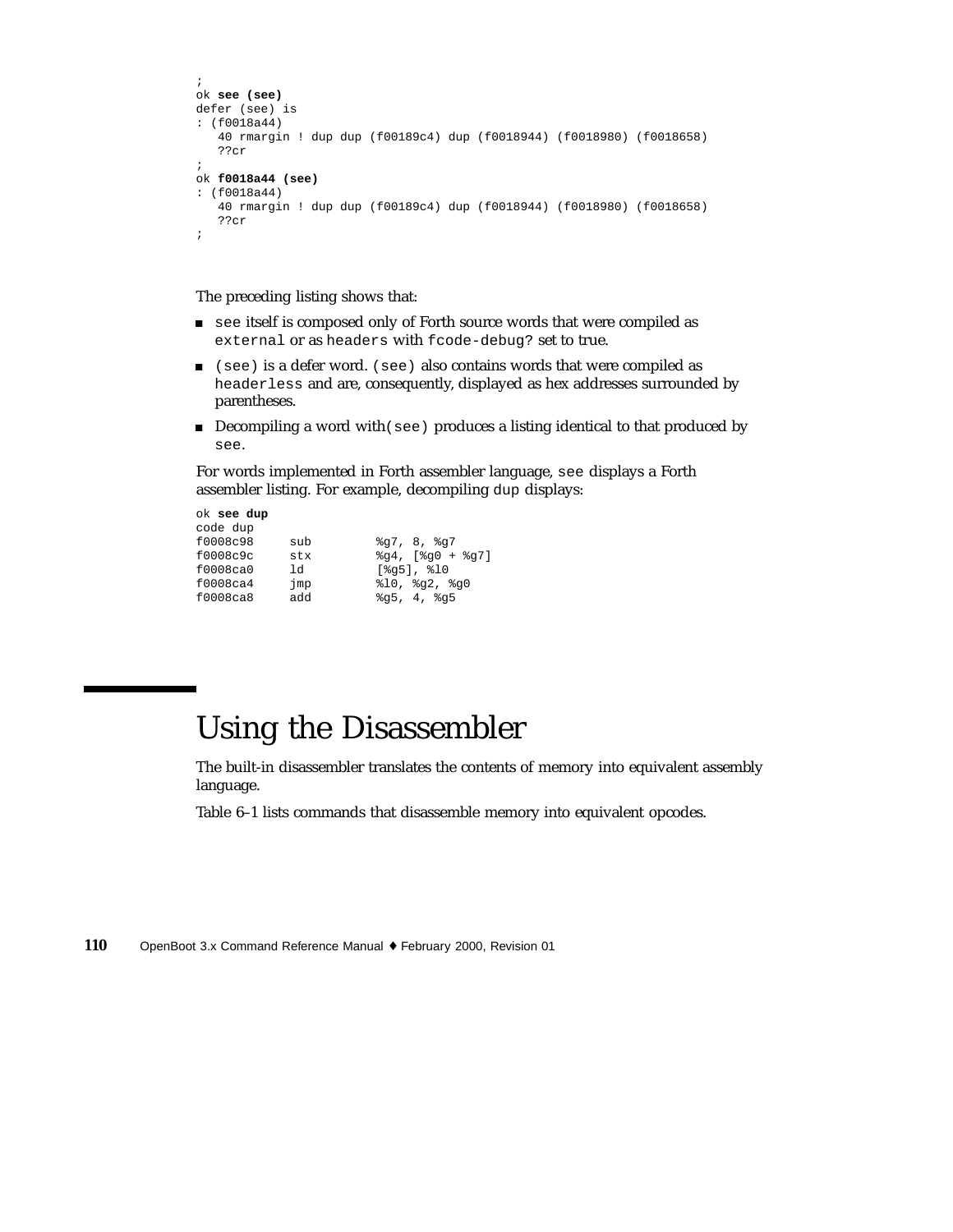**TABLE 6–1** Disassembler Commands

| Command | <b>Stack Diagram</b> | <b>Description</b>                                             |
|---------|----------------------|----------------------------------------------------------------|
| +dis    | $(-)$                | Continue disassembling where the last disassembly<br>left off. |
| dis     | $($ addr – $)$       | Begin disassembling at the specified address.                  |

dis begins to disassemble the data content of any desired location. The system pauses when:

- Any key is pressed while disassembly is taking place.
- The disassembler output fills the display screen.
- A call or jump opcode is encountered.

Disassembly can then be stopped or the +dis command can be used to continue disassembling at the location where the last disassembly stopped.

Memory addresses are normally shown in hexadecimal. However, if a symbol table is present, memory addresses are displayed symbolically whenever possible.

## Displaying Registers

You can enter the User Interface from the middle of an executing program as a result of a program crash, a user abort, or an encountered breakpoint. (Breakpoints are discussed on "Breakpoints" on page 114.) In all these cases, the User Interface automatically saves all the CPU data register values in a buffer area. These values can then be inspected or altered for debugging purposes.

### SPARC Registers

Table 6–2 lists the SPARC register commands.

Debugging **111**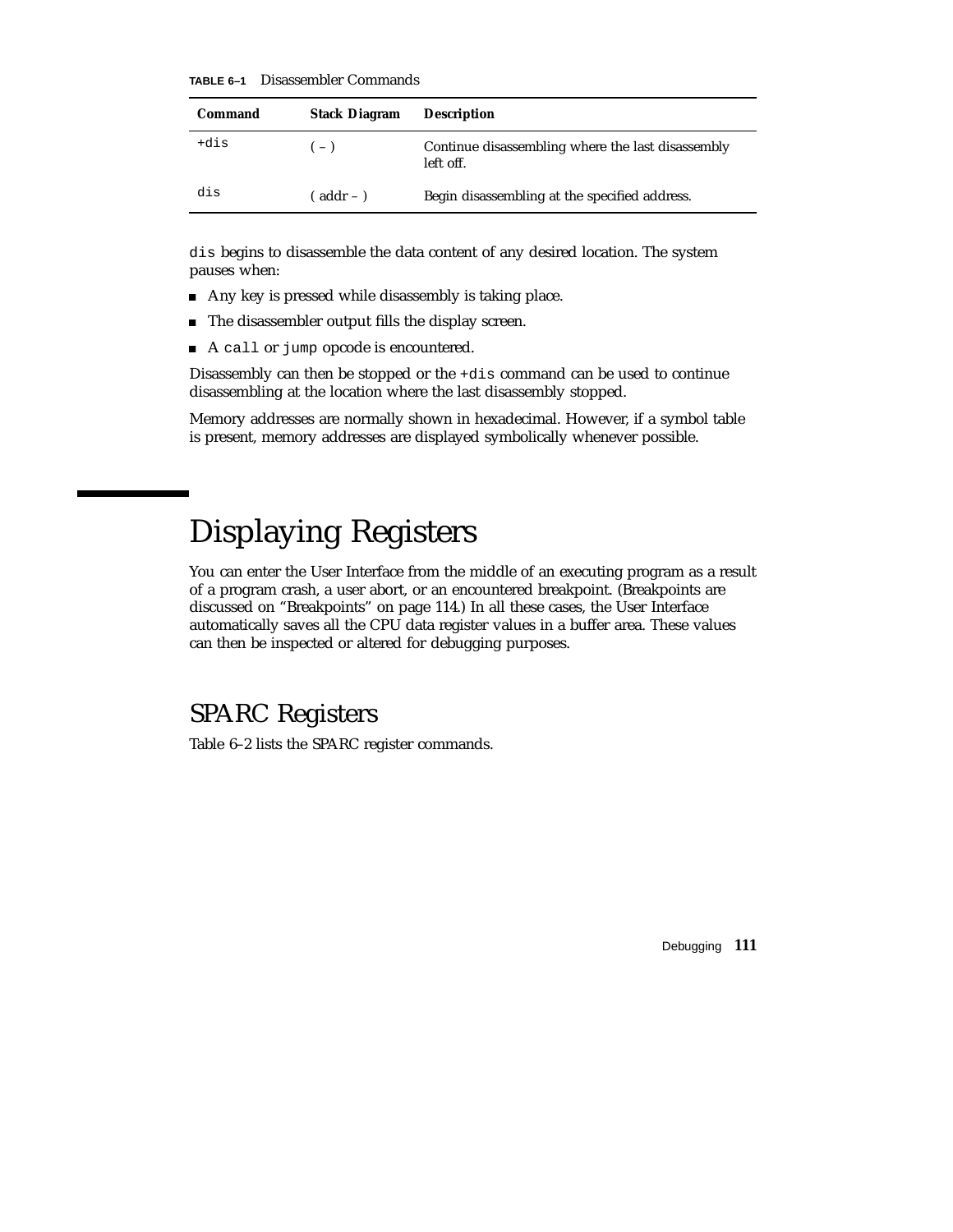#### **TABLE 6–2** SPARC Register Commands

| Command                       | <b>Stack Diagram</b>  | <b>Description</b>                                                                               |
|-------------------------------|-----------------------|--------------------------------------------------------------------------------------------------|
| %90 through<br>8q7            | $(-value)$            | Return the value in the specified global register.                                               |
| %i0 through<br>%i7            | $(-value)$            | Return the value in the specified input register.                                                |
| \$10 through<br>817           | $(-value)$            | Return the value in the specified local register.                                                |
| <sup>8</sup> ∂ through<br>807 | $(-value)$            | Return the value in the specified output register.                                               |
| &pc &npc &y                   | $(-value)$            | Return the value in the specified register.                                                      |
| %f0 through<br>\$£31          | $(-value)$            | Return the value in the specified floating point register.                                       |
| .freqisters                   | $(-)$                 | Display the values in $\S$ f 0 through $\S$ f 31.                                                |
| .locals                       | $(-)$                 | Display the values in the $i$ , $l$ and $o$ registers.                                           |
| .registers                    | $(-)$                 | Display values in processor registers.                                                           |
| .window                       | $(\text{window#} - )$ | Same as w.locals; display the desired window.                                                    |
| ctrace                        | $(-)$                 | Display the return stack showing C subroutines.                                                  |
| set-pc                        | $($ new-value $ )$    | Set %pc to new-value, and set %npc to (new-value+4).                                             |
| to regname                    | $($ new-value $ )$    | Change the value stored in any of the above registers.<br>Use in the form: new-value to regname. |
| W                             | $(windown# - )$       | Set the current window for displaying $\forall$ ix, $\forall$ lx, or<br>$\delta$ OX.             |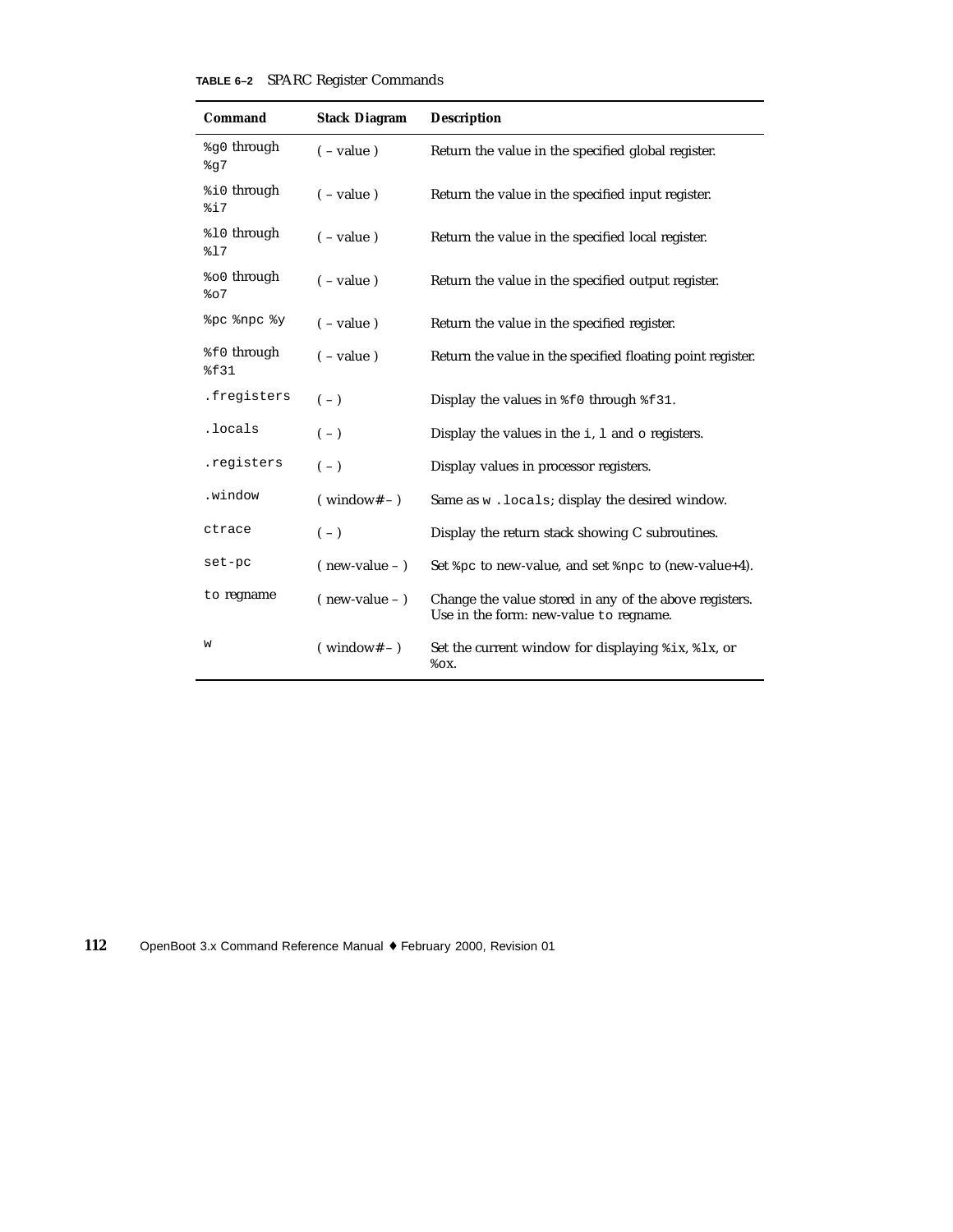| Command                   | <b>Stack Diagram</b> | <b>Description</b>                                 |
|---------------------------|----------------------|----------------------------------------------------|
| <i><b>%fprs</b></i>       | $(-value)$           | Return the value in the specified register.        |
| sasi                      |                      |                                                    |
| <i><b>&amp;pstate</b></i> |                      |                                                    |
| $%t1-c$                   |                      |                                                    |
| %pil                      |                      |                                                    |
| <i><b>%tstate</b></i>     |                      |                                                    |
| %tt                       |                      |                                                    |
| %tba                      |                      |                                                    |
| %cwp                      |                      |                                                    |
| <i><b>%cansave</b></i>    |                      |                                                    |
| <i><b>%canrestore</b></i> |                      |                                                    |
| %otherwin                 |                      |                                                    |
| <i><b>%wstate</b></i>     |                      |                                                    |
| <i><b>%cleanwin</b></i>   |                      |                                                    |
| .pstate                   | $(\, - \,)$          | Formatted display of the processor state register. |
| .ver                      | $(-)$                | Formatted display of the version register.         |
| .ccr                      | $(-)$                | Formatted display of the \$ccr register.           |
| .trap-<br>registers       | $(-)$                | Display trap-related registers.                    |

**TABLE 6–3** SPARC V9 Register Commands

The values of all of these registers are saved and can be altered with to. After the values have been inspected and/or modified, program execution can be continued with the go command. The saved (and possibly modified) register values are copied back into the CPU, and execution resumes at the location specified by the saved program counter.

If you change %pc with to, you should also change %npc. (It is easier to use set-pc, which changes both registers automatically.)

Debugging **113**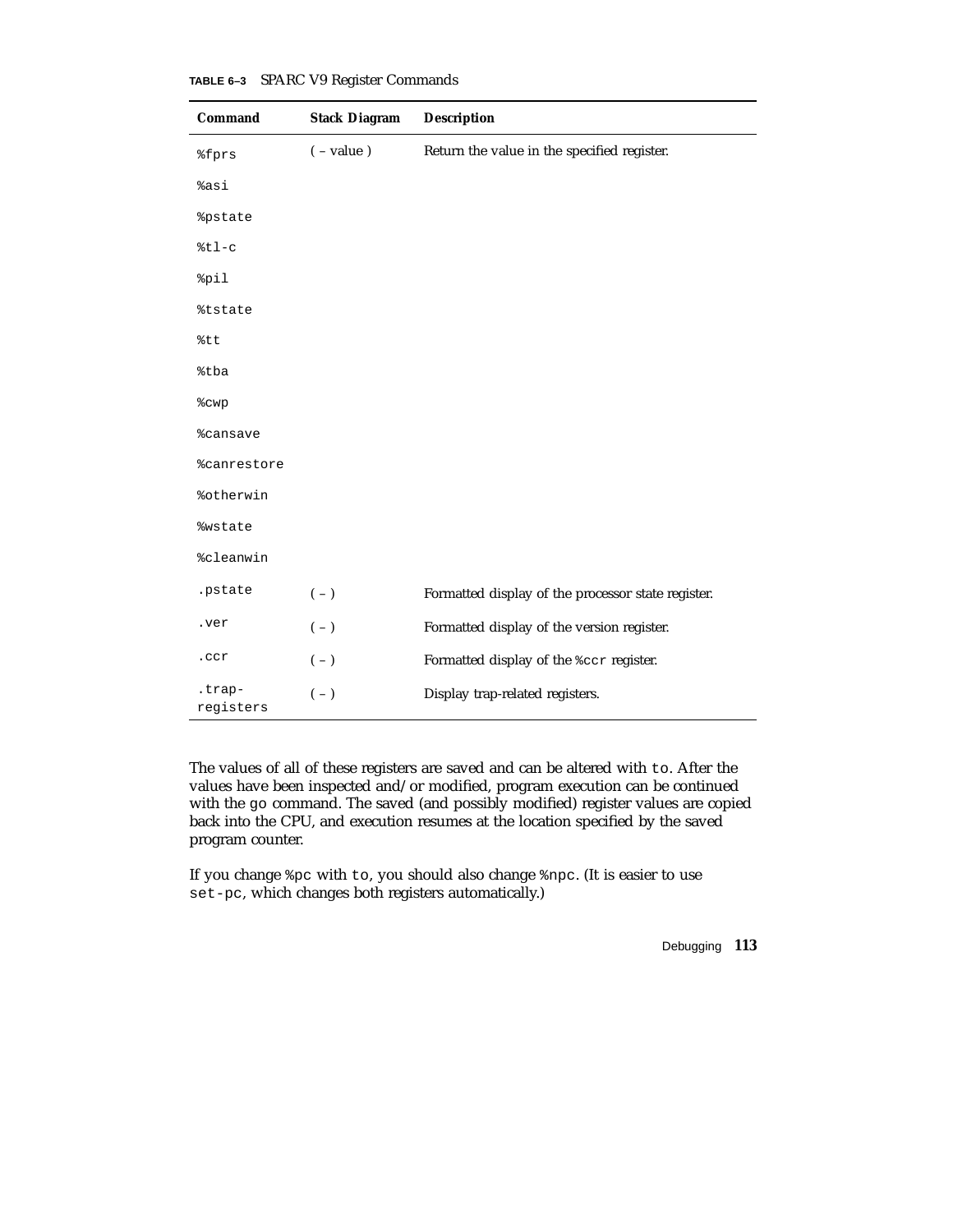## Breakpoints

The User Interface provides a breakpoint capability to assist in the development and debugging of stand-alone programs. (Programs that run over the operating system generally do not use this OpenBoot feature, but use other debuggers designed to run with the operating system.) The breakpoint feature lets you stop the program under test at desired points. After program execution has stopped, registers or memory can be inspected or changed, and new breakpoints can be set or cleared. You can resume program execution with the go command.

Table 6–4 lists the breakpoint commands that control and monitor program execution.

| Command        | <b>Stack Diagram</b> | <b>Description</b>                                                                                                                                                                                                                                                                                                                                                                                        |
|----------------|----------------------|-----------------------------------------------------------------------------------------------------------------------------------------------------------------------------------------------------------------------------------------------------------------------------------------------------------------------------------------------------------------------------------------------------------|
| $+bp$          | $($ addr $ )$        | Add a breakpoint at the specified address.                                                                                                                                                                                                                                                                                                                                                                |
| $-bp$          | $($ addr $ )$        | Remove the breakpoint at the specified address.                                                                                                                                                                                                                                                                                                                                                           |
| $-\mathsf{bp}$ | $(-)$                | Remove the most-recently-set breakpoint.                                                                                                                                                                                                                                                                                                                                                                  |
| .bp            | $(-)$                | Display all currently set breakpoints.                                                                                                                                                                                                                                                                                                                                                                    |
| .breakpoint    | $(-)$                | Perform a specified action when a breakpoint occurs.<br>This word can be altered to perform any desired<br>action. For example, to display registers at every<br>breakpoint, type: ['] .registers to<br>. breakpoint. The default behavior is<br>. instruction. To perform multiple behaviors,<br>create a single definition which calls all desired<br>behaviors, then load that word into . breakpoint. |
| .instruction   | $(-)$                | Display the address, opcode for the last-encountered<br>breakpoint.                                                                                                                                                                                                                                                                                                                                       |
| .step          | $(-)$                | Perform a specified action when a single step occurs<br>(see .breakpoint).                                                                                                                                                                                                                                                                                                                                |
| bpoff          | $(-)$                | Remove all breakpoints.                                                                                                                                                                                                                                                                                                                                                                                   |

**TABLE 6–4** Breakpoint Commands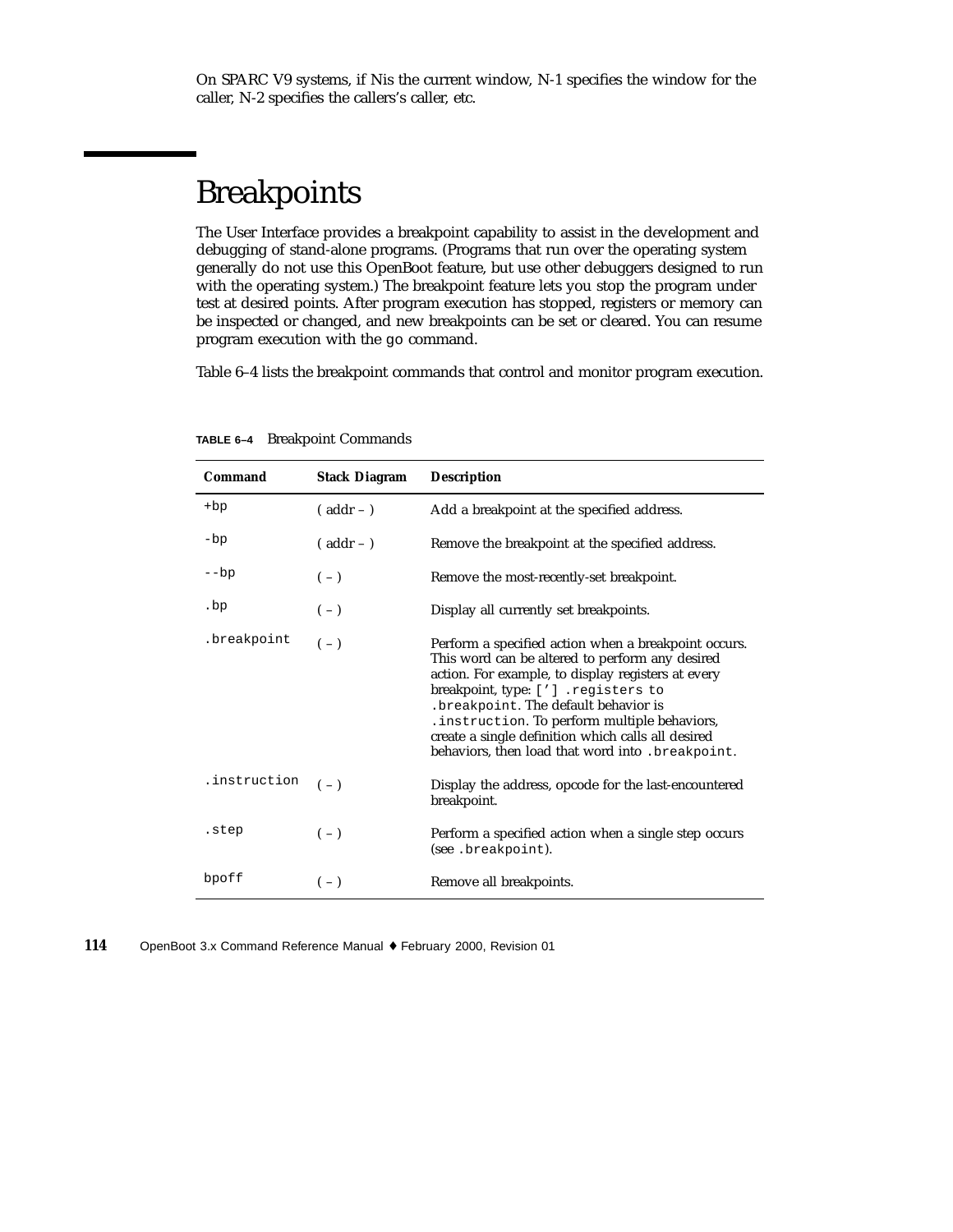| TABLE 6-4 |  | <b>Breakpoint Commands</b> |  | (continued) |
|-----------|--|----------------------------|--|-------------|
|-----------|--|----------------------------|--|-------------|

| Command     | <b>Stack Diagram</b> | <b>Description</b>                                                                                                                                |
|-------------|----------------------|---------------------------------------------------------------------------------------------------------------------------------------------------|
| finish-loop | $(-)$                | Execute until the end of this loop.                                                                                                               |
| 90          | $(-)$                | Continue from a breakpoint. This can be used to go to<br>an arbitrary address by setting up the processor's<br>program counter before issuing go. |
| gos         | $(n-$                | Execute go n times.                                                                                                                               |
| hop         | $(-)$                | (Like the step command.) Treat a subroutine call as a<br>single instruction.                                                                      |
| hops        | $(n-1)$              | Execute hop n times.                                                                                                                              |
| return      | $(-)$                | Execute until the end of this subroutine.                                                                                                         |
| returnl     | $(-)$                | Execute until the end of this leaf subroutine.                                                                                                    |
| skip        | $(-)$                | Skip (do not execute) the current instruction.                                                                                                    |
| step        | $(-)$                | Single-step one instruction.                                                                                                                      |
| steps       | $(n-1)$              | Execute step n times.                                                                                                                             |
| till        | $($ addr $ )$        | Execute until the given address is encountered.<br>Equivalent to +bp go.                                                                          |

To debug a program using breakpoints, use the following procedure.

- **1. Load the test program into memory.**
- **2. See Chapter 5 for more information. The register values are initialized automatically.**
- **3. (Optional) Disassemble the downloaded program to verify a properly-loaded file.**
- **4. Begin single-stepping the test program using the** step **command.**
- **5. You can also set a breakpoint, then execute (for example, using the commands** *addr* +bp **and** go**) or perform other variations.**

Debugging **115**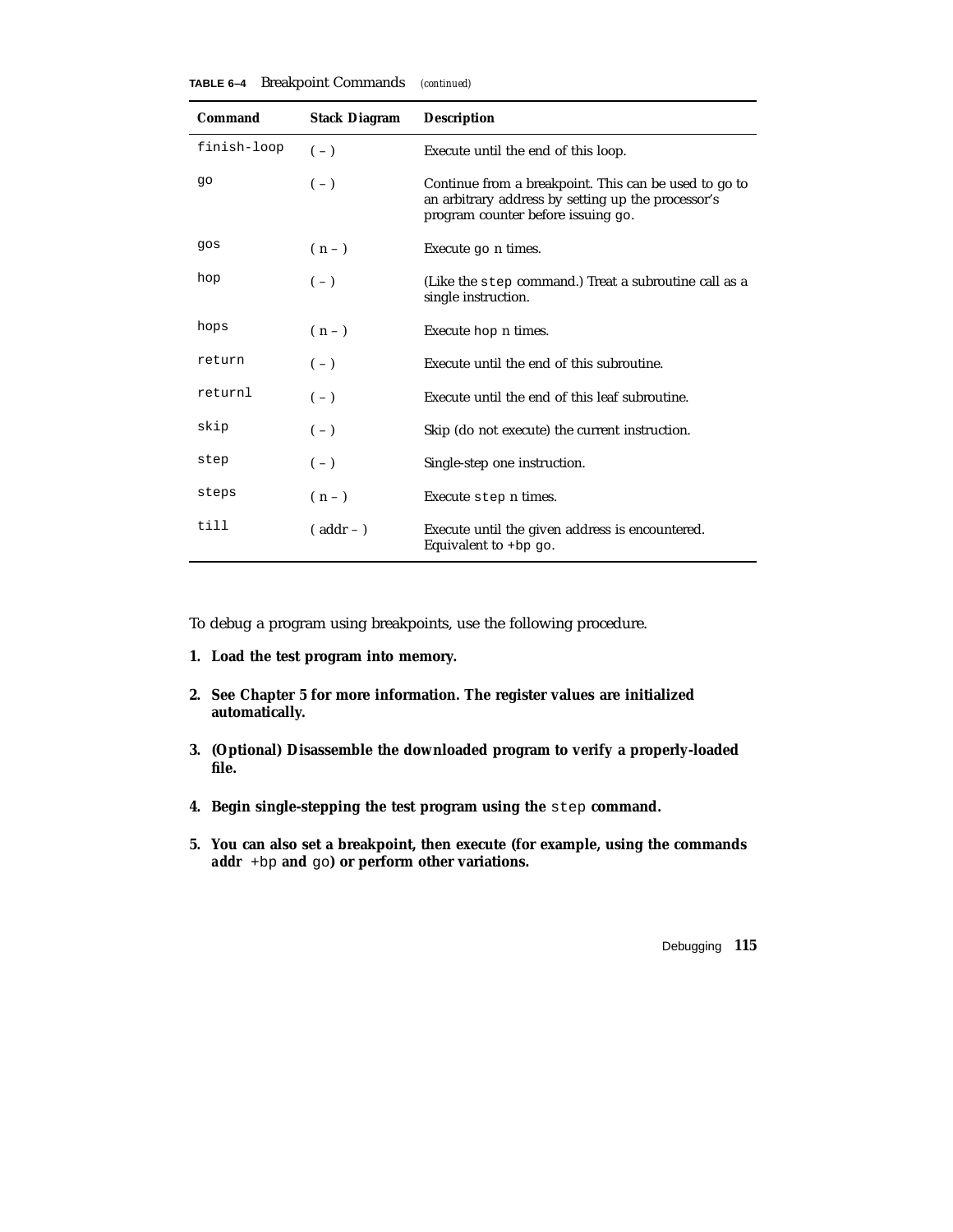# The Forth Source-Level Debugger

The Forth source-level Debugger allows single-stepping and tracing of Forth programs. Each step represents the execution of one Forth word.

The debugger commands are shown in Table 6–5.

**TABLE 6–5** Forth Source-level Debugger Commands

| Command                  | <b>Description</b>                                                                                                                                                                                                                                                                                           |
|--------------------------|--------------------------------------------------------------------------------------------------------------------------------------------------------------------------------------------------------------------------------------------------------------------------------------------------------------|
| C                        | "Continue". Switch from stepping to tracing, thus tracing the remainder<br>of the execution of the word being debugged.                                                                                                                                                                                      |
| dd>                      | "Down a level". Mark for debugging the word whose name was just<br>displayed, then execute it.                                                                                                                                                                                                               |
| u                        | "Up a level". Un-mark the word being debugged, mark its caller for<br>debugging, and finish executing the word that was previously being<br>debugged.                                                                                                                                                        |
| f                        | Start a subordinate Forth interpreter with which Forth commands can be<br>executed normally. When that interpreter is terminated (with resume),<br>control returns to the debugger at the place where the f command was<br>executed.                                                                         |
| g                        | "Go." Turn off the debugger and continue execution.                                                                                                                                                                                                                                                          |
| đ                        | "Quit". Abort the execution of the word being debugged and all its<br>callers and return to the command interpreter.                                                                                                                                                                                         |
| S                        | "see". Decompile the word being debugged.                                                                                                                                                                                                                                                                    |
| \$                       | Display the address, len on top of the stack as a text string.                                                                                                                                                                                                                                               |
| h                        | "Help". Display symbolic debugger documentation.                                                                                                                                                                                                                                                             |
| $\overline{\phantom{a}}$ | "Short Help". Display brief symbolic debugger documentation.                                                                                                                                                                                                                                                 |
| debug name               | Mark the specified Forth word for debugging. Enter the Forth<br>Source-level Debugger on all subsequent attempts to execute name. After<br>executing debug, the execution speed of the system may decrease until<br>debugging is turned off with debug-off. (Do not debug basic Forth<br>words such as ".".) |
| (debug                   | Like debug except that (debug takes an execution token from the stack<br>instead of a name from the input stream.                                                                                                                                                                                            |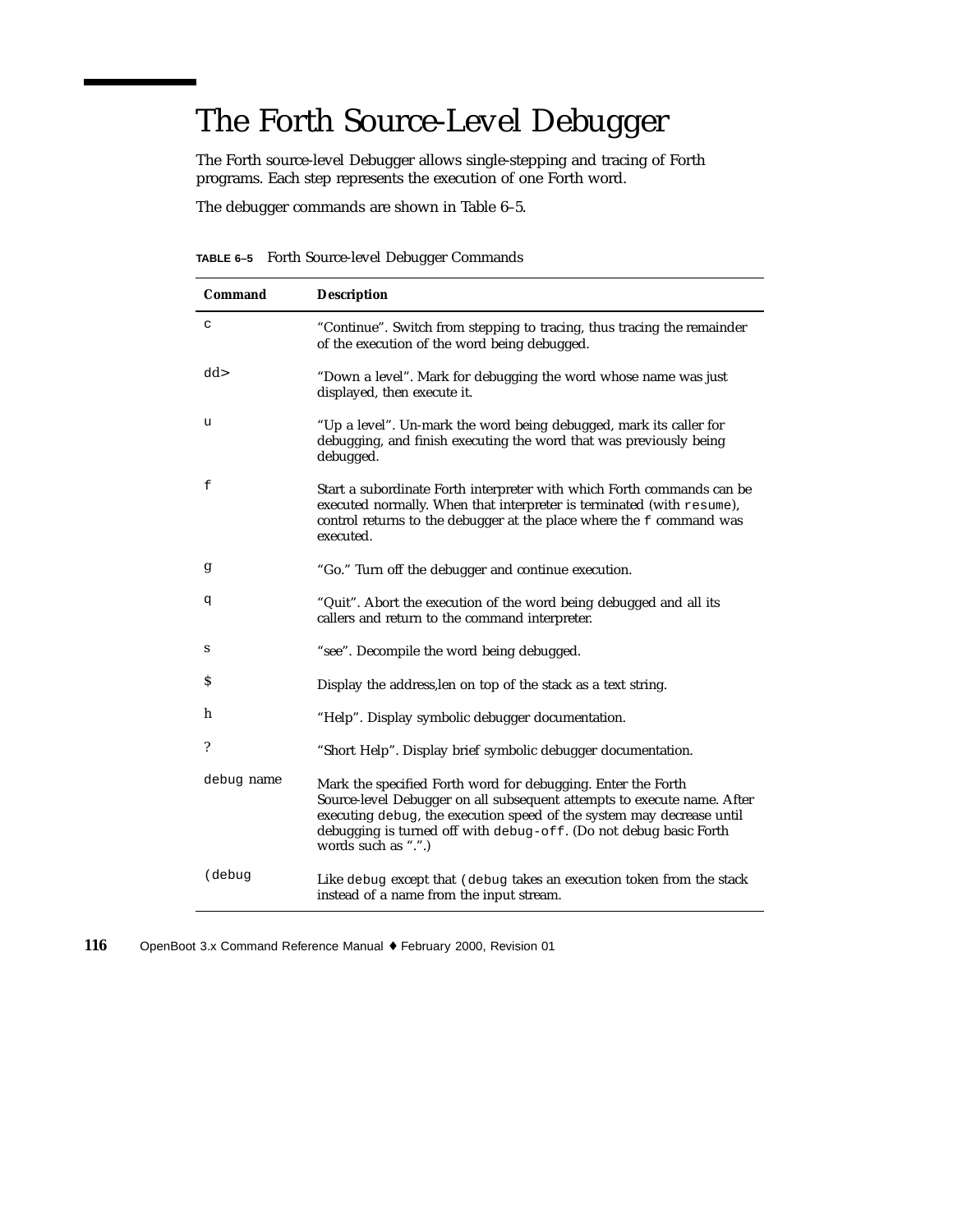**TABLE 6–5** Forth Source-level Debugger Commands *(continued)*

| Command                 | <b>Description</b>                                                                                                                                                                                 |
|-------------------------|----------------------------------------------------------------------------------------------------------------------------------------------------------------------------------------------------|
| debug-off               | Turn off the Forth Source-level Debugger so that no word is being<br>debugged.                                                                                                                     |
| resume                  | Exit from a subordinate interpreter, and go back to the stepper (See the f<br>command in this table).                                                                                              |
| stepping                | Set "step mode" for the Forth Source-level Debugger, allowing the<br>interactive, step-by-step execution of the word being debugged. Step<br>mode is the default.                                  |
| tracing                 | Set "trace mode" for the Forth Source-level Debugger. Tracing enables the<br>execution of the word being debugged, while showing the name and<br>stack contents for each word called by that word. |
| <space-bar></space-bar> | Execute the word just displayed and proceed to the next word.                                                                                                                                      |

Every Forth word is defined as a series of one or more words that could be called "component" words. While debugging a specified word, the debugger displays information about the contents of the stack while executing each of the word's "component" words. Immediately before executing each component word, the debugger displays the contents of the stack and the name of the component word that is about to be executed.

In trace mode, that component word is then executed, and the process continues with the next component word.

In step mode (the default), the user controls the debugger's execution behavior. Before the execution of each component word, the user is prompted for one of the keystrokes specified in Table 6–5.

### Using patch and (patch)

OpenBoot provides the ability to change the definition of a previously compiled Forth word using high-level Forth language. While the changes will typically be made in the appropriate source code, the patch facility provides a means of quickly correcting errors uncovered during debugging.

patch reads the input stream for the following information:

- The name of the new code to be inserted.
- The name of the old code to be replaced.

Debugging **117**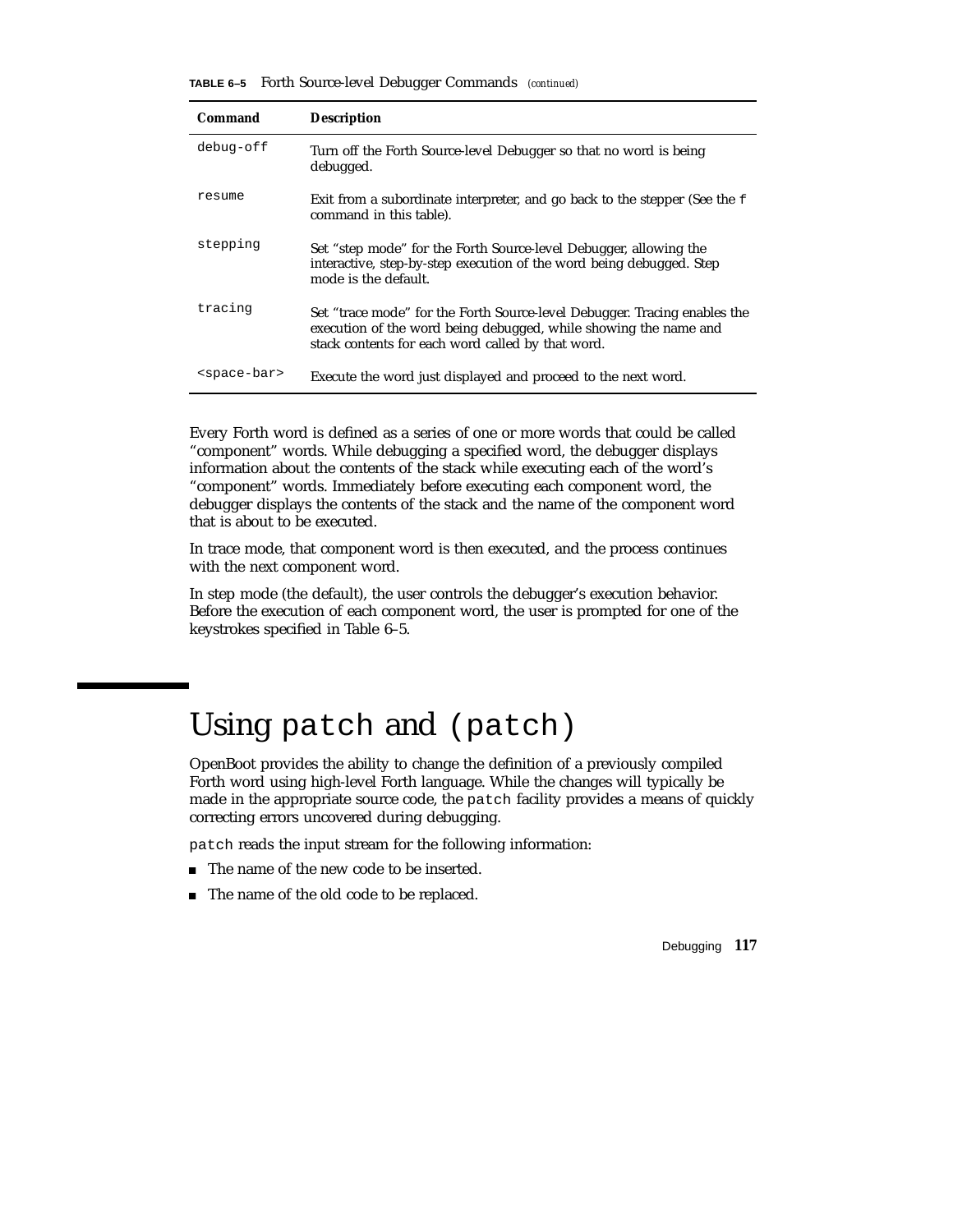■ The name of the word containing the old code.

For example, consider the following example in which the word test is replaced with the number 555:

```
ok : patch-me test 0 do i . cr loop ;
ok patch 555 test patch-me
ok see patch-me
: patch-me
h# 555 0 do
 i . cr
loop
;
```
When using patch, some care must be taken to select the right word to replace. This is especially true if the word you are replacing is used several times within the target word and the occurrence of the word that you want to replace is not the first occurrence within the target word. In such a case, some subterfuge is required.

```
ok : patch-me2 dup dup dup ( This third dup should be drop) ;
ok : xx dup ;
ok patch xx dup patch-me2
ok patch xx dup patch-me2
ok patch drop dup patch-me2
ok see patch-me2
: patch-me2
xx xx drop
;
```
Another use for patch is the case where the word to be patched contains some functionality that needs to be completely discarded. In this case, the word exit should be patched over the first word whose functionality is to be eliminated. For example, consider a word whose definition is:

```
ok : foo good bad unneeded ;
```
In this example, the functionality of bad is incorrect and the functionality of unneeded should be discarded. A first attempt to patch foo might be:

```
ok : right this that exit ;
ok patch right bad foo
```
on the expectation that the use of exit in the word right would prevent the execution of unneeded. Unfortunately, exit terminates the execution of the word which contains it, in this case right. The correct way to patch foo is:

```
ok : right this that ;
ok patch right bad foo
ok patch exit unneeded foo
```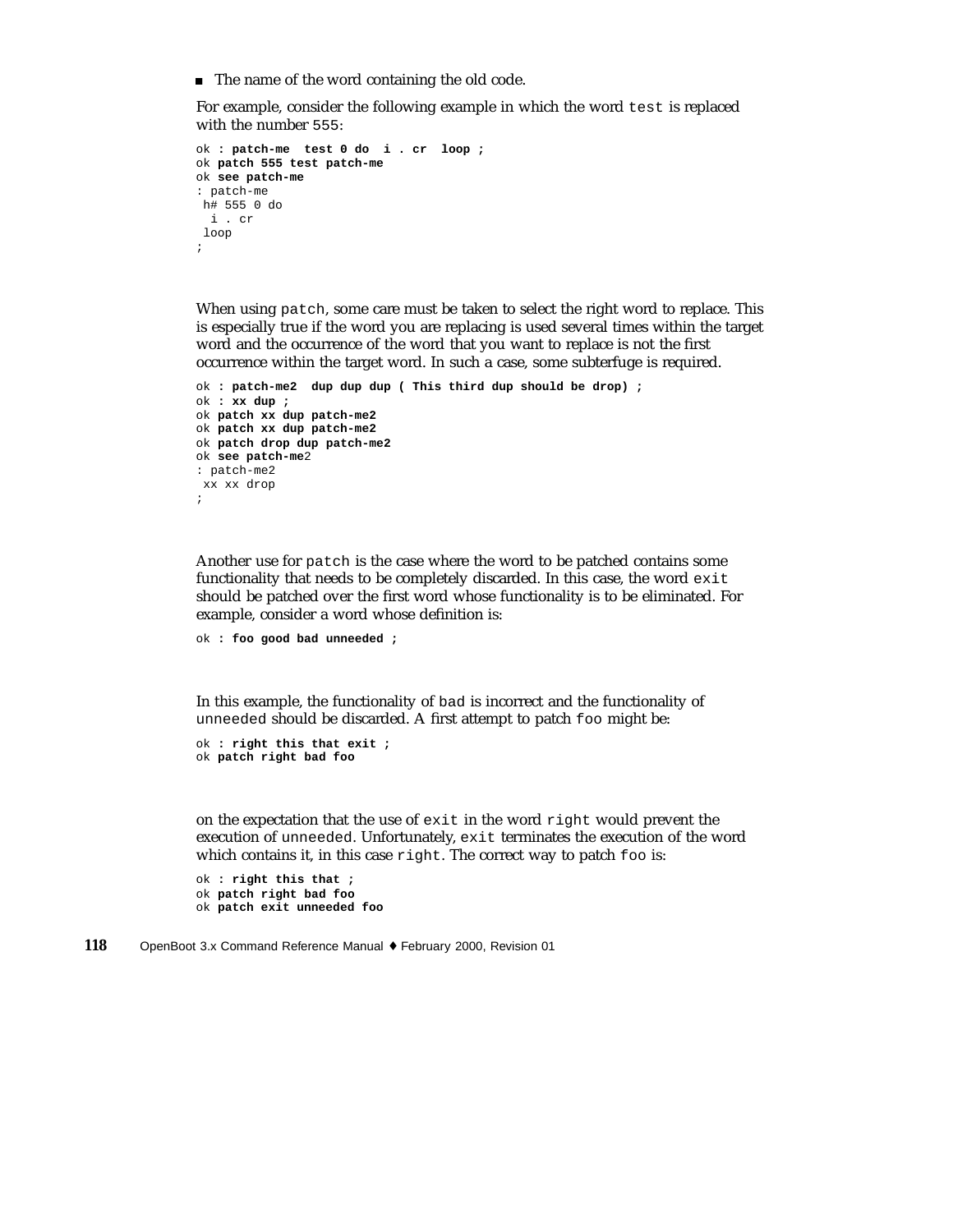(patch) is similar to patch except that (patch) obtains its arguments from the stack. The stack diagram for (patch) is:

( new-n1 num1? old-n2 num2? xt -- )

where:

- $\Box$  new-n1 and old-n2 can be either execution tokens or literal numbers.
- num1? and num2? are flags indicating whether new-n1 or  $old-n2$ , respectively, are numbers.
- **xt is the execution token of the word to be patched.**

For example, consider the following example in which we reverse the affect of our first patch example by replacing the number 555 with test:

```
ok see patch-me
: patch-me
h# 555 0 do
 i . cr
loop
;
ok ["] test false 555 true ["] patch-me (patch)
ok see patch-me
: patch-me
test 0 do
 i . cr
loop
;
```
## Using ftrace

The ftrace command shows the sequence of Forth words that were being executed at the time of the last exception. An example of ftrace follows.

```
ok : test1 1 ! ;
ok : test2 1 test1 ;
ok test2
Memory address not aligned
ok ftrace
! Called from test1 at ffeacc5c
test1 Called from test2 at ffeacc6a
(ffe8b574) Called from (interpret at ffe8b6f8
        Called from catch at ffe8a8ba
ffefeff0
0
ffefebdc
catch Called from (fload) at ffe8ced8
0
```
Debugging **119**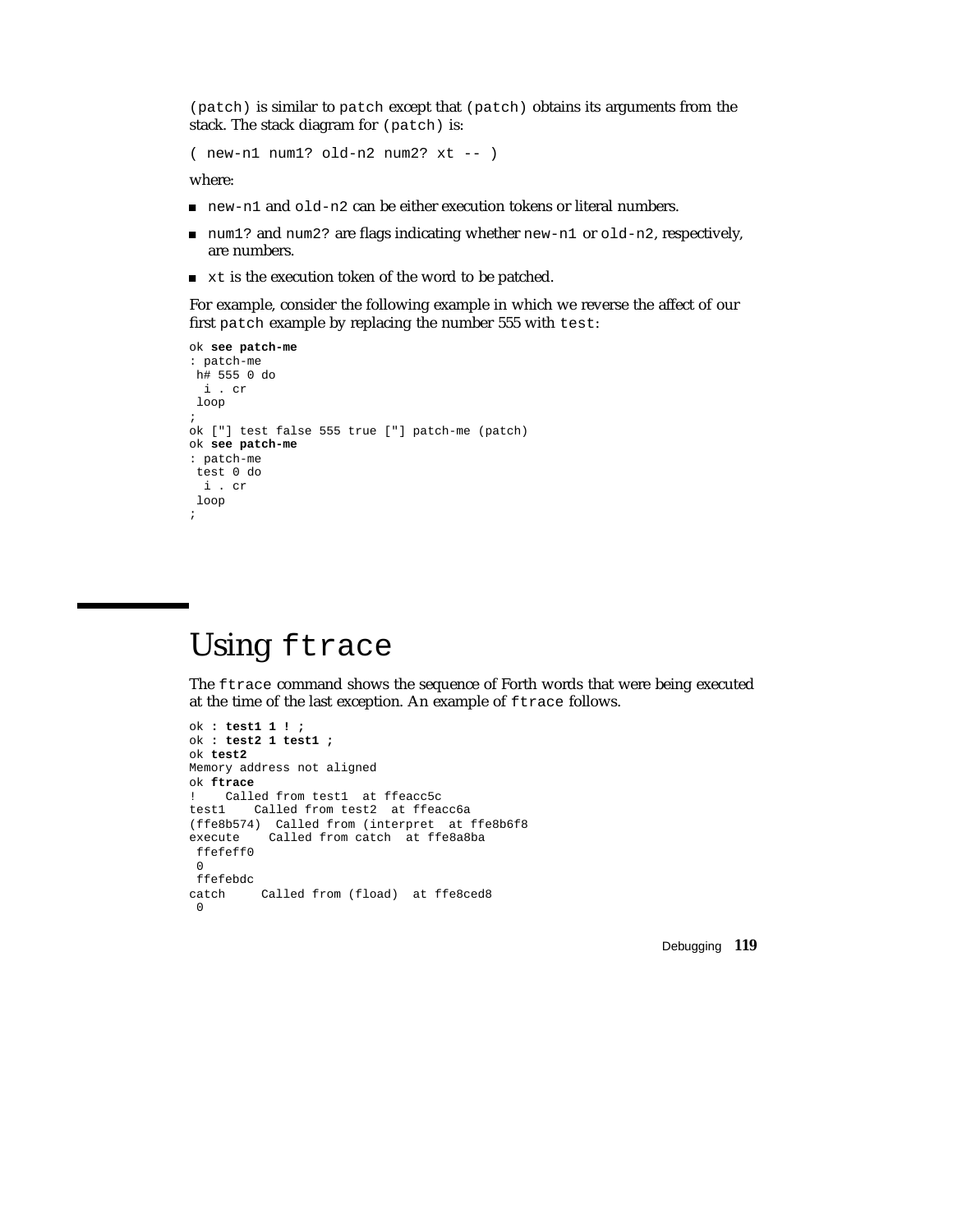```
(fload) Called from interact at ffe8cf74
execute Called from catch at ffe8a8ba
 ffefefd4
 0
ffefebdc
catch Called from (quit at ffe8cf98
```
In this example, test2 calls test1, which tries to store a value to an unaligned address. This results in the exception: Memory address not aligned.

The first line of ftrace's output shows the last command that caused the exception to occur. The next lines show locations from which the subsequent commands were being called.

The last few lines are usually the same in any ftrace output, because that is the calling sequence in effect when the Forth interpreter interprets a word from the input stream.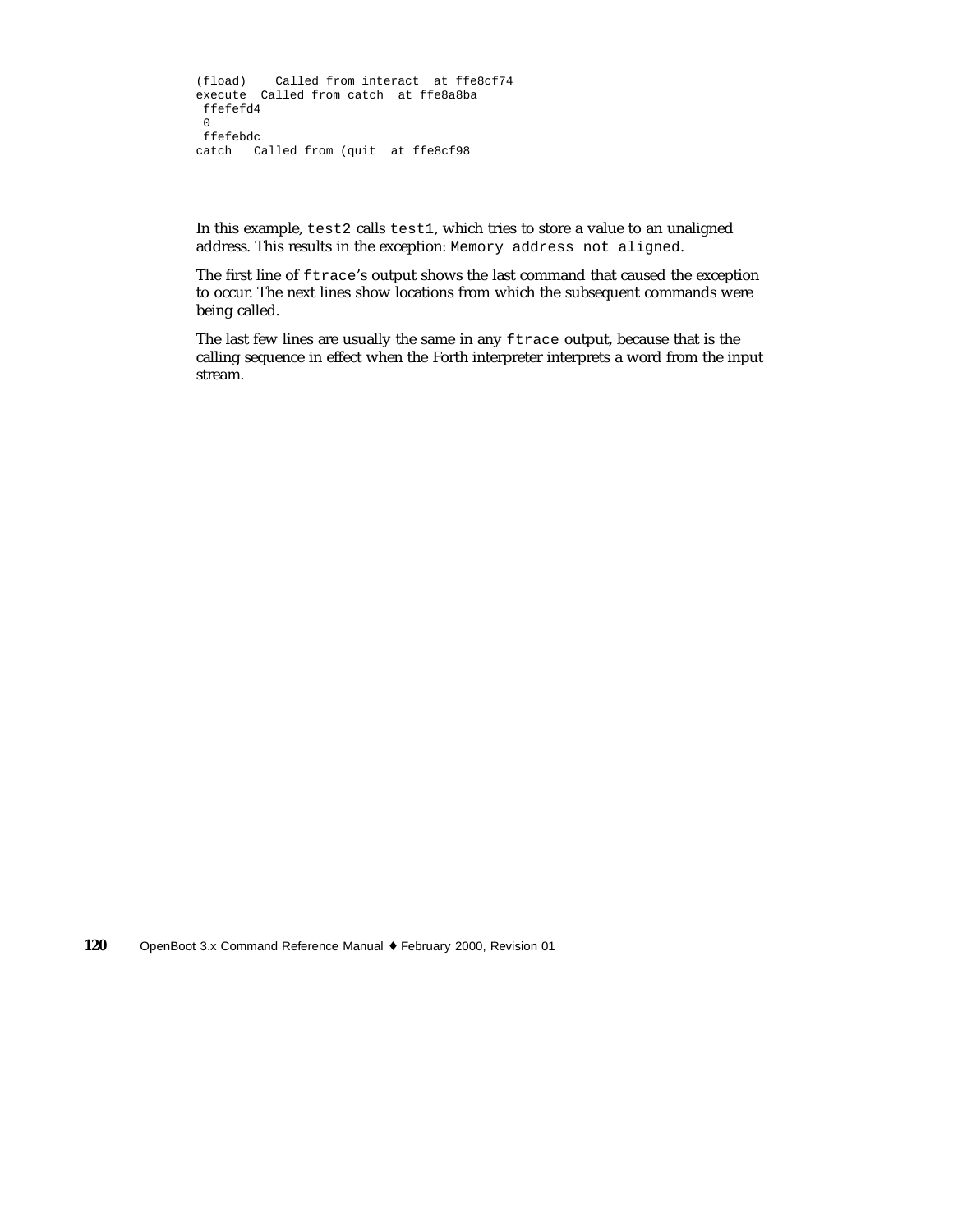### Setting Up a TIP Connection

You can use the TTYA or TTYB ports on your SPARC system to connect to a second Sun workstation. By connecting two systems in this way, you can use a shell window on the Sun workstation as a terminal to your SPARC system. (See the tip man page for detailed information about terminal connection to a remote host.)

The TIP method is preferable to simply connecting to a dumb termina, since it lets you use windowing and operating system features when working with the boot PROM. A communications program or another non-Sun computer can be used in the same way, if the program can match the output baud rate used by the PROM TTY port.

**Note -** In the following pages, "SPARC system" refers to your system, and "Sun workstation" refers to the system you are connecting to your system.

Use the following procedure to set up the TIP connection.

- **1. Connect the Sun workstation TTYB serial port to your SPARC system TTYA serial port using a serial connection cable. Use a 3-wire Null Modem Cable, and connect wires 3-2, 2-3, and 7-7. (Refer to your system installation manual for specifications on null modem cables.)**
- **2. At the Sun workstation, add the following lines to the /**etc/remote **file.**

If you are running a pre-Solaris 2.0 version of the operating environment, type:

```
hardwire:\
 :dv=/dev/ttyb:br#9600:el=^C^S^Q^U^D:ie=%$:oe=^D:
```
If you are running version 2.x of the Solaris operating environment, type:

```
hardwire:\
 :dv=/dev/term/b:br#9600:el=^C^S^Q^U^D:ie=%$:oe=^D:
```
**121**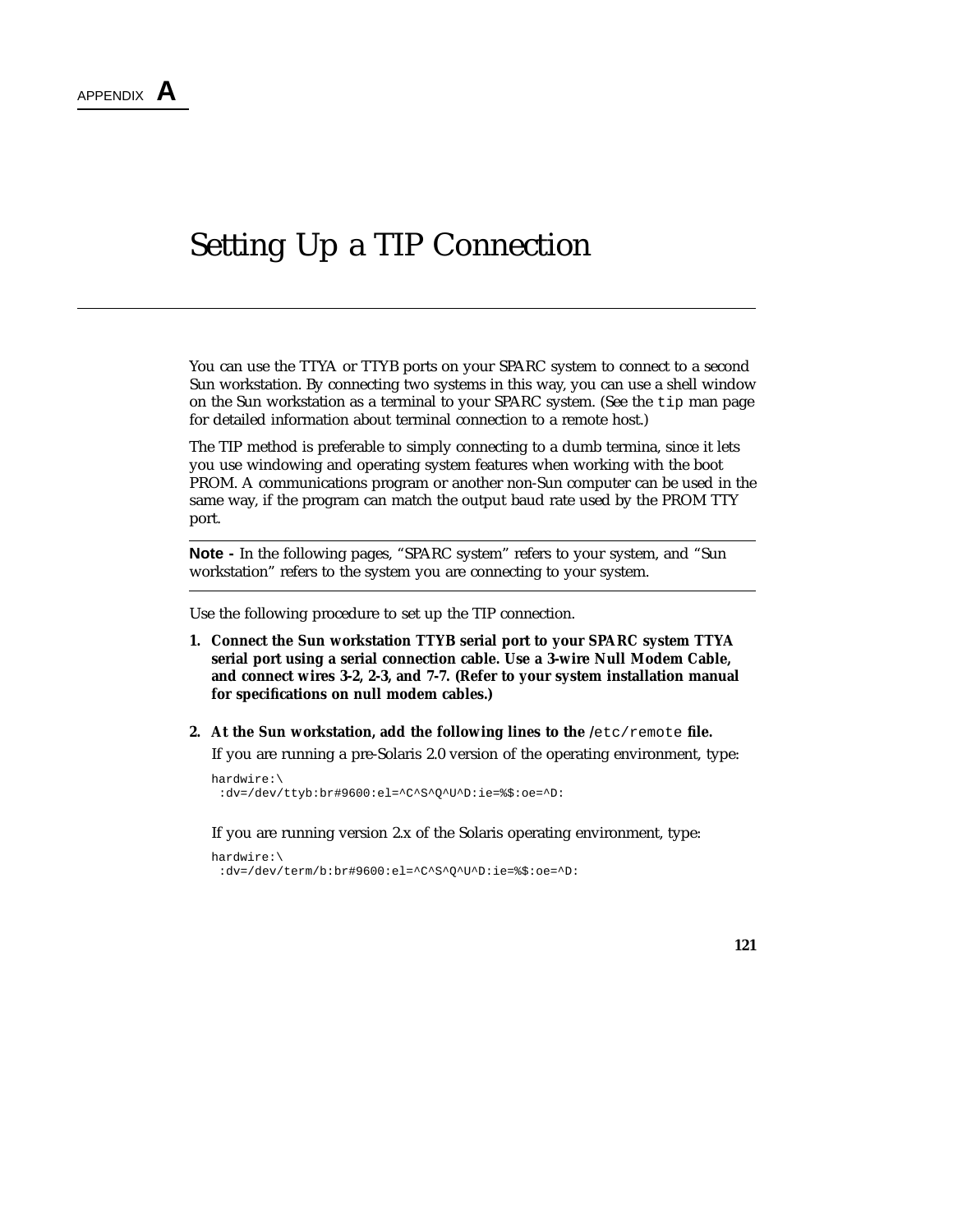#### **3. In a Shell Tool window on the Sun workstation, type:**

```
hostname% tip hardwire
   connected
```
The Shell Tool window is now a TIP window directed to the Sun workstation TTYB.

**Note -** Use a Shell Tool, not a Command Tool; some TIP commands may not work properly in a Command Tool window.

**4. At your SPARC system, enter the Forth Monitor so that the** ok **prompt is displayed.**

**Note -** If you do not have a video monitor attached to your SPARC system, connect the SPARC system TTYA to the Sun workstation TTYB and turn on the power to your SPARC system. Wait for a few seconds, and press Stop-Auto interrupt the power-on sequence and start the Forth Monitor. Unless the system is completely inoperable, the Forth Monitor is enabled, and you can continue with the next step in this procedure.

**5. If you need to redirect the standard input and output to TTYA, type:**

ok **ttya io**

There will be no echoed response.

**6. Press Return on the Sun workstation keyboard. The** ok **prompt shows in the TIP window.**

Typing ~# in the TIP window is equivalent to pressng Stop-A at the SPARC system.

**Note -** *Do not* type Stop-A from a Sun workstation being used as a TIP window to your SPARC system. Doing so will abort the operating system on the workstation. (If you accidentally type Stop-A, you can recover by immediately typing go at the ok prompt.)

- **7. When you are finished using the TIP window, end your TIP session and exit the window:**
- **8. Redirect the input and output to the screen and keyboard, if needed, by typing:**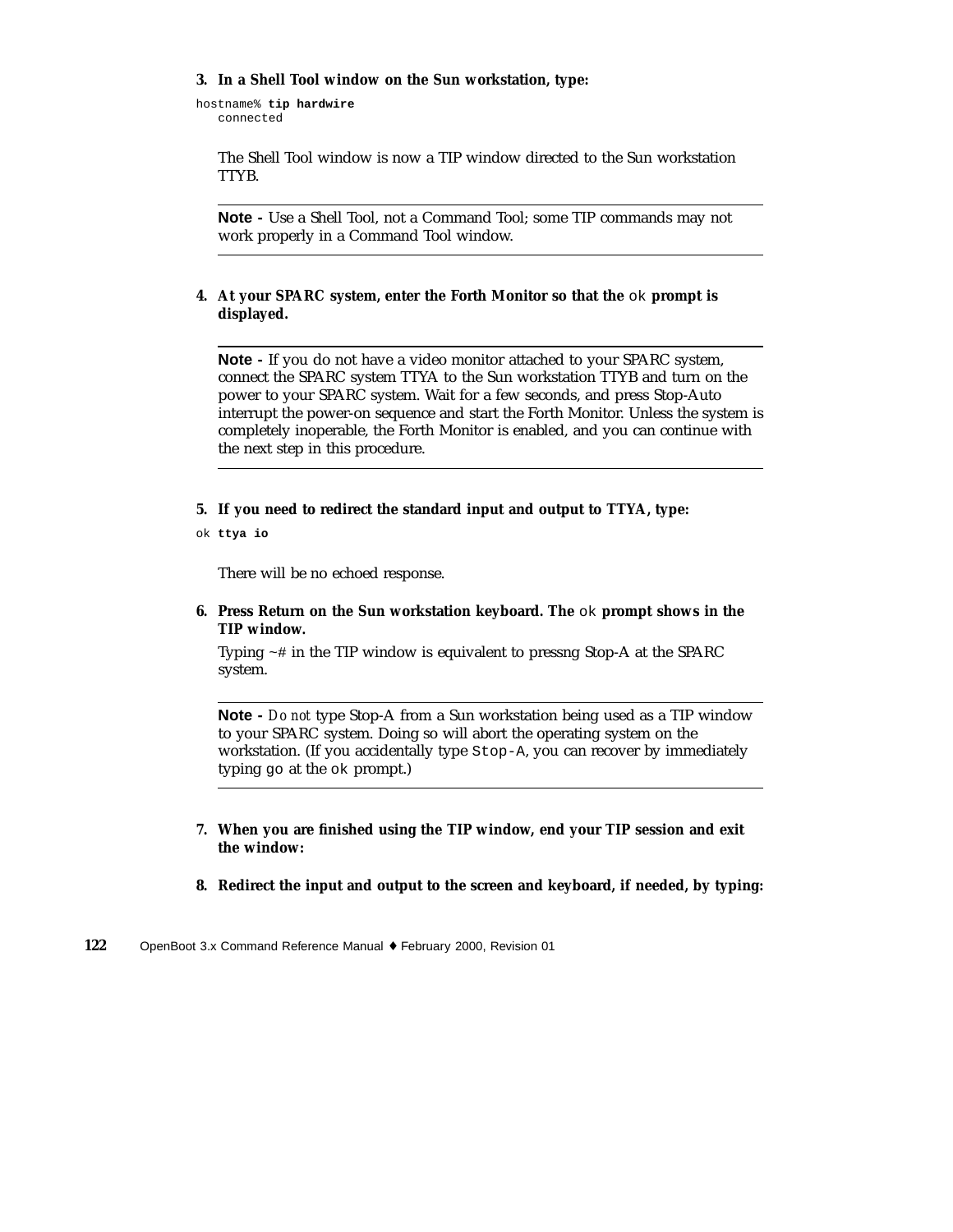**Note -** When entering  $\sim$  (tilde character) commands in the TIP window,  $\sim$  must be the first character entered on the line. To ensure that you are at the start of a new line, press Return first.

### Common Problems With TIP

This section describes solutions for TIP problems occurring in pre-Solaris 2.0 operating environments.

Problems with TIP may occur if:

■ The lock directory is missing or incorrect.

There should be a directory named /usr/spool/uucp. The owner should be uucp and the mode should be drwxr-sr-x.

**TTYP** is enabled for logins.

The status field for TTYB (or the serial port you are using) must be set to off in /etc/ttytab. Be sure to execute kill -HUP 1 (see init(8)) as root if you have to change this entry.

 $\blacksquare$  /dev/ttyb is inaccessible.

Sometimes, a program will have changed the protection of  $/$ dev $/$ ttyb (or the serial port you are using) so that it is no longer accessible. Make sure that  $/$ dev $/$ ttyb has the mode set to crw-rw-rw-.

The serial line is in tandem mode.

If the TIP connection is in tandem mode, the operating system sometimes sends XON (^S) characters (particularly when programs in other windows are generating lots of output). The XON characters are detected by the Forth word key?, and can cause confusion. The solution is to turn off tandem mode with the  $\sim$ s !tandem TIP command.

The .cshrc file generates text.

TIP opens a sub-shell to run cat, thus causing text to be attached to the beginning of your loaded file. If you use dl and see any unexpected output, check your .cshrc file.

Setting Up a TIP Connection **123**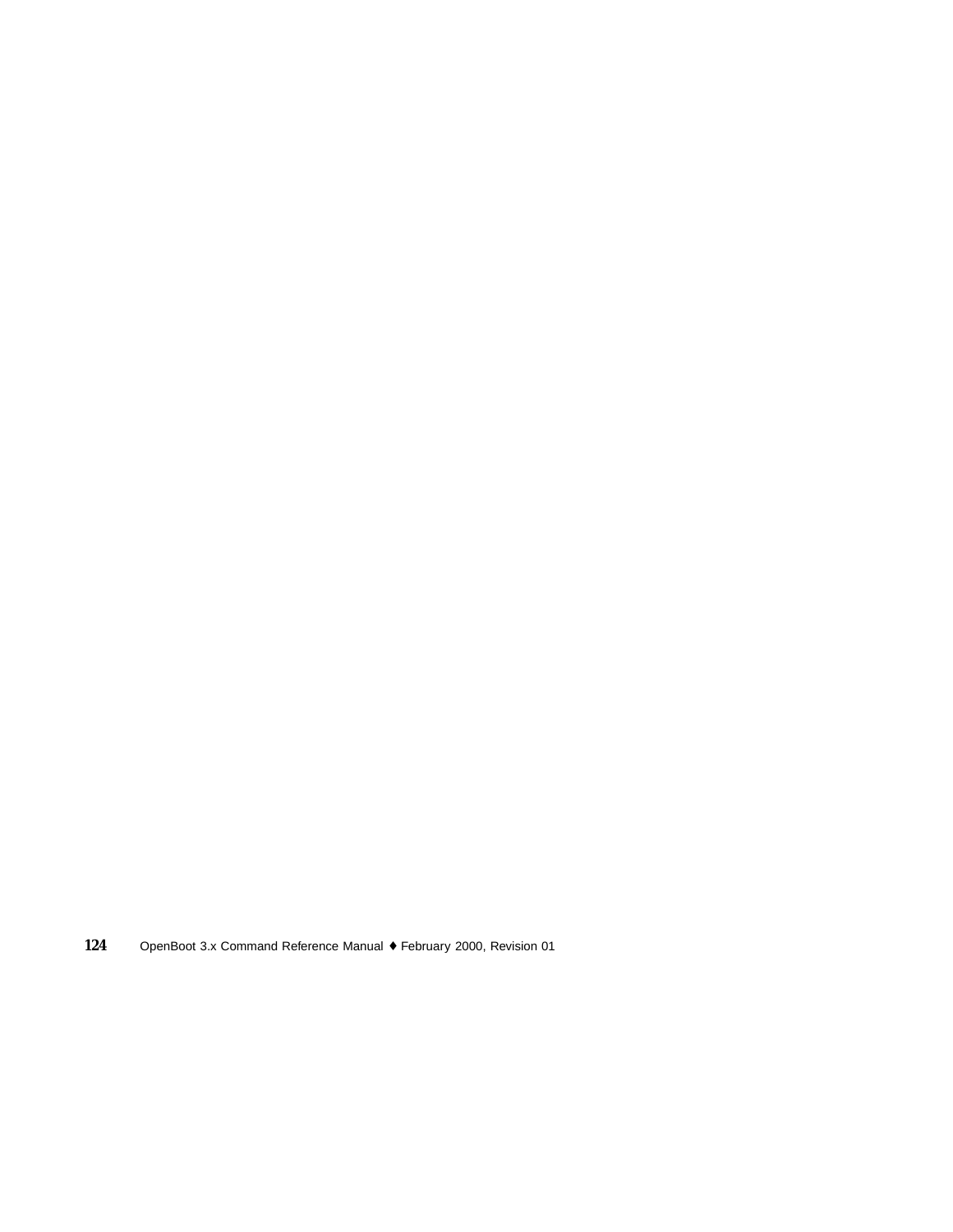### Building a Bootable Floppy Disk

This appendix outlines the steps necessary to create a bootable floppy disk. Information about the OS commands can be found in the man pages. Refer to the specific OS release for information about particular files and their locations within the file system.

**1. Format the diskette.**

The fdformat command is an example of a utility for formatting floppy disks.

- **2. Create the diskette's file systems.** If available, you can use the newfs command.
- **3. Mount the diskette to a temporary partition.** If available, you can use the mount command to do this.
- **4. Copy the second-level disk booter to the diskette, using the cp command.** boot and ufsboot are examples of second-level booters.
- **5. Install a boot block on the floppy.** If available, you can use the installboot command.
- **6. Copy the file that you want to boot to the mounted diskette, using the** cp **command.**
- **7. Unmount the diskette, using** umount**, if available.**
- **8. You can now remove the diskette from the drive.** Use eject floppy, if it's available.

**125**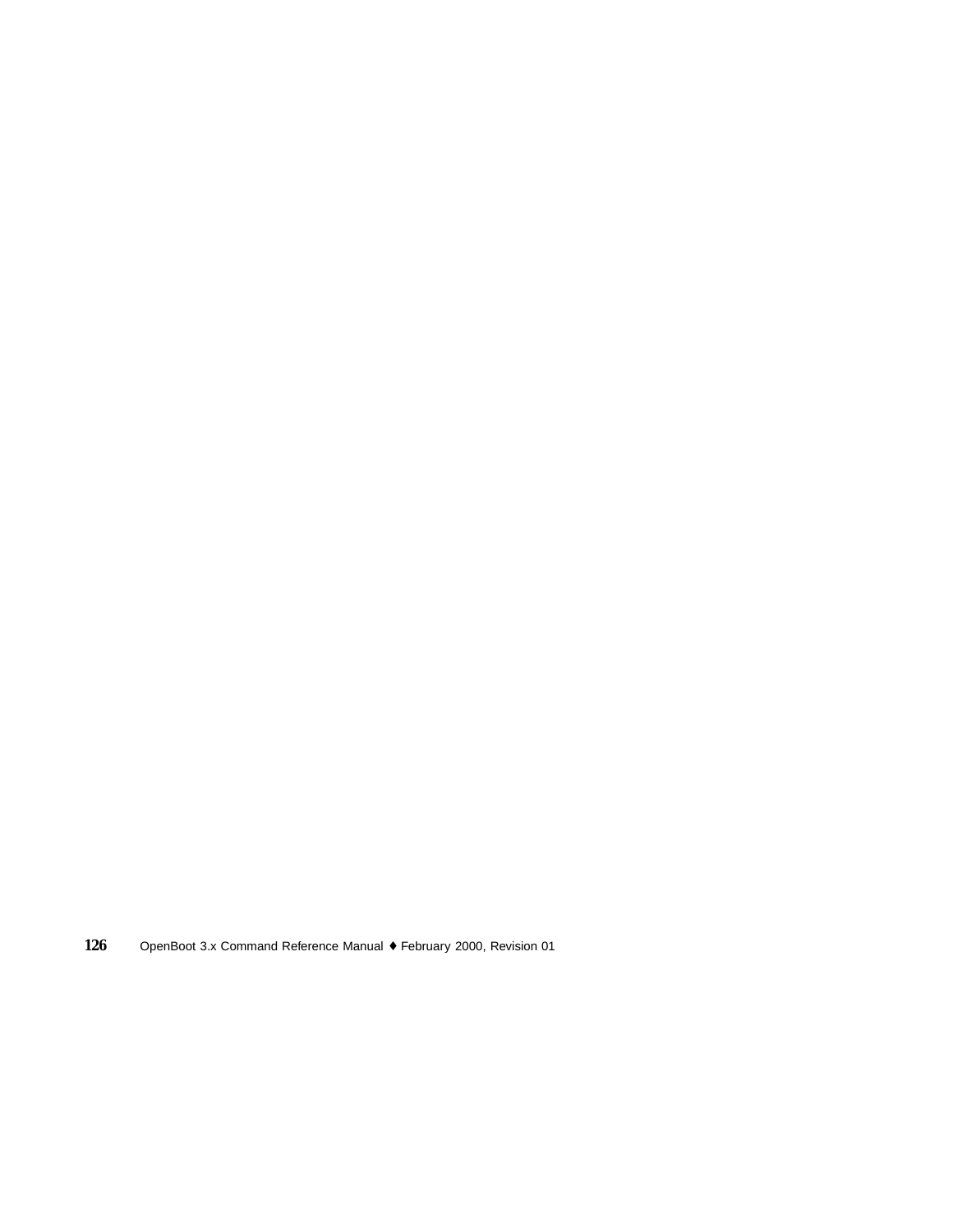### Troubleshooting Guide

What do you do if your system fails to boot properly? This appendix discusses some common failures and ways to alleviate them.

### Power-on Initialization Sequence

Familiarize yourself with the system power-on initialization messages. You can then identify problems more accurately because these messages show you the types of functions the system performs at various stages of system startup. They also show the transfer of control from POST to OpenBoot to the Booter to the kernel.

The example that follows shows the OpenBoot initialization sequence in a Sun UltraTM 1 system. The messages before the banner appear on TTYA only if the diag-switch? parameter is true.

**Note -** The actual OpenBoot initialization sequence is system dependent. The messages on your system may be different.

**CODE EXAMPLE C–1** OpenBoot Initialization Sequence

```
...ttya initialized (
At this point, POST has finished execution and has transferred
control to OpenBoot)
Probing Memory Bank #0 16 + 16 : 32 Megabytes (
Probe memory)
Probing Memory Bank #1 0 + 0 : 0 Megabytes
Probing Memory Bank #2 0 + 0 : 0 Megabytes
Probing Memory Bank #3 0 + 0 : 0 Megabytes
              (If use-nvramrc?
is true, the
```
**127**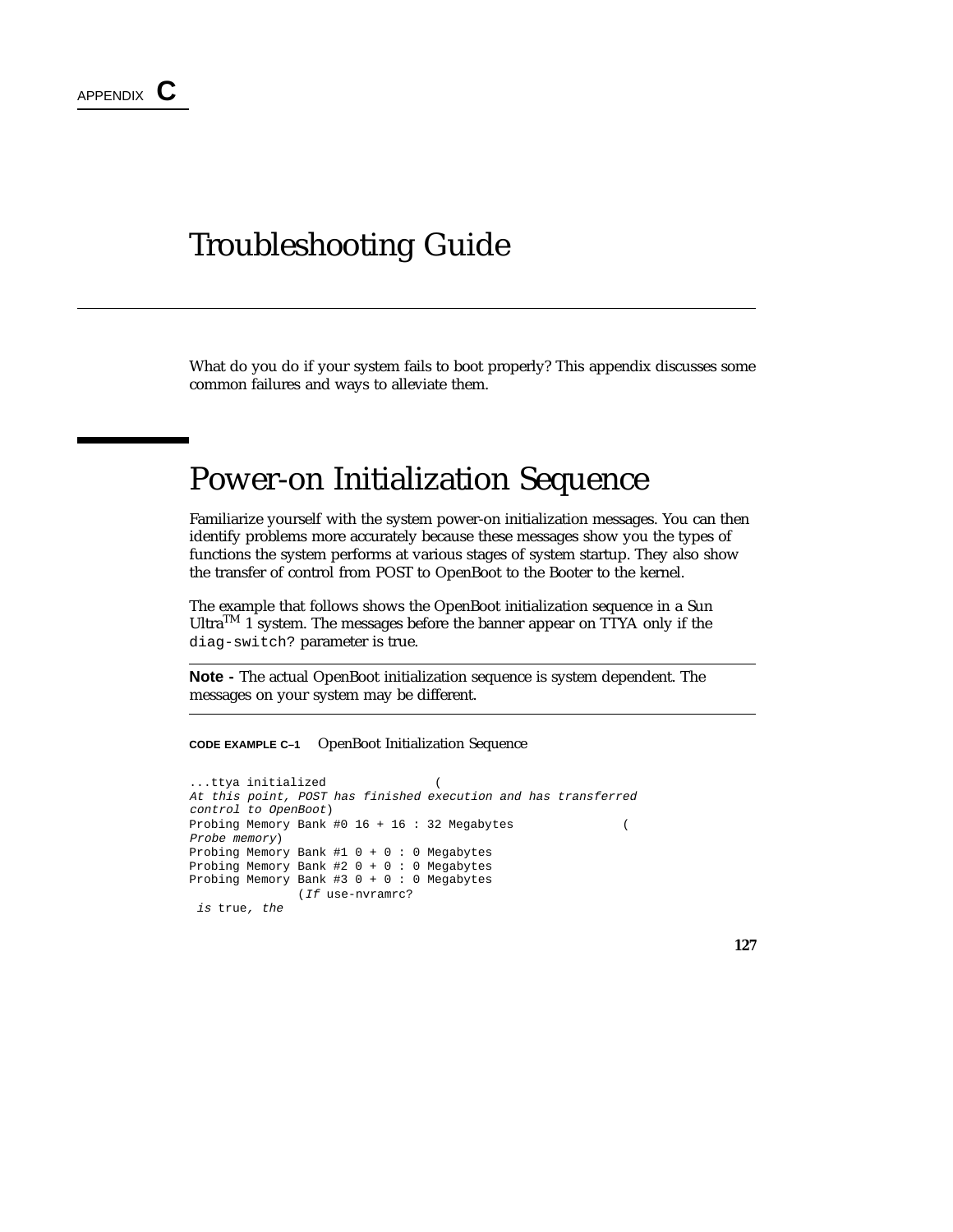```
firmware executes NVRAMRC commands. The firmware
then checks for Stop-x
commands, and probes the devices. The
Keyboard LEDs are then flashed.)
Probing UPA Slot at le,0 Nothing there (Probe
devices)
Probing /sbus@lf,0 at 0,0 cgsix
Probing /sbus@lf,0 at 1,0 Nothing there
Probing /sbus@lf,0 at 2,0 Nothing there
Sun Ultra 1 UPA/SBus (UltraSPARC 167 MHz), Keyboard Present
              (Display the banner)
OpenBoot 3.0, 32 MB memory installed, Serial #7570016
Ethernet address 8:0:20:73:82:60, Host ID: 80738260.
ok boot disk3
Boot device: /sbus/espdma@e,8400000/esp@e,8800000/sd@3,0
             (The firmware is TFTP-ing the
boot program)
sd@3,0 File and args: (Control
is transferred to the booter after this message
is displayed)
FCode UFS Reader 1.8 01 Feb 1995 17:07:00, IEEE 1275 Client<br>
(Booter starts
                        Booter starts
executing)
Loading: /platform/sun4u/ufsboot
cpu0: SUNW,UltraSPARC (upaid 0 impl 0x0 ver 0x0 clock 143
\mathtt{MHz} )
SunOS Release 5.5 Version quick_gate_build:04/13/95 (UNIX(R)
System V Release 4.0)
            (Control is passed to the kernel
after this message is displayed)
Copyright (c) 1983-1995, Sun Microsystems, Inc.
             (The kernel starts to execute)
DEBUG enabled (More kernel
messasges)
```
## Emergency Procedures

Some OpenBoot systems provide the capability of commanding OpenBoot by means of depressing a combination of keys on the system's keyboard (i.e. a "keyboard chord").

Table C–1 describes the keyboard chords provided by SPARC-compatible systems. When issuing any of these commands, hold down the keys immediately after turning on the power to the SPARC system, and keep them pressed for a few seconds until the keyboard LEDs flash.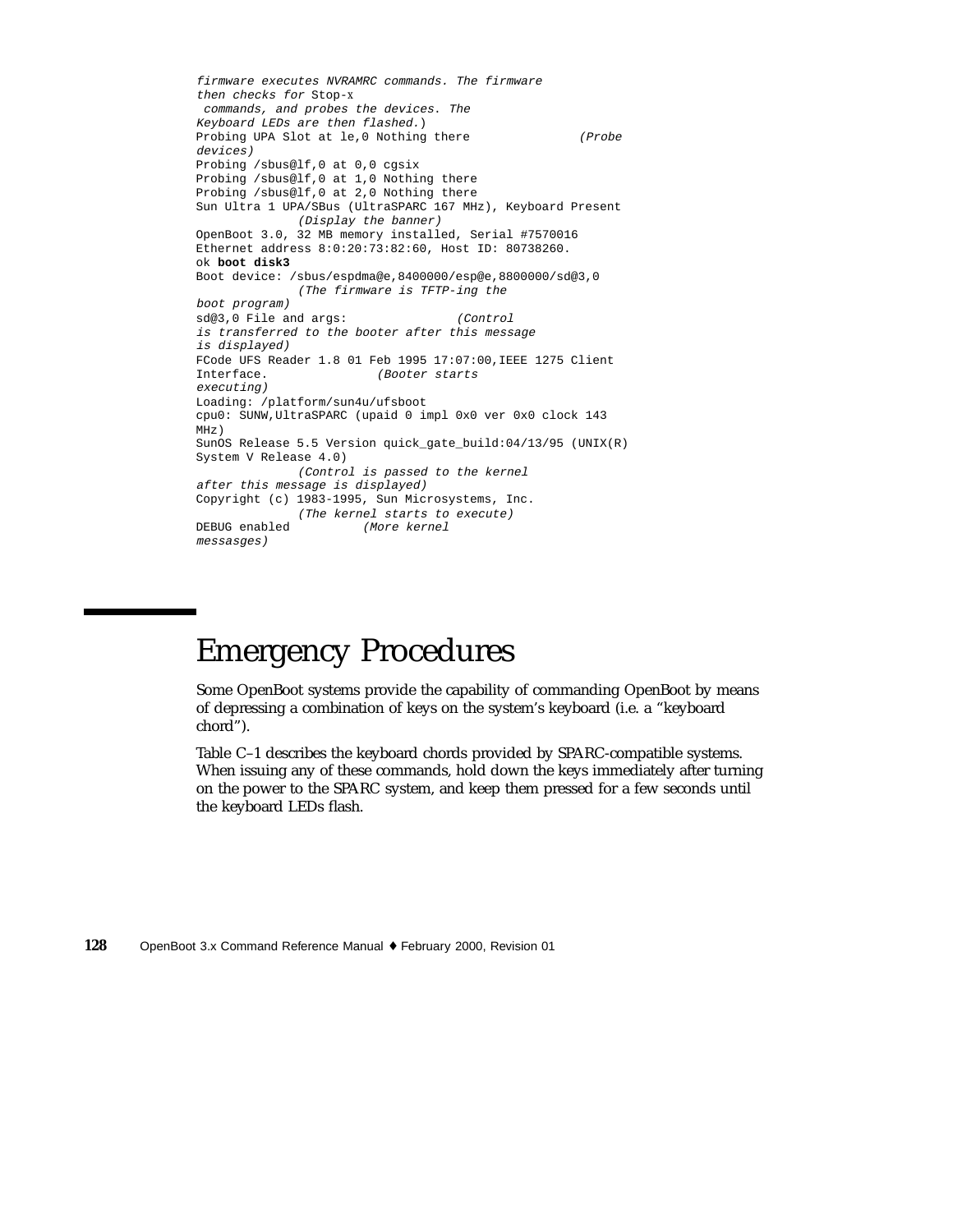**TABLE C–1** SPARC-Compatible System Keyboard Chords

| Command     | <b>Description</b>                                                                                                                                        |
|-------------|-----------------------------------------------------------------------------------------------------------------------------------------------------------|
| <b>Stop</b> | Bypass POST. This command does not depend on security-mode. (Note:<br>some systems bypass POST as a default; in such cases, use Stop-D to<br>start POST.) |
| Stop-A      | Abort.                                                                                                                                                    |
| Stop-D      | Enter diagnostic mode (set diag-switch? to true).                                                                                                         |
| Stop-F      | Enter Forth on TTYA instead of probing. Use fexit to continue with the<br>initialization sequence. Useful if hardware is broken.                          |
| Stop-N      | Reset NVRAM contents to default values.                                                                                                                   |
|             |                                                                                                                                                           |

**Note -** These commands are disabled if the PROM security is on. Also, if your system has full security enabled, you cannot apply any of the suggested commands unless you have the password to get to the ok prompt.

### Preserving Data After a System Crash

The sync command forces any information on its way to the hard disk to be written out immediately. This is useful if the operating system has crashed, or has been interrupted without preserving all data first.

sync actually returns control to the operating system, which then performs the data saving operations. After the disk data has been synchronized, the operating system begins to save a core image of itself. If you do not need this core dump, you can interrupt the operation with the Stop-A key sequence.

### Common Failures

This section describes some common failures and how you can fix them.

Troubleshooting Guide **129**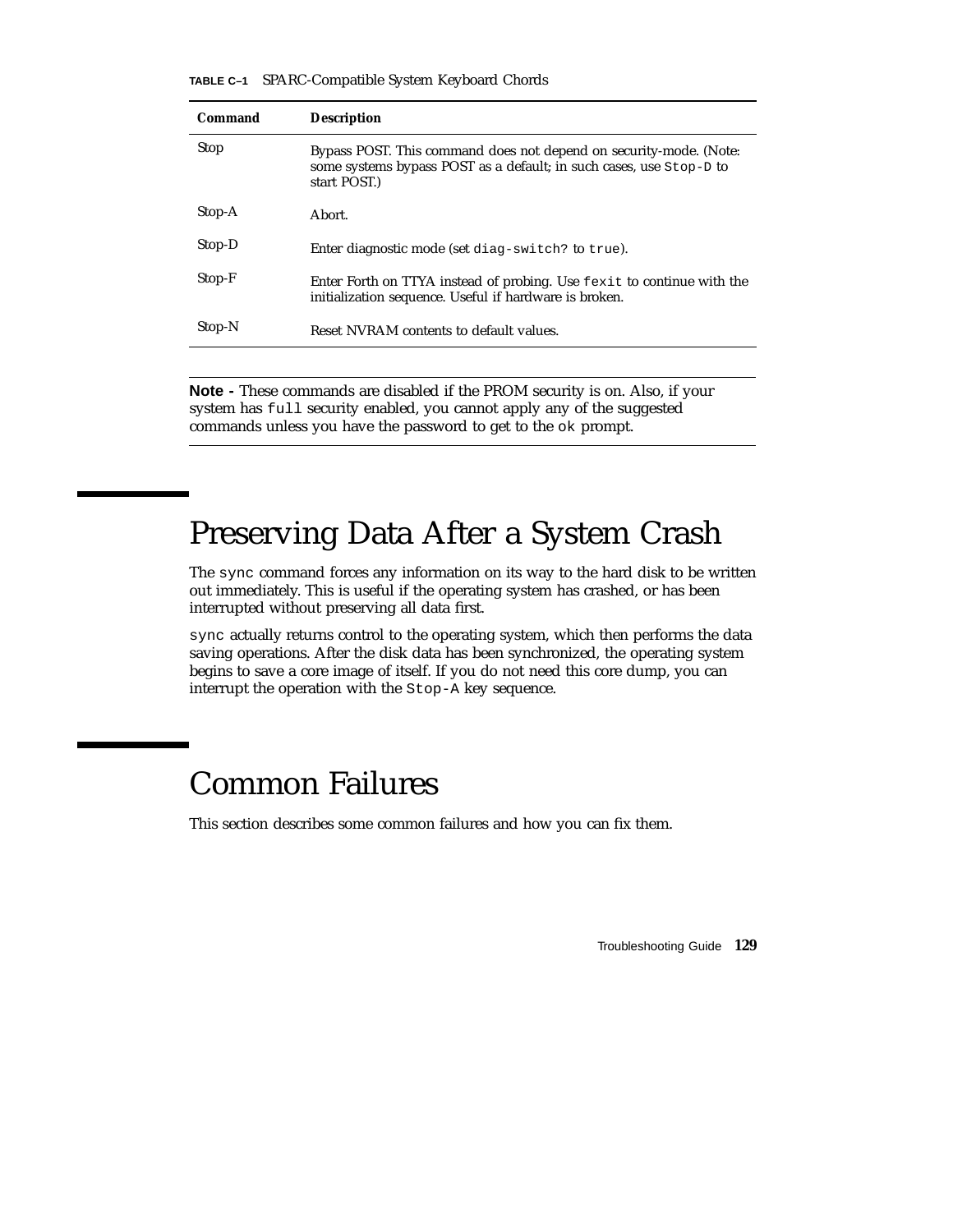### Blank Screen —No Output

Problem: Your system screen is blank and does not show any output.

Here are possible causes for this problem:

Hardware has failed.

Refer to your system documentation.

■ Keyboard is not attached.

If the keyboard is not plugged in, the output goes to TTYA instead. To fix this problem, power down the system, plug in the keyboard, and power on again.

**Monitor is not turned on or is not plugged in.** 

Check the power cable on the monitor. Make sure the monitor cable is plugged into the system frame buffer; then turn the monitor on.

output-device is set to TTYA or TTYB.

This means the NVRAM parameter output-device is set to ttya or ttyb instead of being set to screen. Connect a terminal to TTYA and reset the system. After getting to the ok prompt on the terminal, type: screen output to send output to the frame buffer. Use setenv to change the default display device, if needed.

System has multiple frame buffers.

If your system has several plugged-in frame buffers, or it has a built-in frame buffer and one or more plugged-in frame buffers, then it is possible that the wrong frame buffer is being used as the console device. See "Setting the Console to a Specific Monitor" on page 132.

### System Boots From the Wrong Device

Problem: Your system is supposed to boot from the disk; instead, it boots from the net.

There are two possible causes for this:

The diag-switch? NVRAM parameter is set to true.

Interrupt the booting process with Stop-A. Type the following commands at the ok prompt:

```
ok setenv diag-switch? false
ok boot
```
The system should now start booting from the disk.

- The boot-device NVRAM parameter is set to net instead of disk.
- **130** OpenBoot 3.x Command Reference Manual ♦ February 2000, Revision 01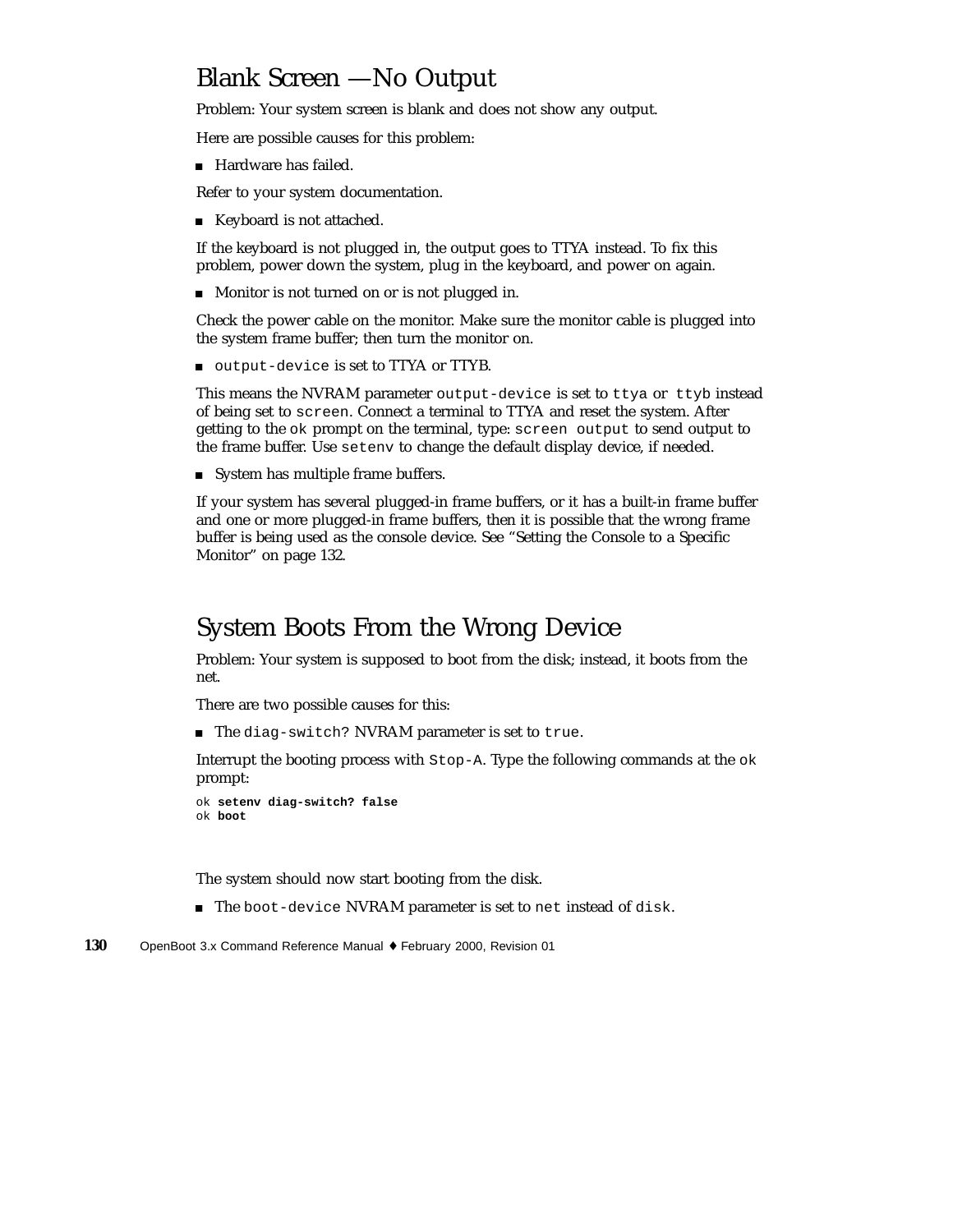Interrupt the booting process with Stop-A. Type the following commands at the ok prompt:

```
ok setenv boot-device disk
ok boot
```
Note that the preceding commands cause the system to boot from the disk defined as disk in the device aliases list. If you want to boot from another service, set boot-device accordingly.

Problem: Your system is booting from a disk instead of from the net.

boot-device is not set to net.

Interrupt the booting process with Stop-A. Type the following commands at the ok prompt:

```
ok setenv boot-device net
ok boot
```
Problem: Your system is booting from the wrong disk. (For example, you have more than one disk in your system. You want the system to boot from disk2, but the system is booting from disk1 instead.)

boot-device is not set to the correct disk.

Interrupt the booting process with Stop-A. Type the following commands at the ok prompt:

```
ok setenv boot-device disk2
ok boot
```
### System Will Not Boot From Ethernet

Problem: Your system fails to boot from the net.

The problem could be one of the following:

NIS maps are out-of-date.

Report the problem to your system administrator.

■ Ethernet cable is not plugged in.

Plug in the ethernet cable. The system should continue with the booting process.

Server is not responding: no carrier messages.

Report the problem to your system administrator.

Troubleshooting Guide **131**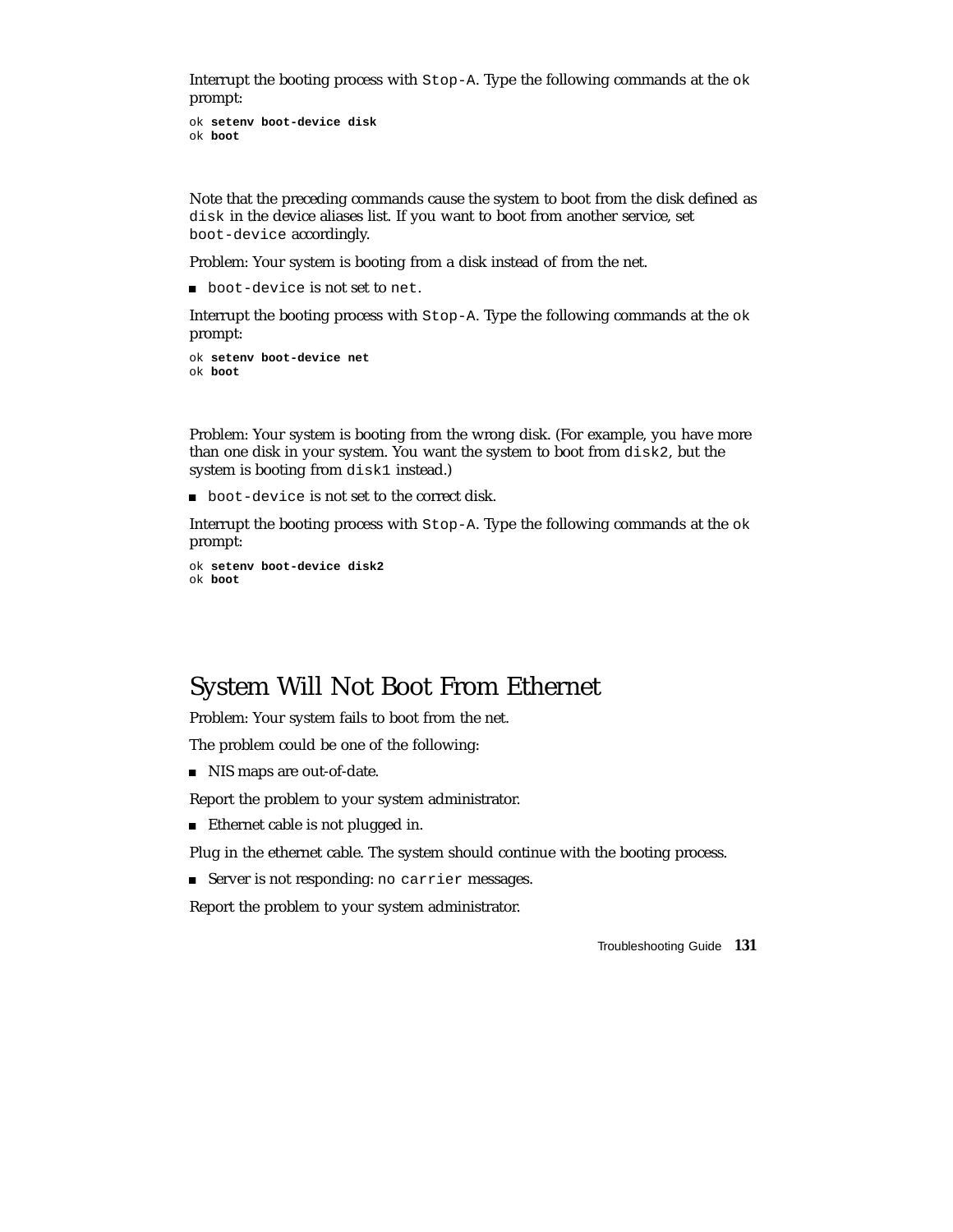tpe-link-test is disabled.

Refer to the troubleshooting information in your system documentation. (Note: systems that do not have Twisted Pair Ethernet will not have the tpe-link-test parameter.)

### System Will Not Boot From Disk

Problem: You are booting from a disk and the system fails with the message: The file just loaded does not appear to be executable.

■ The boot block is missing or corrupted.

Install a new boot block.

Problem: You are booting from a disk and the system fails with the message: Can't open boot device.

The disk may be powered down (especially if it is an external disk).

Turn on power to the disk, and make sure the SCSI cable is connected to the disk and the system.

### SCSI Problems

Problem: Your system has more than one disk installed, and you get SCSI-related errors.

■ Your system might have duplicate SCSI target number settings.

Try the following procedure:

- 1. Unplug all but one of the disks.
- 2. At the ok prompt, type:
- ok **probe-scsi**

Note the target number and its corresponding unit number.

- 1. Plug in another disk and perform Step b again.
- 2. If you get an error, change the target number of this disk to be one of the unused target numbers.
- 3. Repeat Steps b, c, and d until all the disks are plugged back in.

### Setting the Console to a Specific Monitor

Problem: You have more than one monitor attached to the system, and the console is not set to the intended monitor.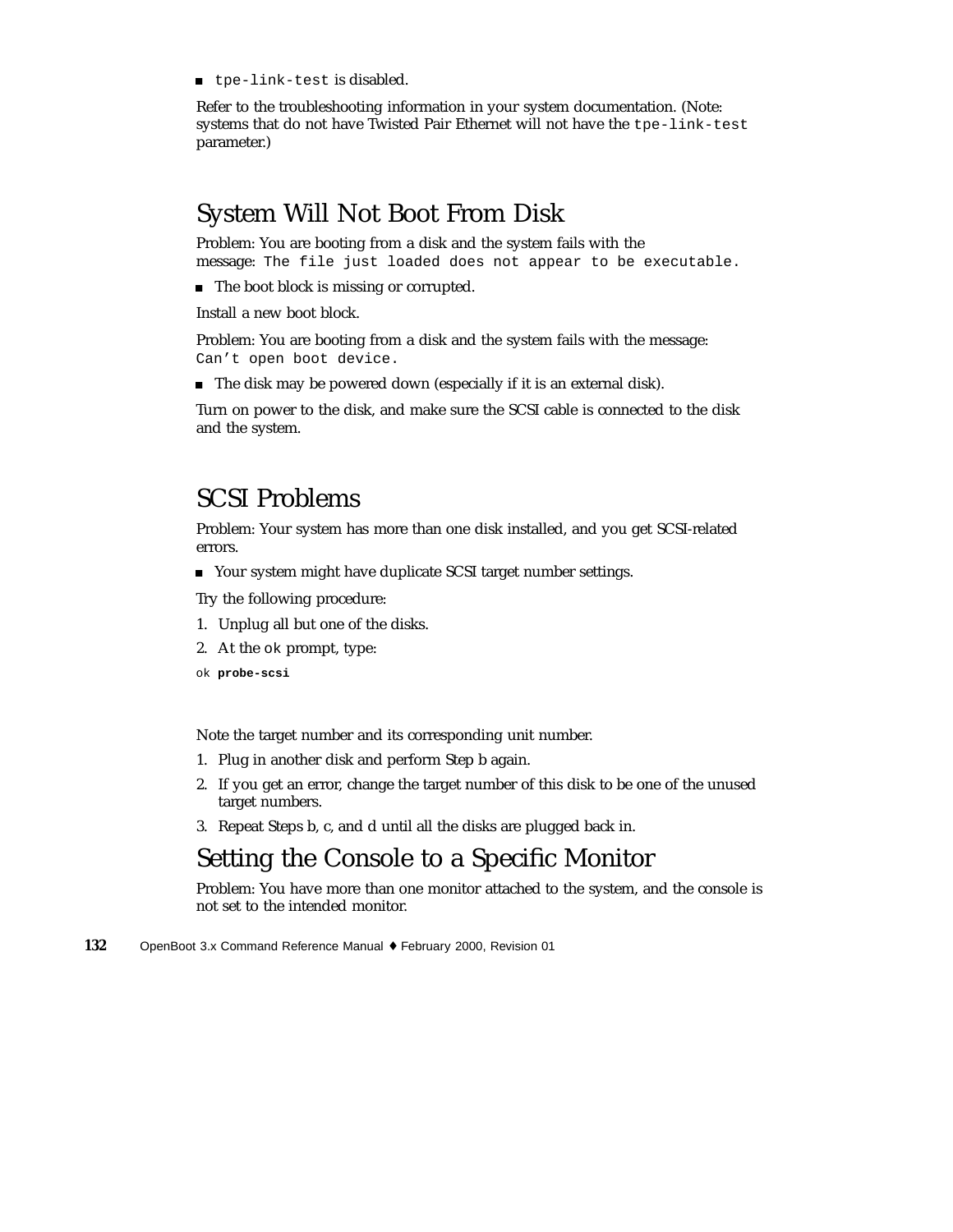If you have more than one monitor attached to the system, OpenBoot always assigns the console to the frame buffer specified by the output-device NVRAM parameter. The default value of output-device is screen, which is an alias for one of the frame buffers found by the firmware.

A common way to change this default is to change output-device to the appropriate frame buffer:

```
ok nvalias myscreen /sbus/cgsix
ok setenv output-device myscreen
ok reset-all
```
Another way of setting the console to a specific monitor is to change the sbus-probe-list NVRAM parameter.

```
ok show sbus-probe-list (
Display the current and default values)
```
If the frame buffer that you are choosing as the console is in slot 2, change sbus-probe-list to probe slot 2 first:

```
ok setenv sbus-probe-list 2013
ok reset-all
```
If a non-SBus frame buffer is installed, this second method may not work.

Troubleshooting Guide **133**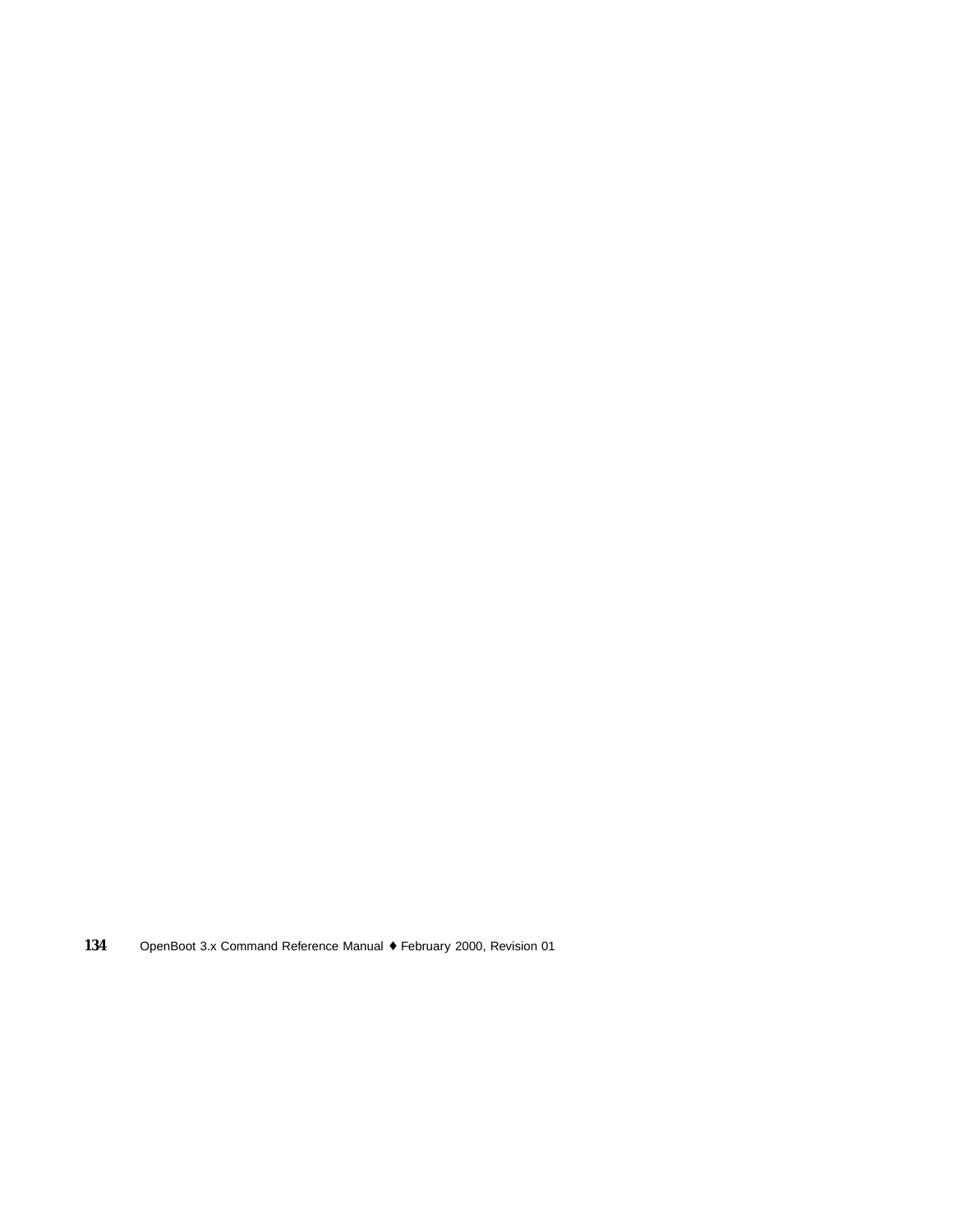### Sun Ultra 5/10 UPA/PCI System

This appendix describes some information that is different in this PCI-bus-based system than in an Sbus-based Sun system.

### PCI-Based System

The banner output is as follows, indicating that it is a PCI-based system by showing "UPA/PCI" in banner

```
ok banner
```

```
Sun Ultra 5/10 UPA/PCI (UltraSPARC-IIi 300MHz), Keyboard Present
OpenBoot 3.11, 32 MB memory installed, Serial #8812498.
Ethernet address 8:0:20:86:77:d2, Host ID: 808677d2.
```
Note that the output of show-devs command shows some PCI- based nodes. Also, PCI-based systems use generic names for devices. On-board network is named "network", and internal disks are named "diskn", n representing the scsi target number for that disk.

Plug in PCI cards with their own FCodePROM may or may not be using generic names. For details on generic names, see *Recommended Practices* available on homepage for Open Firmware Working Group at: http://playground.sun.com/1275

```
ok show-devs
/SUNW,UltraSPARC-IIi@0,0
/pci@1f,0
/virtual-memory
/memory@0,0
```
**135**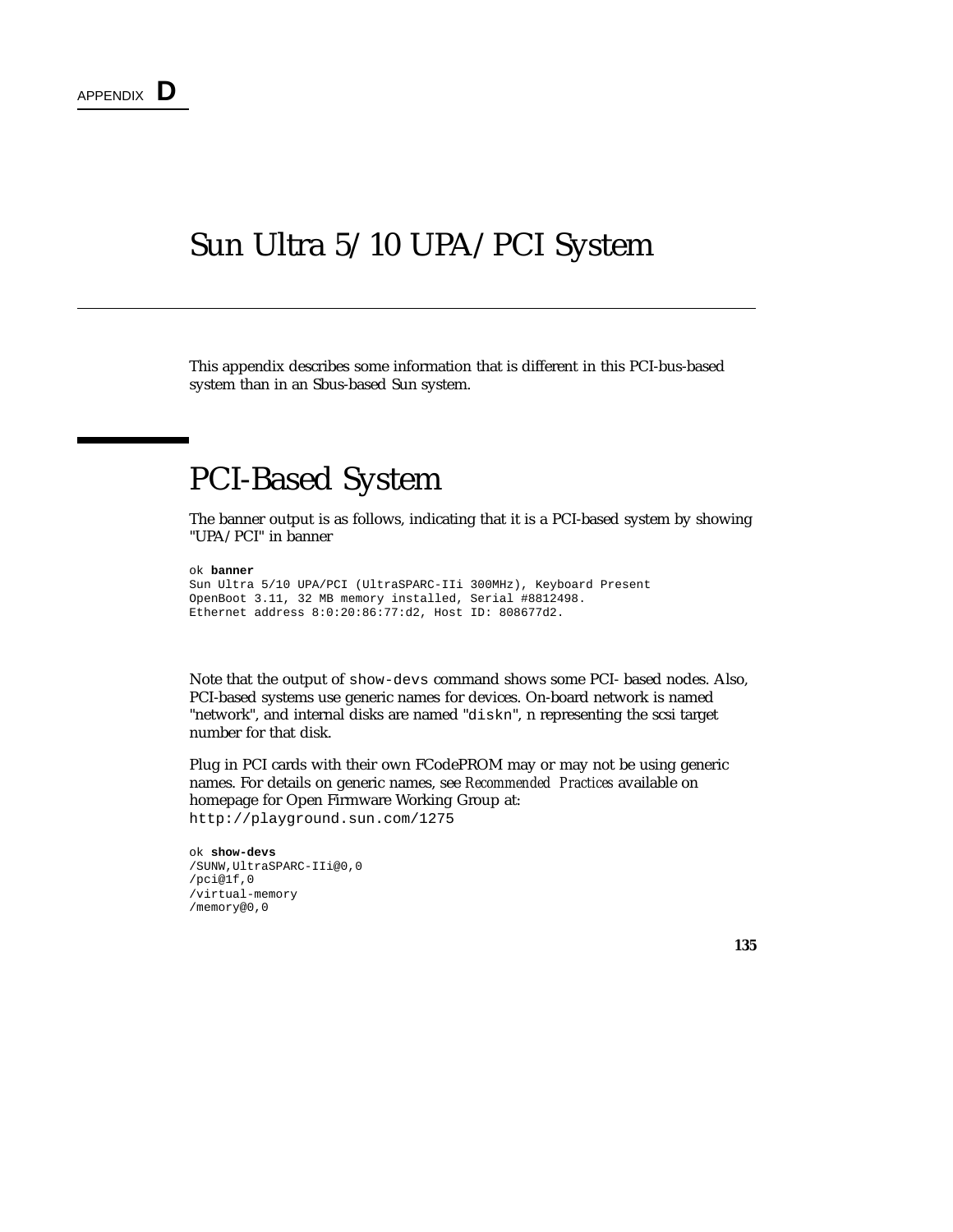```
/aliases
/options
/openprom
/chosen
/packages
/pci@1f,0/pci@1
/pci@1f,0/pci@1,1
/pci@1f,0/pci@1,1/ide@3
/pci@1f,0/pci@1,1/SUNW,m64B@2
/pci@1f,0/pci@1,1/network@1,1
/pci@1f,0/pci@1,1/ebus@1
/pci@1f,0/pci@1,1/ide@3/cdrom
/pci@1f,0/pci@1,1/ide@3/disk
/pci@1f,0/pci@1,1/ebus@1/SUNW,CS4231@14,200000
/pci@1f,0/pci@1,1/ebus@1/flashprom@10,0
/pci@1f,0/pci@1,1/ebus@1/eeprom@14,0
/pci@1f,0/pci@1,1/ebus@1/fdthree@14,3023f0
/pci@1f,0/pci@1,1/ebus@1/ecpp@14,3043bc
/pci@1f,0/pci@1,1/ebus@1/su@14,3062f8
/pci@1f,0/pci@1,1/ebus@1/su@14,3083f8
/pci@1f,0/pci@1,1/ebus@1/se@14,400000
/pci@1f,0/pci@1,1/ebus@1/SUNW,pll@14,504000
/pci@1f,0/pci@1,1/ebus@1/power@14,724000
/pci@1f,0/pci@1,1/ebus@1/auxio@14,726000
/openprom/client-services
/packages/sun-keyboard
/packages/SUNW,builtin-drivers
/packages/disk-label
/packages/obp-tftp
/packages/deblocker
/packages/terminal-emulator
```
#### The following shows the output of the devalias command on the Sun Ultra 5/10 UPA/PCI system:

| ok <b>devalias</b> |                                                 |
|--------------------|-------------------------------------------------|
|                    | /pci@1f,0/pci@1,1/SUNW,m64B@2                   |
|                    | /pci@1f,0/pci@1,1/network@1,1                   |
|                    | /pci@1f,0/pci@1,1/ide@3/cdrom@2,0:f             |
|                    | /pci@lf,0/pci@l,1/ide@3/disk@0,0                |
|                    | /pci@lf,0/pci@l,1/ide@3/disk@3,0                |
|                    | /pci@lf,0/pci@l,1/ide@3/disk@2,0                |
|                    | /pci@lf,0/pci@l,1/ide@3/disk@1,0                |
|                    | /pci@1f,0/pci@1,1/ide@3/disk@0,0                |
|                    | /pci@lf, 0/pci@1, 1/ide@3                       |
|                    | /pci@lf,0/pci@1,1/ebus@1/fdthree                |
|                    | /pci@lf,0/pci@l,1/ebus@l/se:b                   |
|                    | /pci@lf,0/pci@l,1/ebus@l/se:a                   |
| keyboard!          | /pci@lf,0/pci@l,1/ebus@l/su@l4,3083f8:forcemode |
| keyboard           | /pci@lf,0/pci@l,1/ebus@l/su@l4,3083f8           |
|                    | /pci@1f,0/pci@1,1/ebus@1/su@14,3062f8           |
|                    | aliases                                         |
|                    |                                                 |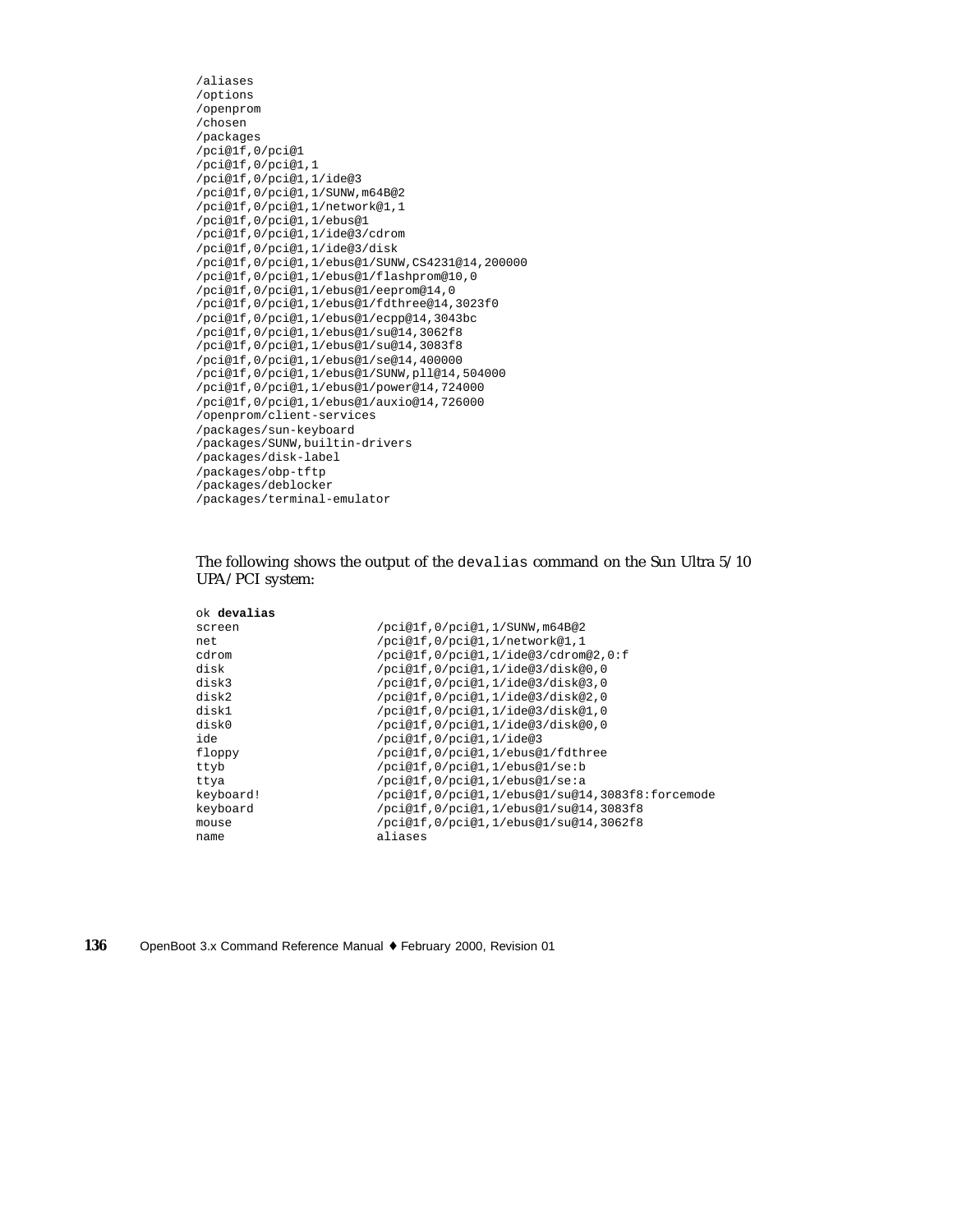The command .speed shows the speed for the processor and busses attached to the system:

```
ok .speed
CPU Speed : 300.00MHz
UPA Speed : 100.00MHz
PCI Bus A : 33Mhz
PCI Bus B : 33Mhz
```
# pcia and pcib PCI Busses

The Sun Ultra 5/10 UPA/PCI system has two PCI busses, pcia & pcib. The probing of slots for those busses are controlled by the following two NVRAM configuration variables.

**TABLE D–1** PCI Slots

| Variable Name   | <b>Default</b><br>value | <b>Description</b>                                    |
|-----------------|-------------------------|-------------------------------------------------------|
| pcia-probe-list | 1, 2, 3, 4              | Controls probe order of plug-in devices<br>under pcia |
| pcib-probe-list | 1, 2, 3                 | Controls probe order of plug-in devices<br>under pcib |

Sun Ultra 5/10 UPA/PCI System **137**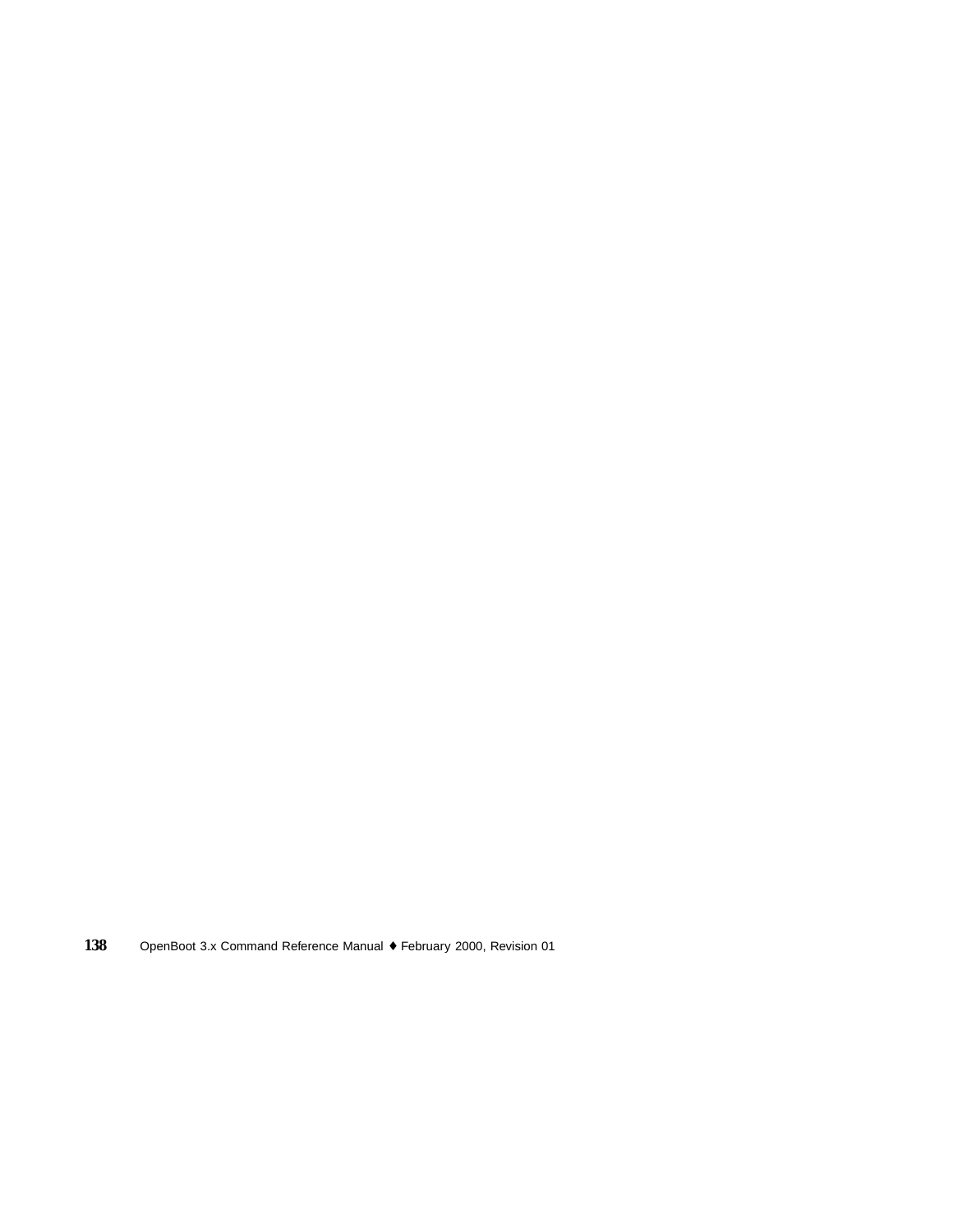### Sun Ultra 30 UPA/PCI System

This appendix describes some information that is different in this PCI-bus-based system than in an Sbus-based Sun system.

## PCI-Based System

The banner output is as follows, indicating that it is a PCI-based system by showing "UPA/PCI" in banner

ok **banner**

```
Sun Ultra 30 UPA/PCI (UltraSPARC 200MHz), Keyboard Present
OpenBoot 3.9, 64 MB memory installed, Serial #8431666
Ethernet address 8:0:20:80:a8:32, Host ID: 8080a832
```
Note that the output of show-devs command shows some PCI- based nodes. Also, PCI-based systems use generic names for devices. On-board network is named "network", and internal disks are named "diskn", representing the scsi target number for that disk.

Plug in PCI cards with their own FCodePROM may or may not be using generic names. For details on generic names, see *Recommended Practices* available on homepage for Open Firmware Working Group at: http://playground.sun.com/1275

```
ok show-devs
/SUNW,ffb@1e,0
/SUNW,UltraSPARC@0,0
/counter-timer@1f,1c00
/pci@1f,2000
```
**139**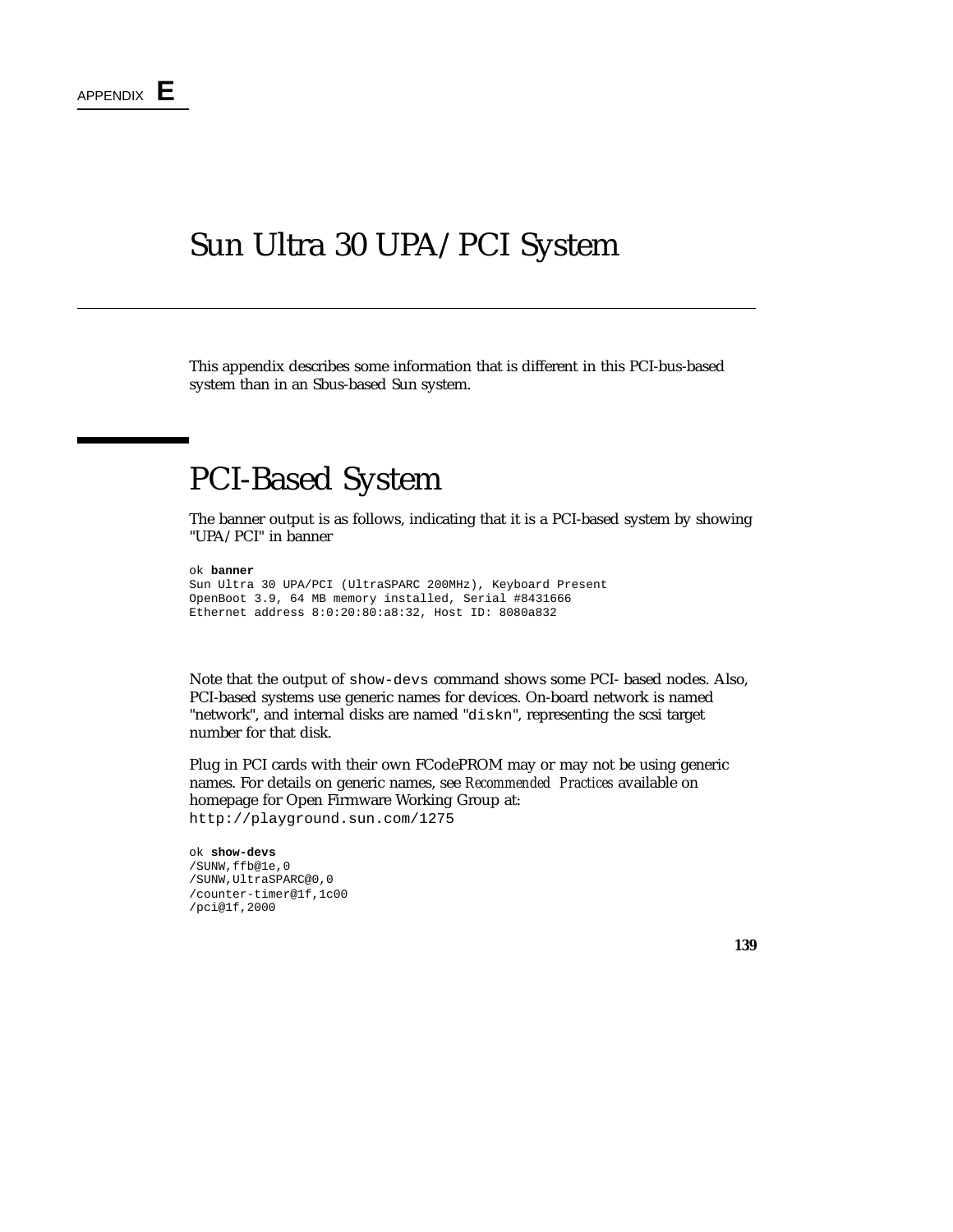```
/pci@1f,4000
/virtual-memory
/memory@0,60000000
/aliases
/options
/openprom
/chosen
/packages
/pci@1f,4000/usb@5
/pci@1f,4000/SUNW,m64B@2
/pci@1f,4000/scsi@3
/pci@1f,4000/network@1,1
/pci@1f,4000/ebus@1
/pci@1f,4000/scsi@3/tape
/pci@1f,4000/scsi@3/disk
/pci@1f,4000/ebus@1/SUNW,CS4231@14,200000
/pci@1f,4000/ebus@1/flashprom@10,0
/pci@1f,4000/ebus@1/eeprom@14,0
/pci@1f,4000/ebus@1/fdthree@14,3023f0
/pci@1f,4000/ebus@1/ecpp@14,3043bc
/pci@1f,4000/ebus@1/su@14,3062f8
/pci@1f,4000/ebus@1/su@14,3083f8
/pci@1f,4000/ebus@1/se@14,400000
/pci@1f,4000/ebus@1/sc@14,500000
/pci@1f,4000/ebus@1/SUNW,pll@14,504000
/pci@1f,4000/ebus@1/power@14,724000
/pci@1f,4000/ebus@1/auxio@14,726000
/openprom/client-services
/packages/sun-keyboard
/packages/SUNW,builtin-drivers
/packages/disk-label
/packages/obp-tftp
/packages/deblocker
/packages/terminal-emulator
```
#### The following shows the output of the devalias command on the Sun Ultra 30UPA/PCI system:

ok devalias

| /SUNW, ffb@le, 0               |
|--------------------------------|
| /pci@1f,4000/network@1,1       |
| /pci@1f,4000/scsi@3/disk@0,0   |
| /pci@1f,4000/scsi@3/disk@6,0:f |
| /pci@lf,4000/scsi@3/tape@4,0   |
| /pci@lf,4000/scsi@3/tape@5,0   |
| /pci@lf,4000/scsi@3/tape@4,0   |
| /pci@lf,4000/scsi@3/disk@6,0   |
| /pci@1f,4000/scsi@3/disk@5,0   |
| /pci@1f,4000/scsi@3/disk@4,0   |
| /pci@1f,4000/scsi@3/disk@3,0   |
| /pci@1f,4000/scsi@3/disk@2,0   |
| /pci@1f,4000/scsi@3/disk@1,0   |
| /pci@1f,4000/scsi@3/disk@0,0   |
| /pci@1f,4000/scsi@3            |
| /pci@1f,4000/ebus@1/fdthree    |
| /pci@lf,4000/ebus@l/se:b       |
|                                |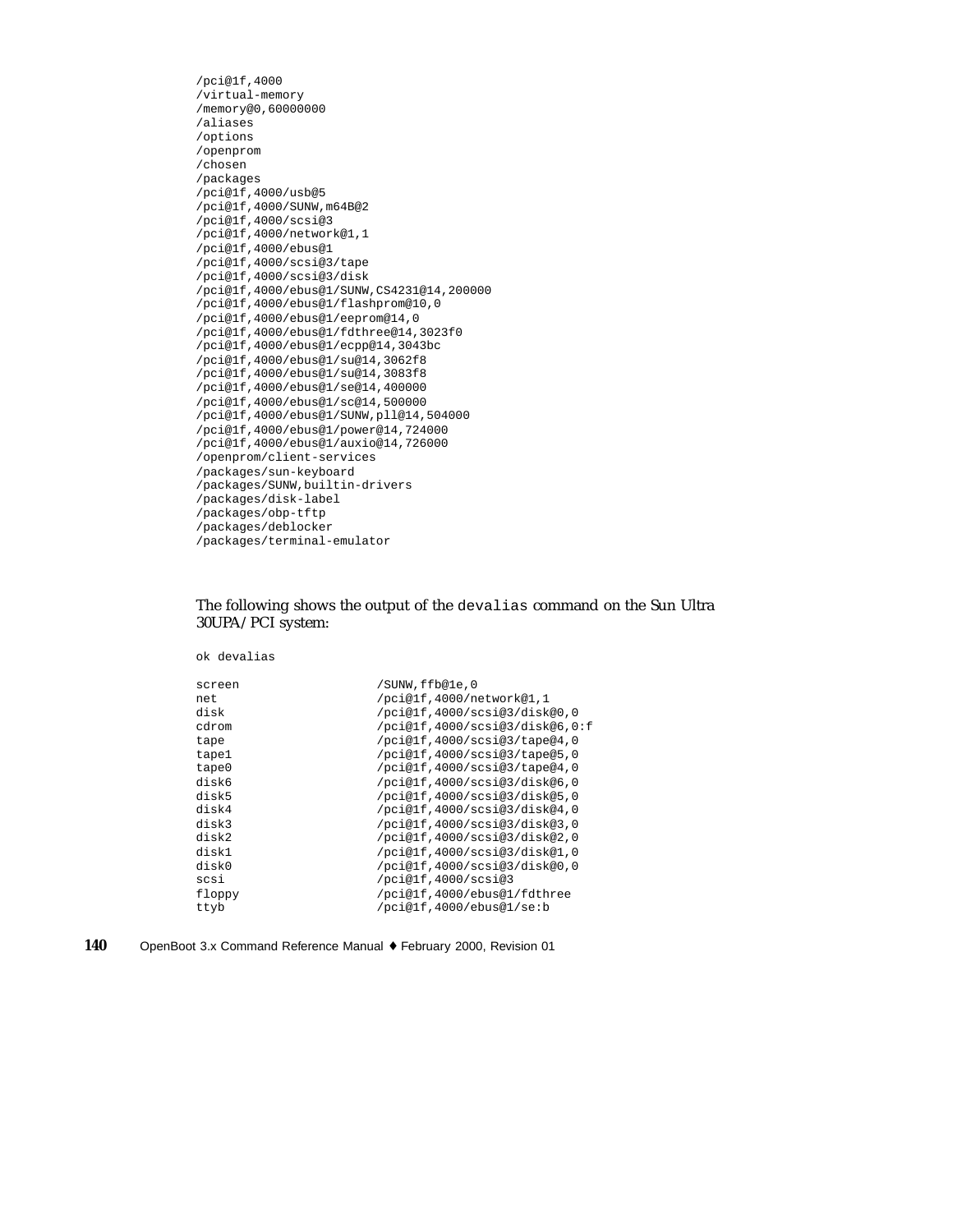ttya /pci@1f,4000/ebus@1/se:a<br>keyboard! /pci@1f,4000/ebus@1/su@1 keyboard!<br>  $/$ pci@1f,4000/ebus@1/su@14,3083f8:forcemode<br>  $/$ pci@1f,4000/ebus@1/su@14,3083f8 keyboard /pci@1f,4000/ebus@1/su@14,3083f8<br>mouse /pci@1f,4000/ebus@1/su@14,3062f8 /pci@1f,4000/ebus@1/su@14,3062f8

When you look at properties for the device node of a PCI device, you will see few properties that are unique to PCI devices and few properties has a different format than that of a SBus device. For example, the output of .properties for a PCI device is:

| ok cd /pci@1f,4000/scsi@3 |                 |                                     |                                              |          |
|---------------------------|-----------------|-------------------------------------|----------------------------------------------|----------|
| ok .properties            |                 |                                     |                                              |          |
| interrupts                | 00000020        |                                     |                                              |          |
| assigned-addresses        | 81001810        | 00000000 00000400 00000000          |                                              | 00000100 |
|                           |                 | 82001814 00000000 00010000          | 00000000                                     | 00000100 |
|                           |                 | 82001818 00000000 00011000 00000000 |                                              | 00001000 |
| device_type               | $scsi-2$        |                                     |                                              |          |
| clock-frequency           | 02625a00        |                                     |                                              |          |
| reg                       | 00001800        | 00000000                            | 00000000 00000000                            | 00000000 |
|                           |                 | 01001810 00000000                   | 00000000 00000000                            | 00000100 |
|                           |                 | 02001814 00000000 00000000 00000000 |                                              | 00000100 |
|                           |                 |                                     | 02001818 00000000 00000000 00000000 00001000 |          |
| model                     | Symbios, 53C875 |                                     |                                              |          |
| compatible                | ql              |                                     |                                              |          |
| name                      | scsi            |                                     |                                              |          |
| devsel-speed              | 00000001        |                                     |                                              |          |
| class-code                | 00010000        |                                     |                                              |          |
| max-latency               | 00000040        |                                     |                                              |          |
| min-grant                 | 00000011        |                                     |                                              |          |
| revision-id               | 00000003        |                                     |                                              |          |
| device-id                 | 0000000f        |                                     |                                              |          |
| vendor-id                 | 00001000        |                                     |                                              |          |

## Generic Names

The following example shows generic names for devices under /pci@1f,4000/scsi@3:

ok **ls** f00809d8 tape f007ecdc disk

Sun Ultra 30 UPA/PCI System **141**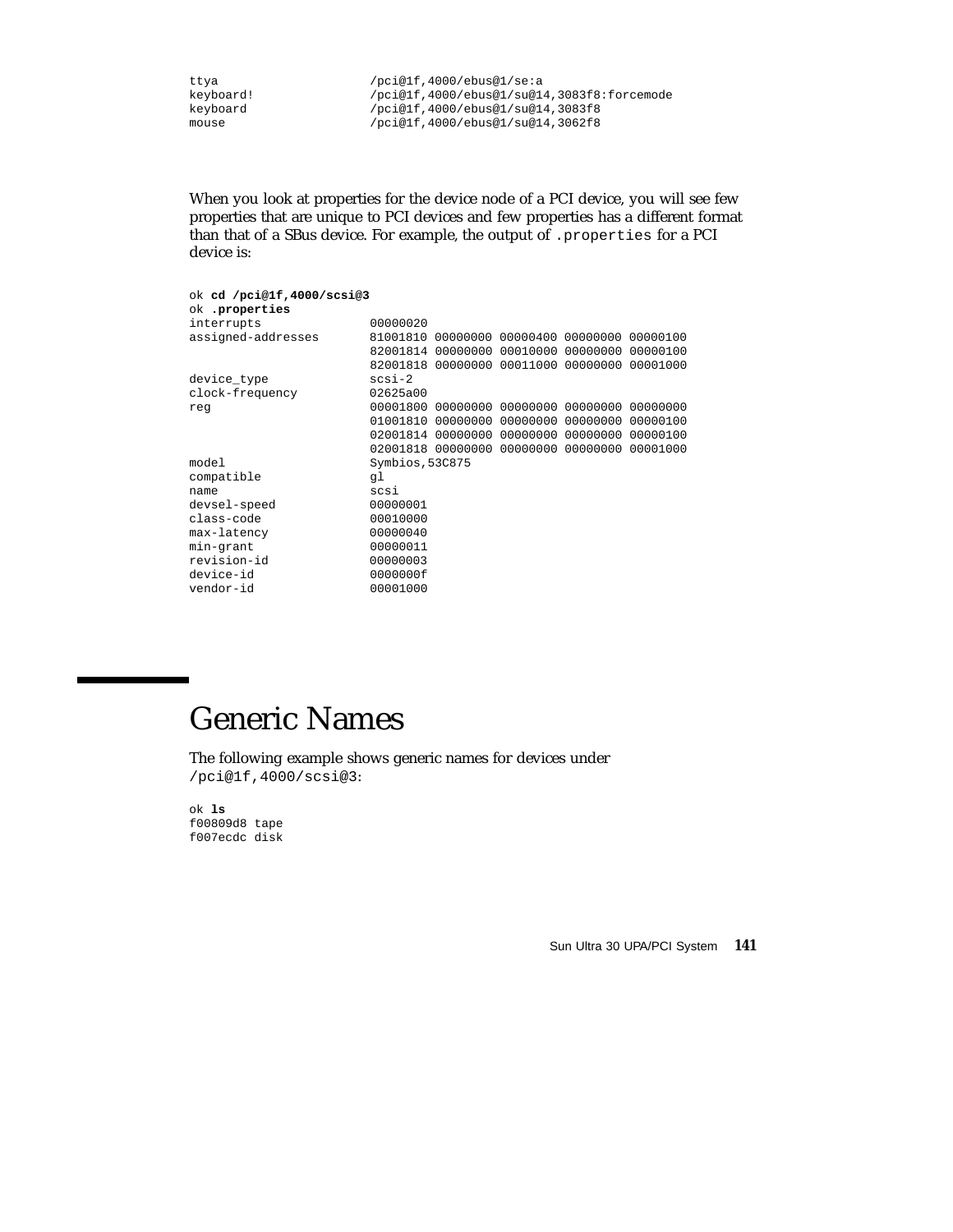The command .speed shows the speed for the processor and busses attached to the system:

```
ok .speed
CPU Speed : 200.00MHz
UPA Speed : 100.00MHz
PCI Bus A : 66Mhz
PCI Bus B : 33Mhz
```
### pcia and pcib PCI Busses

The Sun Ultra 30 UPA/PCI system has two PCI busses, pcia  $\&$  pcib. The probing of slots for those busses are controlled by the following two NVRAM configuration variables.

**TABLE E–1** PCI Slots

| Variable Name   | <b>Default</b><br>value | <b>Description</b>                                    |
|-----------------|-------------------------|-------------------------------------------------------|
| pcia-probe-list | 1,2                     | Controls probe order of plug-in devices<br>under poia |
| pcib-probe-list | 3,2,4,5                 | Controls probe order of plug-in devices<br>under pcib |

pcia-probe-list corresponds to devices under /pci@1f,2000 and pcib-probe-list corresponds to devices under /pci@1f,4000.

pcia supports one plug-in client (slot 1, marked as "PCI 1, 66" ). It can support a device which is 64 bits wide and runs up to 66Mhz. Even though there is no client/ slot under pcia corresponding to value 2, 2 is included in pcia-probe-list default value for historical reasons.

pcib supports three plug -in clients (slot 2,4, and 5; marked as "PCI 2", "PCI 3", and "PCI 4" respectively). pcib can support devices which are 64 bits wide and run upto 33Mhz.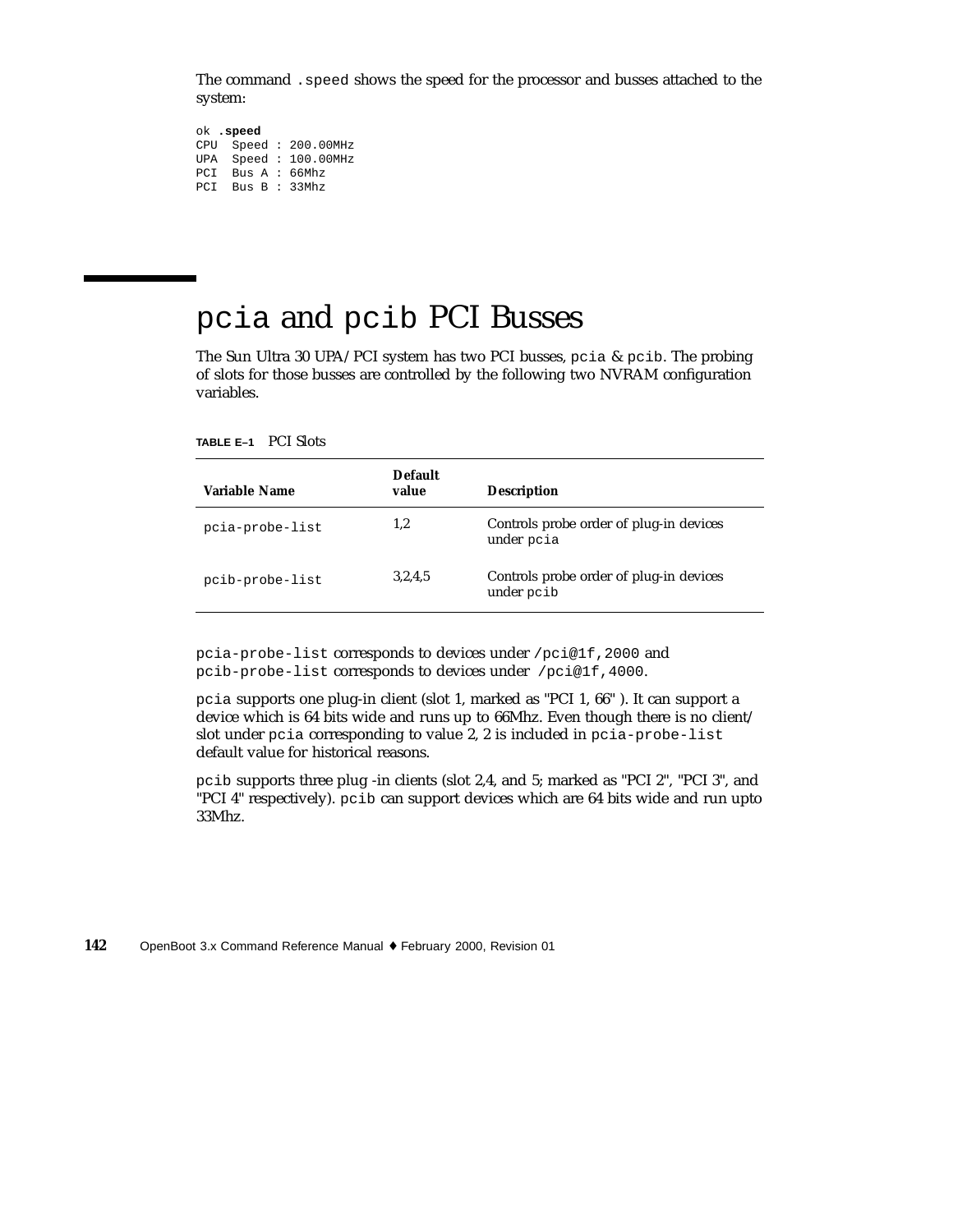### Sun Ultra 60 UPA/PCI System

This appendix describes some information that is different in this PCI-bus-based system than in an Sbus-based Sun system.

### PCI-Based System

The banner output is as follows, indicating that it is a PCI-based system by showing "UPA/PCI" in banner

#### ok **banner**

```
Sun Ultra 60 UPA/PCI (UltraSPARC-II 296MHz), No Keyboard
OpenBoot 3.11, 256 MB memory installed, Serial #9241373.
Ethernet address 8:0:20:8d:3:1d, Host ID: 808d031d.
```
Note that the output of show-devs command shows some PCI- based nodes. Also, PCI-based systems use generic names for devices. On-board network is named "network", and internal disks are named "diskn", n representing the scsi target number for that disk.

Plug in PCI cards with their own FCodePROM may or may not be using generic names. For details on generic names, see *Recommended Practices* available on homepage for Open Firmware Working Group at: http://playground.sun.com/1275

#### ok **show-devs** /SUNW,UltraSPARC-II@0,0 /counter-timer@1f,1c00 /pci@1f,2000 /pci@1f,4000

**143**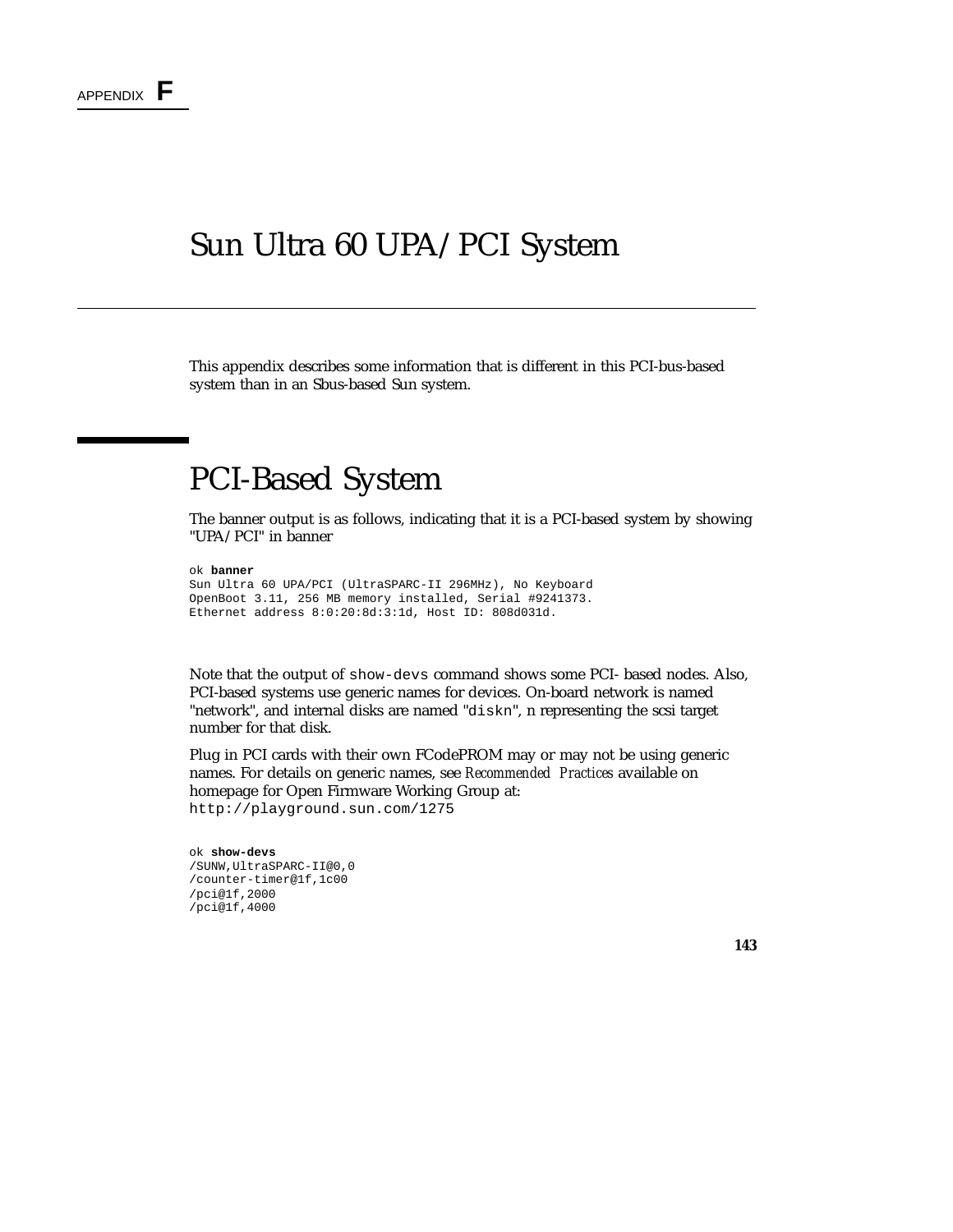```
/virtual-memory
/memory@0,a0000000
/aliases
/options
/openprom
/chosen
/packages
/pci@1f,4000/scsi@3,1
/pci@1f,4000/scsi@3
/pci@1f,4000/network@1,1
/pci@1f,4000/ebus@1
/pci@1f,4000/scsi@3,1/tape
/pci@1f,4000/scsi@3,1/disk
/pci@1f,4000/scsi@3/tape
/pci@1f,4000/scsi@3/disk
/pci@1f,4000/ebus@1/SUNW,CS4231@14,200000
/pci@1f,4000/ebus@1/flashprom@10,0
/pci@1f,4000/ebus@1/eeprom@14,0
/pci@1f,4000/ebus@1/fdthree@14,3023f0
/pci@1f,4000/ebus@1/ecpp@14,3043bc
/pci@1f,4000/ebus@1/su@14,3062f8
/pci@1f,4000/ebus@1/su@14,3083f8
/pci@1f,4000/ebus@1/se@14,400000
/pci@1f,4000/ebus@1/sc@14,500000
/pci@1f,4000/ebus@1/SUNW,pll@14,504000
/pci@1f,4000/ebus@1/power@14,724000
/pci@1f,4000/ebus@1/auxio@14,726000
/openprom/client-services
/packages/sun-keyboard
/packages/SUNW,builtin-drivers
/packages/disk-label
/packages/obp-tftp
/packages/deblocker
/packages/terminal-emulator
```
#### The following shows the output of the devalias command on the Sun Ultra 30UPA/PCI system:

| ok <b>devalias</b> |                                |
|--------------------|--------------------------------|
| screen             | /SUNW,ffb@le,0                 |
| net.               | /pci@1f,4000/network@1,1       |
| disk               | /pci@lf,4000/scsi@3/disk@0,0   |
| cdrom              | /pci@lf,4000/scsi@3/disk@6,0:f |
| tape               | /pci@lf,4000/scsi@3/tape@4,0   |
| tape1              | /pci@lf,4000/scsi@3/tape@5,0   |
| tape0              | /pci@lf,4000/scsi@3/tape@4,0   |
| disk6              | /pci@lf,4000/scsi@3/disk@6,0   |
| disk5              | /pci@1f,4000/scsi@3/disk@5,0   |
| disk4              | /pci@lf,4000/scsi@3/disk@4,0   |
| disk3              | /pci@lf,4000/scsi@3/disk@3,0   |
| disk2              | /pci@lf,4000/scsi@3/disk@2,0   |
| disk1              | /pci@lf,4000/scsi@3/disk@1,0   |
| disk0              | /pci@lf,4000/scsi@3/disk@0,0   |
| scsi               | /pci@1f,4000/scsi@3            |
| floppy             | /pci@1f,4000/ebus@1/fdthree    |
| ttyb               | /pci@1f,4000/ebus@1/se:b       |
| ttya               | /pci@lf,4000/ebus@1/se:a       |
|                    |                                |

| 144<br>OpenBoot 3.x Command Reference Manual ♦ February 2000, Revision 01 |  |
|---------------------------------------------------------------------------|--|
|---------------------------------------------------------------------------|--|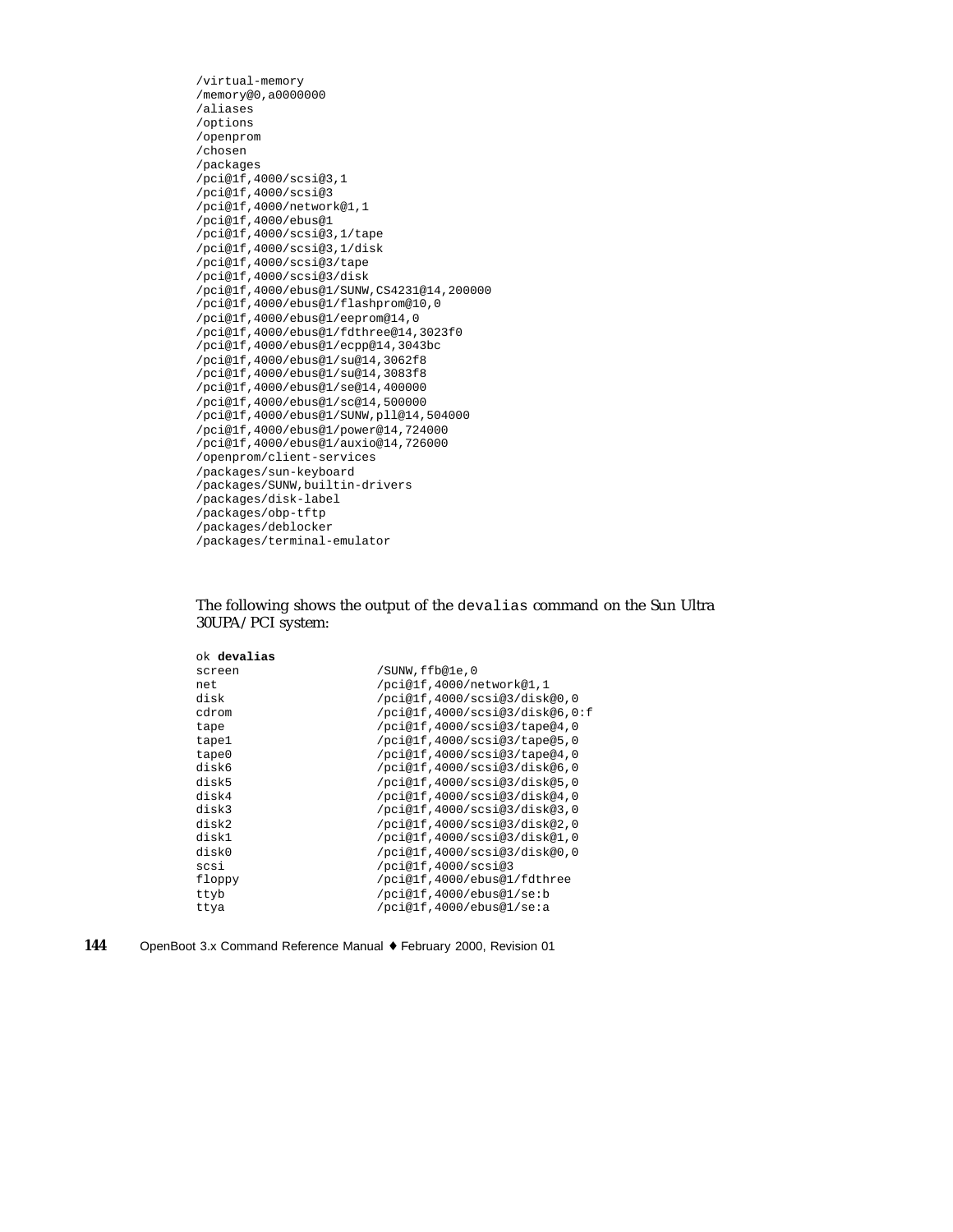keyboard! /pci@1f,4000/ebus@1/su@14,3083f8:forcemode keyboard /pci@1f,4000/ebus@1/su@14,3083f8<br>mouse /pci@1f,4000/ebus@1/su@14,3062f8 mouse /pci@1f,4000/ebus@1/su@14,3062f8<br>
aliases aliases

When you look at properties for the device node of a PCI device, you will see few properties that are unique to PCI devices and few properties has a different format than that of a SBus device. For example, the output of .properties for a PCI device is:

| ok cd /pci@1f,4000/scsi@3<br>ok .properties |                 |                                     |                            |          |          |
|---------------------------------------------|-----------------|-------------------------------------|----------------------------|----------|----------|
| assigned-addresses                          |                 | 81001810 00000000 00000400 00000000 |                            |          | 00000100 |
|                                             |                 | 00000000                            | 00010000                   | 00000000 | 00000100 |
|                                             | 82001814        |                                     |                            |          |          |
|                                             |                 | 82001818 00000000 00011000          |                            | 00000000 | 00001000 |
| device_type                                 | $scsi-2$        |                                     |                            |          |          |
| clock-frequency                             | 02625a00        |                                     |                            |          |          |
| req                                         | 00001800        |                                     | 00000000 00000000 00000000 |          | 00000000 |
|                                             | 01001810        | 00000000                            | 00000000                   | 00000000 | 00000100 |
|                                             | 02001814        | 00000000                            | 00000000                   | 00000000 | 00000100 |
|                                             |                 | 02001818 00000000                   | 00000000                   | 00000000 | 00001000 |
| model                                       | Symbios, 53C875 |                                     |                            |          |          |
| compatible                                  | qlm             |                                     |                            |          |          |
| name                                        | scsi            |                                     |                            |          |          |
| devsel-speed                                | 00000001        |                                     |                            |          |          |
| class-code                                  | 00010000        |                                     |                            |          |          |
| interrupts                                  | 00000001        |                                     |                            |          |          |
| max-latency                                 | 00000040        |                                     |                            |          |          |
| min-grant                                   | 00000011        |                                     |                            |          |          |
| revision-id                                 | 00000014        |                                     |                            |          |          |
| device-id                                   | 0000000f        |                                     |                            |          |          |
| vendor-id                                   | 00001000        |                                     |                            |          |          |

### Generic Names

The following example shows generic names for devices under /pci@1f,4000/scsi@3:

ok **ls** f007ae2c tape f00797f4 disk

The command .speed shows the speed for the processor and busses attached to the system:

Sun Ultra 60 UPA/PCI System **145**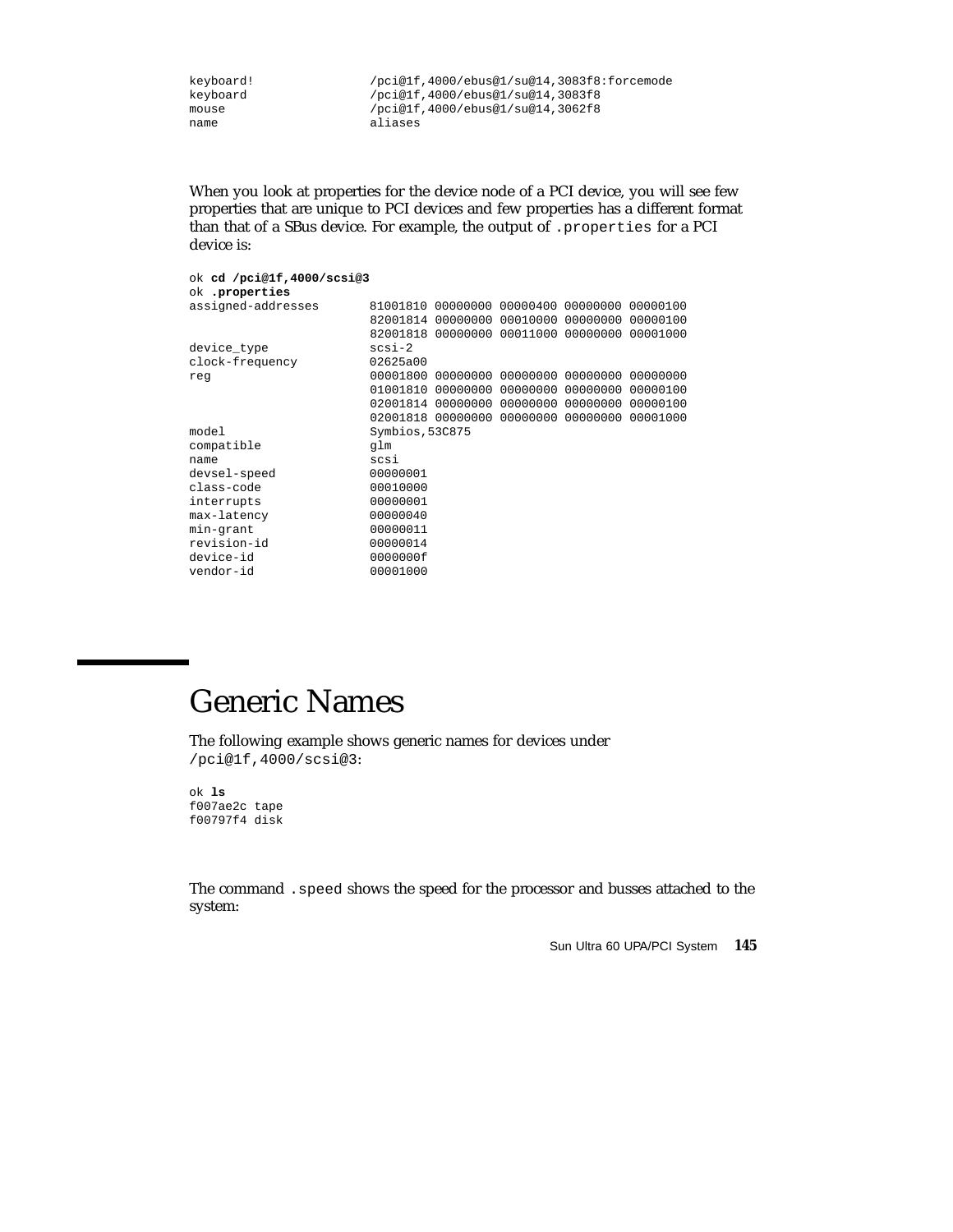```
ok .speed
CPU Speed : 296.00MHz
UPA Speed : 098.66MHz
PCI Bus A : 66Mhz
PCI Bus B : 33Mhz
```
#### pcia and pcib PCI Busses

The Sun Ultra 60 UPA/PCI system has two PCI busses, pcia & pcib. The probing of slots for those busses are controlled by the following two NVRAM configuration variables.

**TABLE F–1**

| Variable Name   | <b>Default</b><br>value | <b>Description</b>                                    |
|-----------------|-------------------------|-------------------------------------------------------|
| pcia-probe-list | 1,2                     | Controls probe order of plug-in devices<br>under poia |
| pcib-probe-list | 3,2,4,5                 | Controls probe order of plug-in devices<br>under pcib |

pcia-probe-list corresponds to devices under /pci@1f,2000 and pcib-probe-list corresponds to devices under /pci@1f,4000.

pcia supports one plug-in client (slot 1, marked as "PCI 1, 66" ). It can support a device which is 64 bits wide and runs up to 66Mhz. Even though there is no client/ slot under pcia corresponding to value 2, 2 is included in pcia-probe-list default value for historical reasons.

pcib supports three plug -in clients (slot 2,4, and 5; marked as "PCI 2", "PCI 3", and "PCI 4" respectively). pcib can support devices which are 64 bits wide and run upto 33Mhz.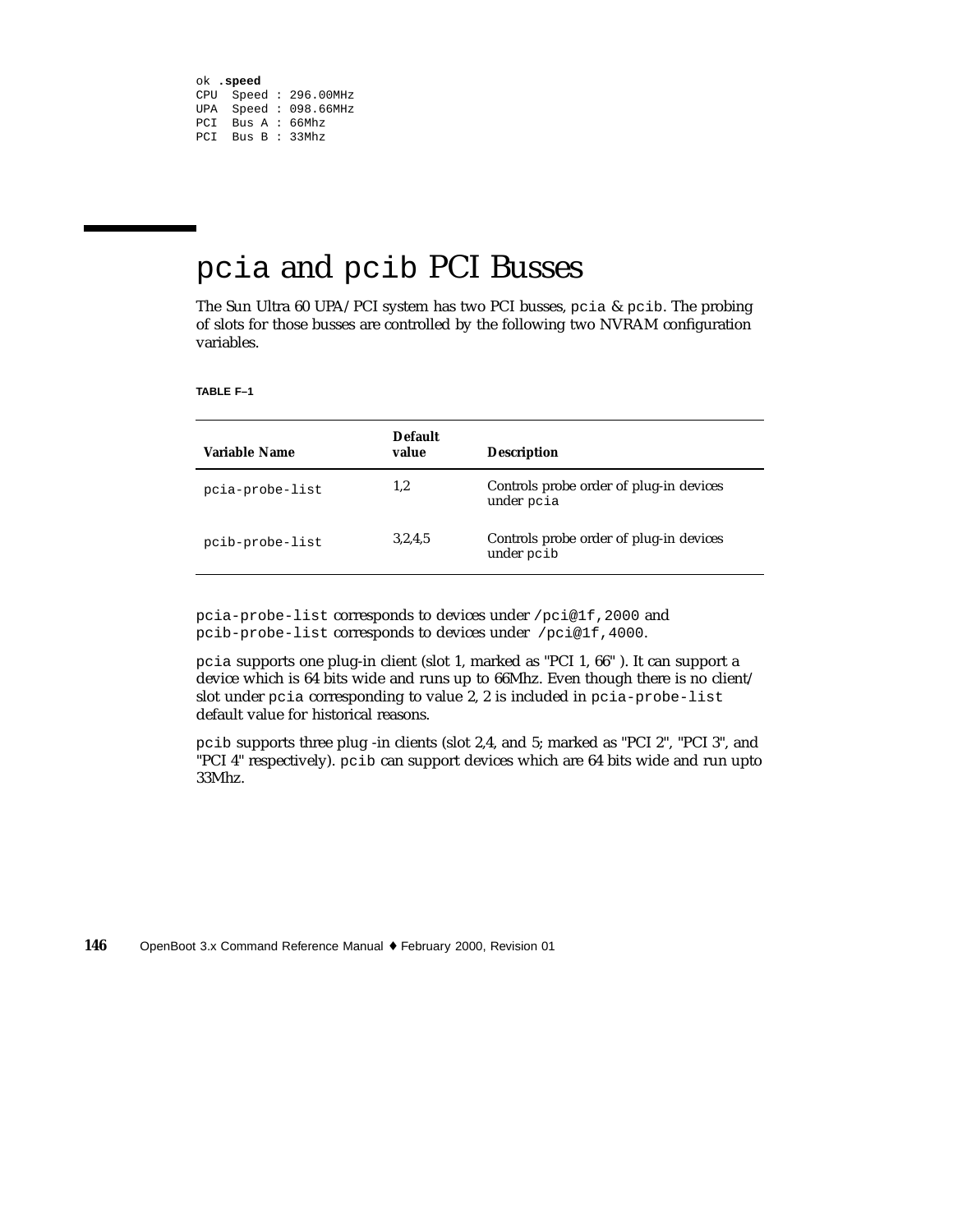#### Sun Ultra 250 UPA/PCI System

This appendix describes information that is different in this PCI-bus-based system than that in an Sbus-based Sun system.

### Banner Command Output

The output of the banner command appears as follows, indicating that it is a PCI-based system.

```
ok banner
```

```
Sun (TM) Enterprise 250 UPA/PCI (UltraSPARC-II 296MHz), No Keyboard
OpenBoot 3.7, 128 MB memory installed, Serial #8941639.
Ethernet address 8:0:20:88:70:47, Host ID: 80887047.
```
## Generic Names

Note that the output of the show-devs command shows some PCI- based nodes. PCI-based systems use generic names for devices. That is, the on-board network is named "network", and internal disks are named "diskn", with n representing the scsi target number for that disk, ("disk" with no number refers to "disk0"). Plug in PCI cards with their own FCode PROM may or may not be using generic names.

For details on generic names, see *Recommended Practices* available on the homepage for the Open Firmware Working Group at: http://playground.sun.com

**147**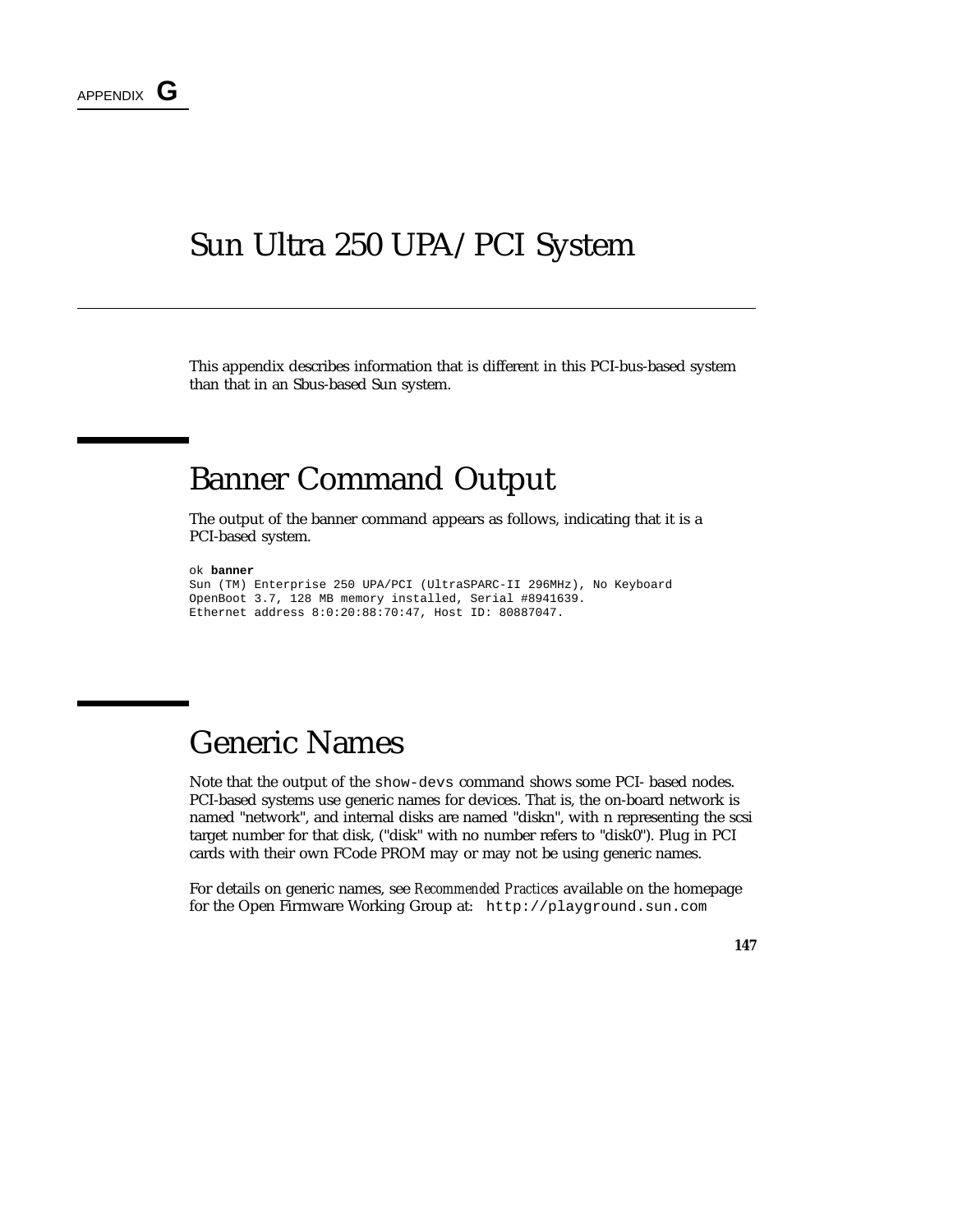ok **show-devs** /SUNW,UltraSPARC-II@0,0 /mc@0,0 /rsc /pci@1f,2000 /pci@1f,4000 /counter-timer@1f,1c00 /associations /virtual-memory /memory@0,0 /aliases /options /openprom /chosen /packages /mc@0,0/bank@0,60000000 /mc@0,0/bank@0,40000000 /mc@0,0/bank@0,20000000 /mc@0,0/bank@0,0 /mc@0,0/bank@0,0/dimm@0,3 /mc@0,0/bank@0,0/dimm@0,2 /mc@0,0/bank@0,0/dimm@0,1 /mc@0,0/bank@0,0/dimm@0,0/pci@1f,4000/scsi@3,1 /pci@1f,4000/scsi@3 /pci@1f,4000/network@1,1 /pci@1f,4000/ebus@1 /pci@1f,4000/scsi@3,1/tape /pci@1f,4000/scsi@3,1/disk /pci@1f,4000/scsi@3/tape /pci@1f,4000/scsi@3/disk /pci@1f,4000/ebus@1/SUNW,envctrltwo@14,600000 /pci@1f,4000/ebus@1/flashprom@10,0 /pci@1f,4000/ebus@1/eeprom@14,0 /pci@1f,4000/ebus@1/fdthree@14,3023f0 /pci@1f,4000/ebus@1/ecpp@14,3043bc /pci@1f,4000/ebus@1/su@14,3062f8 /pci@1f,4000/ebus@1/su@14,3083f8 /pci@1f,4000/ebus@1/se@14,200000 /pci@1f,4000/ebus@1/se@14,400000 /pci@1f,4000/ebus@1/sc@14,500000 /pci@1f,4000/ebus@1/SUNW,pll@14,504000 /pci@1f,4000/ebus@1/power@14,724000 /pci@1f,4000/ebus@1/auxio@14,726000

/associations/slot2dev /associations/slot2disk /openprom/client-services /packages/obdiag /packages/disk-label /packages/obp-tftp /packages/deblocker /packages/terminal-emulator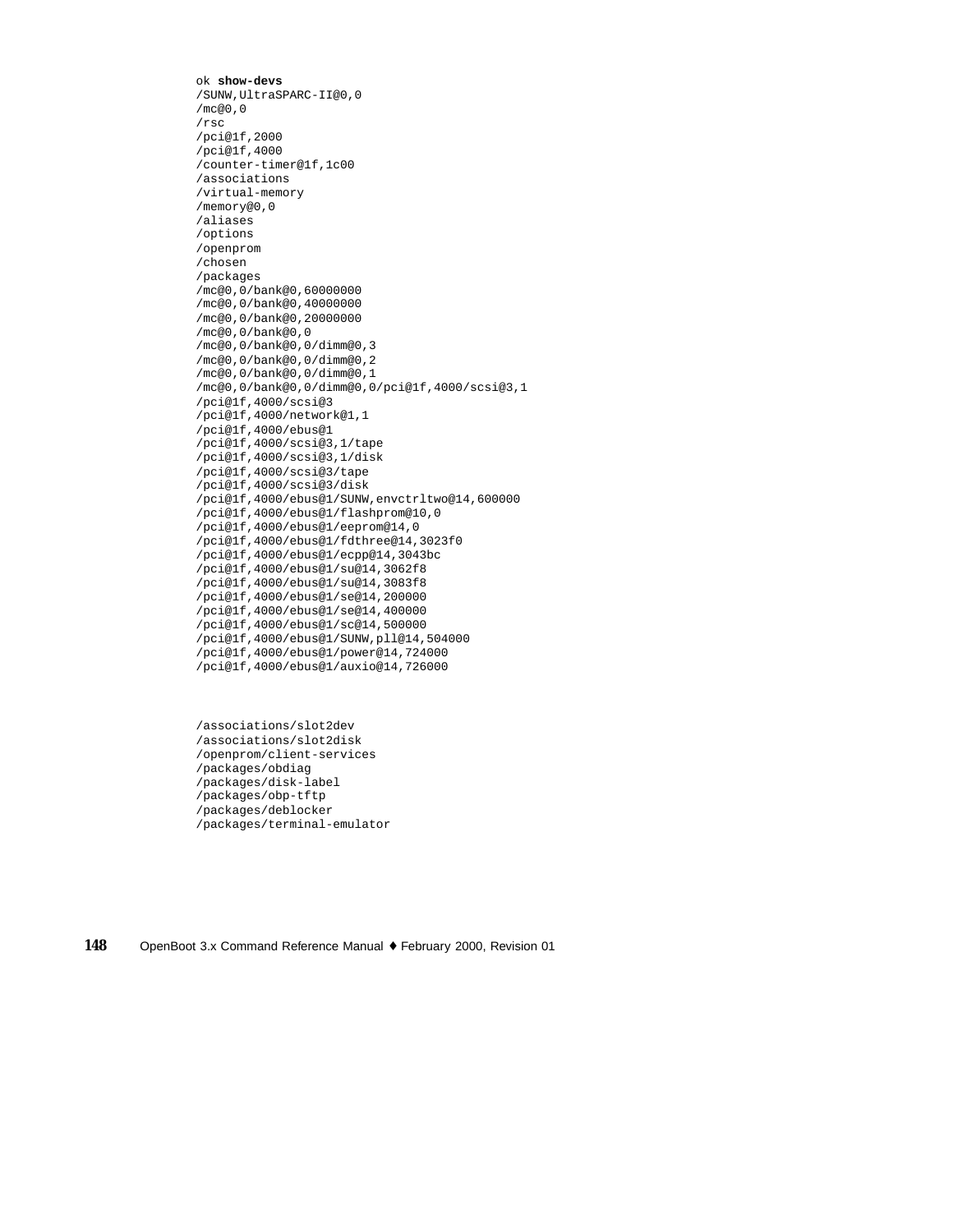## SCSI Internal Busses

For Ultra 250 systems, there are two internal SCSI busses. The device "scsi" refers to the internal SCSI I/O bus for internal disk.

The following shows the output of a *devalias* command on a Sun Ultra 250 UPA/PCI system.

| /pci@lf,4000/scsi@3/disk@c,0               |
|--------------------------------------------|
| /pci@lf,4000/scsi@3/disk@b,0               |
| /pci@lf,4000/scsi@3/disk@a,0               |
| /pci@lf.4000/scsi@3/disk@9.0               |
| /pci@lf,4000/scsi@3/disk@8,0               |
| /pci@lf,4000/scsi@3/disk@0,0               |
| /pci@lf,4000/scsi@3/disk@0,0               |
| /pci@1f,4000/scsi@3                        |
| /pci@lf,4000/scsi@3/disk@6,0:f             |
| /pci@lf,4000/scsi@3/tape@4,0               |
| /pci@1f,2000                               |
| /pci@1f,4000                               |
| /pci@1f,4000                               |
| /pci@lf,4000/ebus@1/flashprom@10,0         |
| /pci@1f,4000/ebus@1/eeprom@14,0            |
| /pci@1f,4000/ebus@1/ecpp@14,3043bc         |
| /pci@1f,4000/network@1,1                   |
| /pci@1f,4000/ebus@1                        |
| /pci@lf,4000/ebus@1/SUNW,envctrltwo        |
| /pci@lf,4000/ebus@1/fdthree                |
| /pci@1f,4000/ebus@1/se@14,400000           |
| /pci@1f,4000/ebus@1/se@14,400000:a         |
| /pci@lf,4000/ebus@1/se@14,400000:b         |
| /pci@1f,4000/ebus@1/se@14,200000:sspctl    |
| /pci@lf,4000/ebus@1/se@14,200000:ssp       |
| /pci@lf,4000/ebus@1/se@14,200000:ssp       |
| /pci@1f,4000/ebus@1/se@14,200000:sspctl    |
| /pci@lf,4000/ebus@1/su@14,3083f8:forcemode |
| /pci@1f,4000/ebus@1/su@14,3083f8           |
| /pci@lf,4000/ebus@1/su@14,3062f8           |
| aliases                                    |
|                                            |

# .properties for a PCI Device

When you look at properties for a device node of a PCI device, you will see a few properties that are unique to PCI devices and a few properties that have a different

Sun Ultra 250 UPA/PCI System **149**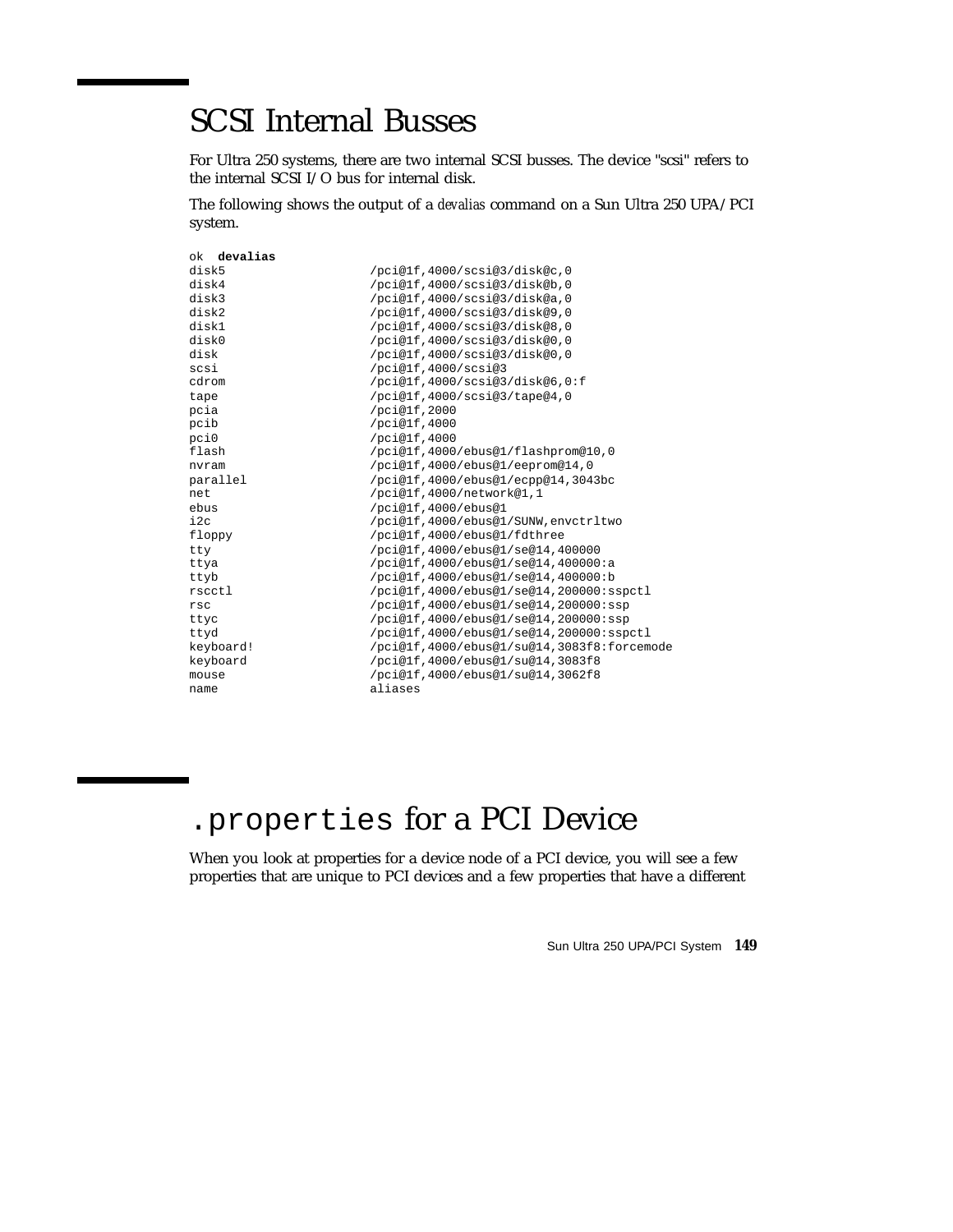format than that of a SBus device. For example, the output of .properties for a PCI device:

| ok cd /pci@1f,4000/scsi@3 |                 |                                              |  |                                                 |  |
|---------------------------|-----------------|----------------------------------------------|--|-------------------------------------------------|--|
| ok .properties            |                 |                                              |  |                                                 |  |
| target6-scsi-options      | 00 00 05 f8     |                                              |  |                                                 |  |
| target5-scsi-options      | 00 00 05 f8     |                                              |  |                                                 |  |
| target4-scsi-options      | 00 00 05 f8     |                                              |  |                                                 |  |
| target3-scsi-options      | 00 00 05 f8     |                                              |  |                                                 |  |
| target2-scsi-options      | 00 00 05 f8     |                                              |  |                                                 |  |
| target1-scsi-options      | 00 00 05 f8     |                                              |  |                                                 |  |
| latency-timer             | 00000011        |                                              |  |                                                 |  |
| assigned-addresses        |                 | 81001810 00000000 00000400 00000000 00000100 |  |                                                 |  |
|                           |                 | 82001814 00000000 00010000 00000000 00000100 |  |                                                 |  |
|                           |                 | 82001818 00000000 00011000 00000000 00001000 |  |                                                 |  |
| device_type               | $scsi-2$        |                                              |  |                                                 |  |
| fru                       | motherboard     |                                              |  |                                                 |  |
| clock-frequency           | 02625a00        |                                              |  |                                                 |  |
| reg                       |                 |                                              |  |                                                 |  |
|                           |                 | 01001810 00000000 00000000 00000000 00000100 |  |                                                 |  |
|                           |                 | 02001814 00000000 00000000 00000000 00000100 |  |                                                 |  |
|                           |                 | 02001818 00000000 00000000 00000000 00001000 |  |                                                 |  |
| model                     | Symbios, 53C875 |                                              |  |                                                 |  |
| compatible                |                 |                                              |  | 70 63 69 31 30 30 30 2c 66 00 67 6c 6d 00 70 63 |  |
| name                      | scsi            |                                              |  |                                                 |  |
| devsel-speed              | 00000001        |                                              |  |                                                 |  |
| class-code                | 00010000        |                                              |  |                                                 |  |
| interrupts                | 00000020        |                                              |  |                                                 |  |
| max-latency               | 00000040        |                                              |  |                                                 |  |
| min-grant                 | 00000011        |                                              |  |                                                 |  |
| revision-id               | 00000014        |                                              |  |                                                 |  |
| device-id                 | 0000000f        |                                              |  |                                                 |  |
| vendor-id                 | 00001000        |                                              |  |                                                 |  |

The following example shows generic names for devices under /pci@1f,4000/scsi@3:

ok **ls** f008bc60 tape f007a51c disk

# .speed Command

The command .speed shows the speed for both processors and busses attached to the system, as follows:

ok **.speed** CPU Speed : 296.00MHz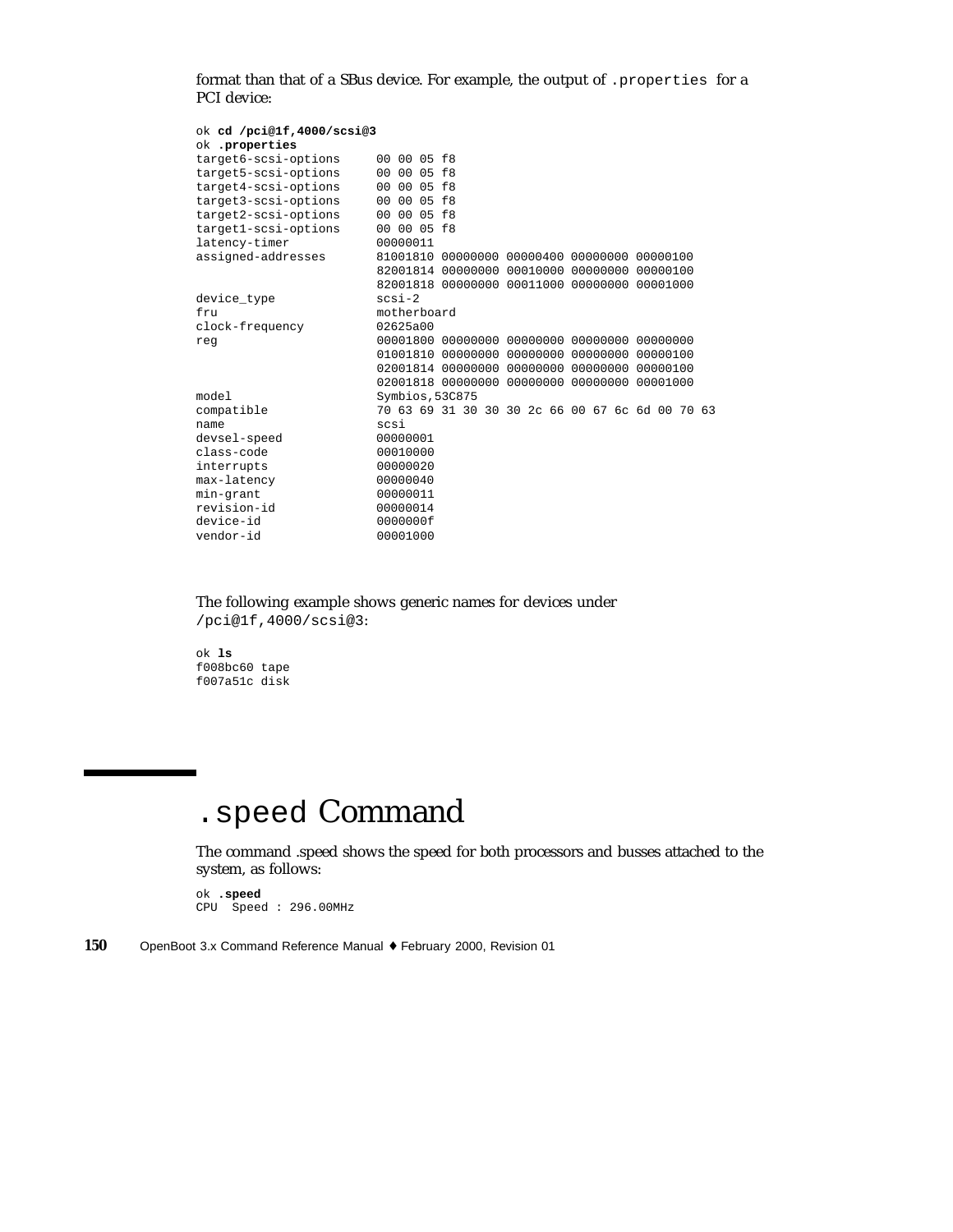## Probing of Slots For PCI Busses

The Sun Ultra 250 UPA/PCI system has four PCI plug-in slots, distributed across a single PCI bus. Probing of slots for those busses is controlled by the following two NVRAM configuration variables:

**TABLE G–1** NVRAM Configuration Variables

| Variable Name      | <b>Default</b><br>Value | <b>Description</b>                                           |
|--------------------|-------------------------|--------------------------------------------------------------|
| pci0-probe-list    | 3, 2, 4, 5              | Controls probe order of plug-in devices<br>under <i>pcio</i> |
| pci-slot-skip-list | none                    | Controls skipping of PCI plug-in slots                       |

*pci0-probe-list* specifies the device probe order on the "B" bus of the 1F PCI Controller. Device 3 is the motherboard 876 UltraSCSI bus (internal disks), while devices 2, 4, and 5 are open 33MHz 32-bit slots for plug-in cards.

pci-slot-skip-list is a list (0 to 3) of PCI slots that should not be probed. The values "0" to "3" correspond to the backpanel PCI slots, from bottom to top.

The Ultra 250 systems provide 4 PCI plug-in slots, numbered from 0 to 3, bottom-to-top (accessible and labeled from the back of the system).:

| <b>PCI Slot</b> | <b>PCI Bus PCI</b><br><b>Device</b> | Width              |        | <b>Speed</b> |
|-----------------|-------------------------------------|--------------------|--------|--------------|
| 3               | pci0                                | /pci@1f,2000/xxx@1 | 32 bit | 33 MHz       |
| 2               | pci0                                | /pci@1f,4000/xxx@2 | 32 bit | 33 MHz       |

**TABLE G–2** PCI Plug-in Slots

Sun Ultra 250 UPA/PCI System **151**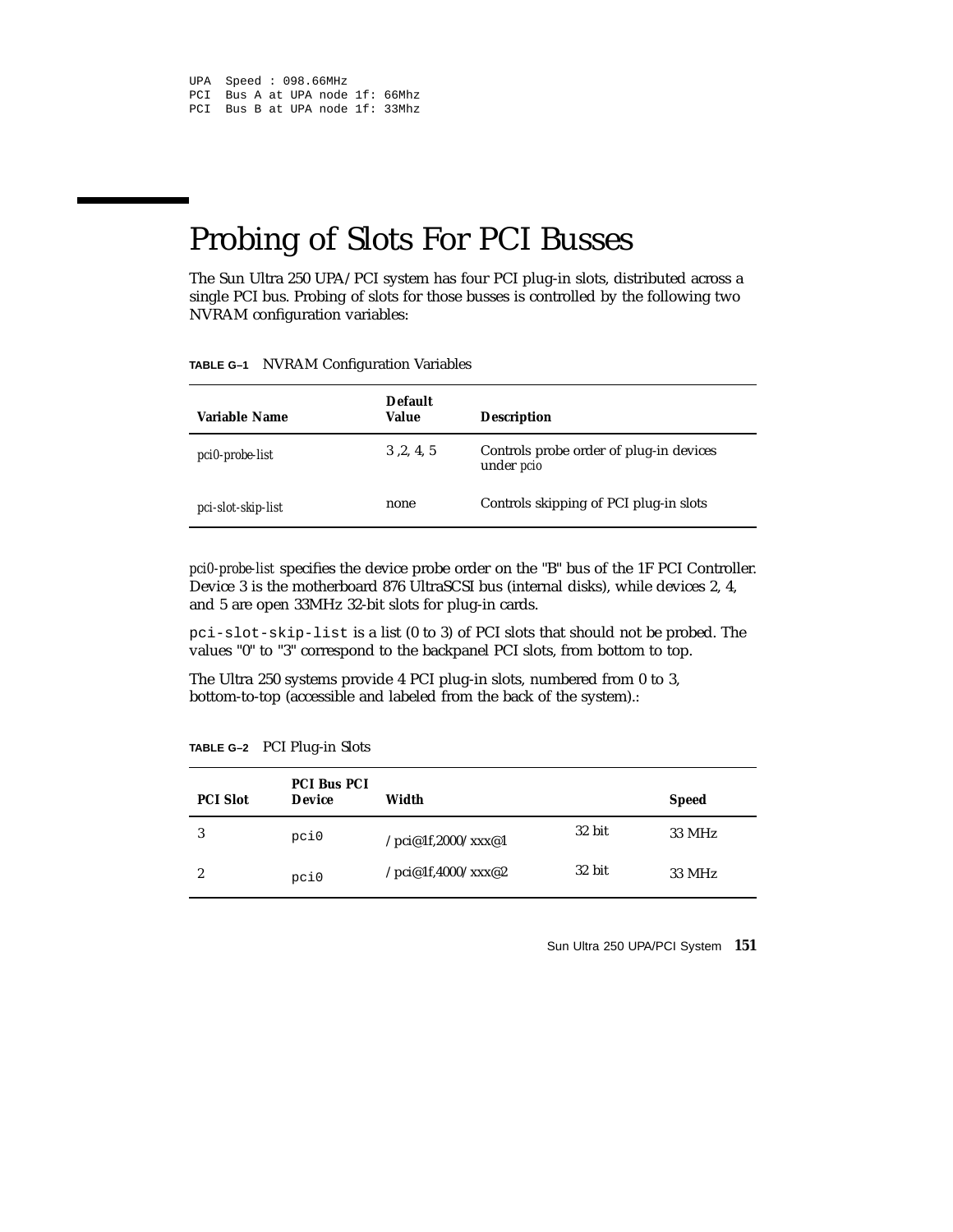**TABLE G–2** PCI Plug-in Slots *(continued)*

| <b>PCI Slot</b> | <b>PCI Bus PCI</b><br><b>Device</b> | Width              |        | <b>Speed</b> |
|-----------------|-------------------------------------|--------------------|--------|--------------|
|                 | pci0                                | /pci@1f,4000/xxx@4 | 32 bit | 33 MHz       |
| $\bf{0}$        | pci0                                | /pci@1f,4000/xxx@5 | 32 bit | 33MHz        |

where the *xxx* will correspond to the particular PCI card plugged into that slot. For example, plugging an 875/glm SCSI controller card into slot 0 will yield /pci@1f,4000/scsi@5, while plugging an 876 dual-SCSI card into slot 3 will yield two separate "devices" /pci@1f,2000/scsi@1 and /pci@1f,2000/scsi@1,1.

# Probe SCSI Command

The following is a sample output of the probe-scsi command showing the two internal SCSI busses.

```
ok probe-scsi
This command may hang the system if a Stop-A or halt command
has been executed. Please type reset-all to reset the system
before executing this command.
Do you wish to continue? (y/n) y
Target 8<br>Unit 0 Disk
                   SEAGATE ST32171W SUN2.1G8254
```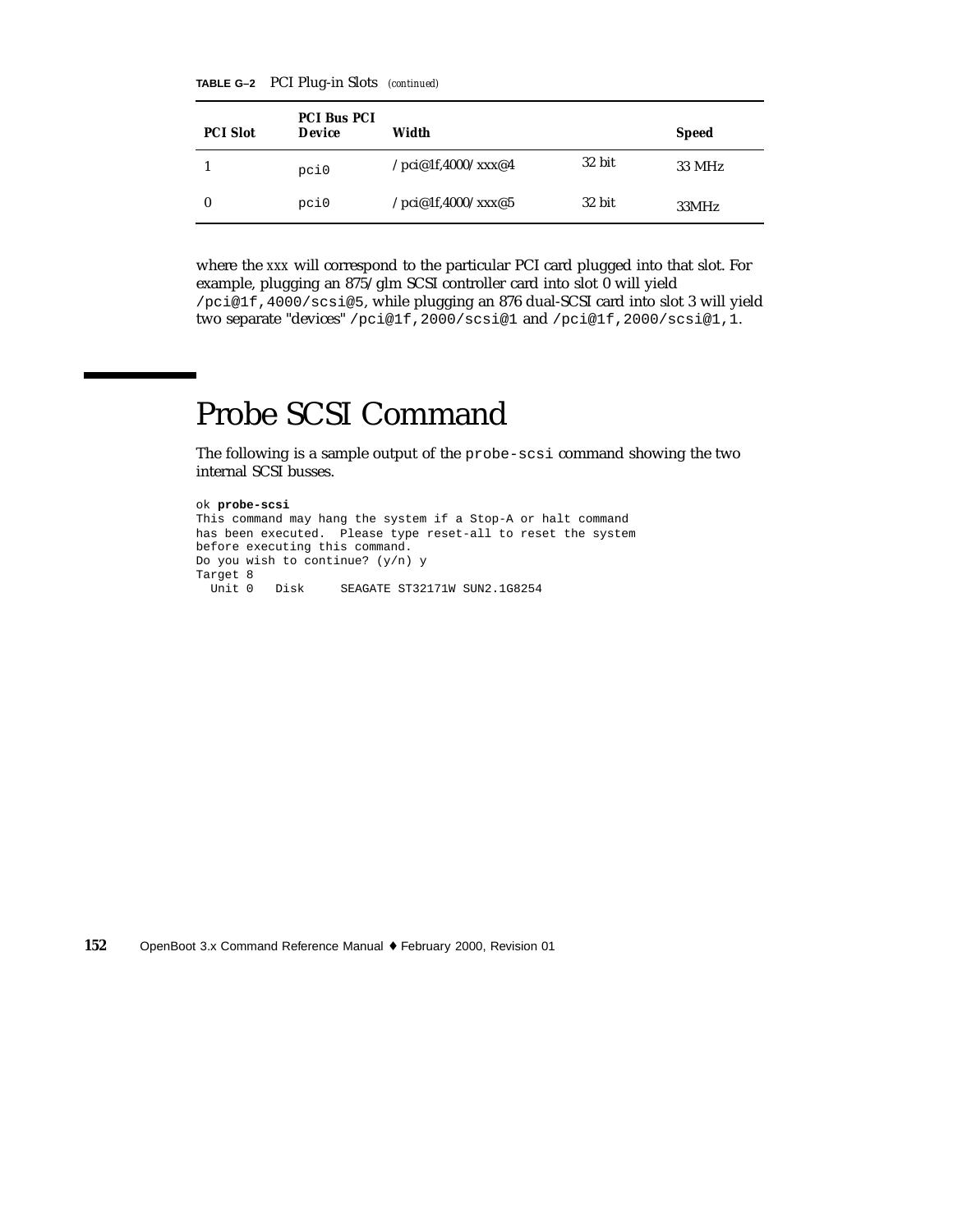#### Sun Ultra 450 UPA/PCI System

This appendix describes information that is different in this PCI-bus-based system than that in an Sbus-based Sun system.

#### Banner Command Output

The output of the banner command appears as follows, indicating that it is a PCI-based system.

```
ok banner
Sun Ultra 450 (3 X UltraSPARC-II 248MHz), Keyboard Present
OpenBoot 3.5, 256 MB memory installed, Serial #8525185
Ethernet address 8:0:20:82:a5:81, Host ID: 80821581
```
## Generic Names

Note that the output of the show-devs command shows some PCI- based nodes. PCI-based systems use generic names for devices. That is, the on-board network is named "network", and internal disks are named "diskn", with n representing the scsi target number for that disk, ("disk" with no number refers to "disk0"). Plug in PCI cards with their own FCode PROM may or may not be using generic names.

For details on generic names, see *Recommended Practices* available on the homepage for the Open Firmware Working Group at:

**153**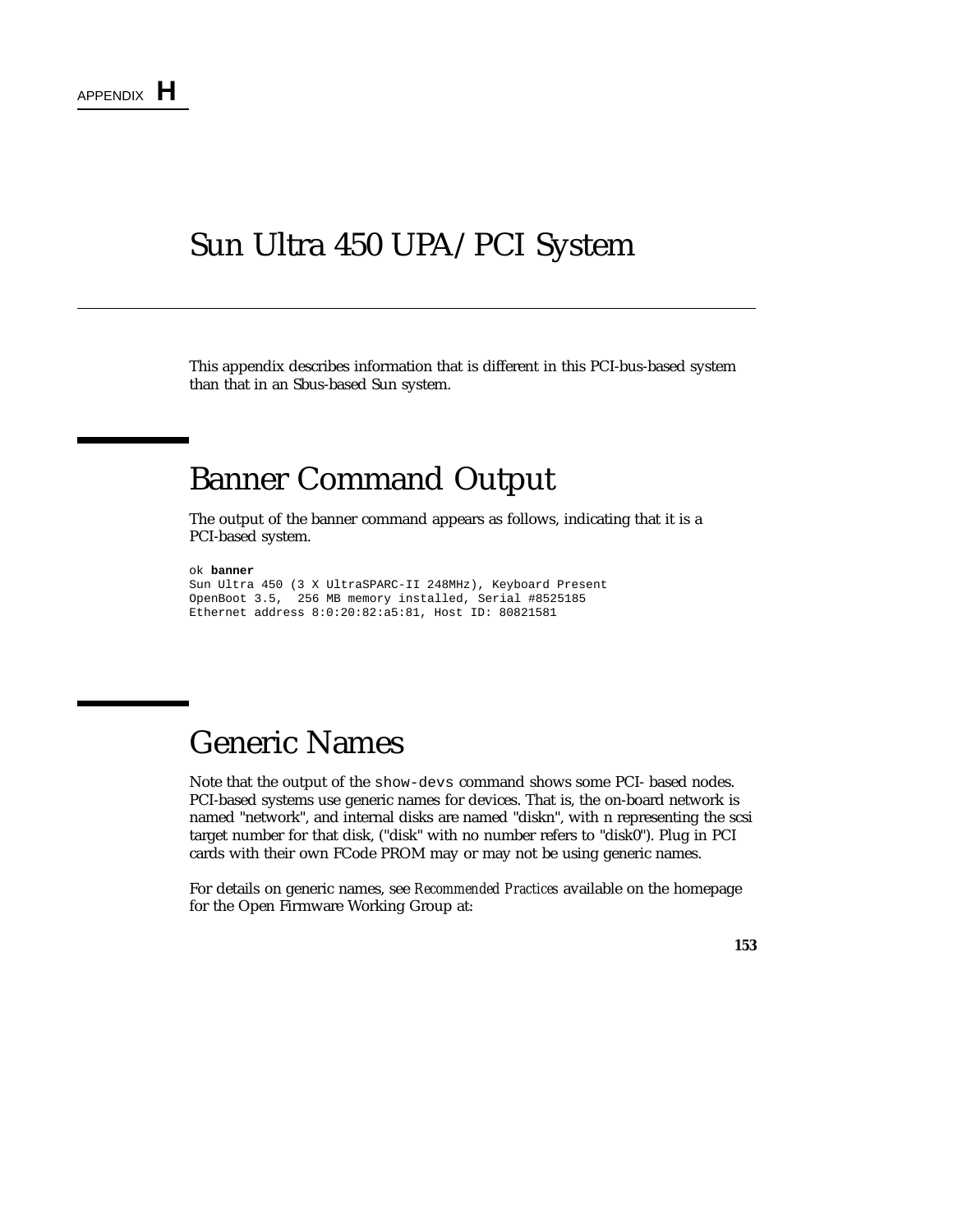#### http://playground.sun.com/1275

ok **show-devs** /pci@6,2000 /pci@6,4000 /pci@4,2000 /pci@4,4000 /SUNW,ffb@1d,0 /SUNW,UltraSPARC-II@1,0  $/m \cap \cap \cap$ /pci@1f,2000 /pci@1f,4000 /counter-timer@1f,1c00 /associations /virtual-memory /memory@0,0 /aliases /options /openprom /chosen /packages /pci@6,4000/scsi@4,1 /pci@6,4000/scsi@4 /pci@6,4000/scsi@3,1 /pci@6,4000/scsi@3 /pci@6,4000/scsi@4,1/tape /pci@6,4000/scsi@4,1/disk /pci@6,4000/scsi@4/tape /pci@6,4000/scsi@4/disk /pci@6,4000/scsi@3,1/tape /pci@6,4000/scsi@3,1/disk /pci@6,4000/scsi@3/tape /pci@6,4000/scsi@3/disk /mc@0,0/bank@0,c0000000 /mc@0,0/bank@0,80000000 /mc@0,0/bank@0,40000000 /mc@0,0/bank@0,0 /mc@0,0/bank@0,40000000/dimm@0,3 /mc@0,0/bank@0,40000000/dimm@0,2 /mc@0,0/bank@0,40000000/dimm@0,1 /mc@0,0/bank@0,40000000/dimm@0,0 /mc@0,0/bank@0,0/dimm@0,3 /mc@0,0/bank@0,0/dimm@0,2 /mc@0,0/bank@0,0/dimm@0,1 /mc@0,0/bank@0,0/dimm@0,0 /pci@1f,4000/scsi@2 /pci@1f,4000/scsi@3 /pci@1f,4000/network@1,1 /pci@1f,4000/ebus@1 /pci@1f,4000/scsi@2/tape /pci@1f,4000/scsi@2/disk /pci@1f,4000/scsi@3/tape /pci@1f,4000/scsi@3/disk /pci@1f,4000/ebus@1/SUNW,CS4231@14,200000 /pci@1f,4000/ebus@1/SUNW,envctrl@14,600000 /pci@1f,4000/ebus@1/flashprom@10,0

**154** OpenBoot 3.x Command Reference Manual ♦ February 2000, Revision 01

/pci@1f,4000/ebus@1/eeprom@14,0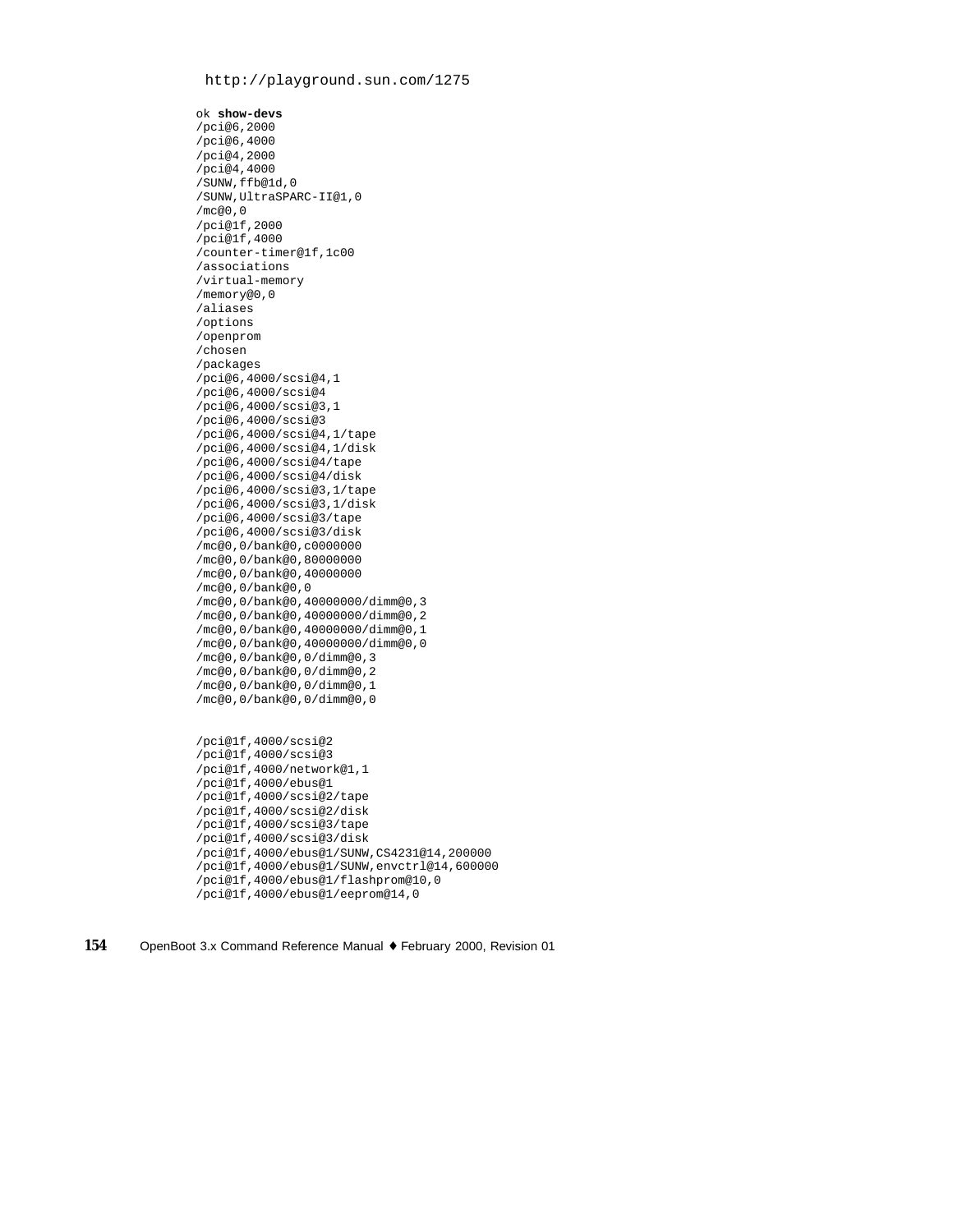```
/pci@1f,4000/ebus@1/fdthree@14,3023f0
/pci@1f,4000/ebus@1/ecpp@14,3043bc
/pci@1f,4000/ebus@1/su@14,3062f8
/pci@1f,4000/ebus@1/su@14,3083f8
/pci@1f,4000/ebus@1/se@14,400000
/pci@1f,4000/ebus@1/sc@14,500000
/pci@1f,4000/ebus@1/SUNW,pll@14,504000
/pci@1f,4000/ebus@1/power@14,724000
/pci@1f,4000/ebus@1/auxio@14,726000
/associations/slot2dev
/associations/slot2led
/associations/slot2disk
/openprom/client-services
/packages/obdiag
/packages/disk-label
/packages/obp-tftp
/packages/deblocker
/packages/terminal-emulator
```
## SCSI Internal Busses

For Ultra 450 systems, there are two internal SCSI busses. The device "scsi" refers to the internal SCSI I/O bus for internal disks, while device "scsix" refers to the removeable-media and external (connector on back panel) internal SCSI bus.

The following shows the output of a *devalias* command on a Sun Ultra 450 UPA/PCI system.

| ok <b>devalias</b> |                                |
|--------------------|--------------------------------|
| screen             | /SUNW,ffb@1d,0                 |
| disk               | /pci@1f,4000/scsi@3/disk@0,0   |
| disk0              | /pci@lf,4000/scsi@3/disk@0,0   |
| disk1              | /pci@lf,4000/scsi@3/disk@1,0   |
| disk2              | /pci@1f,4000/scsi@3/disk@2,0   |
| disk3              | /pci@lf,4000/scsi@3/disk@3,0   |
| scsi               | /pci@1f,4000/scsi@3            |
| diskx0             | /pci@1f,4000/scsi@2/disk@0,    |
| diskx1             | /pci@lf,4000/scsi@2/disk@1,0   |
| diskx2             | /pci@1f,4000/scsi@2/disk@2,0   |
| diskx3             | /pci@lf,4000/scsi@2/disk@3,0   |
| cdrom              | /pci@lf,4000/scsi@2/disk@6,0:f |
| tape               | /pci@lf,4000/scsi@2/tape@4,0   |
| scsix              | /pci@1f,4000/scsi@2            |
| pci                | /pci@1f,4000                   |
| pcia               | /pci@1f,2000                   |
| pcib               | /pci@1f,4000                   |
| pci0               | /pci@1f,4000                   |
| pci1               | /pci@1f,2000                   |
| pci2               | /pci@4,4000                    |
| pci3               | /pci@4,2000                    |

Sun Ultra 450 UPA/PCI System **155**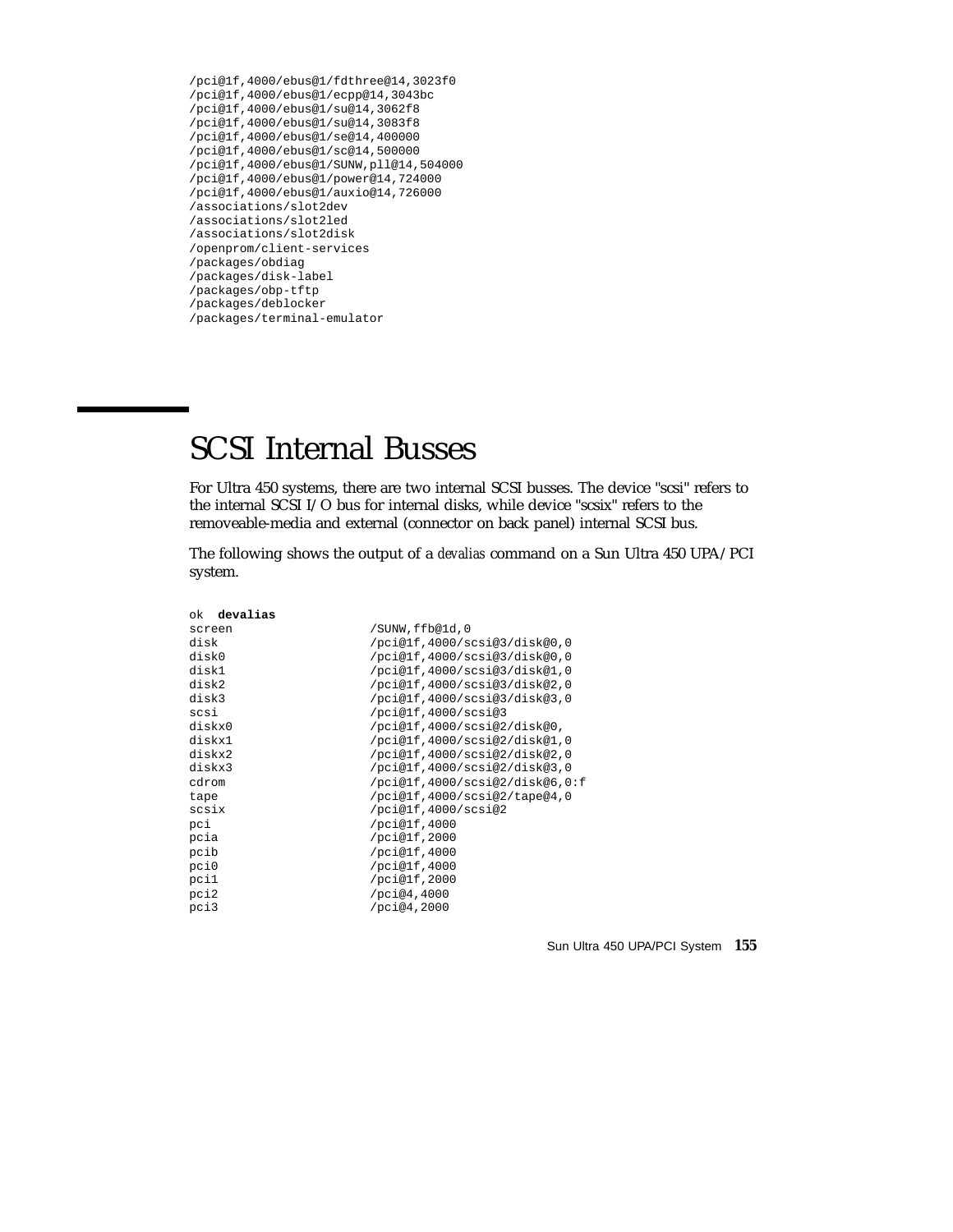| pci4      | /pci@6,4000                                |
|-----------|--------------------------------------------|
| pci5      | /pci@6,2000                                |
| flash     | /pci@1f,4000/ebus@1/flashprom@10,0         |
| nvram     | /pci@lf,4000/ebus@1/eeprom@14,0            |
| parallel  | /pci@1f,4000/ebus@1/ecpp@14,3043bc         |
| net       | /pci@1f,4000/network@1,1                   |
| ebus      | /pci@1f,4000/ebus@1                        |
| i2c       | /pci@1f,4000/ebus@1/SUNW,envctrl           |
| floppy    | /pci@lf,4000/ebus@1/fdthree                |
| tty       | /pci@lf,4000/ebus@1/se                     |
| ttyb      | /pci@lf,4000/ebus@l/se:b                   |
| ttya      | /pci@lf,4000/ebus@l/se:a                   |
| keyboard! | /pci@lf,4000/ebus@1/su@14,3083f8:forcemode |
| keyboard  | /pci@1f,4000/ebus@1/su@14,3083f8           |
| mouse     | /pci@1f,4000/ebus@1/su@14,3062f8           |
|           |                                            |

# .properties for a PCI Device

When you look at properties for a device node of a PCI device, you will see a few properties that are unique to PCI devices and a few properties that have a different format than that of a SBus device. For example, the output of .properties for a PCI device:

| ok cd /pci@1f,4000/scsi@3 |                 |                                              |          |                            |          |
|---------------------------|-----------------|----------------------------------------------|----------|----------------------------|----------|
| ok .properties            |                 |                                              |          |                            |          |
| interrupts                | 00000020        |                                              |          |                            |          |
| assigned-addresses        |                 | 81001810 00000000 00000400 00000000 00000100 |          |                            |          |
|                           |                 | 82001814 00000000                            |          | 00010000 00000000          | 00000100 |
|                           |                 | 82001818 00000000                            |          | 00011000 00000000 00001000 |          |
| device_type               | $scsi-2$        |                                              |          |                            |          |
| clock-frequency           | 02625a00        |                                              |          |                            |          |
| req                       | 00001800        | 00000000                                     |          | 00000000 00000000          | 00000000 |
|                           | 01001810        | 00000000                                     | 00000000 | 00000000                   | 00000100 |
|                           |                 | 02001814 00000000                            |          | 00000000 00000000          | 00000100 |
|                           |                 | 02001818 00000000 00000000 00000000          |          |                            | 00001000 |
| model                     | Symbios, 53C875 |                                              |          |                            |          |
| compatible                | qlm             |                                              |          |                            |          |
| name                      | scsi            |                                              |          |                            |          |
| devsel-speed              | 00000001        |                                              |          |                            |          |
| class-code                | 00010000        |                                              |          |                            |          |
| max-latency               | 00000040        |                                              |          |                            |          |
| min-grant                 | 00000011        |                                              |          |                            |          |
| revision-id               | 00000003        |                                              |          |                            |          |
| device-id                 | 0000000f        |                                              |          |                            |          |
| vendor-id                 | 00001000        |                                              |          |                            |          |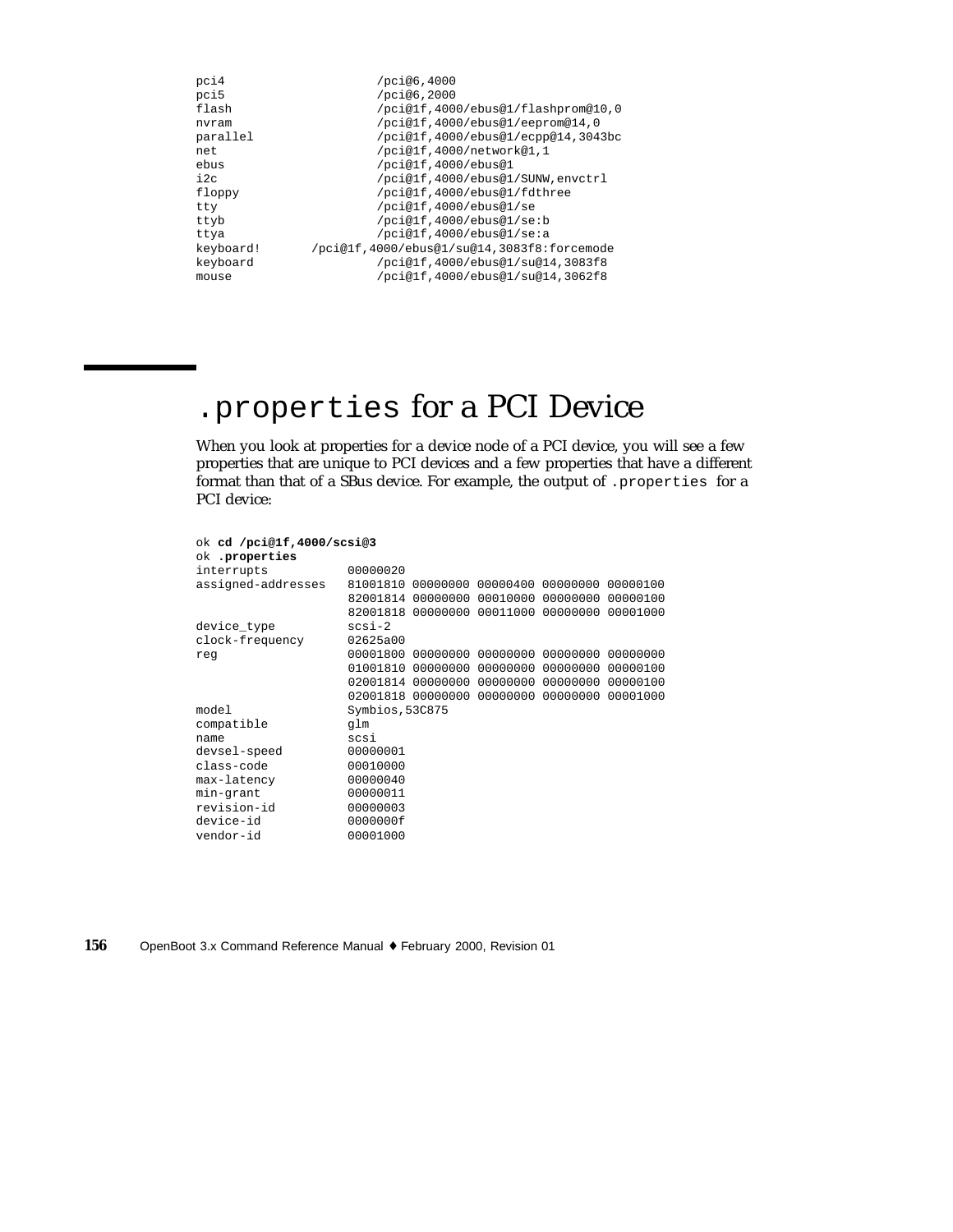The following example shows generic names for devices under /pci@1f,4000/scsi@3:

ok **ls** f00809d8 tape f007ecdc disk

### .speed Command

The command .speed shows the speed for both processors and busses attached to the system, as follows:

ok **.speed** CPU Speed : 248.00MHz UPA Speed : 082.66MHz PCI Bus A at UPA node 1f: 66Mhz PCI Bus B at UPA node 1f: 33Mhz PCI Bus A at UPA node 6: 66Mhz PCI Bus B at UPA node 6: 33Mhz PCI Bus A at UPA node 4: 66Mhz PCI Bus B at UPA node 4: 33Mhz

## Probing of Slots For PCI Busses

The Sun Ultra 450 UPA/PCI system has ten PCI plug-in slots, distributed across six PCI busses, called pci0 to pci5; probing of slots for those busses is controlled by the following two NVRAM configuration variables:

Sun Ultra 450 UPA/PCI System **157**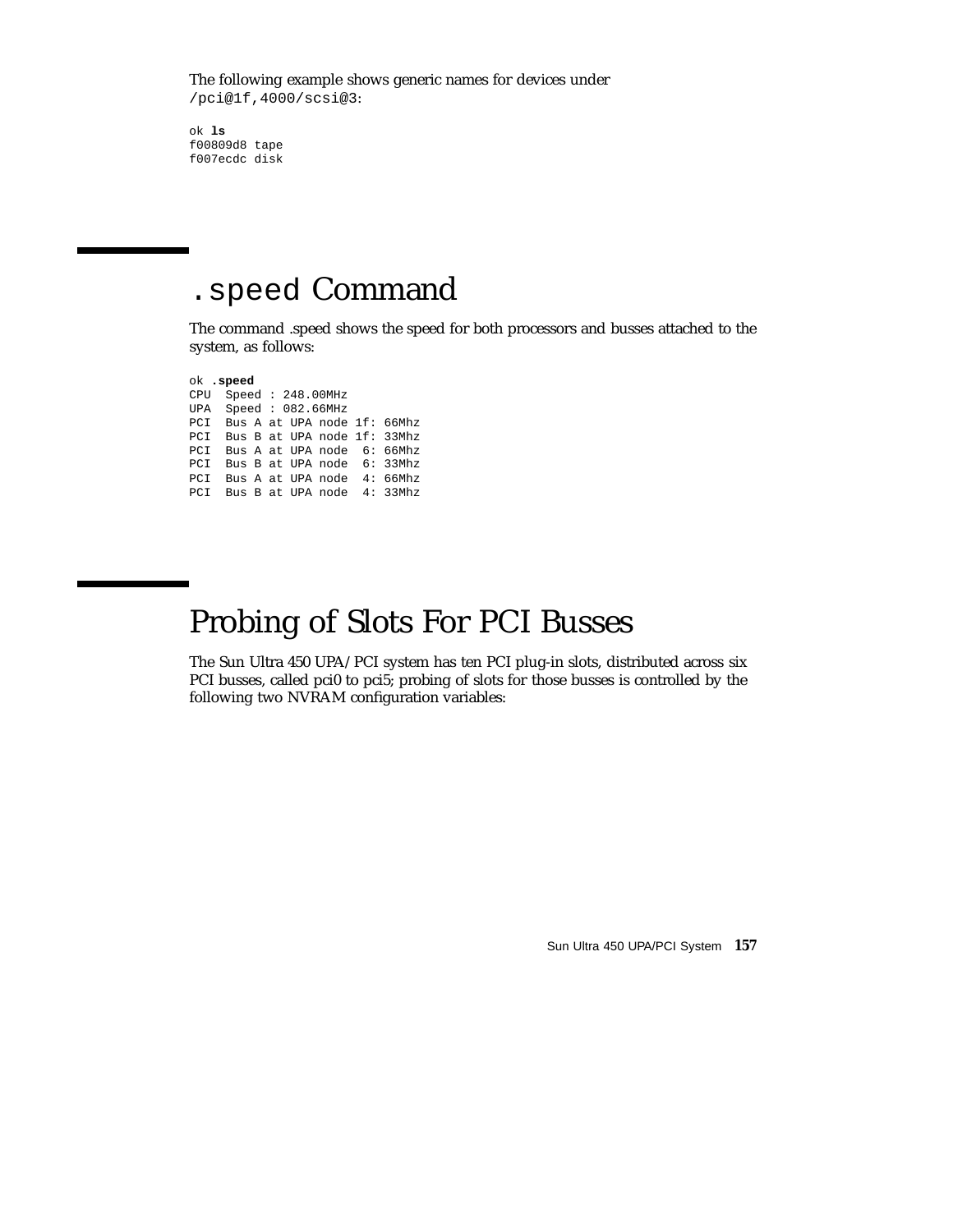#### **TABLE H–1** NVRAM Configuration Variables

| Variable Name      | <b>Default</b><br>Value | <b>Description</b>                                           |
|--------------------|-------------------------|--------------------------------------------------------------|
| pcio-probe-list    | 3, 2, 4                 | Controls probe order of plug-in devices<br>under <i>pcio</i> |
| pci-slot-skip-list | none                    | Controls skipping of PCI plug-in slots                       |

*pci0-probe-list* specifies the device probe order on the "B" bus of the 1F PCI Controller. Device 3 is the motherboard 875 UltraSCSI bus (internal disks), device 2 is the motherboard 875 for removeable media and backpanel external connections (two motherboard 875 chips), while device 4 is an open 33MHz 32-bit slot for plug-in cards.

The remaining 5 PCI busses (pci1 to pci5) probe device slots in ascending numerical order, which order cannot be changed.

pci-slot-skip-list is a list (1 to 10) of PCI slots that should not be probed. The values "1" to "10" correspond to the backpanel PCI slots, from bottom to top.

The Ultra 450 systems provide 10 PCI plug-in slots, numbered from 1 to 10, bottom-to-top (accessible and labeled from the back of the system). The 10 PCI slots correspond to the six PCI busses as follows:

#### **TABLE H–2**

| <b>PCI Slot</b> | <b>PCI Bus</b> | <b>PCI Device</b>  | Width  | <b>Speed</b> |
|-----------------|----------------|--------------------|--------|--------------|
| 10              | pci0           | /pci@1f,4000/XXX@4 | 32 Bit | 33 MHz       |
| 9               | pci2           | /pci@4,4000/XXX@2  | 32 Bit | 33 MHz       |
| 8               | pci2           | /pci@4,4000/XXX@3  | 32 Bit | 33 MHz       |
| 7               | pci2           | /pci@4,4000/XXX@4  | 64 Bit | 33MHz        |
| 6               | pci3           | /pci@4,2000/XXX@1  | 64 Bit | 66MHz        |
| 5               | pci1           | /pci@1f,2000/XXX@1 | 64Bit  | 66MHz        |
| $\overline{4}$  | pci5           | /pci@6,2000/XXX@1  | 64 Bit | 66MHz        |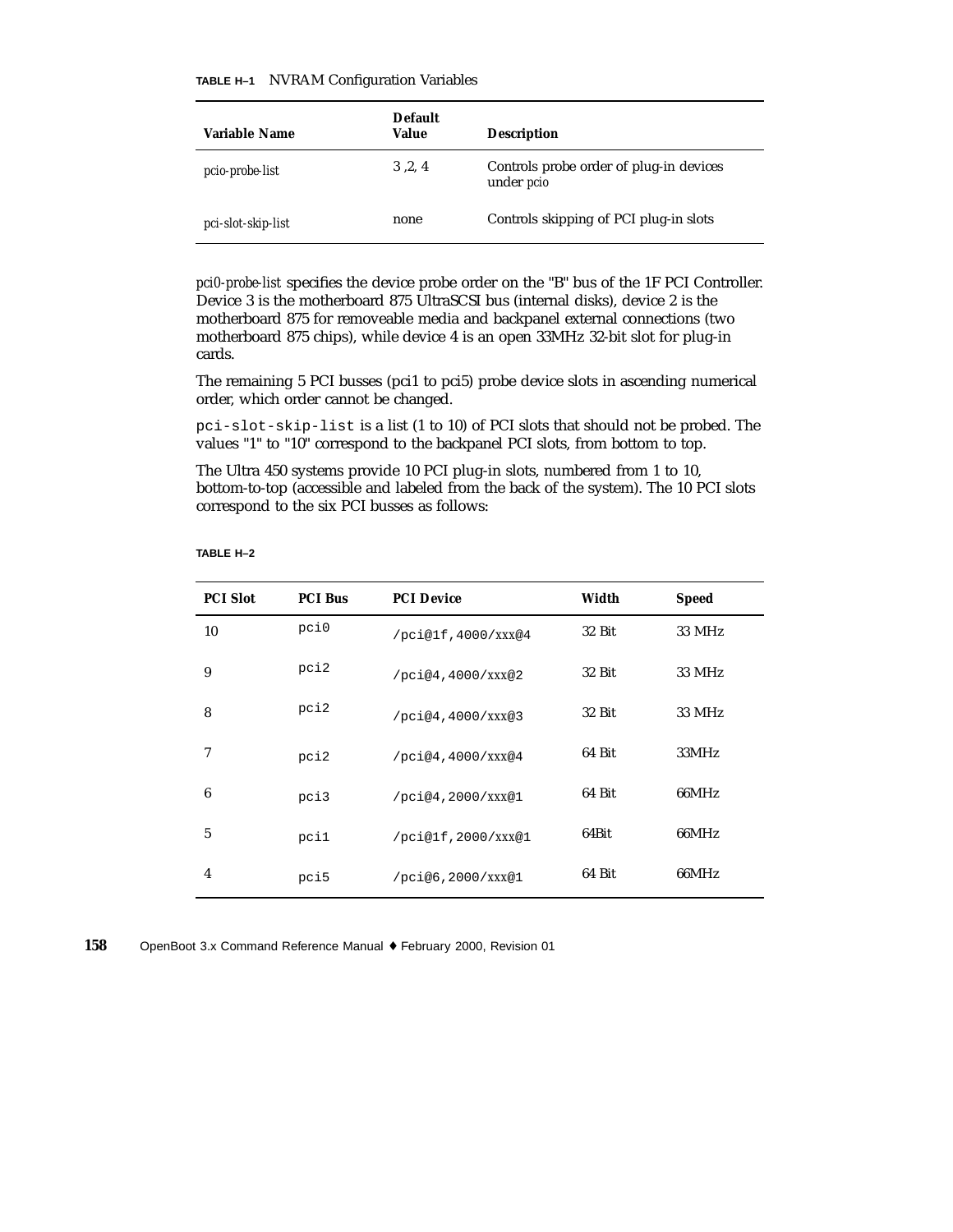| TABLE H-2 | (continued) |
|-----------|-------------|
|-----------|-------------|

| <b>PCI Slot</b>  | <b>PCI Bus</b> | <b>PCI Device</b> | Width  | <b>Speed</b> |
|------------------|----------------|-------------------|--------|--------------|
| 3                | pci4           | /pci@6,4000/XXX@2 | 64 Bit | 33MHz        |
| $\boldsymbol{2}$ | pci4           | /pci@6,4000/XXX@3 | 64 Bit | 33MHz        |
|                  | pci4           | /pci@6,4000/XXX@4 | 64 Bit | 33MHz        |

where the *xxx* will correspond to the particular PCI card plugged into that slot. For example, plugging an 875/glm SCSI controller card into slot 8 will yield/pci@4,4000/scsi@3,while plugging an 876 dual-SCSI card into slot 5 will yield two separate "devices" /pci@1f,2000/scsi@1 and /pci@1f,2000/scsi@1,1. Inserting a PCI-to-PCI card (such as used for a PCI bus expansion box, or as used on some multi-function PCI cards like the Sun Swift PCI

card) into slot 4 will yield a device name /pci@6,2000/pci@1, and will subsequently have further devices created "underneath" this node, such as /pci@6,2000/pci@1/SUNW,hme@0,1.

Some of these slots are unavailable if certain graphics options are plugged-in. For example, installing the second FFB graphics card will occupy the physical space of PCI slots 10, 9, and 8. Other graphics options may use up the space occupied by PCI slots 10 to 4.

### Probe SCSI Command

The following is a sample output of the probe-scsi command showing the two internal SCSI busses.

```
ok probe-scsi
Primary UltraSCSI bus:
Target 0
 Unit 0 Disk SEAGATE ST34371W SUN4.2G8254
Target 1
 Unit 0 Disk SEAGATE ST34371W SUN4.2G8254
Target 2
 Unit 0 Disk SEAGATE ST34371W SUN4.2G8254
Target 3
 Unit 0 Disk SEAGATE ST34371W SUN4.2G8254
Removeable-Media/External SCSI bus:
Target 3<br>Unit 0
         Removable Tape ARCHIVE VIPER 150 21531-004 SUN-04.00.0
```
Sun Ultra 450 UPA/PCI System **159**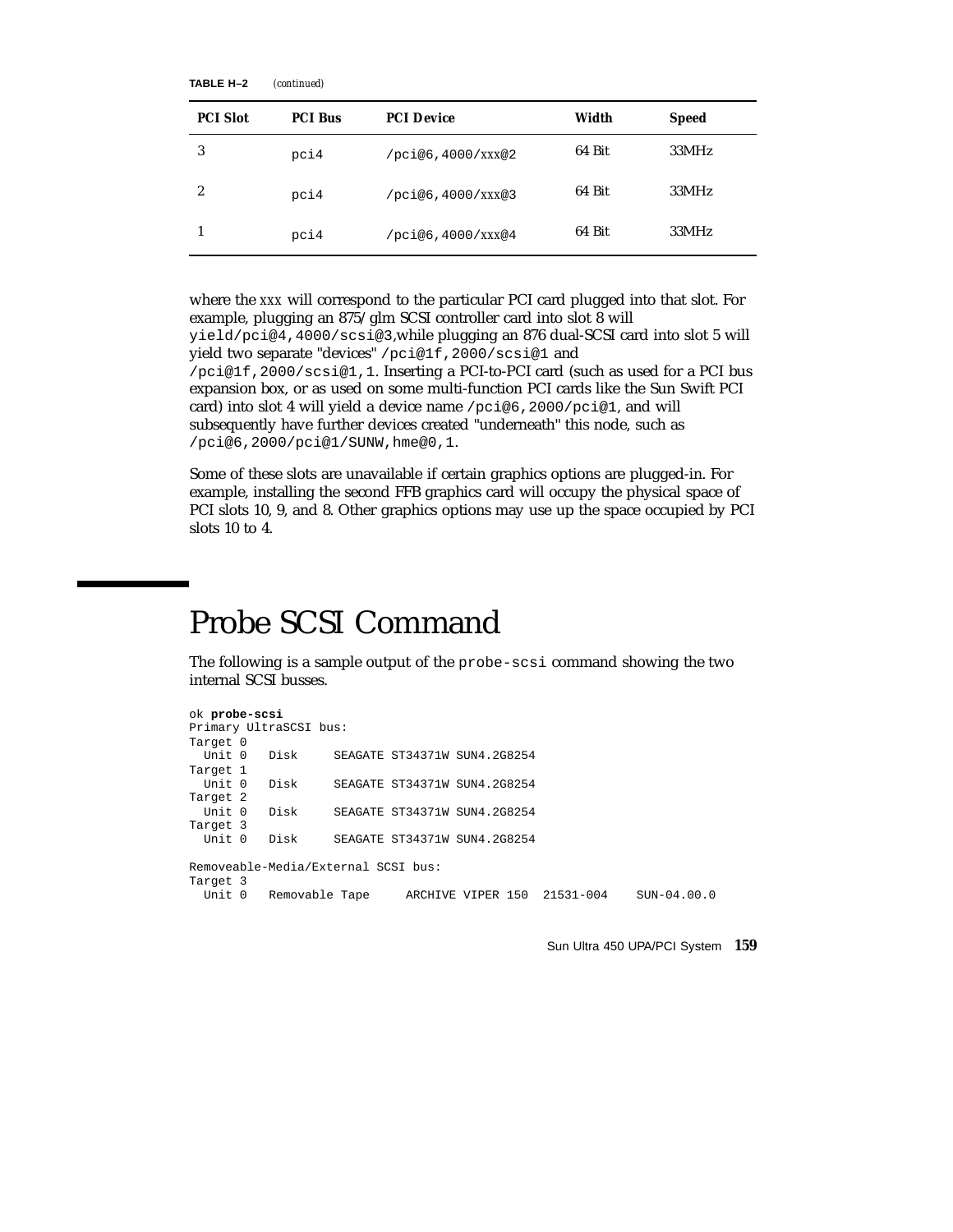| Target 4 |                       |                            |                              |                              |
|----------|-----------------------|----------------------------|------------------------------|------------------------------|
|          | Unit 0 Removable Tape |                            | EXABYTE EXB-8500SMBANXH10458 |                              |
| Target 5 |                       |                            |                              |                              |
|          | Unit 0 Removable Tape |                            | EXABYTE EXB-8200             | 263H                         |
| Target 6 |                       |                            |                              |                              |
| Unit 0   |                       | Removable Read Only device |                              | TOSHIBA XM-5401TASUN4XCD3485 |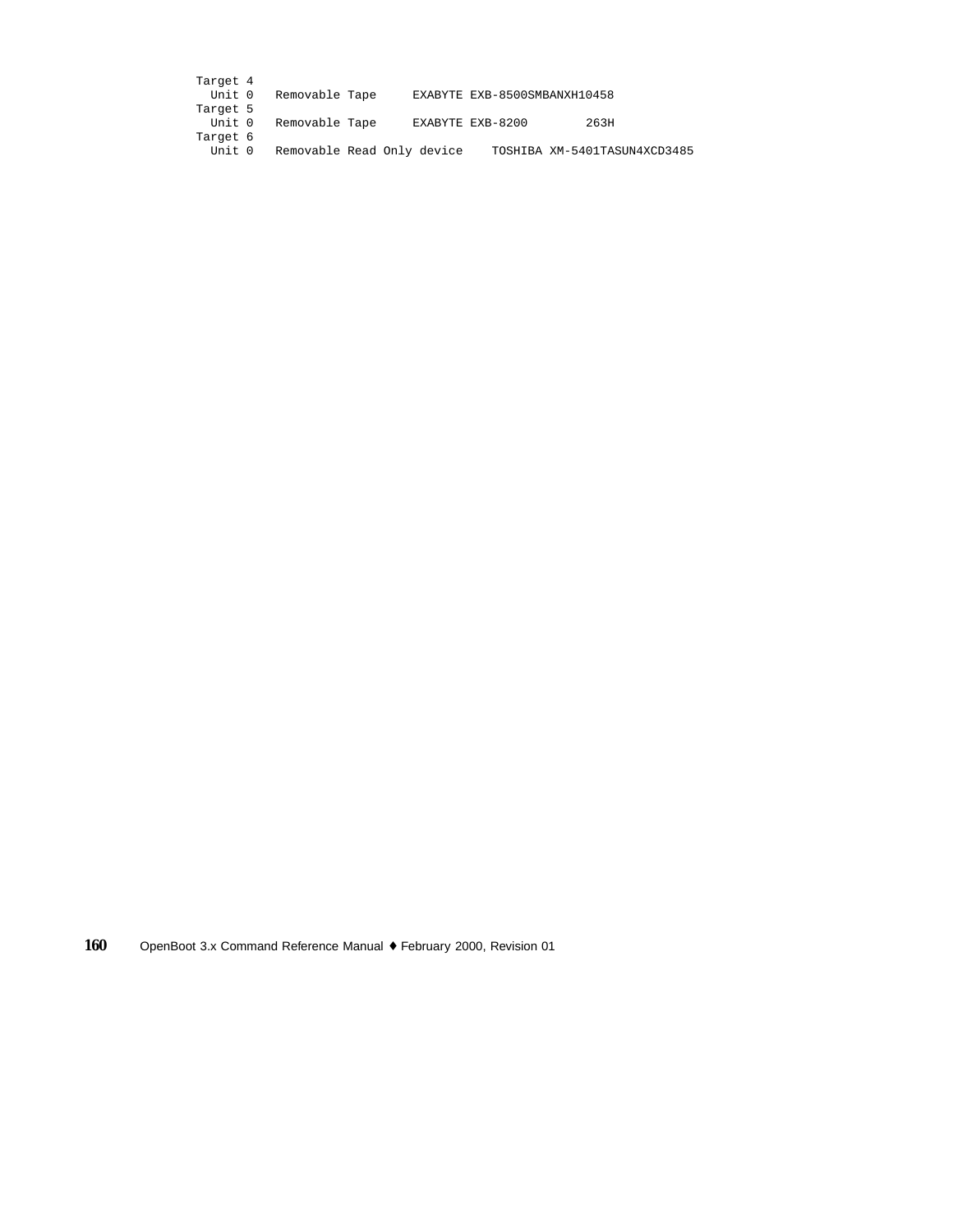### Forth Word Reference

This appendix contains the Forth commands supported by OpenBoot.

For the most part, the commands are listed in the order in which they were introduced in the chapters. Some of the tables in this appendix show commands that are not listed elsewhere in this manual. These additional commands (such as memory mapping or output display primitives, or machine-specific register commands) are also part of the set of words in the OpenBoot implementation of Forth; they are included with relevant groups of commands.

### Stack Item Notation

| <b>Notation</b>     | <b>Description</b>                                                                                                        |
|---------------------|---------------------------------------------------------------------------------------------------------------------------|
|                     | Alternate stack results shown with space, e.g. (input -- addr len<br>false   result true)                                 |
|                     | Alternate stack items shown without space, e.g. (input -- addr len   0<br>result).                                        |
| ???                 | Unknown stack item(s).                                                                                                    |
|                     | Unknown stack item(s). If used on both sides of a stack comment, means<br>the same stack items are present on both sides. |
| < > <space></space> | Space delimiter. Leading spaces are ignored.                                                                              |

**TABLE I–1** Stack Item Notation

**161**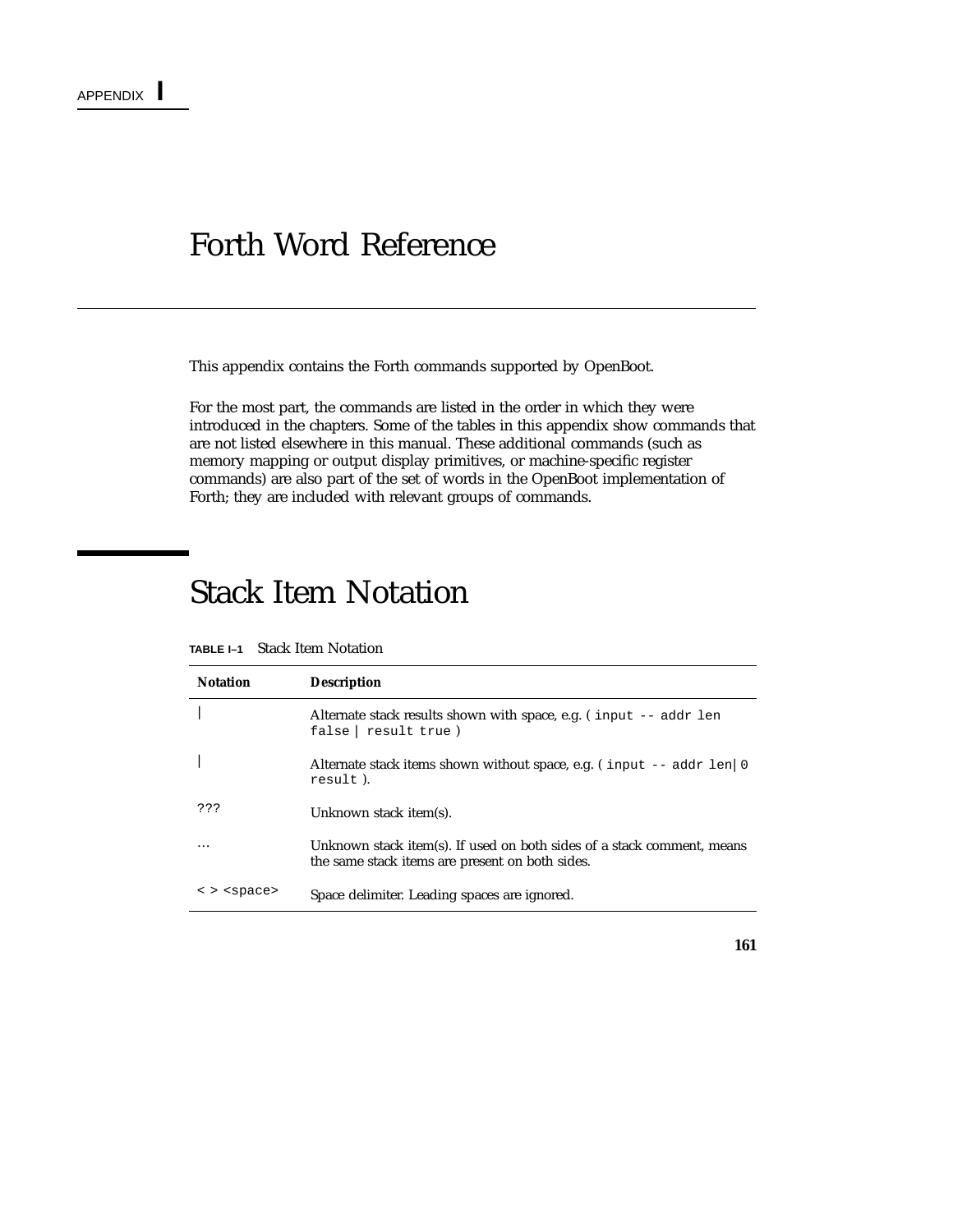| TABLE I-1 |  | Stack Item Notation (continued) |  |
|-----------|--|---------------------------------|--|
|-----------|--|---------------------------------|--|

| <b>Notation</b>     | <b>Description</b>                                                                            |
|---------------------|-----------------------------------------------------------------------------------------------|
| a-addr              | Variable-aligned address.                                                                     |
| addr                | Memory address (generally a virtual address).                                                 |
| addr len            | Address and length for memory region                                                          |
| byte bxxx           | 8-bit value (low order byte in a 32-bit word).                                                |
| char                | 7-bit value (low order byte), high bit unspecified.                                           |
| cnt len size        | Count or length.                                                                              |
| dxxx                | Double (extended-precision) numbers. 2 stack items, most significant cell<br>on top of stack. |
| <eol></eol>         | End-of-line delimiter.                                                                        |
| false               | 0 (false flag).                                                                               |
| ihandle             | Pointer for an instance of a package.                                                         |
| n n1 n2 n3          | Normal signed values (32-bit).                                                                |
| nu nul              | Signed or unsigned values (32-bit).                                                           |
| <nothing></nothing> | Zero stack items.                                                                             |
| phandle             | Pointer for a package.                                                                        |
| phys                | Physical address (actual hardware address).                                                   |
| phys.lo<br>phys.hi  | Lower/upper cell of physical address                                                          |
| pstr                | Packed string.                                                                                |
| quad qxxx           | Quadlet (32-bit value).                                                                       |
| qaddr               | Quadlet (32-bit) aligned address                                                              |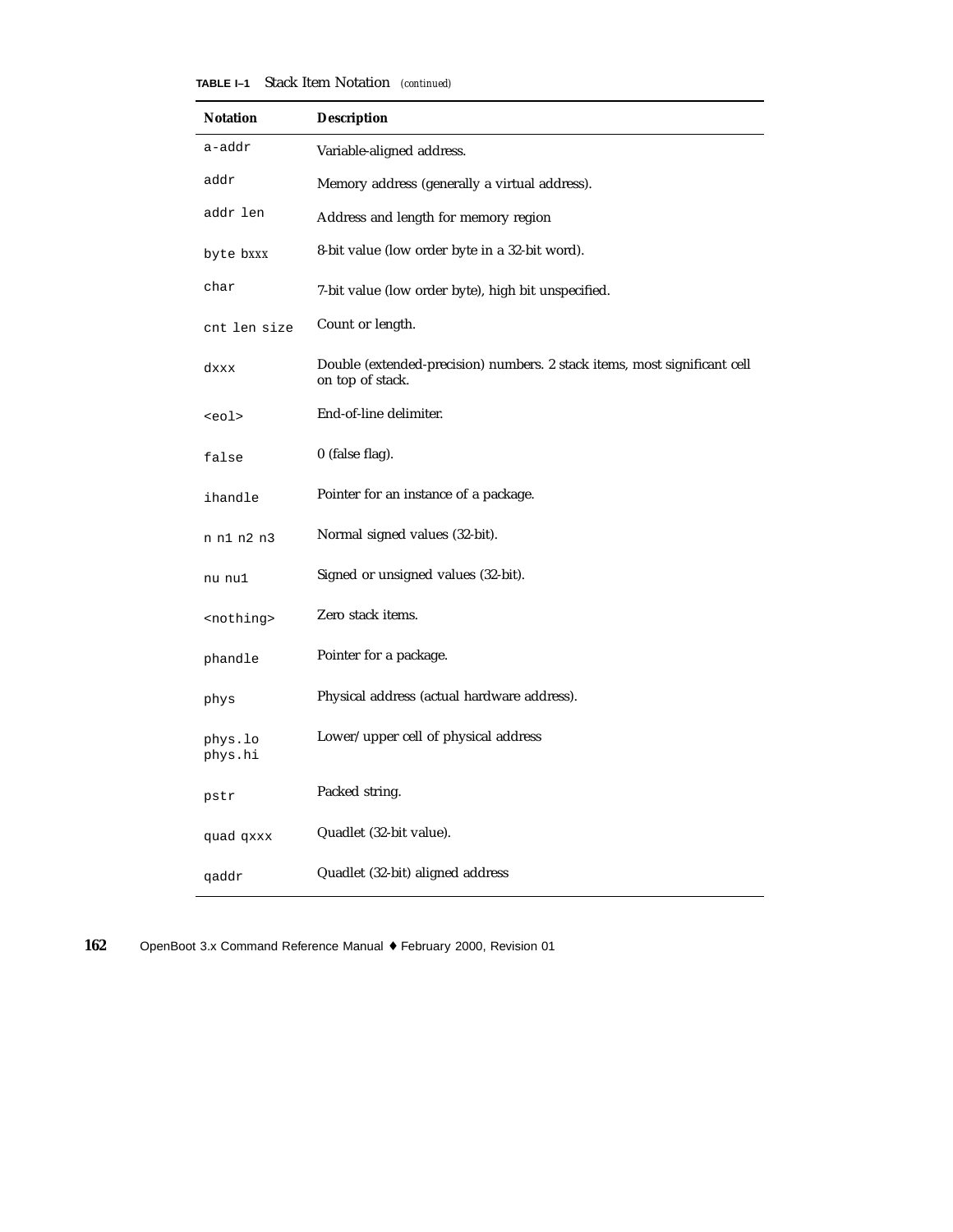**TABLE I–1** Stack Item Notation *(continued)*

| <b>Notation</b>            | <b>Description</b>                                                                                                   |
|----------------------------|----------------------------------------------------------------------------------------------------------------------|
| $\{texttext{text}\}$       | Optional text. Causes default behavior if omitted.                                                                   |
| "text <delim>"</delim>     | Input buffer text, parsed when command is executed. Text delimiter is<br>enclosed in $\langle \rangle$ .             |
| [text <delim>]</delim>     | Text immediately following on the same line as the command, parsed<br>immediately. Text delimiter is enclosed in <>. |
| true                       | $-1$ (true flag).                                                                                                    |
| uxxx                       | Unsigned value, positive values (32-bit).                                                                            |
| virt                       | Virtual address (address used by software).                                                                          |
| waddr                      | Doublet (16-bit) aligned address                                                                                     |
| word wxxx                  | Doublet (16-bit value, low order two bytes in a 32-bit word).                                                        |
| x x1                       | Arbitrary stack item.                                                                                                |
| x.lo x.hi                  | Low/high significant bits of a data item                                                                             |
| xt                         | Execution token.                                                                                                     |
| xxx?                       | Flag. Name indicates usage (e.g. done? ok? error?).                                                                  |
| xyz-str<br>xyz-len         | Address and length for unpacked string.                                                                              |
| xyz-sys                    | Control-flow stack items, implementation-dependent.                                                                  |
| $(C: --)$                  | Compilation stack diagram.                                                                                           |
| ( $--$ ) ( $\,$ E : $\,--$ | Execution stack diagram.                                                                                             |
| $(R: --)$                  | Return stack diagram.                                                                                                |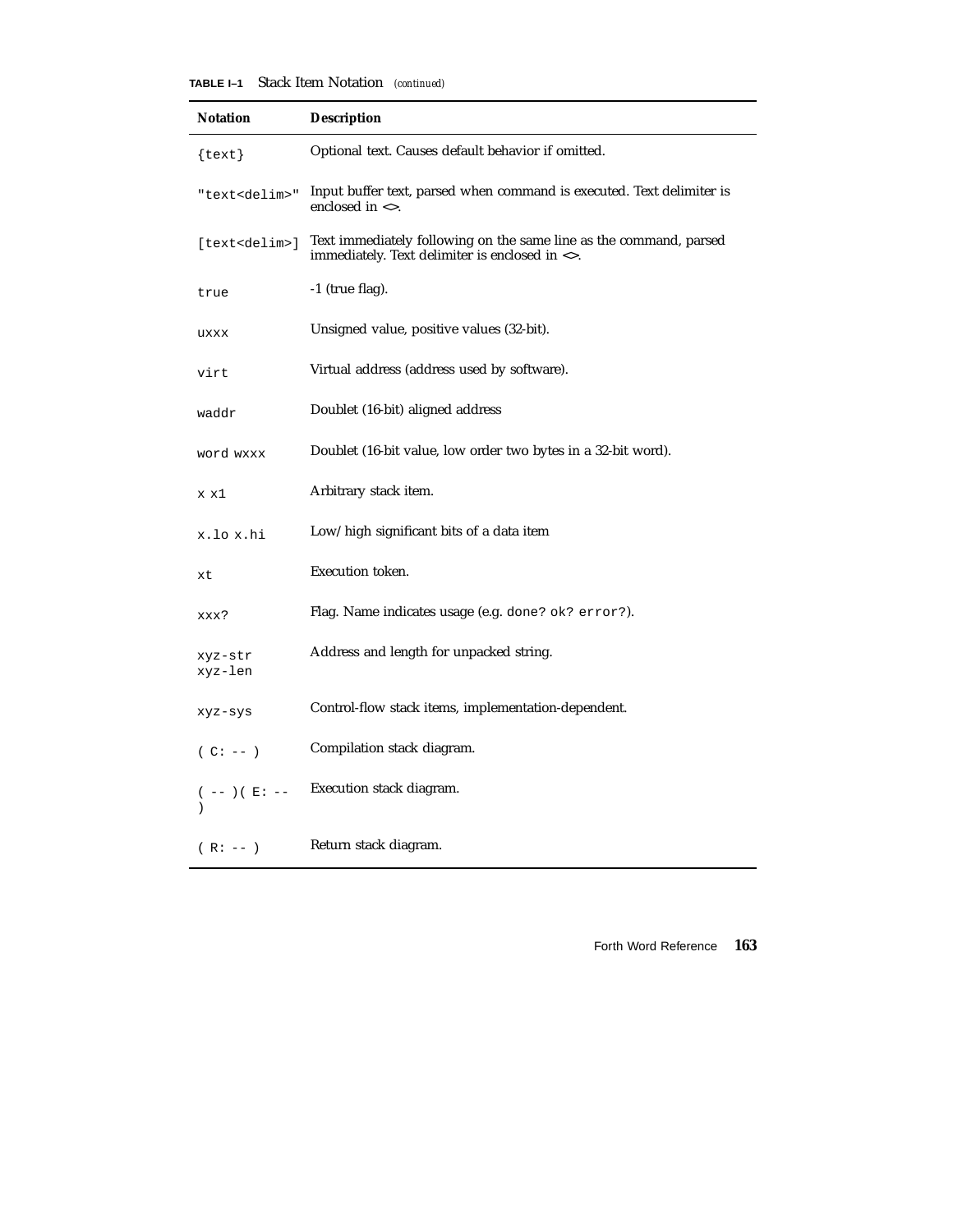## Commands for Browsing the Device Tree

|  | TABLE I-2 Commands for Browsing the Device Tree |  |  |  |  |  |
|--|-------------------------------------------------|--|--|--|--|--|
|--|-------------------------------------------------|--|--|--|--|--|

| Command                    | <b>Description</b>                                                                                                                                                |
|----------------------------|-------------------------------------------------------------------------------------------------------------------------------------------------------------------|
| .properties                | Display the names and values of the current node's<br>properties.                                                                                                 |
| dev device-path            | Choose the specified device node, making it the<br>current node.                                                                                                  |
| dev node-name              | Search for a node with the specified name in the<br>subtree below the current node, and choose the first<br>such node found.                                      |
| dev                        | Choose the device node that is the parent of the<br>current node.                                                                                                 |
| dev /                      | Choose the root machine node.                                                                                                                                     |
| device-end                 | Leave the device tree.                                                                                                                                            |
| " device-path" find-device | Choose the specified device node, similar to dev.                                                                                                                 |
| ls                         | Display the names of the current node's children.                                                                                                                 |
| pwd                        | Display the device path name that names the current<br>node.                                                                                                      |
| see wordname               | Decompile the specified word.                                                                                                                                     |
| show-devs [device-path]    | Display all the devices known to the system directly<br>beneath a given device in the device hierarchy.<br>show-devs used by itself shows the entire device tree. |
| words                      | Display the names of the current node's methods.                                                                                                                  |
| " device-path" select-dev  | Select the specified device and make it the active node.                                                                                                          |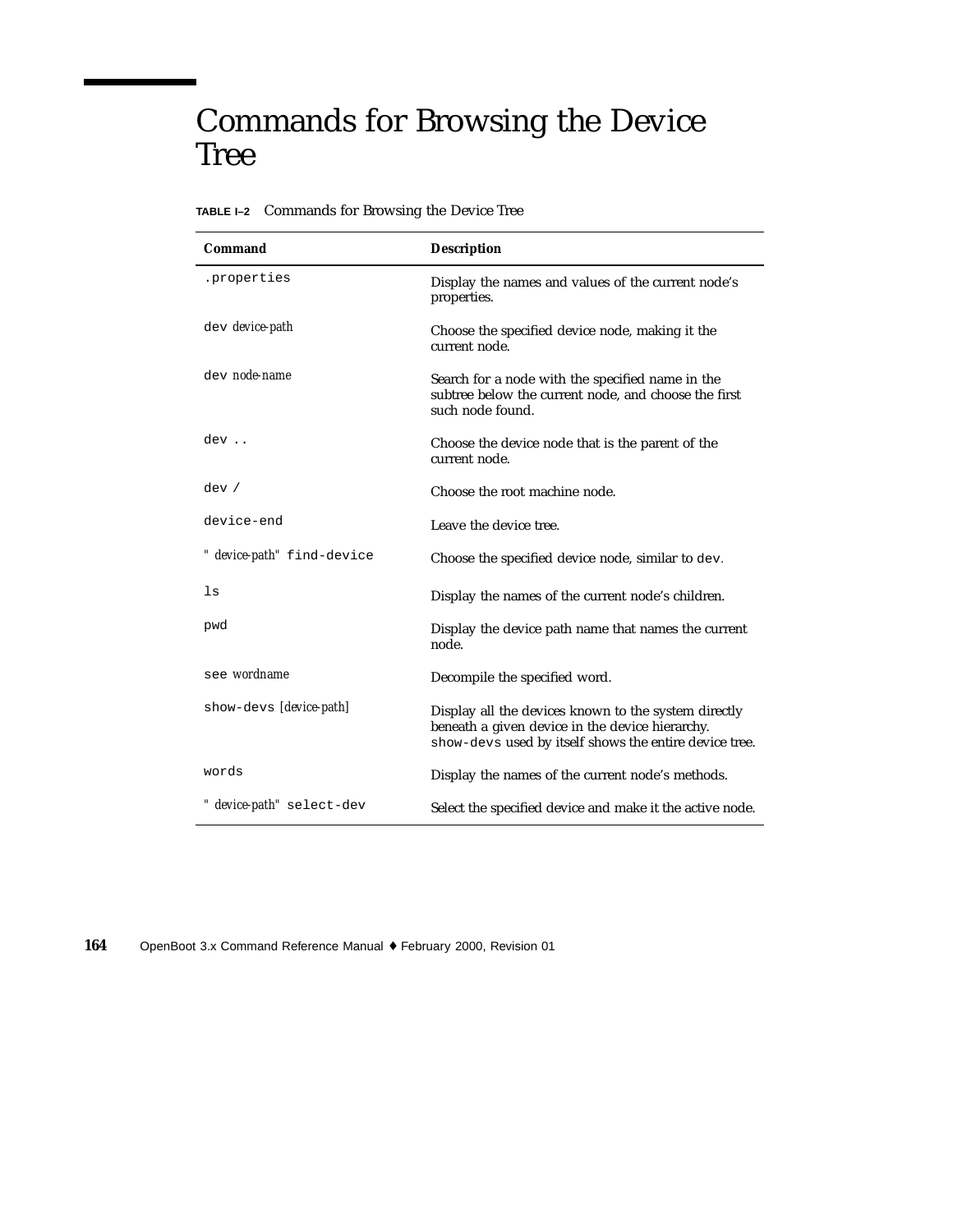## Common Options for the boot Command

**TABLE I–3** Common Options for the boot Command

| <b>Parameter</b>    | <b>Description</b>                                                                                                                                                                                                                                                                |
|---------------------|-----------------------------------------------------------------------------------------------------------------------------------------------------------------------------------------------------------------------------------------------------------------------------------|
|                     | boot [device-specifier] [filename] [options]                                                                                                                                                                                                                                      |
| [device-specifier]  | The name (full path name or alias) of the boot device. Typical values<br>include:                                                                                                                                                                                                 |
|                     | cdrom (CD-PROM drive)                                                                                                                                                                                                                                                             |
|                     | disk (hard disk)                                                                                                                                                                                                                                                                  |
|                     | floppy $(3-1/2)$ " diskette drive)                                                                                                                                                                                                                                                |
|                     | net (Ethernet)                                                                                                                                                                                                                                                                    |
|                     | tape (SCSI tape)                                                                                                                                                                                                                                                                  |
| [ <i>filename</i> ] | The name of the program to be booted (for example, $stand/diag$ ).<br>filename is relative to the root of the selected device and partition (if<br>specified). If filename is not specified, the boot program uses the value of<br>the boot-file NVRAM parameter (see Chapter 3). |
| [ <i>options</i> ]  | (These options are specific to the operating system, and may differ from<br>system to system.)                                                                                                                                                                                    |

# System Information Display Commands

**TABLE I–4** System Information Display Commands

| Command   | <b>Description</b>                                 |
|-----------|----------------------------------------------------|
| banner    | Display power-on banner.                           |
| show-sbus | Display list of installed and probed SBus devices. |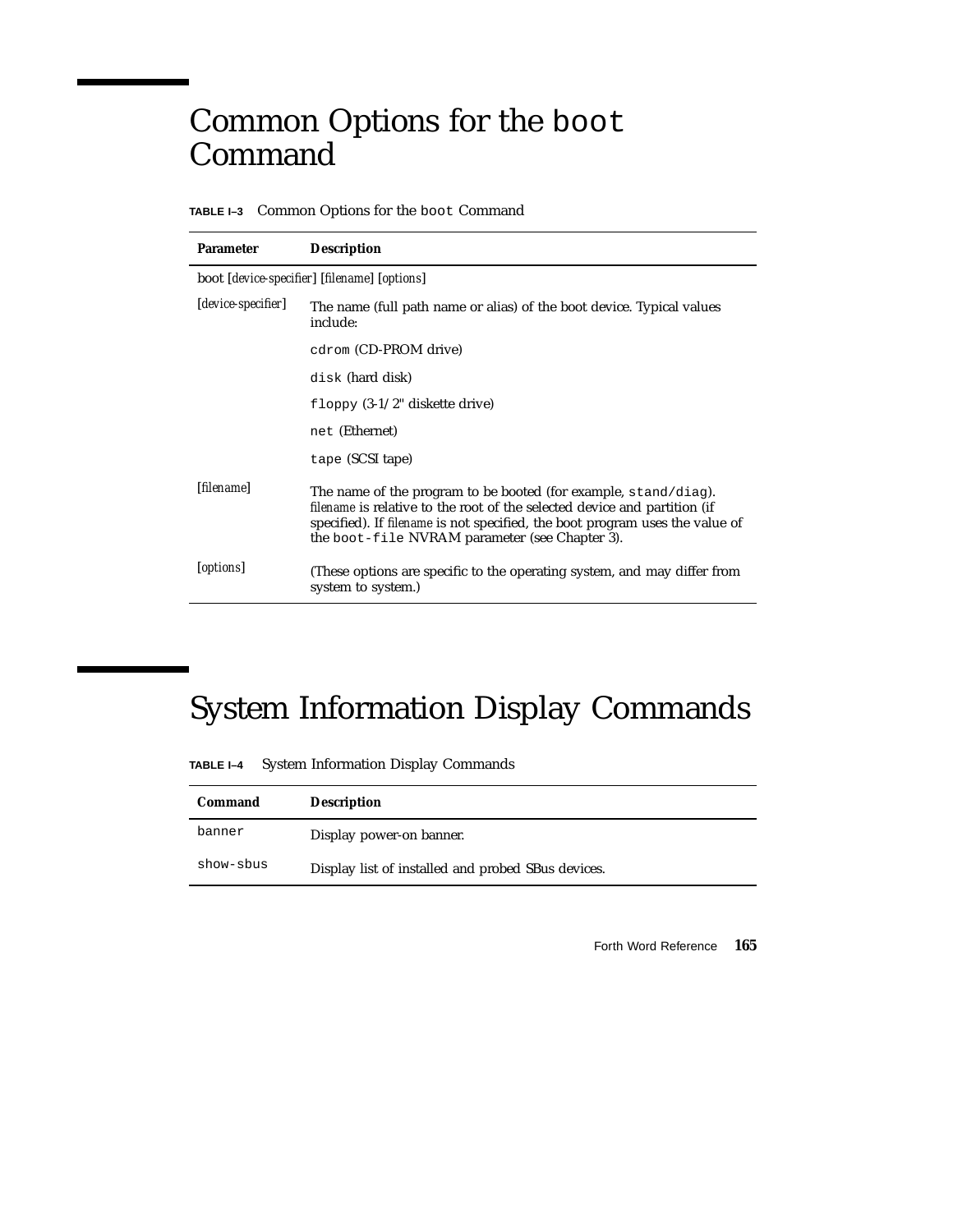**TABLE I–4** System Information Display Commands *(continued)*

| Command    | <b>Description</b>                         |
|------------|--------------------------------------------|
| .enet-addr | Display current Ethernet address.          |
| .idprom    | Display ID PROM contents, formatted.       |
| .traps     | Display a list of SPARC trap types.        |
| .version   | Display version and date of the boot PROM. |
| .speed     | Display CPU and bus speeds.                |
| show-devs  | Display all installed and probed devices.  |

## Viewing or Changing Configuration Variables

| TABLE I-5 Viewing or Changing Configuration Variables |  |
|-------------------------------------------------------|--|
|                                                       |  |

| Command                   | <b>Description</b>                                                                                                                                                                                         |  |
|---------------------------|------------------------------------------------------------------------------------------------------------------------------------------------------------------------------------------------------------|--|
| printenv                  | Display all current parameters and current default values.<br>(Numbers are usually shown as decimal values.)                                                                                               |  |
| setenv<br>parameter value | printeny <i>parameter</i> shows the current value of the named parameter.<br>Set parameter to the specified decimal or text value.<br>(Changes are permanent, but usually only take effect after a reset.) |  |
| set-default<br>parameter  | Reset the value of the named parameter to the factory default.                                                                                                                                             |  |
| set-defaults              | Reset parameter values to the factory defaults.                                                                                                                                                            |  |
| password                  | Set security-password.                                                                                                                                                                                     |  |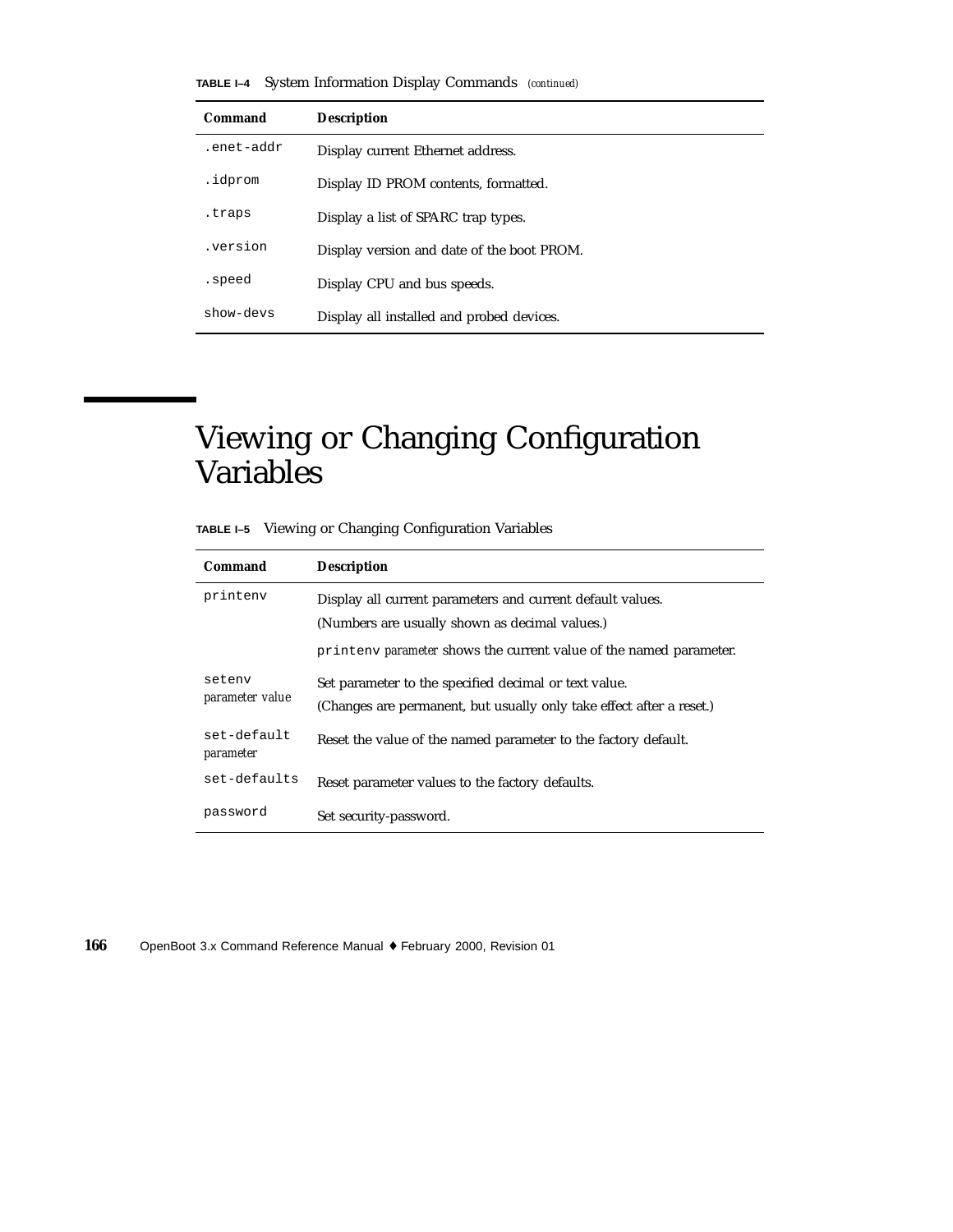# NVRAMRC Editor Commands

| Command                     | <b>Description</b>                                                                                                                                                                                                                                                                      |
|-----------------------------|-----------------------------------------------------------------------------------------------------------------------------------------------------------------------------------------------------------------------------------------------------------------------------------------|
| nvalias<br>alias device-pat | Store the command "devalias alias device-path" in NVRAMRC. The alias<br>persists until the nvunalias or set-defaults commands are executed.                                                                                                                                             |
| nvedit                      | Enter the NVRAMRC editor. If data remains in the temporary buffer from<br>a previous nyedit session, resume editing those previous contents. If<br>not, read the contents of NVRAMRC into the temporary buffer and begin<br>editing it.                                                 |
| nvquit                      | Discard the contents of the temporary buffer, without writing it to<br>NVRAMRC. Prompt for confirmation.                                                                                                                                                                                |
| nvrecover                   | Recover the contents of NVRAMRC if they have been lost as a result of<br>the execution of set-defaults; then enter the editor as with nyedit.<br>nyrecover fails if nyedit is executed between the time that the<br>NVRAMRC contents were lost and the time that nyrecover is executed. |
| nvrun                       | Execute the contents of the temporary buffer.                                                                                                                                                                                                                                           |
| nystore                     | Copy the contents of the temporary buffer to NVRAMRC; discard the<br>contents of the temporary buffer.                                                                                                                                                                                  |
| nvunalias<br>alias          | Delete the corresponding alias from NVRAMRC.                                                                                                                                                                                                                                            |

#### **TABLE I–6** NVRAMRC Editor Commands

NVRAM Script Editor Keystroke Commands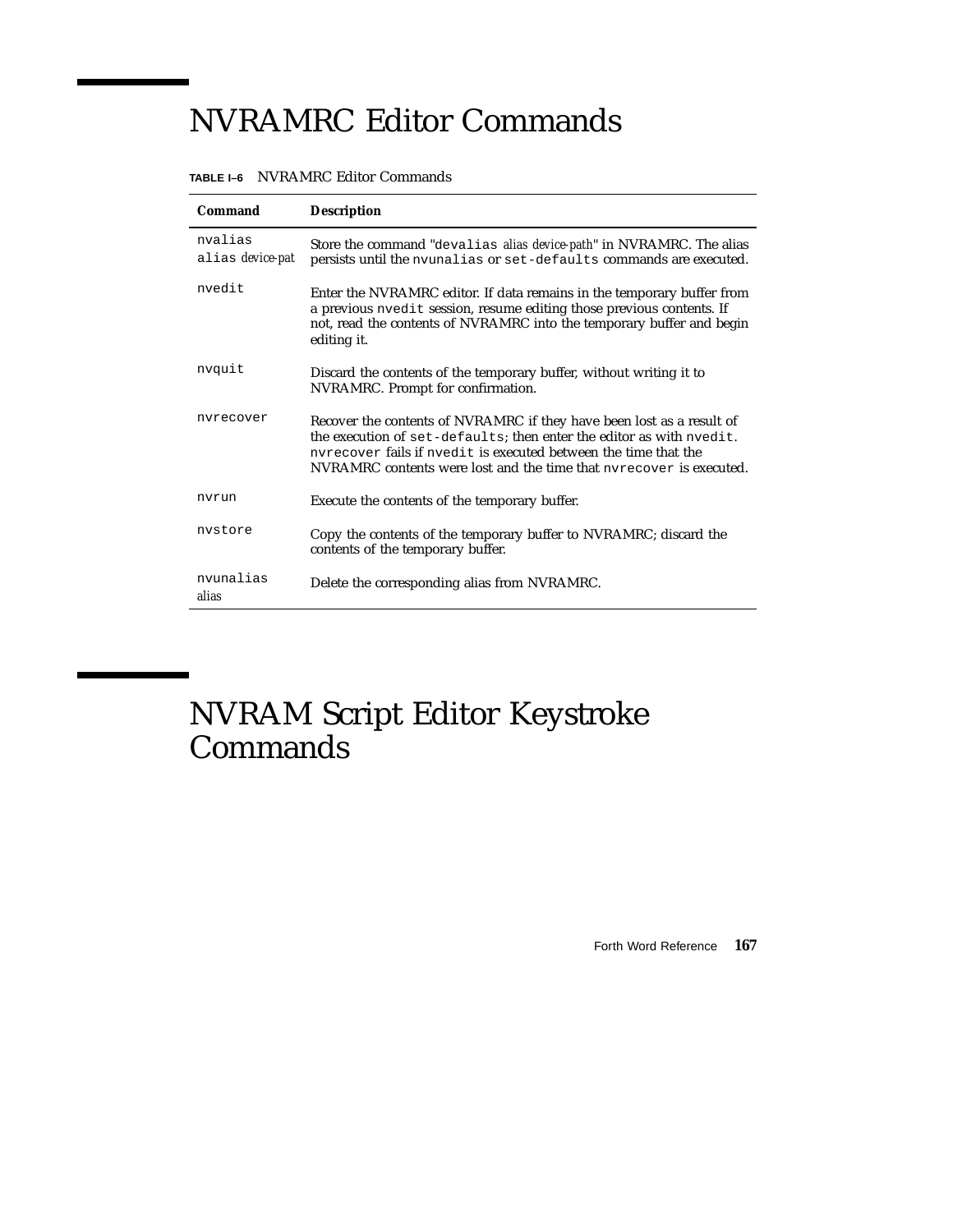|  |  |  |  |  | TABLE I-7 NVRAM Script Editor Keystroke Commands |
|--|--|--|--|--|--------------------------------------------------|
|--|--|--|--|--|--------------------------------------------------|

| Keystroke      | <b>Description</b>                                                                                                                                                                                         |
|----------------|------------------------------------------------------------------------------------------------------------------------------------------------------------------------------------------------------------|
| Control-B      | Moves backward one character.                                                                                                                                                                              |
| Escape B       | Moves backward one word.                                                                                                                                                                                   |
| Control-F      | Moves forward one character.                                                                                                                                                                               |
| Escape F       | Moves forward one word.                                                                                                                                                                                    |
| Control-A      | Moves backward to beginning of the line.                                                                                                                                                                   |
| Control-E      | Moves forward to end of the line.                                                                                                                                                                          |
| Control-N      | Moves to the next line of the script editing buffer.                                                                                                                                                       |
| Control-P      | Moves to the previous line of the script editing buffer.                                                                                                                                                   |
| Return (Enter) | Inserts a newline at the cursor position and advances to the next line.                                                                                                                                    |
| Control-O      | Inserts a newline at the cursor position and stays on the current line.                                                                                                                                    |
| Control-K      | Erases from the cursor position to the end of the line, storing the erased<br>characters in a save buffer. If at the end of a line, joins the next line to the<br>current line (i.e. deletes the newline). |
| Delete         | Erases the previous character.                                                                                                                                                                             |
| Backspace      | Erases the previous character.                                                                                                                                                                             |
| Control-H      | Erases the previous character.                                                                                                                                                                             |
| Escape H       | Erases from beginning of word to just before the cursor, storing erased<br>characters in a save buffer.                                                                                                    |
| Control-W      | Erases from beginning of word to just before the cursor, storing erased<br>characters in a save buffer.                                                                                                    |
| Control-D      | Erases the next character.                                                                                                                                                                                 |
| Escape D       | Erases from the cursor to the end of the word, storing the erased<br>characters in a save buffer.                                                                                                          |
| Control-U      | Erases the entire line, storing the erased characters in a save buffer.                                                                                                                                    |
| Control-Y      | Inserts the contents of the save buffer before the cursor.                                                                                                                                                 |
| Control-Q      | Quotes the next character (i.e. allows you to insert control characters).                                                                                                                                  |

**168** OpenBoot 3.x Command Reference Manual ♦ February 2000, Revision 01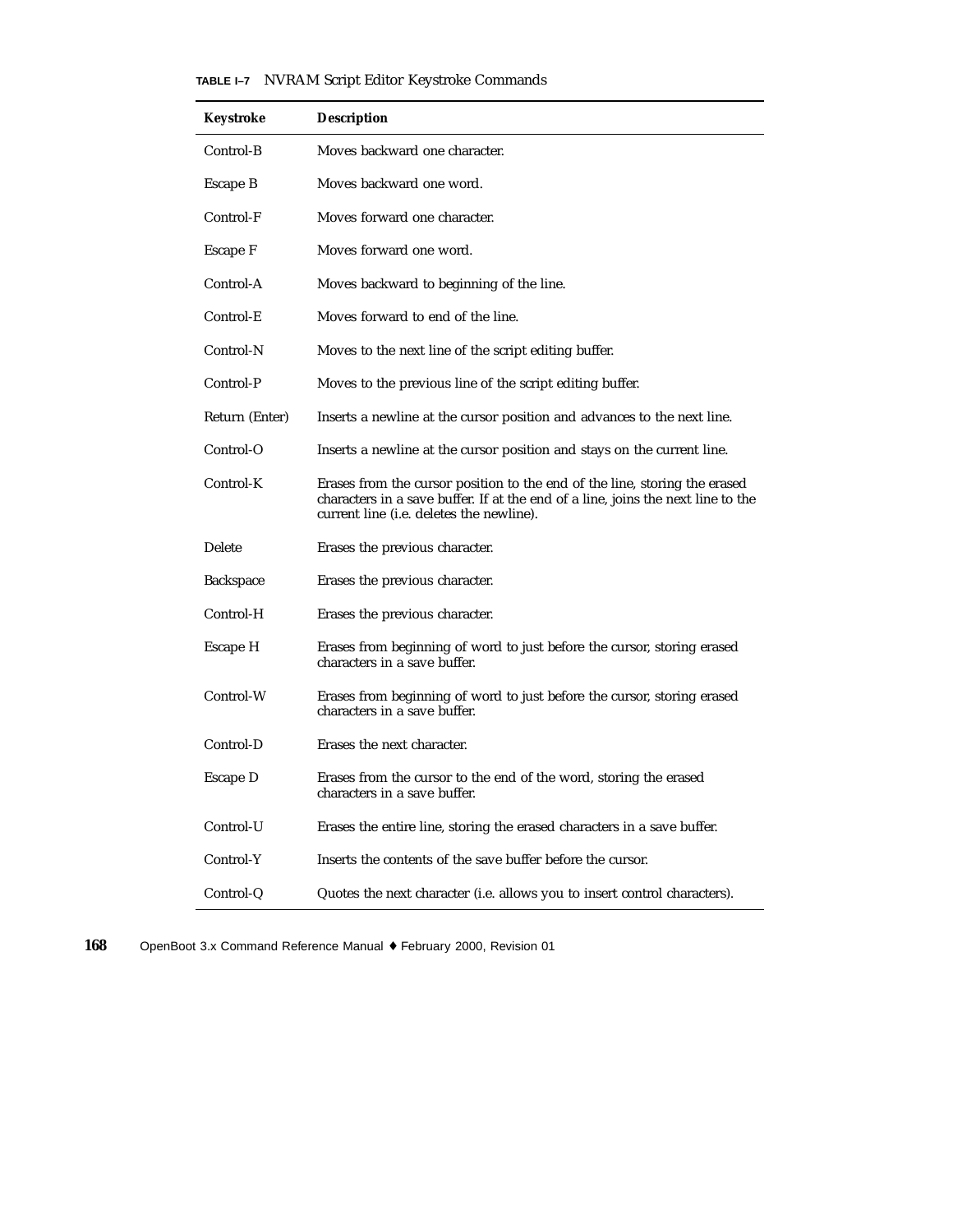**TABLE I–7** NVRAM Script Editor Keystroke Commands *(continued)*

| Keystroke | <b>Description</b>                                                                                                                                                                                 |
|-----------|----------------------------------------------------------------------------------------------------------------------------------------------------------------------------------------------------|
| Control-R | Retypes the line.                                                                                                                                                                                  |
| Control-L | Displays the entire contents of the editing buffer.                                                                                                                                                |
| Control-C | Exits the script editor, returning to the OpenBoot command interpreter.<br>The temporary buffer is preserved, but is not written back to the script.<br>(Use nystore afterwards to write it back.) |

# Stack Manipulation Commands

| Command | <b>Stack Diagram</b>            | <b>Description</b>                              |
|---------|---------------------------------|-------------------------------------------------|
| clear   | $(??? - )$                      | Empty the stack.                                |
| depth   | $(-u)$                          | Return the number of items on the stack.        |
| drop    | $(x - )$                        | Remove top item from the stack.                 |
| 2drop   | $(x1 x2 - )$                    | Remove 2 items from the stack.                  |
| 3drop   | $(x1 x2 x3 -)$                  | Remove 3 items from the stack.                  |
| dup     | $(x - x x)$                     | Duplicate the top stack item.                   |
| 2dup    | $(x1 x2 - x1 x2 x1 x2)$         | Duplicate 2 stack items.                        |
| 3dup    | $(x1 x2 x3 - x1 x2 x3 x1 x2 x3$ | Duplicate 3 stack items.                        |
| ?dup    | $(x - x x \mid 0)$              | Duplicate the top stack item if it is non-zero. |
| nip     | $(x1 x2 - x2)$                  | Discard the second stack item.                  |

**TABLE I–8** Stack Manipulation Commands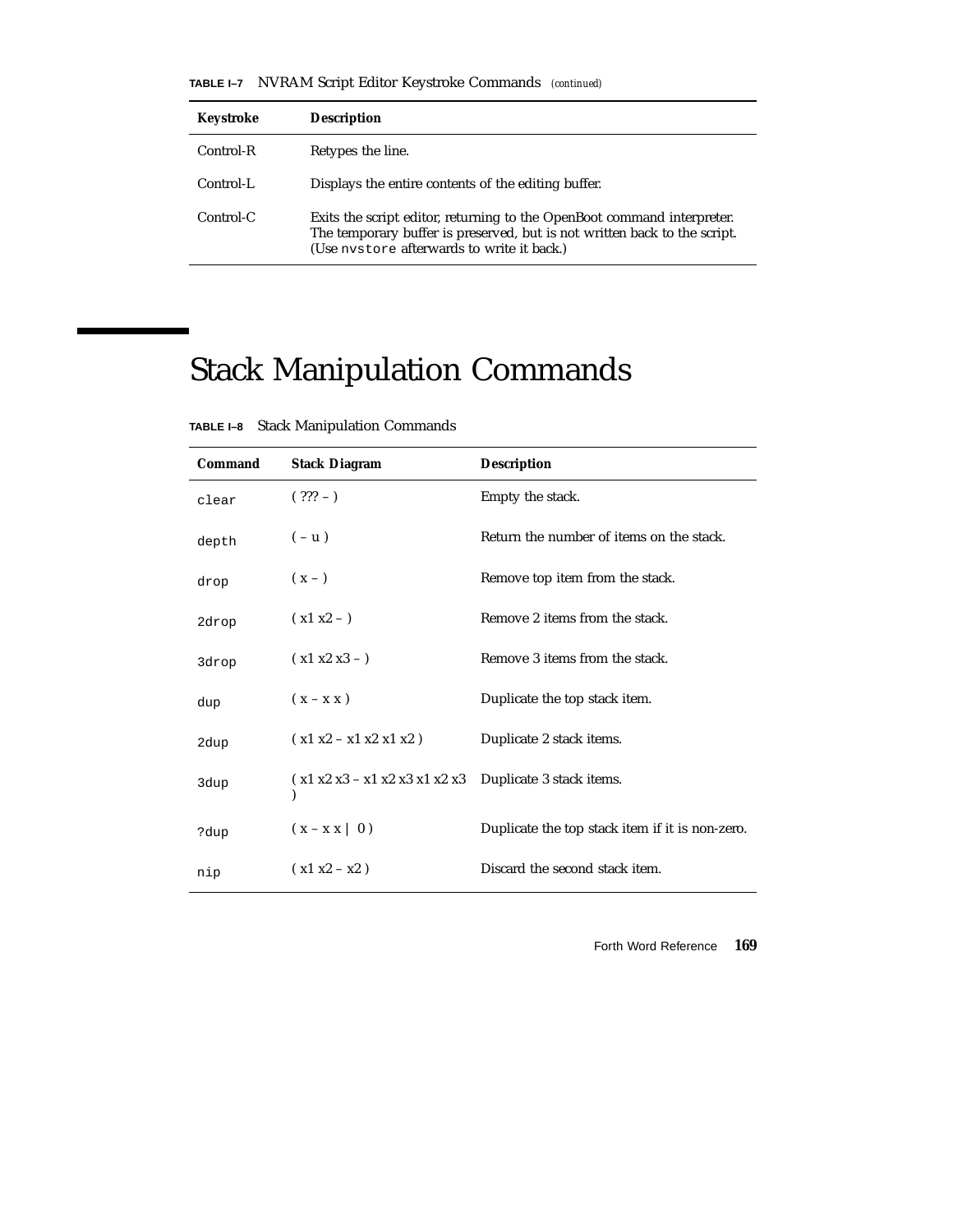| Command | <b>Stack Diagram</b>                                        | <b>Description</b>                                              |
|---------|-------------------------------------------------------------|-----------------------------------------------------------------|
| over    | $( x1 x2 - x1 x2 x1 )$                                      | Copy second stack item to top of stack.                         |
| 2over   | $(x1 x2 x3 x4 - x1 x2 x3 x4 x1$<br>x2)                      | Copy second 2 stack items.                                      |
| pick    | $(xu  x1 x0 u - xu  x1 x0$<br>xu)                           | Copy <i>u</i> -th stack item $(1 \text{ pick} = \text{over})$ . |
| >r      | $(x - )$ (R: - x)                                           | Move a stack item to the return stack.                          |
| r>      | $(-x)(R: x - )$                                             | Move a return stack item to the stack.                          |
| r@      | $(-x)(R: x - x)$                                            | Copy the top of the return stack to the stack.                  |
| roll    | $(xu  x1 x0 u - xu-1  x1$<br>$x0$ xu $)$                    | Rotate u stack items $(2 \text{ roll} = \text{rot})$ .          |
| rot     | $(x1 x2 x3 - x2 x3 x1)$                                     | Rotate 3 stack items.                                           |
| -rot    | $(x1 x2 x3 - x3 x1 x2)$                                     | Inversely rotate 3 stack items.                                 |
| 2rot    | $(x1 x2 x3 x4 x5 x6 - x3 x4 x5$<br>$x6 \times 1 \times 2$ ) | Rotate 3 pairs of stack items.                                  |
| swap    | $(x1 x2 - x2 x1)$                                           | Exchange the top 2 stack items.                                 |
| 2swap   | $(x1 x2 x3 x4 - x3 x4 x1 x2)$                               | Exchange 2 pairs of stack items.                                |
| tuck    | $(x1 x2 - x2 x1 x2)$                                        | Copy top stack item below second item.                          |

**TABLE I–8** Stack Manipulation Commands *(continued)*

# Single-Precision Arithmetic Functions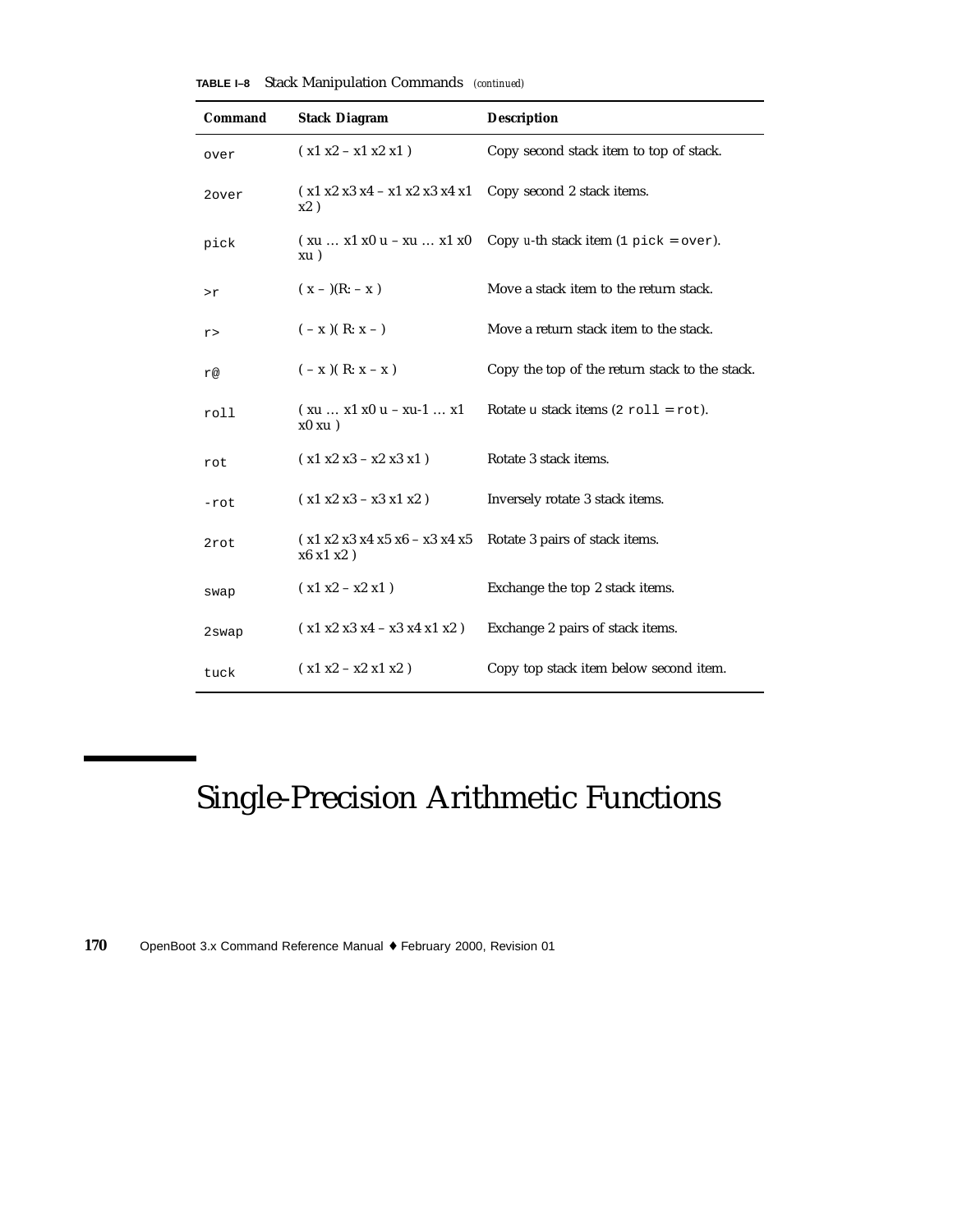| Command      | <b>Stack Diagram</b>               | <b>Description</b>                          |
|--------------|------------------------------------|---------------------------------------------|
| $\ddot{}$    | $(nu1 nu2 - sum)$<br>$\lambda$     | Add $nu1 + nu2$ .                           |
|              | $(nu1 nu2 - diff)$                 | Subtract nu1 - nu2.                         |
| $\star$      | $(nu1 nu2 -$<br>prod)              | Multiply nu1 * nu2.                         |
| $^{\star}$ / | $($ nu1 nu2 nu3 $-$<br>quot)       | Calculates nu1 * nu2 / n3.                  |
|              | $(n1 n2 - quot)$                   | Divide n1 by n2; remainder is discarded.    |
| $1+$         | $($ nu1 – nu2 $)$                  | Add 1.                                      |
| 1-           | $(nu1 - nu2)$                      | Subtract 1.                                 |
| 2+           | $(nu1 - nu2)$                      | Add 2.                                      |
| $2 -$        | $(nu1 - nu2)$                      | Subtract 2.                                 |
| abs          | $(n - u)$                          | Absolute value.                             |
| bounds       | ( n count –<br>$n$ +count n $)$    | Prepare arguments for do or ?do loop.       |
| even         | $(n - n   n+1)$                    | Round to nearest even integer $>= n$ .      |
| max          | $(n1 n2 - n1) n2$                  | Return the maximum of n1 and n2.            |
| min          | $(n1 n2 - n1) n2$<br>$\mathcal{E}$ | Return the minimum of n1 and n2.            |
| mod          | $(n1 n2 - rem)$                    | Remainder of $n1 / n2$ .                    |
| */mod        | $(n1 n2 n3 - rem)$<br>quot)        | Remainder, quotient of $n1$ * $n2$ / $n3$ . |
| /mod         | $(n1 n2 - rem)$<br>quot)           | Remainder, quotient of $n1 / n2$ .          |
| negate       | $(n1 - n2)$                        | Change the sign of n1.                      |

**TABLE I–9** Single-Precision Arithmetic Functions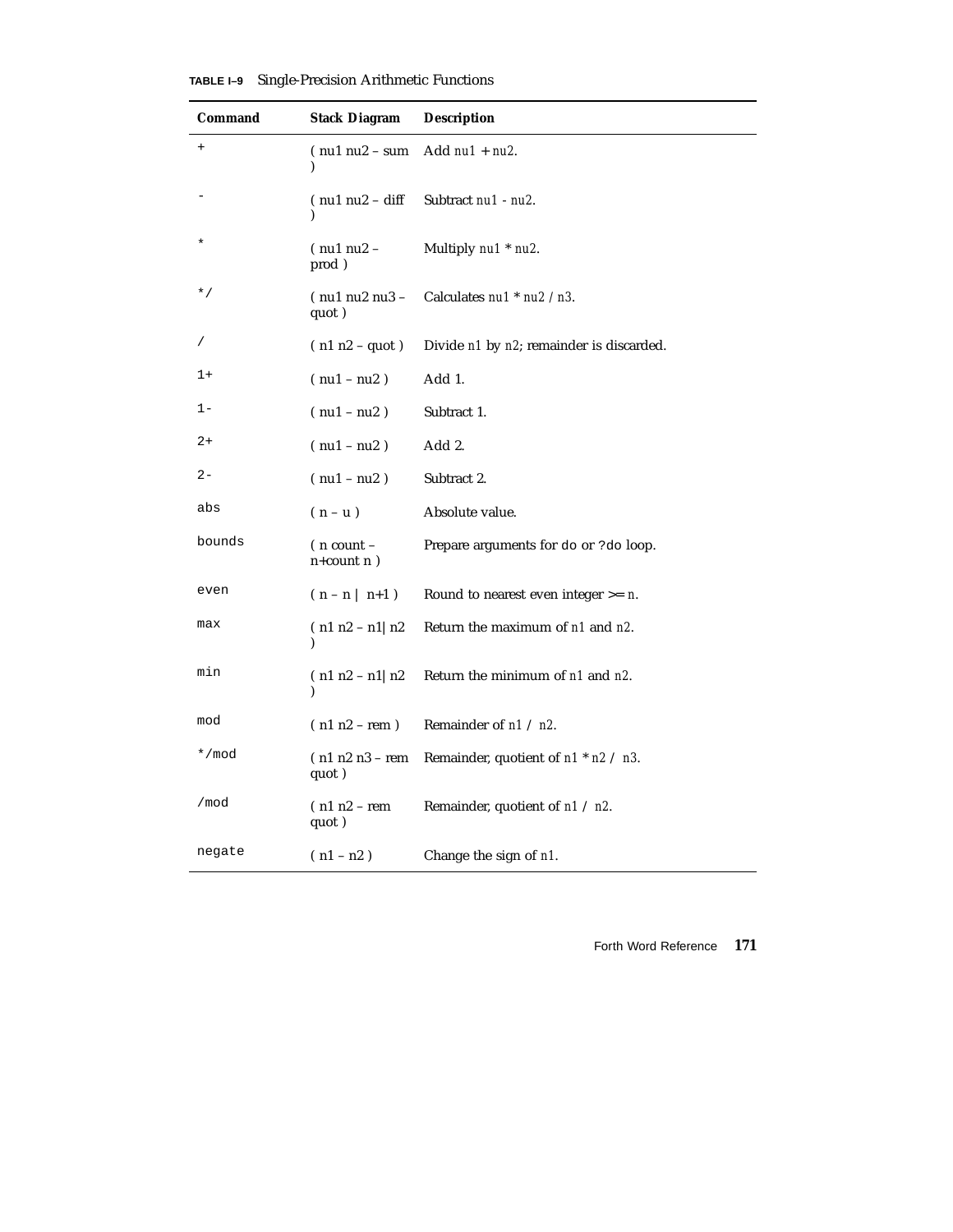**TABLE I–9** Single-Precision Arithmetic Functions *(continued)*

| Command | <b>Stack Diagram</b>       | <b>Description</b>                                                             |
|---------|----------------------------|--------------------------------------------------------------------------------|
| $11*$   | $($ u1 u2 – uprod          | Multiply 2 unsigned numbers yielding an unsigned<br>product.                   |
| u/mod   | $($ u1 u2 – urem<br>uquot) | Divide unsigned number by an unsigned number;<br>yield remainder and quotient. |

# Bit-wise Logical Operators

| <b>Command</b> | <b>Stack Diagram</b> | <b>Description</b>                                     |
|----------------|----------------------|--------------------------------------------------------|
| $2*$           | $(x1 - x2)$          | Multiply by 2.                                         |
| 2/             | $(x1 - x2)$          | Divide by 2.                                           |
| >>a            | $(x1u - x2)$         | Arithmetic right-shift x1 by u bits.                   |
| and            | $(x1 x2 - x3)$       | Bitwise logical AND.                                   |
| invert         | $(x1 - x2)$          | Invert all bits of x1.                                 |
| lshift         | $(x1 u - x2)$        | Left-shift $x1$ by u bits. Zero-fill low bits.         |
| or             | $(x1 x2 - x3)$       | Bitwise logical OR.                                    |
| rshift         | $(x1 u - x2)$        | Right-shift x1 by u bits. Zero-fill high bits.         |
| u2/            | $(x1 - x2)$          | Logical right shift 1 bit; zero shifted into high bit. |
| xor            | $(x1 x2 - x3)$       | Bitwise exclusive OR.                                  |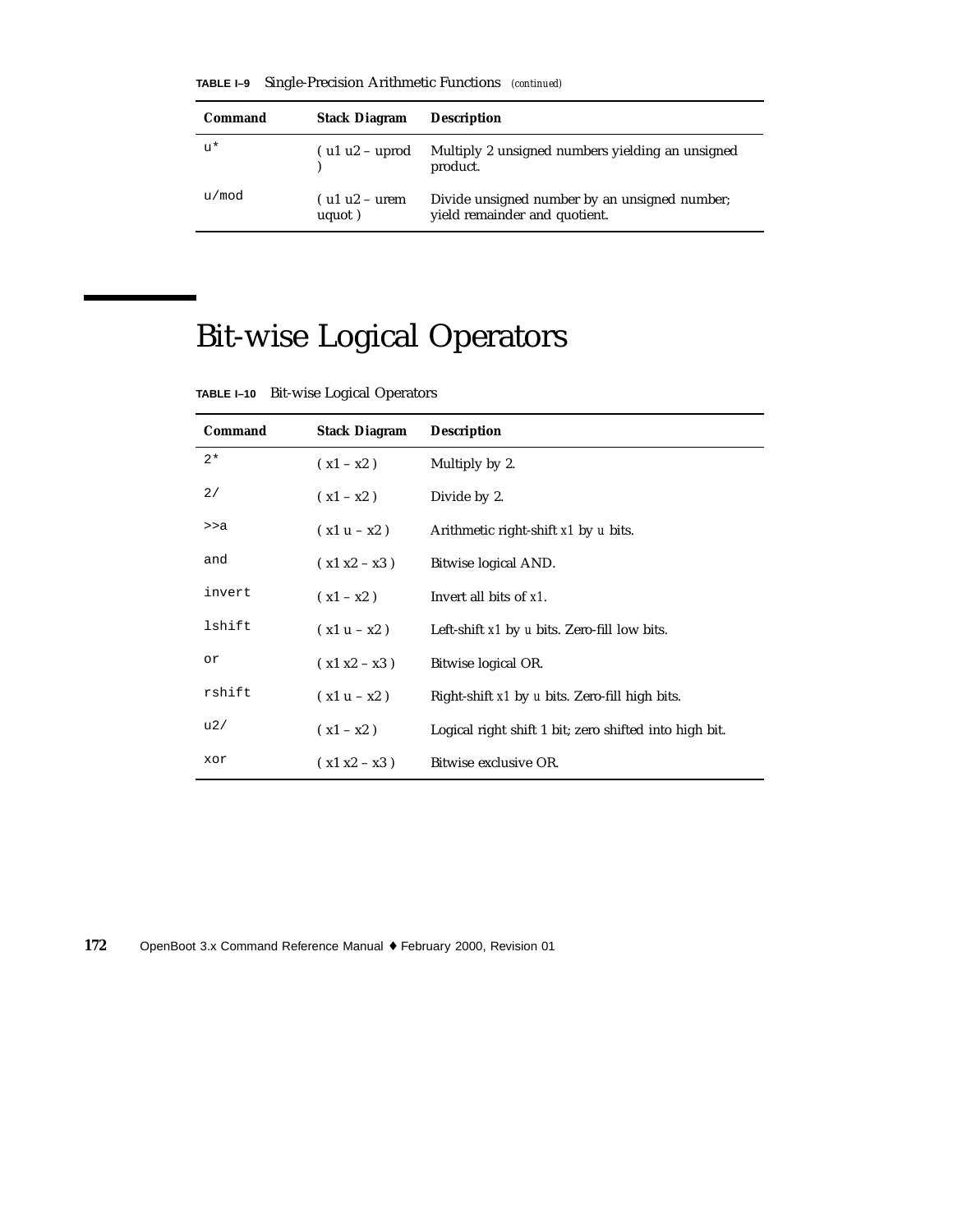# Double Number Arithmetic Functions

| Command      | <b>Stack Diagram</b>             | <b>Description</b>                                                    |
|--------------|----------------------------------|-----------------------------------------------------------------------|
| d+           |                                  | $(d1 d2 - d.sum)$ Add d1 to d2 yielding double number d.sum.          |
| d-           |                                  | $(d1 d2 - d.diff)$ Subtract d2 from d1 yielding double number d.diff. |
| fm/mol       | $(d n - rem$ quot Divide d by n. |                                                                       |
| $m*$         | $(n1 n2 - d)$                    | Signed multiply with double-number product.                           |
| s>d          | $(n1-d1)$                        | Convert a number to a double number.                                  |
| $sm$ / $rem$ |                                  | $(d n - rem$ quot Divide d by n, symmetric division.                  |
| $um*$        | $( ulu2 - ud)$                   | Unsigned multiply yielding unsigned double number<br>product.         |
| um/mol       | $(udu - urem)$<br>uprod)         | Divide ud by u.                                                       |

**TABLE I–11** Double Number Arithmetic Functions

# 32-Bit Data Type Conversion Functions

**TABLE I–12** 32-Bit Data Type Conversion Functions

| Command | <b>Stack Diagram</b>                                                | <b>Description</b>                 |
|---------|---------------------------------------------------------------------|------------------------------------|
| bljoin  | $(b \text{.} \text{low } b2 b3 b \text{.} \text{hi} - \text{quad})$ | Join four bytes to form a quadlet  |
| bwjoin  | $(b. low b.hi - word)$                                              | Join two bytes to form a doublet.  |
| lbflip  | $($ quad $1$ – quad $2$ )                                           | Reverse the bytes within a quadlet |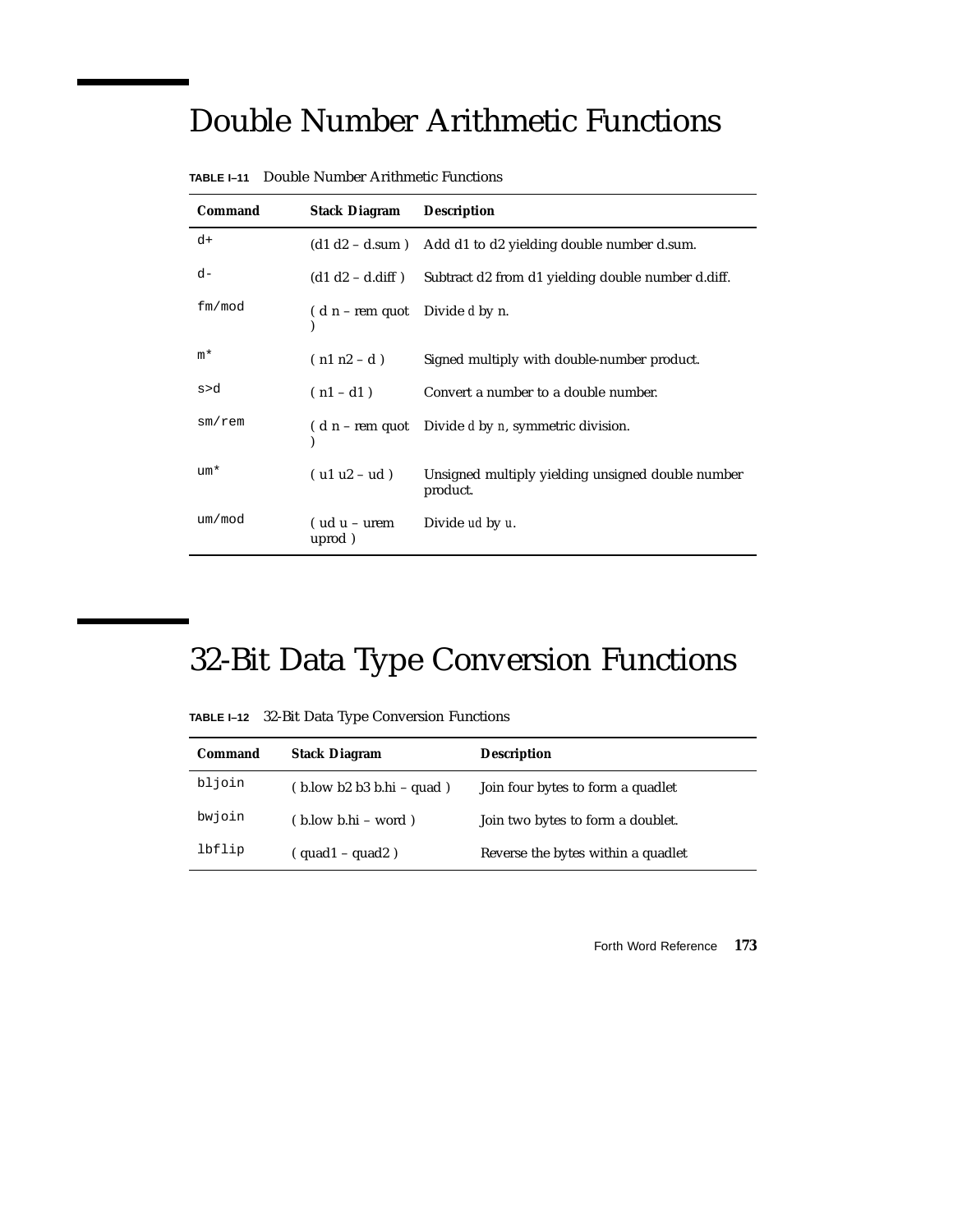|  | <b>TABLE I-12</b> 32-Bit Data Type Conversion Functions (continued) |  |  |  |  |
|--|---------------------------------------------------------------------|--|--|--|--|
|--|---------------------------------------------------------------------|--|--|--|--|

| Command | <b>Stack Diagram</b>         | <b>Description</b>                   |
|---------|------------------------------|--------------------------------------|
| lbsplit | $(quad - b$ .low b2 b3 b.hi) | Split a quadlet into four bytes.     |
| lwflip  | $(quad 1 - quad 2)$          | Swap the doublets within a quadlet.  |
| lwsplit | $($ quad – w.low w.hi)       | Split a quadlet into two doublets.   |
| wbflip  | $(word1 - word2)$            | Swap the bytes within a doublet.     |
| wbsplit | $( word - b.lower b.hi)$     | Split a doublet into two bytes.      |
| wljoin  | $(w, low w.hi - quad)$       | Join two doublets to form a quadlet. |

# 64-Bit Data Type Conversion Functions

| Command | <b>Stack Diagram</b>                                                                     | <b>Description</b>                                                                                                              |
|---------|------------------------------------------------------------------------------------------|---------------------------------------------------------------------------------------------------------------------------------|
| bxjoin  | $(b.10 b.2 b.3 b.4 b.5 b.6 b.7 b.1 i - 0)$                                               | Join 8 bytes to form an octlet.                                                                                                 |
| lxjoin  | $(quad.lo quad.hi - o)$                                                                  | Join 2 quadlets to form an octlet.                                                                                              |
| wxjoin  | $(w \cdot 10 w \cdot 2 w \cdot 3 w \cdot 16 - 0)$                                        | Join four doublets to form an octlet.                                                                                           |
| xbflip  | $(oct1 - oct2)$                                                                          | Reverse the bytes within an octlet.                                                                                             |
| xbflips | $\sigma$ (oaddr len – )                                                                  | Reverse the bytes within each<br>octlet in the given region. The<br>behavior is undefined if len is not a<br>multiple of $/x$ . |
| xbsplit | $(o - b \cdot lo b \cdot 2 b \cdot 3 b \cdot 4 b \cdot 5 b \cdot 6 b \cdot 7 b \cdot h)$ | Split an octlet into 8 bytes.                                                                                                   |
| xlflip  | $(oct1 - oct2)$                                                                          | Reverse the quadlets within an<br>octlet. The bytes within each<br>quadlet are not reversed.                                    |

**TABLE I–13** 64-Bit Data Type Conversion Functions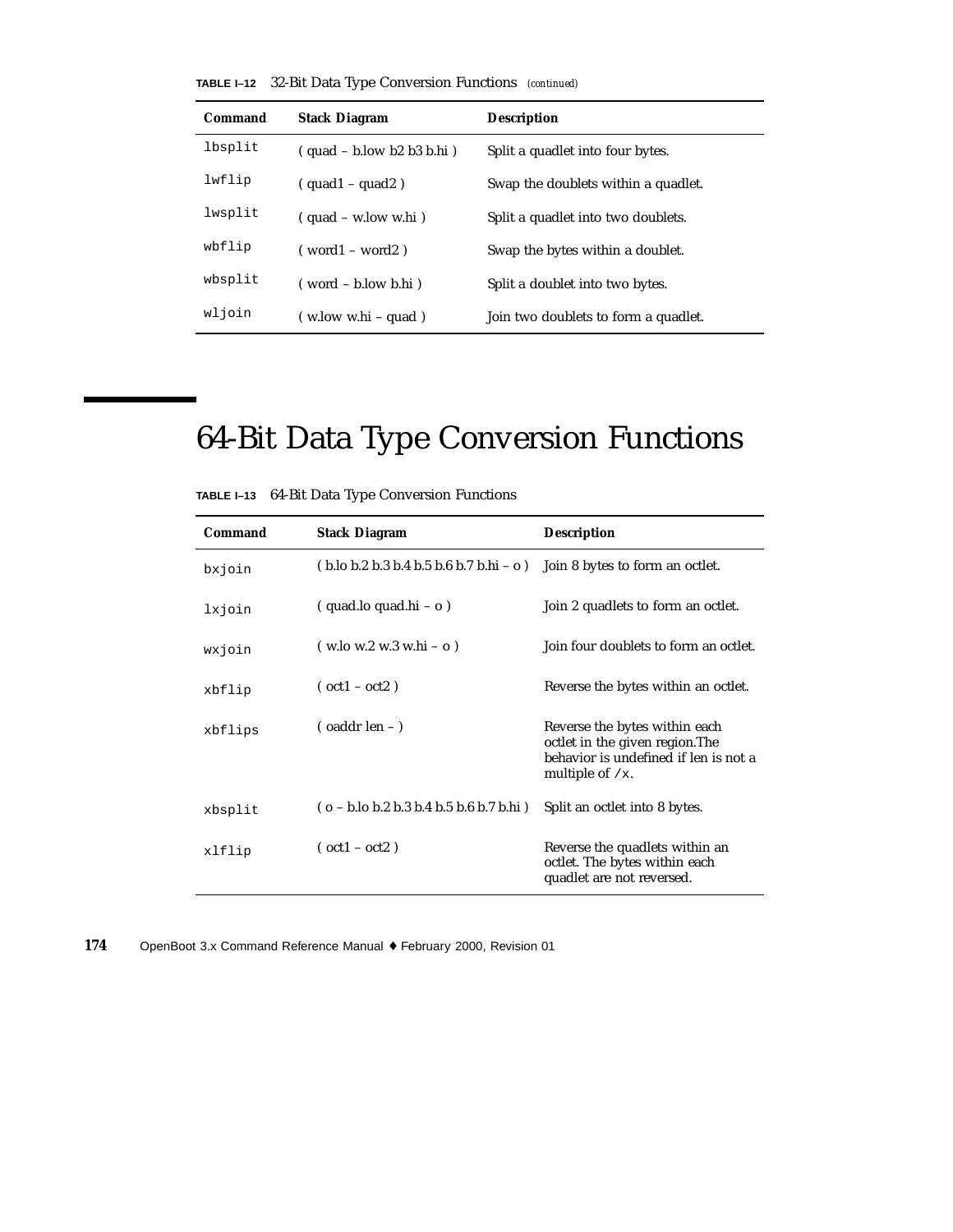| Command | <b>Stack Diagram</b>                          | <b>Description</b>                                                                                                                                                                    |
|---------|-----------------------------------------------|---------------------------------------------------------------------------------------------------------------------------------------------------------------------------------------|
| xlflips | $\frac{1}{2}$ (oaddr len – )                  | Reverse the quadlets within each<br>octlet in the given region. The<br>bytes within each quadlet are not<br>reversed. The behavior is undefined<br>if len is not a multiple of $/x$ . |
| xlsplit | $($ o – quad.lo quad.hi)                      | Split on octlet into 2 quadlets.                                                                                                                                                      |
| xwflip  | $(oct1 - oct2)$                               | Reverse the doublets within an<br>octlet. The bytes within each<br>doublet are not reversed.                                                                                          |
| xwflips | $\sigma$ (oaddr len – )                       | Reverse the doublets within each<br>octlet in the given region. The<br>bytes within each doublet are not<br>reversed. The behavior is undefined<br>if len is not a multiple of $/x$ . |
| xwsplit | $(o - w \cdot lo \le 2 w \cdot 3 w \cdot hi)$ | Split an octlet into 4 doublets.                                                                                                                                                      |

**TABLE I–13** 64-Bit Data Type Conversion Functions *(continued)*

# Address Arithmetic Functions

| <b>TABLE I-14</b> Address Arithmetic Functions |  |
|------------------------------------------------|--|
|                                                |  |

| Command | <b>Stack Diagram</b>          | <b>Description</b>                                               |
|---------|-------------------------------|------------------------------------------------------------------|
| aligned | $(n1 - n1)$<br>a-addr)        | Increase n1 if necessary to yield a variable aligned<br>address. |
| /c      | $(-n)$                        | The number of address units to a byte: 1.                        |
| $/c*$   | $(nu1 - nu2)$                 | Synonym for chars.                                               |
| $ca+$   | $($ addr1 index $-$<br>addr2) | Increment <i>addr1</i> by <i>index</i> times the value of $/c$ . |
| $ca1+$  | ( addr1 – addr2)              | Synonym for char+.                                               |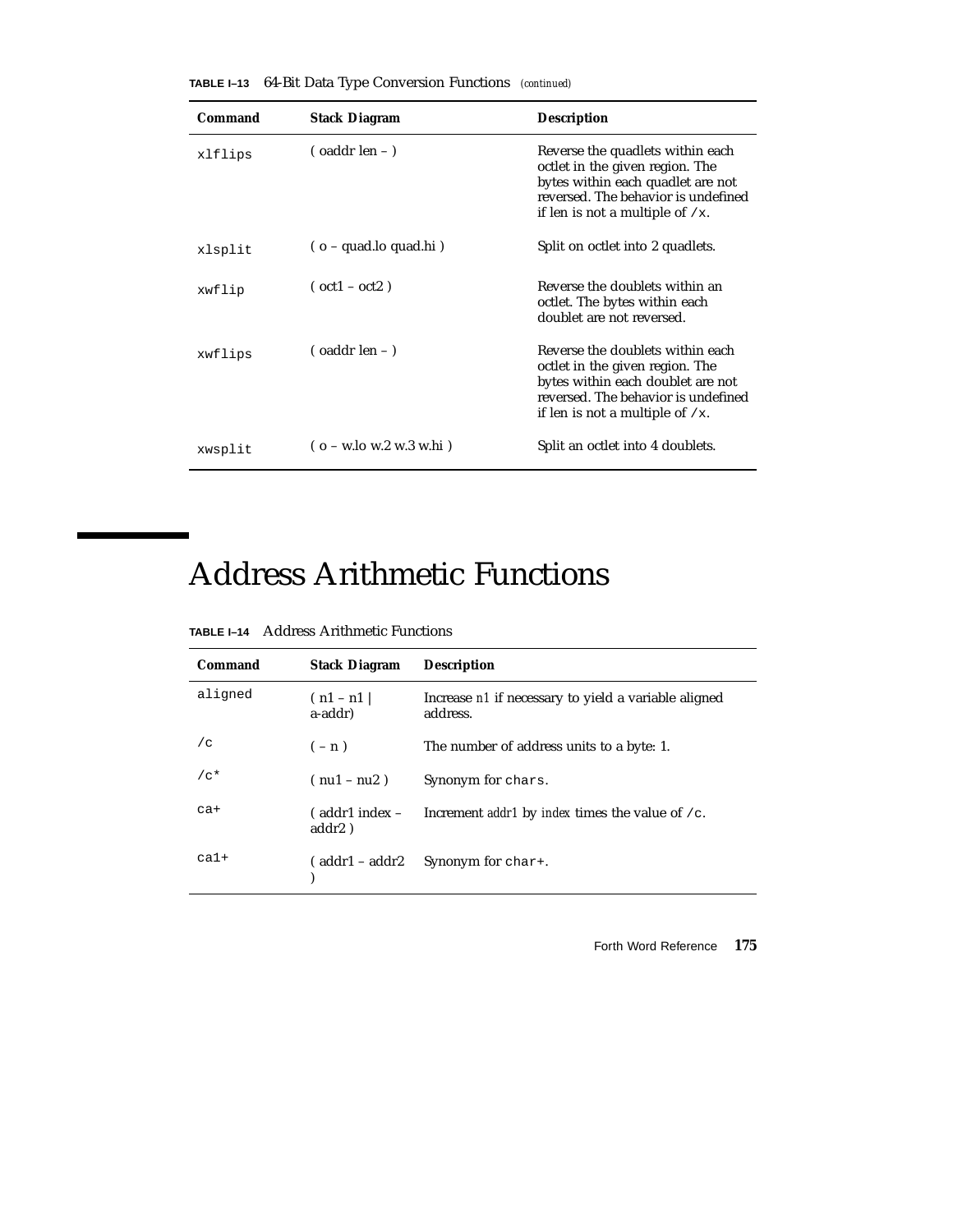| <b>TABLE I-14</b> Address Arithmetic Functions (continued) |  |  |  |  |
|------------------------------------------------------------|--|--|--|--|
|------------------------------------------------------------|--|--|--|--|

| Command | <b>Stack Diagram</b>                | <b>Description</b>                                               |
|---------|-------------------------------------|------------------------------------------------------------------|
| char+   | $($ addr $1 -$ addr $2$<br>)        | Increment <i>addr1</i> by the value of $/c$ .                    |
| cell+   | $($ addr $1 -$ addr $2$             | Increment <i>addr1</i> by the value of $/n$ .                    |
| chars   | $(nu1 - nu2)$                       | Multiply $nu1$ by the value of /c.                               |
| cells   | $(nu1 - nu2)$                       | Multiply nu1 by the value of /n.                                 |
| /1      | $(-n)$                              | Number of address units to a quadlet; typically 4.               |
| $/1*$   | $(nu1 - nu2)$                       | Multiply $nu1$ by the value of $/1$ .                            |
| la+     | (addr1 index -<br>addr2)            | Increment <i>addr1</i> by <i>index</i> times the value of $/1$ . |
| $1a1+$  | $($ addr $1 -$ addr $2$             | Increment <i>addr1</i> by the value of $/1$ .                    |
| /n      | $(-n)$                              | Number of address units in a cell.                               |
| $/n*$   | $(nu1 - nu2)$                       | Synonym for cells.                                               |
| na+     | (addr1 index -<br>addr2)            | Increment addr1 by index times the value of /n.                  |
| na1+    | $(addr1 - addr2)$                   | Synonym for cell+.                                               |
| /w      | $(-n)$                              | Number of address units to a doublet; typically 2.               |
| /w*     | $(nu1 - nu2)$                       | Multiply $nu1$ by the value of /w.                               |
| wa+     | (addr1 index -<br>addr2)            | Increment <i>addr1</i> by <i>index</i> times the value of /w.    |
| wal+    | $( addr1 - addr2)$<br>$\mathcal{E}$ | Increment <i>addr1</i> by the value of /w.                       |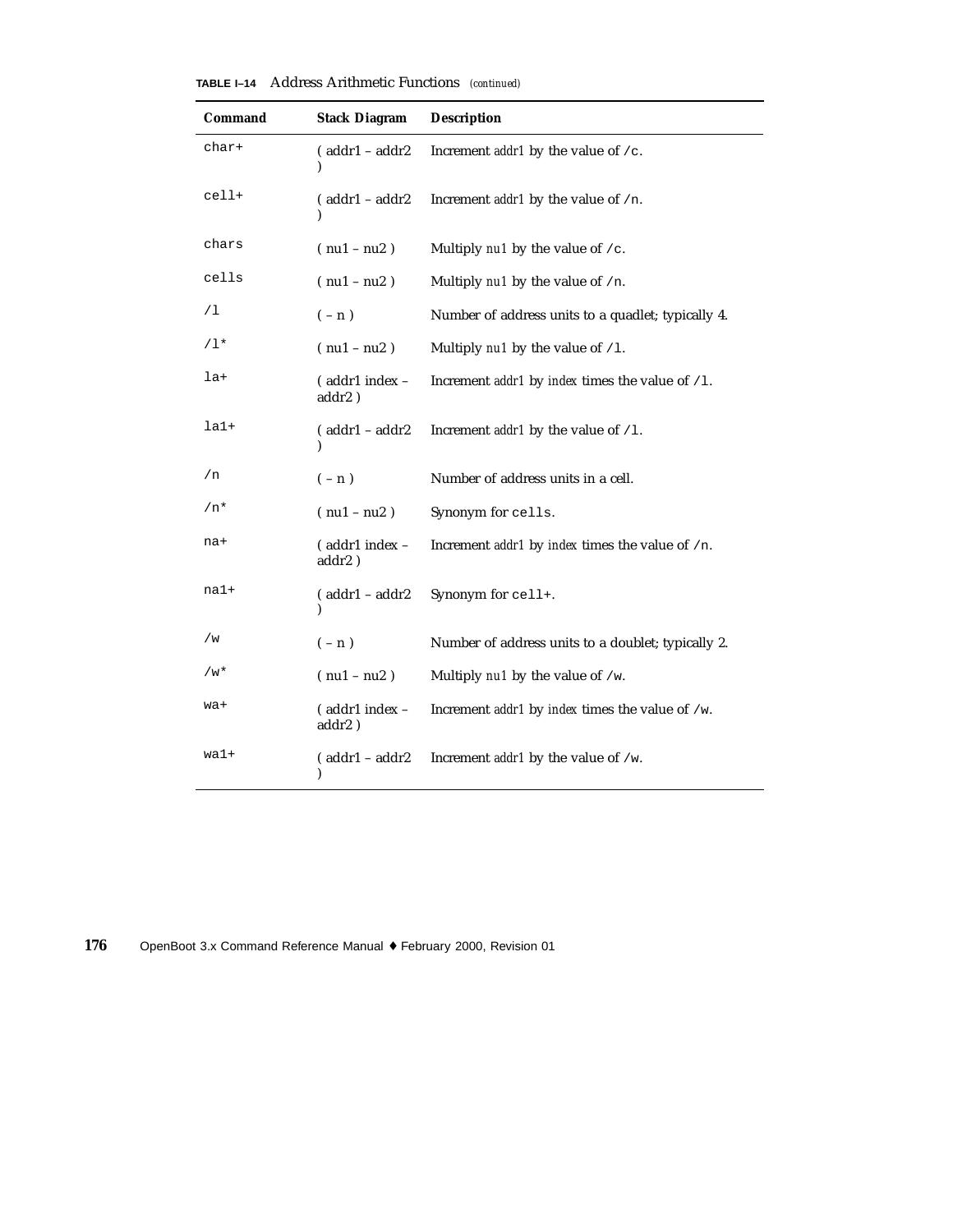# 64-Bit Address Arithmetic Functions

| Command | <b>Stack Diagram</b>    | <b>Description</b>                                    |
|---------|-------------------------|-------------------------------------------------------|
| /x      | $(-n)$                  | Number of address units in an octlet,<br>typically 8. |
| $/x^*$  | $(nu1 - nu2)$           | Multiply nu1 by the value of $/x$ .                   |
| xa+     | ( addr1 index – addr2 ) | Increment addr1 by index times the value of<br>$/x$ . |
| $xa1+$  | ( addr1 – addr2 )       | Increment addr1 by the value of $/x$ .                |

**TABLE I–15** 64-Bit Address Arithmetic Functions

# Memory Access Commands

**TABLE I–16** Memory Access Commands

| Command | <b>Stack Diagram</b>    | <b>Description</b>                                                                |
|---------|-------------------------|-----------------------------------------------------------------------------------|
|         | $(x \text{ a-addr} -)$  | Store a number at <i>a-addr</i> .                                                 |
| $+!$    | $($ nu a-addr $ )$      | Add nu to the number stored at a-addr.                                            |
| @       |                         | $(a-addr-x)$ Fetch a number from a-addr.                                          |
| 2!      |                         | $(x1 x2 a-addr - $ Store 2 numbers at a-addr, x2 at lower address.                |
| 2@      |                         | $(a-addr - x1 x2$ Fetch 2 numbers from a-addr, x2 from lower address.             |
| blank   | $($ addr len $ )$       | Set len bytes of memory beginning at addr to the space<br>character (decimal 32). |
| c!      | $(\text{byte addr} - )$ | Store <i>byte</i> at <i>addr</i> .                                                |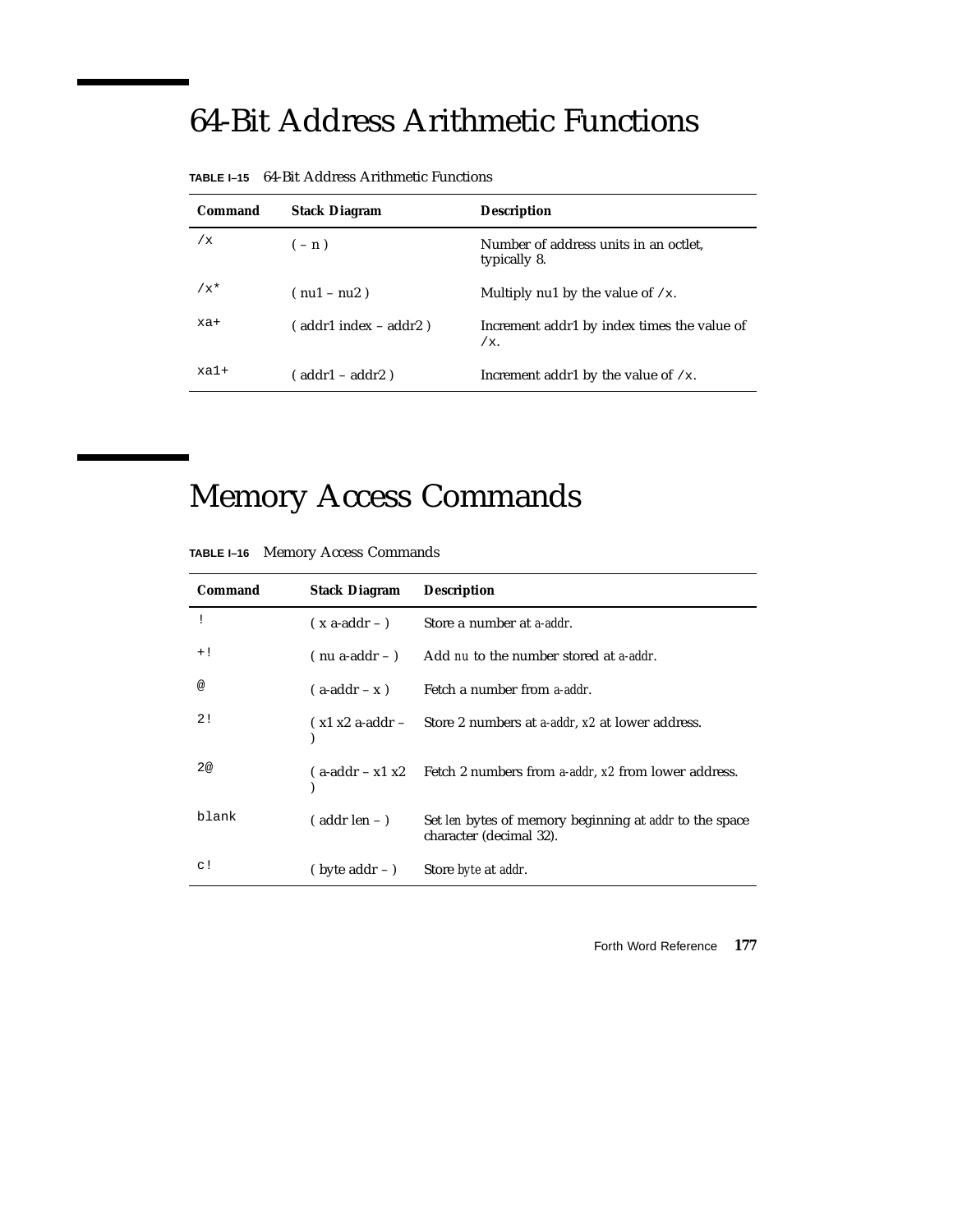| TABLE I-16 |  |  | Memory Access Commands (continued) |  |
|------------|--|--|------------------------------------|--|
|------------|--|--|------------------------------------|--|

| Command | <b>Stack Diagram</b>                       | <b>Description</b>                                                                                                                                                             |
|---------|--------------------------------------------|--------------------------------------------------------------------------------------------------------------------------------------------------------------------------------|
| с@      | $(addr - byte)$                            | Fetch a byte from addr.                                                                                                                                                        |
| cpeek   | $($ addr – false $\parallel$<br>byte true) | Attempt to fetch the byte at <i>addr</i> . Return the data and<br>true if the access was successful. Return false if a<br>read access error occurred.                          |
| cpoke   | $(\text{byte } addr -$<br>okay?)           | Attempt to store the <i>byte</i> to <i>addr</i> . Return true if the<br>access was successful. Return false if a write access<br>error occurred.                               |
| comp    | (addr1 addr2<br>$len - diff?$ )            | Compare two byte arrays. diff? is 0 if the arrays are<br>identical, diff? is -1 if the first byte that is different is<br>lesser in the string at addr1, diff? is 1 otherwise. |
| dump    | $($ addr len $-$ )                         | Display len bytes of memory starting at addr.                                                                                                                                  |
| erase   | $($ addr len $-$ )                         | Set len bytes of memory beginning at addr to 0.                                                                                                                                |
| fill    | (addr len byte<br>$-$ )                    | Set len bytes of memory beginning at addr to the value<br>byte.                                                                                                                |
| 1!      | $(quad q)$ quad qaddr $-$ )                | Store a quadlet $q$ at $q$ addr.                                                                                                                                               |
| 1@      | $( qaddr - quad )$                         | Fetch a quadlet $q$ from $q$ addr.                                                                                                                                             |
| lbflips | $( qaddr len - )$                          | Reverse the bytes within each quadlet in the specified<br>region.                                                                                                              |
| lwflips | $( qaddr len - )$                          | Swap the doublets within each quadlet in specified<br>region.                                                                                                                  |
| lpeek   | $( qaddr - false )$<br>quad true)          | Attempt to fetch the 32-bit quantity at qaddr. Return<br>the data and true if the access was successful. Return<br>false if a read access error occurred.                      |
| lpoke   | (quad qaddr -<br>okay?)                    | Attempt to store the 32-bit quantity at <i>qaddr</i> . Return<br>true if the access was successful. Return false if a a<br>write access error occurred.                        |
| move    | (src-addr<br>dest-addr len - )             | Copy len bytes from src-addr to dest-addr.                                                                                                                                     |
| off     | $($ a-addr $ )$                            | Store false at a-addr.                                                                                                                                                         |
| on      | $(a-addr - )$                              | Store true at a-addr.                                                                                                                                                          |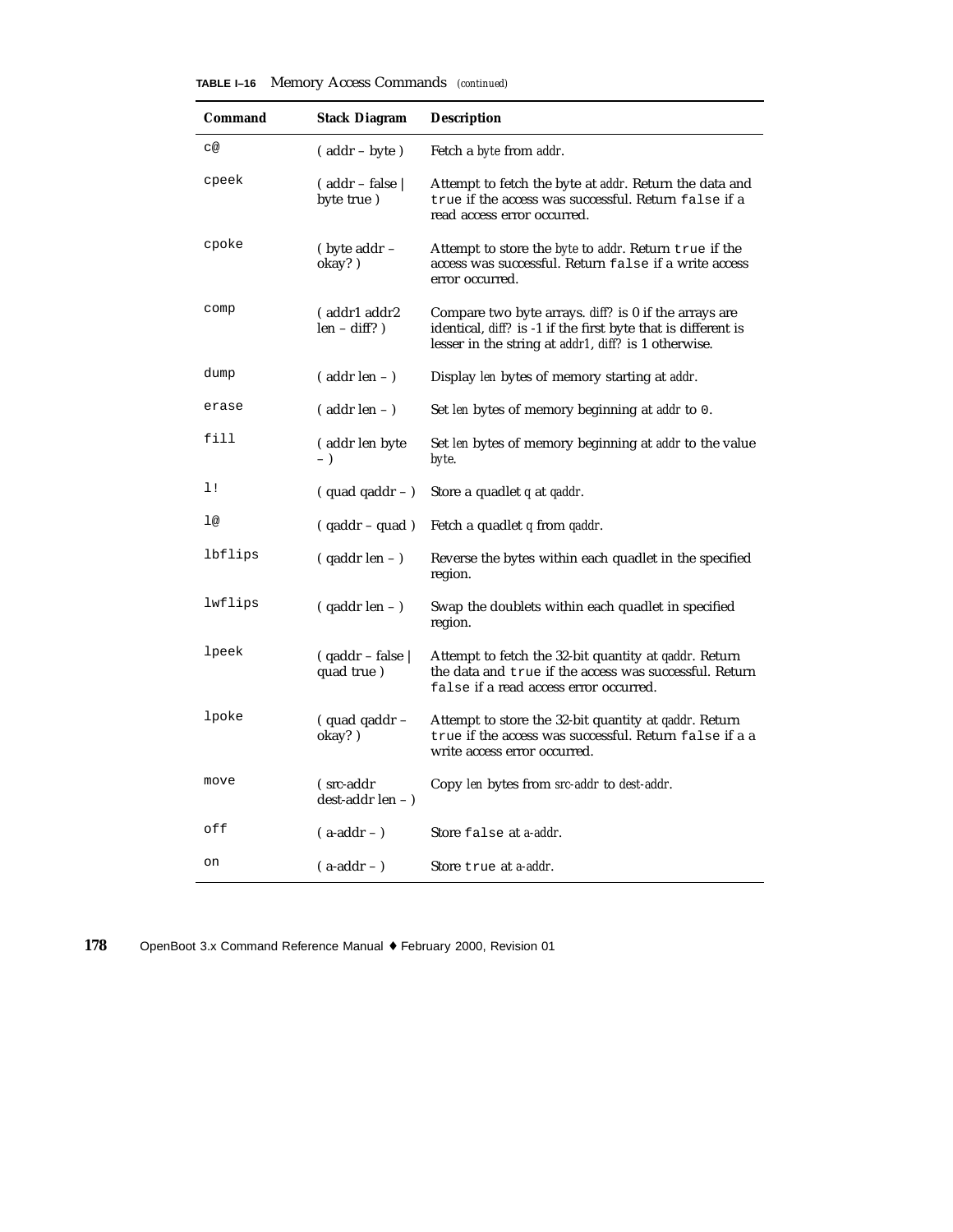|  |  |  | <b>TABLE I-16</b> Memory Access Commands (continued) |  |
|--|--|--|------------------------------------------------------|--|
|--|--|--|------------------------------------------------------|--|

| Command        | <b>Stack Diagram</b>      | <b>Description</b>                                                                                                                                        |
|----------------|---------------------------|-----------------------------------------------------------------------------------------------------------------------------------------------------------|
| unaligned-1!   | $(quad addr - )$          | Store a quadlet $q$ , any alignment                                                                                                                       |
| unaligned-l@   | $($ addr – quad)          | Fetch a quadlet $q$ , any alignment.                                                                                                                      |
| $unaligned-w!$ | $(w \text{ addr} - )$     | Store a doublet w, any alignment.                                                                                                                         |
| unaligned-w@   | $($ addr – w $)$          | Fetch a doublet w, any alignment.                                                                                                                         |
| w!             | $(w \text{ waddr} - )$    | Store a doublet w at waddr.                                                                                                                               |
| w@             | $(waddr - w)$             | Fetch a doublet w from waddr.                                                                                                                             |
| $<$ w@         | $($ waddr – n $)$         | Fetch doublet w from waddr, sign-extended.                                                                                                                |
| wbflips        | $($ waddr len $ )$        | Swap the bytes within each doublet in the specified<br>region.                                                                                            |
| wpeek          | (waddr – false<br>w true) | Attempt to fetch the 16-bit quantity at waddr. Return<br>the data and true if the access was successful. Return<br>false if a read access error occurred. |
| wpoke          | $($ w waddr $-$<br>okay?) | Attempt to store the 16-bit quantity to waddr. Return<br>true if the access was successful. Return false if a<br>write access error occurred.             |

# 64-Bit Memory Access Functions

| Command | <b>Stack Diagram</b> | <b>Description</b>                                              |
|---------|----------------------|-----------------------------------------------------------------|
| <1@     | $( qaddr - n )$      | Fetch quadlet from gaddr, sign-extended.                        |
| х,      | $(o - )$             | Compile an octlet, o, into the dictionary<br>(doublet-aligned). |
| x@      | $($ oaddr – o $)$    | Fetch octlet from an octlet aligned address.                    |

**TABLE I–17** 64-Bit Memory Access Functions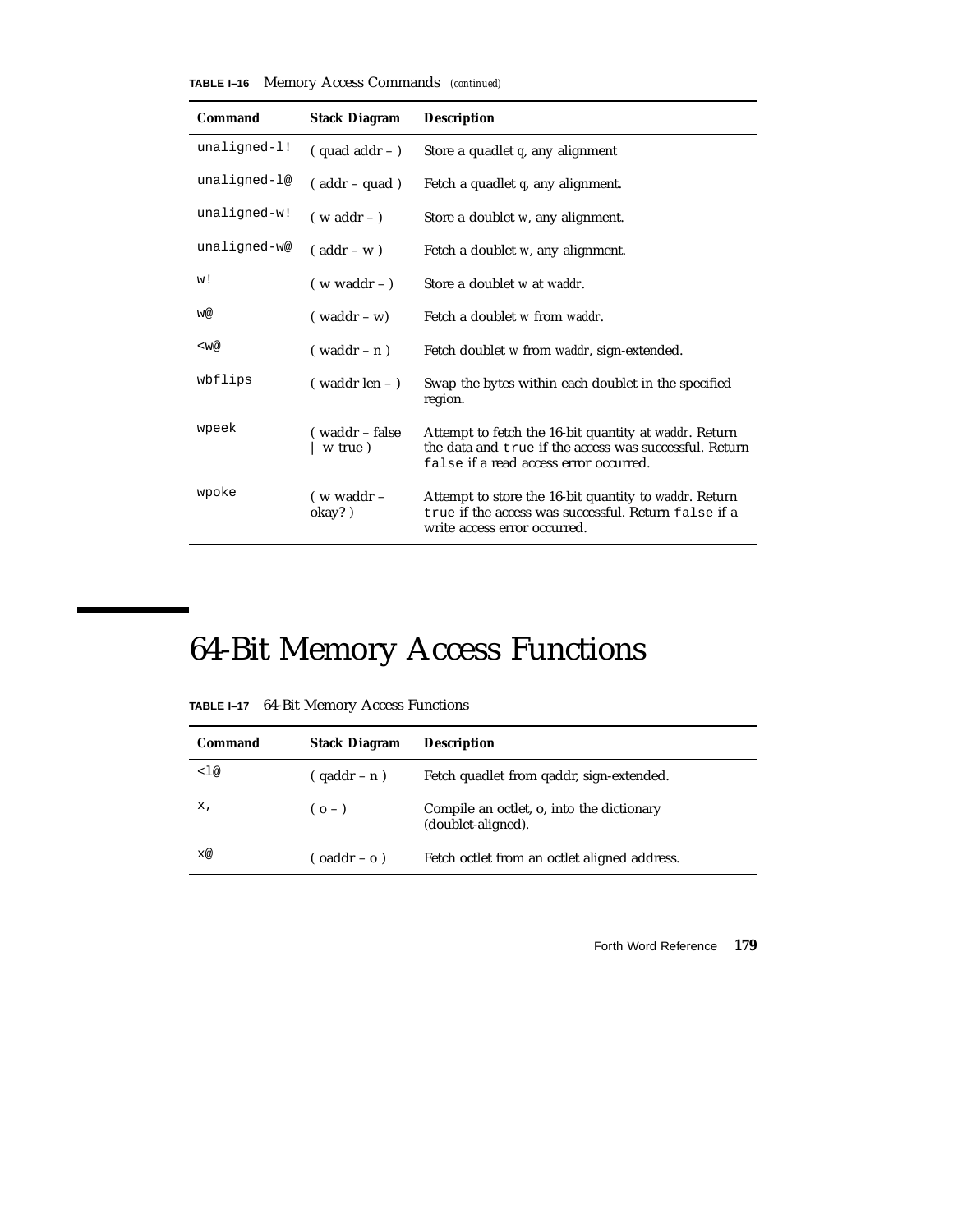| <b>TABLE I-17</b> 64-Bit Memory Access Functions (continued) |  |
|--------------------------------------------------------------|--|
|--------------------------------------------------------------|--|

| Command | <b>Stack Diagram</b>          | <b>Description</b>                                                                                                                                                                 |
|---------|-------------------------------|------------------------------------------------------------------------------------------------------------------------------------------------------------------------------------|
| x!      | $($ o oaddr $-$ )             | Store octlet to an octlet aligned address.                                                                                                                                         |
| xbflips | $\sigma$ oaddr len – $\sigma$ | Reverse the bytes within each octlet in the given<br>region. The behavior is undefined if len is not a<br>multiple of $/x$ .                                                       |
| xlflips | $\sigma$ (oaddr len – )       | Reverse the quadlets within each octlet in the given<br>region. The bytes within each quadlet are not<br>reversed. The behavior is undefined if len is not a<br>multiple of $/x$ . |
| xwflips | $\sigma$ (oaddr len – )       | Reverse the doublets within each octlet in the given<br>region. The bytes within each doublet are not<br>reversed. The behavior is undefined if len is not a<br>multiple of $/x$ . |

# Memory Mapping Commands

|  |  |  | TABLE I-18 Memory Mapping Commands |
|--|--|--|------------------------------------|
|--|--|--|------------------------------------|

| Command           | <b>Stack Diagram</b>                   | <b>Description</b>                                                                                          |
|-------------------|----------------------------------------|-------------------------------------------------------------------------------------------------------------|
| $\alpha$ lloc-mem | $(size - virt)$                        | Allocate and map <i>size</i> bytes of available memory;<br>return the virtual address. Unmap with free-mem. |
| free-mem          | $\frac{1}{2}$ virt size $ \frac{1}{2}$ | Free memory allocated by alloc-mem.                                                                         |
| map?              | $(virt - )$                            | Display memory map information for the virtual<br>address.                                                  |

# Defining Words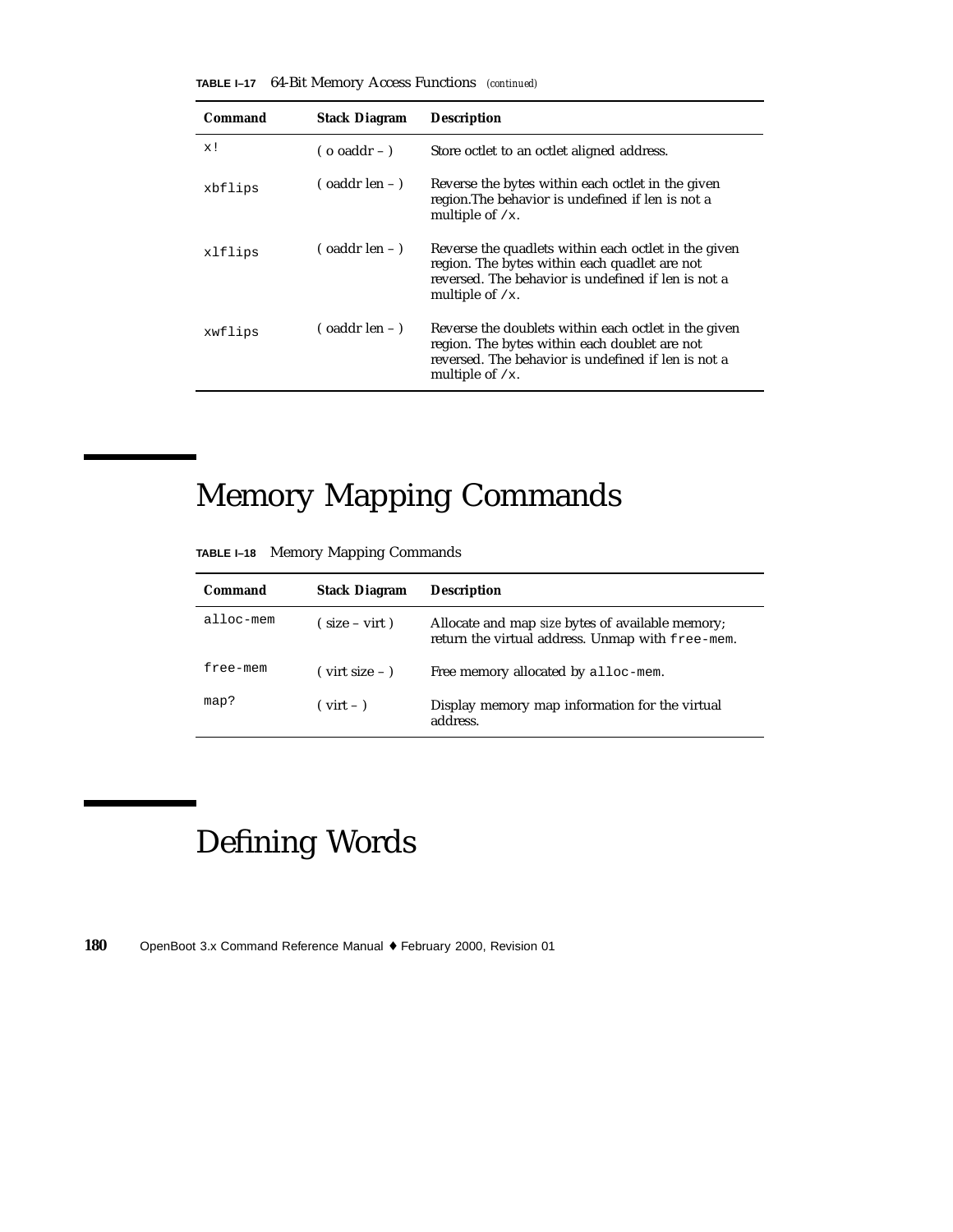#### **TABLE I–19** Defining Words

| Command                           | <b>Stack Diagram</b>                                            | <b>Description</b>                                                                  |
|-----------------------------------|-----------------------------------------------------------------|-------------------------------------------------------------------------------------|
| : new-name                        | $(-)(E:  - ???)$                                                | Start a new colon definition of the word<br>new-name.                               |
| $\ddot{ }$                        | $(-)$                                                           | End a colon definition.                                                             |
| alias <i>new-name</i><br>old-name | $(-)(E:  - ???)$                                                | Create new-name with the same behavior as<br>old-name.                              |
| buffer: <i>name</i>               | $(size -)(E:-a-addr)$                                           | Create a named array in temporary storage.                                          |
| constant name                     | $(n - )$ (E: - n)                                               | Define a constant (for example, 3 constant<br>bar).                                 |
| 2constant name                    | $(n1 n2 - )$ (E: - n1 n2)                                       | Define a 2-number constant.                                                         |
| create name                       | $(-)(E: -a-addr)$                                               | Generic defining word.                                                              |
| defer name                        | $(-)(E: \ldots - ???')$                                         | Define a word for forward references or<br>execution vectors using execution token. |
| does>                             | $( -  a = addr)$<br>$(E:  - ???)$                               | Start the run-time clause for defining words.                                       |
| field name                        | ( offset size -<br>offset+size )(E: addr<br>$-$ addr+offset $)$ | Create a named offset pointer.                                                      |
| struct                            | $(-0)$                                                          | Initialize for field creation.                                                      |
| value name                        | $(n - )$ (E: - n )                                              | Create a changeable, named quantity.                                                |
| variable name                     | $(-)(E: -a-addr)$                                               | Define a variable.                                                                  |

## Dictionary Searching Commands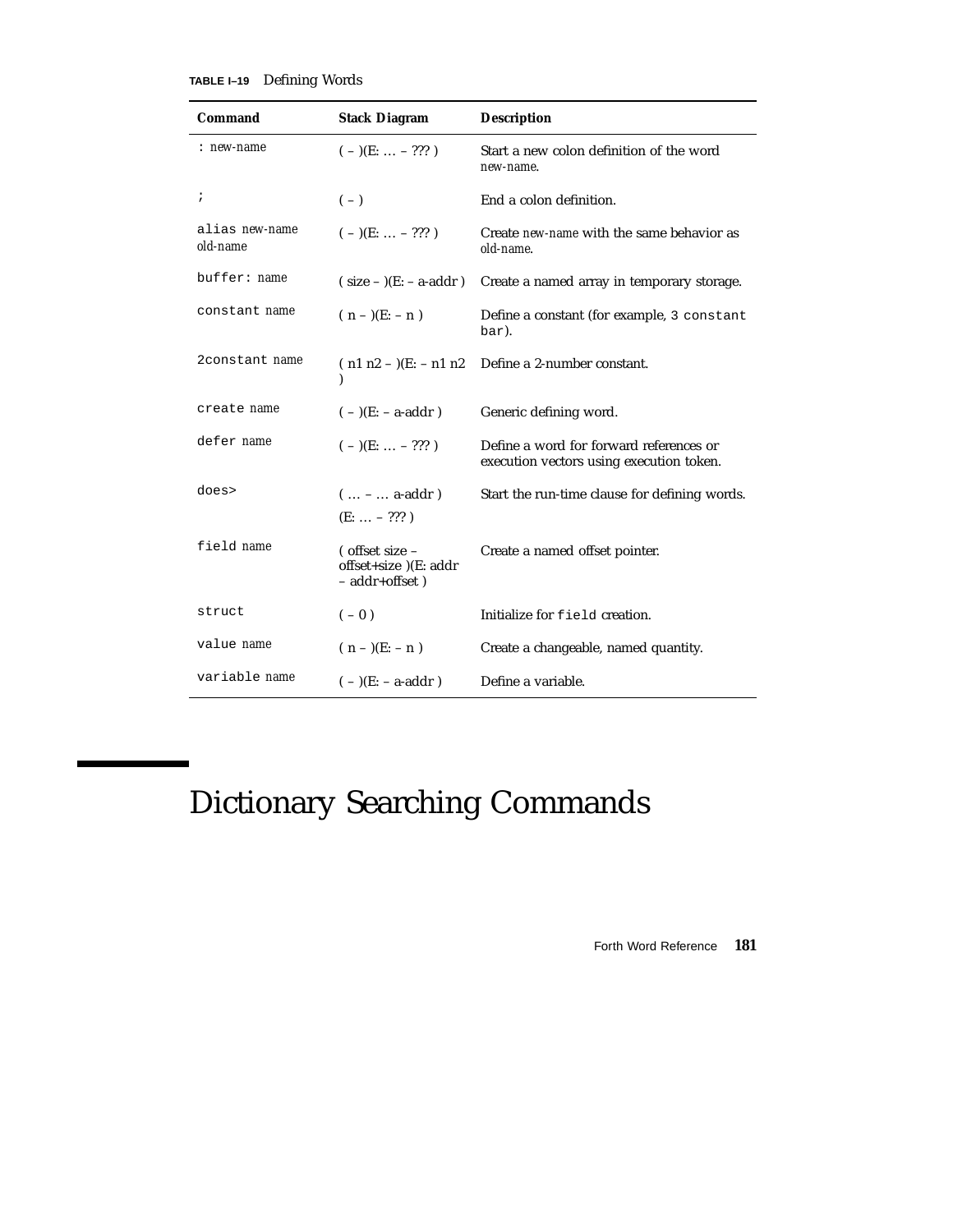| Command                  | <b>Stack Diagram</b>                                  | <b>Description</b>                                                                                                                 |
|--------------------------|-------------------------------------------------------|------------------------------------------------------------------------------------------------------------------------------------|
| ' name                   | $(-xt)$                                               | Find the named word in the dictionary.<br>Returns the execution token. Use outside<br>definitions.                                 |
| $\lceil$ ' $\rceil$ name | $(-xt)$                                               | Similar to 'but is used either inside or<br>outside definitions.                                                                   |
| .calls                   | $(xt - )$                                             | Display a list of all words that call the word<br>whose execution token is xt.                                                     |
| \$find                   | (str len – str len false   xt<br>true)                | Search for word named by str, len. If found,<br>leave xt and true on stack. If not found,<br>leave name string and false on stack. |
| find                     | $(\text{pstr} - \text{pstr false} \mid \text{xt } n)$ | Search for word named by pstr. If found,<br>leave xt and true on stack. If not found,<br>leave name string and false on stack.     |
|                          |                                                       | (Recommend using \$find to avoid use of<br>packed string.)                                                                         |
| see thisword             | $(-)$                                                 | Decompile the named command.                                                                                                       |
| (see)                    | $(xt - )$                                             | Decompile the word indicated by the<br>execution token.                                                                            |
| sift                     | $(pstr -)$                                            | Display names of all dictionary entries<br>containing the string pointed to by pstr.                                               |
| sifting ccc              | $(-)$                                                 | Display names of all dictionary entries<br>containing the sequence of characters. ccc<br>contains no spaces.                       |
| words                    | $(-)$                                                 | Display all visible words in the dictionary.                                                                                       |

**TABLE I–20** Dictionary Searching Commands

## Dictionary Compilation Commands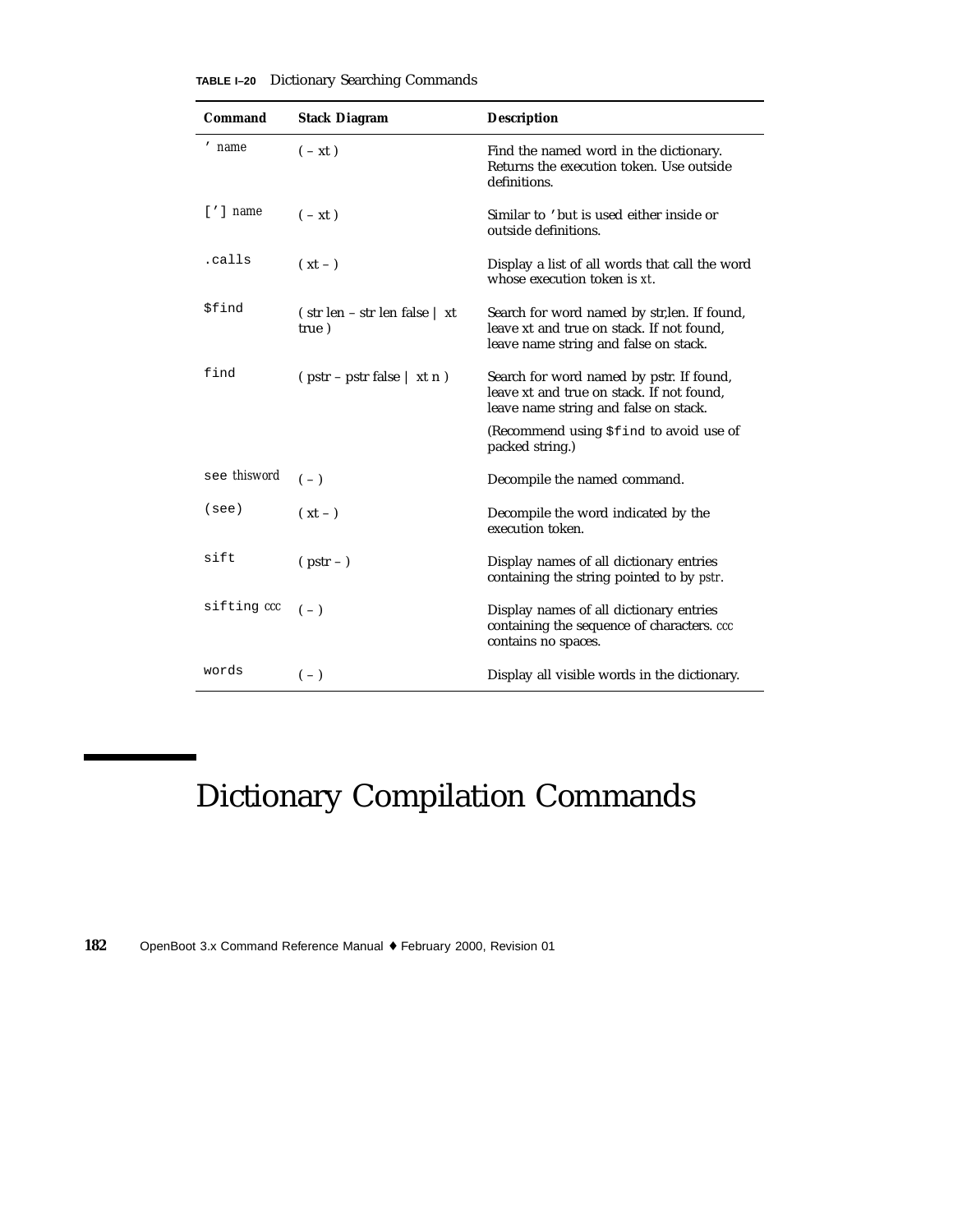| TABLE I-21 |  | Dictionary Compilation Commands |  |
|------------|--|---------------------------------|--|
|------------|--|---------------------------------|--|

| Command                                     | Stack Diagram            | <b>Description</b>                                                        |
|---------------------------------------------|--------------------------|---------------------------------------------------------------------------|
| $\pmb{\prime}$                              | $(n-1)$                  | Place a number in the dictionary.                                         |
| $\mathsf{C}$ ,                              | $(\text{byte} - )$       | Place a byte in the dictionary.                                           |
| w,                                          | $(word - )$              | Place a 16-bit number in the dictionary.                                  |
| ı,                                          | $(quad -)$               | Place a 32-bit number in the dictionary.                                  |
| L                                           | $(-)$                    | Enter interpretation state.                                               |
| 1                                           | $(-)$                    | End interpreting, enter compilation state.                                |
| allot                                       | $(n-1)$                  | Allocate <i>n</i> bytes in the dictionary.                                |
| >body                                       | $(xt - a-addr)$          | Find the data field address from the execution token.                     |
| body>                                       | $($ a-addr – xt)         | Find the execution token from the data field address.                     |
| compile                                     | $(-)$                    | Compile the next word at run time. (Recommend<br>using postpone instead.) |
| [compile]<br>name                           | $(-)$                    | Compile the next (immediate) word. (Recommend<br>using postpone instead.) |
| forget name                                 | $(-)$                    | Remove word from dictionary and all subsequent<br>words.                  |
| here                                        | $(-addr)$                | Address of top of dictionary.                                             |
| immediate                                   | $(-)$                    | Mark the last definition as immediate.                                    |
| to name                                     | $(n-1)$                  | Install a new action in a defer word or value.                            |
| literal                                     | $(n-1)$                  | Compile a number.                                                         |
| origin                                      | $(-addr)$                | Return the address of the start of the Forth system.                      |
| patch new-word<br>old-word<br>word-to-patch | $(-)$                    | Replace old-word with new-word in word-to-patch.                          |
| (path)                                      | (new-n old-n xt<br>$-$ ) | Replace old-n with new-n in word indicated by xt.                         |
| postpone name                               | $(-)$                    | Delay the execution of the word name.                                     |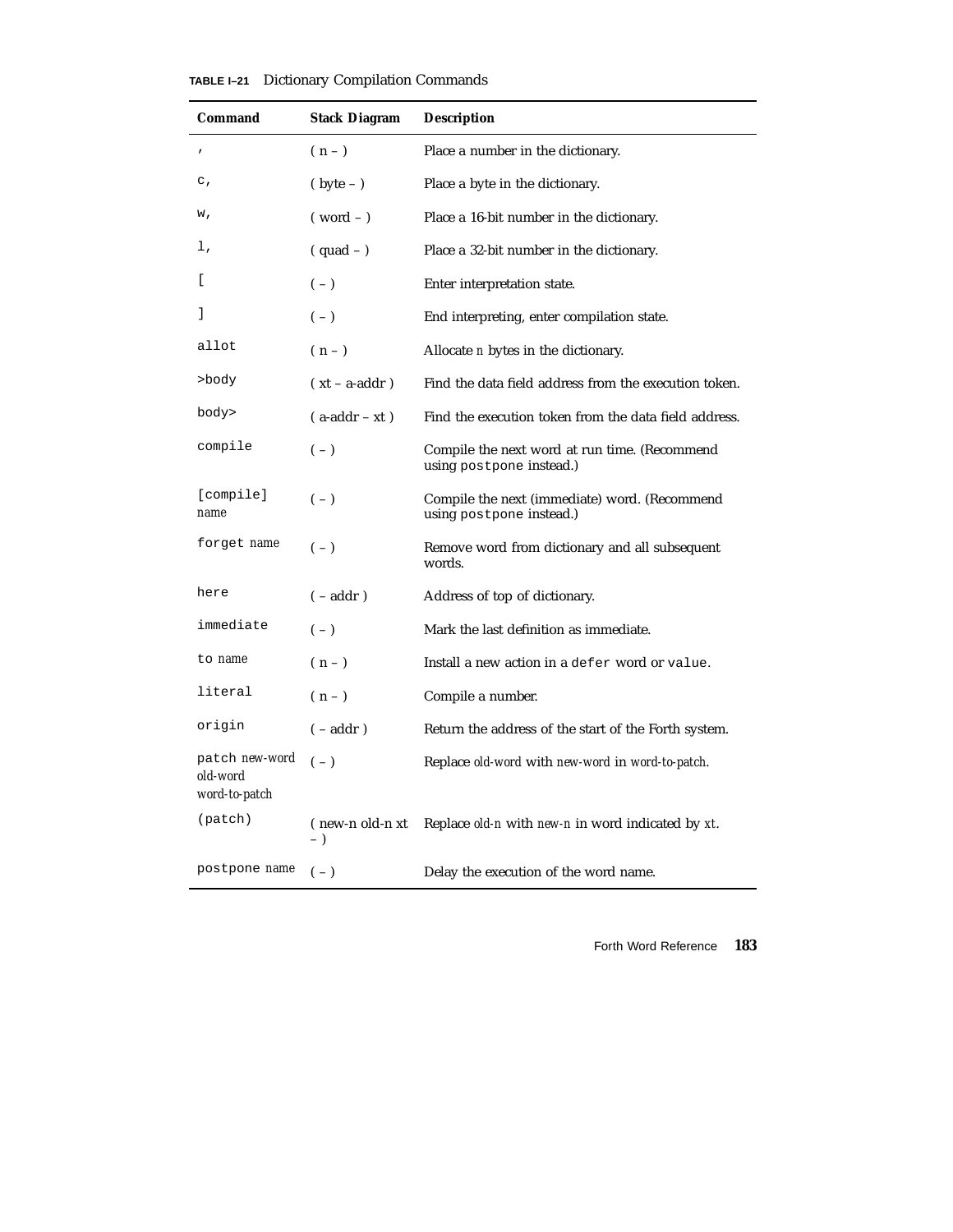**TABLE I–21** Dictionary Compilation Commands *(continued)*

| Command   | <b>Stack Diagram</b> | <b>Description</b>                                                                                                                                                      |
|-----------|----------------------|-------------------------------------------------------------------------------------------------------------------------------------------------------------------------|
| recursive | $(-)$                | Make the name of the colon definition being compiled<br>visible in the dictionary, and thus allow the name of<br>the word to be used recursively in its own definition. |
| state     | $-$ addr)            | Variable that is non-zero in compile state.                                                                                                                             |

## Assembly Language Programming

| TABLE I-22 Assembly Language Programming |
|------------------------------------------|
|------------------------------------------|

| Command          | <b>Stack Diagram</b>                         | <b>Description</b>                                                                                                                                                                                                                                                                                        |
|------------------|----------------------------------------------|-----------------------------------------------------------------------------------------------------------------------------------------------------------------------------------------------------------------------------------------------------------------------------------------------------------|
| code <i>name</i> | $(-\text{code-sys})$<br>$(E: \ldots - ??? )$ | Begin the creation of an assembly language routine<br>called name. Commands that follow are interpreted as<br>assembler mnemonics. Note that if the assembler is<br>not installed, code is still present, except that machine<br>code must be entered numerically (for example, in<br>hex) with ",".      |
| $\circ$ ;        | $\text{(code-sys -)}$                        | End the creation of an assembly language routine.<br>Automatically assemble the Forth interpreter "next"<br>function so that the created assembly-code word,<br>when executed, returns control to the calling routine<br>as usual.                                                                        |
| label name       | $(-\text{code-sys})$<br>$(E: -a-addr)$       | Begin the creation of an assembly language routine<br>called name. Words created with label leave the<br>address of the code on the stack when executed. The<br>commands that follow are interpreted as assembler<br>mnemonics. As with code, label is present even if<br>the assembler is not installed. |
| end-code         | $(\text{code-sys}-)$                         | End the assembly language patch started with label.                                                                                                                                                                                                                                                       |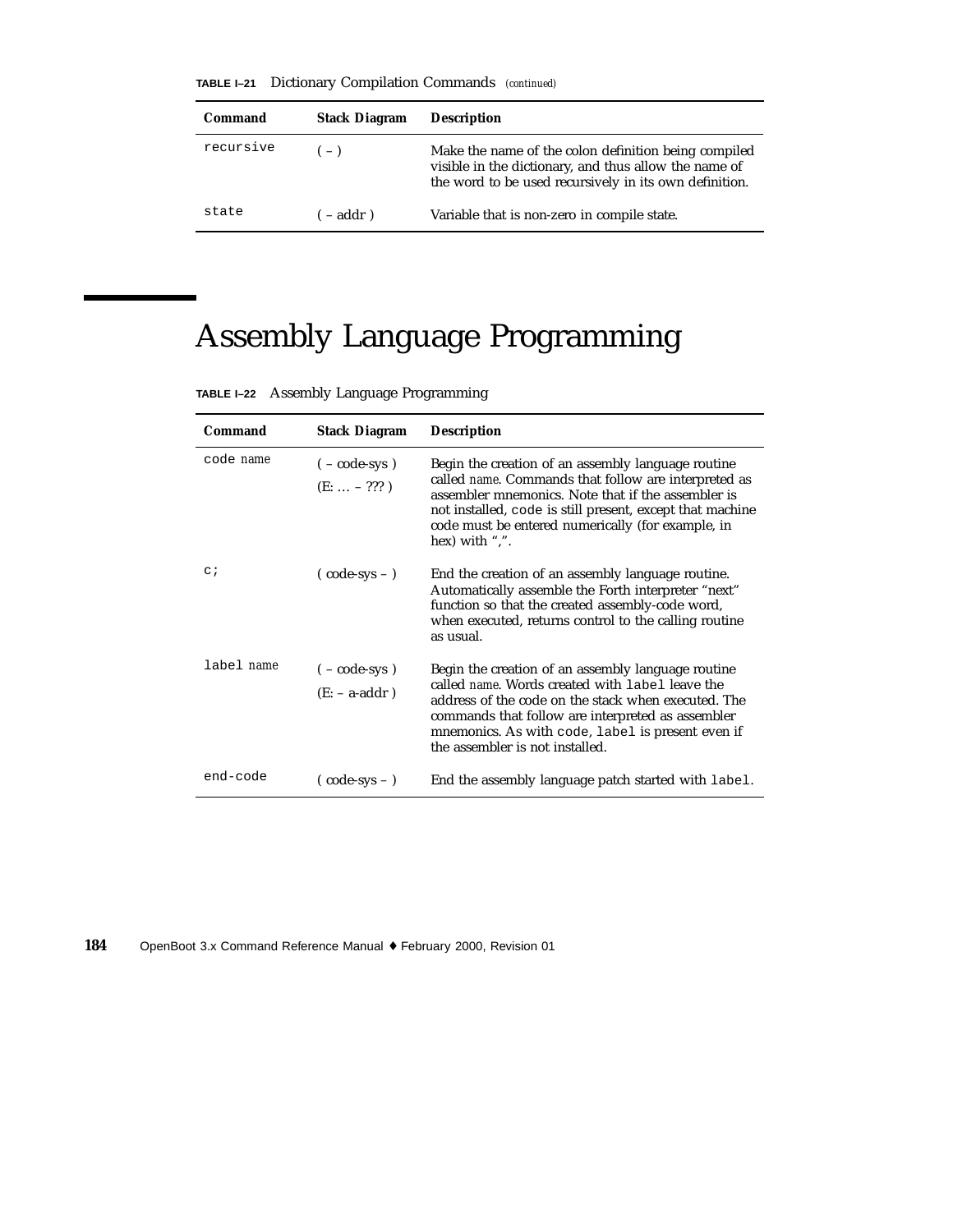## Basic Number Display

| Command                | <b>Stack Diagram</b> | <b>Description</b>                                                |
|------------------------|----------------------|-------------------------------------------------------------------|
|                        | $(n-1)$              | Display a number in the current base.                             |
| $\cdot$ $\mathfrak{r}$ | $(n size - )$        | Display a number in a fixed width field.                          |
| . s                    | $(-)$                | Display contents of data stack.                                   |
| showstack              | $(-)$                | Execute . s automatically before each ok prompt.                  |
| noshowstack            | $(-)$                | Turn off automatic display of the stack before each ok<br>prompt. |
| u.                     | $(u - )$             | Display an unsigned number.                                       |
| u.r                    | $($ u size – $)$     | Display an unsigned number in a fixed width field.                |

| TABLE I-23 Basic Number Display |  |  |  |
|---------------------------------|--|--|--|
|---------------------------------|--|--|--|

# Changing the Number Base

| TABLE I-24 | Changing the Number Base |  |  |  |
|------------|--------------------------|--|--|--|
|------------|--------------------------|--|--|--|

| Command             | <b>Stack Diagram</b> | <b>Description</b>                                     |
|---------------------|----------------------|--------------------------------------------------------|
| . d                 | $(n-1)$              | Display <i>n</i> in decimal without changing base.     |
| . h                 | $(n-1)$              | Display <i>n</i> in hex without changing base.         |
| base                | $(-addr)$            | Variable containing number base.                       |
| decimal             | $(-)$                | Set the number base to 10.                             |
| $d$ # <i>number</i> | $(-n)$               | Interpret <i>number</i> in decimal; base is unchanged. |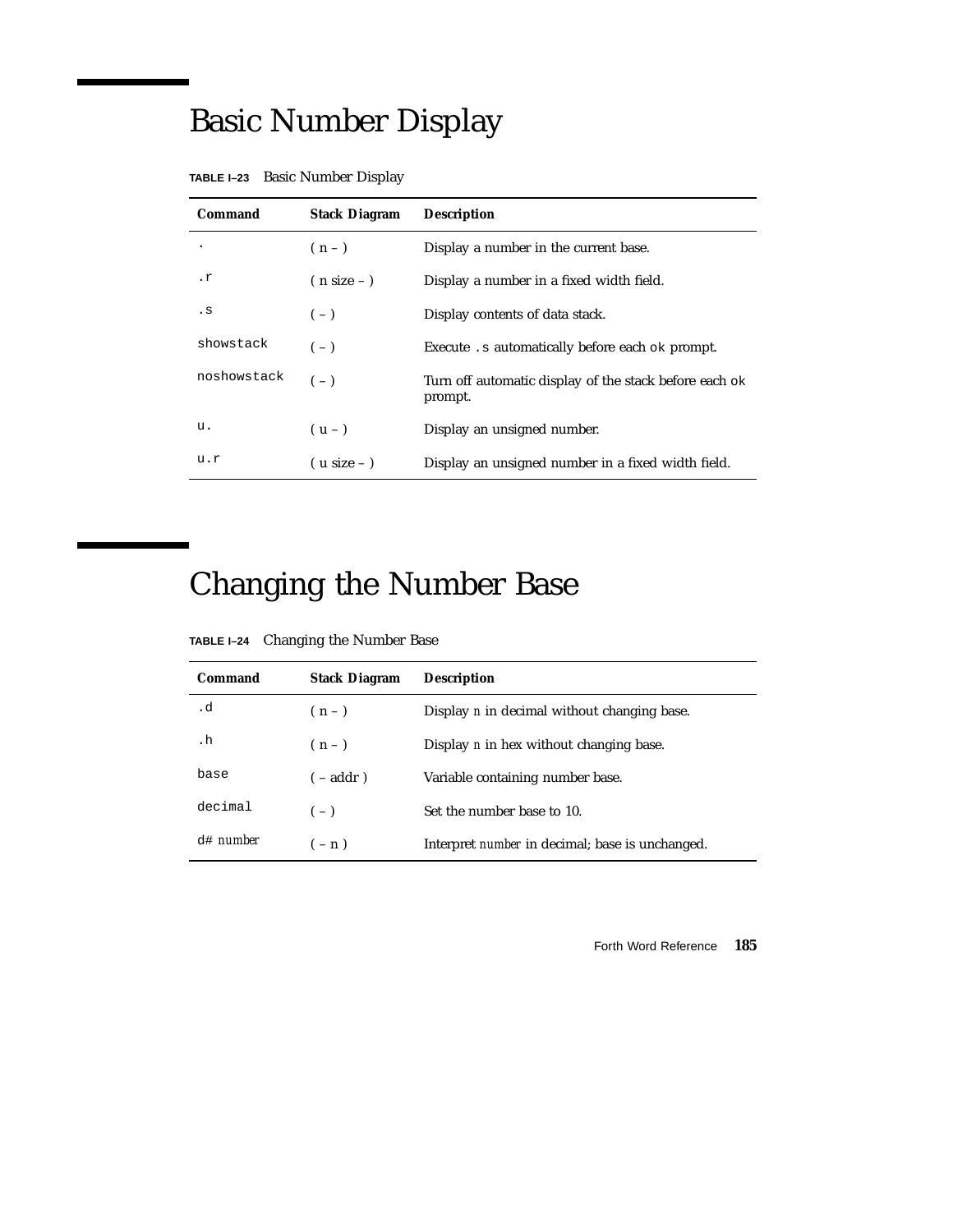**TABLE I–24** Changing the Number Base *(continued)*

| Command          | <b>Stack Diagram</b> | <b>Description</b>                                 |
|------------------|----------------------|----------------------------------------------------|
| hex              | $(-)$                | Set the number base to 16.                         |
| h# <i>number</i> | $(-n)$               | Interpret <i>number</i> in hex; base is unchanged. |

## Numeric Output Word Primitives

| Command                | <b>Stack Diagram</b>                                     | <b>Description</b>                                            |
|------------------------|----------------------------------------------------------|---------------------------------------------------------------|
| #                      | $(+11 - 12)$                                             | Convert a digit in pictured numeric<br>output.                |
| #                      | $(l - addr + n)$                                         | End pictured numeric output.                                  |
| <#                     | $(-)$                                                    | Initialize pictured numeric output.                           |
| $(\cdot)$              | $(n-)$                                                   | Convert a number to a string.                                 |
| (u.)                   | $(-addr \operatorname{len})$                             | Convert unsigned to string.                                   |
| digit                  | $\epsilon$ char base – digit true $\epsilon$ char false) | Convert a character to a digit.                               |
| hold                   | $(char -)$                                               | Insert the char in the pictured<br>numeric output string.     |
| <i><b>\$number</b></i> | (addr len – true   n false)                              | Convert a string to a number.                                 |
| #s                     | $(1 - 0)$                                                | Convert the rest of the digits in<br>pictured numeric output. |
| sign                   | $(n-1)$                                                  | Set sign of pictured output.                                  |

**TABLE I–25** Numeric Output Word Primitives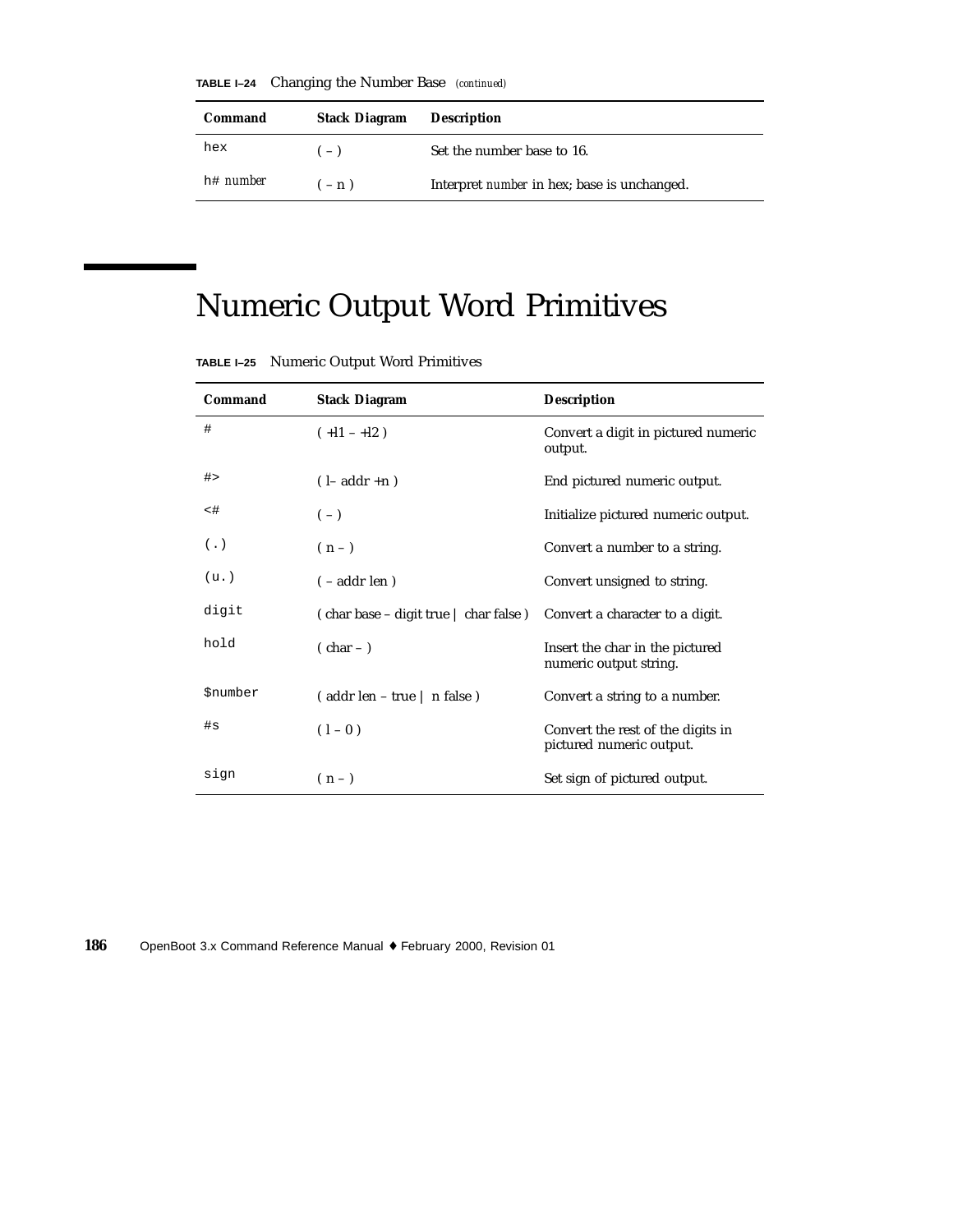# Controlling Text Input

|  | TABLE I-26 Controlling Text Input |  |
|--|-----------------------------------|--|
|--|-----------------------------------|--|

| Command                  | <b>Stack Diagram</b>          | <b>Description</b>                                                                                                                                            |
|--------------------------|-------------------------------|---------------------------------------------------------------------------------------------------------------------------------------------------------------|
| $(\,cc\,c)$              | $(-)$                         | Begin a comment.                                                                                                                                              |
| $\setminus$ rest-of-line | $(-)$                         | Skip the rest of the line.                                                                                                                                    |
| ascii <i>ccc</i>         | $(-char)$                     | Get numerical value of first ASCII character of next<br>word.                                                                                                 |
| accept                   | $($ addr len $1 -$<br>len2)   | Get a line of edited input from the console input<br>device; store at <i>addr</i> .len1 is the maximum allowed<br>length. len2 is the actual length received. |
| expect                   | $($ addr len $ )$             | Get and display a line of input from the console; store<br>at <i>addr</i> . (Recommend using accept instead.)                                                 |
| key                      | $(-char)$                     | Read a character from the console input device.                                                                                                               |
| key?                     | $(-flag)$                     | True if a key has been typed on the console input<br>device.                                                                                                  |
| parse                    | $( char - str len)$           | Parse text from the input buffer delimited by char.                                                                                                           |
| parse-word               | $(-str len)$                  | Skip leading spaces and parse text from the input<br>buffer delimited by white space.                                                                         |
| safe-parse-<br>word      | $(-str len)$                  | Similar to parse-word but intended for use in cases<br>where the null string as input is indicative of an error.                                              |
| word                     | $(\text{char} - \text{pstr})$ | Collect a string delimited by char from the input<br>buffer and place it as a packed string in memory at<br><i>pstr.</i> (Recommend using parse instead.)     |

# Displaying Text Output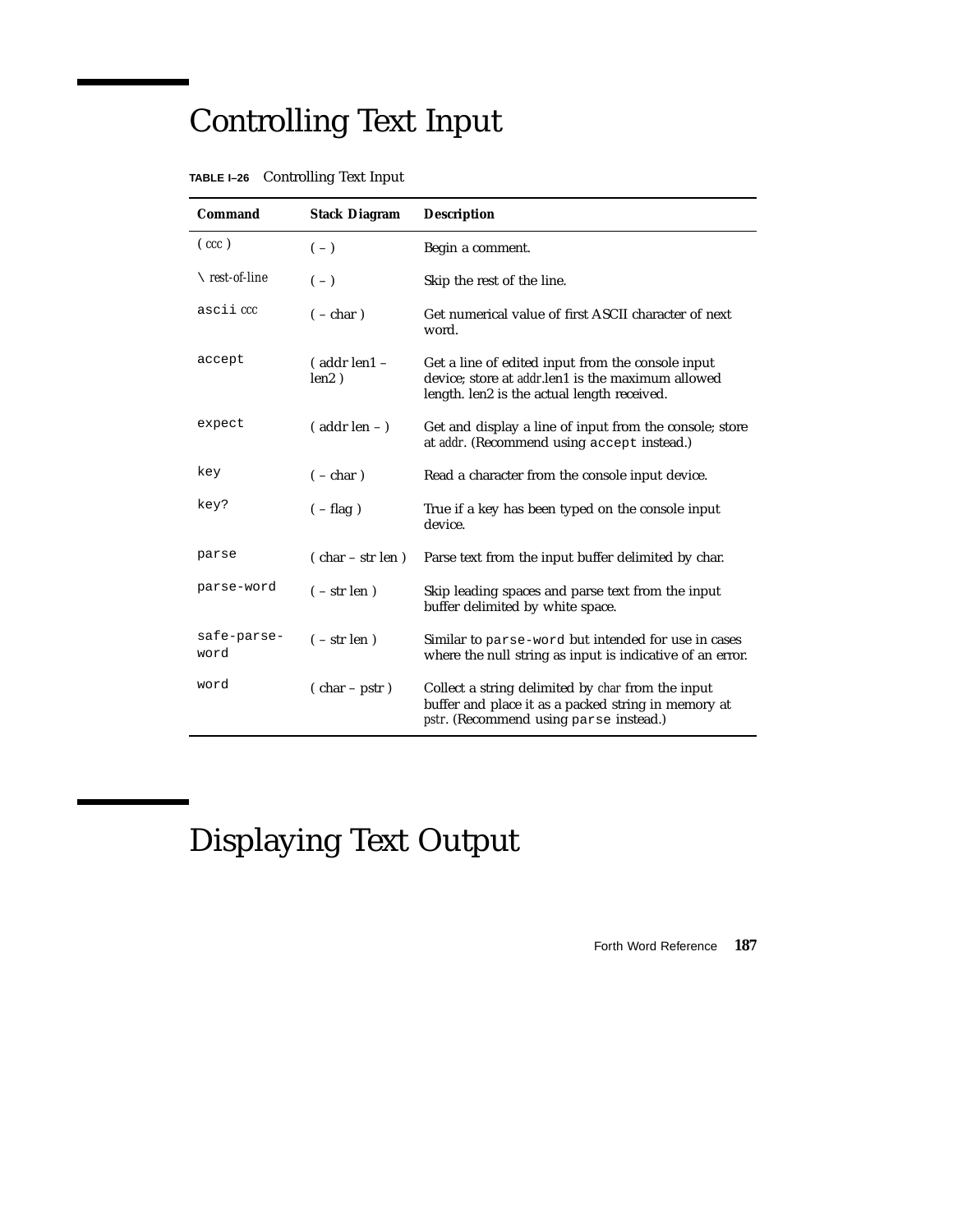| TABLE I-27 |  |  |  | <b>Displaying Text Output</b> |
|------------|--|--|--|-------------------------------|
|------------|--|--|--|-------------------------------|

| Command           | <b>Stack Diagram</b> | <b>Description</b>                                                        |
|-------------------|----------------------|---------------------------------------------------------------------------|
| $\cdot$ " $ccc$ " | $(-)$                | Compile a string for later display.                                       |
| (cr)              | $(-)$                | Move the output cursor back to the beginning of the<br>current line.      |
| сr                | $(-)$                | Terminate a line on the display and go to the next line.                  |
| emit              | $(\text{char}-)$     | Display the character.                                                    |
| exit?             | $(-flag)$            | Enable the scrolling control prompt: More<br>$[<$ space>, $<$ cr>, $q]$ ? |
|                   |                      | The return flag is true if the user wants the output to<br>be terminated. |
| space             | $(-)$                | Display a space character.                                                |
| spaces            | $(+n - )$            | Display $+n$ spaces.                                                      |
| type              | $($ addr +n - $)$    | Display <i>n</i> characters.                                              |

## Formatted Output

**TABLE I–28** Formatted Output

| Command | <b>Stack Diagram</b> | <b>Description</b>                                          |
|---------|----------------------|-------------------------------------------------------------|
| #lines  | $-rows$ )            | Value holding the number of lines on the output<br>device.  |
| #out    | $-$ a-addr)          | Variable holding the column number on the output<br>device. |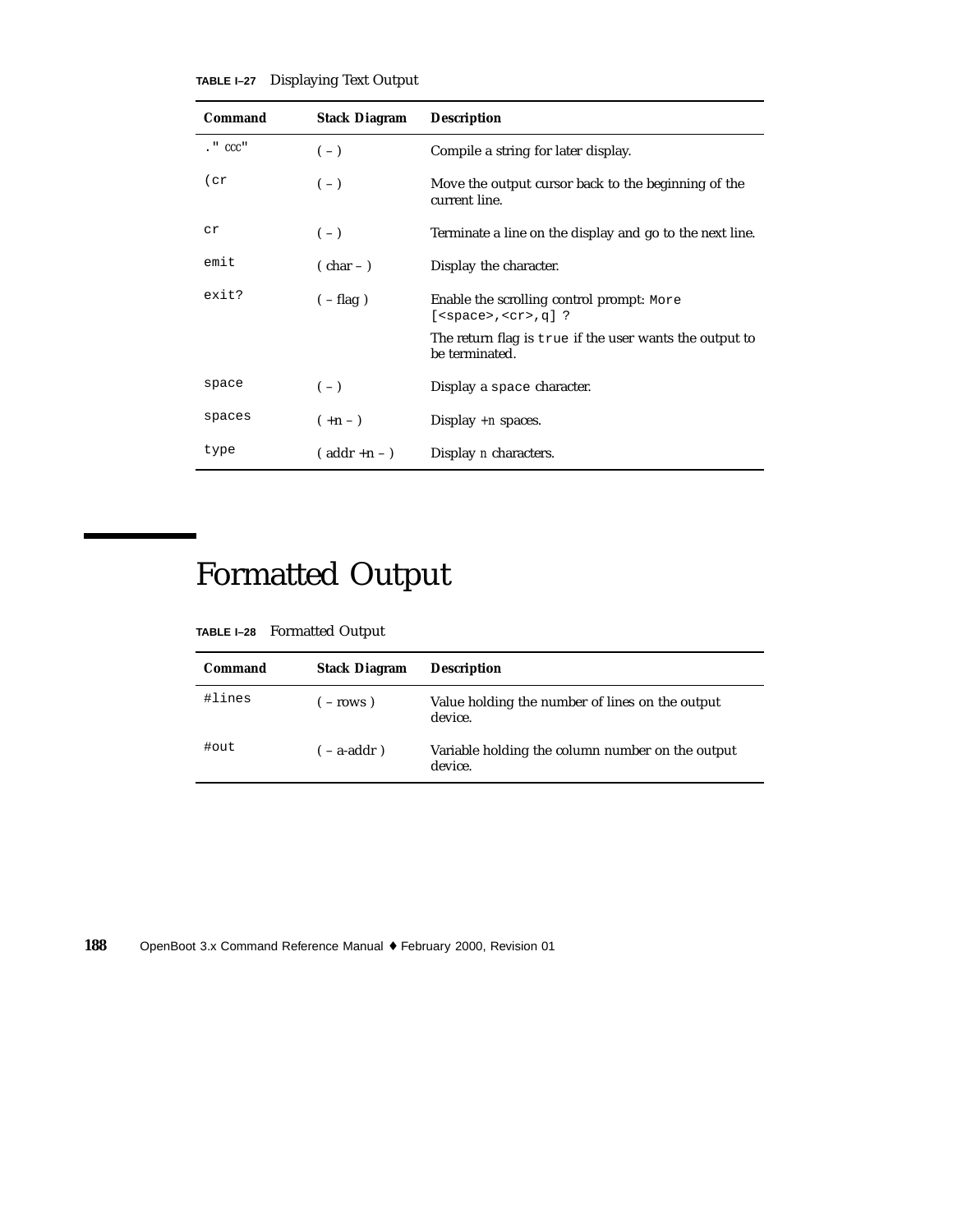# Manipulating Text Strings

| <b>Command</b>        | <b>Stack Diagram</b>                       | <b>Description</b>                                                                                                                                     |
|-----------------------|--------------------------------------------|--------------------------------------------------------------------------------------------------------------------------------------------------------|
| $^{\rm n}$ ,          | $($ addr len $ )$                          | Compile an array of bytes from<br>addr of length len, at the top of the<br>dictionary as a packed string.                                              |
| "CC"                  | $(-addr \operatorname{len})$               | Collect an input stream string,<br>either interpreted or compiled.<br>Within the string, "(00, ff) can<br>be used to include arbitrary byte<br>values. |
| $\cdot$ (ccc)         | $(-)$                                      | Display a string immediately.                                                                                                                          |
| -trailing             | $($ addr +n1 - addr +n2)                   | Remove trailing spaces.                                                                                                                                |
| bl                    | $(-char)$                                  | ASCII code for the space character;<br>decimal 32.                                                                                                     |
| count                 | $(pstr - addr + n)$                        | Unpack a packed string.                                                                                                                                |
| $_{1cc}$              | (char – lowercase-char)                    | Convert a character to lowercase.                                                                                                                      |
| left-parse-<br>string | (addr len char - addrR lenR addrL<br>lenL) | Split a string at <i>char</i> (which is<br>discarded).                                                                                                 |
| pack                  | (addr len pstr – pstr)                     | Make a packed string from addr<br>len; place it at <i>pstr.</i>                                                                                        |
| $p''$ $ccc''$         | $(-$ pstr $)$                              | Collect a string from the input<br>stream; store as a packed string.                                                                                   |
| upc                   | (char – uppercase-char)                    | Convert a character to uppercase.                                                                                                                      |

#### **TABLE I–29** Manipulating Text Strings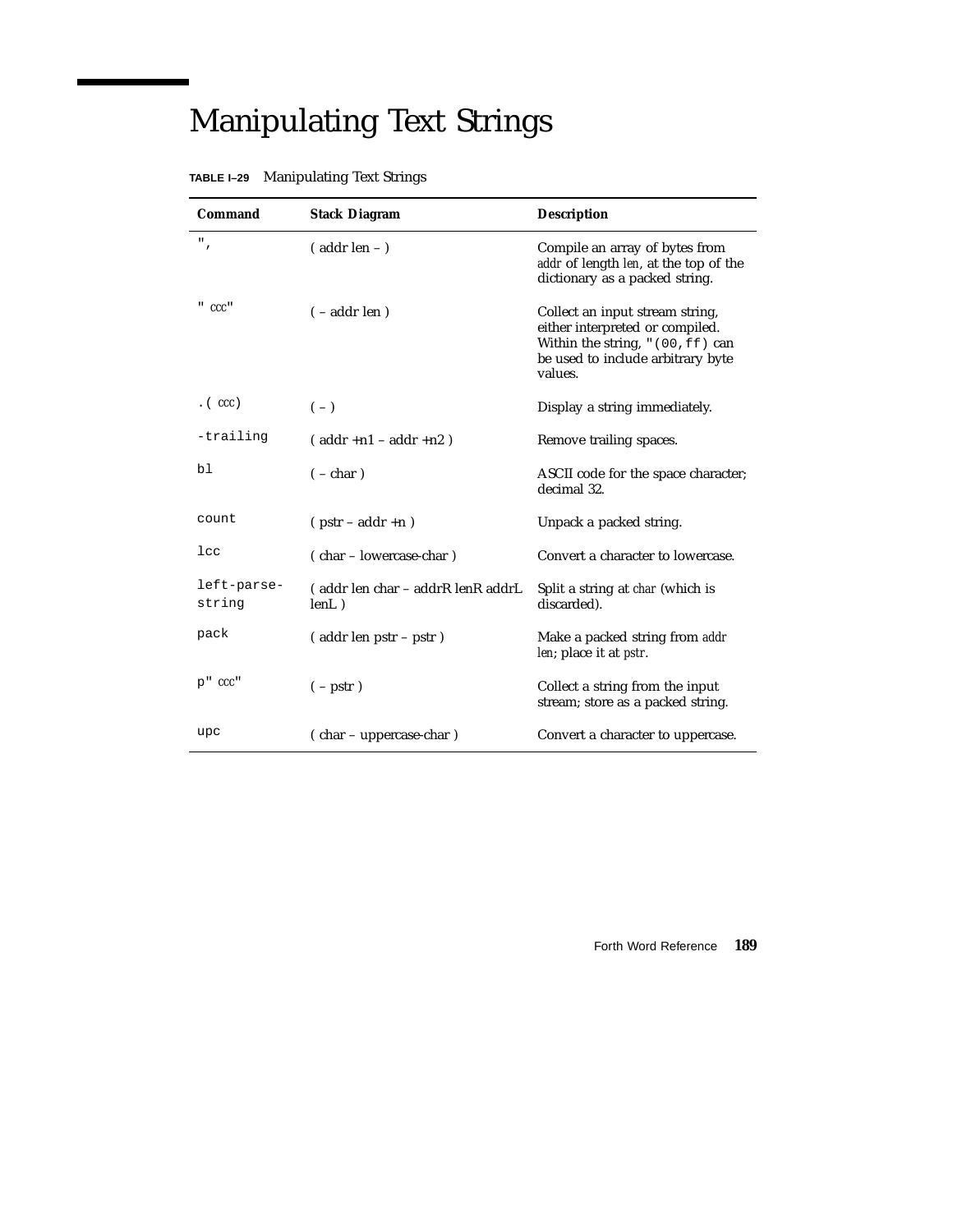### I/O Redirection Commands

| Command | <b>Stack Diagram</b> | <b>Description</b>                                                             |
|---------|----------------------|--------------------------------------------------------------------------------|
| input   | ( device – )         | Select device (keyboard, or <i>device-specifier</i> ) for<br>subsequent input. |
| iο      | $($ device $ )$      | Select device for subsequent input and output.                                 |
| output  | ( device – )         | Select device (screen, or <i>device-specifier</i> ) for<br>subsequent output.  |

**TABLE I–30** I/O Redirection Commands

#### ASCII Constants

| TABLE I-31 | <b>ASCII Constants</b> |
|------------|------------------------|
|            |                        |

| Command | <b>Stack Diagram</b> | <b>Description</b>                                 |
|---------|----------------------|----------------------------------------------------|
| bell    | $(-n)$               | ASCII code for the bell character; decimal 7.      |
| bs      | $(-n)$               | ASCII code for the backspace character; decimal 8. |

#### Command Line Editor Keystroke **Commands**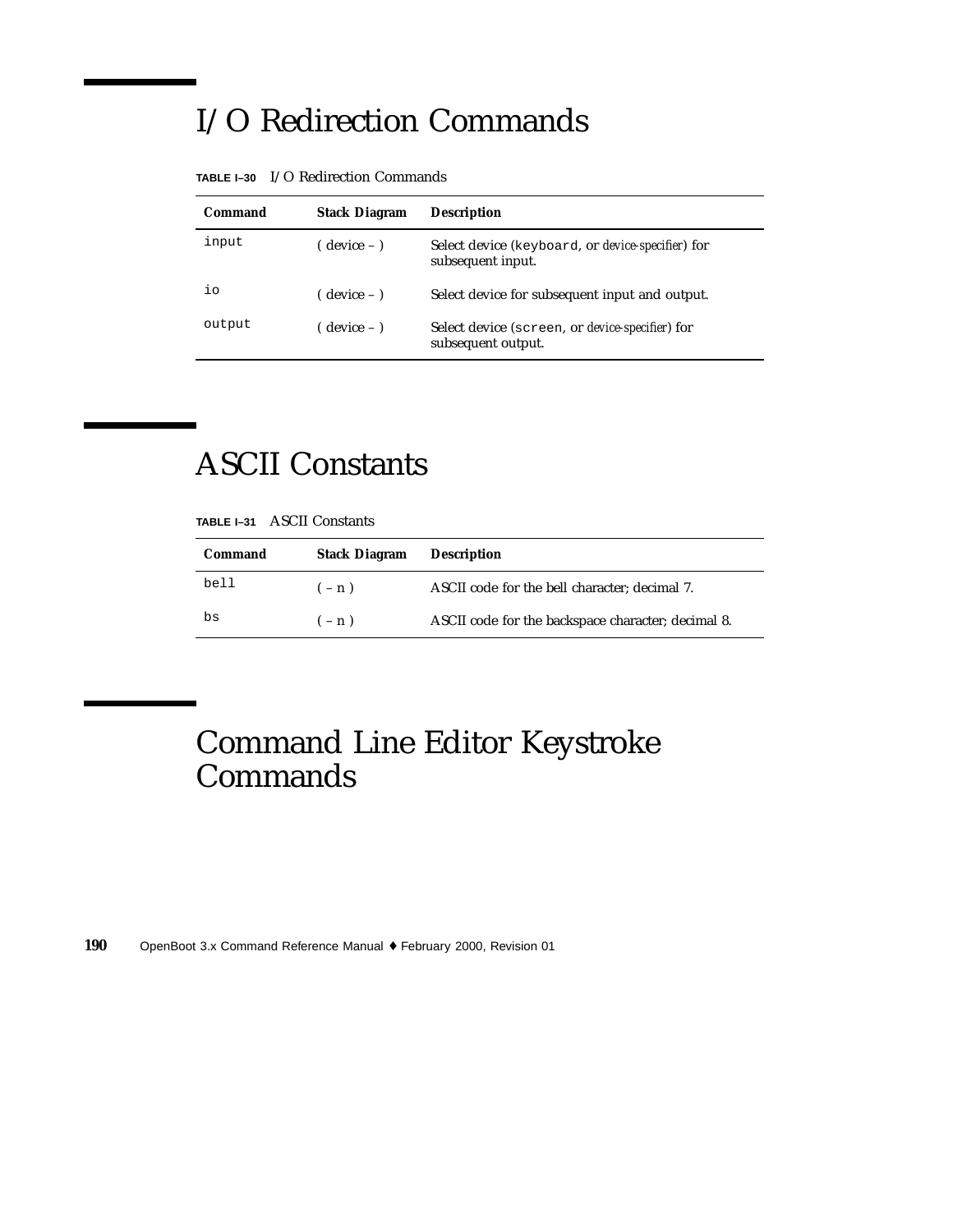| <b>TABLE I-32</b> Command Line Editor Keystroke Commands |  |  |  |
|----------------------------------------------------------|--|--|--|
|                                                          |  |  |  |

| Keystroke        | <b>Description</b>                                                                                      |
|------------------|---------------------------------------------------------------------------------------------------------|
| Control-B        | Moves backward one character.                                                                           |
| Escape B         | Moves backward one word.                                                                                |
| Control-F        | Moves forward one character.                                                                            |
| Escape F         | Moves forward one word.                                                                                 |
| Control-A        | Moves backward to beginning of line.                                                                    |
| Control-E        | Moves forward to end of line.                                                                           |
| Delete           | Erases previous character.                                                                              |
| <b>Backspace</b> | Erases previous character.                                                                              |
| Control-H        | Erases previous character.                                                                              |
| Escape H         | Erases from beginning of word to just before the cursor, storing erased<br>characters in a save buffer. |
| Control-W        | Erases from beginning of word to just before the cursor, storing erased<br>characters in a save buffer. |
| Control-D        | Erases next character.                                                                                  |
| Escape D         | Erases from cursor to end of the word, storing erased characters in a save<br>buffer.                   |
| Control-K        | Erases from cursor to end of line, storing erased characters in a save<br>buffer.                       |
| Control-U        | Erases entire line, storing erased characters in a save buffer.                                         |
| Control-R        | Retypes the line.                                                                                       |
| Control-Q        | Quotes next character (allows you to insert control characters).                                        |
| Control-Y        | Inserts the contents of the save buffer before the cursor.                                              |
| Control-P        | Selects and displays the previous line for subsequent editing.                                          |
| Control-N        | Selects and displays the next line for subsequent editing.                                              |
| Control-L        | Displays the entire contents of the editing buffer.                                                     |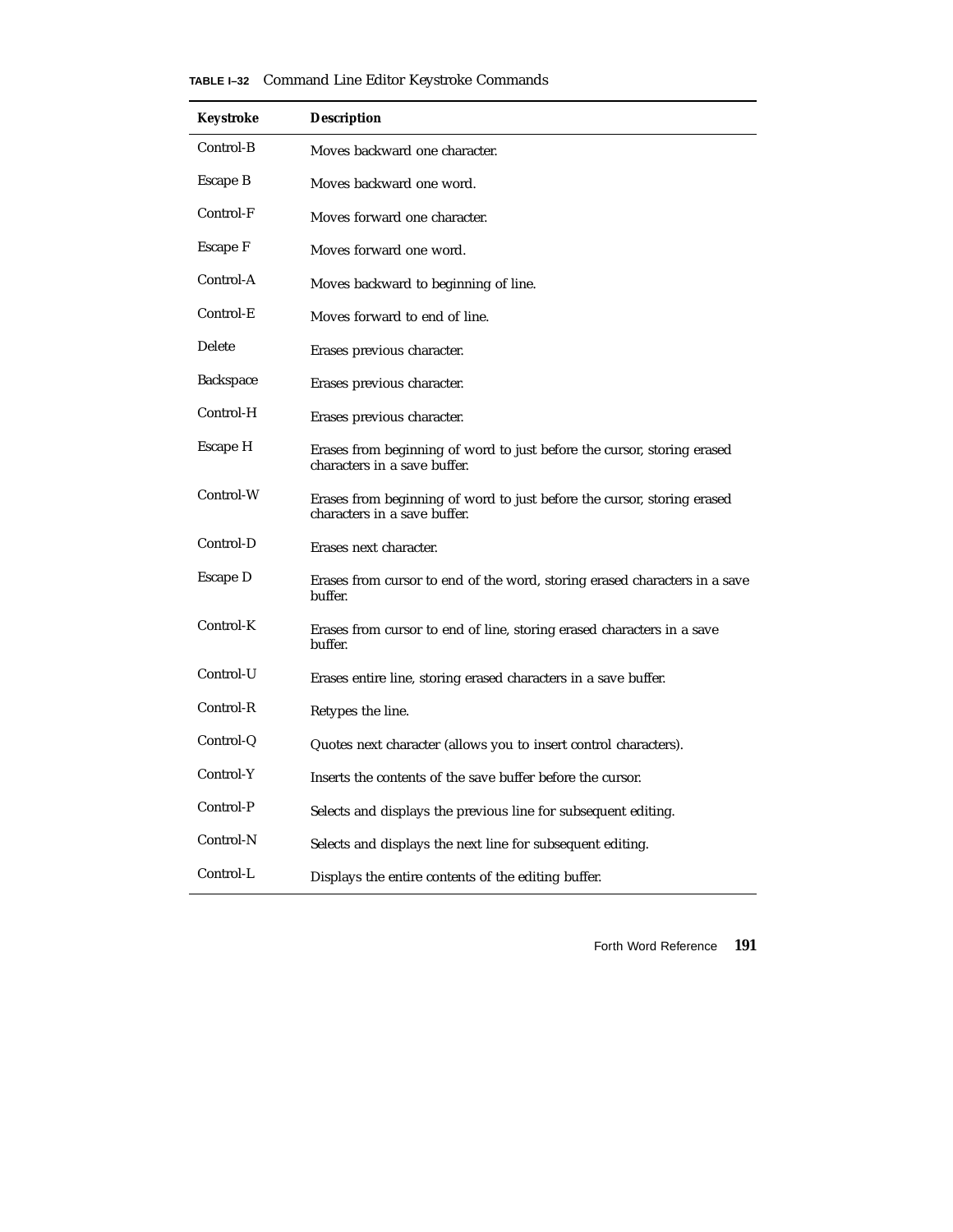#### Command Completion Keystroke **Commands**

**TABLE I–33** Command Completion Keystroke Commands

| Keystroke     | <b>Description</b>                                 |
|---------------|----------------------------------------------------|
| Control-Space | Complete the name of the current word.             |
| $Control-$    | Display all possible matches for the current word. |

## Comparison Commands

| <b>TABLE I-34</b> Comparison Commands |  |  |
|---------------------------------------|--|--|
|---------------------------------------|--|--|

| Command    | <b>Stack Diagram</b> | <b>Description</b>                            |
|------------|----------------------|-----------------------------------------------|
| $\,<$      | $(n1 n2 - flag)$     | True if $n1 < n2$ .                           |
| $\leq$ $=$ | $(n1 n2 - flag)$     | True if $n1 \leq n2$ .                        |
| <>         | $(n1 n2 - flag)$     | True if <i>n1</i> is not equal to <i>n2</i> . |
| $=$        | $(n1 n2 - flag)$     | True if $n1 = n2$ .                           |
| $\geq$     | $(n1 n2 - flag)$     | True if $n1 > n2$ .                           |
| $>=$       | $(n1 n2 - flag)$     | True if $n1 \ge n2$ .                         |
| 0<         | $(n - flag)$         | True if $n < 0$ .                             |
| $0 < =$    | $(n - flag)$         | True if $n \leq 0$ .                          |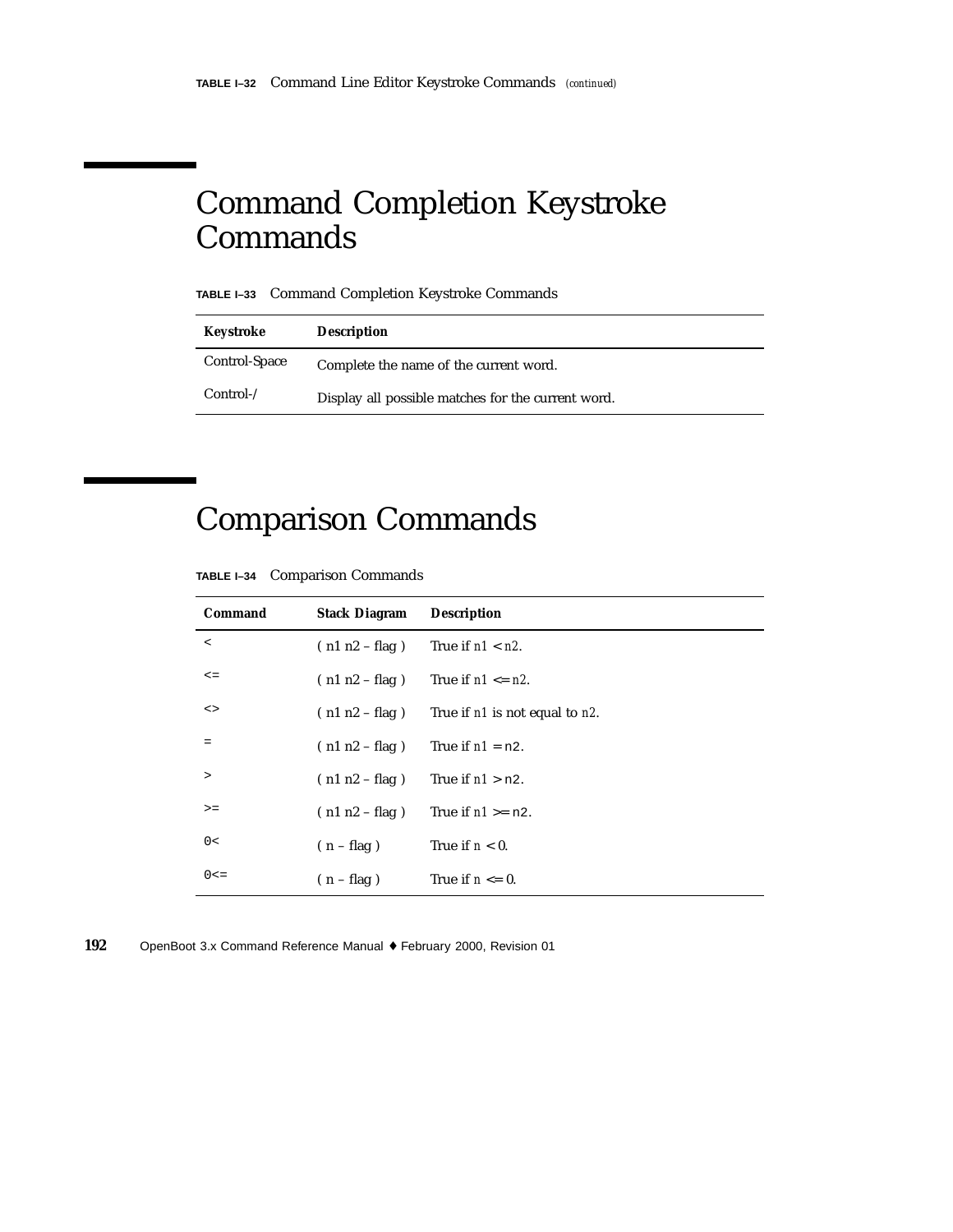| Command   | <b>Stack Diagram</b>                        | <b>Description</b>                       |
|-----------|---------------------------------------------|------------------------------------------|
| $0 < \gt$ | $(n - flag)$                                | True if $n \leq 0$ .                     |
| $0 =$     | $(n - flag)$                                | True if $n = 0$ (also inverts any flag). |
| 0>        | $(n - flag)$                                | True if $n > 0$ .                        |
| $0 > =$   | $(n - flag)$                                | True if $n \geq 0$ .                     |
| between   | $(n \text{ min } max -$<br>flag)            | True if $min \le n \le max$ .            |
| false     | $(-0)$                                      | The value FALSE, which is 0.             |
| true      | $(- -1)$                                    | The value TRUE, which is -1.             |
| u<        | $( u1 u2 - flag )$                          | True if $u1 < u2$ , unsigned.            |
| $u < =$   | $( ulu2 - flag)$                            | True if $u1 \leq u2$ , unsigned.         |
| u>        | $( ulu2 - flag)$                            | True if $u1 > u2$ , unsigned.            |
| $u>=$     | $( u1 u2 - flag )$                          | True if $u1 \geq u2$ , unsigned.         |
| within    | $(n \text{ min } \text{max } -$<br>flag $)$ | True if $min \le n \le max$ .            |

**TABLE I–34** Comparison Commands *(continued)*

#### if-else-then Commands

**TABLE I–35** if-else-then Commands

| Command | <b>Stack Diagram</b> | <b>Description</b>                             |
|---------|----------------------|------------------------------------------------|
| if      | $(hag -)$            | Execute the following code when flag is true.  |
| else    | $(-)$                | Execute the following code when flag is false. |
| then    | $(-)$                | Terminate ifthenelse.                          |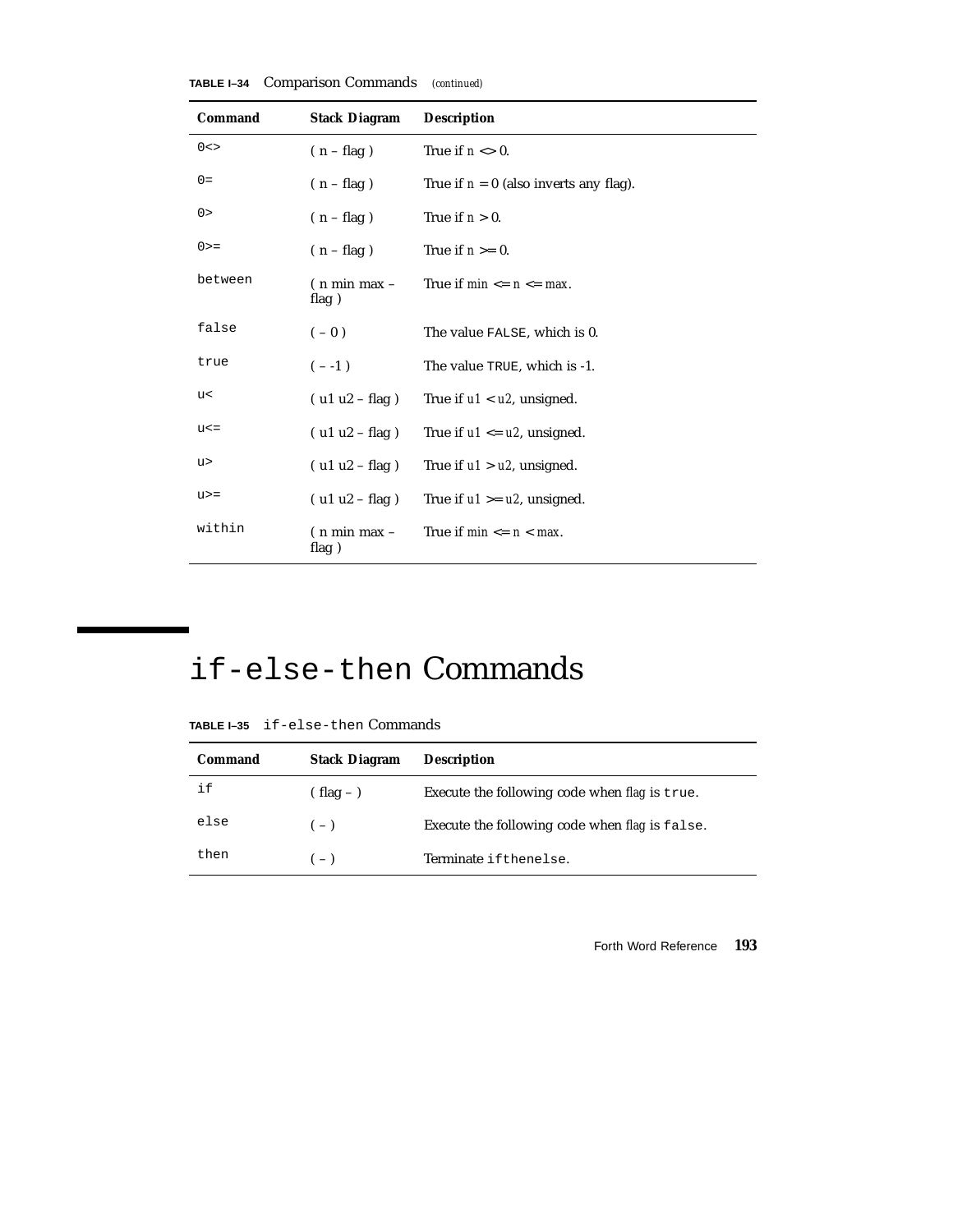#### case Statement Commands

| Command | <b>Stack Diagram</b>                             | <b>Description</b>                                    |  |
|---------|--------------------------------------------------|-------------------------------------------------------|--|
| case    | $\epsilon$ selector – selector)                  | Begin a caseendcase conditional.                      |  |
| endcase | $(s^{elector}   \{empty\} - )$                   | Terminate a caseendcase<br>conditional.               |  |
| endof   | $(-)$                                            | Terminate an of endof clause<br>within a caseendcase  |  |
| οf      | (selector test-value – selector  <br>${empty}$ ) | Begin an ofendof clause within a<br>case conditional. |  |

**TABLE I–36** case Statement Commands

## begin (Conditional) Loop Commands

**TABLE I–37** begin (Conditional) Loop Commands

| Command | <b>Stack</b><br><b>Diagram</b> | <b>Description</b>                                                |
|---------|--------------------------------|-------------------------------------------------------------------|
| again   | $(-)$                          | End a beginagain infinite loop.                                   |
| begin   | $(-)$                          | Begin a beginwhilerepeat, beginuntil, or<br>beginagain loop.      |
| repeat  | $(-)$                          | End a beginwhilerepeat loop.                                      |
| until   | $(hag -)$                      | Continue executing a beginuntil loop until flag is true.          |
| while   | $(hag -)$                      | Continue executing a beginwhilerepeat loop while flag is<br>true. |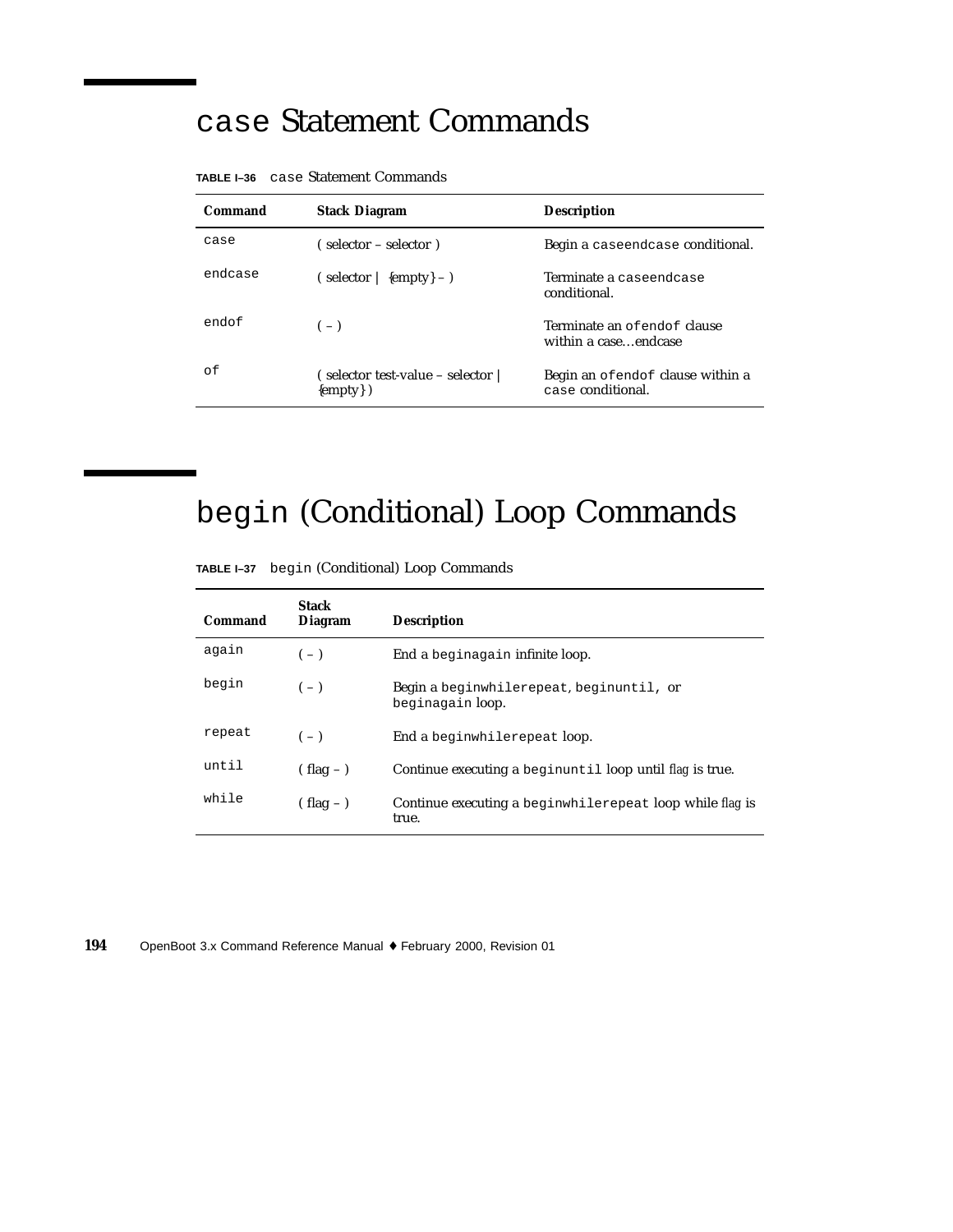## do (Counted) Loop Commands

| Command  | <b>Stack Diagram</b> | <b>Description</b>                                                                                                                                    |
|----------|----------------------|-------------------------------------------------------------------------------------------------------------------------------------------------------|
| $+1$ oop | $(n-1)$              | End a do+loop construct; add <i>n</i> to loop index and<br>return to do (if $n < 0$ , index goes from start to end,<br>inclusive).                    |
| ?do      | $($ end start $ )$   | Begin ?doloop to be executed 0 or more times. Index<br>goes from <i>start</i> to end-1, inclusive. If end $=$ <i>start</i> , loop is<br>not executed. |
| ?leave   | $( flag - )$         | Exit from a doloop if flag is non-zero.                                                                                                               |
| do       | $($ end start $ )$   | Begin a doloop. Index goes from <i>start</i> to end-1,<br>inclusive.                                                                                  |
|          |                      | Example: 10 0 do i. loop (prints $0$ 1 2d e f).                                                                                                       |
| i        | $(-n)$               | Leaves the loop index on the stack.                                                                                                                   |
| j        | $(-n)$               | Leaves the loop index for next outer enclosing loop.                                                                                                  |
| leave    | $(-)$                | Exit from doloop.                                                                                                                                     |
| loop     | $(-)$                | End of doloop.                                                                                                                                        |

|  |  |  |  | TABLE I-38 do (Counted) Loop Commands |
|--|--|--|--|---------------------------------------|
|--|--|--|--|---------------------------------------|

## Program Execution Control Commands

**TABLE I–39** Program Execution Control Commands

| Command     | <b>Stack Diagram</b> | <b>Description</b>                                          |
|-------------|----------------------|-------------------------------------------------------------|
| abort       | $(-)$                | Abort current execution and interpret keyboard<br>commands. |
| abort" ccc" | abort? $-$ )         | If abort? is true, abort and display message.               |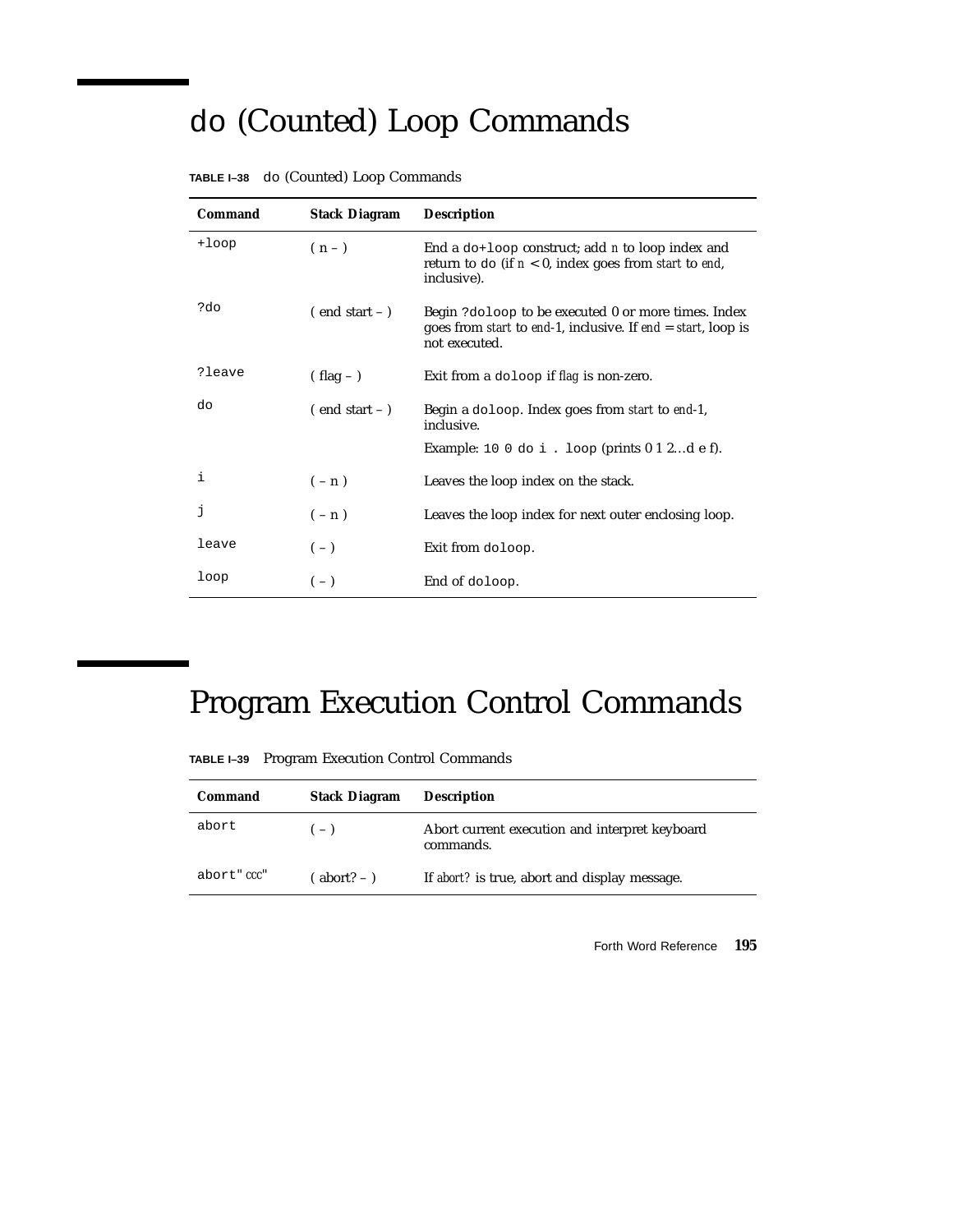|  |  |  |  | <b>TABLE I-39</b> Program Execution Control Commands (continued) |  |
|--|--|--|--|------------------------------------------------------------------|--|
|--|--|--|--|------------------------------------------------------------------|--|

| Command  | <b>Stack Diagram</b> | <b>Description</b>                                                                |
|----------|----------------------|-----------------------------------------------------------------------------------|
| eval     |                      | $(  str len - ???$ Synonym for evaluate.                                          |
| evaluate |                      | ( $\ldots$ str len – ??? – Interpret Forth source text from the specified string. |
| execute  | $(xt - )$            | Execute the word whose execution token is on the<br>stack.                        |
| exit     | $(-)$                | Return from the current word. (Cannot be used in<br>counted loops.)               |
| quit     | $(-)$                | Same as abort, but leave stack intact.                                            |

## File Loading Commands

|  |  |  | TABLE I-40 File Loading Commands |
|--|--|--|----------------------------------|
|--|--|--|----------------------------------|

| Command                 | <b>Stack Diagram</b> | <b>Description</b>                                                                                           |
|-------------------------|----------------------|--------------------------------------------------------------------------------------------------------------|
| ?go                     | $(-)$                | Execute Forth, FCode, or binary programs.                                                                    |
| boot [specifiers]<br>-h | $(-)$                | Load file from specified source.                                                                             |
| byte-load               | $($ addr span $ )$   | Interpret loaded FCode binary file. <i>span</i> is usually 1.                                                |
| dl                      | $(-)$                | Load a Forth file over a serial line with tip and<br>interpret. Type: $\sim$ C cat <i>filename</i> $\sim$ -D |
| dlbin                   | $(-)$                | Load a binary file over a serial line with tip.<br>Type: $\sim$ C cat filename                               |
| dload <i>filename</i>   | $($ addr $-$ )       | Load the specified file over Ethernet at the given<br>address.                                               |
| eval                    | $($ addr len $-$ )   | Interpret loaded Forth text file.                                                                            |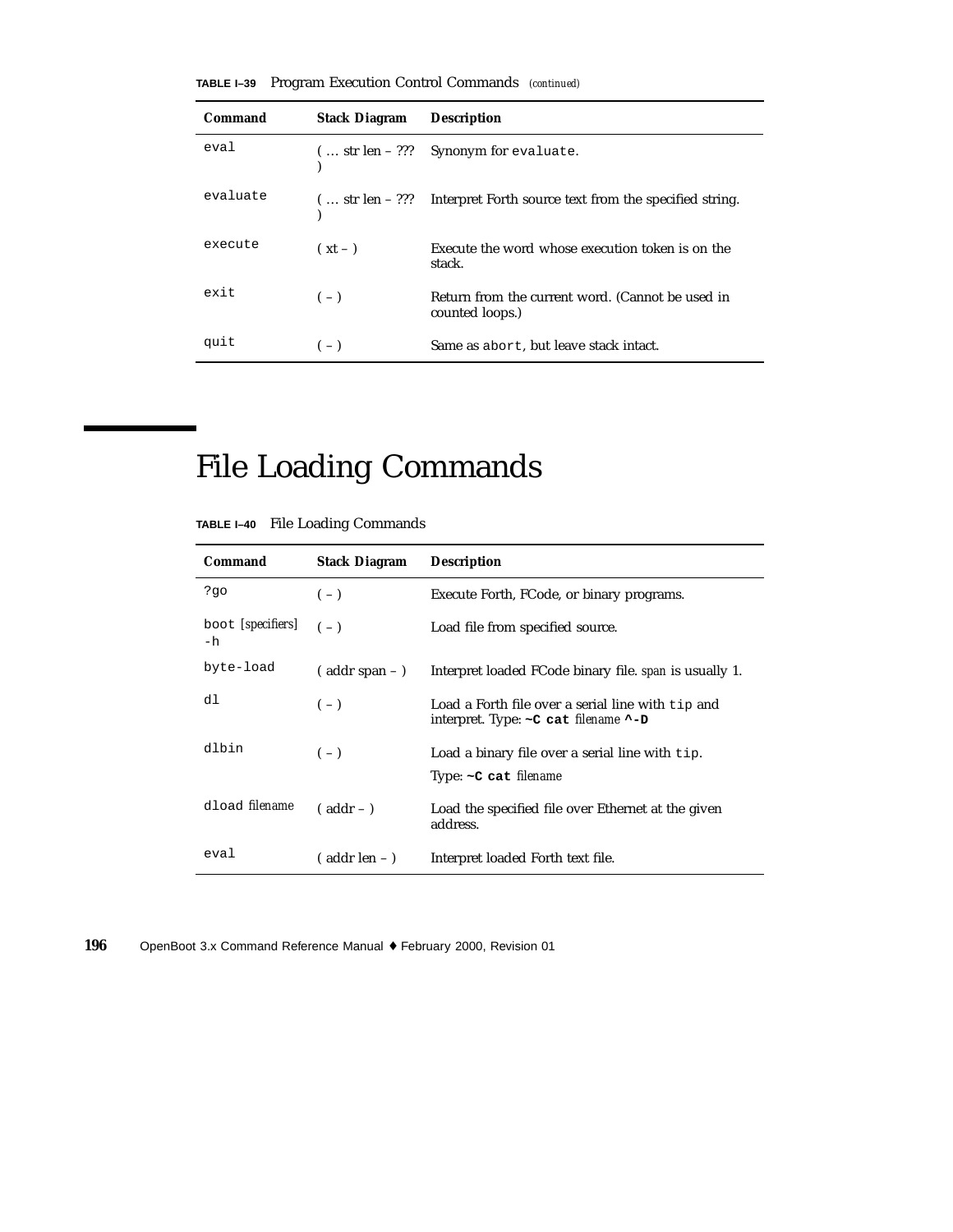**TABLE I–40** File Loading Commands *(continued)*

| Command                              | <b>Stack Diagram</b> | <b>Description</b>                                                                                 |
|--------------------------------------|----------------------|----------------------------------------------------------------------------------------------------|
| qo                                   | $(-)$                | Begin executing a previously-loaded binary program,<br>or resume executing an interrupted program. |
| init-program                         | $(-)$                | Initialize to execute a binary file.                                                               |
| load<br>device-specifier<br>argument | $(-)$                | Load data from specified device into memory at the<br>address given by load-base.                  |
| load-base                            | $(-addr)$            | Address at which load places the data it reads from a<br>device.                                   |

## Disassembler Commands

| Command | <b>Stack Diagram</b> | <b>Description</b>                                             |
|---------|----------------------|----------------------------------------------------------------|
| +dis    | $(-)$                | Continue disassembling where the last disassembly<br>left off. |
| dis     | ( addr – )           | Begin disassembling at the specified address.                  |

## Breakpoint Commands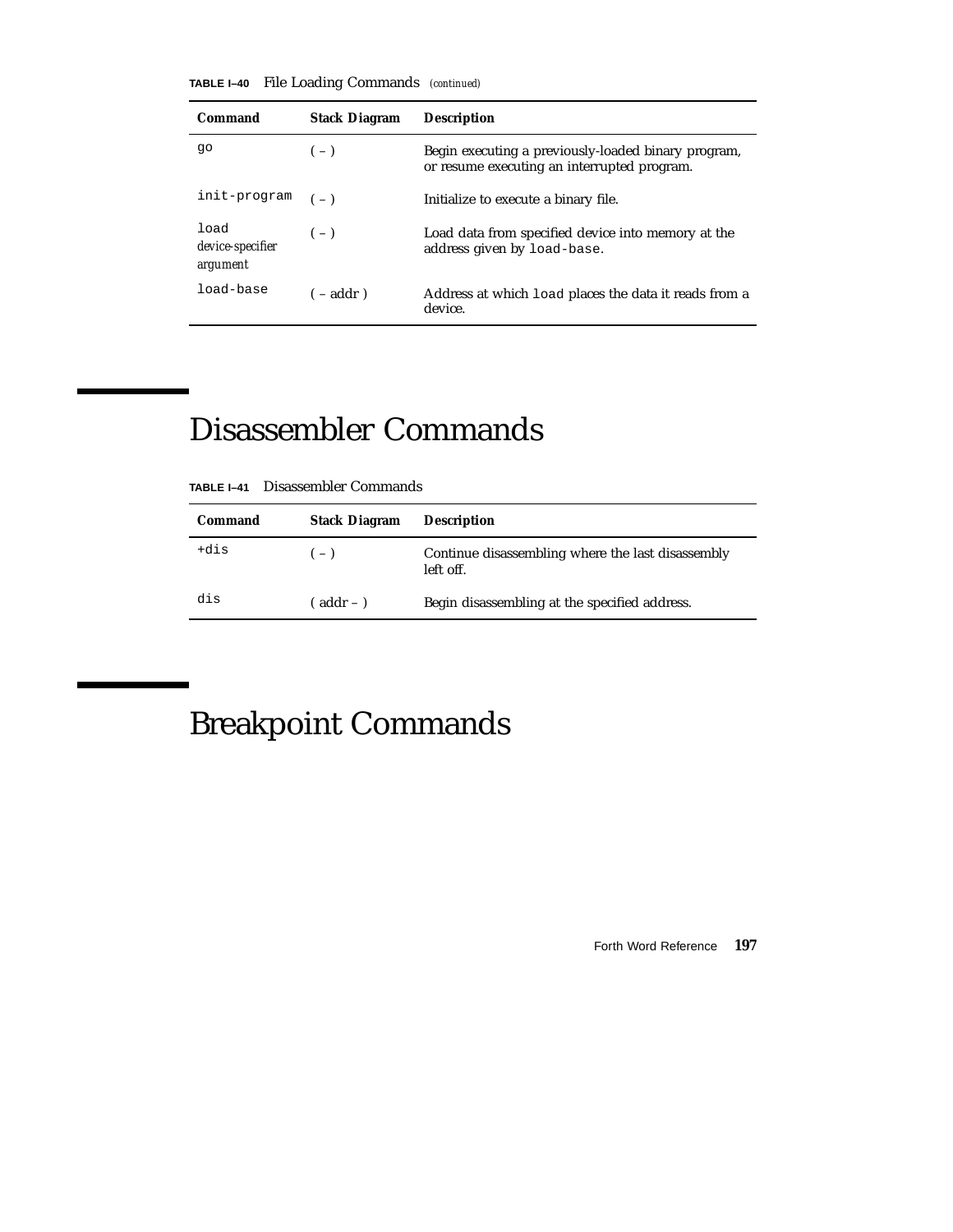#### **TABLE I–42** Breakpoint Commands

| Command        | <b>Stack Diagram</b> | <b>Description</b>                                                                                                                                                                                                                                                                                                                                                                                       |
|----------------|----------------------|----------------------------------------------------------------------------------------------------------------------------------------------------------------------------------------------------------------------------------------------------------------------------------------------------------------------------------------------------------------------------------------------------------|
| $+bp$          | $($ addr $ )$        | Add a breakpoint at the given address.                                                                                                                                                                                                                                                                                                                                                                   |
| -bp            | $($ addr $ )$        | Remove the breakpoint at the given address.                                                                                                                                                                                                                                                                                                                                                              |
| $-\mathsf{bp}$ | $(-)$                | Remove the most-recently-set breakpoint.                                                                                                                                                                                                                                                                                                                                                                 |
| .bp            | $(-)$                | Display all currently set breakpoints.                                                                                                                                                                                                                                                                                                                                                                   |
| .breakpoint    | $(-)$                | Perform a specified action when a breakpoint occurs.<br>This word can be altered to perform any desired<br>action. For example, to display registers at every<br>breakpoint, type: ['] .registers is<br>.breakpoint. The default behavior is<br>. instruction. To perform multiple behaviors,<br>create a single definition which calls all desired<br>behaviors, then load that word into . breakpoint. |
| .instruction   | $(-)$                | Display the address, opcode for the last-encountered<br>breakpoint.                                                                                                                                                                                                                                                                                                                                      |
| .step          | $(-)$                | Perform a specified action when a single step occurs.<br>(See .breakpoint).                                                                                                                                                                                                                                                                                                                              |
| bpoff          | $(-)$                | Remove all breakpoints.                                                                                                                                                                                                                                                                                                                                                                                  |
| finish-loop    | $(-)$                | Execute until the end of this loop.                                                                                                                                                                                                                                                                                                                                                                      |
| go             | $(-)$                | Continue from a breakpoint. This can be used to go to<br>an arbitrary address by setting up the processor's<br>program counter before issuing go.                                                                                                                                                                                                                                                        |
| gos            | $(n-1)$              | Execute $q_0$ <i>n</i> times.                                                                                                                                                                                                                                                                                                                                                                            |
| hop            | $(-)$                | (Like the step command.) Treat a subroutine call as a<br>single instruction.                                                                                                                                                                                                                                                                                                                             |
| hops           | $(n-1)$              | Execute hop <i>n</i> times.                                                                                                                                                                                                                                                                                                                                                                              |
| return         | $(-)$                | Execute until the end of this subroutine.                                                                                                                                                                                                                                                                                                                                                                |
| returnl        | $(-)$                | Execute until the end of this leaf subroutine.                                                                                                                                                                                                                                                                                                                                                           |
| skip           | $(-)$                | Skip (do not execute) the current instruction.                                                                                                                                                                                                                                                                                                                                                           |
| step           | $(-)$                | Single-step one instruction.                                                                                                                                                                                                                                                                                                                                                                             |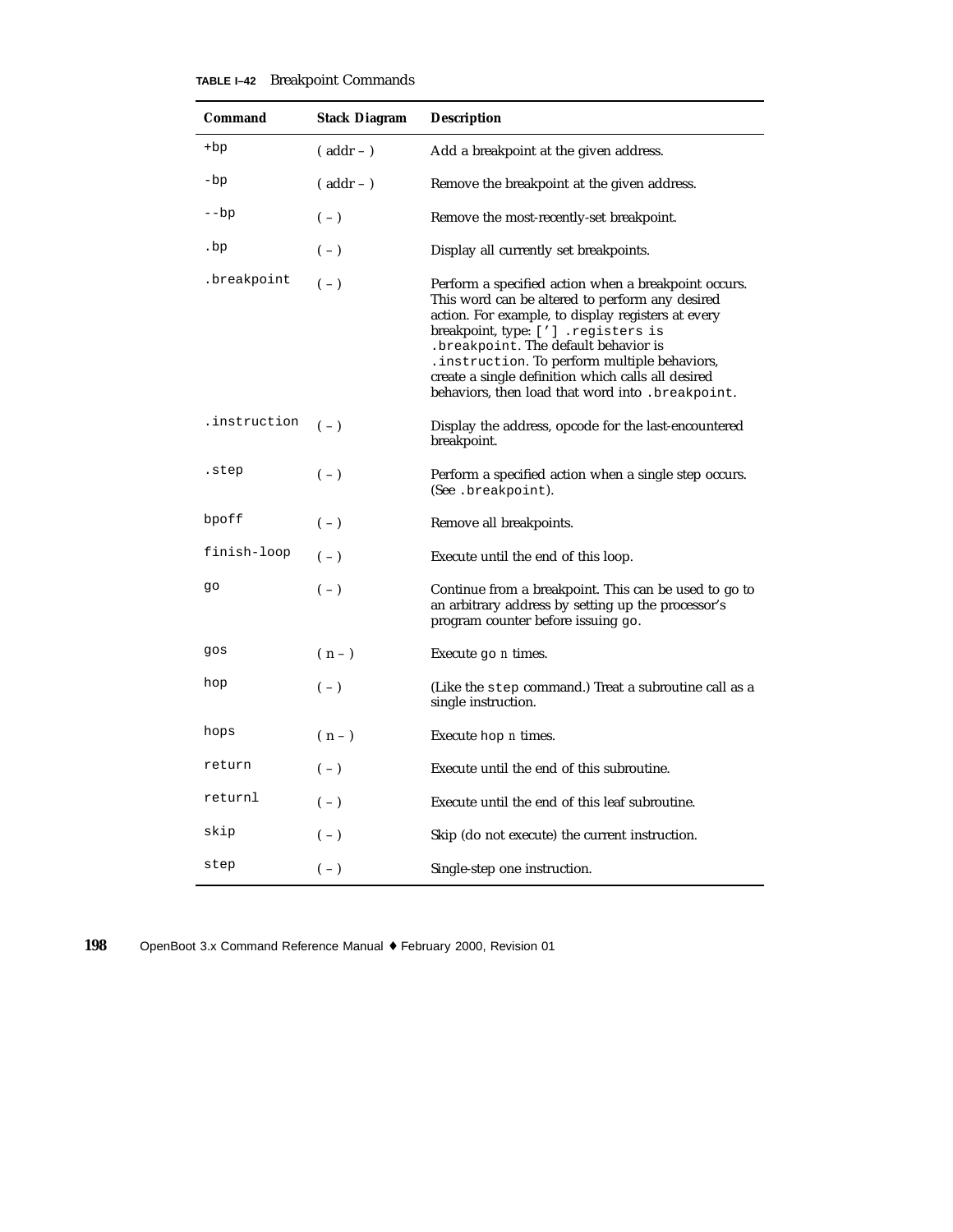**TABLE I–42** Breakpoint Commands *(continued)*

| Command | <b>Stack Diagram</b> | <b>Description</b>                                                         |
|---------|----------------------|----------------------------------------------------------------------------|
| steps   | $(n-1)$              | Execute step <i>n</i> times.                                               |
| till    | $($ addr $ )$        | Execute until the given address is encountered.<br>Equivalent to $+bp$ go. |

# Forth Source-level Debugger Commands

|  | TABLE I-43 Forth Source-level Debugger Commands |  |  |  |
|--|-------------------------------------------------|--|--|--|
|--|-------------------------------------------------|--|--|--|

| Command | <b>Description</b>                                                                                                                                                     |
|---------|------------------------------------------------------------------------------------------------------------------------------------------------------------------------|
| C       | "Continue". Switch from stepping to tracing, thus tracing the remainder<br>of the execution of the word being debugged.                                                |
| d       | "Down a level". Mark for debugging the word whose name was just<br>displayed, then execute it.                                                                         |
| u       | "Up a level". Un-mark the word being debugged, mark its caller for<br>debugging, and finish executing the word that was previously being<br>debugged.                  |
| f       | Start a subordinate Forth interpreter. When that interpreter exits (with<br>resume), control returns to the debugger at the place where the f<br>command was executed. |
| g       | "Go." Turn off the debugger and continue execution.                                                                                                                    |
| đ       | "Quit". Abort the execution of the word being debugged and all its<br>callers and return to the command interpreter.                                                   |
| s       | "see". Decompile the word being debugged.                                                                                                                              |
| \$      | Display the address, len on top of the stack as a text string.                                                                                                         |
| h       | "Help". Display symbolic debugger documentation.                                                                                                                       |
| ?       | "Short Help". Display brief symbolic debugger documentation.                                                                                                           |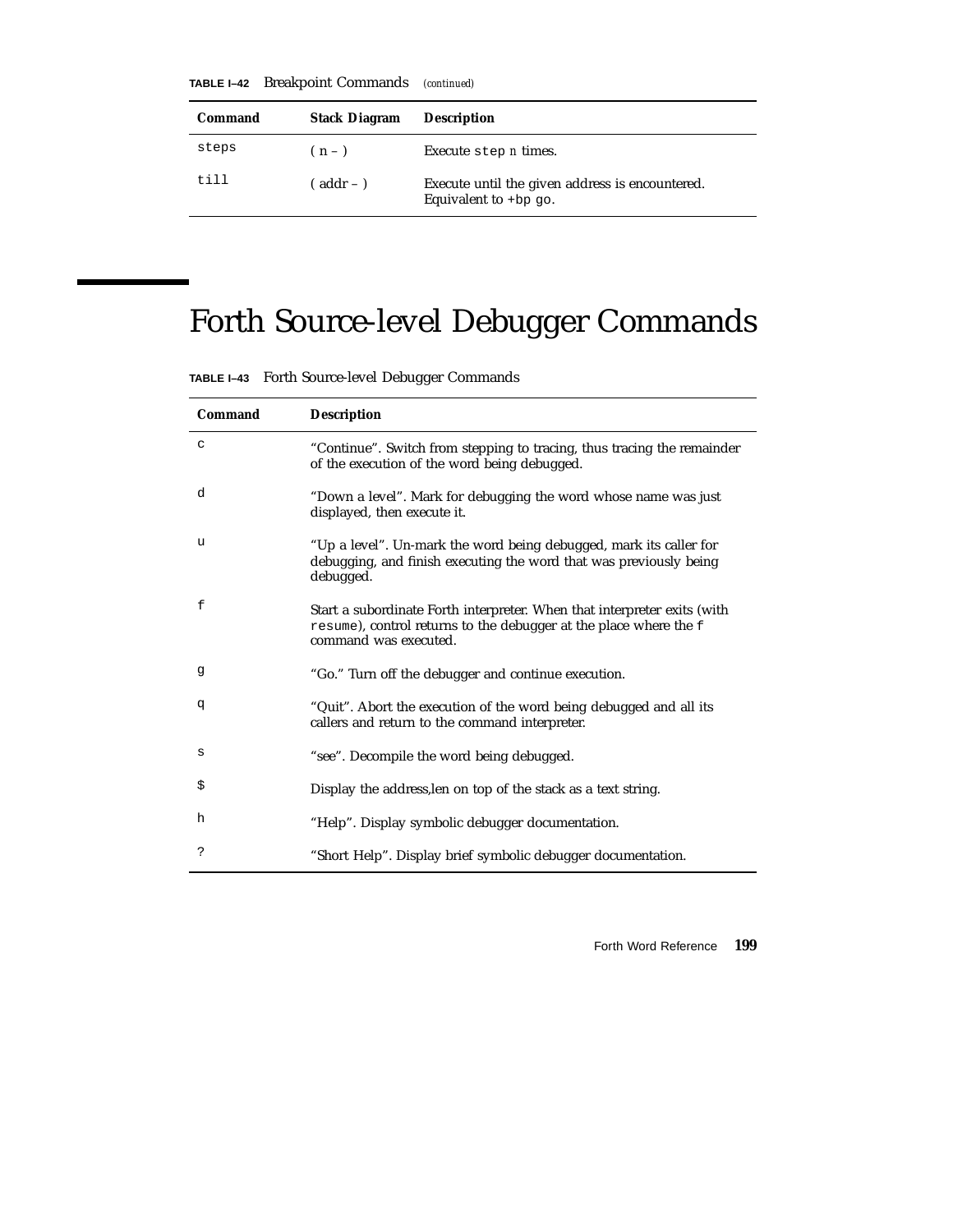**TABLE I–43** Forth Source-level Debugger Commands *(continued)*

| Command                 | <b>Description</b>                                                                                                                                                                                                                                                                                             |
|-------------------------|----------------------------------------------------------------------------------------------------------------------------------------------------------------------------------------------------------------------------------------------------------------------------------------------------------------|
| debug name              | Mark the specified Forth word for debugging. Enter the Forth<br>Source-level Debugger on all subsequent attempts to execute name. After<br>executing debug, the execution speed of the system may decrease until<br>debugging is turned off with debug-off. (Do not debug basic Forth<br>words such as "dup".) |
| (debug                  | Like debug except that (debug takes an execution token from the stack<br>instead of a name from the input stream.                                                                                                                                                                                              |
| debug-off               | Turn off the Forth Source-level Debugger so that no word is being<br>debugged.                                                                                                                                                                                                                                 |
| resume                  | Exit from a subordinate interpreter, and go back to the stepper (See the f<br>command in this table.)                                                                                                                                                                                                          |
| stepping                | Set step mode for the Forth Source-level Debugger, allowing the<br>interactive, step-by-step execution of the word being debugged. Step<br>mode is the default.                                                                                                                                                |
| tracing                 | Set trace mode for the Forth Source-level Debugger. Tracing enables the<br>execution of the word being debugged, while showing the name and<br>stack contents for each word called by that word.                                                                                                               |
| <space-bar></space-bar> | Execute the word just displayed and proceed to the next word.                                                                                                                                                                                                                                                  |

### Time Utilities

| TABLE I-44 | <b>Time Utilities</b> |
|------------|-----------------------|
|------------|-----------------------|

| Command   | <b>Stack Diagram</b> | <b>Description</b>                                            |
|-----------|----------------------|---------------------------------------------------------------|
| get-msecs | $-$ ms)              | Return the approximate current time in milliseconds.          |
| ms        | $(n-1)$              | Delay for <i>n</i> milliseconds. Resolution is 1 millisecond. |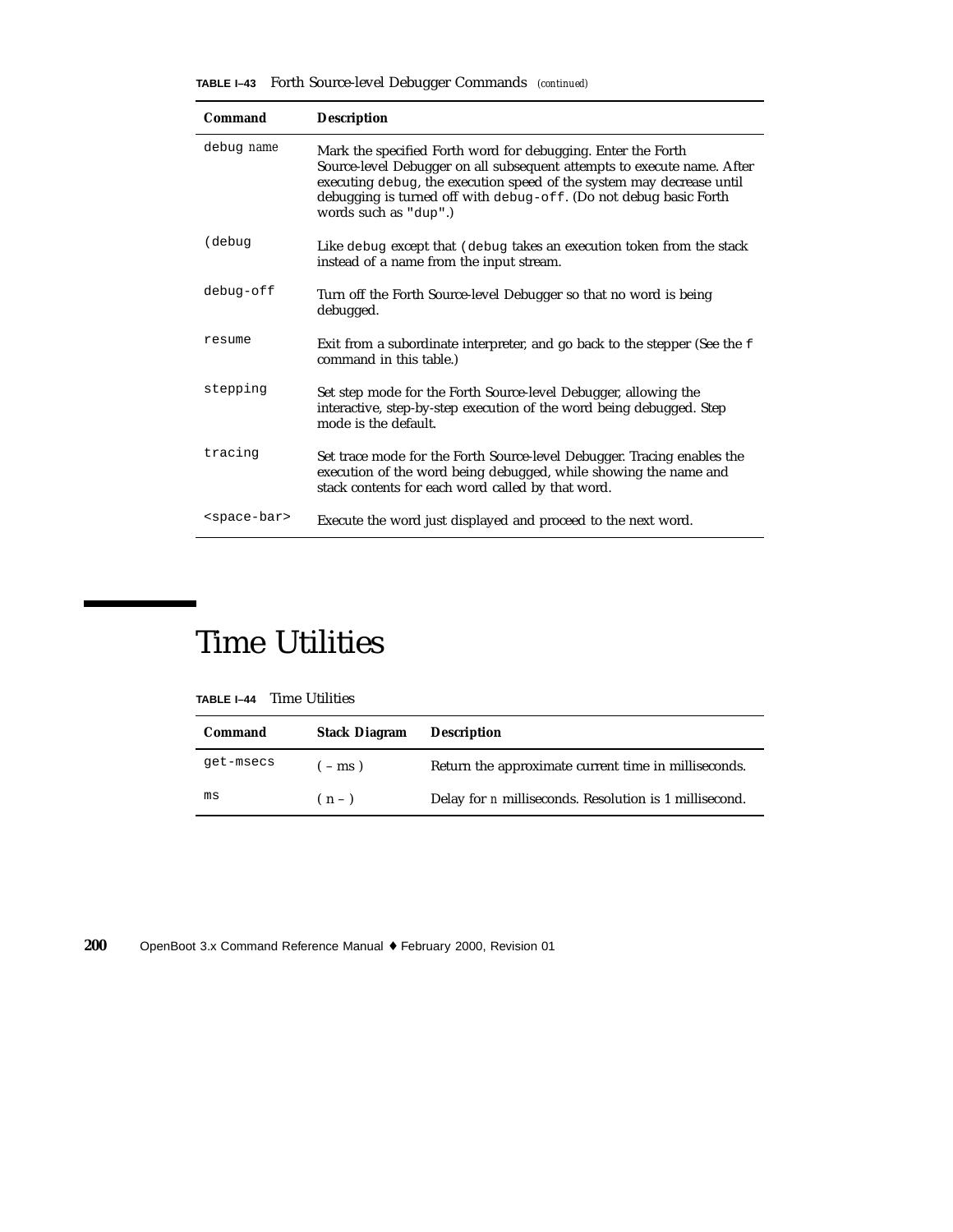## Miscellaneous Operations

| <b>Command</b>       | <b>Stack Diagram</b>                | <b>Description</b>                                                                                                           |
|----------------------|-------------------------------------|------------------------------------------------------------------------------------------------------------------------------|
| callback<br>string   | $\frac{1}{2}$ value – $\frac{1}{2}$ | Call Solaris with the given value<br>and string.                                                                             |
| catch                | $(xt - ??? error-code   ??? false)$ | Execute xt; return throw error<br>code or 0 if throw is not called.                                                          |
| eject-floppy         | $(-)$                               | Eject the diskette from the floppy<br>drive.                                                                                 |
| firmware-<br>version | $(-n)$                              | Return major/minor CPU firmware<br>version (that is, $0x00030001 =$<br>firmware version 3.1).                                |
| forth                | $(-)$                               | Restore main Forth vocabulary to<br>top of search order.                                                                     |
| ftrace               | $(-)$                               | Show calling sequence when<br>exception occurred.                                                                            |
| noop                 | $(-)$                               | Do nothing.                                                                                                                  |
| reset-all            | $(-)$                               | Reset the entire system (similar to a<br>power-cycle).                                                                       |
| sync                 | $(-)$                               | Call the operating system to write<br>any pending information to the<br>hard disk. Also boot after sync-ing<br>file systems. |
| throw                | $(error-code - )$                   | Return given error code to catch.                                                                                            |

**TABLE I–45** Miscellaneous Operations

# Multiprocessor Commands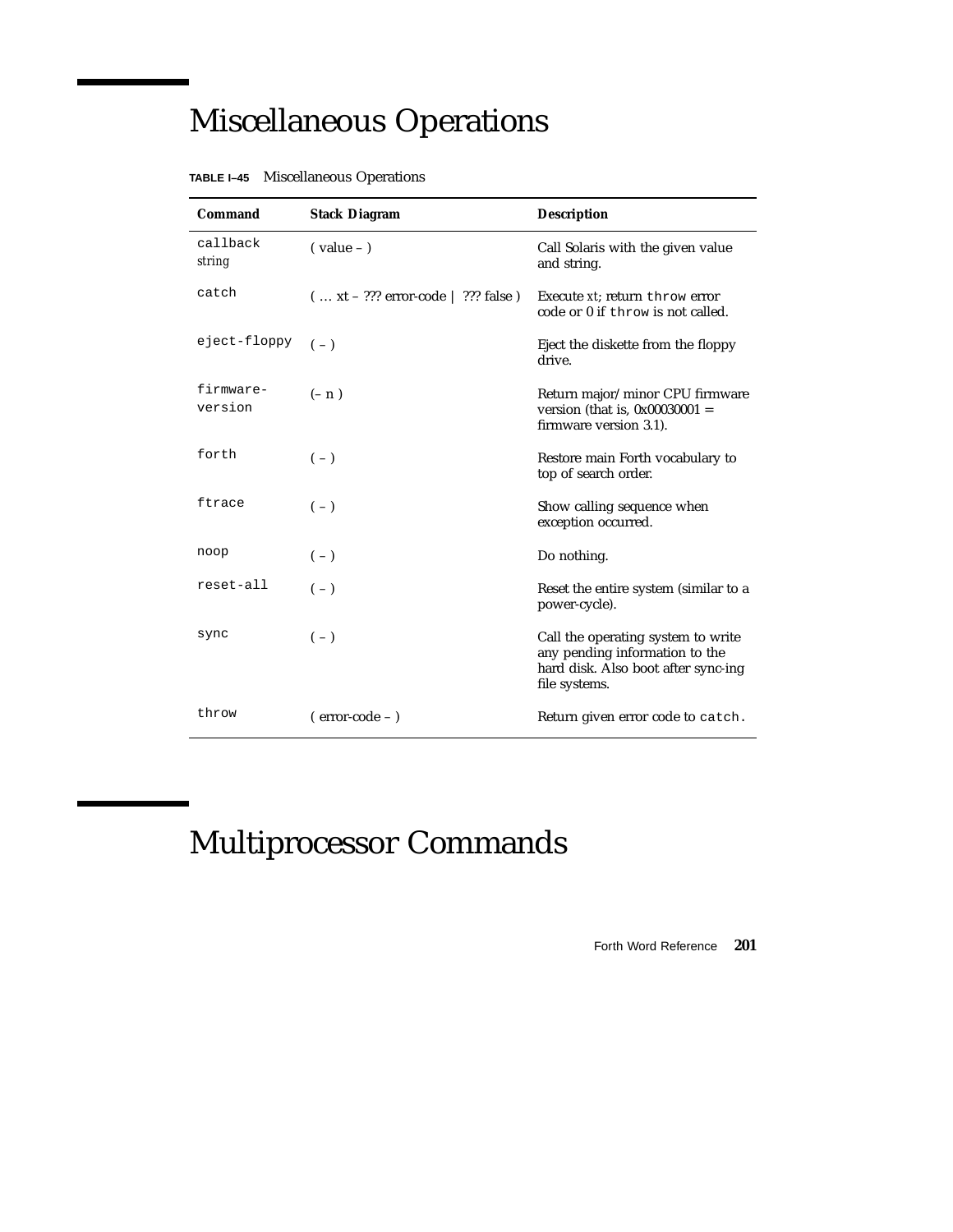**TABLE I–46** Multiprocessor Commands

| Command    | <b>Stack Diagram</b>   | Description              |
|------------|------------------------|--------------------------|
| switch-cpu | $(\text{cpu}^{\#} - )$ | Switch to indicated CPU. |

## Memory Mapping Commands

| TABLE I-47 |  |  | <b>Memory Mapping Commands</b> |  |
|------------|--|--|--------------------------------|--|
|------------|--|--|--------------------------------|--|

| Command | <b>Stack Diagram</b>            | <b>Description</b>                                                                                       |
|---------|---------------------------------|----------------------------------------------------------------------------------------------------------|
| map?    | $(virt - )$                     | Display memory map information for the virtual<br>address.                                               |
| memmap  | (phys space)<br>$size - virt$ ) | Map a region of physical addresses; return the<br>allocated virtual address. Unmap with<br>free-virtual. |
| obio    | $(- space)$                     | Specify the device address space for mapping.                                                            |
| obmem   | $(-$ space)                     | Specify the onboard memory address space for<br>mapping.                                                 |
| sbus    | $(- space)$                     | Specify the SBus address space for mapping.                                                              |

## Memory Mapping Primitives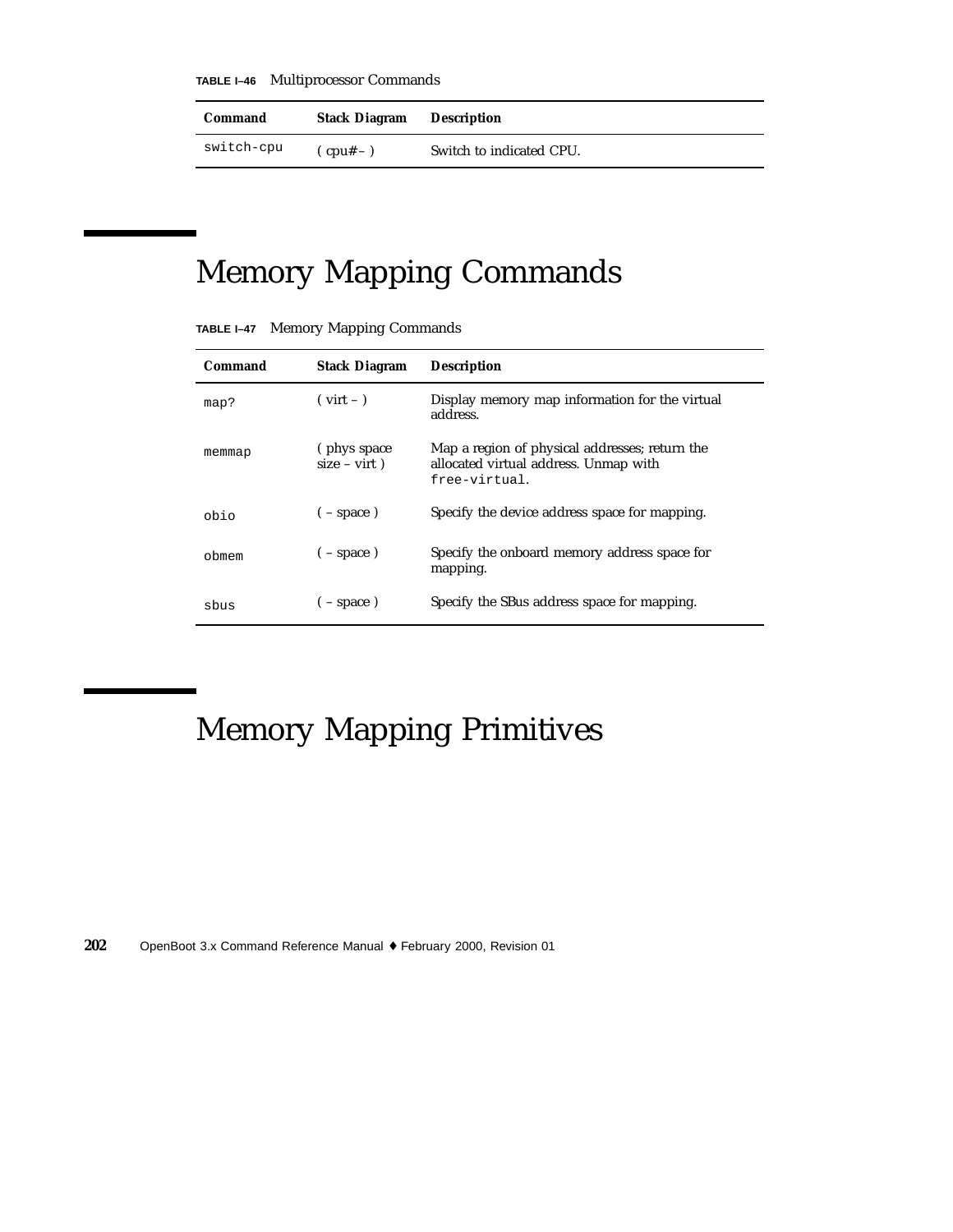#### **TABLE I–48** Memory Mapping Primitives

| Command      | <b>Stack Diagram</b>                 | <b>Description</b>                                                                                                                                                      |
|--------------|--------------------------------------|-------------------------------------------------------------------------------------------------------------------------------------------------------------------------|
| iomap?       | $(virt - )$                          | Display IOMMU page map entry for the virtual<br>address.                                                                                                                |
| iomap-page   | (phys space)<br>$virt - )$           | Map physical page given by <i>phys</i> and <i>space</i> to the<br>virtual address.                                                                                      |
| iomap-pages  | (phys space)<br>virt size $ )$       | Perform consecutive iomap-pages to map a region of<br>memory given by size.                                                                                             |
| iopgmap@     | $(\text{virt}-\text{pte} \mid 0)$    | Return IOMMU page map entry for the virtual<br>address.                                                                                                                 |
| iopgmap!     | ( pte virt $-$ )                     | Store a new page map entry for the virtual address.                                                                                                                     |
| map-page     | (phys space)<br>$virt - )$           | Map one page of memory starting at address phys on<br>to virtual address virt in the specified address space.<br>All addresses are truncated to lie on a page boundary. |
| map-pages    | (phys space)<br>virt size $ )$       | Perform consecutive map-pages to map a region of<br>memory to the specified size.                                                                                       |
| map-region   | $(\text{region} \# \text{ virt} - )$ | Map a region.                                                                                                                                                           |
| map-segments | (smentry virt)<br>$len - )$          | Perform consecutive smap! operations to map a<br>region of memory.                                                                                                      |
| pgmap!       | $($ pmentry virt $-$                 | Store a new page map entry for the virtual address.                                                                                                                     |
| pgmap?       | $(virt - )$                          | Display the page map entry (decoded and in English)<br>corresponding to the virtual address.                                                                            |
| pgmap@       | $\frac{1}{2}$ virt – pmentry         | Return the page map entry for the virtual address.                                                                                                                      |
| pagesize     | $(-size)$                            | Return the <i>size</i> of a page.                                                                                                                                       |
| rmap!        | ( rmentry virt –                     | Store a new region map entry for the virtual address.                                                                                                                   |
| rmap@        | $\frac{1}{2}$ virt – rmentry         | Return the region map entry for the virtual address.                                                                                                                    |
| segmentsize  | $(-size)$                            | Return the <i>size</i> of a segment.                                                                                                                                    |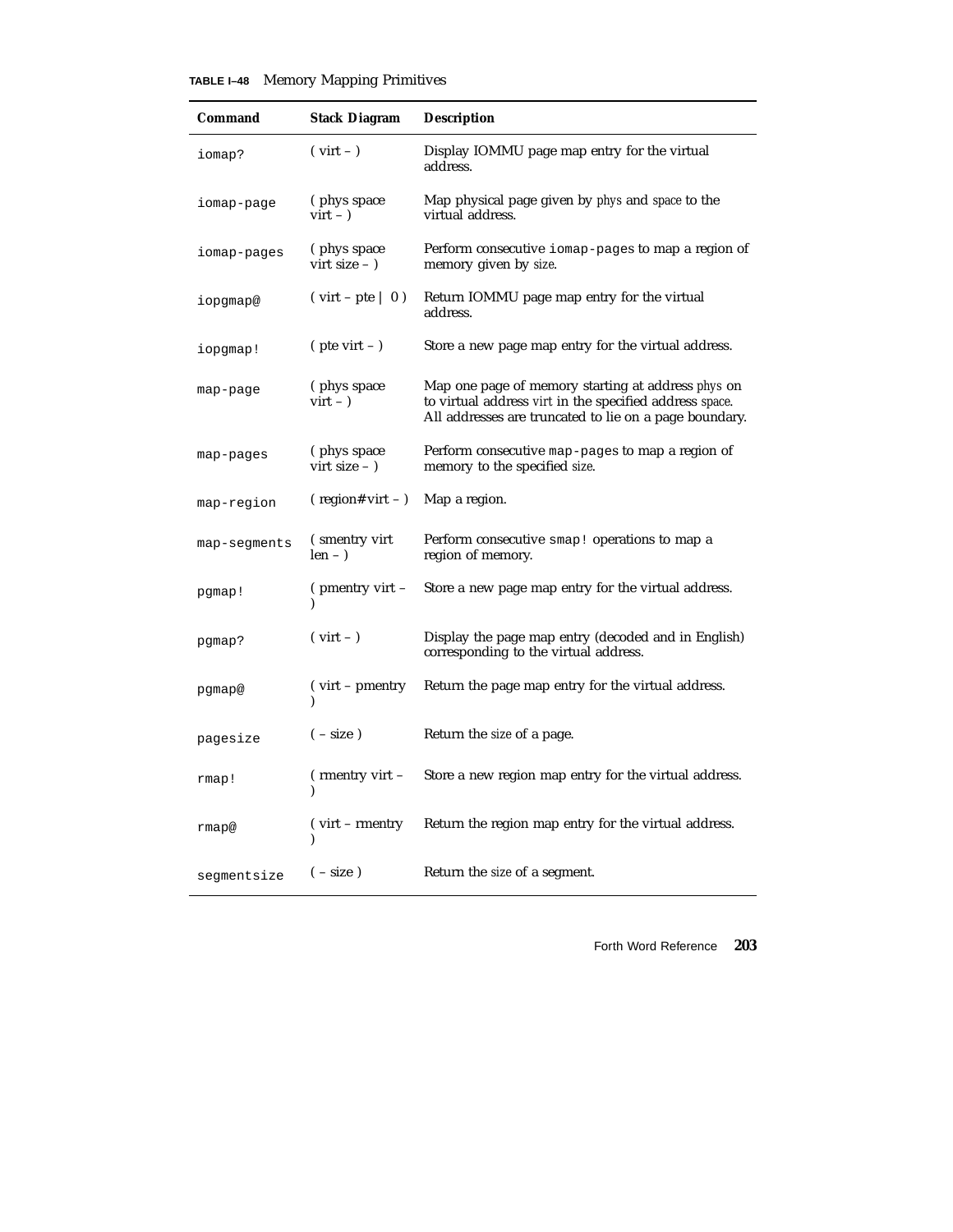**TABLE I–48** Memory Mapping Primitives *(continued)*

| Command | <b>Stack Diagram</b>                | <b>Description</b>                                                     |
|---------|-------------------------------------|------------------------------------------------------------------------|
| smap!   | ( smentry virt –                    | Store a new segment map entry for the virtual address.                 |
| smap?   | $(virt - )$                         | Formatted display of the segment map entry for the<br>virtual address. |
| smap@   | $\int \text{virt} - \text{smentry}$ | Return the segment map entry for the virtual address.                  |

## Cache Manipulation Commands

**TABLE I–49** Cache Manipulation Commands

| Command     | <b>Stack Diagram</b>                       | <b>Description</b>                                 |
|-------------|--------------------------------------------|----------------------------------------------------|
| clear-cache | $(-)$                                      | Invalidate all cache entries.                      |
| $cache-off$ | $(-)$                                      | Disable the cache.                                 |
| cache-on    | $(-)$                                      | Enable the cache.                                  |
| ecdata!     | $($ data offset $ )$                       | Store the <i>data</i> at the cache <i>offset</i> . |
| ecdata@     | $($ offset – data)                         | Fetch (return) data from the cache <i>offset</i> . |
| ectag!      | $\frac{1}{2}$ value offset - $\frac{1}{2}$ | Store the tag value at the cache offset.           |
| ectag@      | $($ offset – value)                        | Return the tag value at the cache offset.          |
| flush-cache | $(-)$                                      | Write back any pending data from the cache.        |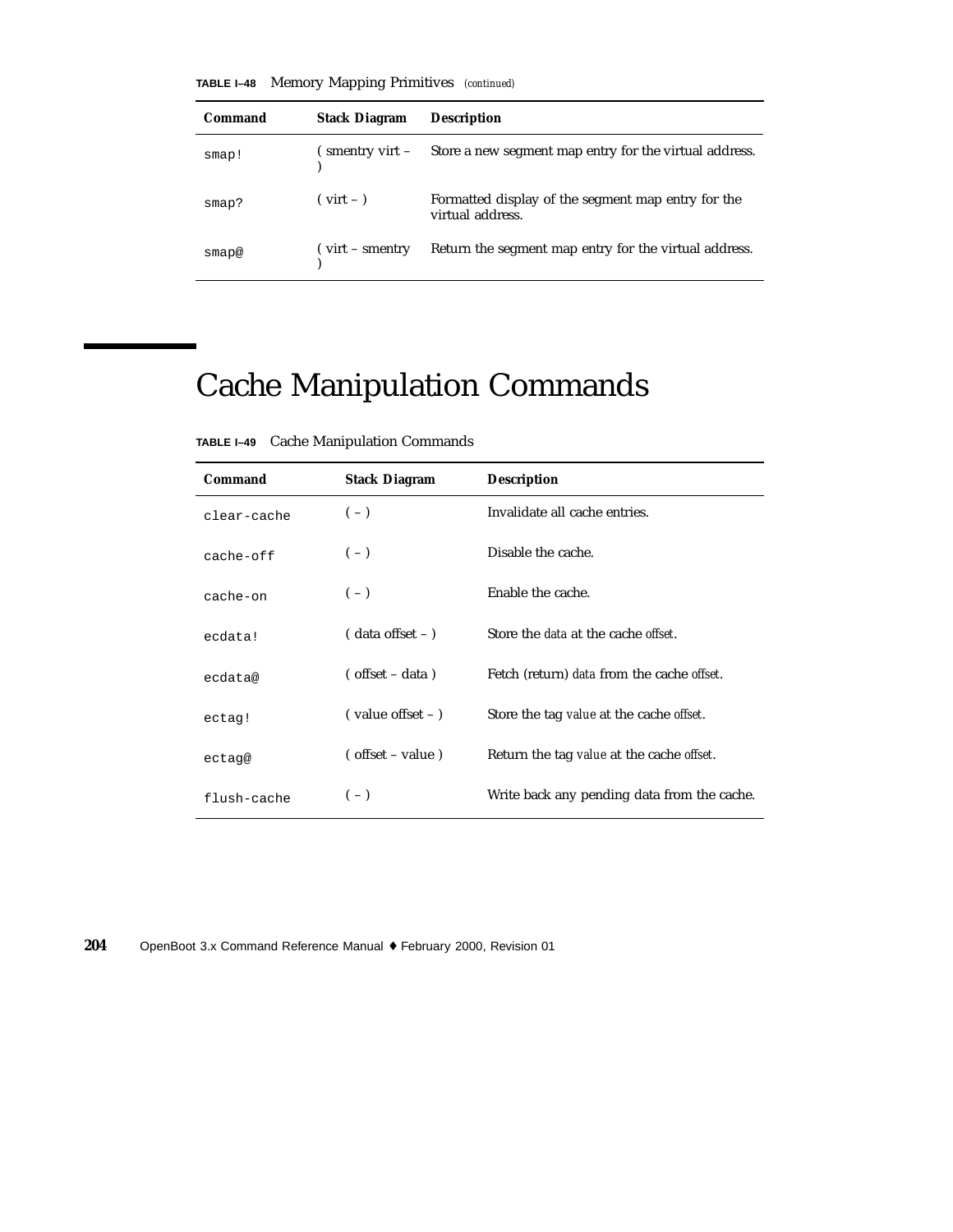#### Reading/Writing Machine Registers in Sun-4u Machines

**TABLE I–50** Reading/Writing Machine Registers in Sun-4u Machines

| Command | <b>Stack Diagram</b> | <b>Description</b>        |
|---------|----------------------|---------------------------|
| aux!    | $( data - )$         | Write auxiliary register. |
| aux@    | $-$ data)            | Read auxiliary register.  |

#### Alternate Address Space Access Commands

| TABLE I-51 Alternate Address Space Access Commands |  |
|----------------------------------------------------|--|
|----------------------------------------------------|--|

| Command | <b>Stack Diagram</b>            | <b>Description</b>                                                             |
|---------|---------------------------------|--------------------------------------------------------------------------------|
| spacec! | ( byte addr asi –               | Store the <i>byte</i> in <i>asi</i> at <i>addr</i> .                           |
| spacec? | $($ addr asi $ )$               | Display the <i>byte</i> in <i>asi</i> at <i>addr</i> .                         |
| spacec@ |                                 | (addr asi – byte Fetch the <i>byte</i> from <i>asi</i> at <i>addr</i> .        |
| spaced! | (quad1 quad2)<br>addr asi $-$ ) | Store the two quadlets in asi at addr. Order is<br>implementation-dependent.   |
| spaced? | $($ addr asi $ )$               | Display the two quadlets in asi at addr. Order is<br>implementation-dependent. |
| spaced@ | ( addr asi –<br>quad1 quad2)    | Fetch the two quadlets from asi at addr. Order is<br>implementation-dependent. |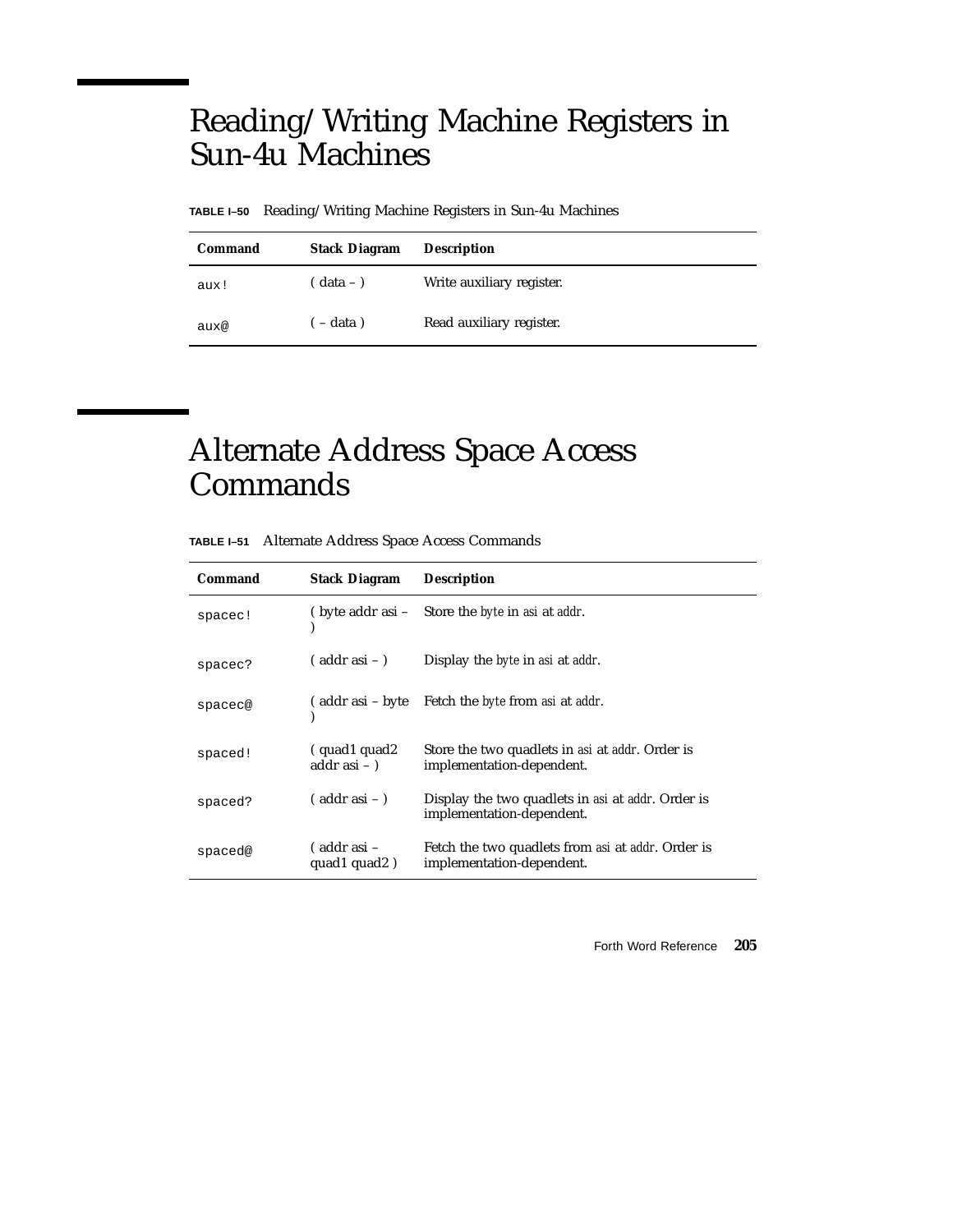| TABLE I-51 | Alternate Address Space Access Commands (continued) |  |  |  |  |  |
|------------|-----------------------------------------------------|--|--|--|--|--|
|------------|-----------------------------------------------------|--|--|--|--|--|

| Command | <b>Stack Diagram</b>      | <b>Description</b>                                 |
|---------|---------------------------|----------------------------------------------------|
| spacel! | (quad addr asi            | Store the quadlet in <i>asi</i> at <i>addr</i> .   |
| spacel? | $($ addr asi $-$ )        | Display the quadlet in <i>asi</i> at <i>addr</i> . |
| spacel@ | (addr asi –<br>quad)      | Fetch the quadlet from asi at addr.                |
| spacew! | $(w$ addr asi $-$ )       | Store the doublet in asi at addr.                  |
| spacew? | $($ addr asi $-$ )        | Display the doublet in asi at addr.                |
| spacew@ | $($ addr asi – w $)$      | Fetch the doublet from asi at addr.                |
| spacex! | $(x \text{ addr asi} - )$ | Store the number in asi at addr.                   |
| spacex? | $($ addr asi $-$ )        | Display the word in <i>asi</i> at <i>addr</i> .    |
| spacex@ | $($ addr asi $- x)$       | Fetch the word from asi at addr.                   |

# SPARC Register Commands

| <b>TABLE I-52</b> SPARC Register Commands |  |  |  |  |
|-------------------------------------------|--|--|--|--|
|-------------------------------------------|--|--|--|--|

| Command                | <b>Stack Diagram</b> | <b>Description</b>                                 |
|------------------------|----------------------|----------------------------------------------------|
| %g0 through<br>$\S q7$ | $(-$ value)          | Return the value in the specified global register. |
| %i0 through<br>817     | $($ – value)         | Return the value in the specified input register.  |
| %10 through<br>817     | $-$ value)           | Return the value in the specified local register.  |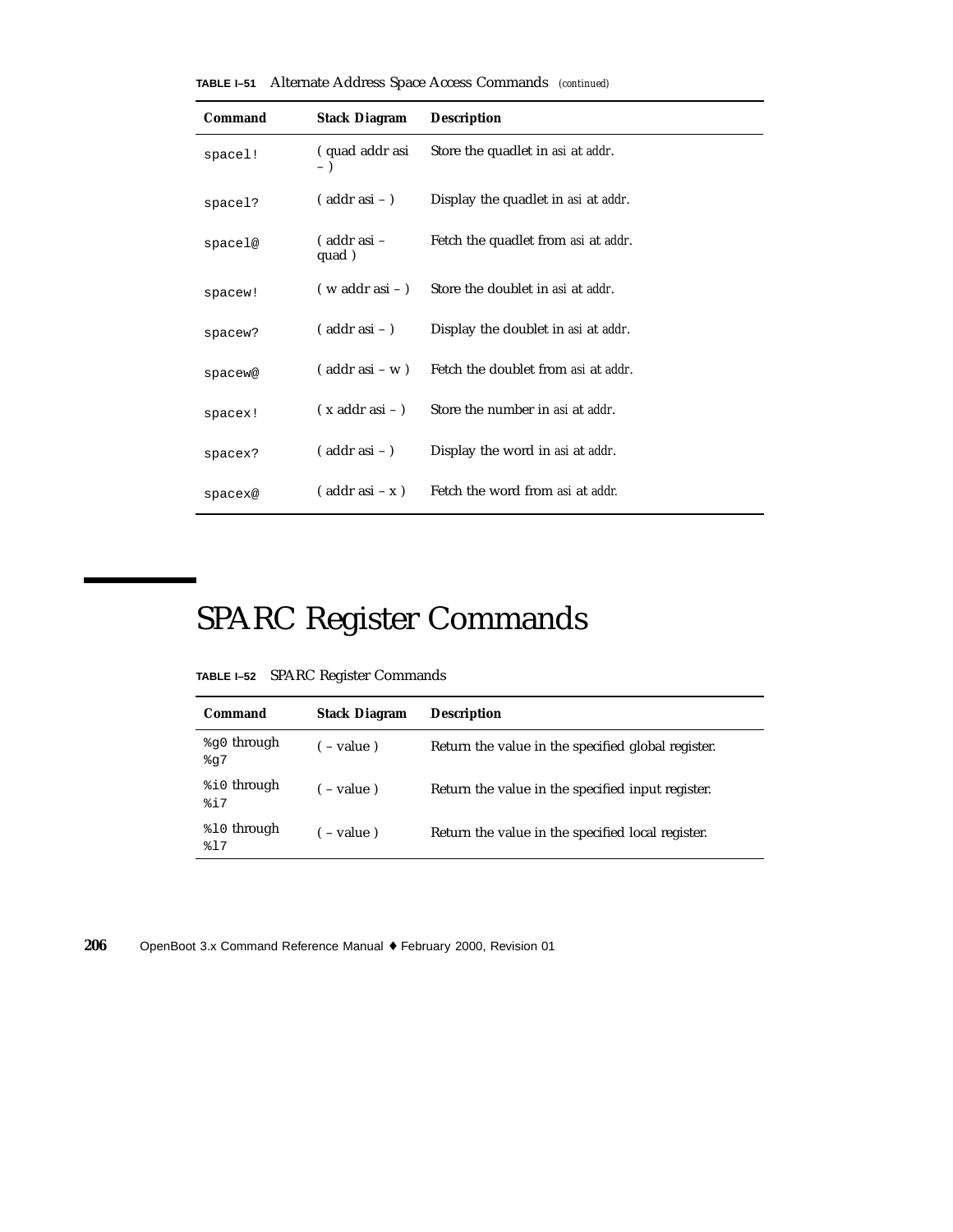#### **TABLE I–52** SPARC Register Commands *(continued)*

| Command                        | <b>Stack Diagram</b>  | <b>Description</b>                                                                               |
|--------------------------------|-----------------------|--------------------------------------------------------------------------------------------------|
| <sup>8</sup> ०० through<br>807 | $(-\text{value})$     | Return the value in the specified output register.                                               |
| opc onpc oy                    | $(-$ value)           | Return the value in the specified register.                                                      |
| %f0 through<br>%f31            | $(-$ value)           | Return the value in the specified floating point register.                                       |
| .freqisters                    | $(-)$                 | Display the values in $\text{\$f0}$ through $\text{\$f31}.$                                      |
| .locals                        | $(-)$                 | Display the values in the $i$ , $l$ and $o$ registers.                                           |
| .registers                     | $(-)$                 | Display values in processor registers.                                                           |
| .window                        | $(\text{window#} - )$ | Same as $w$ . locals; display the desired window.                                                |
| ctrace                         | $(-)$                 | Display the return stack showing C subroutines.                                                  |
| set-pc                         | $($ new-value $ )$    | Set $p$ to new-value, and set $p$ ng to (new-value+4).                                           |
| to regname                     | $($ new-value $ )$    | Change the value stored in any of the above registers.<br>Use in the form: new-value to regname. |
| W                              | $(windown# - )$       | Set the current window for displaying $\frac{1}{2}$ ix, $\frac{1}{2}$ k, or<br>$\delta$ OX.      |

# SPARC V9 Register Commands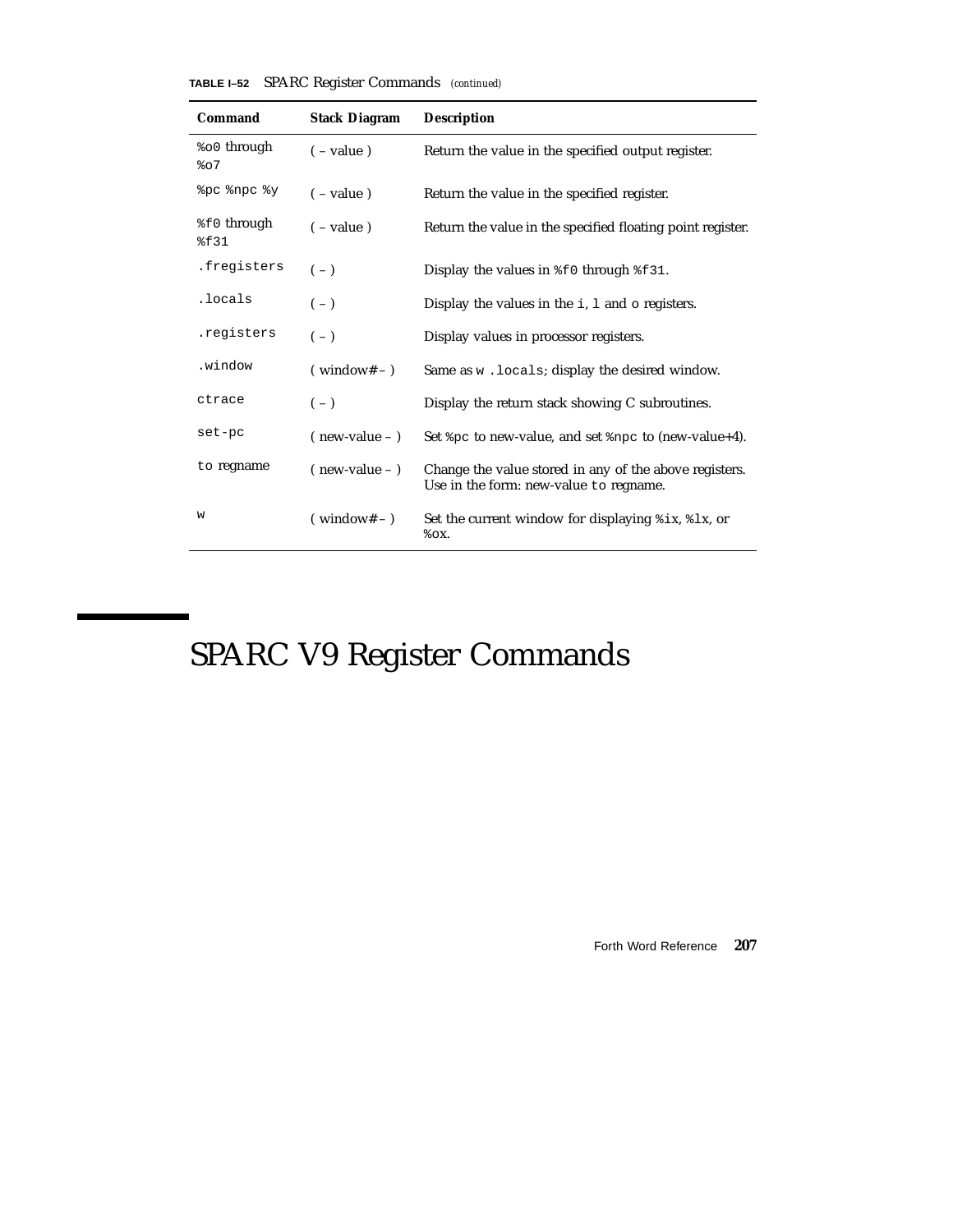| Command                   | <b>Stack Diagram</b> | <b>Description</b>                                 |
|---------------------------|----------------------|----------------------------------------------------|
| <i><b>&amp;fprs</b></i>   | $(-value)$           | Return the value in the specified register.        |
| %asi                      |                      |                                                    |
| <i><b>&amp;pstate</b></i> |                      |                                                    |
| $8t1-c$                   |                      |                                                    |
| %pil                      |                      |                                                    |
| <i><b>&amp;tstate</b></i> |                      |                                                    |
| %tt                       |                      |                                                    |
| %tba                      |                      |                                                    |
| <b>%cwp</b>               |                      |                                                    |
| <i><b>%cansave</b></i>    |                      |                                                    |
| <i><b>%canrestore</b></i> |                      |                                                    |
| %otherwin                 |                      |                                                    |
| <i><b>%wstate</b></i>     |                      |                                                    |
| %cleanwin                 |                      |                                                    |
| .pstate                   | $(-)$                | Formatted display of the processor state register. |
| .ver                      | $(\, - \,)$          | Formatted display of the version register.         |
| .ccr                      | $(-)$                | Formatted display of the ccr register.             |
| .trap-<br>registers       | $(-)$                | Display trap-related registers.                    |

**TABLE I–53** SPARC V9 Register Commands

## Emergency Keyboard Commands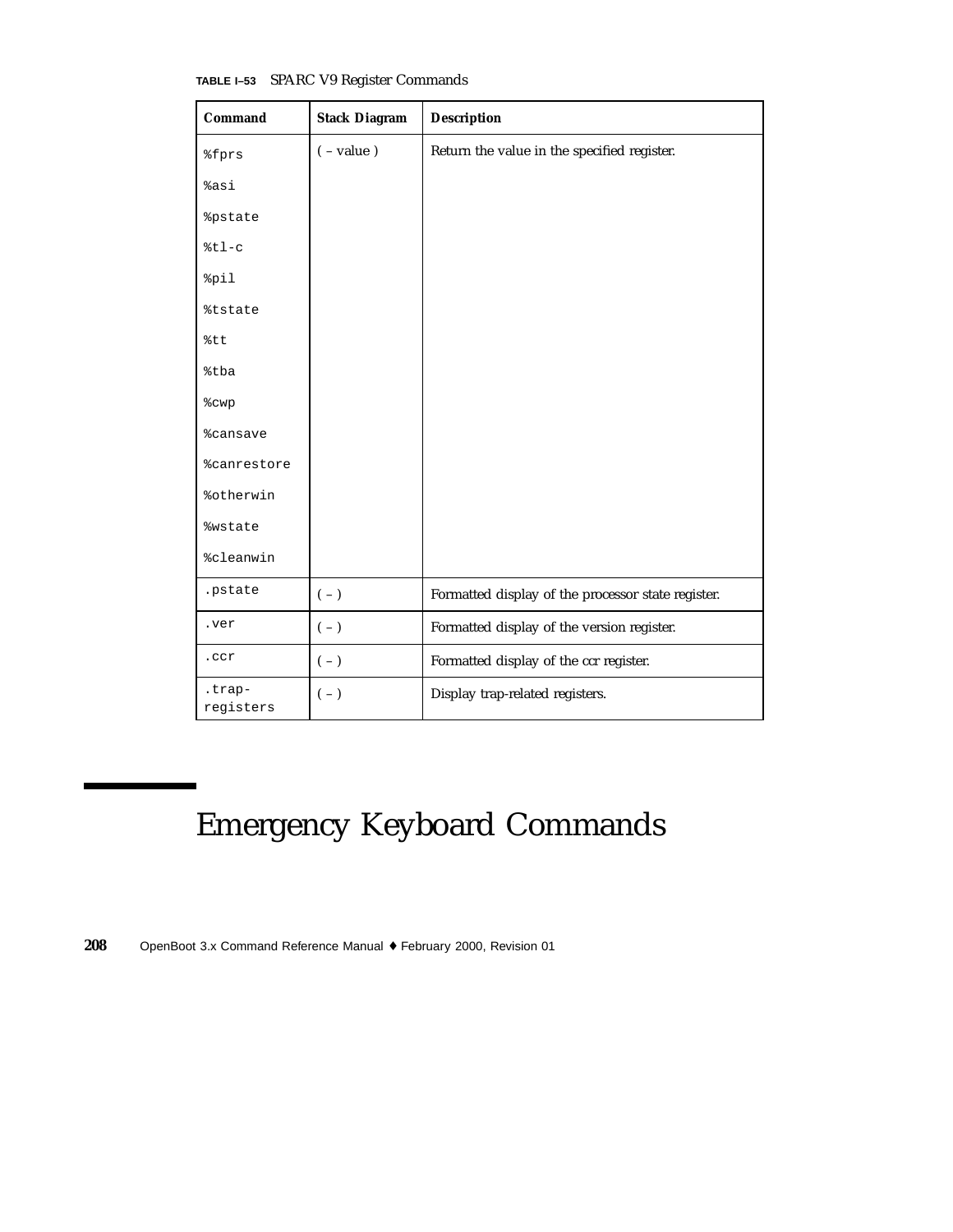|  | TABLE I-54 Emergency Keyboard Commands |  |  |
|--|----------------------------------------|--|--|
|--|----------------------------------------|--|--|

| Command  | <b>Description</b>                                                                                                                                       |
|----------|----------------------------------------------------------------------------------------------------------------------------------------------------------|
| Stop     | Bypass POST. This command does not depend on security-mode. (Note:<br>some systems bypass POST as a default; in such cases, use Stop-D to<br>start POST. |
| Stop-A   | Abort.                                                                                                                                                   |
| Stop-D   | Enter diagnostic mode (set diag-switch? to true).                                                                                                        |
| $Stop-F$ | Enter Forth on TTYA instead of probing. Use fexit to continue with the<br>initialization sequence. Useful if hardware is broken.                         |
| Stop-N   | Reset NVRAM contents to default values.                                                                                                                  |